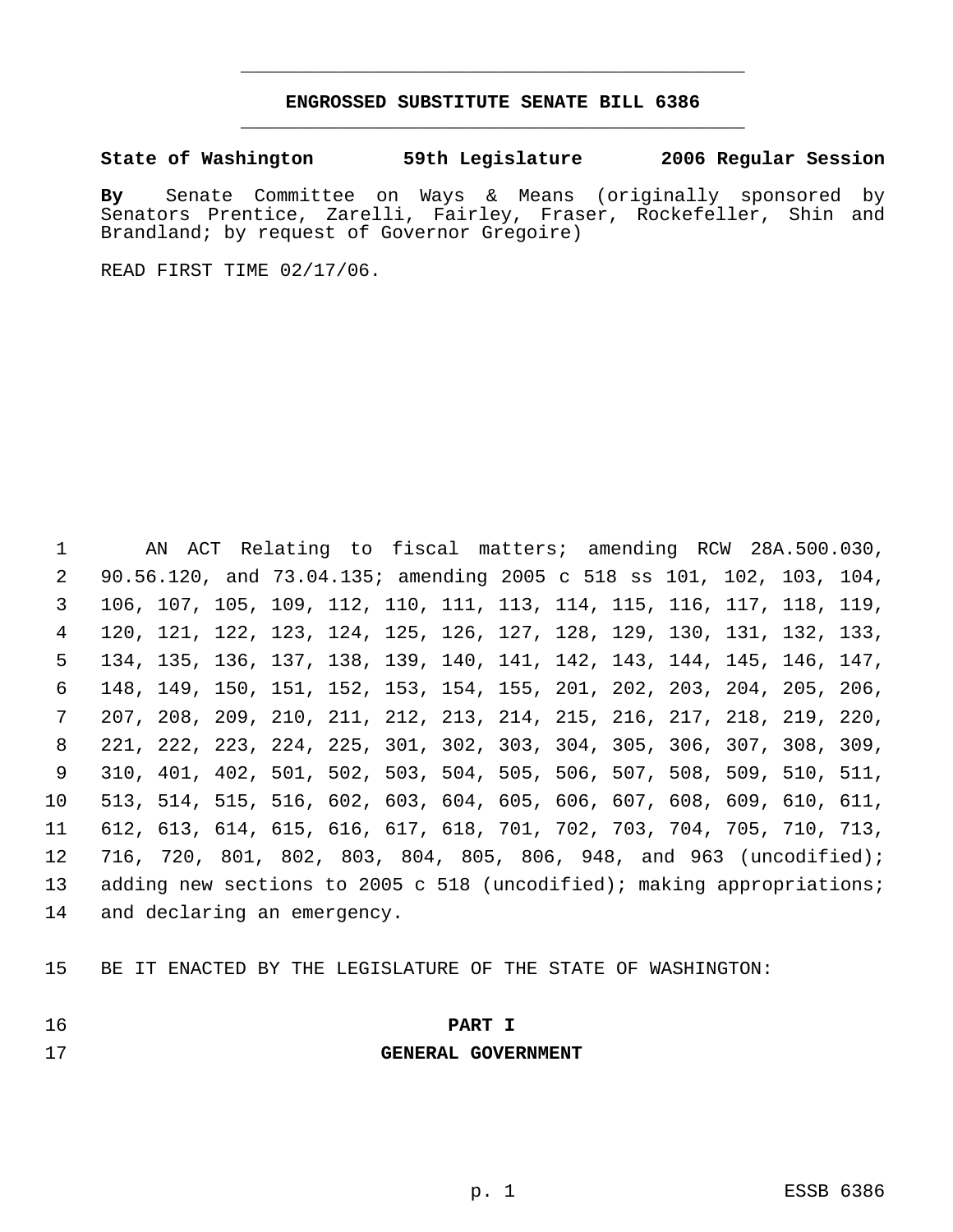**Sec. 101.** 2005 c 518 s 101 (uncodified) is amended to read as follows: **FOR THE HOUSE OF REPRESENTATIVES** 4 General Fund--State Appropriation (FY 2006) . . . . . ((\$30,411,000))  $5 - 5$   $\frac{1}{2}$   $\frac{333}{000}$ 6 General Fund--State Appropriation (FY 2007) . . . . . ((\$30,900,000)) \$31,080,000 Pension Funding Stabilization Account Appropriation . . . . . \$167,000 9 TOTAL APPROPRIATION . . . . . . . . . . . . . ((\$61,311,000)) \$61,580,000 \$61,580,000

- The appropriations in this section are subject to the following conditions and limitations:
- 13  $((+2))$   $(1)$  \$25,000 of the general fund--state appropriation for fiscal year 2006 is provided solely for the children's and family services task force established in Engrossed Substitute Senate Bill No. 5872 (family/children's department). If the bill is not enacted by June 30, 2005, the amount provided in this subsection shall lapse.

 (2) \$72,000 of the general fund--state appropriation for fiscal year 2006 and \$146,000 of the general fund--state appropriation for fiscal year 2007 are provided solely to establish and provide staff support and technical assistance to the blue ribbon commission on 22 health care costs and access. The commission shall consist of the 23 governor or a designee, who shall serve as chair; two members from each 24 of the four caucuses of the legislature; the insurance commissioner or 25 a designee; the secretary of health; the administrator of the health care authority; the assistant secretary for health and recovery 27 services in the department of social and health services; and the department of labor and industries medical director. By December 1, 2006, the commission shall recommend to the governor and legislature a sustainable five-year plan for substantially improving access to affordable health care for all Washington residents.

 **Sec. 102.** 2005 c 518 s 102 (uncodified) is amended to read as follows: **FOR THE SENATE** 35 General Fund--State Appropriation (FY 2006) . . . . . ((\$23,253,000)) \$23,325,000 37 General Fund--State Appropriation (FY 2007) . . . . . ((\$25,368,000))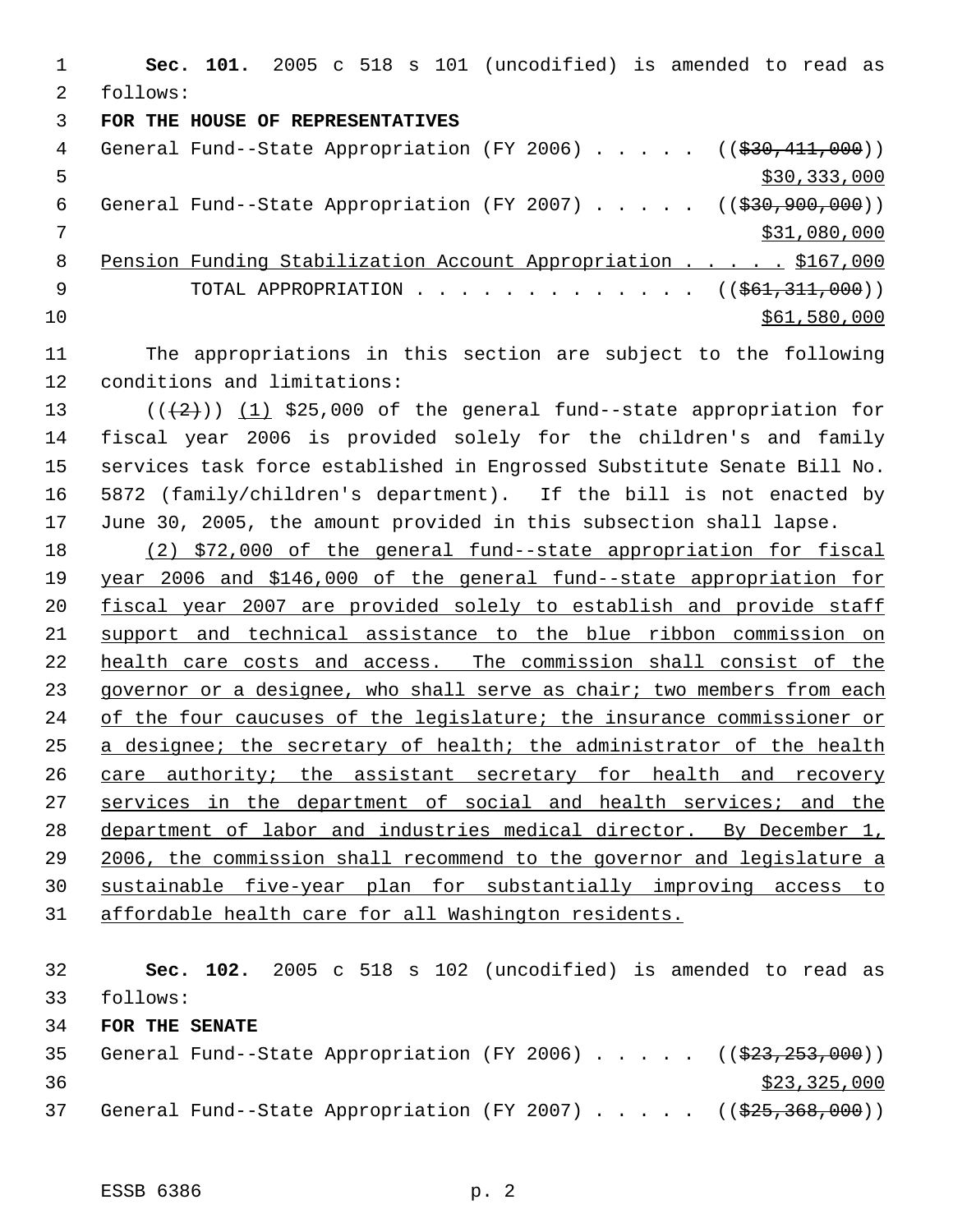\$25,541,000

|   |                                 |  |  | 2 Pension Funding Stabilization Account Appropriation \$125,000 |
|---|---------------------------------|--|--|-----------------------------------------------------------------|
|   | $\mathcal{R}$ and $\mathcal{R}$ |  |  | TOTAL APPROPRIATION $($ $($ \$48,621,000 $)$                    |
| 4 |                                 |  |  | \$48,991,000                                                    |

 The appropriations in this section are subject to the following conditions and limitations:

 (1) \$25,000 of the general fund--state appropriation for fiscal year 2006 is provided solely for the children's and family services task force established in Engrossed Substitute Senate Bill No. 5872 (family/children's department). If the bill is not enacted by June 30, 2005, the amount provided in this subsection shall lapse.

 (2) \$72,000 of the general fund--state appropriation for fiscal year 2006 and \$146,000 of the general fund--state appropriation for fiscal year 2007 are provided solely to establish and provide staff 15 support and technical assistance to the blue ribbon commission on 16 health care costs and access. The commission shall consist of the governor or a designee, who shall serve as chair; two members from each of the four caucuses of the legislature; the insurance commissioner or 19 a designee; the secretary of health; the administrator of the health 20 care authority; the assistant secretary for health and recovery services in the department of social and health services; and the 22 department of labor and industries medical director. By December 1, 23 2006, the commission shall recommend to the governor and legislature a sustainable five-year plan for substantially improving access to affordable health care for all Washington residents.

 **Sec. 103.** 2005 c 518 s 103 (uncodified) is amended to read as follows:

**FOR THE JOINT LEGISLATIVE AUDIT AND REVIEW COMMITTEE**

| 29 | General Fund--State Appropriation (FY 2006) $($ $($ \$2,531,000))       |  |  |  |             |
|----|-------------------------------------------------------------------------|--|--|--|-------------|
| 30 |                                                                         |  |  |  | \$2,294,000 |
| 31 | General Fund--State Appropriation (FY 2007) ( $(\frac{21}{7953},000)$ ) |  |  |  |             |
| 32 |                                                                         |  |  |  | \$2,482,000 |
| 33 | Pension Funding Stabilization Account Appropriation \$9,000             |  |  |  |             |
| 34 | TOTAL APPROPRIATION $($ $($ \$4,484,000) $)$                            |  |  |  |             |
| 35 |                                                                         |  |  |  | \$4,785,000 |
| 36 | The appropriations in this section are subject to the following         |  |  |  |             |

conditions and limitations: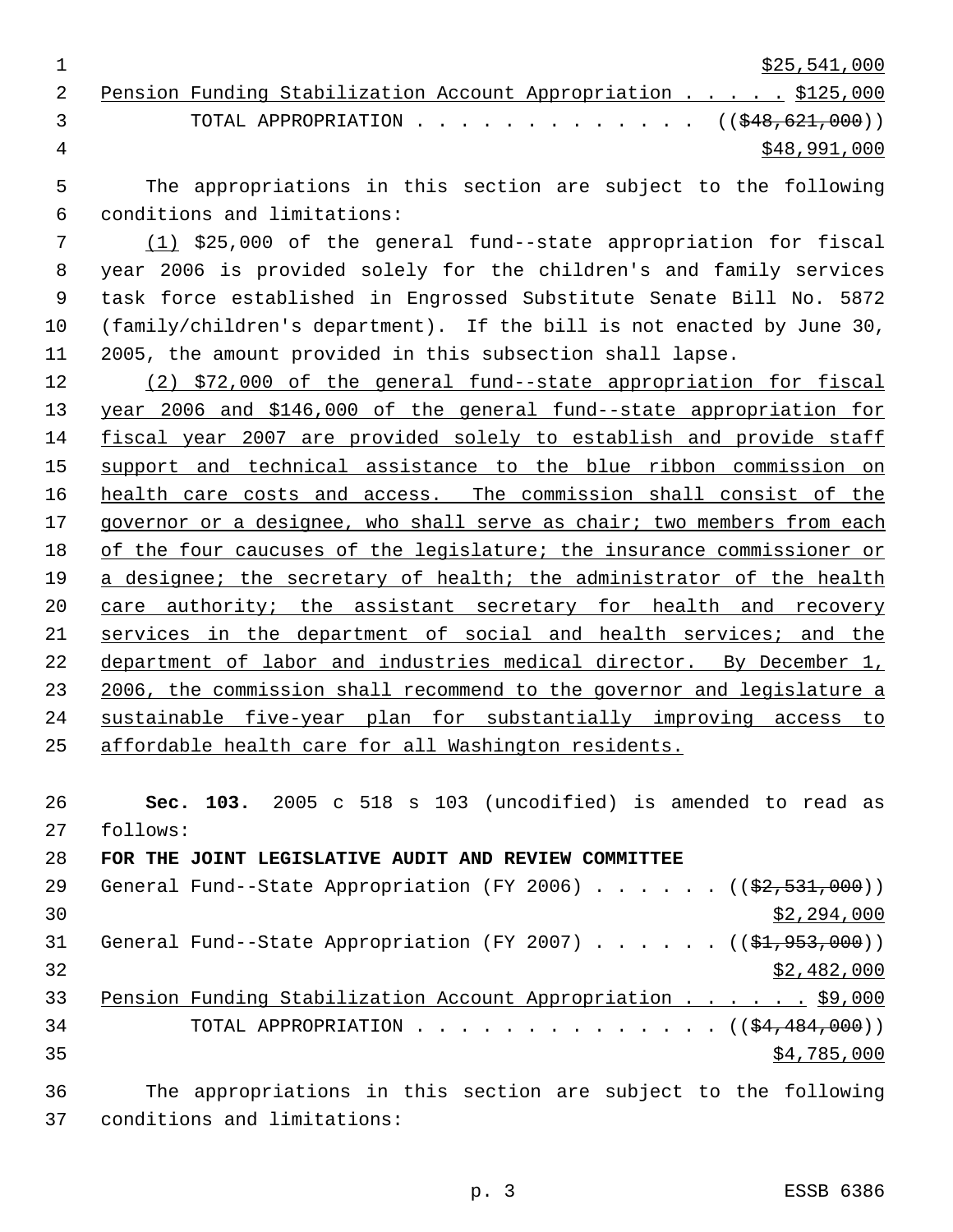(1) Notwithstanding the provisions in this section, the committee may adjust the due dates for projects included on the committee's 2005- 07 work plan as necessary to efficiently manage workload.

 (2)(a) \$100,000 of the general fund--state appropriation for fiscal year 2006 is provided solely for a study of the basic health plan. Part 1 of the study shall examine the extent to which basic health plan policies and procedures promote or discourage the provision of appropriate, high-quality, cost-effective care to basic health plan enrollees. Issues to be addressed include, but are not limited to, whether (i) enrollees are encouraged to engage in wellness activities and receive preventative services; (ii) evidence-based treatment strategies are identified and promoted; (iii) enrollees are encouraged to use high-quality providers; (iv) enrollees with chronic or other high-cost conditions are identified and provided with appropriate interventions; and (v) innovative health care service delivery methods are encouraged. Part 1 of the study report shall be completed by December 2005.

 (b) Part 2 of the study shall examine the characteristics of individuals enrolled in the basic health plan, and their use of health care services, including, but not limited to, (i) enrollee longevity on the basic health plan; (ii) circumstances that led to basic health plan enrollment; (iii) how enrollees obtained health care prior to basic health plan enrollment; (iv) health care coverage of other household members; (v) service utilization patterns; and (vi) employment status and by whom basic health plan enrollees are employed. Part 2 of the study must be completed by July, 2006.

27 (3) ((\$188,000)) \$37,000 of the general fund--state appropriation 28 for fiscal year 2006 ( $(i\overline{s})$ ) and \$151,000 of the general fund--state 29 appropriation for fiscal year 2007 are provided solely for the public 30 infrastructure study and the cost of evaluating the effectiveness of the job development fund grant program required by House Bill No. 1903 (creating a job development fund). If House Bill No. 1903 is not enacted by June 30, 2005, the amount provided in this subsection shall lapse.

 (4) \$100,000 of the general fund--state appropriation for fiscal year 2006 is provided solely for an evaluation of the budget process used for information technology projects. The evaluation will include: Itemizing total costs for current information technology funding across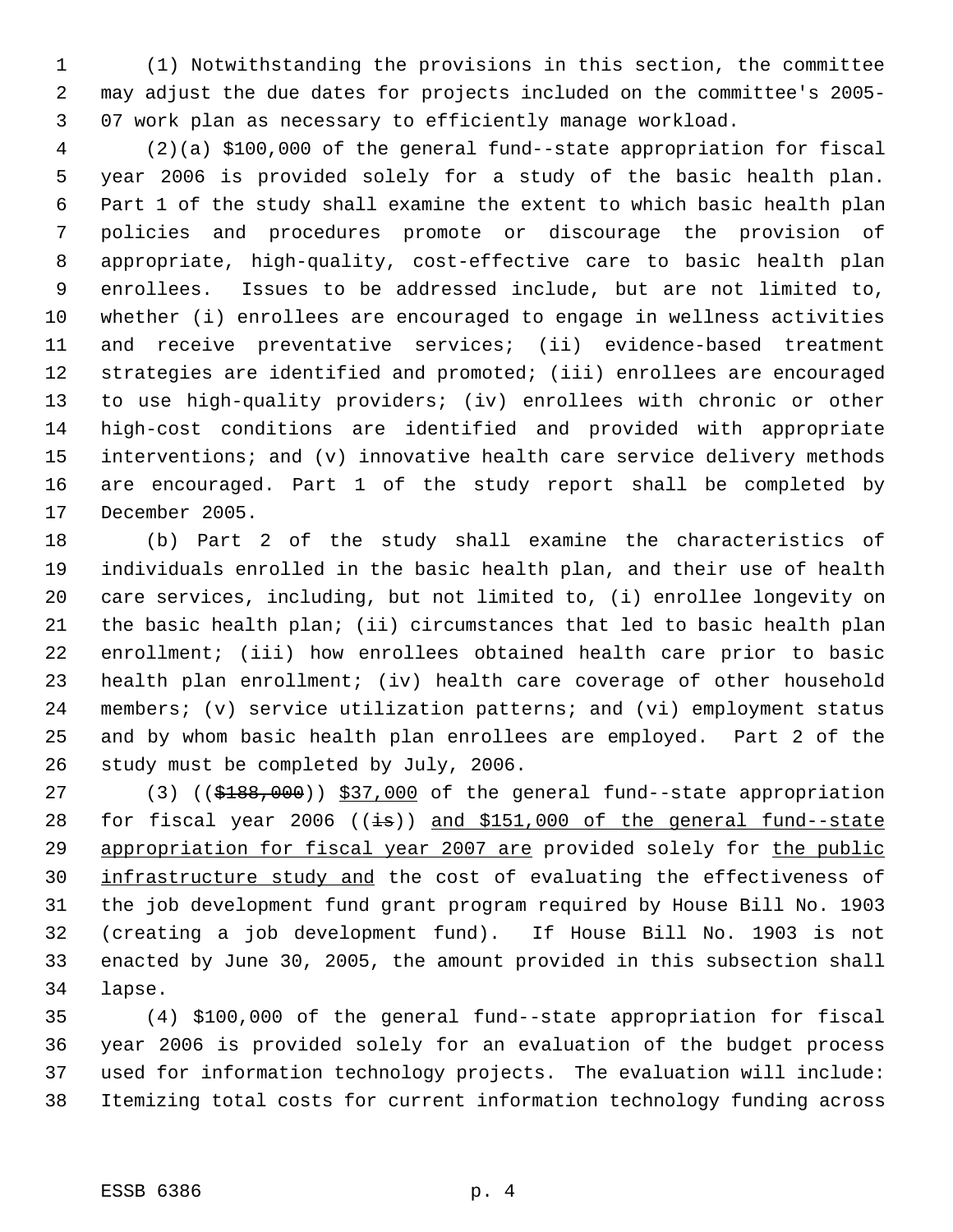state agencies; analyzing current processes by which information funding is requested and evaluated; analyzing processes used in the private sector and other states; and assessing the applicability of other practices for improving the state's funding process. A report is due in January 2006.

 (5) \$125,000 of the general fund--state appropriation for fiscal year 2006 is provided solely for a study of the current state pupil transportation funding formula. The study will evaluate the extent to which the formula captures the costs of providing pupil transportation for basic education programs. Based on the results of this evaluation, the study shall develop alternative formulas for allocating state funding to school districts for the transportation of students for basic education programs. The alternative formulas shall take into account the legislative definition of basic education programs, promote the efficient use of state and local resources, and allow local district control over the management of pupil transportation systems. In addition, the study shall include a review of the funding mechanisms used by other states and identify best practices.

 (6) Within amounts provided in this section, the committee shall conduct a review of the special education excess cost accounting methodology and expenditure reporting requirements. The committee shall work with the state auditor's office and develop a mutually acceptable work plan in conducting this review. This review may include, but is not limited to: (a) An analysis of the current special education excess cost accounting methodology and related special education expenditure reporting requirements; (b) an examination of whether opportunities exist for modifying the current excess cost accounting methodology and expenditure reporting requirements; (c) an assessment of the potential impact on school districts if the current excess cost accounting methodology and expenditure reporting requirements are modified; and (d) any findings and recommendations from the state auditor's office examination of whether school districts are appropriately and consistently applying the current excess cost methodology. The committee shall provide a report to the appropriate policy and fiscal committees of the legislature in January 2006.

 (7) \$100,000 of the general fund--state appropriation for fiscal year 2006 is provided solely for the consultant costs related to the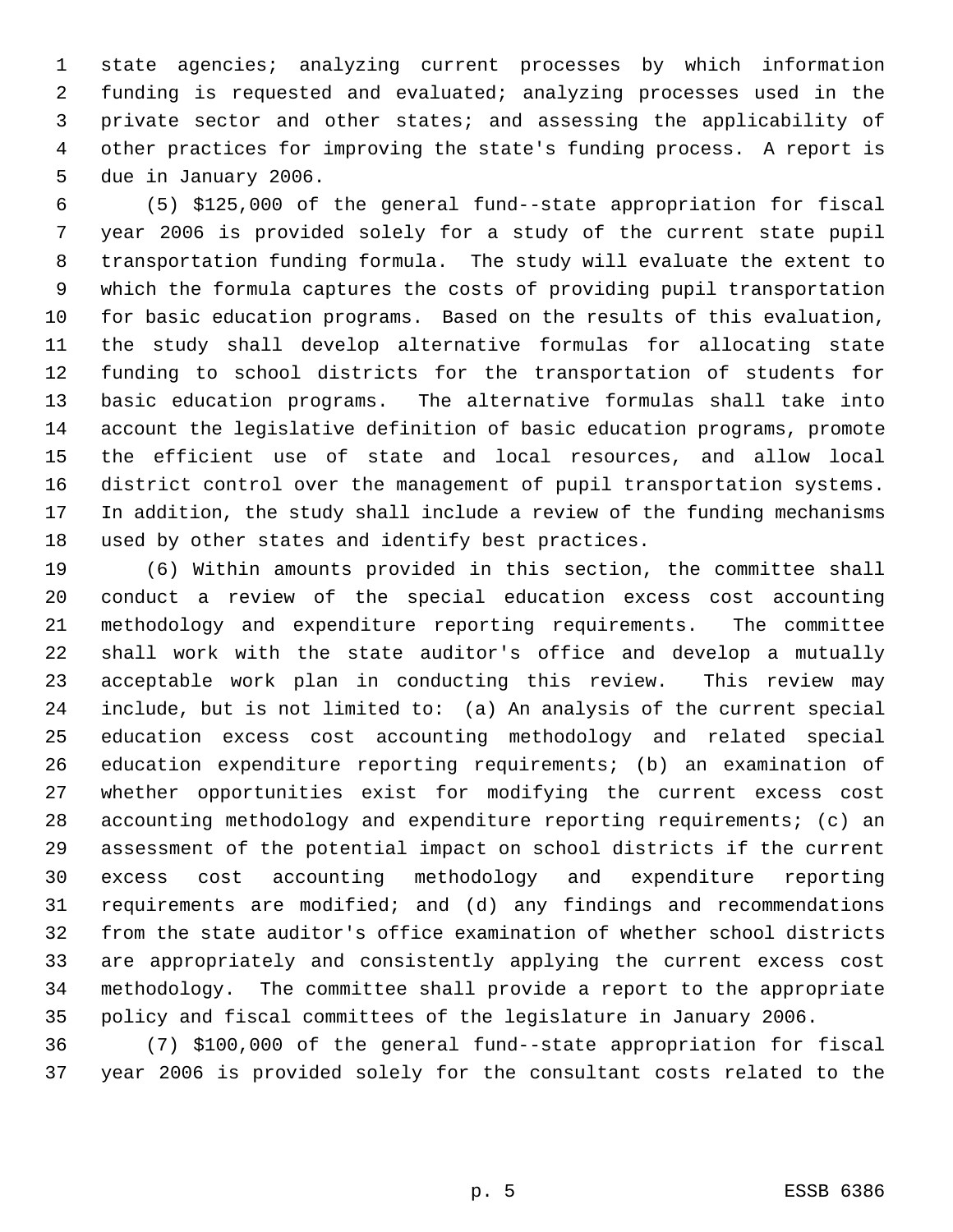study identified in section 505 of Engrossed Second Substitute Senate Bill No. 5763 (mental disorders treatment). If this section is not enacted by June 30, 2005, these amounts shall lapse.

 (8) \$86,000 of the general fund--state appropriation for fiscal year ((2006)) 2007 is provided solely to implement the provisions of Engrossed Substitute House Bill No. 1064 (government performance). If Engrossed Substitute House Bill No. 1064 is not enacted by June 30, 2005, the amount provided in this subsection shall lapse.

 (9) \$190,000 of the general fund--state appropriation for fiscal year 2007 is provided for purposes of legislative hearings and reporting requirements under Initiative Measure No. 900 (chapter 1, Laws of 2006; performance audits).

 (10) \$100,000 of the fiscal year 2007 general fund--state appropriation is for a review of the state's policy on state funding 15 and tax preferences for business incubators. The review shall examine 16 types, costs, and performance outcomes of business incubators, 17 inventory the business incubators in this state, and describe their 18 purposes, state financial and tax support, number of businesses and jobs created, survival rate, criteria for state support, and the policies for reducing or terminating state support. The committee shall consult with the department of revenue and other state, federal, and local agencies involved with business incubators. The committee shall make recommendations on whether the proposals create a public or private benefit and the impact of state-supported business incubators on existing businesses in the state. The review shall be completed and submitted to the appropriate committees of the legislature by June 30, 2007.

 **Sec. 104.** 2005 c 518 s 104 (uncodified) is amended to read as follows: **FOR THE LEGISLATIVE EVALUATION AND ACCOUNTABILITY PROGRAM COMMITTEE** 31 General Fund--State Appropriation (FY 2006) . . . . . . . \$1,737,000 32 General Fund--State Appropriation (FY 2007) . . . . .  $($   $($ \$1,921,000)) \$1,924,000 Pension Funding Stabilization Account Appropriation . . . . . \$10,000 35 TOTAL APPROPRIATION . . . . . . . . . . . . . ((\$3,658,000)) \$3,671,000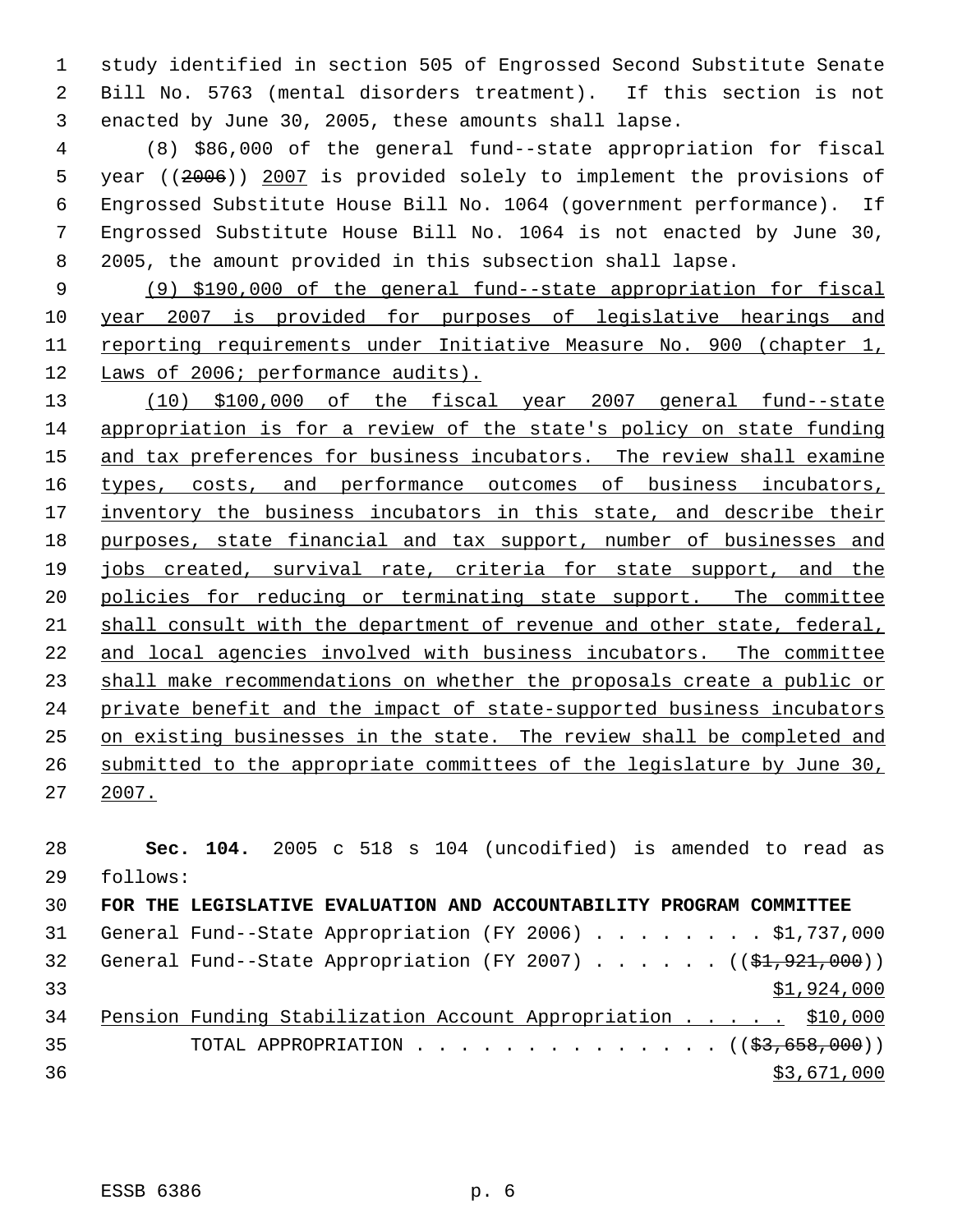**Sec. 105.** 2005 c 518 s 106 (uncodified) is amended to read as follows: **FOR THE JOINT LEGISLATIVE SYSTEMS COMMITTEE** General Fund--State Appropriation (FY 2006) . . . . . . . . \$7,288,000 5 General Fund--State Appropriation (FY 2007)  $\ldots$  . . . . ( $(\frac{27}{248},000)$ )  $\frac{1}{57}$ , 252, 000 7 Pension Funding Stabilization Account Appropriation . . . . \$25,000 8 TOTAL APPROPRIATION . . . . . . . . . . . . . ((\$14,536,000)) \$14,565,000 **Sec. 106.** 2005 c 518 s 107 (uncodified) is amended to read as follows: **FOR THE STATUTE LAW COMMITTEE** 13 General Fund--State Appropriation (FY 2006) . . . . . . . \$4,112,000 14 General Fund--State Appropriation (FY 2007) . . . . . . ((\$4,398,000)) \$4,401,000 16 Pension Funding Stabilization Account Appropriation . . . . . \$20,000 17 TOTAL APPROPRIATION . . . . . . . . . . . . . . ((\$8,510,000)) \$8,533,000 **Sec. 107.** 2005 c 518 s 105 (uncodified) is amended to read as follows:

## **FOR THE OFFICE OF THE STATE ACTUARY**

 Department of Retirement Systems Expense Account-- 23 State Appropriation . . . . . . . . . . . . . . . ((\$3,013,000))  $\frac{$3,022,000}{2}$ 

 The appropriation in this section is subject to the following conditions and limitations: By December 1, 2005, the state actuary shall conduct an actuarial analysis that quantifies, to the greatest extent permissible from available experience data, the fiscal impact of the retire-rehire program for plan 1 of the public employees' retirement system and the teachers' retirement system enacted by chapter 10, Laws of 2001 and chapter 412, Laws of 2003. In addition to the actuarial analysis, the state actuary shall present a range of legislative alternatives to the plan 1 retire-rehire program, including an actuarial analysis of the fiscal impact of proposals to increase the maximum retirement allowance beyond sixty percent of average final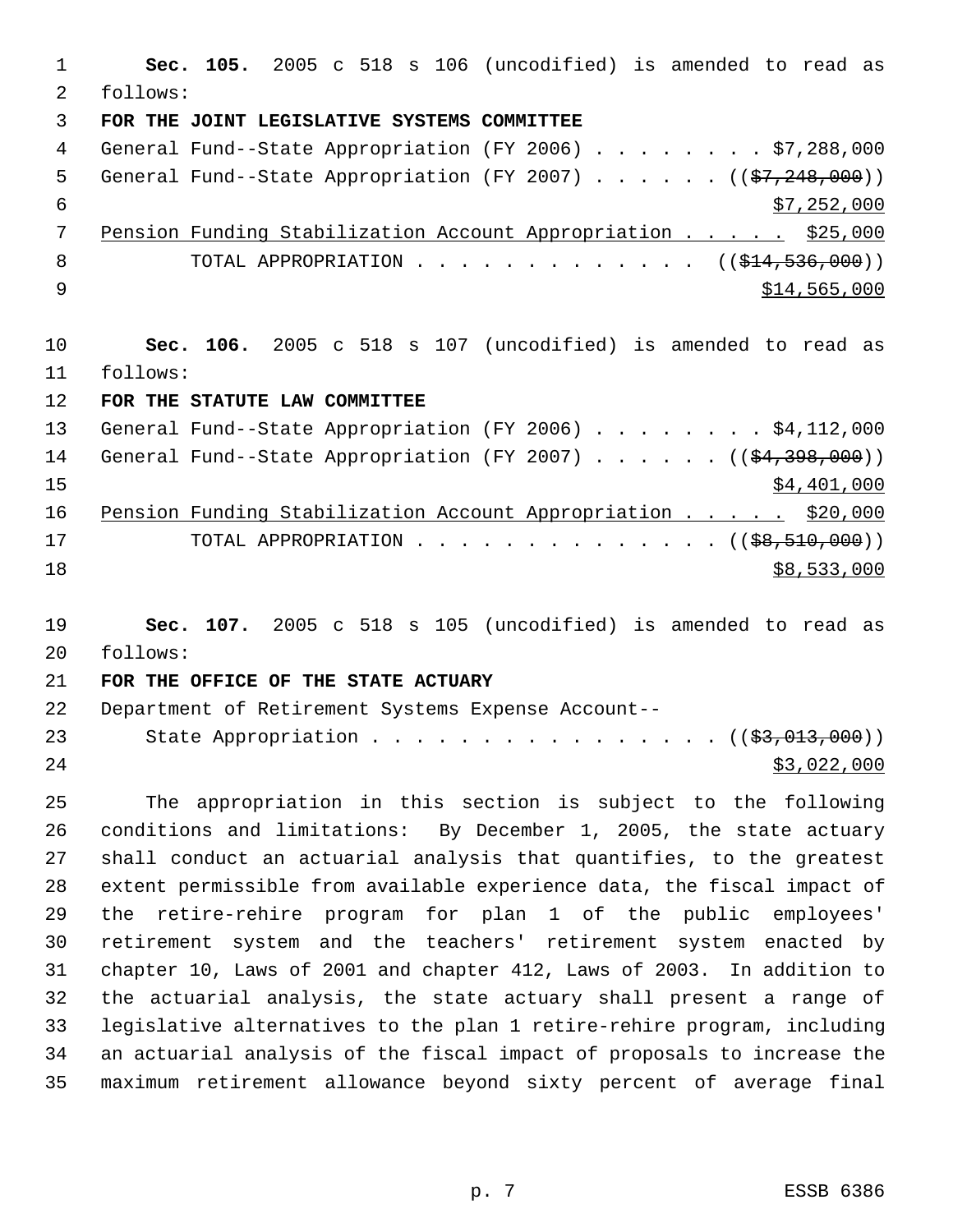compensation. The analysis shall be submitted to the select committee on pension policy, the senate committee on ways and means, and the house of representatives committee on appropriations. **Sec. 108.** 2005 c 518 s 109 (uncodified) is amended to read as follows: **FOR THE SUPREME COURT** 7 General Fund--State Appropriation (FY 2006) . . . . . . ((\$6,085,000))  $8<sup>8</sup>$  \$6,083,000 9 General Fund--State Appropriation (FY 2007) . . . . . . ((\$6,346,000)) \$6,409,000 Pension Funding Stabilization Account Appropriation . . . . . \$37,000 12 TOTAL APPROPRIATION . . . . . . . . . . . . ((<del>\$12,431,000</del>)) \$12,529,000 **Sec. 109.** 2005 c 518 s 112 (uncodified) is amended to read as follows: **FOR THE COMMISSION ON JUDICIAL CONDUCT** 17 General Fund--State Appropriation (FY 2006) . . . . . . . . \$1,055,000 18 General Fund--State Appropriation (FY 2007) . . . . . ((\$1,107,000)) \$1,109,000 20 Pension Funding Stabilization Account Appropriation . . . . . \$5,000 21 TOTAL APPROPRIATION . . . . . . . . . . . . . ((<del>\$2,162,000</del>)) \$2,169,000 **Sec. 110.** 2005 c 518 s 110 (uncodified) is amended to read as follows: **FOR THE LAW LIBRARY** 26 General Fund--State Appropriation (FY 2006)  $\ldots$  . . . . ( $(\frac{22,011,000}{2})$  \$2,013,000 28 General Fund--State Appropriation (FY 2007) . . . . . ((\$2,020,000))  $\frac{$2,024,000}{2}$  Pension Funding Stabilization Account Appropriation . . . . . . \$5,000 31 TOTAL APPROPRIATION . . . . . . . . . . . . . ((<del>\$4,031,000</del>)) \$4,042,000 **Sec. 111.** 2005 c 518 s 111 (uncodified) is amended to read as follows: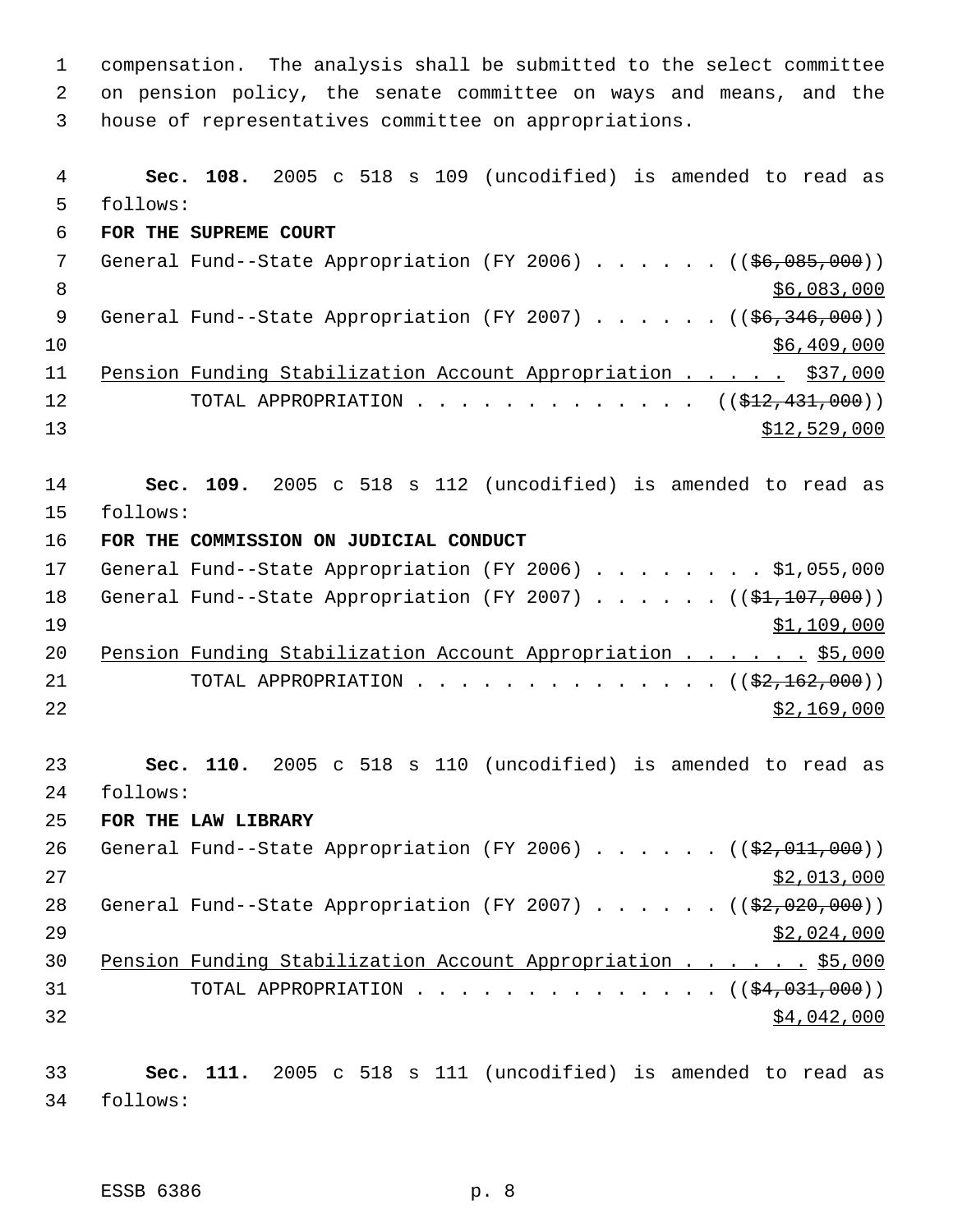| $\mathbf 1$ | FOR THE COURT OF APPEALS                                                                 |
|-------------|------------------------------------------------------------------------------------------|
| 2           | General Fund--State Appropriation (FY 2006) $($ $($ \$13,866,000))                       |
| 3           | \$13,916,000                                                                             |
| 4           | General Fund--State Appropriation (FY 2007) $($ $($ $\frac{214}{358},000)$ )             |
| 5           | \$14,393,000                                                                             |
| 6           | Pension Funding Stabilization Account Appropriation \$80,000                             |
| 7           | ((\$28, 224, 000))<br>TOTAL APPROPRIATION                                                |
| 8           | \$28,389,000                                                                             |
|             |                                                                                          |
| 9           | Sec. 112. 2005 c 518 s 113 (uncodified) is amended to read as                            |
| 10          | follows:                                                                                 |
| 11          | FOR THE ADMINISTRATOR FOR THE COURTS                                                     |
| 12          | General Fund--State Appropriation (FY 2006)<br>$((\$19,657,000))$                        |
| 13          | \$19,834,000                                                                             |
| 14          | General Fund--State Appropriation (FY 2007)<br>((\$20,081,000))                          |
| 15          | \$24, 229, 000                                                                           |
| 16          | Public Safety and Education Account--State                                               |
| 17          | Appropriation<br>$($ (\$50,106,000))                                                     |
| 18          | \$50,277,000                                                                             |
| 19          | Judicial Information Systems Account--State                                              |
| 20          | Appropriation<br>((\$25,641,000))                                                        |
| 21          | \$26,051,000                                                                             |
| 22          | Pension Funding Stabilization Account Appropriation<br>\$96,000                          |
| 23          | TOTAL APPROPRIATION $\ldots$ , ( $(\frac{\text{S115}, 485, 000}{\text{S115}, 485, 000})$ |
| 24          | \$120,487,000                                                                            |
|             |                                                                                          |

 The appropriations in this section are subject to the following conditions and limitations:

 (1) \$900,000 of the general fund--state appropriation for fiscal year 2006 and \$900,000 of the general fund--state appropriation for fiscal year 2007 are provided solely for court-appointed special advocates in dependency matters. The administrator for the courts, after consulting with the association of juvenile court administrators and the association of court-appointed special advocate/guardian ad litem programs, shall distribute the funds to volunteer court-appointed special advocate/guardian ad litem programs. The distribution of funding shall be based on the number of children who need volunteer court-appointed special advocate representation and shall be equally accessible to all volunteer court-appointed special advocate/guardian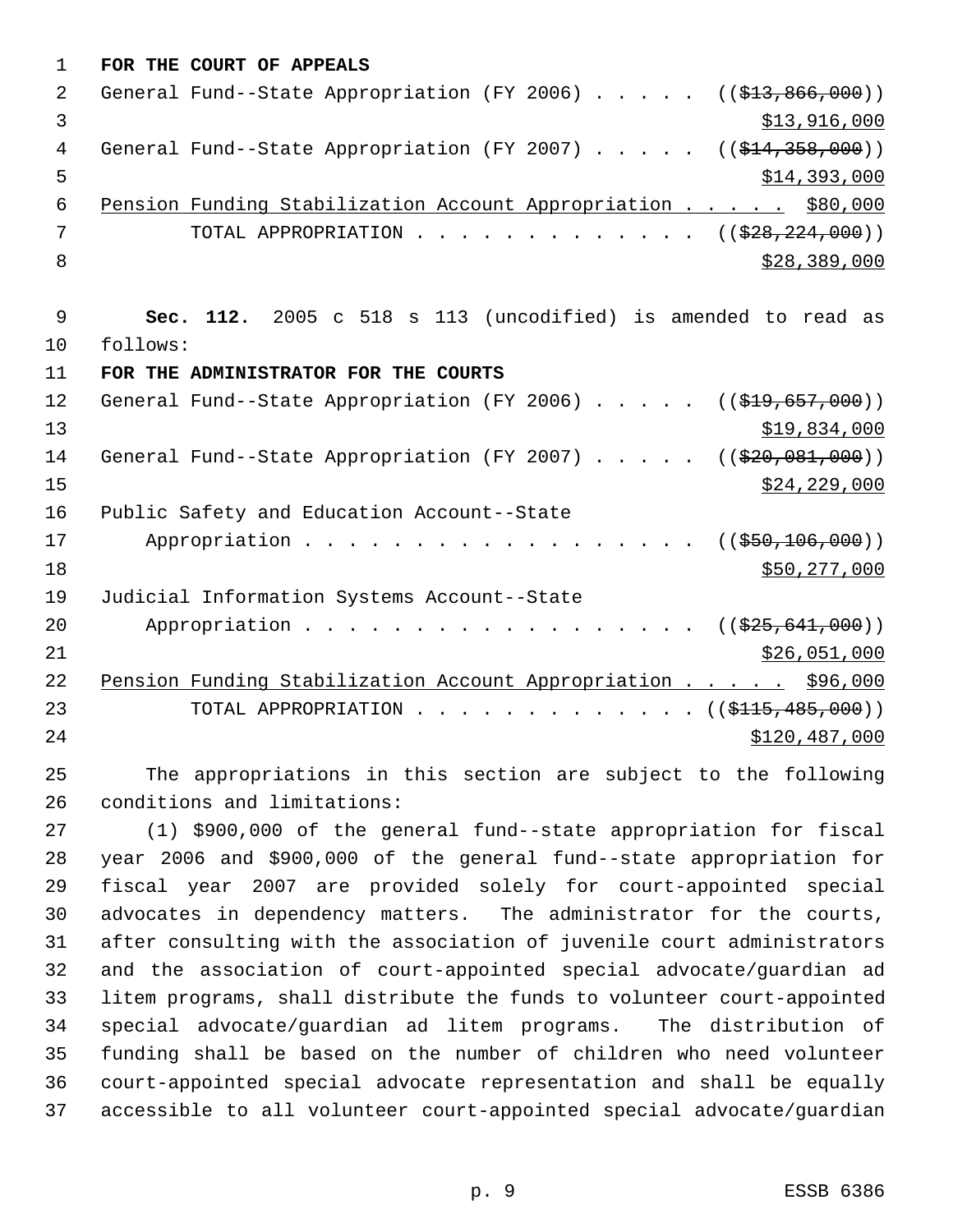ad litem programs. The administrator for the courts shall not retain more than six percent of total funding to cover administrative or any other agency costs.

 (2) \$3,000,000 of the public safety and education account appropriation is provided solely for school district petitions to juvenile court for truant students as provided in RCW 28A.225.030 and 28A.225.035. The office of the administrator for the courts shall develop an interagency agreement with the office of the superintendent of public instruction to allocate the funding provided in this subsection. Allocation of this money to school districts shall be based on the number of petitions filed.

 (3) \$13,224,000 of the public safety and education account appropriation is provided solely for distribution to county juvenile court administrators to fund the costs of processing truancy, children in need of services, and at-risk youth petitions. The office of the administrator for the courts shall not retain any portion of these funds to cover administrative costs. The office of the administrator for the courts, in conjunction with the juvenile court administrators, shall develop an equitable funding distribution formula. The formula shall neither reward counties with higher than average per-petition processing costs nor shall it penalize counties with lower than average per-petition processing costs.

 (4) The distributions made under subsection (3) of this section and distributions from the county criminal justice assistance account made pursuant to section 801 of this act constitute appropriate reimbursement for costs for any new programs or increased level of service for purposes of RCW 43.135.060.

 (5) Each fiscal year during the 2005-07 fiscal biennium, each county shall report the number of petitions processed and the total actual costs of processing truancy, children in need of services, and at-risk youth petitions. Counties shall submit the reports to the administrator for the courts no later than 45 days after the end of the fiscal year. The administrator for the courts shall electronically transmit this information to the chairs and ranking minority members of the house of representatives appropriations committee and the senate ways and means committee no later than 60 days after a fiscal year ends. These reports are deemed informational in nature and are not for the purpose of distributing funds.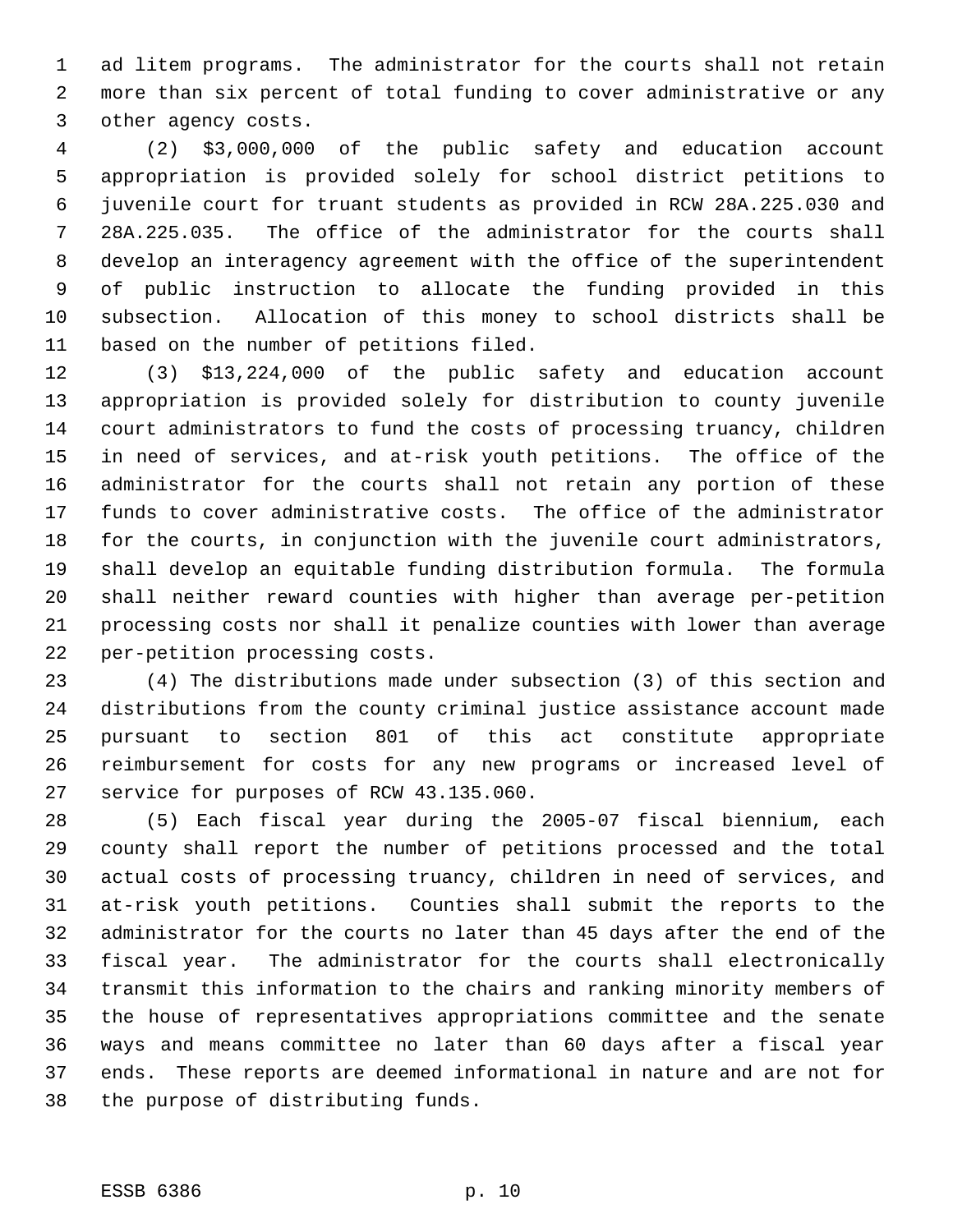(6) \$82,000 of the general fund--state appropriation for fiscal year 2006 and \$82,000 of the general fund--state appropriation for fiscal year 2007 are provided solely for the implementation of House Bill No. 1112 (creating an additional superior court position). If the bill is not enacted by June 30, 2005, the amounts in this subsection shall lapse.

 (7) \$75,000 of the general fund--state appropriation for fiscal year 2006 is provided solely for the implementation of Substitute House Bill No. 1854 (driving privilege) and Engrossed Second Substitute Senate Bill No. 5454 (court operations). If neither bill is enacted by June 30, 2005, the amount in this subsection shall lapse.

 (8) \$3,500,000 of the general fund--state appropriation for fiscal year 2007 is provided solely to implement Senate Bill No. 6887 (superior court juror fees). If the bill is not enacted by June 30, 15 2006, the amount provided in this subsection shall lapse.

 **Sec. 113.** 2005 c 518 s 114 (uncodified) is amended to read as follows:

**FOR THE OFFICE OF PUBLIC DEFENSE**

| 19 | General Fund--State Appropriation (FY 2006) $($ $(\frac{1}{21}, 490, 000))$ |
|----|-----------------------------------------------------------------------------|
| 20 | \$1,565,000                                                                 |
| 21 | General Fund--State Appropriation (FY 2007) $($ $($ \$2,078,000))           |
| 22 | \$6,828,000                                                                 |
| 23 | Public Safety and Education Account--State                                  |
| 24 | Appropriation ( $(\frac{213}{13}, \frac{175}{100})$ )                       |
| 25 | \$13,181,000                                                                |
| 26 | TOTAL APPROPRIATION $\ldots$ , ( $(\frac{216}{743}, 000)$ )                 |
| 27 | \$21,574,000                                                                |

 The appropriations in this section are subject to the following conditions and limitations:

 (1) \$800,000 of the general fund--state appropriation for fiscal 31 year 2006 and  $($   $(\frac{1}{2}, \frac{000}{000})$   $\frac{4}{100}$ , 400,000 of the general fund--state appropriation for fiscal year 2007 are provided solely to expand the parent representation project in dependency and termination cases.

 (2) Amounts provided from the public safety and education account appropriation in this section include funding for investigative services in death penalty personal restraint petitions.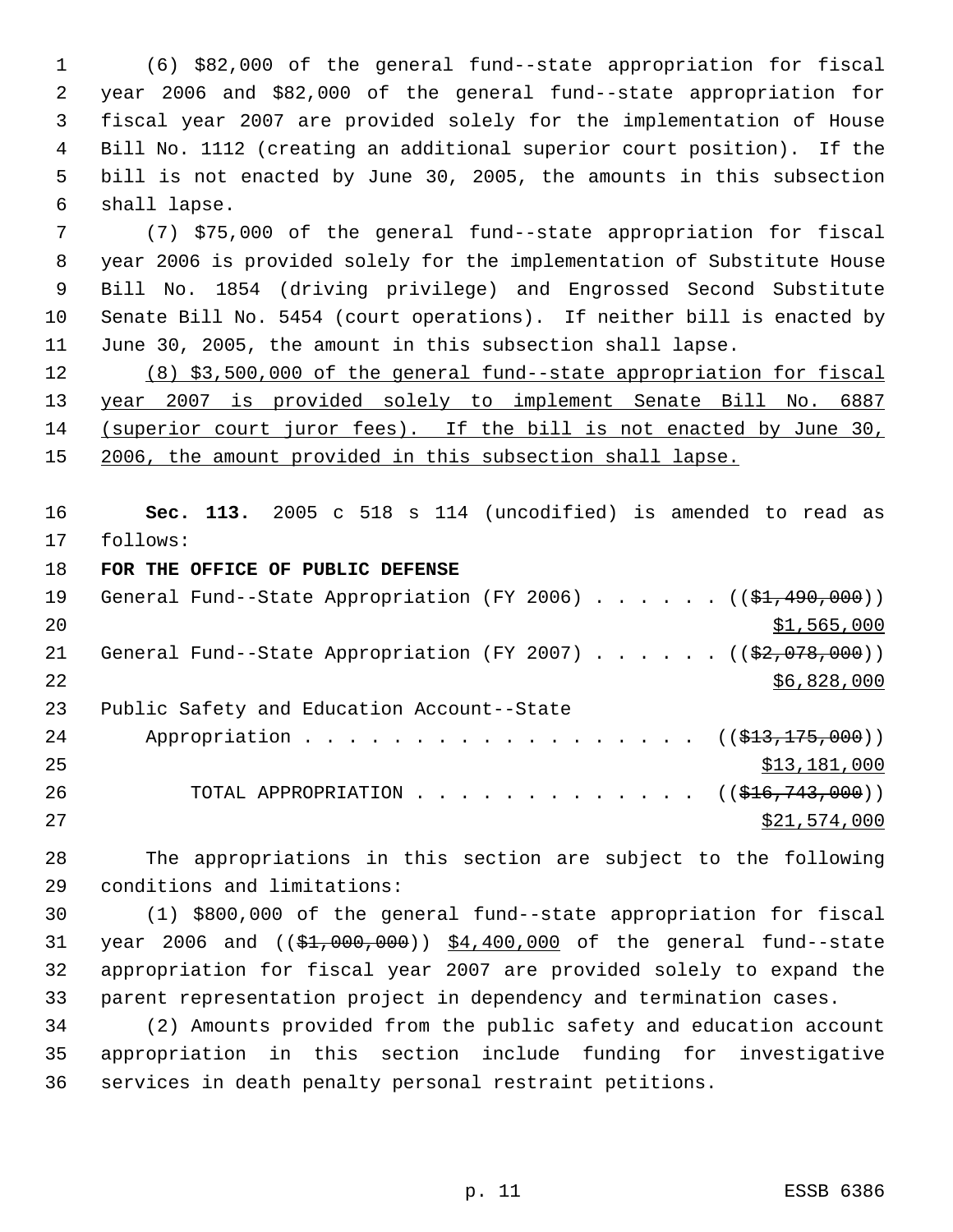(3) Within amounts appropriated in this section and in Engrossed Second Substitute Senate Bill No. 5454, the office may, at its discretion, implement Second Substitute House Bill No. 1542 (indigent defense services).

| 5  | Sec. 114. 2005 c 518 s 115 (uncodified) is amended to read as                          |
|----|----------------------------------------------------------------------------------------|
| 6  | follows:                                                                               |
| 7  | FOR THE OFFICE OF CIVIL LEGAL AID                                                      |
| 8  | General Fund--State Appropriation (FY 2006) $($ $($ $\frac{2}{92}, \frac{883}{100})$ ) |
| 9  | \$3,083,000                                                                            |
| 10 | General Fund--State Appropriation (FY 2007) $($ $($ $\frac{202}{100})$                 |
| 11 | \$3,232,000                                                                            |
| 12 | Public Safety and Education Account--State                                             |
| 13 |                                                                                        |
| 14 | Violence Reduction and Drug Enforcement Account--                                      |
| 15 | State Appropriation \$2,987,000                                                        |
| 16 | TOTAL APPROPRIATION ( $(\frac{1}{2}, 407, 000)$ )                                      |
| 17 | \$14,007,000                                                                           |
| 18 | ((The appropriations in this section are subject to the following                      |
| 19 | conditions and limitations:                                                            |
| 20 | (1) \$2,783,000 of the general fund--state appropriation for fiscal                    |
| 21 | year 2006, \$2,732,000 of the general fund state appropriation for                     |
| 22 | fiscal year 2007, \$4,705,000 of the public safety and education                       |
| 23 | account -state appropriation, and \$2,987,000 of the violence reduction                |
| 24 | and drug enforcement account-state appropriation are contingent upon                   |
| 25 | enactment of Substitute House Bill No. 1747 (civil legal services). If                 |
| 26 | the bill is not enacted by June 30, 2005, these appropriations shall be                |
| 27 | made to the department of community, trade, and economic development                   |
| 28 | and are provided solely for the purpose of civil legal services.                       |
| 29 | (2) \$100,000 of the general fund--state appropriation for fiscal                      |
| 30 | year 2006 and \$100,000 of the general fund state appropriation for                    |
| 31 | fiscal year 2007 are contingent upon enactment of Substitute House Bill                |
| 32 | No. 1747 (civil legal services). If the bill is not enacted by June                    |
| 33 | 30, 2005, the appropriation shall be made to the department of                         |
|    |                                                                                        |

 community, trade, and economic development and is provided solely for a general farm organization with members in every county of the state

to develop and administer an alternative dispute resolution system for

disputes between farmers and farm workers.))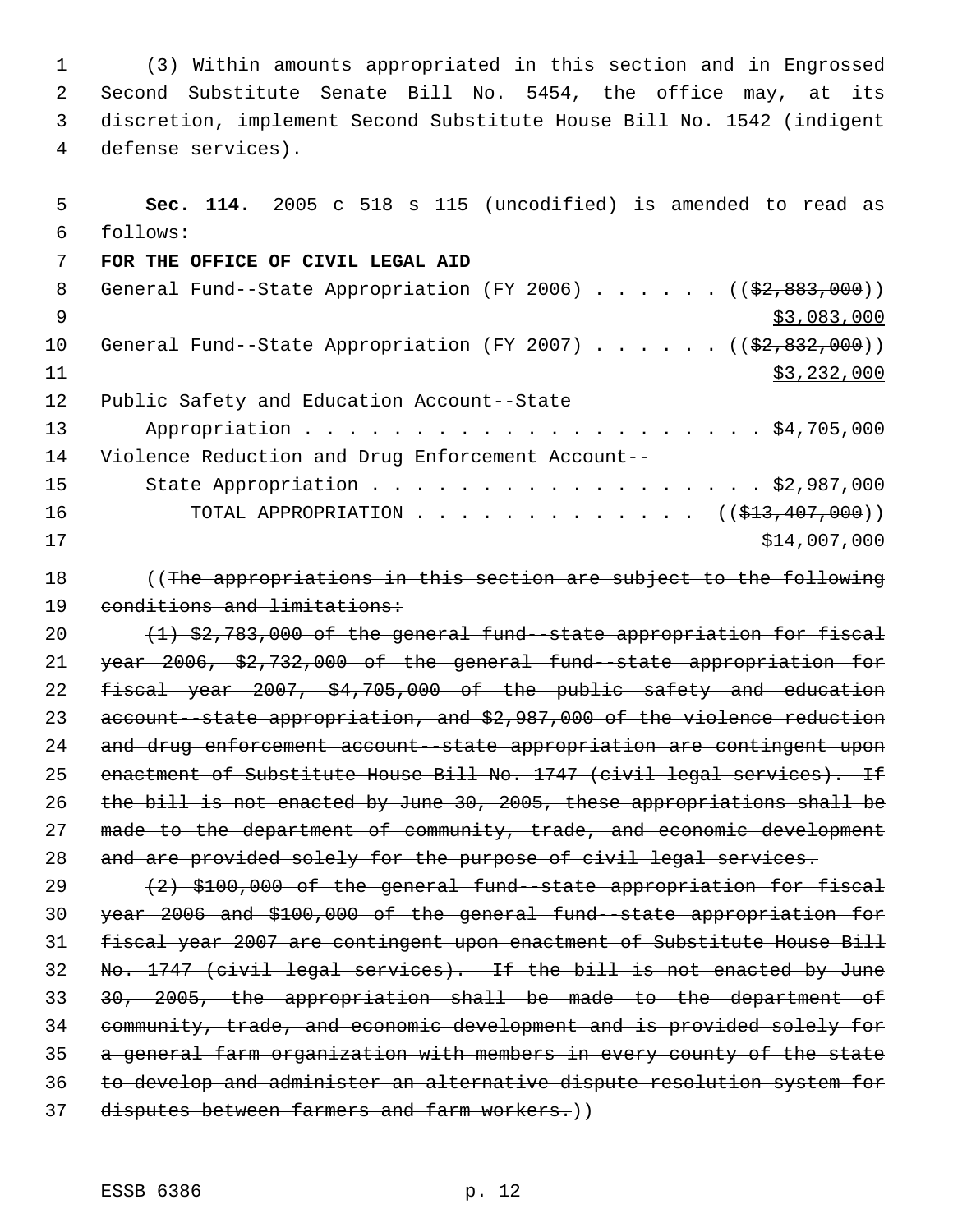**Sec. 115.** 2005 c 518 s 116 (uncodified) is amended to read as follows: **FOR THE OFFICE OF THE GOVERNOR** 4 General Fund--State Appropriation (FY 2006) . . . . . . ((\$5,600,000))  $5 - 595,000$ 6 General Fund--State Appropriation (FY 2007) . . . . .  $($   $($ \$5,279,000)) \$5,264,000 8 General Fund--Federal Appropriation . . . . . . . . . ((\$1,364,000))  $9 \hspace{2.5cm}$  \$1,366,000 10 Oil Spill Prevention Account Appropriation . . . . . . . . \$508,000 11 Salmon Recovery Account Appropriation . . . . . . . . . . . \$160,000 12 Water Quality Account--State Appropriation . . . . . ((\$4,184,000))  $\frac{$4,193,000}{ }$  Economic Development Strategic Reserve 15 Account Appropriation . . . . . . . . . . . . . . . . . \$4,000,000 16 Pension Funding Stabilization Account Appropriation . . . . . \$24,000 17 TOTAL APPROPRIATION . . . . . . . . . . . . . ((\$16,935,000)) \$21,110,000

 The appropriations in this section are subject to the following conditions and limitations:

 (1) \$4,112,000 of the water quality account appropriation and \$1,150,000 of the general fund--federal appropriation are provided solely for the Puget Sound water quality action team to implement the Puget Sound conservation and recovery plan action items PSAT-01 through PSAT-06.

 (2) \$200,000 of the general fund--state appropriation for fiscal year 2006, \$200,000 of the general fund--state appropriation for fiscal year 2007, and \$200,000 of the general fund--federal appropriation are provided solely for one-time corrective actions to address Hood canal's dissolved oxygen problems, the Puget Sound conservation and recovery plan action item PSAT-07.

 (3) As described in section 129(7) of this act, the Puget Sound water quality action team shall make recommendations and report on monitoring activities related to salmon recovery.

 (4) \$250,000 of the general fund--state appropriation for fiscal year 2006 and \$100,000 of the general fund--state appropriation for fiscal year 2007 are provided solely for the implementation of House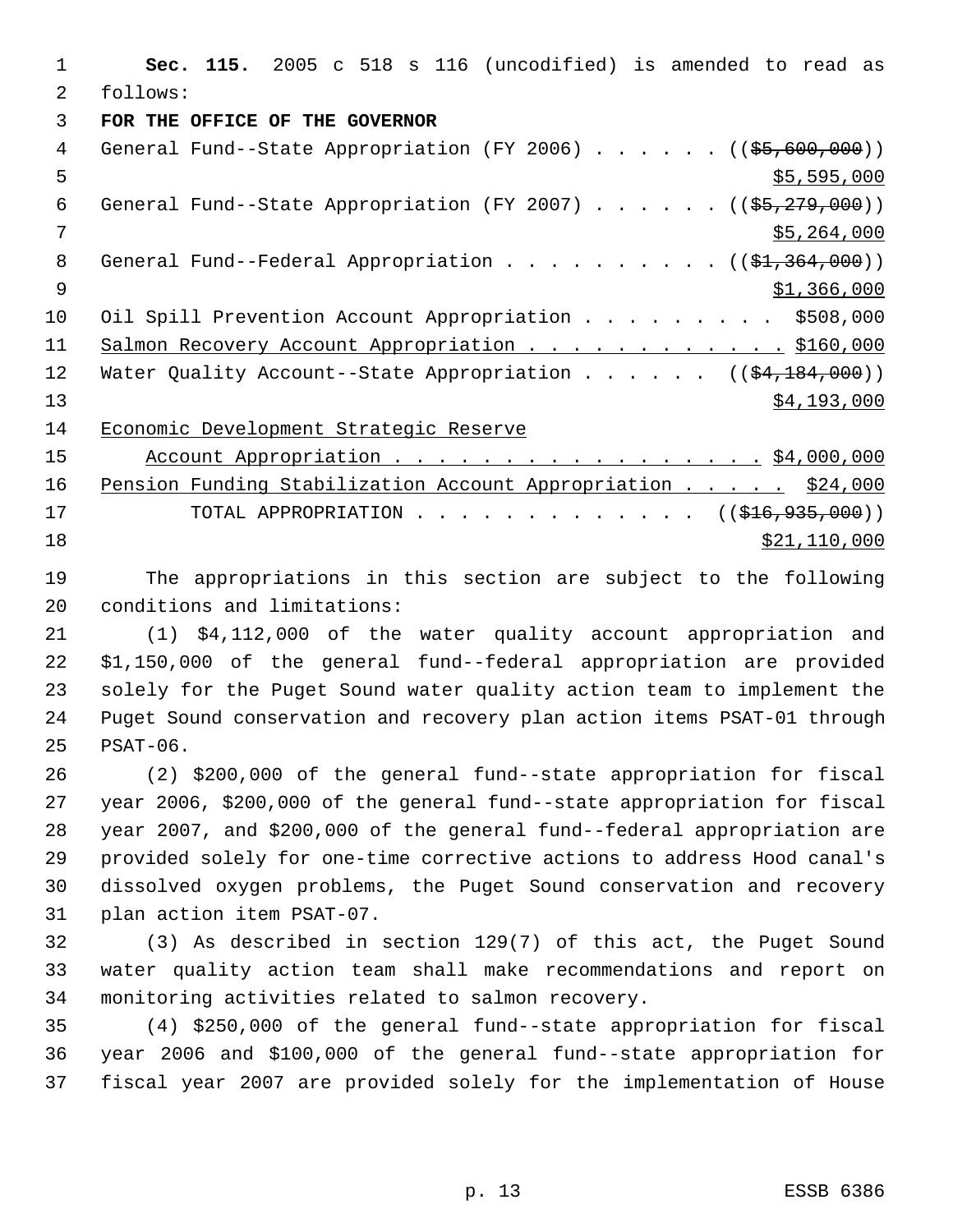Bill No. 1152 (early learning council). If House Bill No. 1152 is not enacted by June 30, 2005, the amounts provided in this subsection shall lapse.

 (5) For the governor's funding request pursuant to RCW 74.39A.300 to be submitted to the legislature by December 20, 2006, it is the intent of the legislature to consider a fringe benefits funding request that provides health care benefits substantially equivalent in cost to those available to individual providers pursuant to chapter 25, Laws of 2003 1st sp. sess.

 (6) \$100,000 of the general fund--state appropriation for fiscal year 2006 and \$100,000 of the general fund--state appropriation for fiscal year 2007 are provided solely as a grant to the Hood Canal 13 Coordinating Council to implement Engrossed Substitute House Bill No. 14 2097 (management program for Hood Canal). ((<del>If Engrossed Substitute</del> House Bill No. 2097 is not enacted by June 30, 2005, the amounts 16 provided in this subsection shall lapse.))

 (7) \$100,000 of the general fund--state appropriation for fiscal year 2006 and \$100,000 of the general fund--state appropriation for fiscal year 2007 are provided solely for a review of ocean policy issues in cooperation with individuals with appropriate expertise and the departments of ecology, fish and wildlife, and natural resources. By December 31, 2005, the governor's office shall identify the recommendations of the U.S. commission on ocean policy appropriate for immediate implementation. By December 31, 2006, the governor's office shall provide a report: (a) Summarizing the condition of the state's ocean resources and their contribution to the state's character, quality of life, and economic viability; (b) recommending improvements in coordination among state agencies and other jurisdictions; (c) recommending measures to protect and manage ocean resources; (d) recommending measures to finance ocean protection, management, and development programs; and (e) recommending legislation regarding ocean resources or policy.

 (8) \$508,000 of the oil spill prevention account appropriation is provided solely for the oil spill advisory council established in Engrossed Substitute Senate Bill No. 5432 (oil spill oversight council). If the bill is not enacted by June 30, 2005, the amount 37 provided in this subsection shall lapse. The council's chair-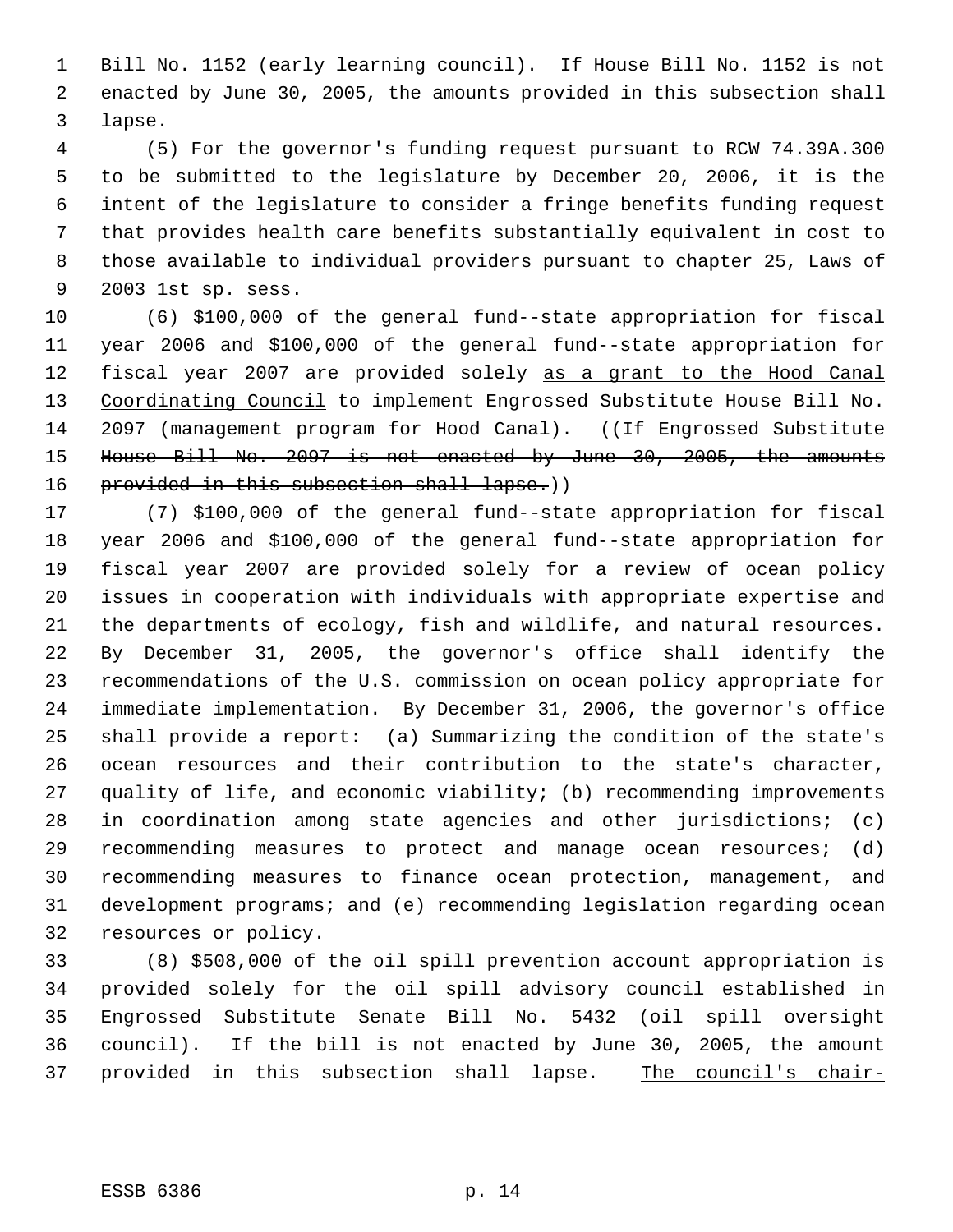| $\mathbf{1}$ | facilitator may authorize reimbursement of travel expenses when council       |
|--------------|-------------------------------------------------------------------------------|
| 2            | members or the chair-facilitator are acting on official council               |
| 3            | business.                                                                     |
| 4            | (9)<br>The economic development strategic reserve<br>account                  |
| 5            | appropriation is provided solely for the purposes of implementing             |
| 6            | Second Substitute Senate Bill No. 5370 (chapter 427, Laws of 2005;            |
| 7            | economic development strategic reserve).                                      |
|              |                                                                               |
| 8            | Sec. 116. 2005 c 518 s 117 (uncodified) is amended to read as                 |
| 9            | follows:                                                                      |
| 10           | FOR THE LIEUTENANT GOVERNOR                                                   |
| 11           | General Fund--State Appropriation (FY 2006) \$752,000                         |
| 12           | General Fund--State Appropriation (FY 2007) ( $(\frac{2766}{100})$ )          |
| 13           | \$768,000                                                                     |
| 14           |                                                                               |
| 15           | Pension Funding Stabilization Account Appropriation \$3,000                   |
| 16           | TOTAL APPROPRIATION ( $(\frac{21}{51}, 519, 000)$ )                           |
| 17           | \$1,523,000                                                                   |
|              |                                                                               |
| 18           | Sec. 117. 2005 c 518 s 118 (uncodified) is amended to read as                 |
| 19           | follows:                                                                      |
| 20           | FOR THE PUBLIC DISCLOSURE COMMISSION                                          |
| 21           | General Fund--State Appropriation (FY 2006) \$1,989,000                       |
| 22           | General Fund--State Appropriation (FY 2007) ( $(\frac{2}{92}, 009, 000)$ )    |
| 23           | \$2,013,000                                                                   |
| 24           | Pension Funding Stabilization Account Appropriation \$10,000                  |
| 25           | TOTAL APPROPRIATION $($ $(\frac{27}{2}, \frac{998}{100})$                     |
| 26           | \$4,012,000                                                                   |
|              |                                                                               |
| 27           | Sec. 118. 2005 c 518 s 119 (uncodified) is amended to read as                 |
| 28           | follows:                                                                      |
| 29           | FOR THE SECRETARY OF STATE                                                    |
| 30           | General Fund--State Appropriation (FY 2006) $($ $($ \$19,102,000))            |
| 31           | \$21,462,000                                                                  |
| 32           | General Fund--State Appropriation (FY 2007) $($ $($ $\frac{217}{223}$ , 000)) |
| 33           | \$17,958,000                                                                  |
| 34           | General Fund--Federal Appropriation ( $(\frac{27}{92}, 092, 000)$ )           |
| 35           | \$7,099,000                                                                   |
|              |                                                                               |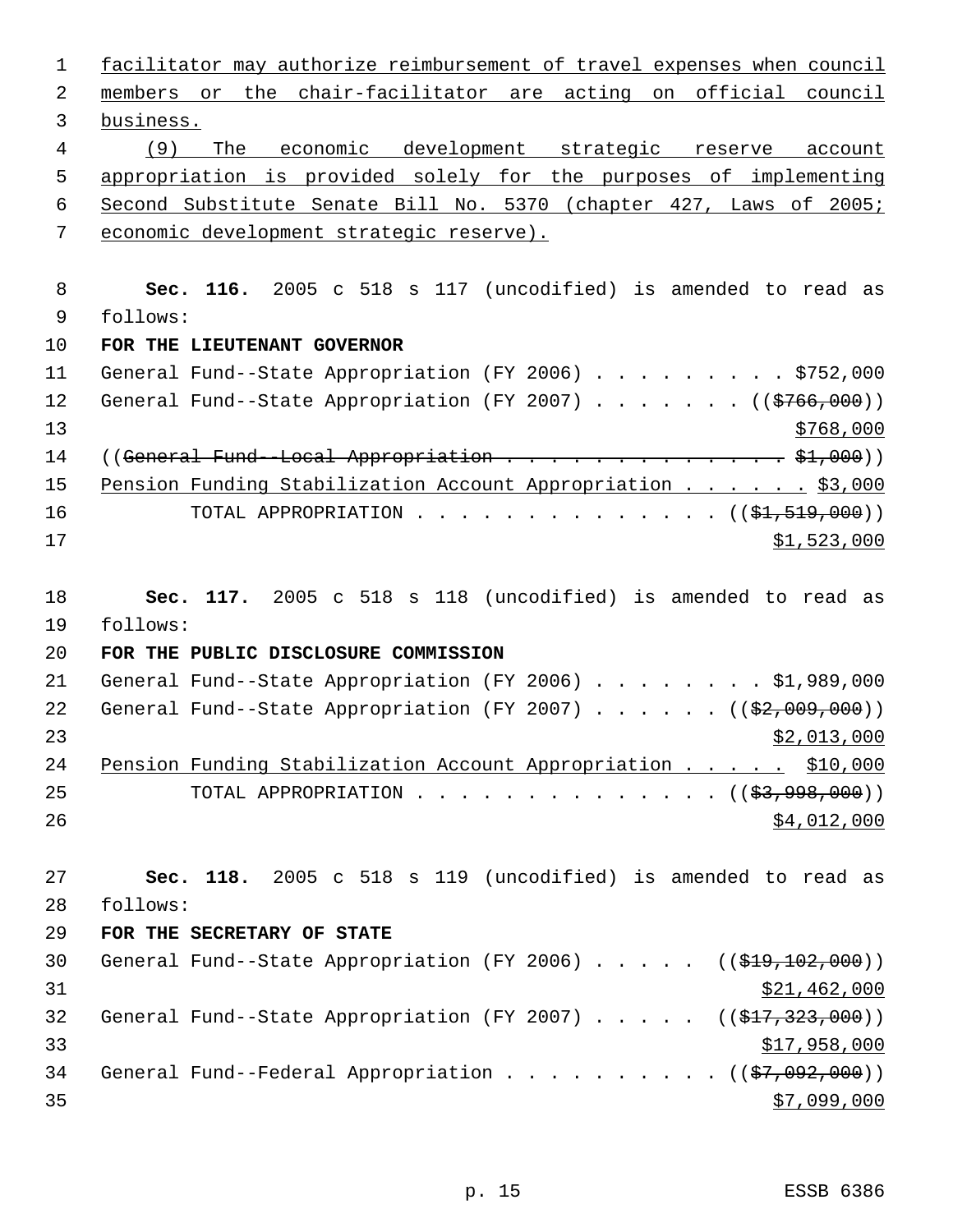1 General Fund--Private/Local Appropriation . . . . . . . ((\$125,000))  $2 \frac{$207,000}{ }$  Archives and Records Management Account--State 4 Appropriation . . . . . . . . . . . . . . . . . (  $(\frac{28,127,000}{1})$  $5 \times 210,000$  Department of Personnel Services Account--State 7 Appropriation . . . . . . . . . . . . . . . . . . (  $(\frac{2719}{100})$  $\frac{$721,000}{}$  Local Government Archives Account--State 10 Appropriation . . . . . . . . . . . . . . . . ((\$12,138,000)) \$12,398,000 12 Election Account--Federal Appropriation . . . . . . ((\$47,009,000)) 13 \$53,010,000 Pension Funding Stabilization Account Appropriation . . . . . \$66,000 15 TOTAL APPROPRIATION . . . . . . . . . . . . . ((\$111,635,000)) 16 \$121,131,000

 The appropriations in this section are subject to the following conditions and limitations:

19 (1) (( $\frac{2}{2}$ , 296, 000) \$3, 472, 000 of the general fund--state appropriation for fiscal year 2006 is provided solely to reimburse counties for the state's share of primary and general election costs and the costs of conducting mandatory recounts on state measures. Counties shall be reimbursed only for those odd-year election costs that the secretary of state validates as eligible for reimbursement.

25 (2) ((\$1,999,000)) \$2,441,000 of the general fund--state appropriation for fiscal year 2006 and \$2,403,000 of the general fund-- state appropriation for fiscal year 2007 are provided solely for the verification of initiative and referendum petitions, maintenance of related voter registration records, and the publication and distribution of the voters and candidates pamphlet.

 (3) \$125,000 of the general fund--state appropriation for fiscal year 2006 and \$118,000 of the general fund--state appropriation for fiscal year 2007 are provided solely for legal advertising of state measures under RCW 29.27.072.

 (4)(a) \$2,028,004 of the general fund--state appropriation for fiscal year 2006 and \$2,063,772 of the general fund--state appropriation for fiscal year 2007 are provided solely for contracting with a nonprofit organization to produce gavel-to-gavel television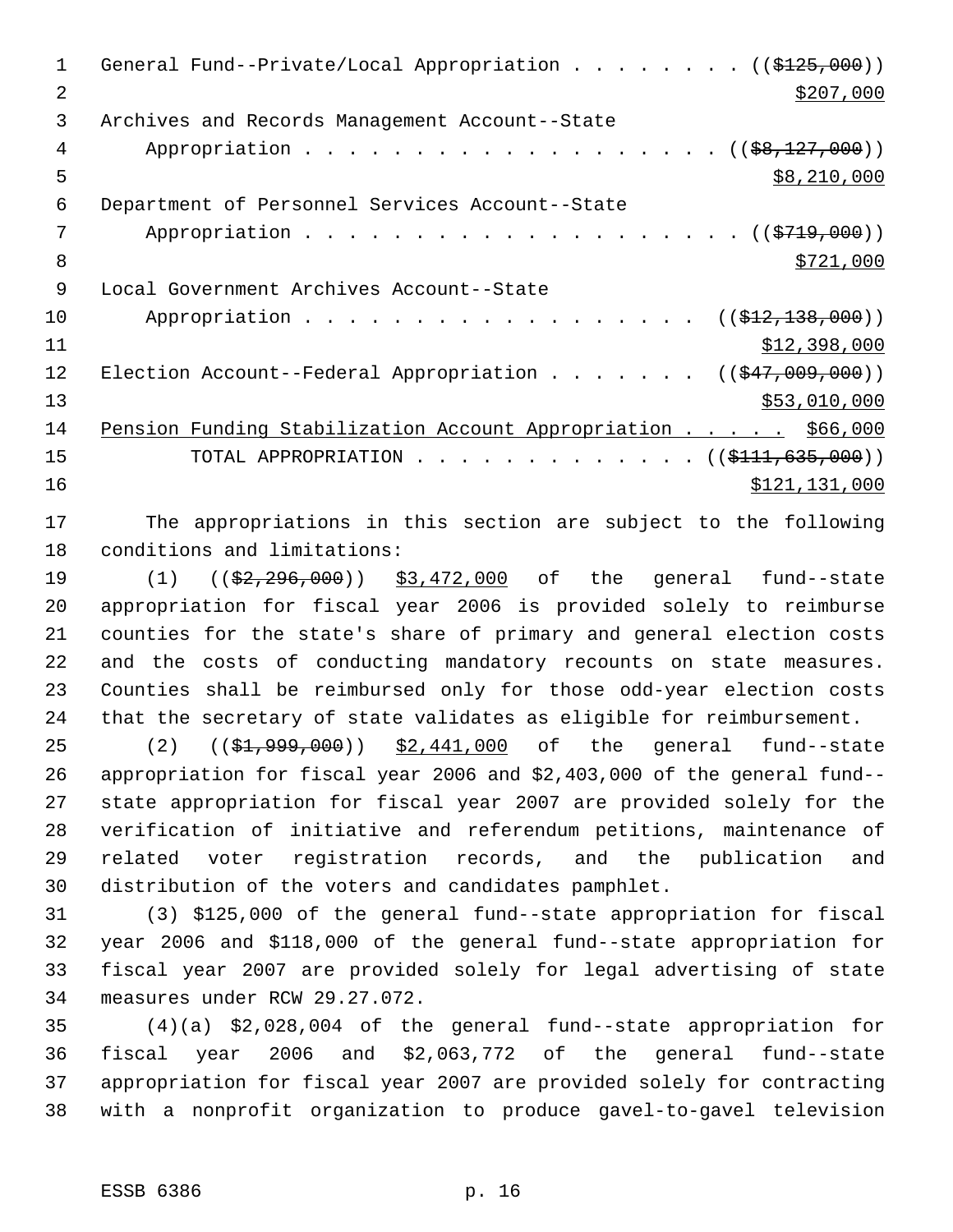coverage of state government deliberations and other events of statewide significance during the 2005-07 biennium. The funding level for each year of the contract shall be based on the amount provided in this subsection. The nonprofit organization shall be required to raise contributions or commitments to make contributions, in cash or in kind, in an amount equal to forty percent of the state contribution. The office of the secretary of state may make full or partial payment once all criteria in (a) and (b) of this subsection have been satisfactorily documented.

 (b) The legislature finds that the commitment of on-going funding is necessary to ensure continuous, autonomous, and independent coverage of public affairs. For that purpose, the secretary of state shall enter into a contract with the nonprofit organization to provide public affairs coverage.

 (c) The nonprofit organization shall prepare an annual independent audit, an annual financial statement, and an annual report, including benchmarks that measure the success of the nonprofit organization in meeting the intent of the program.

 (d) No portion of any amounts disbursed pursuant to this subsection may be used, directly or indirectly, for any of the following purposes:

 (i) Attempting to influence the passage or defeat of any legislation by the legislature of the state of Washington, by any county, city, town, or other political subdivision of the state of Washington, or by the congress, or the adoption or rejection of any rule, standard, rate, or other legislative enactment of any state agency;

(ii) Making contributions reportable under chapter 42.17 RCW; or

 (iii) Providing any: (A) Gift; (B) honoraria; or (C) travel, lodging, meals, or entertainment to a public officer or employee.

 (5) \$196,000 of the general fund--state appropriation for fiscal year 2006 and \$173,000 of the general fund--state appropriation for fiscal year 2007 are provided for the implementation of House Bill No. 1749 (county election procedures). If the bill is not enacted by June 30, 2005, the amounts provided in this subsection shall lapse.

 (6) \$110,000 of the general fund--state appropriation for fiscal year 2006 is provided solely for the purposes of settling all claims in *Washington State Democratic Party, et al. v. Sam S. Reed, et al.,* United States District Court Western District of Washington at Tacoma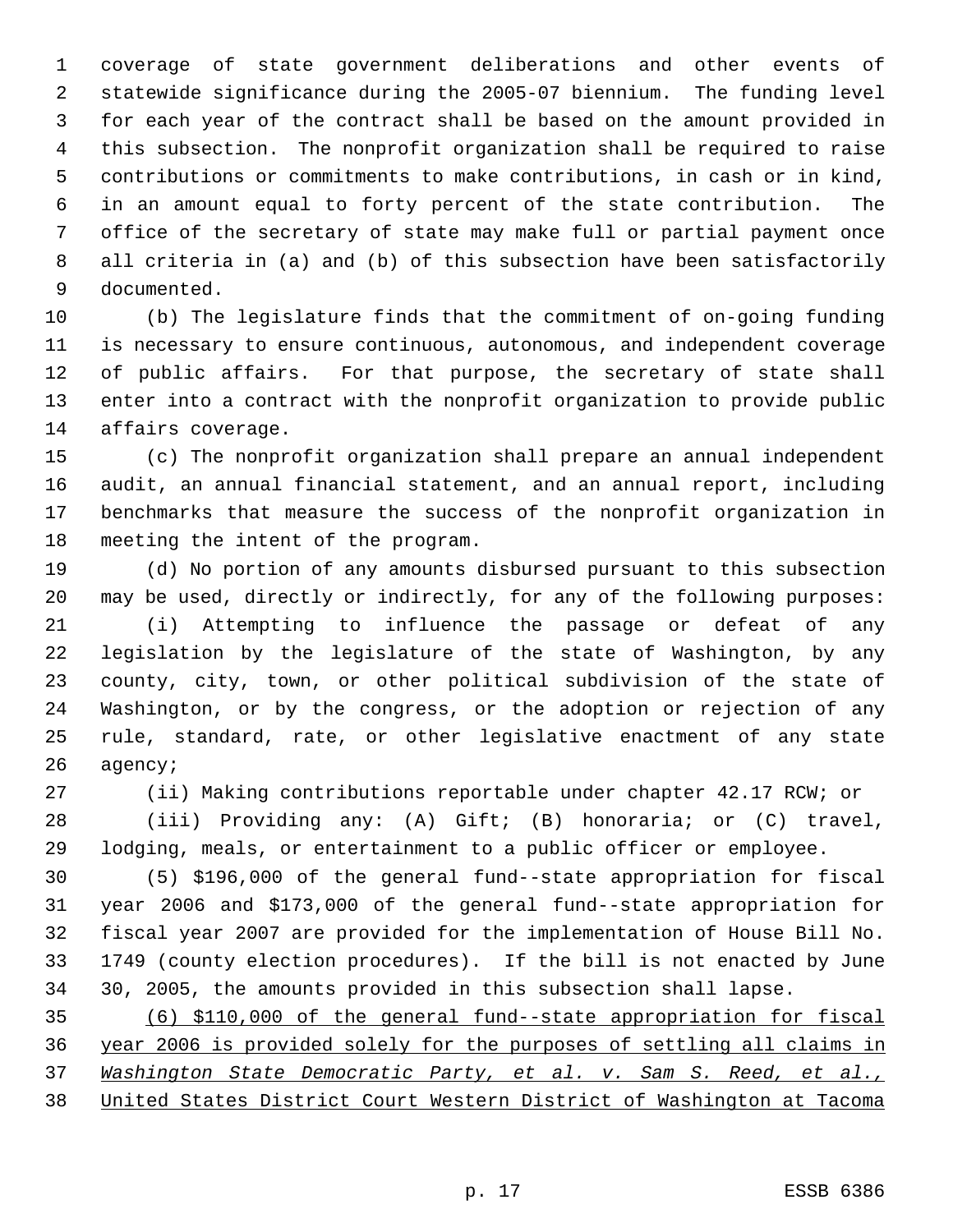Cause No. C00-5419FDB and related appeal. The expenditure of this appropriation is contingent on the release of all claims in the case and related appeal, and total settlement costs shall not exceed the appropriation in this subsection.

 **Sec. 119.** 2005 c 518 s 120 (uncodified) is amended to read as follows: **FOR THE GOVERNOR'S OFFICE OF INDIAN AFFAIRS** 8 General Fund--State Appropriation (FY 2006) . . . . . . . . \$277,000 9 General Fund--State Appropriation (FY 2007) . . . . . . ((\$289,000))  $\frac{$292,000}{ }$  Pension Fund Stabilization Account--State Appropriation . . . . . . . . . . . . . . . . . . . . . . . \$1,000 13 TOTAL APPROPRIATION . . . . . . . . . . . . . . ((\$566,000))  $\frac{$570,000}{ }$ 

 The appropriations in this section are subject to the following conditions and limitations: The office shall assist the department of personnel on providing the government-to-government training sessions for federal, state, local, and tribal government employees. The training sessions shall cover tribal historical perspectives, legal issues, tribal sovereignty, and tribal governments. Costs of the training sessions shall be recouped through a fee charged to the participants of each session. The department of personnel shall be responsible for all of the administrative aspects of the training, including the billing and collection of the fees for the training.

 **Sec. 120.** 2005 c 518 s 121 (uncodified) is amended to read as follows:

**FOR THE COMMISSION ON ASIAN-PACIFIC-AMERICAN AFFAIRS**

| 28 | General Fund--State Appropriation (FY 2006) \$235,000                |  |  |  |  |  |  |           |
|----|----------------------------------------------------------------------|--|--|--|--|--|--|-----------|
| 29 | General Fund--State Appropriation (FY 2007) ( $(\frac{2338,000}{s})$ |  |  |  |  |  |  |           |
| 30 |                                                                      |  |  |  |  |  |  | \$264,000 |
| 31 | Pension Funding Stabilization Account Appropriation \$1,000          |  |  |  |  |  |  |           |
| 32 | TOTAL APPROPRIATION $\ldots$ , ( $(\frac{2473}{100})$ )              |  |  |  |  |  |  |           |
| 33 |                                                                      |  |  |  |  |  |  | \$500,000 |

 **Sec. 121.** 2005 c 518 s 122 (uncodified) is amended to read as follows: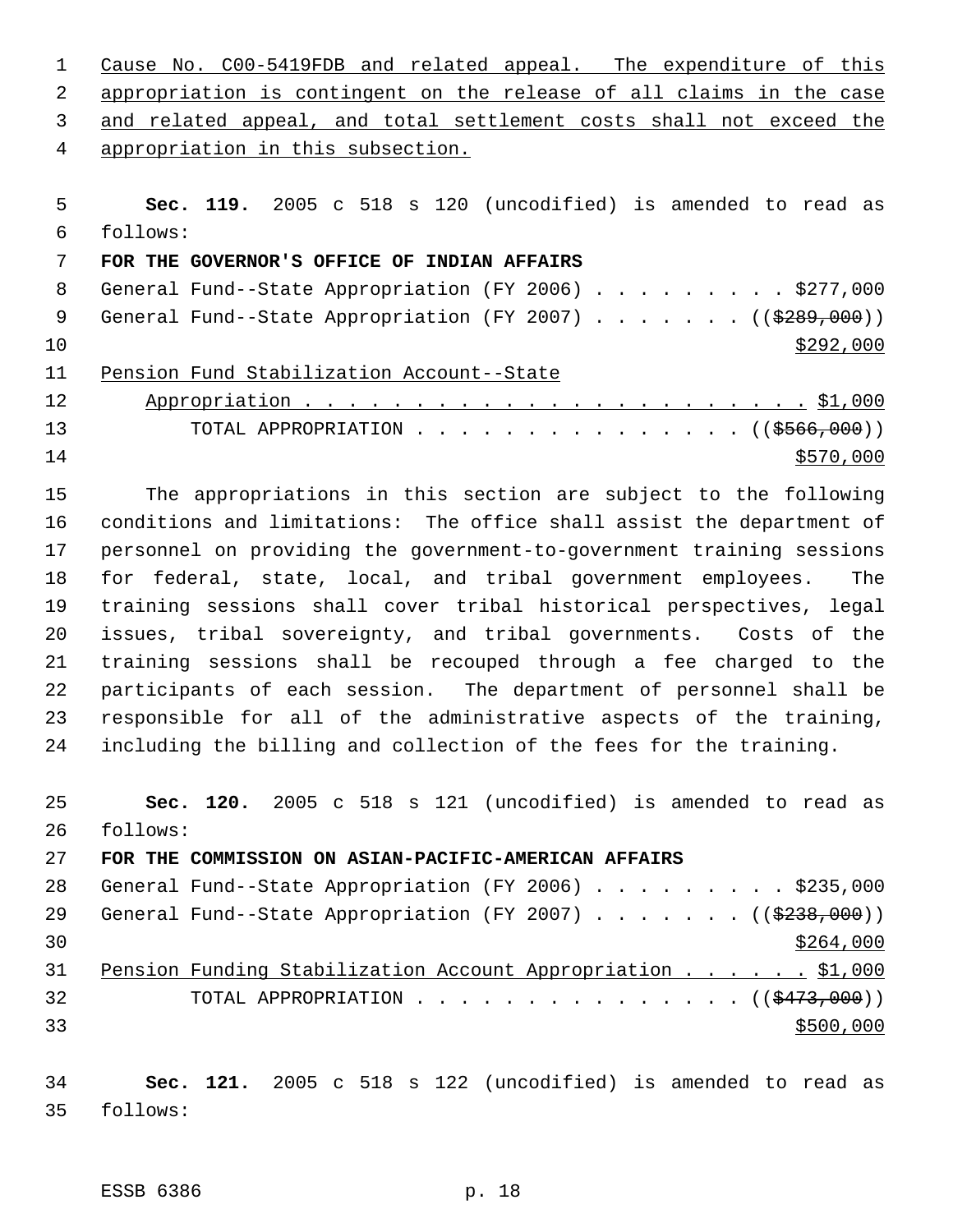| $\mathbf 1$    | FOR THE STATE TREASURER                                                   |
|----------------|---------------------------------------------------------------------------|
| $\overline{2}$ | State Treasurer's Service Account--State                                  |
| 3              | Appropriation $($ $($ $\frac{14}{7124}, 000) )$                           |
| 4              | \$14,174,000                                                              |
|                |                                                                           |
| 5              | Sec. 122. 2005 c 518 s 123 (uncodified) is amended to read as             |
| 6              | follows:                                                                  |
| 7              | FOR THE STATE AUDITOR                                                     |
| 8              | General Fund--State Appropriation (FY 2006) $($ $($ \$1,884,000))         |
| 9              | \$854,000                                                                 |
| 10             | General Fund--State Appropriation (FY 2007) ( $(\frac{2}{7}, 441, 000)$ ) |
| 11             | \$748,000                                                                 |
| 12             | State Auditing Services Revolving Account--State                          |
| 13             | Appropriation $($ $($ $\frac{213}{272}$ , $952$ , $000)$ )                |
| 14             | \$14,011,000                                                              |
| 15             | Pension Funding Stabilization Account Appropriation \$4,000               |
| 16             | TOTAL APPROPRIATION ( $(\frac{18}{918}, \frac{277}{900})$ )               |
| 17             | \$15,617,000                                                              |
| 18             | The appropriations in this section are subject to the following           |

 (1) Audits of school districts by the division of municipal corporations shall include findings regarding the accuracy of: (a) Student enrollment data; and (b) the experience and education of the district's certified instructional staff, as reported to the superintendent of public instruction for allocation of state funding.

conditions and limitations:

 (2) \$731,000 of the general fund--state appropriation for fiscal year 2006 and \$727,000 of the general fund--state appropriation for fiscal year 2007 are provided solely for staff and related costs to verify the accuracy of reported school district data submitted for state funding purposes; conduct school district program audits of state funded public school programs; establish the specific amount of state funding adjustments whenever audit exceptions occur and the amount is not firmly established in the course of regular public school audits; and to assist the state special education safety net committee when requested.

 (3) The office shall report to the office of financial management and the appropriate fiscal committees of the legislature detailed information on risk-based auditing, its theory, and its application for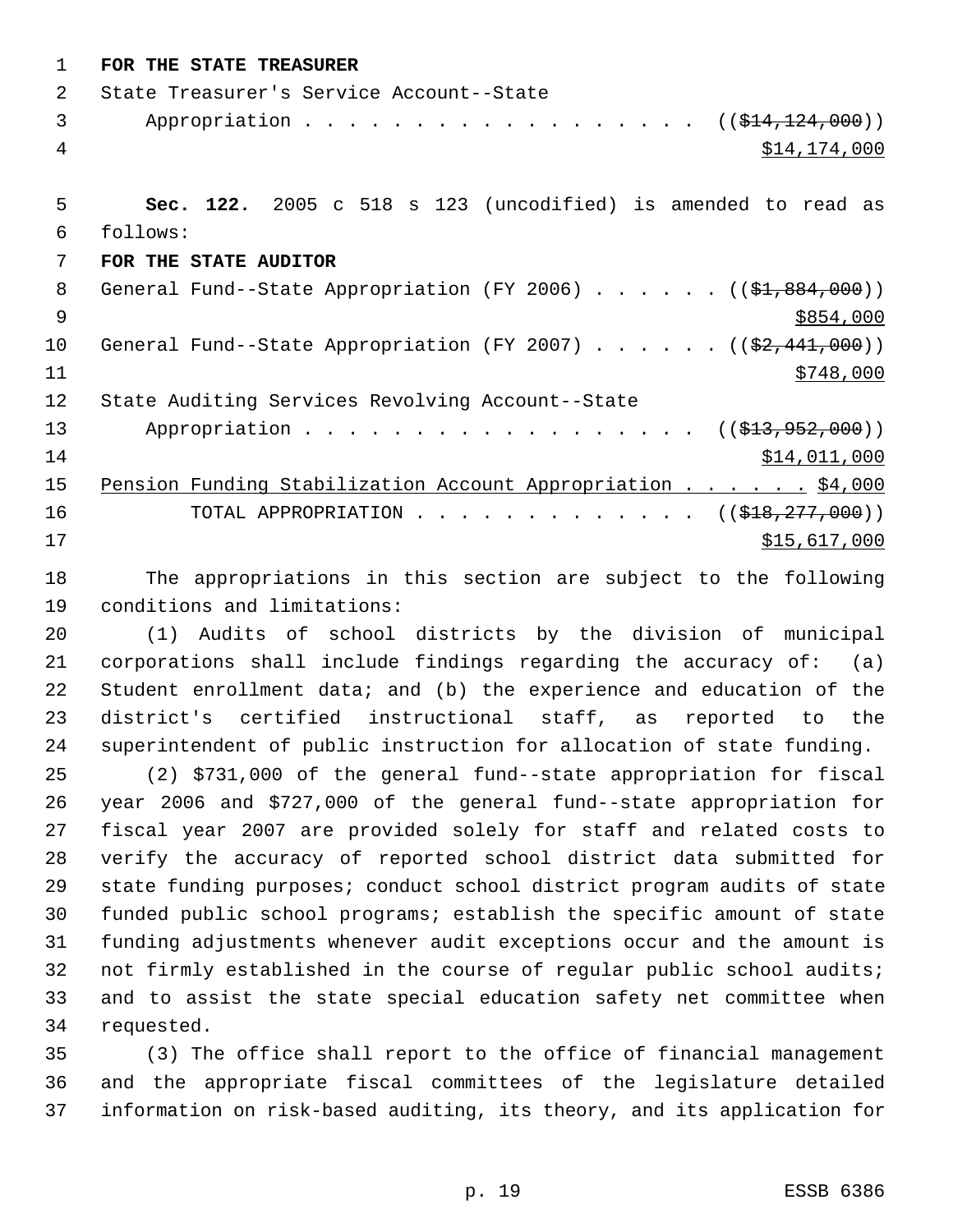the audits performed on Washington state government. The report shall include an explanation of how the office identifies, measures, and prioritizes risk, the manner in which the office uses these factors in the planning and execution of the audits of Washington state government, and the methods and procedures used in the conduct of the risk-based audits themselves. The report is due no later than December 1, 2005.

8 (4) ((\$1,130,000)) \$100,000 of the general fund--state 9 appropriation for fiscal year 2006((<del>, \$1,695,000 of the general fund</del>- state appropriation for fiscal year 2007, and \$2,000 of the state auditing services revolving account--state appropriation for fiscal 12 year 2006 are)) is provided solely for the implementation of Engrossed 13 Substitute House Bill No. 1064 (government performance). ((If Engrossed Substitute House Bill No. 1064 is not enacted by June 30, 15 2005, the amounts provided in this subsection shall lapse.))

 (5) \$16,000 of the general fund--state appropriation for fiscal year 2006 is provided for a review of special education excess cost accounting and reporting requirements. The state auditor's office shall coordinate this work with the joint legislative audit and review committee's review of the special education excess cost accounting methodology and expenditure reporting requirements. The state auditor's review shall include an examination of whether school districts are (a) appropriately implementing the excess cost accounting methodology; (b) consistently charging special education expenses to the special education and basic education programs; (c) appropriately determining the percentage of expenditures that should be charged to the special education and basic education programs; and (d) appropriately and consistently reporting special education expenditures. The results of this review will be included in the joint legislative audit and review committee's report issued in January 2006.

 **Sec. 123.** 2005 c 518 s 124 (uncodified) is amended to read as follows: **FOR THE CITIZENS' COMMISSION ON SALARIES FOR ELECTED OFFICIALS** 34 General Fund--State Appropriation (FY 2006) . . . . . . . . \$137,000 35 General Fund--State Appropriation (FY 2007)  $\ldots$  . . . . ((\$206,000)) 37 TOTAL APPROPRIATION . . . . . . . . . . . . . . ((\$343,000))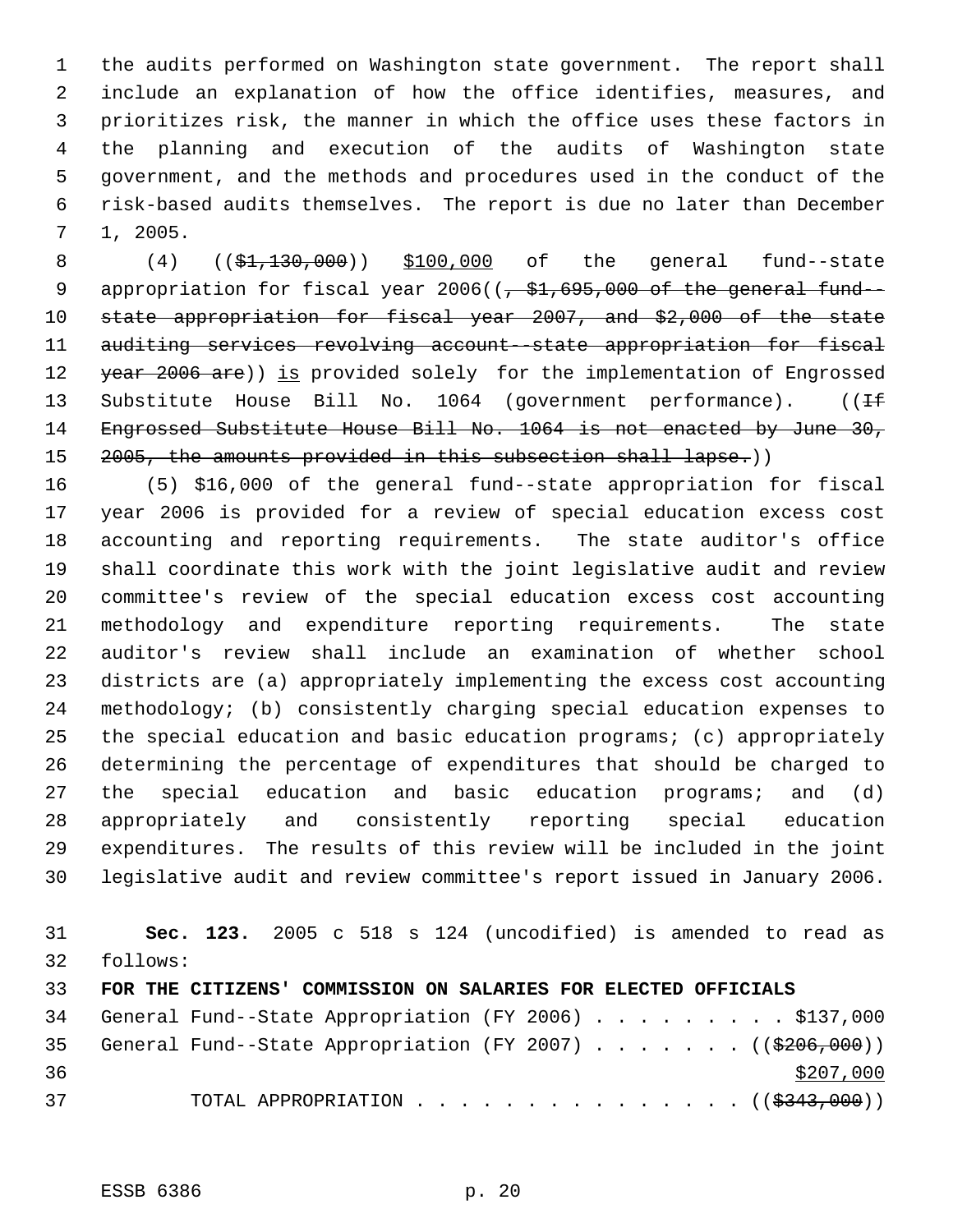$\frac{$344,000}{ }$ 

 **Sec. 124.** 2005 c 518 s 125 (uncodified) is amended to read as follows: **FOR THE ATTORNEY GENERAL** 5 General Fund--State Appropriation (FY 2006) . . . . . . ((\$5,223,000))  $$5,684,000$ 7 General Fund--State Appropriation (FY 2007) . . . . . ((\$5,156,000))  $8 \div 5,865,000$ 9 General Fund--Federal Appropriation . . . . . . . . . ((\$2,973,000)) \$3,962,000 Public Safety and Education Account--State 12 Appropriation . . . . . . . . . . . . . . . . . ((\$2,303,000))  $\frac{13}{2}$   $\frac{13}{2}$   $\frac{13}{2}$   $\frac{207}{200}$  New Motor Vehicle Arbitration Account--State 15 Appropriation . . . . . . . . . . . . . . . . . (  $(\frac{1}{2}, 313, 000)$  )  $\frac{$1,315,000}{ }$  Legal Services Revolving Account--State 18 Appropriation . . . . . . . . . . . . . . . . ((\$185,970,000)) 19 \$191,770,000 \$191,770,000 \$191,770,000 \$191,770,000 \$191,770,000 \$191,770,000 \$191,770,000 \$191, Tobacco Prevention and Control Account--State Appropriation . . . . . . . . . . . . . . . . . . . . . . \$270,000 22 Pension Funding Stabilization Account Appropriation . . . . . \$21,000 23 TOTAL APPROPRIATION . . . . . . . . . . . . ((\$203,208,000)) 24 \$211,194,000

 The appropriations in this section are subject to the following conditions and limitations:

 (1) The attorney general shall report each fiscal year on actual legal services expenditures and actual attorney staffing levels for each agency receiving legal services. The report shall be submitted to the office of financial management and the fiscal committees of the senate and house of representatives no later than ninety days after the end of each fiscal year.

 (2) Prior to entering into any negotiated settlement of a claim against the state that exceeds five million dollars, the attorney general shall notify the director of financial management and the chairs of the senate committee on ways and means and the house of representatives committee on appropriations.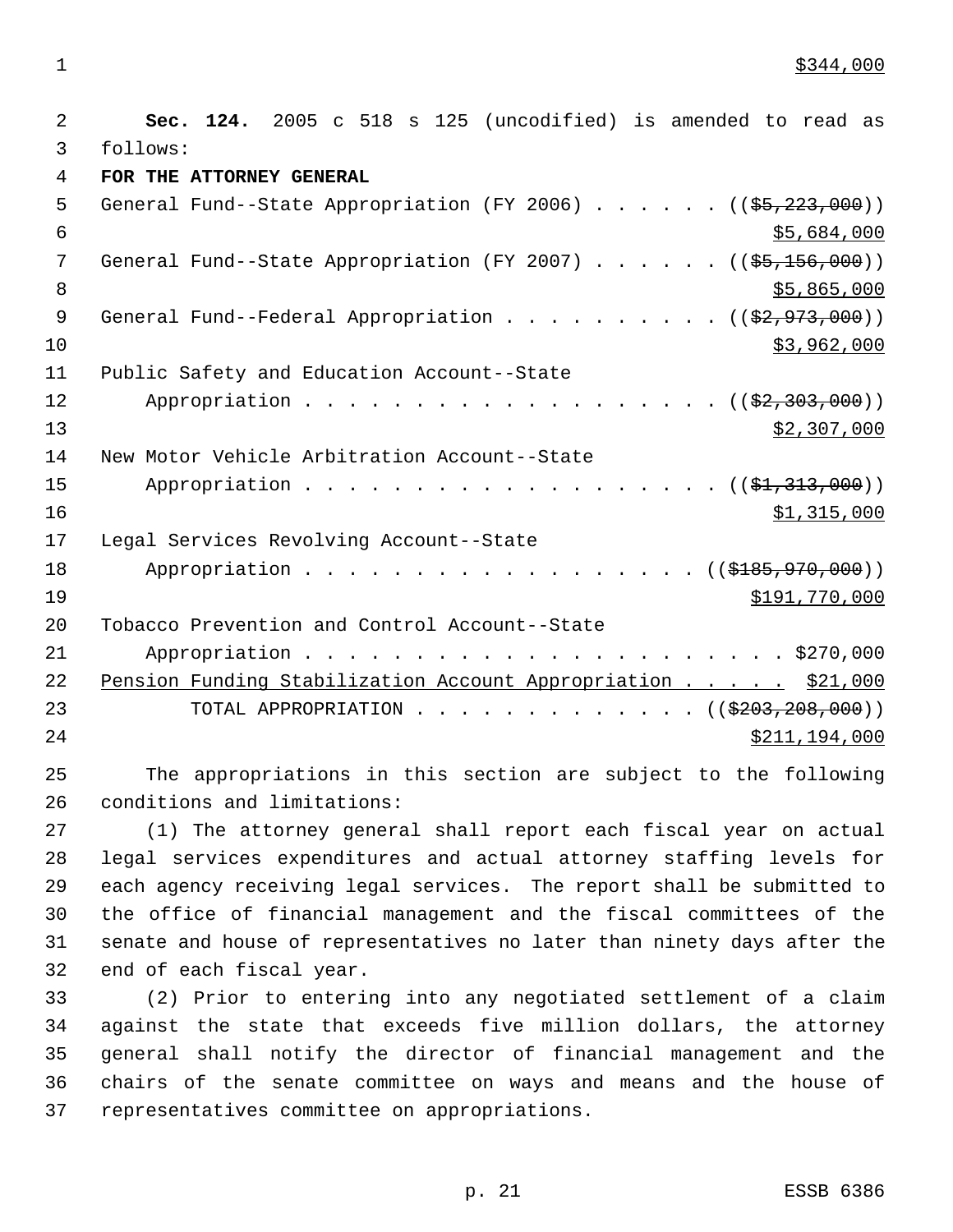1 **Sec. 125.** 2005 c 518 s 126 (uncodified) is amended to read as 2 follows: 3 **FOR THE CASELOAD FORECAST COUNCIL** 4 General Fund--State Appropriation (FY 2006) . . . . . . . . \$719,000 5 General Fund--State Appropriation (FY 2007) . . . . . . ((\$714,000))  $\frac{$716,000}{ }$  7 Pension Funding Stabilization Account Appropriation . . . . . . \$4,000 8 TOTAL APPROPRIATION . . . . . . . . . . . . . ((<del>\$1,433,000</del>))  $9 \hspace{2.5cm}$  \$1,439,000 10 **Sec. 126.** 2005 c 518 s 127 (uncodified) is amended to read as 11 follows: 12 **FOR THE DEPARTMENT OF COMMUNITY, TRADE, AND ECONOMIC DEVELOPMENT** 13 General Fund--State Appropriation (FY 2006) . . . . . ((\$66,123,000))  $14$  \$67,806,000 15 General Fund--State Appropriation (FY 2007) . . . . . ((\$67,151,000))  $16$  \$63,798,000 17 General Fund--Federal Appropriation . . . . . . . . ((\$246,886,000)) 18 \$258,085,000 19 General Fund--Private/Local Appropriation . . . . . ((\$12,229,000))  $\text{12, 236, 000}$ 21 Public Safety and Education Account--State 22 Appropriation . . . . . . . . . . . . . . . . . ((\$5,439,000))  $23$  \$5,443,000 24 Public Works Assistance Account--State 25 Appropriation . . . . . . . . . . . . . . . . . (  $(\frac{23}{3}, \frac{395}{600})$  )  $26$  \$3,430,000 27 Tourism Development and Promotion Account 28 Appropriation . . . . . . . . . . . . . . . . . . . . . . \$300,000 29 Drinking Water Assistance Administrative Account-- 30 State Appropriation . . . . . . . . . . . . . . . ((\$213,000))  $31$  \$345,000 32 Lead Paint Account--State Appropriation . . . . . . . . . . . . \$6,000 33 Building Code Council Account--State Appropriation . . ((\$1,130,000)) 34 \$1,133,000 35 Administrative Contingency Account--State 36 Appropriation . . . . . . . . . . . . . . . . . (  $(\frac{21,808,000}{1})$  $37$   $\frac{$1,809,000}{9}$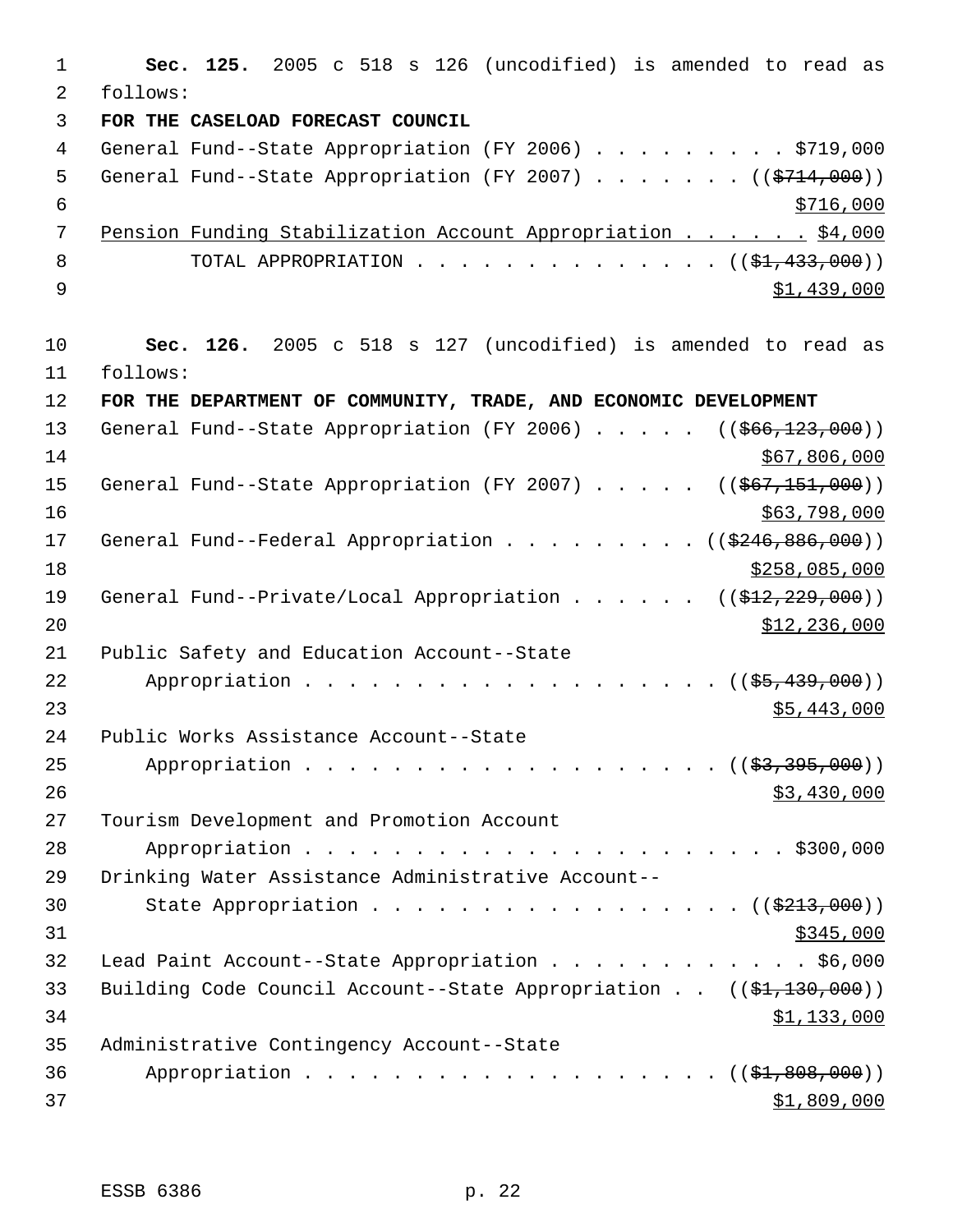| 1  | Low-Income Weatherization Assistance Account--State              |
|----|------------------------------------------------------------------|
| 2  |                                                                  |
| 3  | Violence Reduction and Drug Enforcement Account--State           |
| 4  | Appropriation $($ $(\frac{27}{7231},000))$                       |
| 5  | \$7,234,000                                                      |
| 6  | Manufactured Home Installation Training Account--State           |
| 7  |                                                                  |
| 8  | Community and Economic Development Fee Account--State            |
| 9  |                                                                  |
| 10 | Washington Housing Trust Account--State                          |
| 11 | Appropriation<br>$((\$19,009,000))$                              |
| 12 | \$32,866,000                                                     |
| 13 | Homeless Families Services Account--State                        |
| 14 |                                                                  |
| 15 | Public Facility Construction Loan Revolving                      |
| 16 | Account--State Appropriation ( $(\frac{2614}{100})$ )            |
| 17 | \$616,000                                                        |
| 18 | Pension Funding Stabilization Account Appropriation \$87,000     |
| 19 | TOTAL APPROPRIATION $\ldots$ , ( $(\frac{2442,006,000}{\cdots})$ |
| 20 | \$465,666,000                                                    |

 The appropriations in this section are subject to the following conditions and limitations:

 (1) \$2,838,000 of the general fund--state appropriation for fiscal year 2006 and \$2,838,000 of the general fund--state appropriation for fiscal year 2007 are provided solely for a contract with the Washington technology center for work essential to the mission of the Washington technology center and conducted in partnership with universities. The center shall not pay any increased indirect rate nor increases in other indirect charges above the absolute amount paid during the 1995-97 fiscal biennium.

 (2) \$5,902,000 of the general fund--federal appropriation is provided solely for the justice assistance grant program, to be distributed in state fiscal year 2006 as follows:

 (a) \$2,064,000 to local units of government to continue multijurisdictional narcotics task forces;

 (b) \$330,000 to the department to continue the drug prosecution assistance program in support of multijurisdictional narcotics task forces;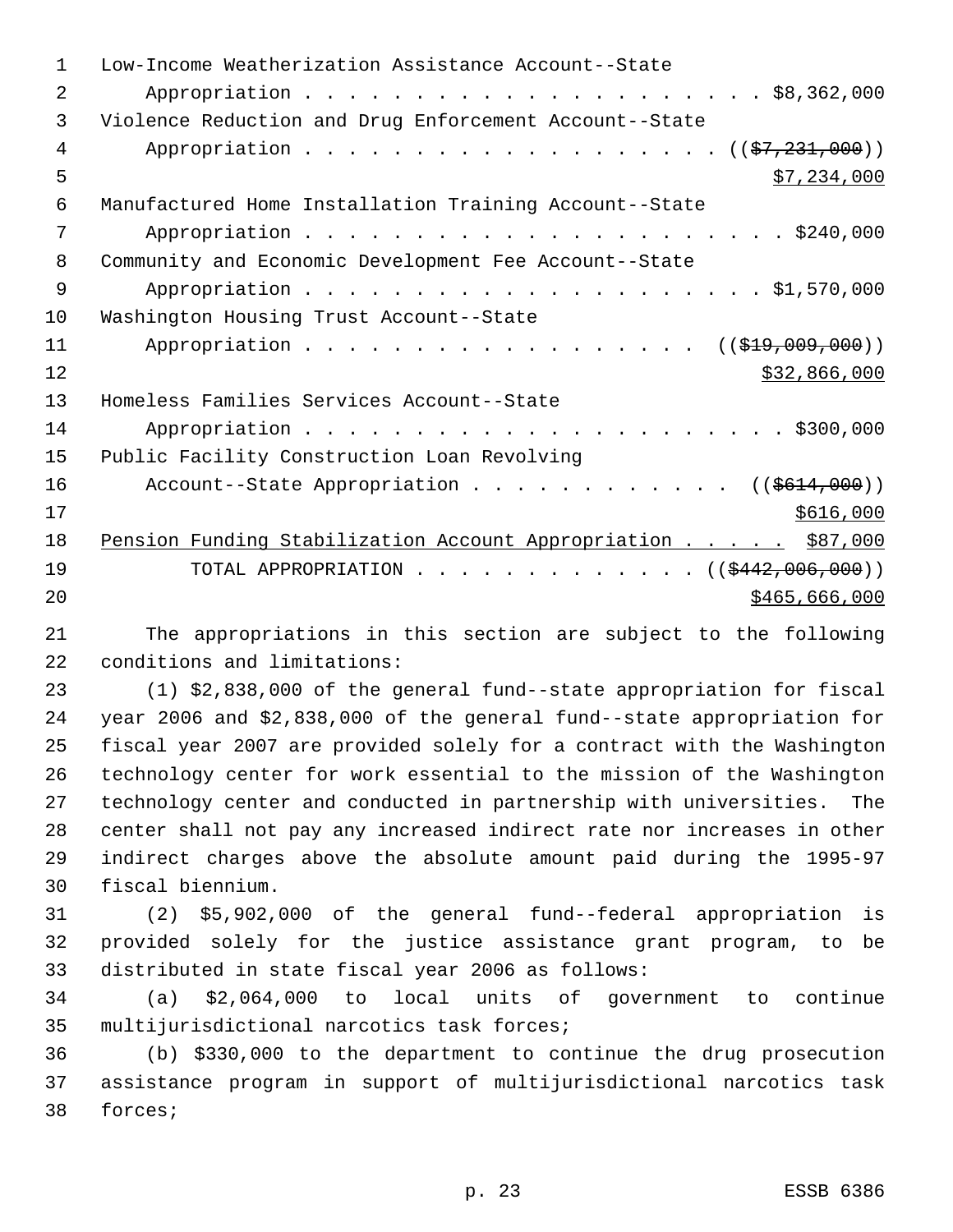(c) \$675,000 to the Washington state patrol for coordination, investigative, and supervisory support to the multijurisdictional narcotics task forces and for methamphetamine education and response;

(d) \$20,000 to the department for tribal law enforcement;

 (e) \$345,000 to the department to continue domestic violence legal advocacy;

 (f) \$60,000 to the department for community-based advocacy services to victims of violent crime, other than sexual assault and domestic violence;

 (g) \$351,000 to the department of social and health services, division of alcohol and substance abuse, for juvenile drug courts in eastern and western Washington;

 (h) \$626,000 to the department of social and health services to continue youth violence prevention and intervention projects;

 (i) \$97,000 to the department to continue evaluation of this grant program;

 (j) \$290,000 to the office of financial management for criminal 18 history records improvement;

 (k) \$580,000 to the department for required grant administration, monitoring, and reporting on justice assistance grant programs; and

 (l) \$464,000 to the department for distribution to small municipalities.

 These amounts represent the maximum justice assistance grant expenditure authority for each program. No program may expend justice assistance grant funds in excess of the amounts provided in this subsection. If moneys in excess of those appropriated in this subsection become available, whether from prior or current fiscal year distributions, the department shall hold these moneys in reserve and may not expend them without specific appropriation. These moneys shall be carried forward and applied to the pool of moneys available for appropriation for programs and projects in the succeeding fiscal year. As part of its budget request for the succeeding year, the department shall estimate and request authority to spend any justice assistance grant funds.

 (3) \$3,600,000 of the general fund--federal appropriation is provided solely for the justice assistance grant program, to be distributed in state fiscal year 2007 as follows: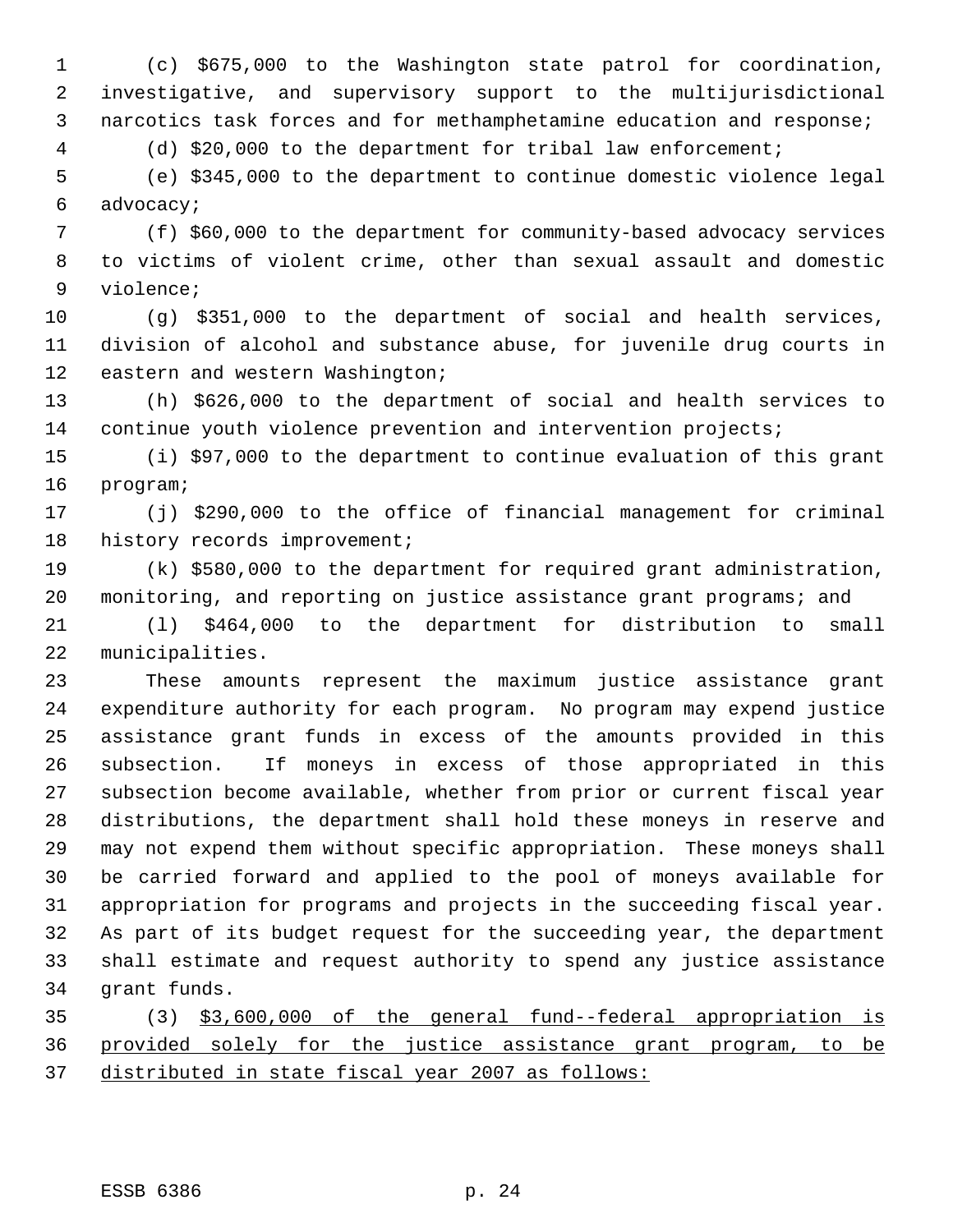| 1  | (a) $$2,013,000$ to local units of government to continue                                   |
|----|---------------------------------------------------------------------------------------------|
| 2  | multijurisdictional narcotics task forces;                                                  |
| 3  | (b) \$330,000 to the department to continue the drug prosecution                            |
| 4  | assistance program in support of multijurisdictional narcotics task                         |
| 5  | forces;                                                                                     |
| 6  | (c) \$675,000 to the Washington state patrol for coordination,                              |
| 7  | investigative, and supervisory support to the multijurisdictional                           |
| 8  | narcotics task forces;                                                                      |
| 9  | (d) \$110,000 to the department to support the governor's council on                        |
| 10 | substance abuse;                                                                            |
| 11 | (e) \$97,000 to the department to continue evaluation of the justice                        |
| 12 | assistance grant program;                                                                   |
| 13 | (f) \$360,000 to the department for required grant administration,                          |
| 14 | monitoring, and reporting on justice assistance grant programs; and                         |
| 15 | $(q)$ \$15,000 to the department for a tribal and local law                                 |
| 16 | enforcement statewide summit.                                                               |
| 17 | (4) \$1,658,000 of the general fund--state appropriation for fiscal                         |
| 18 | year 2007 is provided solely for multijurisdictional drug task forces.                      |
| 19 | The funding for this amount, and the amounts provided in subsection                         |
| 20 | $(3)(a)$ and (b) of this section, will be distributed in a manner so that                   |
| 21 | all drug task forces funded in fiscal year 2004 will receive funding in                     |
| 22 | fiscal year 2007 at amounts similar to the amounts received in fiscal                       |
| 23 | <u>year 2004.</u>                                                                           |
| 24 | (5) \$170,000 of the general fund--state appropriation for fiscal                           |
| 25 | and $($ $(*170,000)$ $*700,000$ of the general fund--state<br>year 2006                     |
| 26 | appropriation for fiscal year 2007 are provided solely to fund domestic                     |
| 27 | violence legal advocacy, in recognition of reduced federal grant                            |
| 28 | funding.                                                                                    |
| 29 | $((+4))$ (6) \$28,848,000 of the general fund--state appropriation                          |
| 30 | for fiscal year 2006 ((and $$29,941,000$ of the general fund state                          |
| 31 | appropriation for fiscal year 2007 are)) is provided solely for                             |
| 32 | providing early childhood education assistance. Of ((these)) this                           |
| 33 | $amount((\theta))$ , \$1,497,000 (( <del>in each fiscal year</del> )) is provided solely to |
| 34 | increase the number of children receiving education, and \$1,052,000                        |
| 35 | $((in-{\it fixed}\xrightarrow{year} 2006$ and $$2,146,000$ in fiscal year 2007 are)) is     |
| 36 | provided solely for a targeted vendor rate increase.                                        |
| 37 | $((+5))$ (7) Repayments of outstanding loans granted under RCW                              |
| 38 | 43.63A.600, the mortgage and rental assistance program, shall be                            |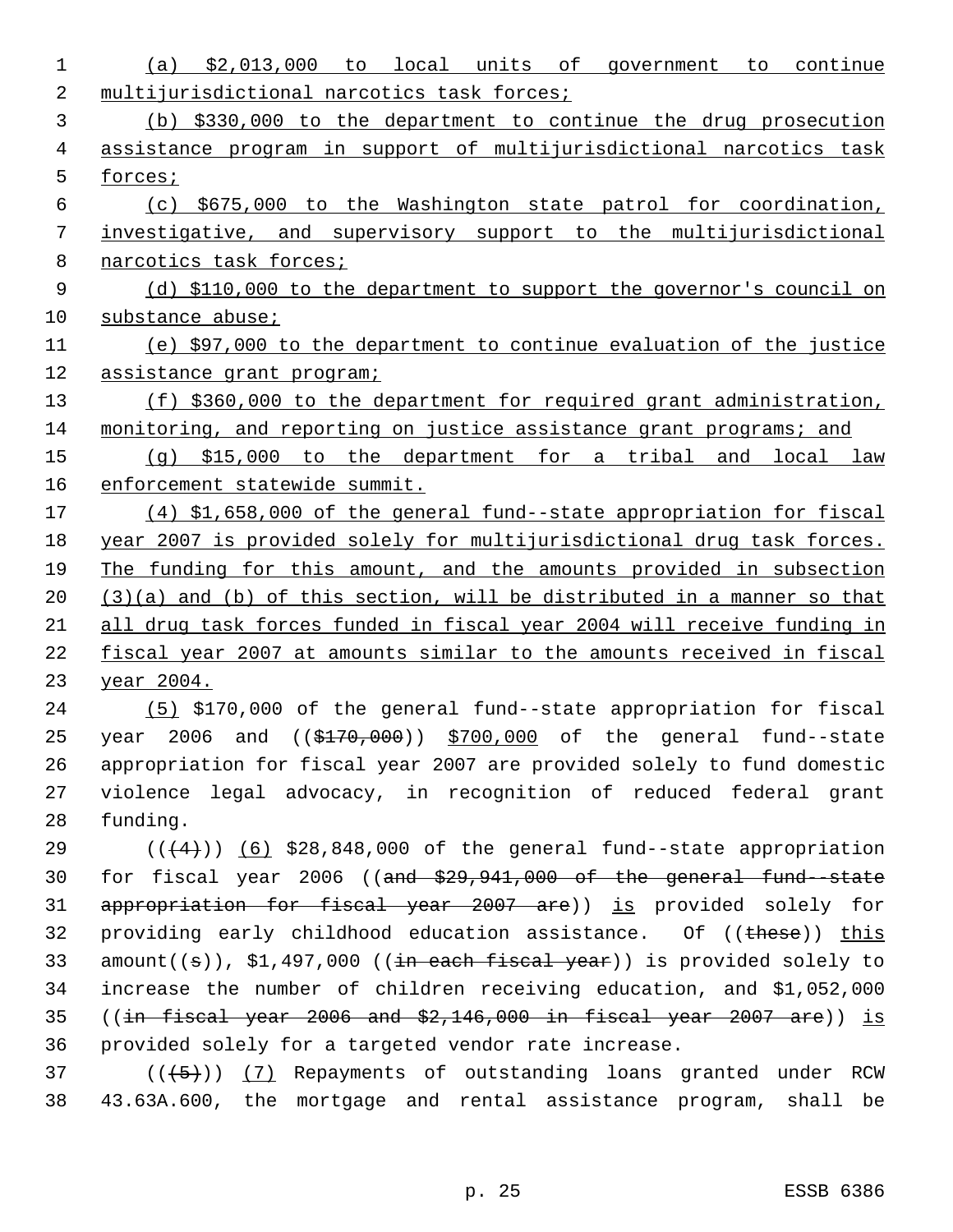remitted to the department, including any current revolving account balances. The department shall contract with a lender or contract collection agent to act as a collection agent of the state. The lender or contract collection agent shall collect payments on outstanding loans, and deposit them into an interest-bearing account. The funds collected shall be remitted to the department quarterly. Interest earned in the account may be retained by the lender or contract collection agent, and shall be considered a fee for processing payments on behalf of the state. Repayments of loans granted under this chapter shall be made to the lender or contract collection agent as long as the loan is outstanding, notwithstanding the repeal of the chapter.

 $((\langle 6 \rangle)$  (8) \$1,288,000 of the Washington housing trust account-- state appropriation is provided solely to implement Engrossed House Bill No. 1074. If the bill is not enacted by June 30, 2005, the amounts in this subsection shall lapse.

 $((\langle 7 \rangle)(9)$  \$725,000 of the general fund--state appropriation for fiscal year 2006 and \$725,000 of the general fund--state appropriation for fiscal year 2007 are provided solely for food banks to obtain and distribute additional nutritious food; and purchase equipment to transport and store perishable products.

21 (( $\left(48\right)$  \$500,000)) (10) \$1,000,000 of the general fund--state 22 appropriation for fiscal year 2006 and  $((\frac{2500}{100}, 000))$  \$1,000,000 of the general fund--state appropriation for fiscal year 2007 are provided solely for the community services block grant program to help meet current service demands that exceed available community action resources.

 $((+9))$   $(11)$  \$215,000 of the general fund--state appropriation for fiscal year 2006 is provided solely for matching funds for a federal economic development administration grant awarded to the city of Kent to conduct a feasibility study and economic analysis for the establishment of a center for advanced manufacturing.

 $((+10))$  (12) \$20,000 of the general fund--state appropriation for fiscal year 2006 is provided solely for the department to compile a report on housing stock in Washington state to identify areas of potentially high risk for child lead exposure. This report shall include an analysis of existing data regarding the ages of housing stock in specific regions and an analysis of data regarding actual lead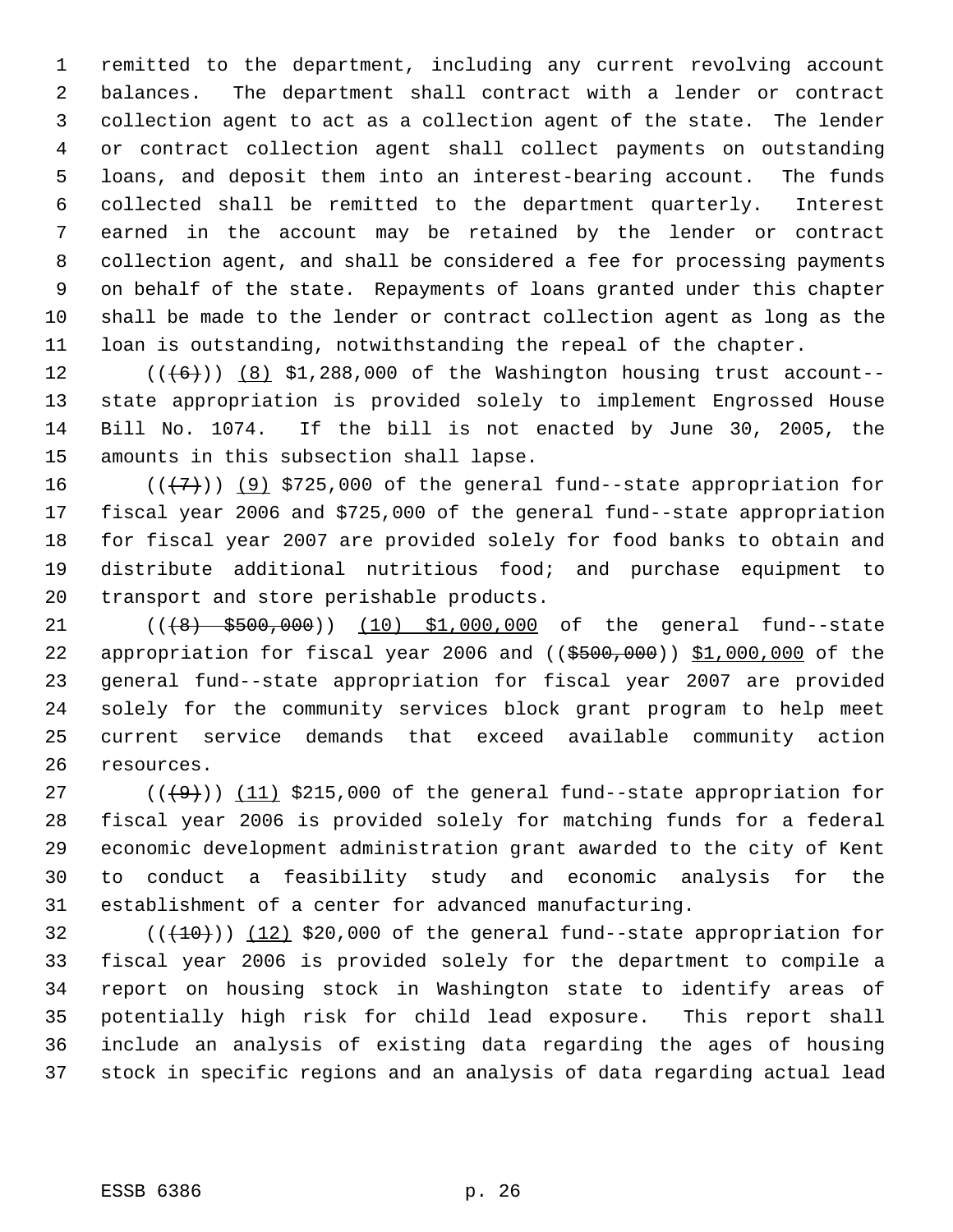poisoning cases, which shall be provided by the department of health's childhood lead poisoning surveillance program.

 $($  ( $(11)$ ) (13) \$150,000 of general fund--state appropriation for fiscal year 2006 is provided solely for the Cascade land conservancy to develop and implement a plan for regional conservation within King, Kittitas, Pierce, and Snohomish counties.

7 (( $(12)$ )) (14) \$50,000 of the general fund--state appropriation for fiscal year 2006 is provided solely for the support, including safety and security costs, of the America's freedom salute to be held in the Vancouver, Washington area.

 $((+13))$   $(15)$  \$250,000 of the general fund--state appropriation for fiscal year 2006 and \$250,000 of the general fund--state appropriation for fiscal year 2007 are provided solely to Snohomish county for a law enforcement and treatment methamphetamine pilot program. \$250,000 of the general fund--state appropriation for fiscal year 2006 and \$250,000 of the general fund--state appropriation for fiscal year 2007 are provided solely to the Pierce county alliance's methamphetamine family services treatment program and safe streets of Tacoma's methamphetamine prevention service.

 $((+14))$   $(16)$  \$50,000 of the general fund--state appropriation is provided solely for one pilot project to promote the study and implementation of safe neighborhoods through community planning.

 $((+15))$   $(17)$  \$287,000 of the general fund--state appropriation for fiscal year 2006 and \$288,000 of the general fund--state appropriation for fiscal year 2007 are provided solely for Walla Walla community college to establish the water and environmental studies center to provide workforce education and training, encourage innovative approaches and practices that address environmental and cultural issues, and facilitate the Walla Walla watershed alliance role in promoting communication leading to cooperative conservation efforts that effectively address urban and rural water and environmental issues.

 $((+16))$   $(18)$  \$50,000 of the general fund--state appropriation for fiscal year 2006 is provided solely for work with the northwest food processors association on the food processing cluster development project.

 $((17)$  \$200,000 of the general fund-state appropriation for fiscal year 2006 and \$100,000 of the general fund--state appropriation for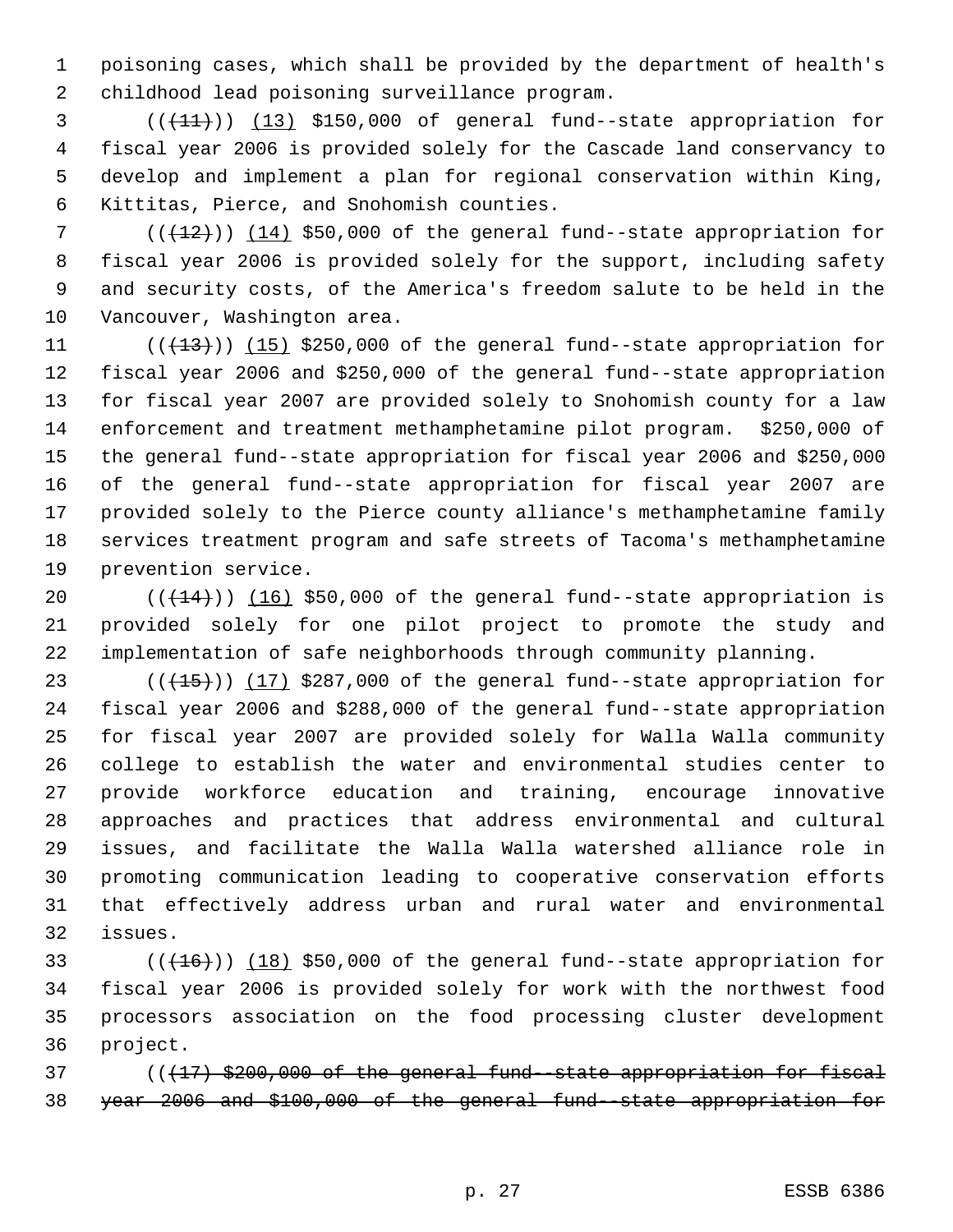fiscal year 2007 are provided solely for the northwest agriculture incubator project, which will support small farms in economic development)) (19) \$140,000 of the general fund--state appropriation for fiscal year 2006 and \$270,000 of the general fund--state appropriation for fiscal year 2007 are provided solely for the northwest agriculture incubator project, which will support small farms in economic development.

 $((+18))$   $(20)$  \$75,000 of the general fund--state appropriation for fiscal year 2006 and \$75,000 of the general fund--state appropriation for fiscal year 2007 are provided solely to the department of community, trade, and economic development as the final appropriation for the youth assessment center in Pierce county for activities dedicated to reducing the rate of incarceration of juvenile offenders.  $((+19))$  (21) \$235,000 of the general fund--state appropriation for fiscal year 2006 and \$235,000 of the general fund--state appropriation for fiscal year 2007 are provided solely for the implementation of the small business incubator program. \$250,000 must be distributed as

 grants and must be matched by an equal amount of private funds.  $((+20))$   $(22)$  The department shall coordinate any efforts geared towards the 2010 Olympics with the regional effort being conducted by the Pacific northwest economic region, a statutory committee.

 $((+21))$  (23) \$75,000 of the general fund--state appropriation for fiscal year 2006 and \$75,000 of the general fund--state appropriation for fiscal year 2007 are provided solely for HistoryLink to expand its free, noncommercial online encyclopedia service on state and local history.

 $((+22))$   $(24)$  \$25,000 of the general fund--state appropriation for fiscal year 2006 and \$25,000 of the general fund--state appropriation for fiscal year 2007 are provided solely for Women's Hearth, a nonprofit program serving the Spokane area's homeless and low-income women.

 (25) If a bill creating the department of early learning is not enacted by June 30, 2006, \$424,000 of the general fund--state appropriation for fiscal year 2007 shall lapse.

 (26) \$300,000 of the general fund--state appropriation for fiscal year 2007 is provided solely for the developmental disabilities council to contract for legal services for individuals with developmental disabilities who are served or are entering the community protection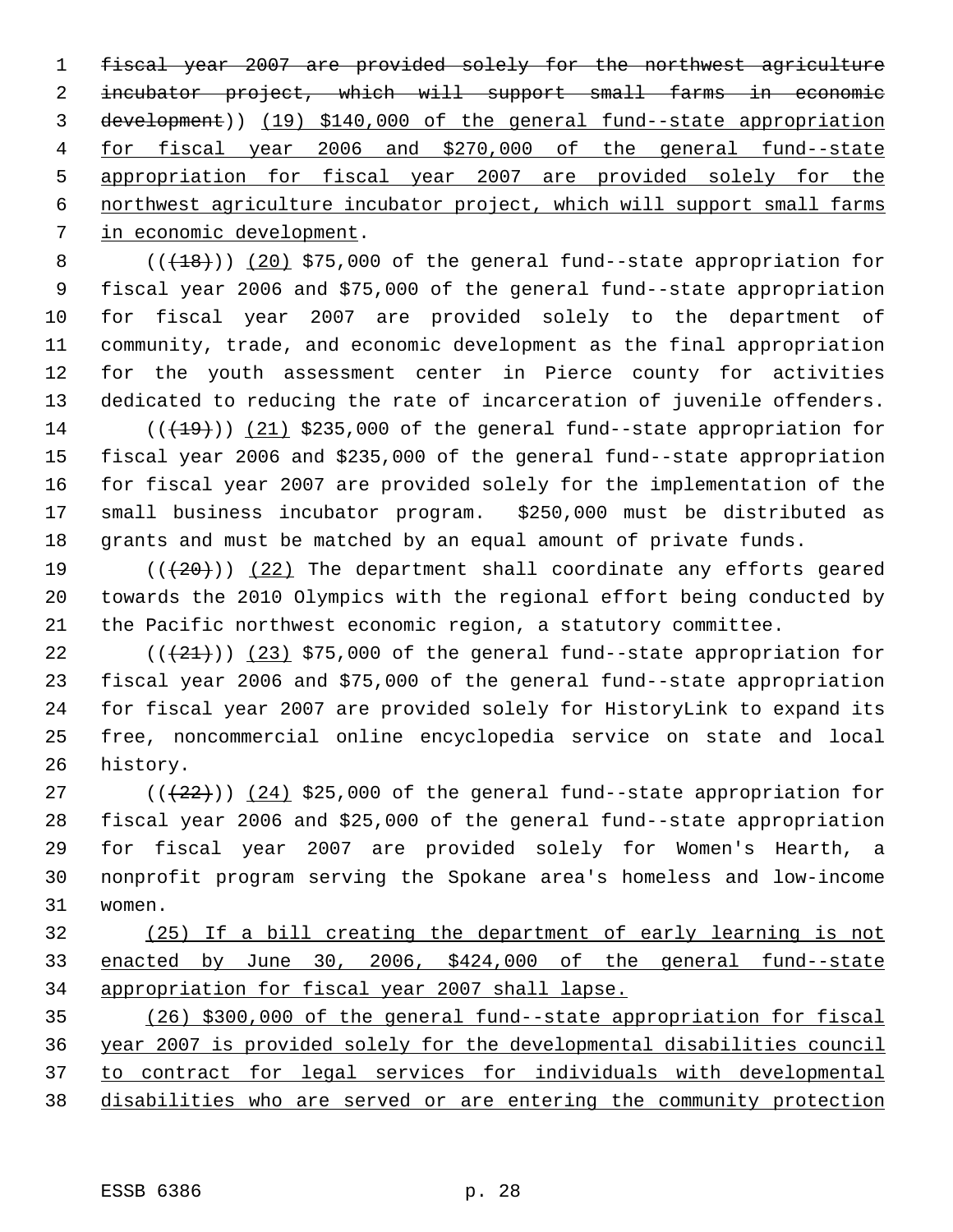program in the department of social and health services division of developmental disabilities. Funding shall be prioritized for those individuals who do not have paid legal guardians, but is available to all community protection clients, subject to available funds.

 (27) \$100,000 of the fiscal year 2006 general fund--state appropriation is provided solely for tourism branding and marketing associated with the January 2007 United States figure skating championships in Spokane. It is the intent of the legislature to provide an additional \$500,000 during the 2007-09 fiscal biennium for the payment of one-half of the hosting fee if Spokane is designated as the host city of the 2009 world figure skating championships. The funds provided under this section are contingent on an equal amount of matching funds from nonstate sources.

 (28) \$250,000 of the general fund--state appropriation for fiscal year 2006 is provided solely to the Pacific Science Center to host the dead sea scrolls exhibition in September 2006.

 (29) \$50,000 of the general fund--state appropriation for fiscal year 2007 is provided solely to the Pacific northwest economic region as matching funds for use in the development and operation of a regional tourism initiative in coordination with the department and consistent with the governor's initiatives on marketing, tourism, and trade. The department and the Pacific northwest economic region will 23 jointly establish appropriate deliverables. The first \$25,000 of this amount will be released when the Pacific northwest economic region has secured at least \$75,000 in funding from other public and private sources. The final \$25,000 of this amount will be released when the Pacific northwest economic region has secured an additional \$75,000 in 28 funding from other public and private sources. A minimum of 25 percent 29 of the matching funds raised by the Pacific northwest economic region for the initiative shall be from private sources.

 (30) \$50,000 of the general fund--state appropriation for fiscal year 2006 and \$50,000 of the general fund--state appropriation for fiscal year 2007 are provided solely to the international trade alliance of Spokane to partnership with other regional governments to strengthen and diversify the regional economy.

 (31) \$75,000 of the general fund--state appropriation for fiscal year 2006 is provided solely to contract for a study that will provide recommendations on a small harbor dredging cooperative among the port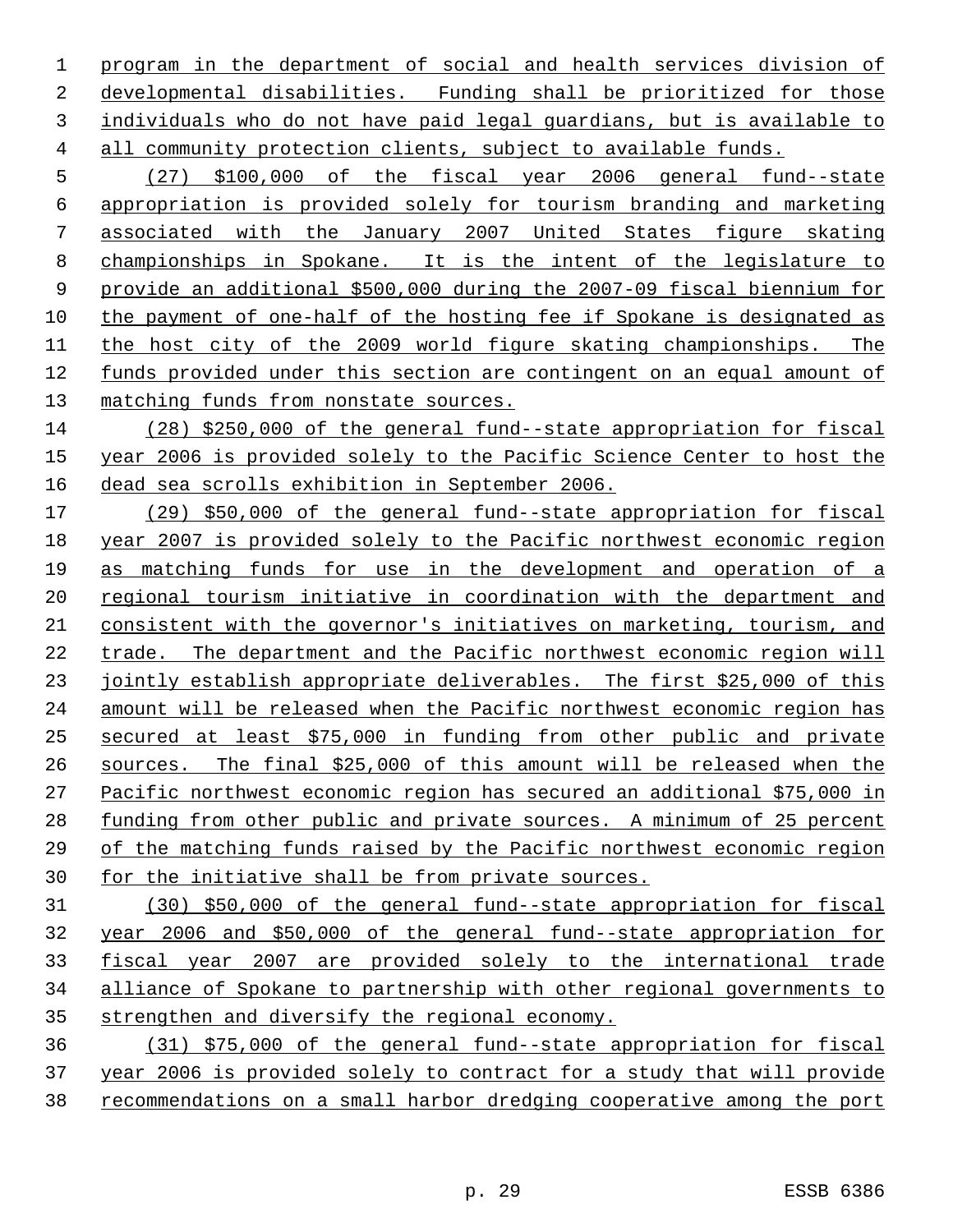districts of Pacific County and Wahkiakum County. The recommendations shall include options for an organizational framework, as well as the long-term financing of the cooperative. (32) \$20,000 of the general fund--state appropriation for fiscal year 2006 is provided solely to the Pacific-Algona senior center, a nonprofit program serving hungry, low-income seniors. (33) \$25,000 of the general fund--state appropriation for fiscal year 2006 is provided solely to the northwest Korean sports and cultural festival. (34) \$2,500,000 of the general fund--state appropriation for fiscal year 2007 is provided solely to allow Washington state tribes to continue participation in the *Fish and Forest Report* currently out for public comment as a habitat conservation plan under the endangered species act. In the event federal funding is reinstated, the amount provided in this subsection shall lapse. (35) \$5,000 of the general fund--state appropriation for fiscal year 2006 is provided for Tacoma's international music festival. (36) \$1,000,000 of the general fund--state appropriation for fiscal year 2007 is provided solely for providing statewide sexual assault services. (37) \$200,000 of the general fund--state appropriation for fiscal year 2006 is provided solely for the Mimms Academy in Tacoma to facilitate a pilot project concerning expelled and suspended students. (38) \$150,000 of the general fund--state appropriation for fiscal year 2007 is provided solely to the King county sexual assault resource center to provide for a Spanish-speaking therapist position, parent/child victim education, and prevention education. (39) \$96,000 of the general fund--state appropriation for fiscal year 2006 is provided solely for the Olympic loop of the great Washington state birding trail. (40) \$67,000 of the general fund--state appropriation for fiscal year 2007 is provided solely for a study of methamphetamine action teams and drug task forces as provided by Engrossed Substitute Senate Bill No. 6239, section 113 (controlled substances and methamphetamine). The department shall report findings and recommendations to the legislature by November 1, 2006. If the bill is not enacted by June 30, 2006, the amount provided in this section shall lapse.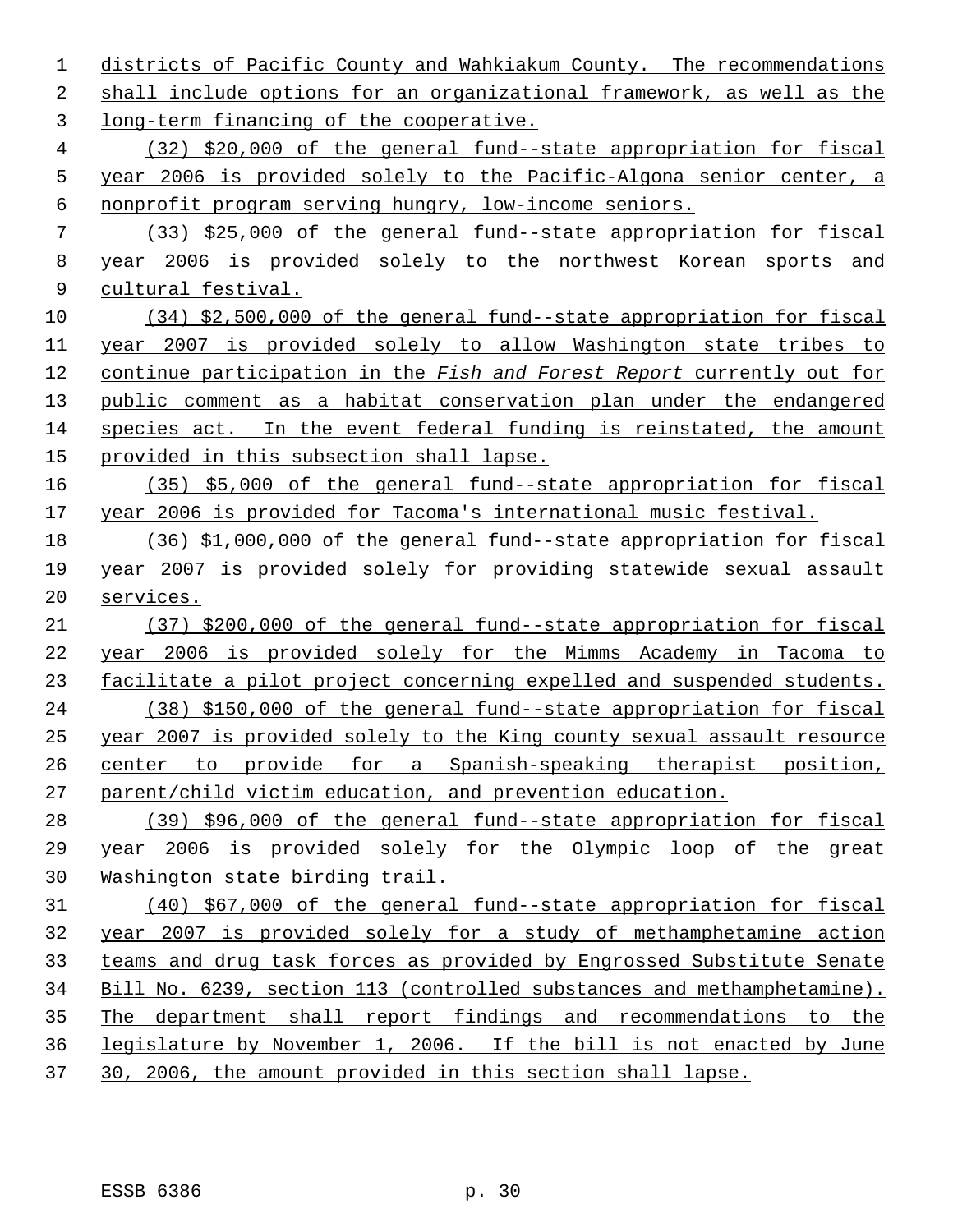(41) \$529,000 of the general fund--federal appropriation for fiscal year 2007 is provided solely for the department to provide to the department of archeology and historic preservation through an interagency agreement. The full amount of federal funding shall be transferred. The department of community, trade, and economic development shall not retain any portion for administrative purposes. (42) \$84,000 of the general fund--state appropriation for fiscal year 2006 and \$84,000 of the general fund--state appropriation for fiscal year 2007 are provided solely for distribution to Benton and Franklin counties to continue the Benton-Franklin juvenile drug court program. The counties will provide an equivalent amount of matching funds.

 (43) \$7,000,000 of the general fund--state appropriation for fiscal year 2007 is provided solely to the owners of the following minor league baseball facilities for major and minor restoration and repair 16 of facilities projects: Tacoma Rainiers (\$2,500,000); Spokane Indians (\$2,000,000); Tri-Cities Dust Devils (\$1,000,000); Yakima Bears (\$750,000); and Everett AquaSox (\$750,000). The department shall not retain any portion for administrative purposes.

 (44) \$50,000 of the fiscal year 2006 general fund--state appropriation and \$3,400,000 of the fiscal year 2007 general fund-- state appropriation are provided solely for the department to enter into funding agreements with the mountains to sound greenway trust to accomplish the following projects: Squak mountain trail upgrades; Tiger mountain trailhead and trails upgrades; Rattlesnake mountain trail and trailhead construction; Mailbox peak trail and trailhead improvements; MidFork river basin access projects; greenway recreational signage; greenway legacy planning; Snoqualmie point view park construction; and state route 18/interstate 90 interchange protection.

## (45) \$6,000,000 of the general fund--state fiscal year 2007 appropriation is provided solely for alternative energy production projects in communities adversely affected by severe job reductions in the forest and paper products industry.

 (46) \$150,000 of the general fund--state appropriation in fiscal year 2007 is provided solely to assist the suburban cities association, King county, and the cities of Seattle and Bellevue to comply with the most acute buildable lands needs countywide.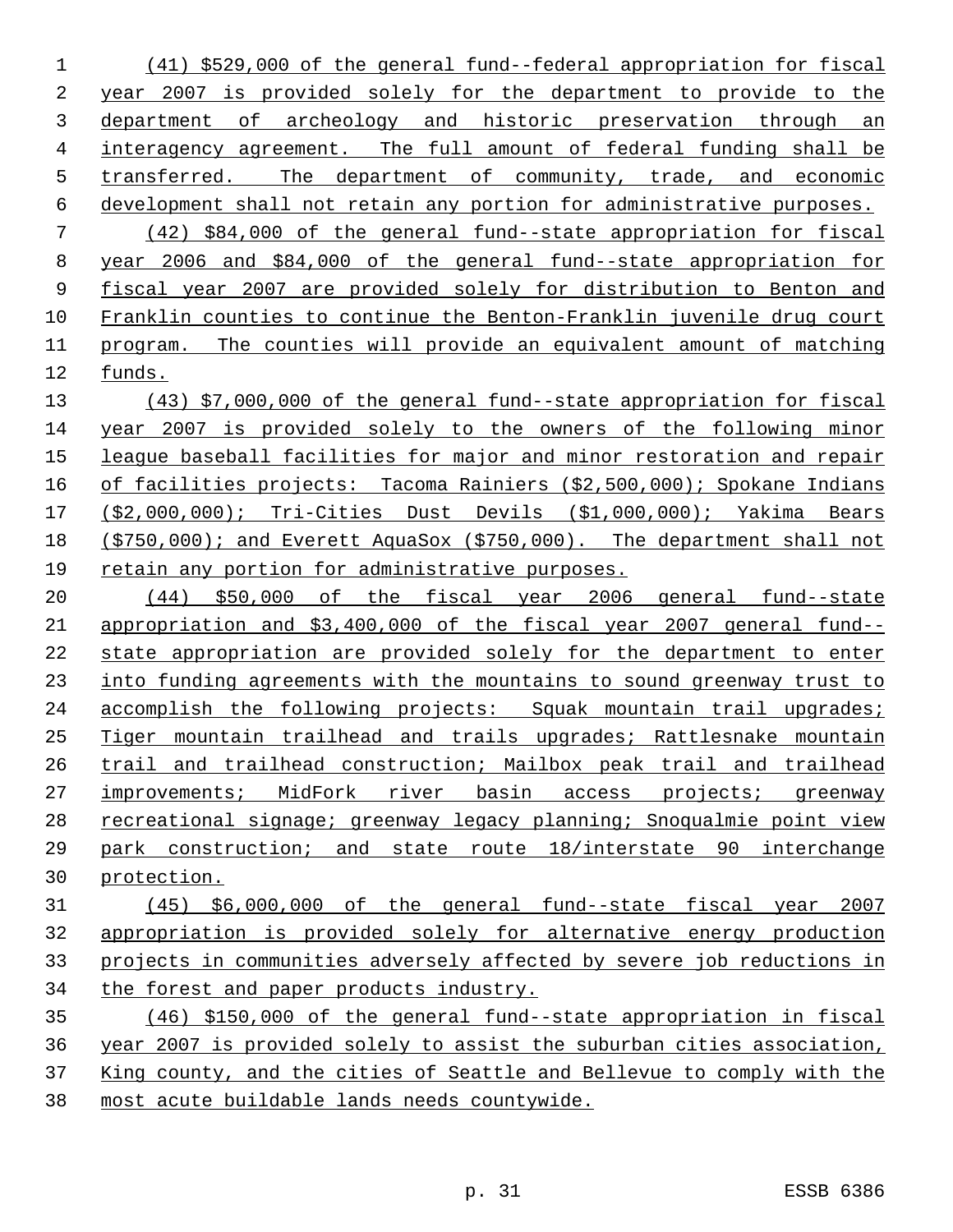(47) \$149,000 of the general fund--state appropriation in fiscal year 2006 is provided solely to implement Substitute Senate Bill No. 6652 (human trafficking), authorizing a task force through June 30, 2011, to provide guidance in responding to the crime of human trafficking, and in providing services to human trafficking victims. (48) \$140,000 of the general fund--state appropriation for fiscal year 2007 is provided solely to implement Engrossed Senate Bill No. 5330 (economic development grants). If the bill is not enacted by June 30, 2006, the amount provided in this subsection shall lapse. (49) \$200,000 of the general fund--state appropriation for fiscal year 2007 and \$197,000 of the general fund--federal appropriation for fiscal year 2007 are provided solely for the long-term care ombudsman 13 program within the department of community, trade, and economic development to recruit and train volunteers to serve in the adult family home setting. (50) \$544,000 of the general fund--state appropriation for fiscal year 2007 is provided solely for restoration and upgrade of the building electrical system at the daybreak star cultural center. (51) \$116,000 of the general fund--state appropriation for fiscal year 2007 is provided solely for an increase to the statewide coordination of the volunteer programs for court-appointed special advocates. **Sec. 127.** 2005 c 518 s 128 (uncodified) is amended to read as follows: **FOR THE ECONOMIC AND REVENUE FORECAST COUNCIL** 26 General Fund--State Appropriation (FY 2006) . . . . . . ((\$573,000)) 28 General Fund--State Appropriation (FY 2007) . . . . . . ((\$517,000)) 30 Pension Funding Stabilization Account Appropriation . . . . . \$3,000 31 TOTAL APPROPRIATION . . . . . . . . . . . . . . ((\$1,090,000)) \$1,105,000 **Sec. 128.** 2005 c 518 s 129 (uncodified) is amended to read as follows: **FOR THE OFFICE OF FINANCIAL MANAGEMENT**

36 General Fund--State Appropriation (FY 2006) . . . . . ((\$16,993,000))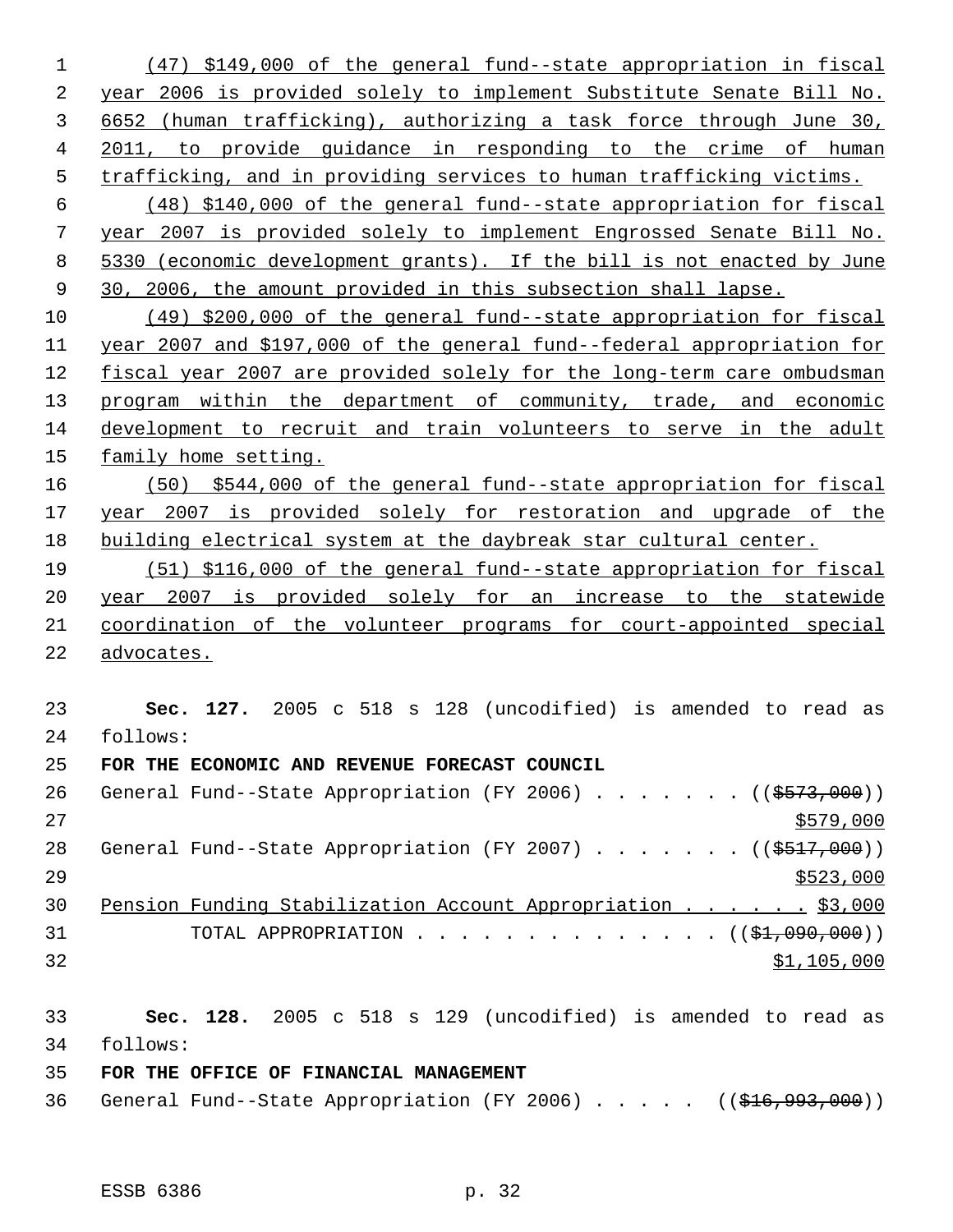| 1  | \$16,996,000                                                               |
|----|----------------------------------------------------------------------------|
| 2. | General Fund--State Appropriation (FY 2007) $($ $($ \$16,050,000))         |
| 3  | \$17,539,000                                                               |
| 4  | General Fund--Federal Appropriation ( $(\frac{23}{73}, \frac{550}{900})$ ) |
| 5  | \$23,555,000                                                               |
| 6  | General Fund--Private/Local Appropriation 51,216,000                       |
| 7  | Public Works Assistance Account--State Appropriation \$200,000             |
| 8  | Violence Reduction and Drug Enforcement Account--State                     |
| 9  |                                                                            |
| 10 | State Auditing Services Revolving Account--State                           |
| 11 |                                                                            |
| 12 | Pension Funding Stabilization Account Appropriation \$100,000              |
| 13 | TOTAL APPROPRIATION ( $(\frac{257}{1000})$ )                               |
| 14 | \$59,877,000                                                               |

 The appropriations in this section are subject to the following conditions and limitations:

 (1) \$200,000 of the public works assistance account appropriation is provided solely for an inventory and evaluation of the most effective way to organize the state public infrastructure programs and funds. The inventory and evaluation shall be delivered to the governor and the appropriate committees of the legislature by September 1, 2005. 22 (2)(a) ((\$182,000)) \$62,000 of the general fund--state appropriation for fiscal year 2006 is provided solely for an advisory council to study residential services for persons with developmental disabilities. The study shall identify a preferred system of services and a plan to implement the system within four years. Recommendations shall be provided on the services that best address client needs in different regions of the state and on the preferred system by January 1, 2006. The office of financial management may contract for specialized services to complete the study.

 (b) The advisory council shall consist of thirteen members. Members appointed by the governor, include one representative from each of the governor's office or the office of financial management, the department of social and health services, the Washington state disabilities council, two labor organizations, the community residential care providers, residents of residential habilitation centers, individuals served by community residential programs, and individuals with developmental disabilities who reside or resided in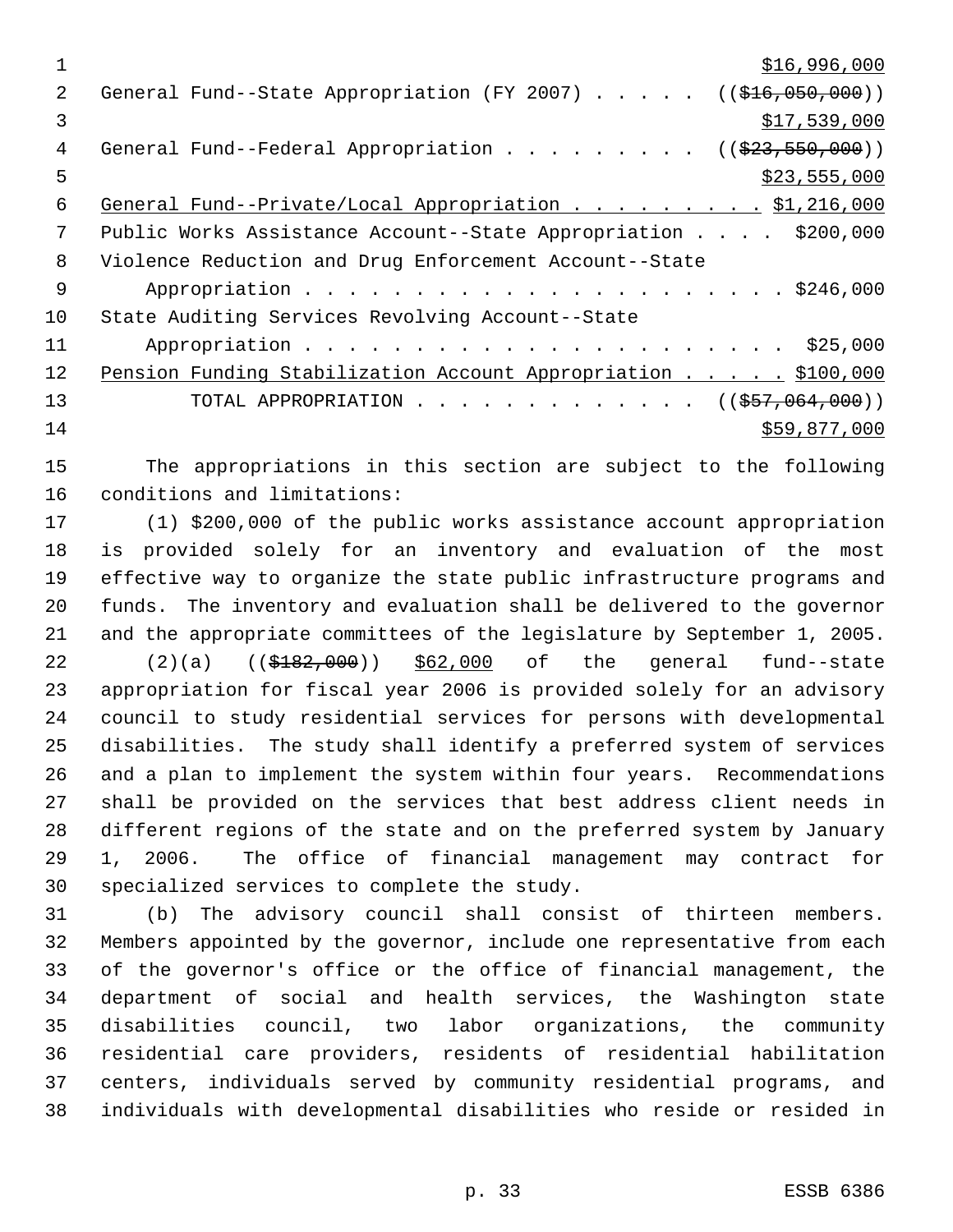residential habilitation centers. The advisory council shall also include two members of the house of representatives appointed by the speaker of the house of representatives representing the majority and minority caucuses and two members of the senate appointed by the president of the senate representing the majority and minority caucuses. Legislative members of the advisory group shall be reimbursed in accordance with RCW 44.04.120, and nonlegislative members in accordance with RCW 43.03.050 and 44.04.120. Staff support shall be provided by the department of social and health services, the developmental disabilities council, the office of financial management, the house of representatives office of program research, and senate committee services.

 (3) \$1,041,000 of the general fund--state appropriation for fiscal year 2006 and \$706,000 of the general fund--state appropriation for fiscal year 2007 are provided solely for the implementation of Engrossed Second Substitute Senate Bill No. 5441 (studying early learning, K-12, and higher education). If the bill is not enacted by June 30, 2005, the amounts provided in this subsection shall lapse.

 (4) \$200,000 of the general fund--state appropriation for fiscal year 2006 is provided to the office of regulatory assistance and is subject to the following conditions and limitations:

 (a) This amount is provided solely for the enhanced planning and permit pilot program; and

 (b) Regulatory assistance is to select two local government planning and permitting offices to participate in an enhanced permit assistance pilot program. Such enhancement may include, but is not limited to:

 (i) Creation of local and state interagency planning and permit review teams;

(ii) Use of advanced online planning and permit applications;

(iii) Using loaned executives; and

 (iv) Additional technical assistance and guidance for permit applicants.

 (5) \$303,000 of the general fund--state appropriation for fiscal year 2006 and \$255,000 of the general fund--state appropriation for fiscal year 2007 are provided solely for the implementation of Second Substitute House Bill No. 1970 (government management). If the bill is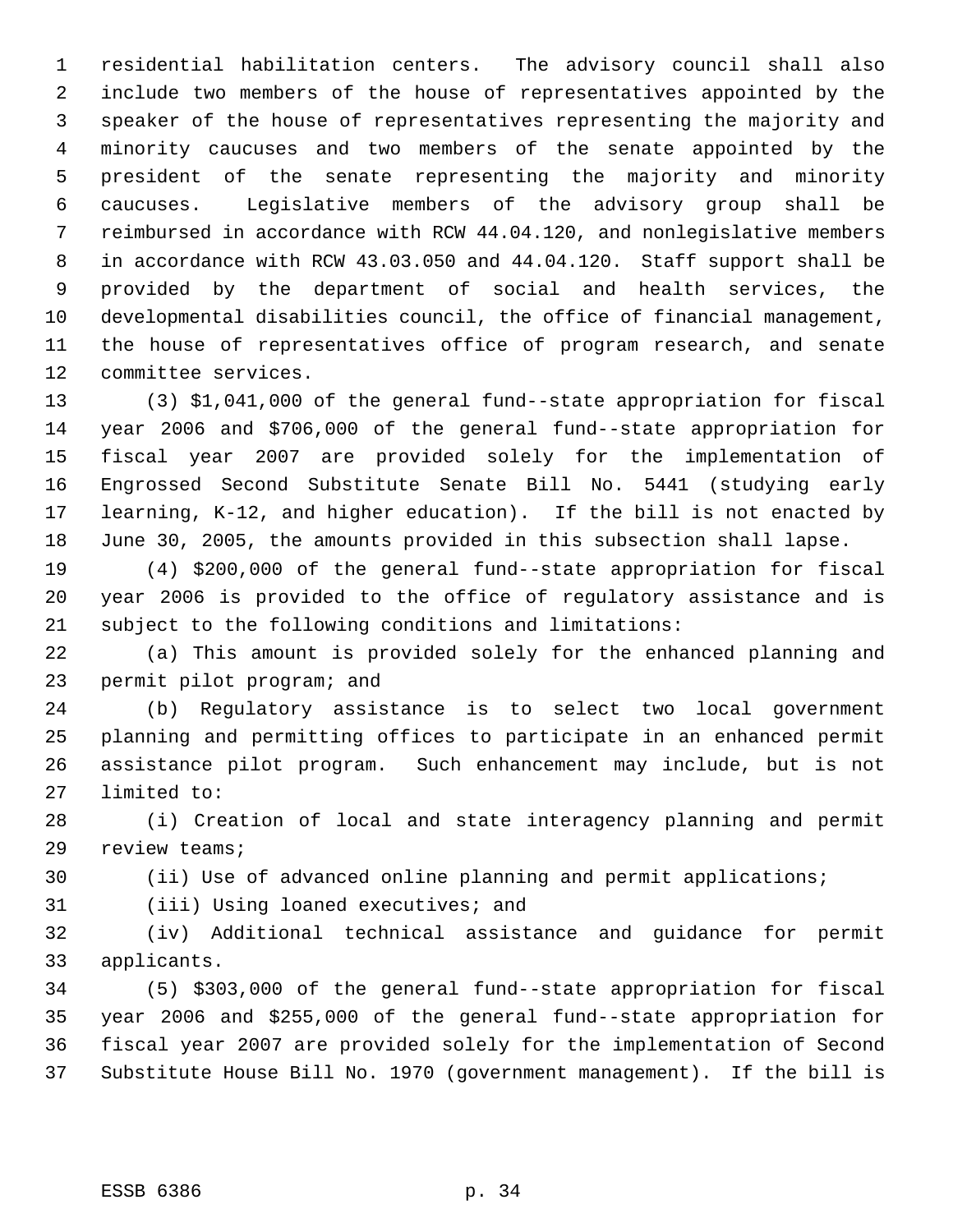not enacted by June 30, 2005, the amounts provided in this subsection shall lapse.

 (6) \$200,000 of the general fund--state appropriation for fiscal year 2006 and \$200,000 of the general fund--state appropriation for fiscal year 2007 are provided solely for implementation of Substitute Engrossed House Bill No. 1242 (budgeting outcomes and priorities). If the bill is not enacted by June 30, 2005, the amounts provided in this subsection shall lapse.

 (7) The department of ecology, the department of fish and wildlife, the department of natural resources, the conservation commission, and the interagency committee for outdoor recreation shall make recommendations to improve or eliminate monitoring activities related to salmon recovery and watershed health. The agencies shall coordinate with the governor's forum on monitoring and watershed health and consult with the office of financial management in determining the scope and contents of the report.

 The agencies shall prepare a report detailing all new activity and updating all previously identified activity within the comprehensive monitoring strategy. The report shall identify the monitoring activity being performed and include: The purpose of the monitoring activity, when the activity started, who uses the information, how often it is accessed, what costs are incurred by fund, what frequency is used to collect data, what geographic location is used to collect data, where the information is stored, and what is the current status and cost by fund source of the data storage systems.

 The agencies shall provide a status report summarizing progress to the governor's forum on monitoring and watershed health and the office of financial management by March 1, 2006. A final report to the governor's monitoring forum, the office of financial management, and the appropriate legislative fiscal committees shall be submitted no later than September 1, 2006.

 (8) \$200,000 of the general fund--state appropriation for fiscal year 2007 is provided to the office of financial management for the purpose of contracting with the Washington State University and University of Washington policy consensus center to provide project coordination for the office of financial management, the department of agriculture, the conservation commission, and the department of community, trade, and economic development to work with farmers,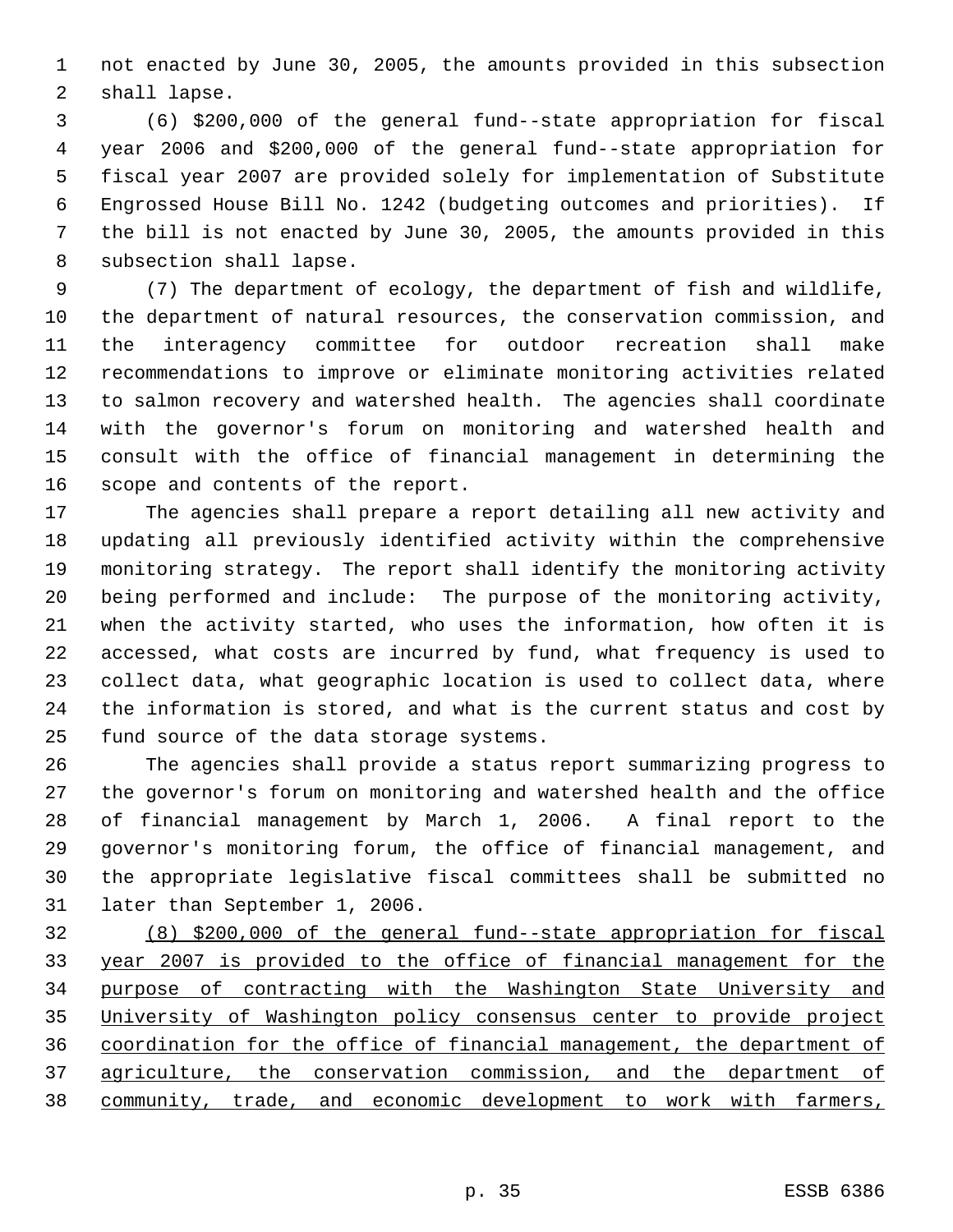ranchers, and other interested parties to identify potential agricultural pilot projects that both enhance farm income and improve protection of natural resources. (9) \$50,000 of the general fund--state appropriation for fiscal year 2006 and \$500,000 of the general fund--state appropriation for fiscal year 2007 are provided solely for the office of regulatory assistance to implement activities supporting the governor's regulatory improvement program including deployment of interagency permit teams, 9 a business portal, programmatic permits, and an alternative mitigation program.

 **Sec. 129.** 2005 c 518 s 130 (uncodified) is amended to read as follows:

**FOR THE OFFICE OF ADMINISTRATIVE HEARINGS**

 Administrative Hearings Revolving Account--State 15 Appropriation . . . . . . . . . . . . . . . . ((\$29,490,000))

 $\frac{$29,595,000}{20}$ 

 The appropriation in this section is subject to the following conditions and limitations: \$103,000 of the administrative hearing revolving account--state appropriation is provided solely to determine, in collaboration with other state agencies, the best mechanism of digital recording for the office of administrative hearings, the manner of conversion from tape recording to digital recording, and the purchase of digital recording devices.

 **Sec. 130.** 2005 c 518 s 131 (uncodified) is amended to read as follows:

**FOR THE DEPARTMENT OF PERSONNEL**

 Department of Personnel Service Account--State 28 Appropriation . . . . . . . . . . . . . . . . ((<del>\$20,323,000</del>))  $526,888,000$  Higher Education Personnel Services Account--State 31 Appropriation . . . . . . . . . . . . . . . . . ((\$1,634,000)) \$1,656,000 33 TOTAL APPROPRIATION . . . . . . . . . . . . ((\$21,957,000)) \$28,544,000

 The appropriations in this section are subject to the following conditions and limitations: The department shall coordinate with the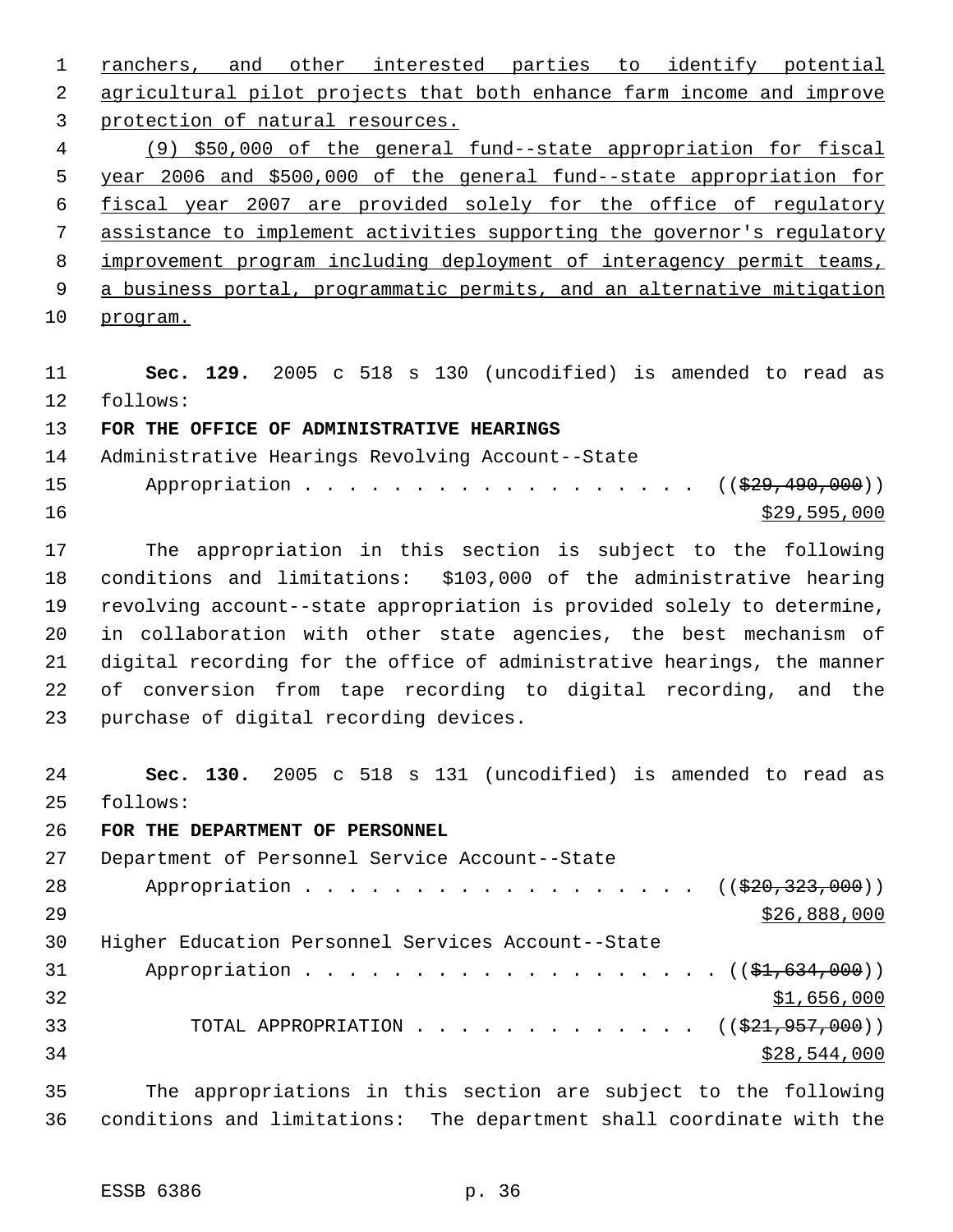governor's office of Indian affairs on providing the government-to- government training sessions for federal, state, local, and tribal government employees. The training sessions shall cover tribal historical perspectives, legal issues, tribal sovereignty, and tribal governments. Costs of the training sessions shall be recouped through a fee charged to the participants of each session. The department shall be responsible for all of the administrative aspects of the training, including the billing and collection of the fees for the training.

 **Sec. 131.** 2005 c 518 s 132 (uncodified) is amended to read as follows:

## **FOR THE WASHINGTON STATE LOTTERY**

13 Lottery Administrative Account--State Appropriation . ((\$24,087,000))  $\frac{$24,160,000}{ }$ 

 The appropriation in this section is subject to the following conditions and limitations: The appropriation in this section may not be expended by the Washington state lottery for any purpose associated with a lottery game offered through any interactive electronic device, 19 including the internet, other than research to support the efforts of the select committee on gambling policy as provided in Senate Concurrent Resolution No. 8417.

 **Sec. 132.** 2005 c 518 s 133 (uncodified) is amended to read as follows:

## **FOR THE COMMISSION ON HISPANIC AFFAIRS**

|    | 25 General Fund--State Appropriation (FY 2006) \$238,000             |  |  |  |  |  |           |  |
|----|----------------------------------------------------------------------|--|--|--|--|--|-----------|--|
| 26 | General Fund--State Appropriation (FY 2007) ( $(\frac{2447}{000})$ ) |  |  |  |  |  |           |  |
| 27 |                                                                      |  |  |  |  |  | \$248,000 |  |
| 28 | Pension Funding Stabilization Account Appropriation \$1,000          |  |  |  |  |  |           |  |
| 29 | TOTAL APPROPRIATION $\ldots$ , ( $(\frac{2485,000}{1000})$ )         |  |  |  |  |  |           |  |
| 30 |                                                                      |  |  |  |  |  | \$487,000 |  |

 **Sec. 133.** 2005 c 518 s 134 (uncodified) is amended to read as follows:

## **FOR THE COMMISSION ON AFRICAN-AMERICAN AFFAIRS**

|  | 34 General Fund--State Appropriation (FY 2006) \$237,000                |  |  |  |  |  |  |  |
|--|-------------------------------------------------------------------------|--|--|--|--|--|--|--|
|  | 35 General Fund--State Appropriation (FY 2007) ( $(\frac{2440}{600})$ ) |  |  |  |  |  |  |  |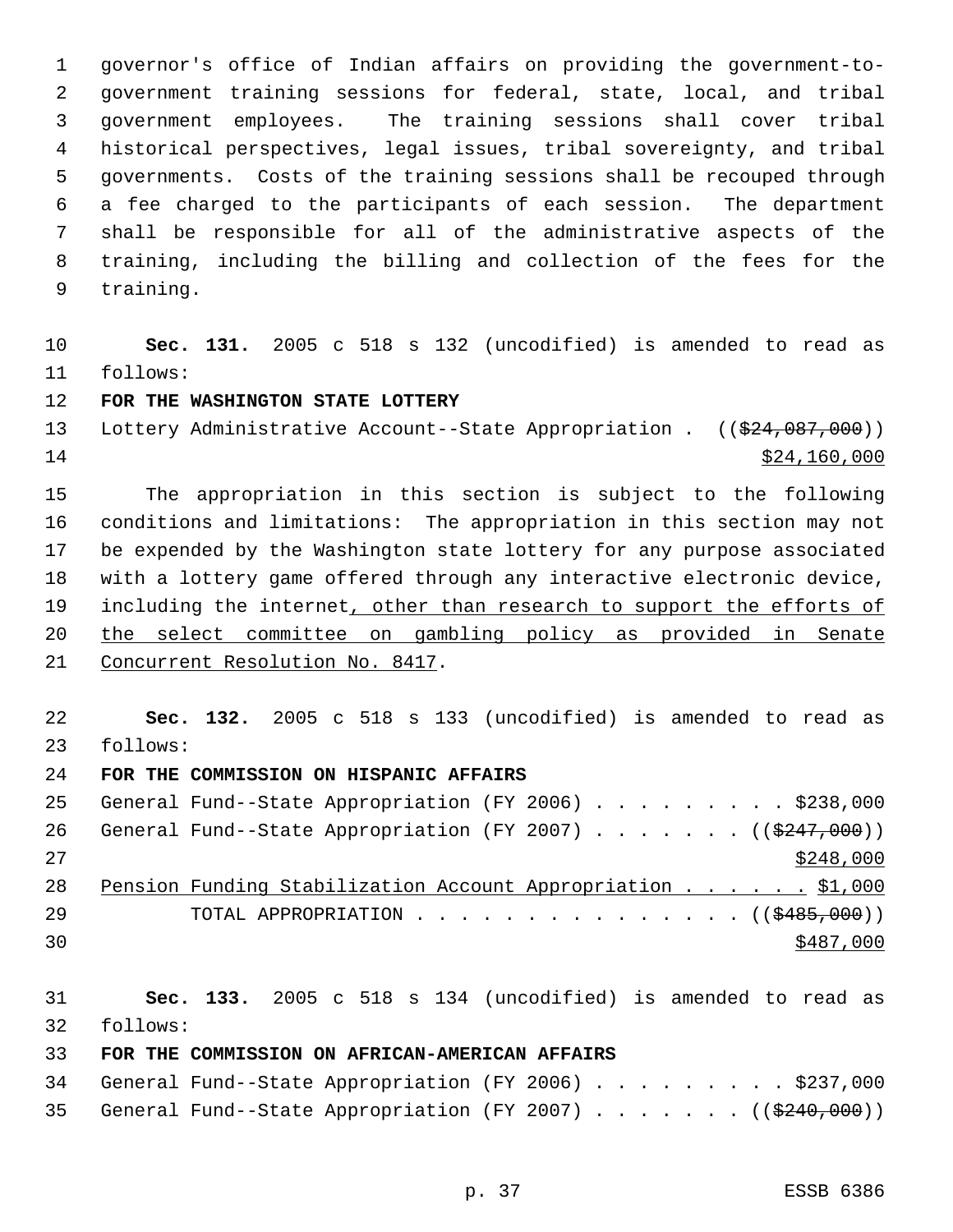| $\mathbf 1$    | \$241,000                                                              |
|----------------|------------------------------------------------------------------------|
| $\overline{2}$ | Pension Funding Stabilization Account Appropriation \$1,000            |
| 3              | TOTAL APPROPRIATION $\ldots$ , ( $(\frac{2477}{100})$ )                |
| 4              | \$479,000                                                              |
|                |                                                                        |
| 5              | Sec. 134. 2005 c 518 s 135 (uncodified) is amended to read as          |
| 6              | follows:                                                               |
| 7              | FOR THE PERSONNEL APPEALS BOARD                                        |
| 8              | Department of Personnel Service Account--State                         |
| 9              | Appropriation $($ $($ \$1,043,000) $)$                                 |
| 10             | \$1,119,000                                                            |
| 11             | Sec. 135. 2005 c 518 s 136 (uncodified) is amended to read as          |
| 12             | follows:                                                               |
| 13             | FOR THE DEPARTMENT OF RETIREMENT SYSTEMS--OPERATIONS                   |
| 14             | Dependent Care Administrative Account--State                           |
| 15             |                                                                        |
| 16             | \$413,000                                                              |
| 17             | Department of Retirement Systems Expense Account--                     |
| 18             | State Appropriation<br>$((\frac{1245}{100}, 056, 000))$                |
| 19             | \$46,033,000                                                           |
| 20             | TOTAL APPROPRIATION<br>$((\frac{1545}{172},000))$                      |
| 21             | \$46,446,000                                                           |
| 22             | The appropriations in this section are subject to the following        |
| 23             | conditions and limitations:                                            |
| 24             | (1) \$13,000 of the department of retirement systems expense account   |
| 25             | appropriation is provided solely to implement House Bill No. 1327,     |
| 26             | chapter 65, Laws of 2005 (purchasing service credit).                  |
| 27             | (2) \$10,000 of the department of retirement systems expense account   |
| 28             | appropriation is provided solely to implement House Bill No. 1269,     |
| 29             | chapter 21, Laws of 2005 (law enforcement officers' and fire fighters' |
| 30             | retirement system plan 2 service credit purchase).                     |
| 31             | (3) \$55,000 of the department of retirement systems expense account   |
| 32             | appropriation is provided solely to implement House Bill No. 1270 (law |
| 33             | enforcement officers' and fire fighters' retirement system plan 2      |
| 34             | postretirement employment). If the bill is not enacted by June 30,     |
| 35             | 2005, the amounts provided in this subsection shall lapse.             |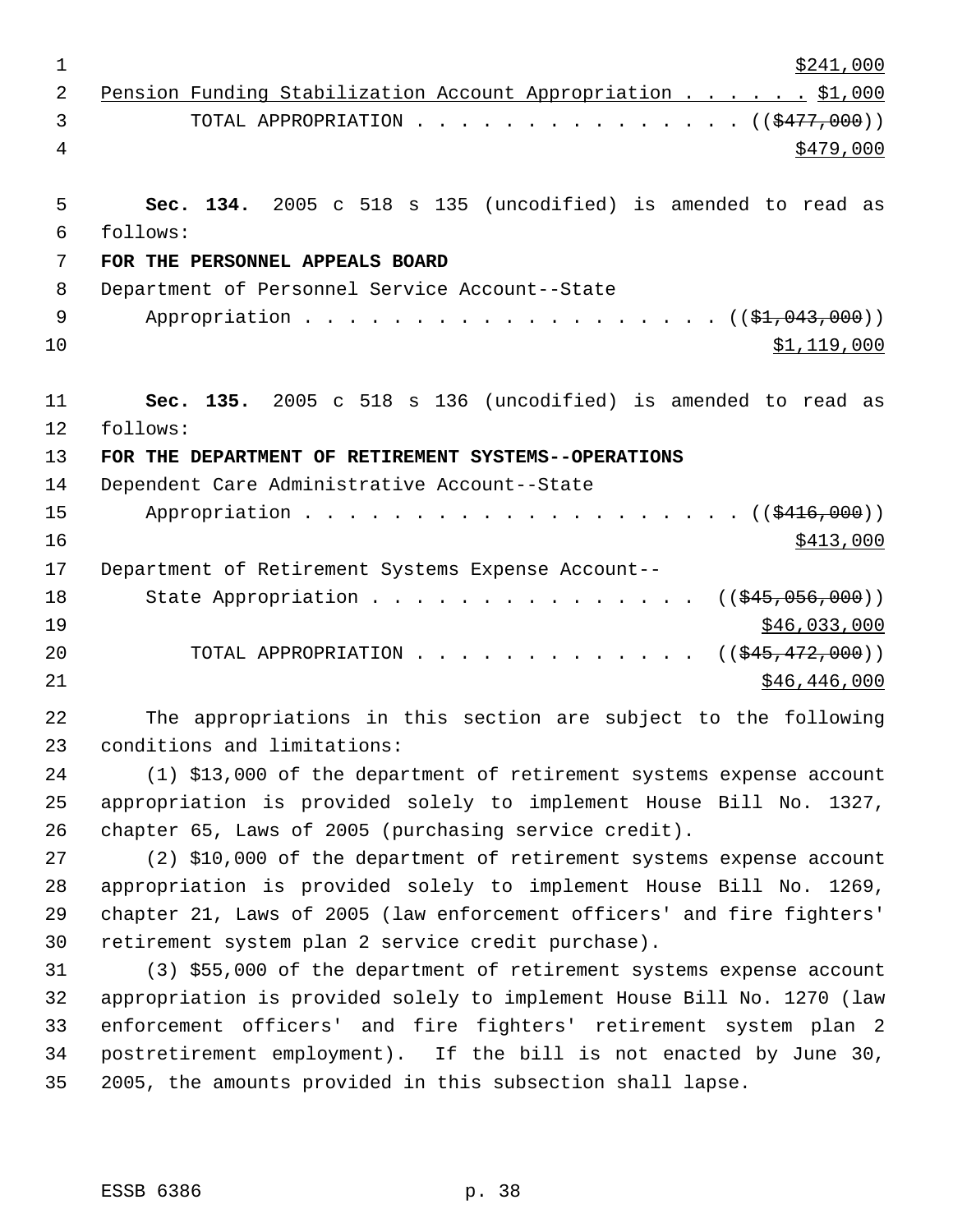(4) \$26,000 of the department of retirement systems expense account appropriation is provided solely to implement House Bill No. 1319, chapter 62, Laws of 2005 (law enforcement officers' and fire fighters' retirement system plan 1 ex-spouse benefits).

 (5) \$46,000 of the department of retirement systems expense account appropriation is provided solely to implement House Bill No. 1325, chapter 64, Laws of 2005 (military service credit purchase).

 (6) \$79,000 of the department of retirement systems expense account appropriation is provided solely to implement House Bill No. 1329, chapter 67, Laws of 2005 (law enforcement officers' and fire fighters' retirement system plan 1 reduced survivor benefit).

 (7) \$56,000 of the department of retirement systems expense account appropriation is provided solely to implement House Bill No. 1936 (emergency medical technician membership in law enforcement officers' and fire fighters' retirement system plan 2 service). If the bill is not enacted by June 30, 2005, the amounts provided in this subsection shall lapse.

 (8) \$16,000 of the department of retirement systems expense account is provided solely to implement Senate Bill No. 5522 (purchasing service credit lost due to injury). If the bill is not enacted by June 30, 2005, the amount provided in this subsection shall lapse.

 (9) \$80,000 of the department of retirement systems expense account--state appropriation is provided solely to implement Senate Bill No. 6453 (minimum monthly retirement). If the bill is not enacted by June 30, 2006, the amount provided in this subsection shall lapse.

 (10) \$32,000 of the department of retirement systems expense account--state appropriation is provided solely to implement Senate Bill No. 6454 (annual retirement allowance increases). If the bill is not enacted by June 30, 2006, the amount provided in this subsection shall lapse.

 (11) \$375,000 of the department of retirement systems expense account--state appropriation is provided solely to implement Substitute Senate Bill No. 6455 (retirement benefits for justices). If the bill is not enacted by June 30, 2006, the amount provided in this subsection shall lapse.

 (12) \$117,000 of the department of retirement systems expense account--state appropriation is provided solely to implement Senate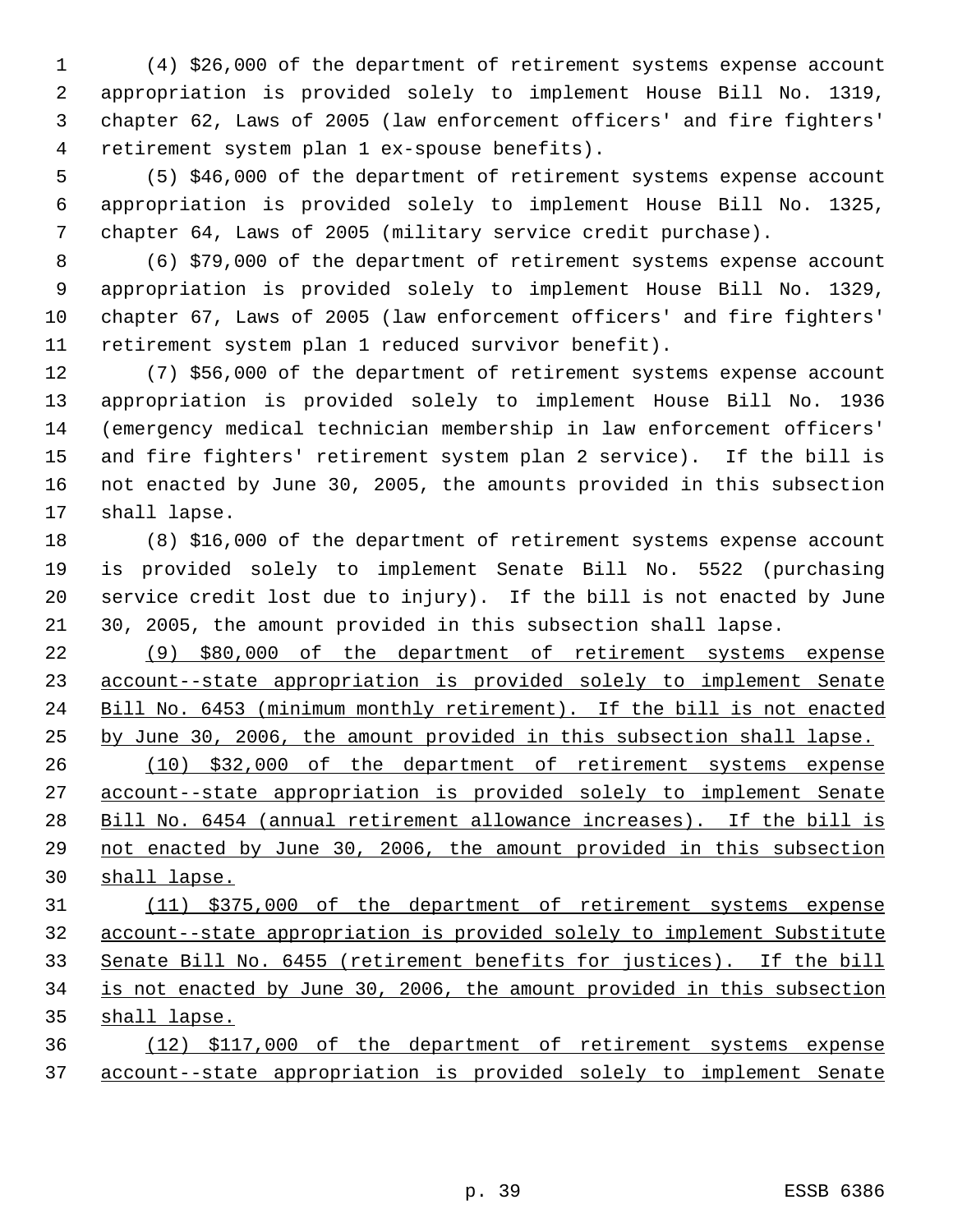| 1  | Bill No. 6457 (purchasing service credit). If the bill is not enacted   |
|----|-------------------------------------------------------------------------|
| 2  | by June 30, 2006, the amount provided in this subsection shall lapse.   |
| 3  | (13) \$230,000 of the department of retirement systems expense          |
| 4  | account--state appropriation is provided solely to implement Senate     |
| 5  | Bill No. 6722 (LEOFF 2 catastrophic disability). If the bill is not     |
| 6  | enacted by June 30, 2006, the amount provided in this subsection shall  |
| 7  | lapse.                                                                  |
| 8  | $(14)$ \$14,000 of the department of retirement systems expense         |
| 9  | account--state appropriation is provided solely to implement Substitute |
| 10 | Senate Bill No. 6724 (LEOFF 2 death benefit payments). If the bill is   |
| 11 | not enacted by June 30, 2006, the amount provided in this subsection    |
| 12 | shall lapse.                                                            |
|    |                                                                         |
| 13 | Sec. 136. 2005 c 518 s 137 (uncodified) is amended to read as           |
| 14 | follows:                                                                |
| 15 | FOR THE STATE INVESTMENT BOARD                                          |
| 16 | State Investment Board Expense Account--State                           |
| 17 | Appropriation ( $(\frac{1}{216}, 020, 000)$ )                           |
| 18 | \$16, 123, 000                                                          |
| 19 | General Fund--State Appropriation (FY 2007) \$300,000                   |
| 20 | TOTAL APPROPRIATION \$16,423,000                                        |
| 21 |                                                                         |
| 22 | The appropriations in this section are subject to the following         |
| 23 | conditions and limitations: \$300,000 of the general fund--state        |
| 24 | appropriation in fiscal year 2007 is provided solely to perform an      |
| 25 | evaluation of the department of natural resources' commercial lands     |
| 26 | program and review and recommend changes to the investment strategy of  |
| 27 | state permanent funds. The review of the commercial lands program       |
| 28 | shall examine:                                                          |
| 29 | (1) Acquisition underwriting procedures;                                |
| 30 | (2) Property management post-acquisition;                               |
| 31 | (3) Portfolio construction and management strategy;                     |
| 32 | (4) Cost structure of the program;                                      |
| 33 | (5) Performance and appropriateness of the program's investments to     |
| 34 | date; and                                                               |
| 35 | (6) Examination of alternatives to the current program.                 |
| 36 |                                                                         |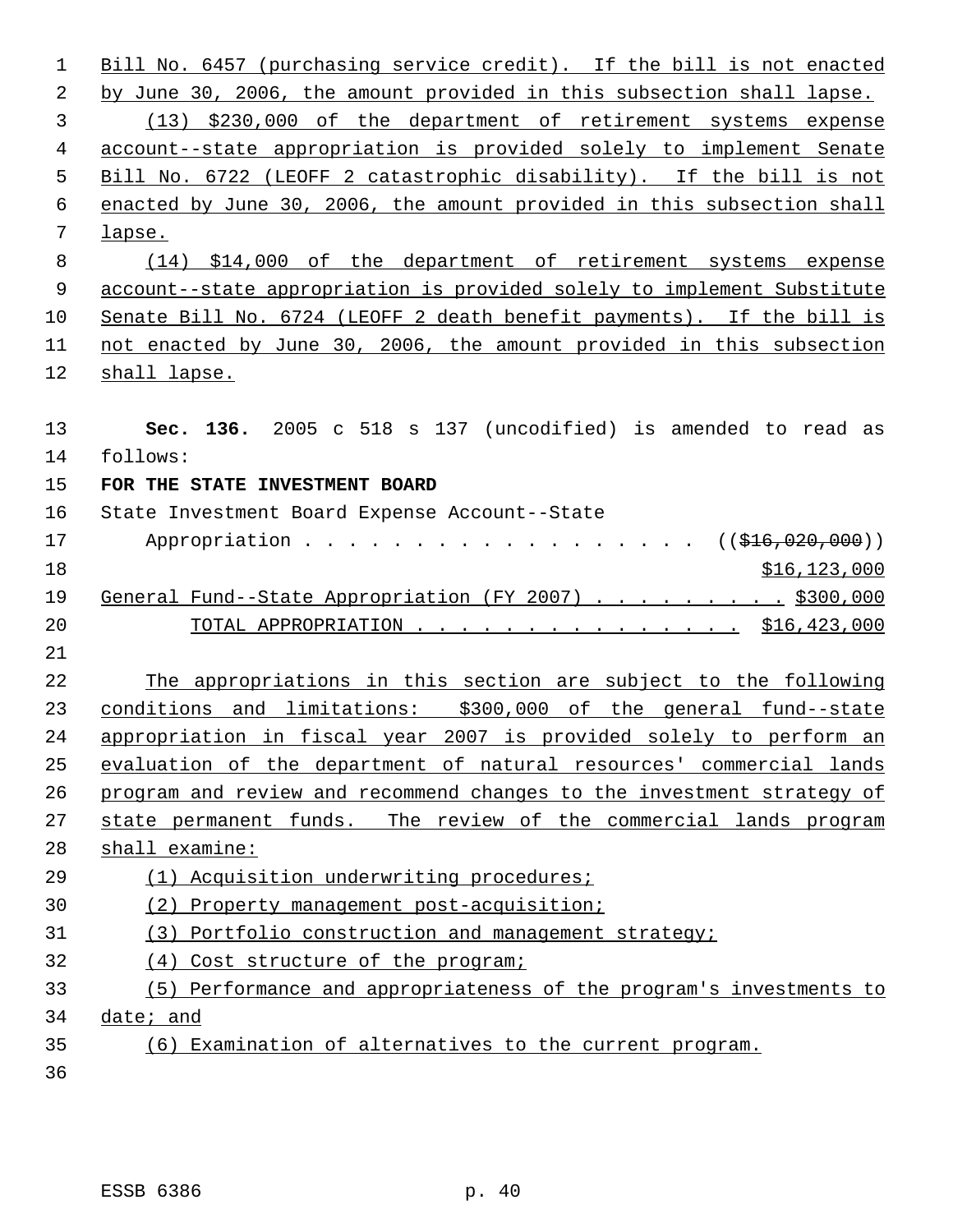**Sec. 137.** 2005 c 518 s 138 (uncodified) is amended to read as follows: **FOR THE DEPARTMENT OF REVENUE** 4 General Fund--State Appropriation (FY 2006) . . . . . ((\$90,065,000))  $\frac{109}{200}$ ,  $\frac{109}{200}$ ,  $\frac{109}{200}$ 6 General Fund--State Appropriation (FY 2007) . . . . . ((\$91,207,000)) \$90,777,000 8 Timber Tax Distribution Account--State Appropriation . ((\$5,609,000))  $\frac{1}{55,627,000}$  Real Estate Excise Tax Grant Account--State Appropriation . . . . . . . . . . . . . . . . . . . . . \$3,900,000 Waste Reduction/Recycling/Litter Control--State Appropriation . . . . . . . . . . . . . . . . . . . . . . \$108,000 State Toxics Control Account--State Appropriation . . . . . . \$73,000 15 Oil Spill Prevention Account--State Appropriation . . . . . \$14,000 16 Pension Funding Stabilization Account Appropriation . . . . . \$447,000 17 TOTAL APPROPRIATION . . . . . . . . . . . . . ((\$187,076,000)) \$191,055,000

 The appropriations in this section are subject to the following conditions and limitations:

 (1) \$113,000 of the general fund--state appropriation for fiscal year 2006, and \$93,000 of the general fund--state appropriation for fiscal year 2007 are provided solely for the implementation of House Bill No. 1315 (modifying disclosure requirements for the purposes of the real estate excise tax). If House Bill No. 1315 is not enacted by June 30, 2005, the amounts provided in this subsection shall lapse.

 (2) \$7,000 of the general fund--state appropriation for fiscal year 2006 and \$2,000 of the general fund--state appropriation for fiscal year 2007 are provided solely for the implementation of Substitute Senate Bill No. 5101 (renewable energy). If Substitute Senate Bill No. 5101 is not enacted by June 30, 2005, the amounts provided in this subsection shall lapse.

 (3) \$100,000 of the general fund--state appropriation for fiscal year 2006 is provided solely for the implementation of Engrossed House Bill No. 1241 (modifying vehicle licensing and registration penalties). If Engrossed House Bill No. 1241 is not enacted by June 30, 2005, the amount provided in this subsection shall lapse.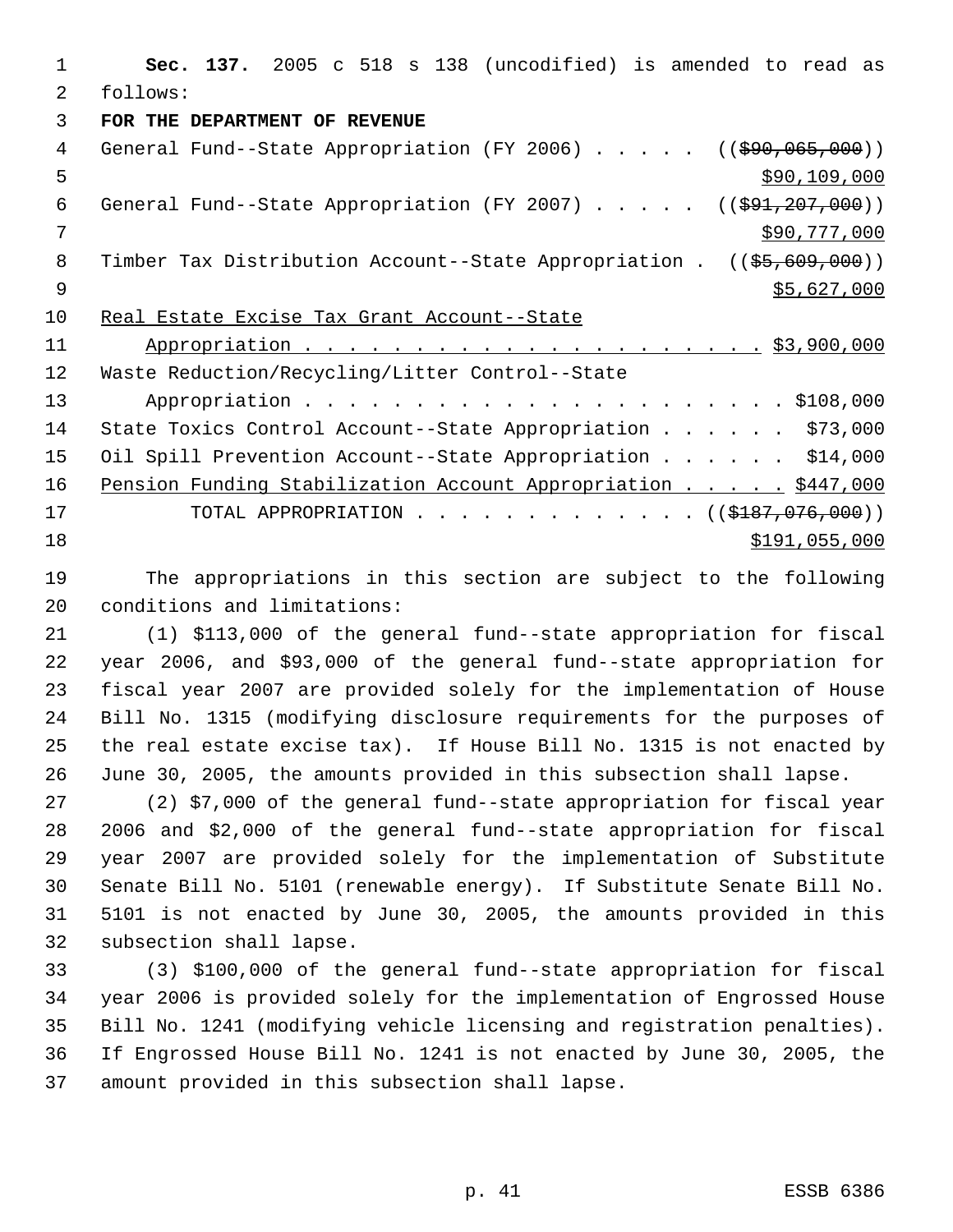(4) \$1,390,000 of the general fund--state appropriation for fiscal year 2006, and \$1,240,000 of the general fund--state appropriation for 3 fiscal year 2007 are ((provided solely)) for the department to employ strategies to enhance current revenue enforcement activities. (5) \$5,121 of the general fund--state appropriation for fiscal year 2006 is provided solely to satisfy two claims to estate property, pursuant to RCW 11.76.245. (6) \$176,000 of the general fund--state appropriation for fiscal year 2007 is provided solely for the implementation of Substitute Senate Bill No. 6594 (streamlined sales tax). If Substitute Senate Bill No. 6594 is not enacted by June 30, 2006, the amount provided in this subsection shall lapse. (7) \$29,000 of the general fund--state appropriation for fiscal year 2007 is provided solely for the implementation of Substitute Senate Bill No. 6604 (aerospace tax relief). If Substitute Senate Bill No. 6604 is not enacted by June 30, 2006, the amount provided in this subsection shall lapse. (8) \$108,000 of the general fund--state appropriation for fiscal year 2007 is provided solely for the implementation of Substitute Senate Bill No. 6385 (modifying due dates and eliminating an assessment penalty). If Substitute Senate Bill No. 6385 is not enacted by June 30, 2006, the amount provided in this subsection shall lapse. **Sec. 138.** 2005 c 518 s 139 (uncodified) is amended to read as follows: **FOR THE BOARD OF TAX APPEALS** General Fund--State Appropriation (FY 2006) . . . . . . . . \$1,362,000 27 General Fund--State Appropriation (FY 2007) . . . . . . ((\$1,211,000))  $\frac{$1,213,000}{ }$  Pension Funding Stabilization Account Appropriation . . . . . . \$6,000 30 TOTAL APPROPRIATION  $\ldots$ , . . . . . . . . . . . ( $(\frac{22}{52}, \frac{573}{500})$ ) \$2,581,000 **Sec. 139.** 2005 c 518 s 140 (uncodified) is amended to read as follows: **FOR THE MUNICIPAL RESEARCH COUNCIL**

 County Research Services Account--State Appropriation . . . . \$787,000 City and Town Research Services Account--State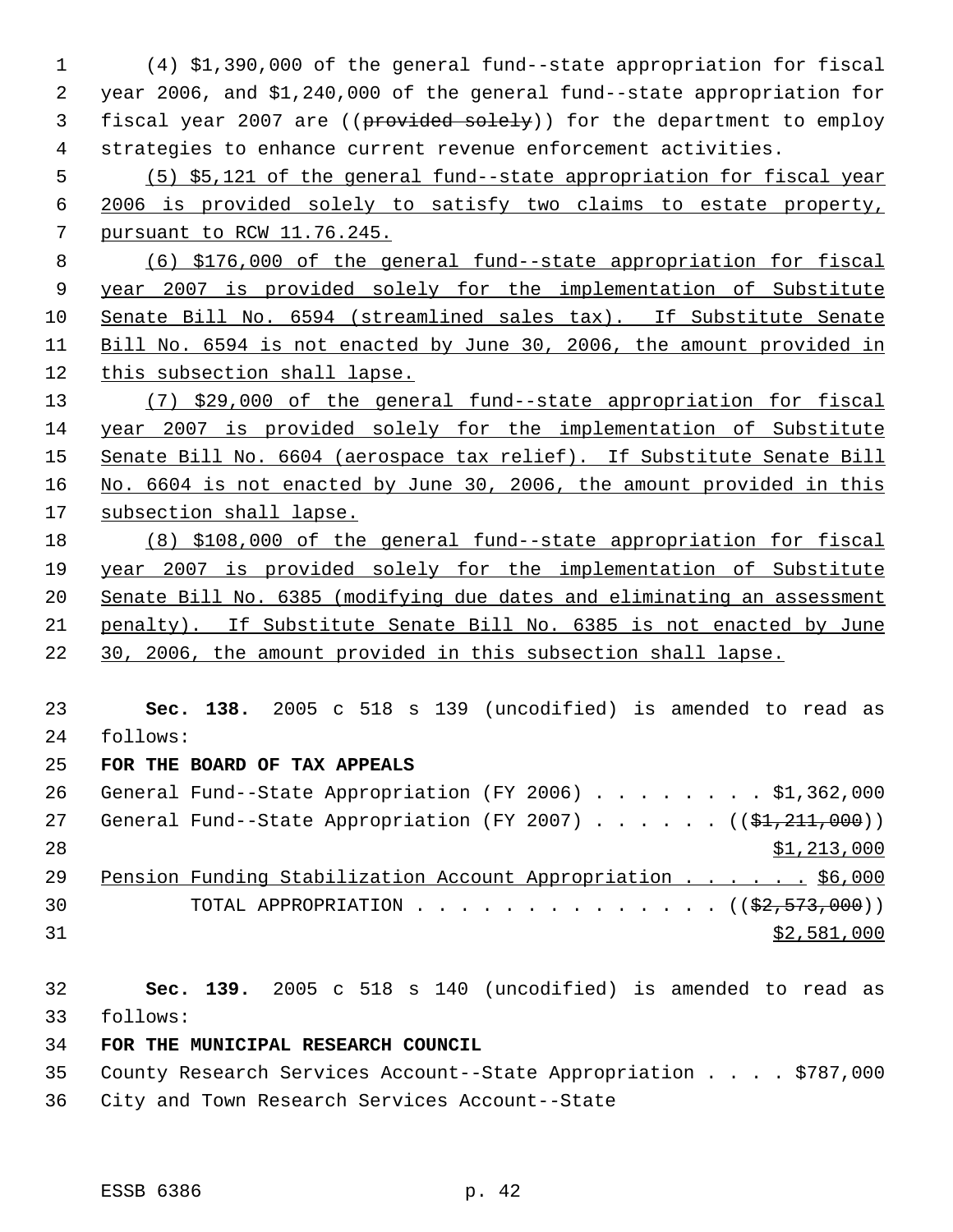| 1  |                                                                         |
|----|-------------------------------------------------------------------------|
| 2  | Special Purpose District Research Services                              |
| 3  | Account--State Appropriation \$300,000                                  |
| 4  | TOTAL APPROPRIATION $($ $(\frac{24.921.000}{})$                         |
| 5  | \$5,221,000                                                             |
| 6  | Sec. 140. 2005 c 518 s 141 (uncodified) is amended to read as           |
| 7  | follows:                                                                |
| 8  | FOR THE OFFICE OF MINORITY AND WOMEN'S BUSINESS ENTERPRISES             |
| 9  | OMWBE Enterprises Account--State Appropriation $($ $($ \$3,186,000) $)$ |
| 10 | \$3,196,000                                                             |
| 11 | The appropriation in this section is subject to the following           |
| 12 | conditions and limitations: \$180,000 of the OMWBE enterprises account  |
| 13 | appropriation is provided solely for management of private sector       |
| 14 | grants and coordination of support services to small businesses in the  |
| 15 | state. It is the intent of the legislature that this amount be funded   |
| 16 | from new grant revenues and business fees.                              |
| 17 | Sec. 141. 2005 c 518 s 142 (uncodified) is amended to read as           |
| 18 | follows:                                                                |
| 19 | FOR THE DEPARTMENT OF GENERAL ADMINISTRATION                            |
| 20 | General Fund--State Appropriation (FY 2006) \$321,000                   |
| 21 | General Fund--State Appropriation (FY 2007) ( $(\frac{2333}{100})$ )    |
| 22 | \$232,000                                                               |
| 23 | General Fund--Federal Appropriation ( $(\frac{2}{3}, 640, 000)$ )       |
| 24 | \$3,641,000                                                             |
| 25 | General Administration Service Account--State                           |
| 26 | Appropriation ( $(\frac{232,045,000}{s})$ )                             |
| 27 | \$32,163,000                                                            |
| 28 | Pension Funding Stabilization Account Appropriation \$1,000             |
| 29 | TOTAL APPROPRIATION ( $(\frac{236}{236}, \frac{239}{239}, 000)$ )       |
| 30 | \$36,358,000                                                            |
| 31 | The appropriations in this section are subject to the following         |
| 32 | conditions and limitations: \$75,000 of the general fund--state         |
| 33 | appropriation for fiscal year 2006 is provided solely for the           |
| 34 | implementation of House Bill No. 1830 (alternative public works). If    |
| 35 | Engrossed Substitute House Bill No. 1830 is not enacted by June 30,     |

2005, the amount provided in this subsection shall lapse.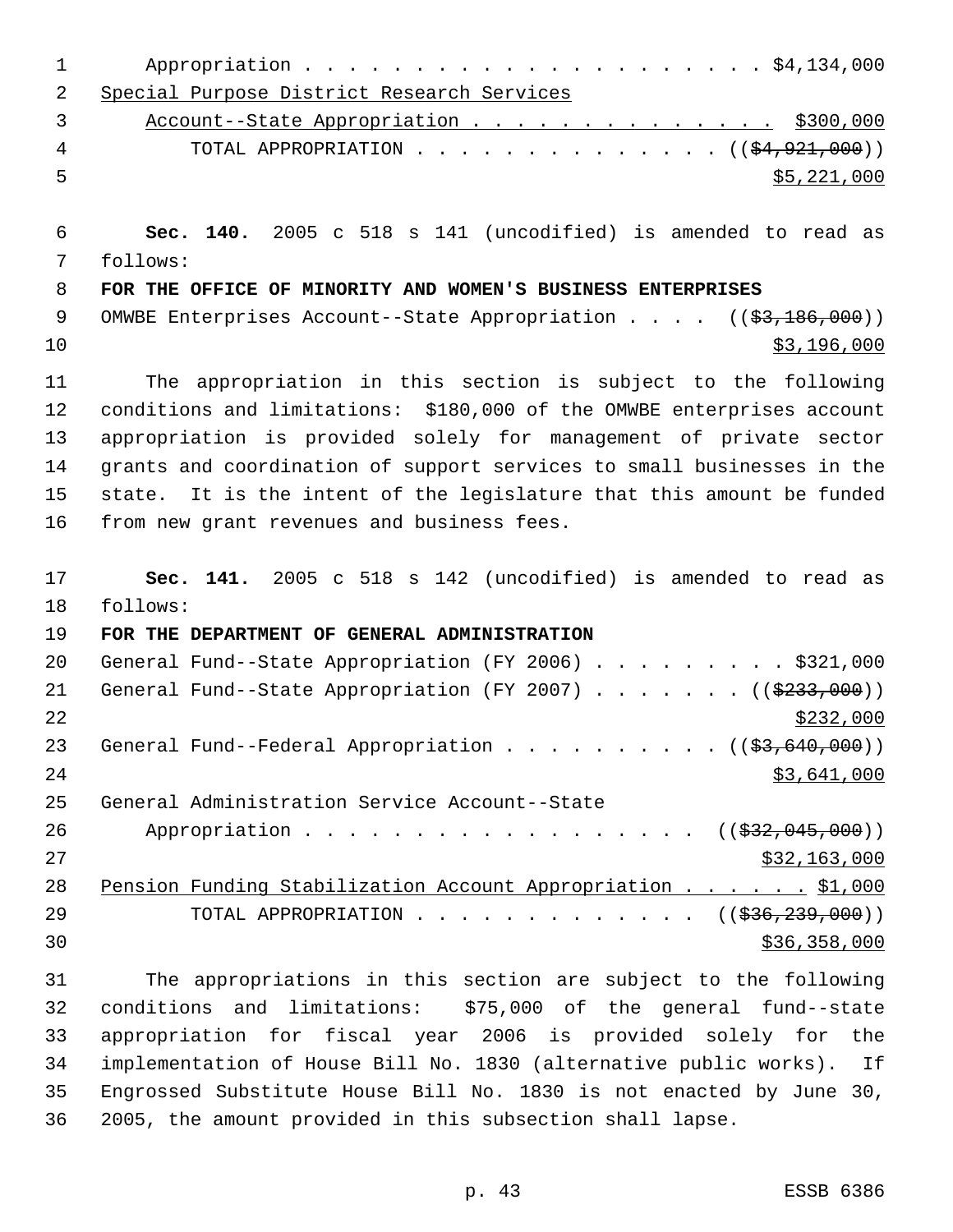| $\mathbf{1}$   | Sec. 142. 2005 c 518 s 143 (uncodified) is amended to read as                                  |
|----------------|------------------------------------------------------------------------------------------------|
| 2              | follows:                                                                                       |
| 3              | FOR THE DEPARTMENT OF INFORMATION SERVICES                                                     |
| 4              | General Fund-State Appropriation (FY 2007) \$1,500,000                                         |
| 5              | General Fund--Federal Appropriation \$350,000                                                  |
| 6              | Data Processing Revolving Account--State                                                       |
| $\overline{7}$ | Appropriation ((\$3,612,000))                                                                  |
| 8              | \$3,621,000                                                                                    |
| 9              | Public Safety and Education Account--State                                                     |
| 10             |                                                                                                |
| 11             | TOTAL APPROPRIATION ( $(\frac{24}{296}, 000)$ )                                                |
| 12             | \$6,155,000                                                                                    |
| 13             |                                                                                                |
| 14             | The appropriations in this section are subject to the following                                |
| 15             | conditions and limitations: \$1,500,000 of the general fund--state                             |
| 16             | appropriation for fiscal year 2007 is provided solely to support the                           |
| 17             | operations of the digital learning commons. By September 1, 2006, the                          |
| 18             | digital learning commons shall develop and implement a plan to become                          |
| 19             | a self-supporting operation. The plan implemented shall allow for the                          |
| 20             | digital learning commons to be entirely supported by user fees and                             |
| 21             | private contributions by September 1, 2009.                                                    |
| 22             |                                                                                                |
| 23             | Sec. 143. 2005 c 518 s 144 (uncodified) is amended to read as<br>follows:                      |
| 24             |                                                                                                |
| 25             | FOR THE INSURANCE COMMISSIONER<br>General Fund--Federal Appropriation ( $(\frac{2673}{100})$ ) |
|                |                                                                                                |
| 26             | \$1,513,000                                                                                    |
| 27             | Insurance Commissioners Regulatory Account--State                                              |
| 28             | Appropriation<br>((\$40, 253, 000))                                                            |
| 29             | \$41,545,000                                                                                   |
| 30             | TOTAL APPROPRIATION<br>((\$40,926,000))                                                        |
| 31             | \$43,058,000                                                                                   |
| 32             |                                                                                                |
| 33             | The appropriations in this section are subject to the following                                |
| 34             | conditions and limitations: \$685,000 of the insurance commissioners                           |
| 35             | regulatory account appropriation is provided solely to implement                               |
| 36             | Substitute Senate Bill No. 6234 (antifraud unit). If the bill is not                           |
| 37             | enacted by June 30, 2006, the amount provided in this subsection shall                         |
| 38             | lapse.                                                                                         |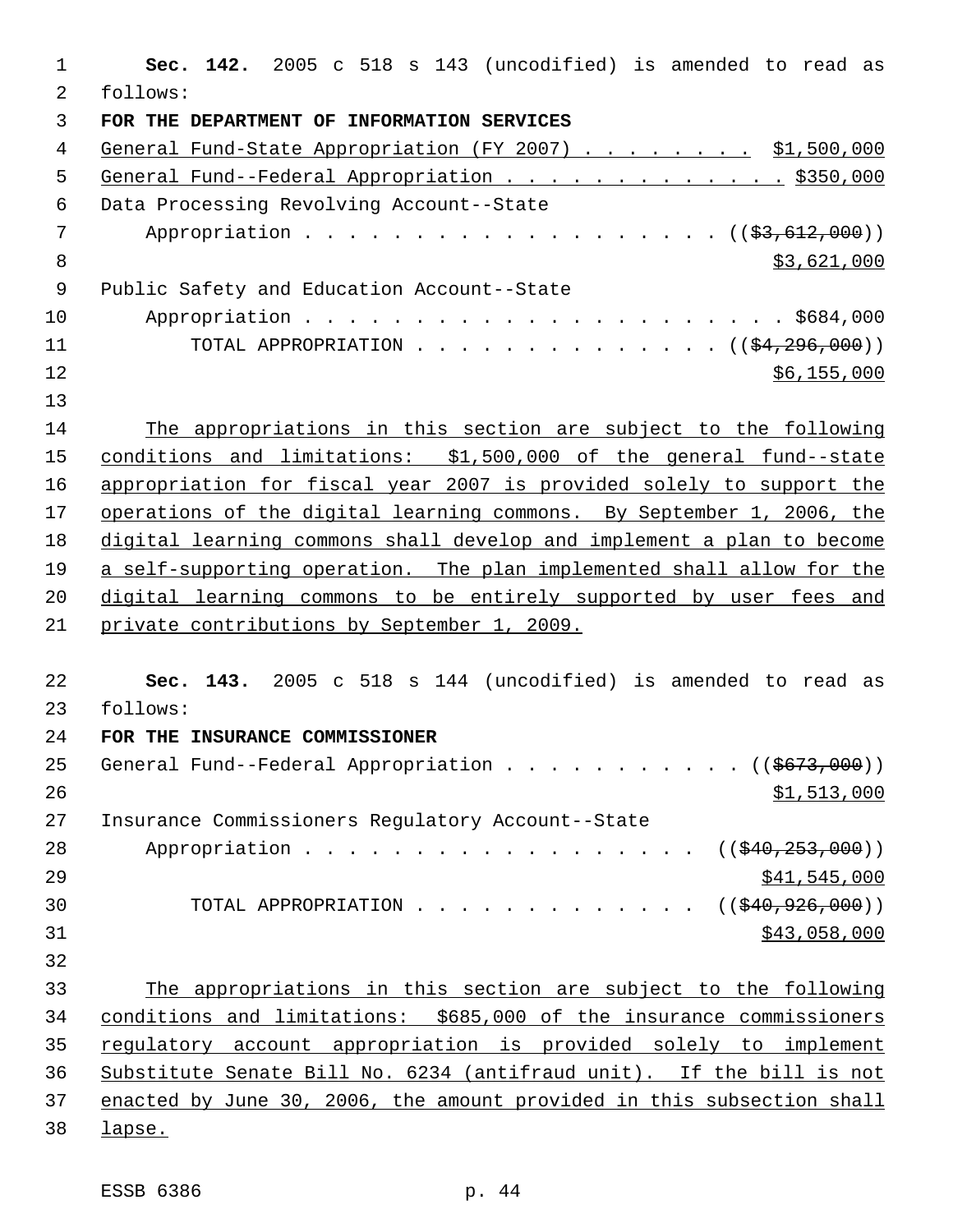**Sec. 144.** 2005 c 518 s 145 (uncodified) is amended to read as follows: **FOR THE BOARD OF ACCOUNTANCY** Certified Public Accountants' Account--State 5 Appropriation . . . . . . . . . . . . . . . . . (  $(\frac{1}{2}, 962, 000)$  )  $\frac{$2,236,000}{ }$  **Sec. 145.** 2005 c 518 s 146 (uncodified) is amended to read as follows: **FOR THE FORENSIC INVESTIGATION COUNCIL** 10 Death Investigations Account--State Appropriation . . . . ((\$282,000)) \$283,000 The appropriation in this section is subject to the following conditions and limitations: \$250,000 of the death investigation account appropriation is provided solely for providing financial assistance to local jurisdictions in multiple death investigations. The forensic investigation council shall develop criteria for awarding these funds for multiple death investigations involving an unanticipated, extraordinary, and catastrophic event or those involving multiple jurisdictions. **Sec. 146.** 2005 c 518 s 147 (uncodified) is amended to read as follows: **FOR THE HORSE RACING COMMISSION** Horse Racing Commission Operating Account--State 24 Appropriation . . . . . . . . . . . . . . . . . ( (\$5,009,000))  $\frac{$5,027,000}{25}$  **Sec. 147.** 2005 c 518 s 148 (uncodified) is amended to read as follows: **FOR THE LIQUOR CONTROL BOARD** 29 General Fund--State Appropriation (FY 2006) . . . . . . . . \$1,739,000 30 General Fund--State Appropriation (FY 2007) . . . . . . ((\$1,706,000)) \$1,720,000 Liquor Control Board Construction and Maintenance Account--State Appropriation . . . . . . . . . . . . . \$12,832,000 34 Liquor Revolving Account--State Appropriation . . . . ((\$154,080,000)) \$157,949,000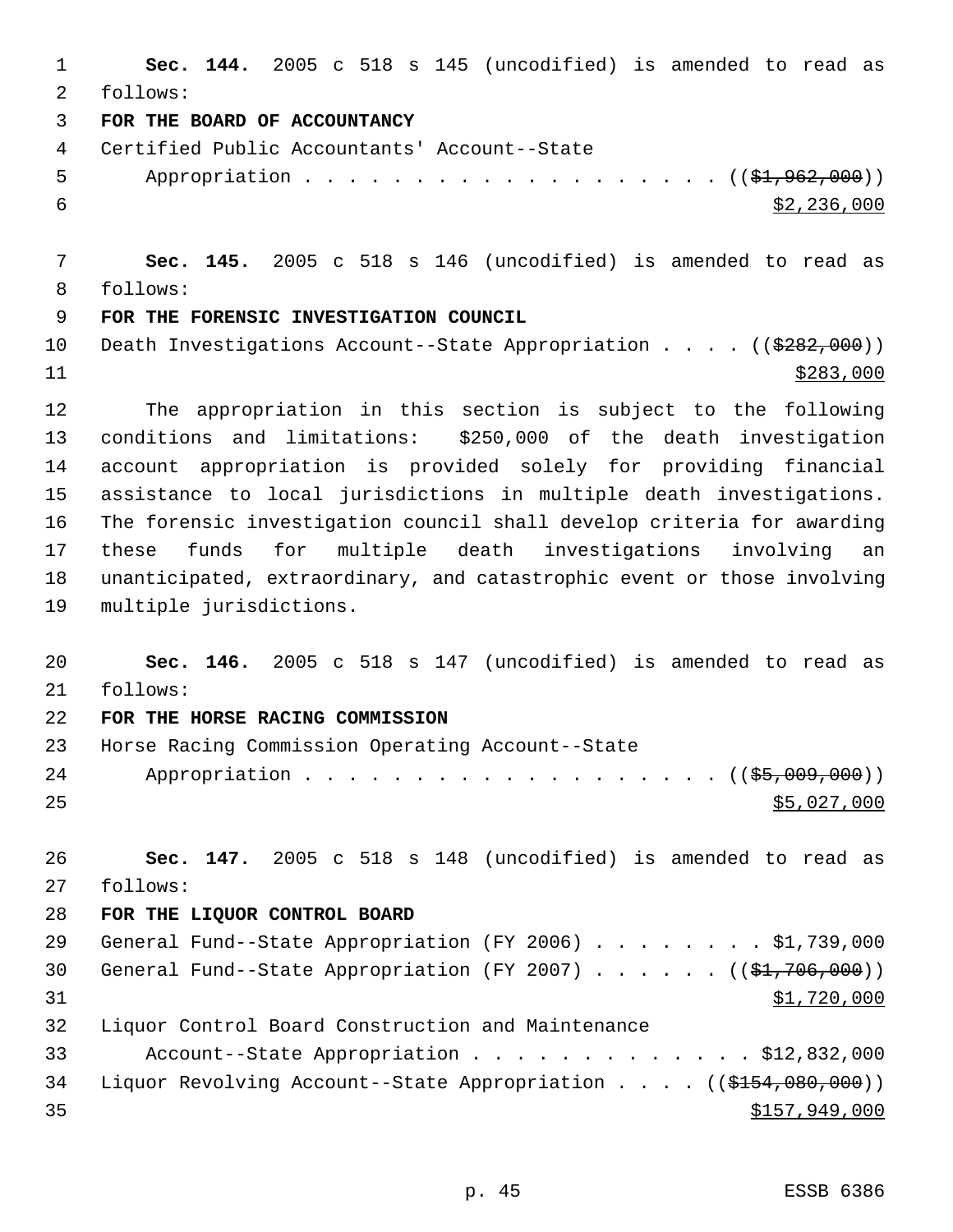|   | 1 Pension Funding Stabilization Account Appropriation \$7,000 |  |               |
|---|---------------------------------------------------------------|--|---------------|
| 2 | TOTAL APPROPRIATION $($ $($ $\frac{2170}{7357}$ , 000 $)$     |  |               |
|   |                                                               |  | \$174,247,000 |

 The appropriations in this section are subject to the following conditions and limitations:

 (1) As authorized under RCW 66.16.010, the liquor control board shall add an equivalent surcharge of \$0.42 per liter on all retail sales of spirits, excluding licensee, military and tribal sales, effective no later than July 1, 2005. The intent of this surcharge is to generate additional revenues for the state general fund in the 2005-07 biennium.

 (2) \$154,000 of the liquor revolving account--state appropriation is provided solely for the lease of state vehicles from the department of general administration's motor pool.

 (3) \$2,228,000 of the liquor revolving account--state appropriation is provided solely for costs associated with the installation of a wide area network that connects all of the state liquor stores and the liquor control board headquarters.

 (4) \$186,000 of the liquor revolving account--state appropriation is provided solely for an alcohol education staff coordinator and associated alcohol educational resources targeted toward middle school and high school students.

 (5) \$2,261,000 of the liquor revolving account--state appropriation is provided solely for replacement of essential computer equipment, improvement of security measures, and improvement to the core information technology infrastructure.

 (6) \$2,800,000 of the liquor control board construction and maintenance account--state appropriation is provided solely for the certificate of participation to fund the expansion of the liquor distribution center.

 (7) \$3,233,000 of the liquor revolving account--state appropriation is provided solely for upgrades to material handling system and warehouse management system software and equipment, and associated staff to increase the liquor distribution center's shipping capacity.

 (8) \$2,746,000 of the liquor revolving account--state appropriation is provided solely for additional state liquor store and retail business analysis staff. The additional liquor store staff will be deployed to those stores with the greatest potential for increased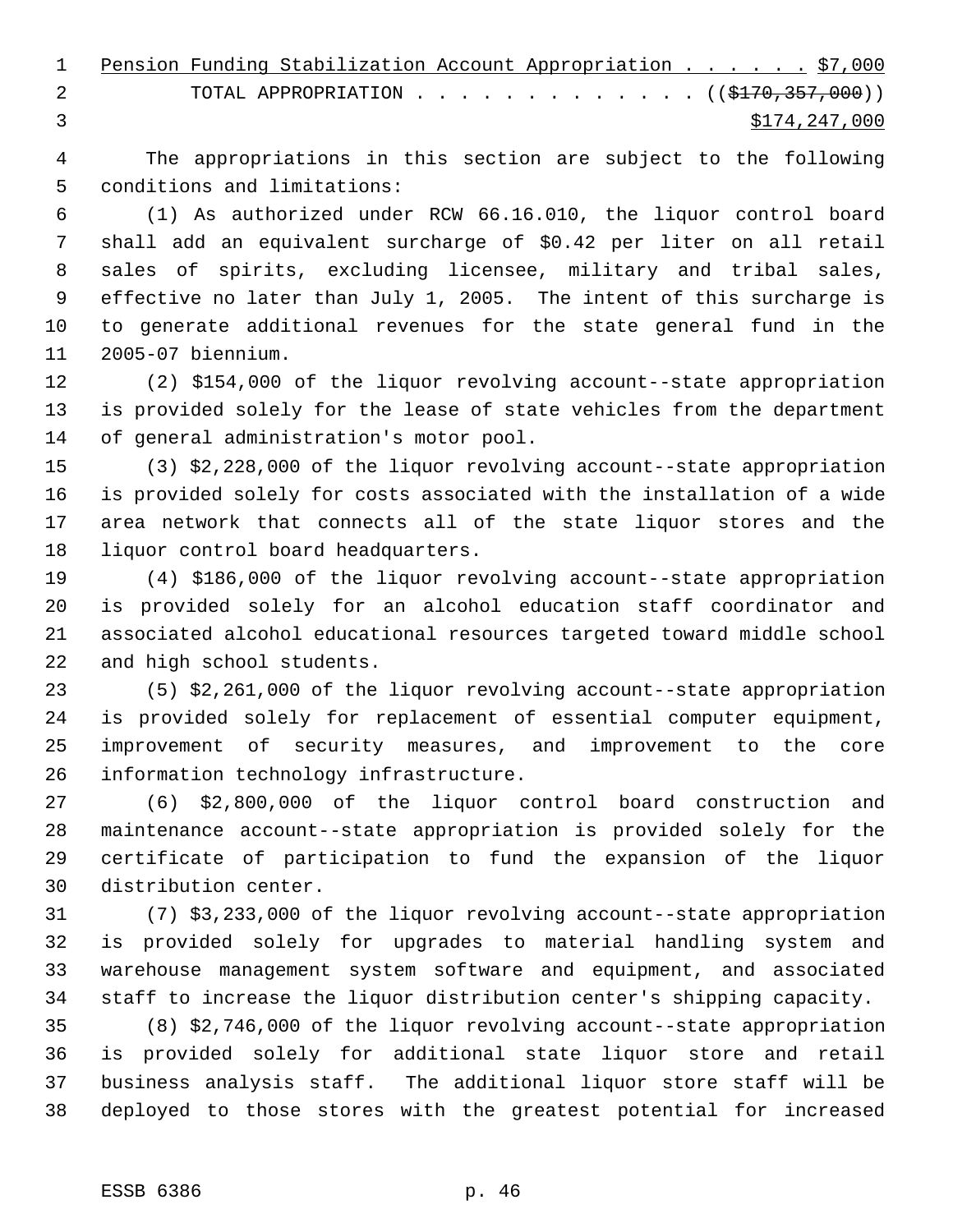customer satisfaction and revenue growth. The liquor control board, using the new retail business analysis staff and, if needed, an independent consultant, will analyze the impact of additional staff on customer satisfaction and revenue growth and make recommendations that will increase the effectiveness and efficiency of all the liquor control board's retail-related activities. Using best practices and benchmarks from comparable retail organizations, the analysis will evaluate and make recommendations, at a minimum, on the following issues: Optimal staffing levels and store locations and numbers of stores (both state liquor stores and contract liquor stores); options for an improved retail organizational structure; strategies to increase the retail decision-making capacity; and resources required for enhanced internal organizational support of the retail activities. In support of this evaluation, a survey shall be employed to gauge customer satisfaction with state and contract liquor store services. A written evaluation with recommendations shall be submitted to the governor and the legislative fiscal committees by October 1, 2006.

 (9) \$187,000 of the general fund--state appropriation for fiscal year 2006 and \$122,000 of the general fund--state appropriation for fiscal year 2007 are provided solely for the implementation of Senate Bill No. 6097 (tobacco products enforcement). If Senate Bill No. 6097 is not enacted by June 30, 2005, the amounts provided in this subsection shall lapse.

 (10) \$1,435,000 of the liquor revolving account--state appropriation is provided solely for the implementation of Substitute House Bill No. 1379 (liquor retail plan). If Substitute House Bill No. 1379 is not enacted by June 30, 2005, the amounts provided in this subsection shall lapse.

 (11) \$1,864,000 of the liquor revolving account--state appropriation is provided solely for the implementation of Second Substitute Senate Bill No. 6823 (distribution of beer and wine). If Second Substitute Senate Bill No. 6823 is not enacted by June 30, 2006, the amount provided in this subsection shall lapse.

 (12) \$575,000 of the liquor revolving account--state appropriation is provided solely for the implementation of Engrossed Senate Bill No. 6537 (direct wine sales). If Engrossed Senate Bill No. 6537 is not enacted by June 30, 2006, the amount provided in this subsection shall lapse.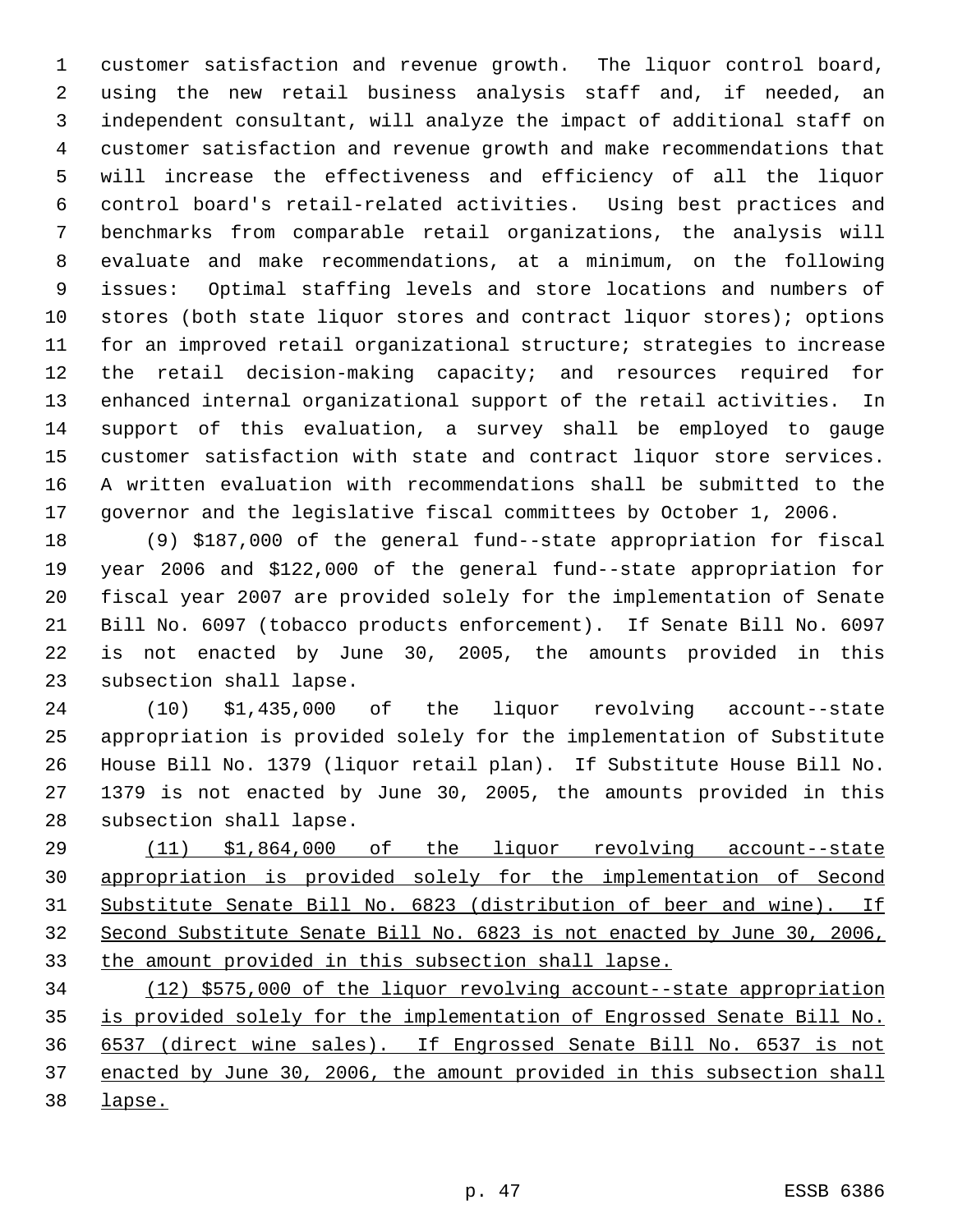(13) Until July 1, 2007, the liquor control board shall allow a nonprofit statewide organization of microbreweries formed for the purpose of promoting Washington's craft beer industry as a trade association registered as a 501(c) with the internal revenue service to hold a special occasion license and to conduct up to six beer festivals before June 30, 2007. **Sec. 148.** 2005 c 518 s 149 (uncodified) is amended to read as follows: **FOR THE UTILITIES AND TRANSPORTATION COMMISSION** Public Service Revolving Account--State 11 Appropriation . . . . . . . . . . . . . . . . ((<del>\$28,436,000</del>)) 12 \$28,707,000 13 Pipeline Safety Account--State Appropriation . . . . ((\$2,877,000)) \$2,894,000 15 Pipeline Safety Account--Federal Appropriation . . . . ((\$1,535,000)) \$1,539,000 17 TOTAL APPROPRIATION . . . . . . . . . . . . ((<del>\$32,848,000</del>)) \$33,140,000 \$33,140,000 \$33,140,000 \$33,140,000 \$33,140,000 \$33,140,000 \$33,140,000 \$53,140,000 \$53,140,000 \$1,140,000 \$1,140,000 \$1,140,000 \$1,140,000 \$1,140,000 \$1,140,000 \$1,140,000 \$1,140,000 \$1,140,000 \$1,140,00 **Sec. 149.** 2005 c 518 s 150 (uncodified) is amended to read as follows: **FOR THE BOARD FOR VOLUNTEER FIREFIGHTERS** Volunteer Firefighters' and Reserve Officers' 23 Administrative Account--State Appropriation . . . . ((\$768,000)) **Sec. 150.** 2005 c 518 s 151 (uncodified) is amended to read as follows: **FOR THE MILITARY DEPARTMENT** 28 General Fund--State Appropriation (FY 2006) . . . . . ((\$10,084,000)) \$10,113,000 30 General Fund--State Appropriation (FY 2007) . . . . . ((\$9,362,000))  $$12,659,000$ 32 General Fund--Federal Appropriation . . . . . . . . ((\$165,970,000)) \$214,322,000 34 General Fund--Private/Local Appropriation . . . . . . . . . . \$2,000 35 Enhanced 911 Account--State Appropriation . . . . . ((\$34,766,000))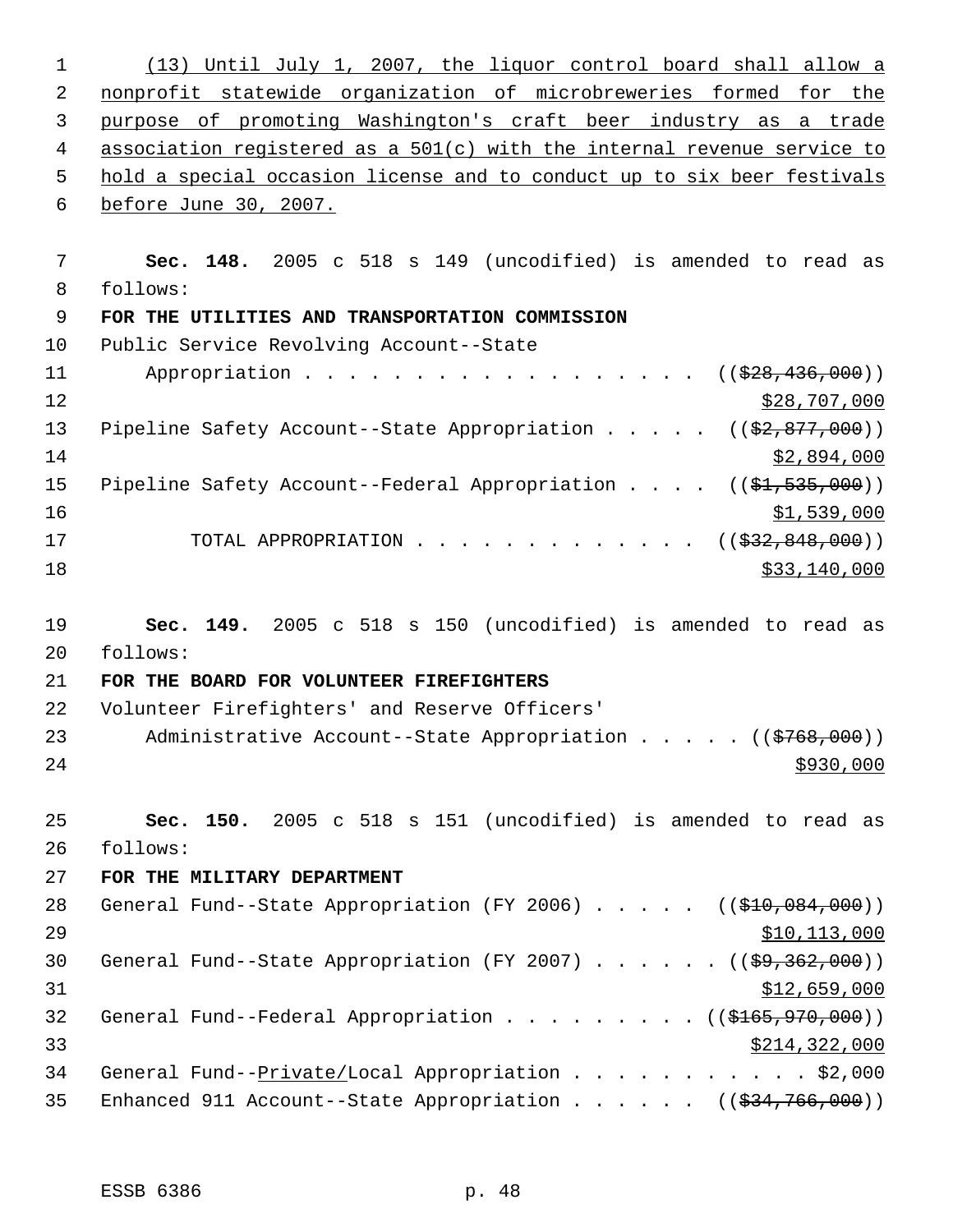$\frac{1}{2}34,771,000$ 2 Disaster Response Account--State Appropriation . . . . ((\$2,277,000))  $3 \quad$  \$1,632,000 4 Disaster Response Account--Federal Appropriation . . . ((\$11,008,000))  $\frac{1}{5}$  5 6 Worker and Community Right-to-Know Account--State 7 Appropriation . . . . . . . . . . . . . . . . . . ((\$314,000)) 8  $\frac{$315,000}{ }$ 9 Nisqually Earthquake Account--State Appropriation . . . ((\$6,713,000))  $10$  \$6,531,000 11 Nisqually Earthquake Account--Federal Appropriation . ((\$29,127,000))  $\frac{$27,075,000}{2}$ 13 Military Department Rental and Lease Account--State 14 Appropriation . . . . . . . . . . . . . . . . . . . . . . \$378,000 15 Pension Funding Stabilization Account Appropriation . . . . . \$44,000 16 Emergency Management, Preparedness, and Assistance 17 Account--State Appropriation . . . . . . . . . . . . . \$5,300,000 18 TOTAL APPROPRIATION . . . . . . . . . . . . . ((\$270,001,000)) 19 \$319,439,000

20 The appropriations in this section are subject to the following 21 conditions and limitations:

22 (1) ((\$2,277,000)) \$1,632,000 of the disaster response account--23 state appropriation and ((\$11,008,000)) \$6,297,000 of the disaster response account--federal appropriation may be spent only on disasters declared by the governor and with the approval of the office of financial management. The military department shall submit a report quarterly to the office of financial management and the legislative fiscal committees detailing information on the disaster response account, including: (a) The amount and type of deposits into the account; (b) the current available fund balance as of the reporting date; and (c) the projected fund balance at the end of the 2005-07 biennium based on current revenue and expenditure patterns.

33 (2) ((\$6,713,000)) \$6,531,000 of the Nisqually earthquake account--34 state appropriation and  $((\frac{29}{729}, \frac{127}{100})$   $\frac{27}{075}$ , 000 of the Nisqually earthquake account--federal appropriation are provided solely for response and recovery costs associated with the February 28, 2001, earthquake. The military department shall submit a report quarterly to the office of financial management and the legislative fiscal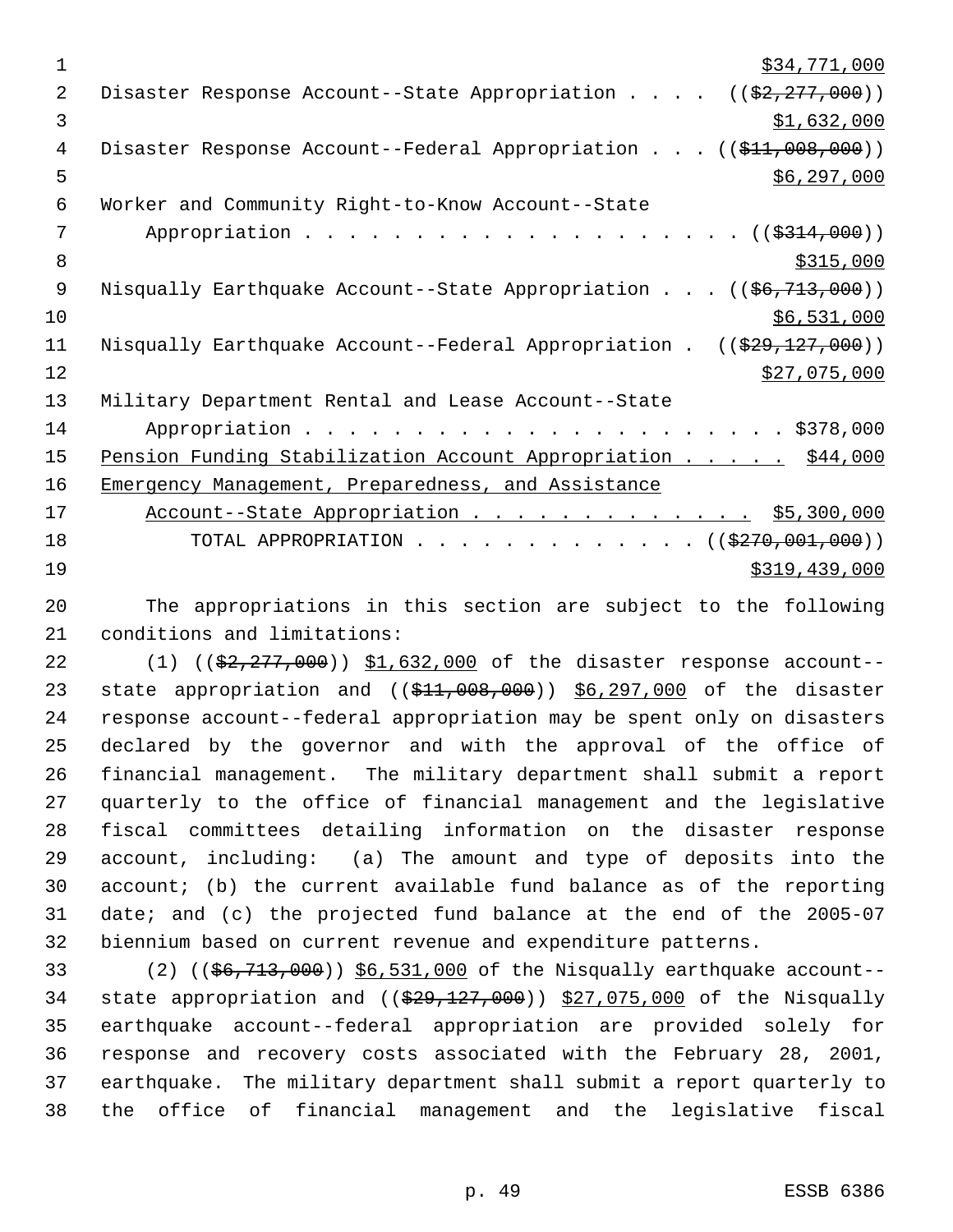committees detailing earthquake recovery costs, including: (a) Estimates of total costs; (b) incremental changes from the previous estimate; (c) actual expenditures; (d) estimates of total remaining costs to be paid; and (e) estimates of future payments by biennium. This information shall be displayed by fund, by type of assistance, and by amount paid on behalf of state agencies or local organizations. The military department shall also submit a report quarterly to the office of financial management and the legislative fiscal committees detailing information on the Nisqually earthquake account, including: (a) The amount and type of deposits into the account; (b) the current available fund balance as of the reporting date; and (c) the projected fund balance at the end of the 2005-07 biennium based on current revenue and expenditure patterns.

 (3) ((\$127,586,000)) \$173,613,000 of the general fund--federal appropriation is provided solely for homeland security, subject to the following conditions:

 (a) Any communications equipment purchased by local jurisdictions or state agencies shall be consistent with standards set by the Washington state interoperability executive committee;

 (b) This amount shall not be allotted until a spending plan is reviewed by the governor's domestic security advisory group and 22 approved by the office of financial management;

 (c) The department shall submit a quarterly report to the office of financial management and the legislative fiscal committees detailing the governor's domestic security advisory group recommendations; homeland security revenues and expenditures, including estimates of total federal funding for the state; incremental changes from the previous estimate, planned and actual homeland security expenditures by the state and local governments with this federal funding; and matching or accompanying state or local expenditures; and

 (d) The department shall submit a report by December 1st of each year to the office of financial management and the legislative fiscal committees detailing homeland security revenues and expenditures for the previous fiscal year by county and legislative district.

 (4) \$867,000 of the general fund--state appropriation for fiscal year 2006 is provided solely for the Cowlitz county 911 communications center for the purpose of purchasing or reimbursing the purchase of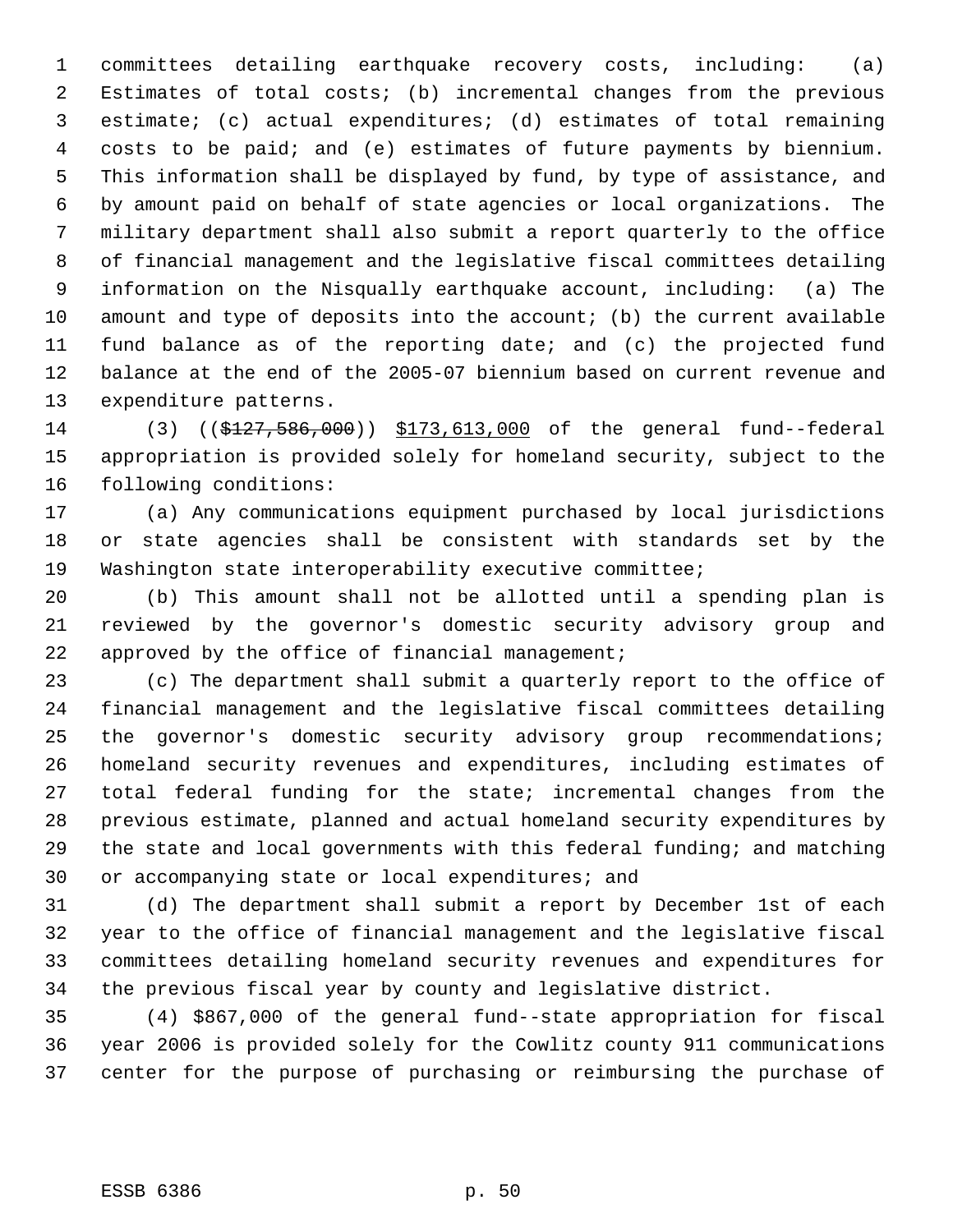interoperable radio communication technology to improve disaster response in the Mount St. Helens area.

 (5) No funds from sources other than fees from voice over internet protocol (VOIP) providers may be used to implement technologies specific to the integration of VOIP 911 with E-911. The military department, in conjunction with the department of revenue, shall propose methods for assuring the collection of an appropriate enhanced 911 excise tax from VOIP 911 providers and shall report their recommendations to the legislature by November 1, 2005.

 (6) \$5,300,000 of the emergency management, preparedness, and assistance account--state appropriation is provided solely to implement Engrossed Substitute Senate Bill No. 6433 (emergency management, 13 preparedness, and assistance account). If the bill is not enacted by June 30, 2006, the amount provided in this subsection shall lapse.

 (7)(a) \$150,000 of the general fund--state appropriation for fiscal 16 year 2007 is provided solely for the military department to: (1) 17 Submit a report by October 1, 2006, to the joint veterans and military affairs committee on the scope and adequacy of training received by members of the Washington national guard on detecting whether their service as eligible members is likely to entail, or to have entailed, exposure to depleted uranium, including an assessment of the feasibility and cost of adding predeployment training concerning potential exposure to depleted uranium and other toxic chemical 24 substances; and (2) the convening of a task force that will study the health effects of hazardous materials exposure including, but not 26 limited to, depleted uranium, as they relate to military service.

 (b) The task force consists of the following members or their designees: The adjutant general; the director of the department of veterans affairs; the secretary of the department of health; six persons who are members of the legislature, appointed, one each, by the 31 president of the senate, the speaker of the house of representatives, the majority leader of the senate, the minority leader of the senate, 33 the majority leader of the house of representatives, and the minority leader of the house of representatives; two members who are veterans with knowledge of or experience with exposure to hazardous materials, appointed, one each, by the president of the senate and the speaker of 37 the house of representatives; and four members who are physicians or scientists with knowledge of or experience in the detection or health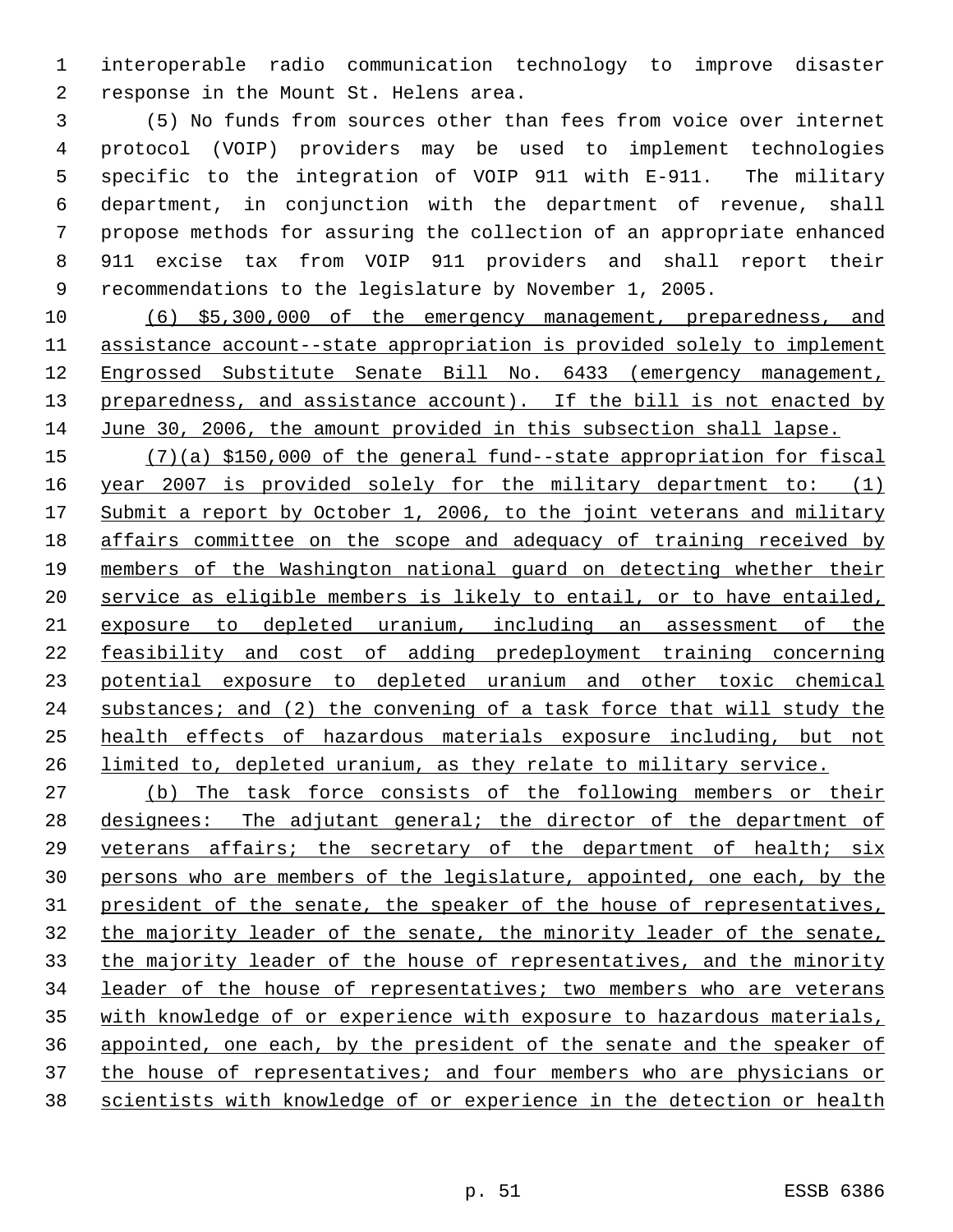effects of exposure to depleted uranium or other hazardous materials, appointed, one each, by the majority leader of the senate, the minority leader of the senate, the majority leader of the house of representatives, and the minority leader of the house of representatives. Appointments to the task force must be made by April 9, 2006. Legislative members of the task force shall be reimbursed for travel expenses under RCW 44.04.120. Nonlegislative members, except those representing an employer or organization, are entitled to be reimbursed for travel expenses under RCW 43.03.050 and 43.03.060. The expenses of the task force shall be paid jointly by the senate and the house of representatives. Task force expenditures are subject to approval by the senate facilities and operations committee and the 13 house of representatives executive rules committee, or their successor committees. Task force members shall select as cochairs one senator and one representative from among the legislative members appointed. The cochairs shall schedule the first meeting of the task force by May 9, 2006. The task force shall be assisted in its work by the staff of the joint veterans and military affairs committee and shall: (a) Initiate a health registry for veterans and military personnel 20 returning from Afghanistan, Iraq, or other countries in which depleted uranium or other hazardous materials may be found; (b) develop a plan for outreach to and follow-up of military personnel; (c) prepare a report for service members concerning potential exposure to depleted uranium and other toxic chemical substances and the precautions recommended under combat and noncombat conditions while in a combat zone; and (d) make other recommendations the task force considers 27 appropriate. By January 31, 2007, the task force shall submit a report on its findings and recommendations to the appropriate committees of the legislature.

 (8) The department shall transfer ownership of the buildings and sufficient land currently used by the Camas school district to the Camas school district. The transfer shall not require any compensation.

 **Sec. 151.** 2005 c 518 s 152 (uncodified) is amended to read as follows:

**FOR THE PUBLIC EMPLOYMENT RELATIONS COMMISSION**

General Fund--State Appropriation (FY 2006) . . . . . . . . \$2,776,000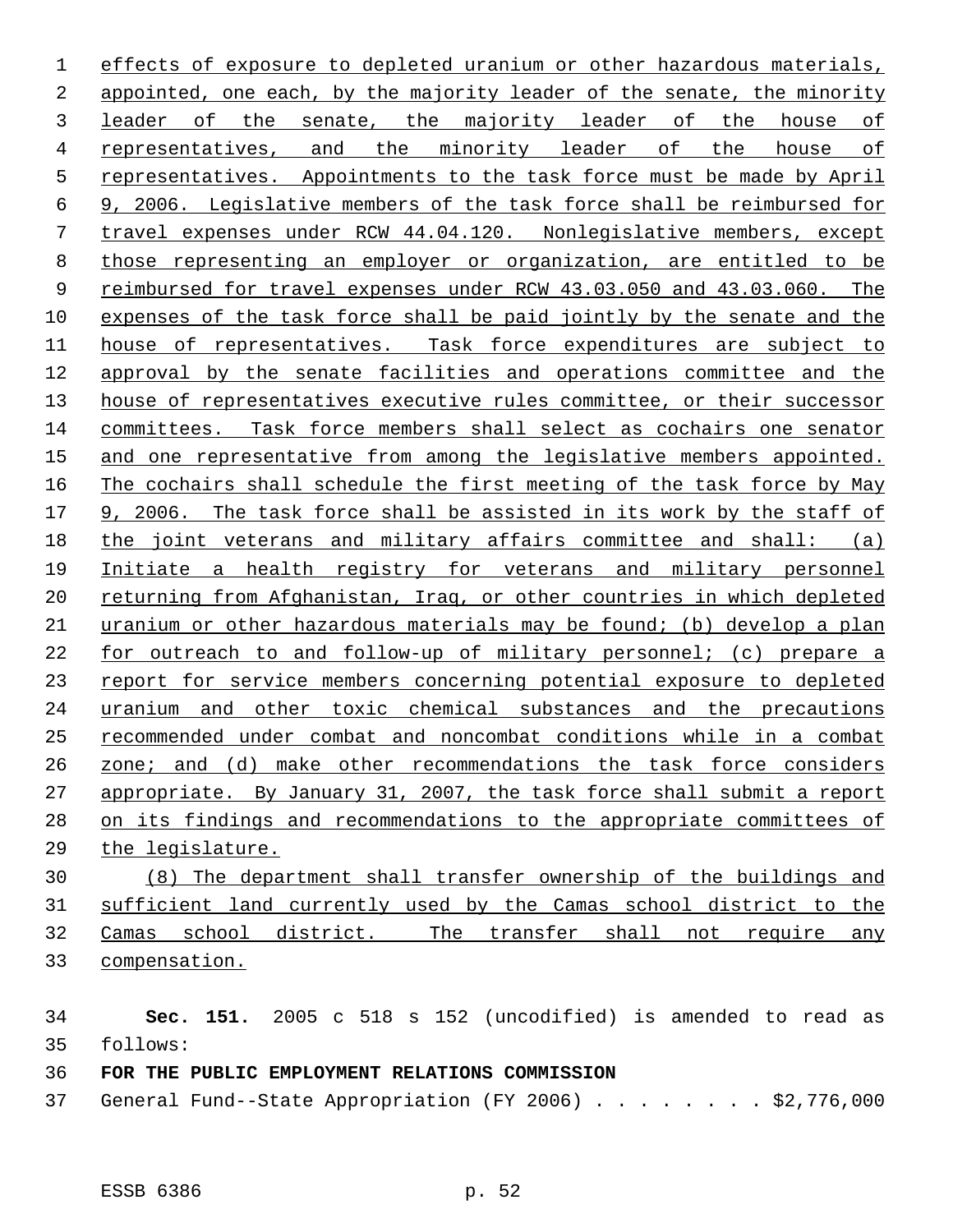1 General Fund--State Appropriation (FY 2007) . . . . . ((\$2,824,000))  $\frac{1}{2}$   $\frac{1}{2}$ ,897,000 Department of Personnel Service Account--State 4 Appropriation . . . . . . . . . . . . . . . . . (  $(\frac{2}{2}, 945, 000)$  )  $5 - 5$  \$2,953,000 6 Pension Funding Stabilization Account Appropriation . . . . \$16,000 7 TOTAL APPROPRIATION . . . . . . . . . . . . . ((<del>\$8,545,000</del>))  $8 \div 8,642,000$  The appropriations in this section are subject to the following conditions and limitations: \$67,000 of the general fund--state appropriation in fiscal year 2007 is provided solely for costs pursuant to Second Substitute Senate Bill No. 6165 (family child care providers). If the bill is not enacted by June 30, 2006, the amount provided for this purpose shall lapse. **Sec. 152.** 2005 c 518 s 153 (uncodified) is amended to read as follows: **FOR THE GROWTH ((PLANNING)) MANAGEMENT HEARINGS BOARD** General Fund--State Appropriation (FY 2006) . . . . . . . . \$1,571,000 20 General Fund--State Appropriation (FY 2007)  $\ldots$  . . . . ((\$1,587,000)) \$1,611,000 22 Pension Funding Stabilization Account Appropriation . . . . . \$8,000 23 TOTAL APPROPRIATION . . . . . . . . . . . . . ((<del>\$3,158,000</del>)) \$3,190,000 The appropriations in this section are subject to the following conditions and limitations: ((\$9,000 of the general fund--state appropriation for fiscal year 2006 and \$9,000 of the general fund-- state appropriation for fiscal year 2007 are provided solely for the Western Board to relocate. If the Western Board does not relocate by 30 June 30, 2006, the amounts provided in this subsection shall lapse.)) \$21,000 of the general fund--state appropriation in fiscal year 2007 is provided solely to implement Substitute Senate Bill No. 6569 (best available science to protect critical areas). If the bill is not enacted by June 30, 2006, the amount provided in this subsection shall lapse.

 **Sec. 153.** 2005 c 518 s 154 (uncodified) is amended to read as follows: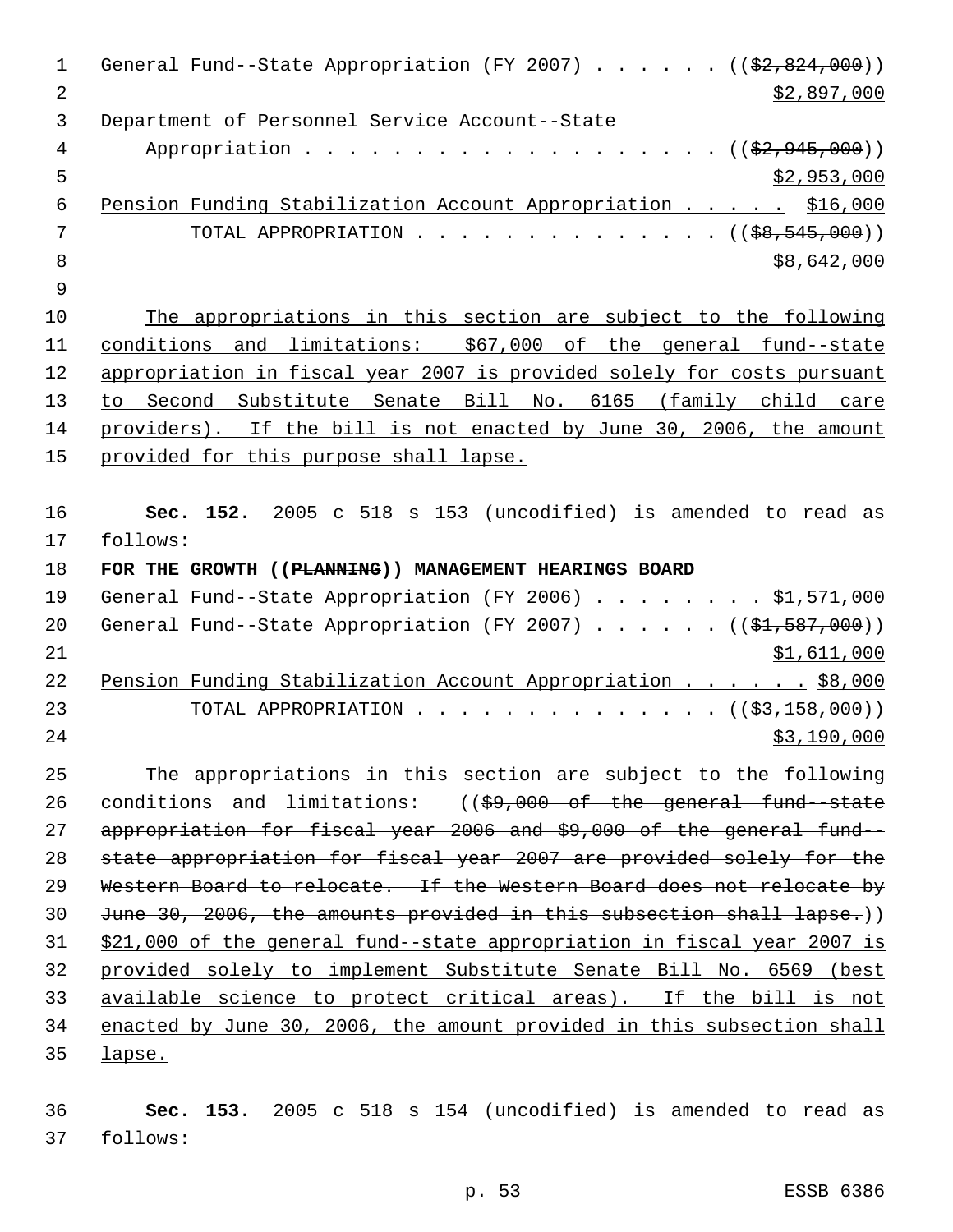| 1  | FOR THE STATE CONVENTION AND TRADE CENTER                             |
|----|-----------------------------------------------------------------------|
| 2  | State Convention and Trade Center Account--State                      |
| 3  | \$30,512,000                                                          |
| 4  | State Convention and Trade Center Operating                           |
| 5  | Account--State Appropriation ( $(\frac{246}{170},000)$ )              |
| 6  | \$46,491,000                                                          |
| 7  | TOTAL APPROPRIATION $\ldots$ , ( $(\frac{1}{576}, \frac{982}{100})$ ) |
| 8  | \$77,003,000                                                          |
|    |                                                                       |
| 9  | Sec. 154. 2005 c 518 s 155 (uncodified) is amended to read as         |
| 10 | follows:                                                              |
| 11 | FOR THE DEPARTMENT OF ARCHAEOLOGY AND HISTORIC PRESERVATION           |
| 12 | General Fund--State Appropriation (FY 2006) ( $(\frac{2550}{100})$ )  |
| 13 | \$745,000                                                             |
| 14 | General Fund--State Appropriation (FY 2007) ( $(\frac{2549}{100})$ )  |
| 15 | \$728,000                                                             |
| 16 | General Fund--Federal Appropriation ( $(\frac{1}{2}, 446, 000)$ )     |
| 17 | \$1,037,000                                                           |
| 18 | General Fund--Private/Local Appropriation \$14,000                    |
| 19 | Pension Funding Stabilization Account Appropriation \$3,000           |
| 20 | TOTAL APPROPRIATION ( $(\frac{2}{2}, 559, 000)$ )                     |
| 21 | \$2,527,000                                                           |
|    |                                                                       |

(End of part)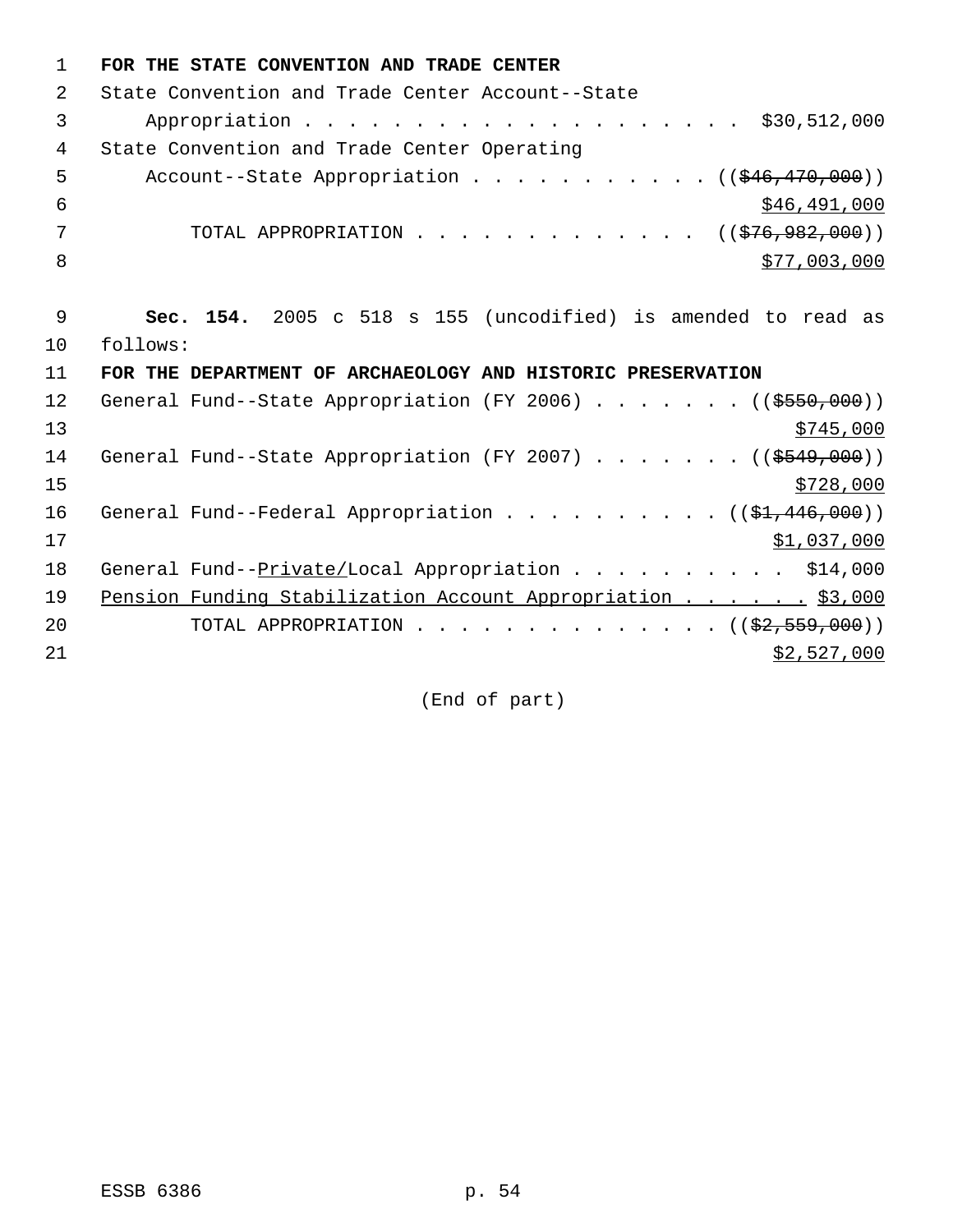|   |            |     |                                                               |    | PART II        |     |               |           |  |  |
|---|------------|-----|---------------------------------------------------------------|----|----------------|-----|---------------|-----------|--|--|
|   |            |     |                                                               |    | HUMAN SERVICES |     |               |           |  |  |
|   |            |     |                                                               |    |                |     |               |           |  |  |
|   |            |     | Sec. 201. 2005 c 518 s 201 (uncodified) is amended to read as |    |                |     |               |           |  |  |
| 4 | follows:   |     |                                                               |    |                |     |               |           |  |  |
| 5 | <b>FOR</b> | THE | <b>DEPARTMENT</b>                                             | OF | SOCIAL         | AND | <b>HEALTH</b> | SERVICES. |  |  |

 Appropriations made in this act to the department of social and health services shall initially be allotted as required by this act. Subsequent allotment modifications shall not include transfers of moneys between sections of this act except as expressly provided in this act, nor shall allotment modifications permit moneys that are provided solely for a specified purpose to be used for other than that purpose.

 (2) The department of social and health services shall not initiate any services that require expenditure of state general fund moneys unless expressly authorized in this act or other law. The department may seek, receive, and spend, under RCW 43.79.260 through 43.79.282, federal moneys not anticipated in this act as long as the federal funding does not require expenditure of state moneys for the program in excess of amounts anticipated in this act. If the department receives unanticipated unrestricted federal moneys, those moneys shall be spent for services authorized in this act or in any other legislation providing appropriation authority, and an equal amount of appropriated state general fund moneys shall lapse. Upon the lapsing of any moneys under this subsection, the office of financial management shall notify the legislative fiscal committees. As used in this subsection, "unrestricted federal moneys" includes block grants and other funds that federal law does not require to be spent on specifically defined projects or matched on a formula basis by state funds.

 (3) The appropriations to the department of social and health services in this act shall be expended for the programs and in the amounts specified in this act. However, after May 1, 2006, unless specifically prohibited by this act, the department may transfer general fund--state appropriations for fiscal year 2006 among programs after approval by the director of financial management. However, the department shall not transfer state moneys that are provided solely for a specified purpose. The department shall not transfer funds, and the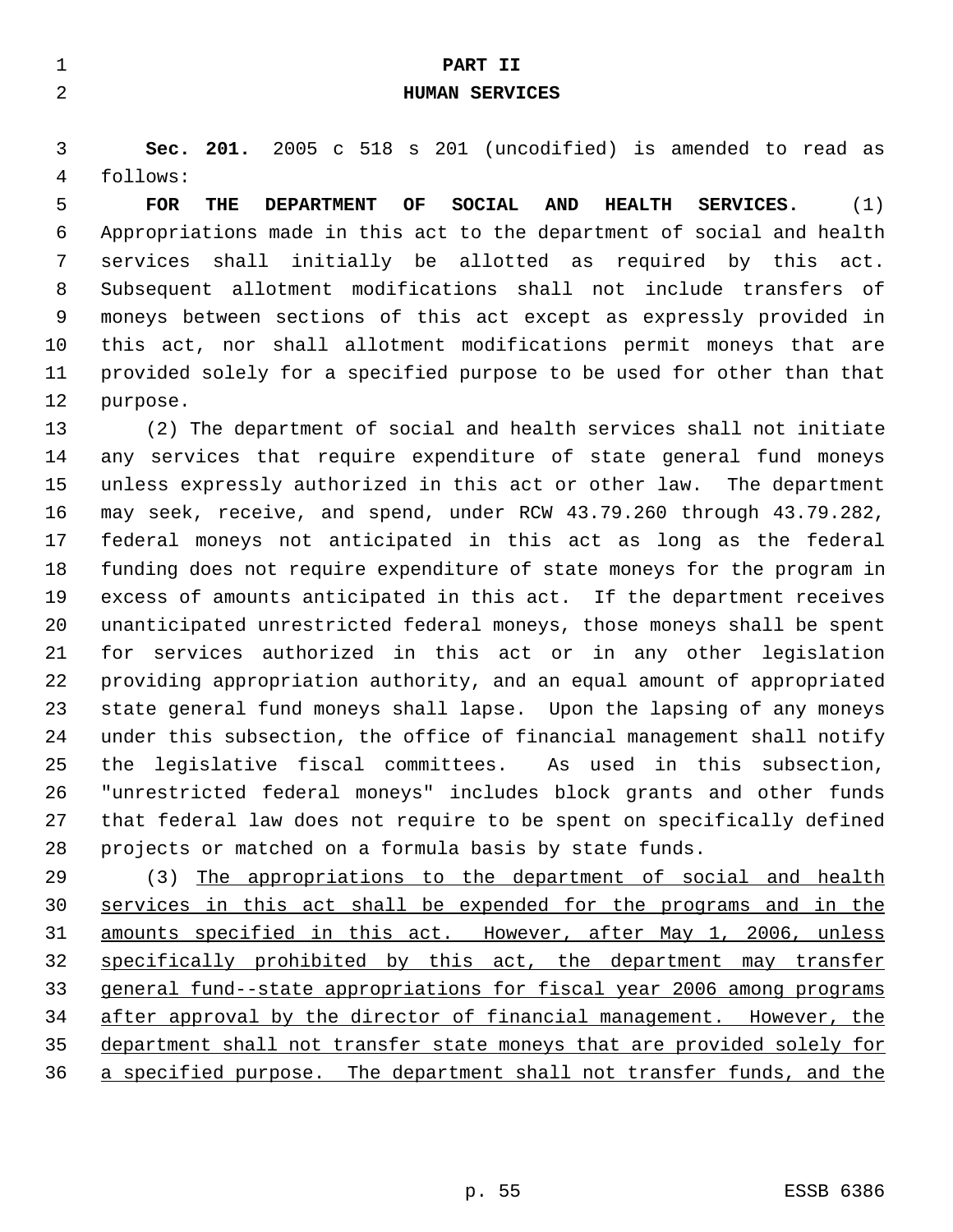1 director of financial management shall not approve the transfer, unless 2 the transfer is consistent with the objective of conserving, to the maximum extent possible, the expenditure of state funds and maximizing, 4 to the greatest extent possible, the reversion of state funds. Transfers may occur solely for the purpose of funding actual expenditures for the direct purchase of services in excess of fiscal year 2006 caseload forecasts and utilization assumptions in the medical assistance, long-term care, foster care, adoption support, and child 9 support programs. The director of financial management shall notify 10 the appropriate fiscal committees of the senate and house of 11 representatives in writing prior to approving any allotment modifications or transfers under this subsection.

13 (4) The department is authorized to develop an integrated health care program designed to slow the progression of illness and disability and better manage Medicaid expenditures for the aged and disabled population. Under this Washington medicaid integration partnership (WMIP) the department may combine and transfer such Medicaid funds appropriated under sections 204, 206, 208, and 209 of this act as may be necessary to finance a unified health care plan for the WMIP program enrollment. The WMIP pilot projects shall not exceed a daily enrollment of 6,000 persons during the 2005-2007 biennium. The amount of funding assigned to the pilot projects from each program may not exceed the average per capita cost assumed in this act for individuals covered by that program, actuarially adjusted for the health condition of persons enrolled in the pilot, times the number of clients enrolled in the pilot. In implementing the WMIP pilot projects, the department may: (a) Withhold from calculations of "available resources" as set forth in RCW 71.24.025 a sum equal to the capitated rate for individuals enrolled in the pilots; and (b) employ capitation financing and risk-sharing arrangements in collaboration with health care service contractors licensed by the office of the insurance commissioner and qualified to participate in both the medicaid and medicare programs. The department shall conduct an evaluation of the WMIP, measuring changes in participant health outcomes, changes in patterns of service utilization, participant satisfaction, participant access to services, and the state fiscal impact.

37  $((4+))$  (5) In accordance with RCW 74.39A.300, the appropriations to the department of social and health services in this act are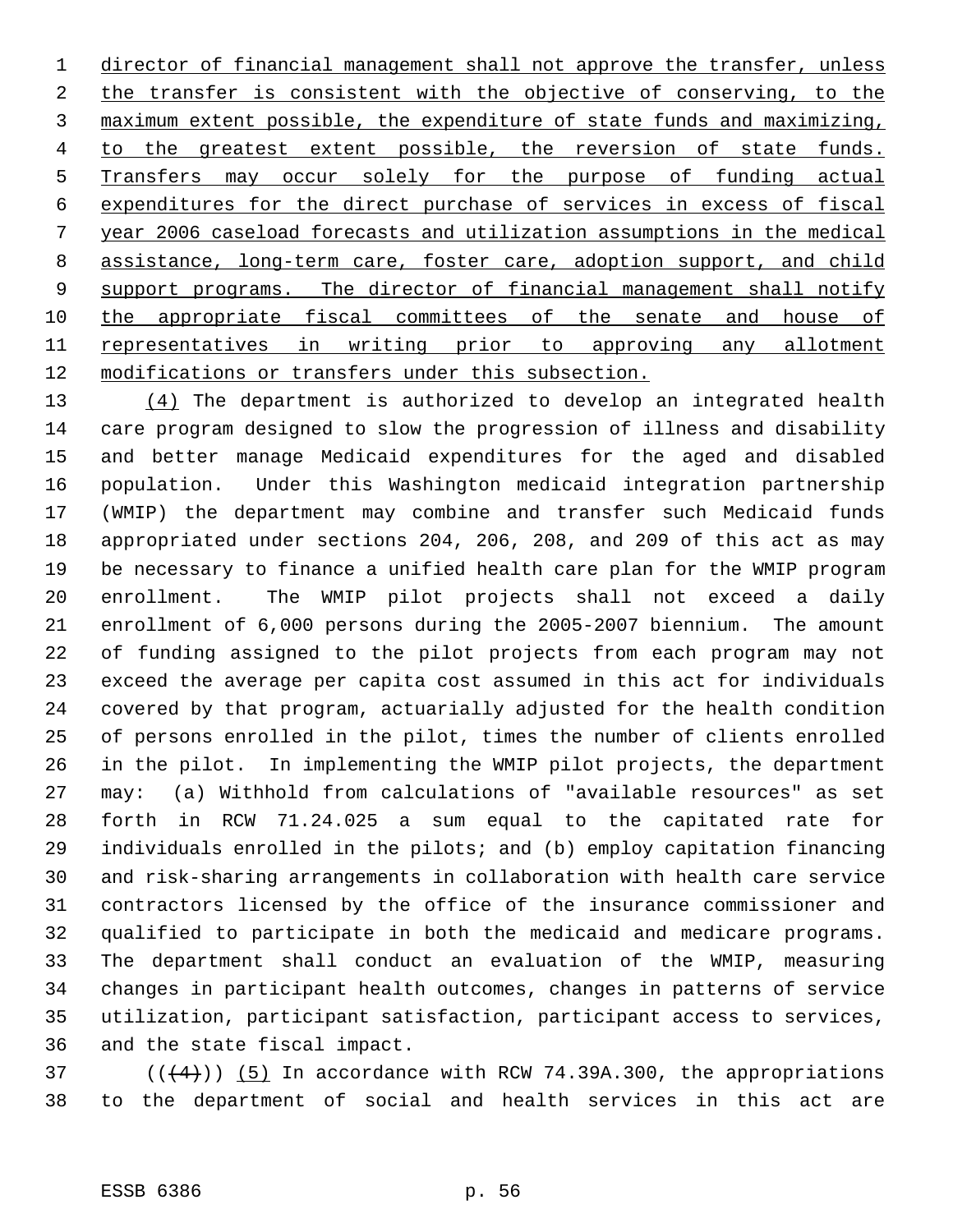sufficient to implement the compensation and fringe benefits of the collective bargaining agreement reached between the governor and the exclusive bargaining representative of individual providers of home care services.

 **Sec. 202.** 2005 c 518 s 202 (uncodified) is amended to read as follows: **FOR THE DEPARTMENT OF SOCIAL AND HEALTH SERVICES--CHILDREN AND FAMILY SERVICES PROGRAM** 9 General Fund--State Appropriation (FY 2006) . . . . . ((\$251,005,000)) \$261,680,000 11 General Fund--State Appropriation (FY 2007) . . . . . ((\$266,350,000)) 12 \$289,578,000 13 General Fund--Federal Appropriation . . . . . . . . . ((\$421,401,000)) \$431,890,000 15 General Fund--Private/Local Appropriation . . . . . . . . . \$400,000 Domestic Violence Prevention Account--State Appropriation . . . . . . . . . . . . . . . . . . . . . \$1,345,000 18 ((Public Safety and Education Account -State 19 Appropriation . . . . . . . . . . . . . . . . . . \$10,754,000)) Violence Reduction and Drug Enforcement Account--State Appropriation . . . . . . . . . . . . . . . . . . . . . \$1,510,000 Pension Funding Stabilization Account--State Appropriation . . . . . . . . . . . . . . . . . . . . . . \$699,000 24 TOTAL APPROPRIATION . . . . . . . . . . . . ((\$951,420,000)) \$987,102,000

 The appropriations in this section are subject to the following conditions and limitations:

 (1) \$2,271,000 of the general fund--state appropriation for fiscal year 2006, \$2,271,000 of the general fund--state appropriation for fiscal year 2007, and \$1,584,000 of the general fund--federal appropriation are provided solely for the category of services titled "intensive family preservation services."

 (2) \$701,000 of the general fund--state appropriation for fiscal year 2006 and \$701,000 of the general fund--state appropriation for fiscal year 2007 are provided solely to contract for the operation of one pediatric interim care facility. The facility shall provide residential care for up to thirteen children through two years of age.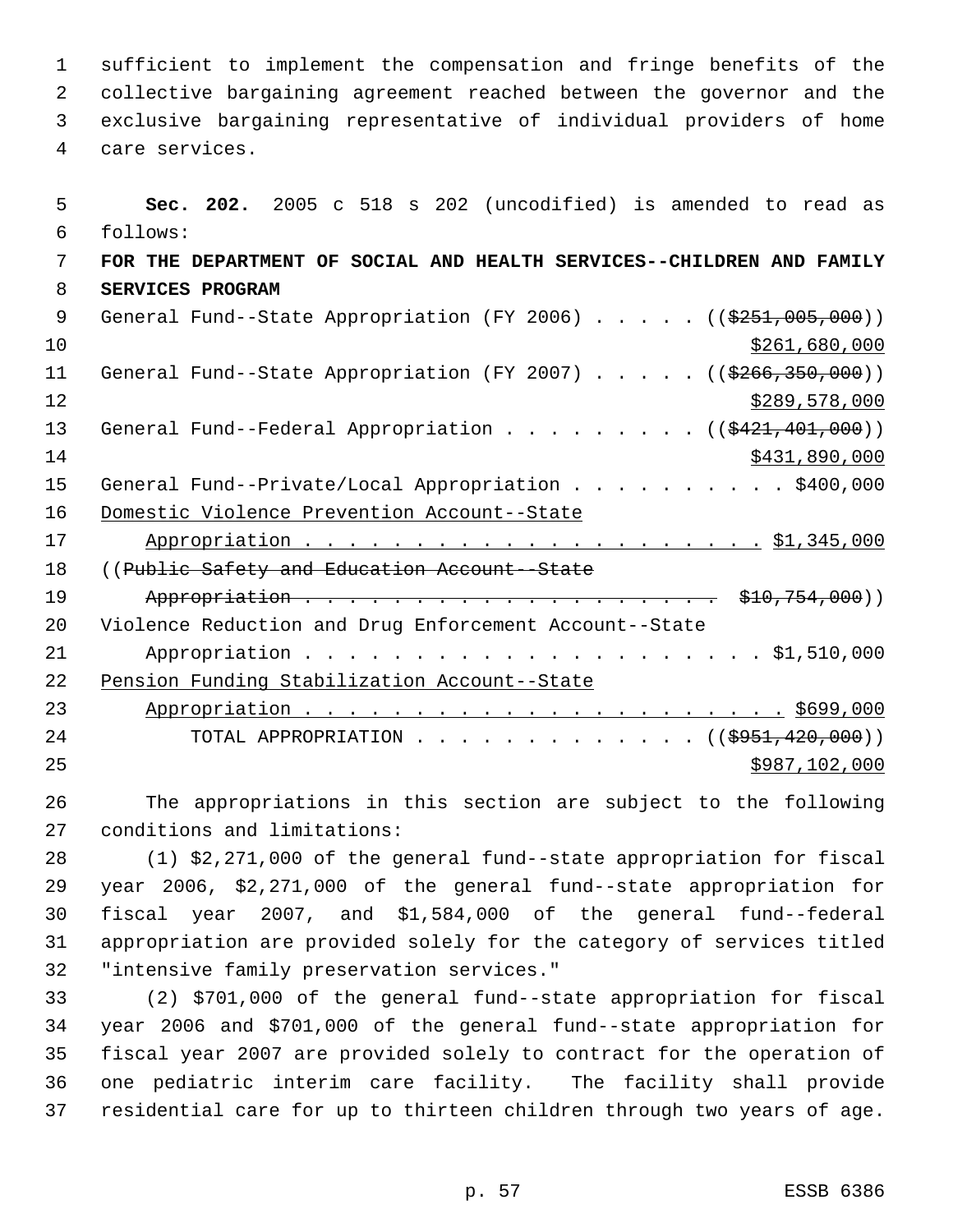Seventy-five percent of the children served by the facility must be in need of special care as a result of substance abuse by their mothers. The facility shall also provide on-site training to biological, adoptive, or foster parents. The facility shall provide at least three months of consultation and support to parents accepting placement of children from the facility. The facility may recruit new and current foster and adoptive parents for infants served by the facility. The department shall not require case management as a condition of the contract.

 (3) \$375,000 of the general fund--state appropriation for fiscal year 2006, \$375,000 of the general fund--state appropriation for fiscal year 2007, and \$322,000 of the general fund--federal appropriation are provided solely for up to three nonfacility-based programs for the training, consultation, support, and recruitment of biological, foster, and adoptive parents of children through age three in need of special care as a result of substance abuse by their mothers, except that each program may serve up to three medically fragile nonsubstance-abuse- affected children. In selecting nonfacility-based programs, preference shall be given to programs whose federal or private funding sources have expired or that have successfully performed under the existing pediatric interim care program.

 (4) \$125,000 of the general fund--state appropriation for fiscal year ((2004)) 2006 and \$125,000 of the general fund--state appropriation for fiscal year ((2005)) 2007 are provided solely for a foster parent retention program. This program is directed at foster parents caring for children who act out sexually.

 (5) The providers for the 31 HOPE beds shall be paid a \$1,000 base payment per bed per month, and reimbursed for the remainder of the bed cost only when the beds are occupied.

 (6) Within amounts provided for the foster care and adoption support programs, the department shall control reimbursement decisions for foster care and adoption support cases such that the aggregate average cost per case for foster care and for adoption support does not exceed the amounts assumed in the projected caseload expenditures. The department shall adjust adoption support benefits to account for the availability of the new federal adoption support tax credit for special needs children. The department shall report annually by October 1st to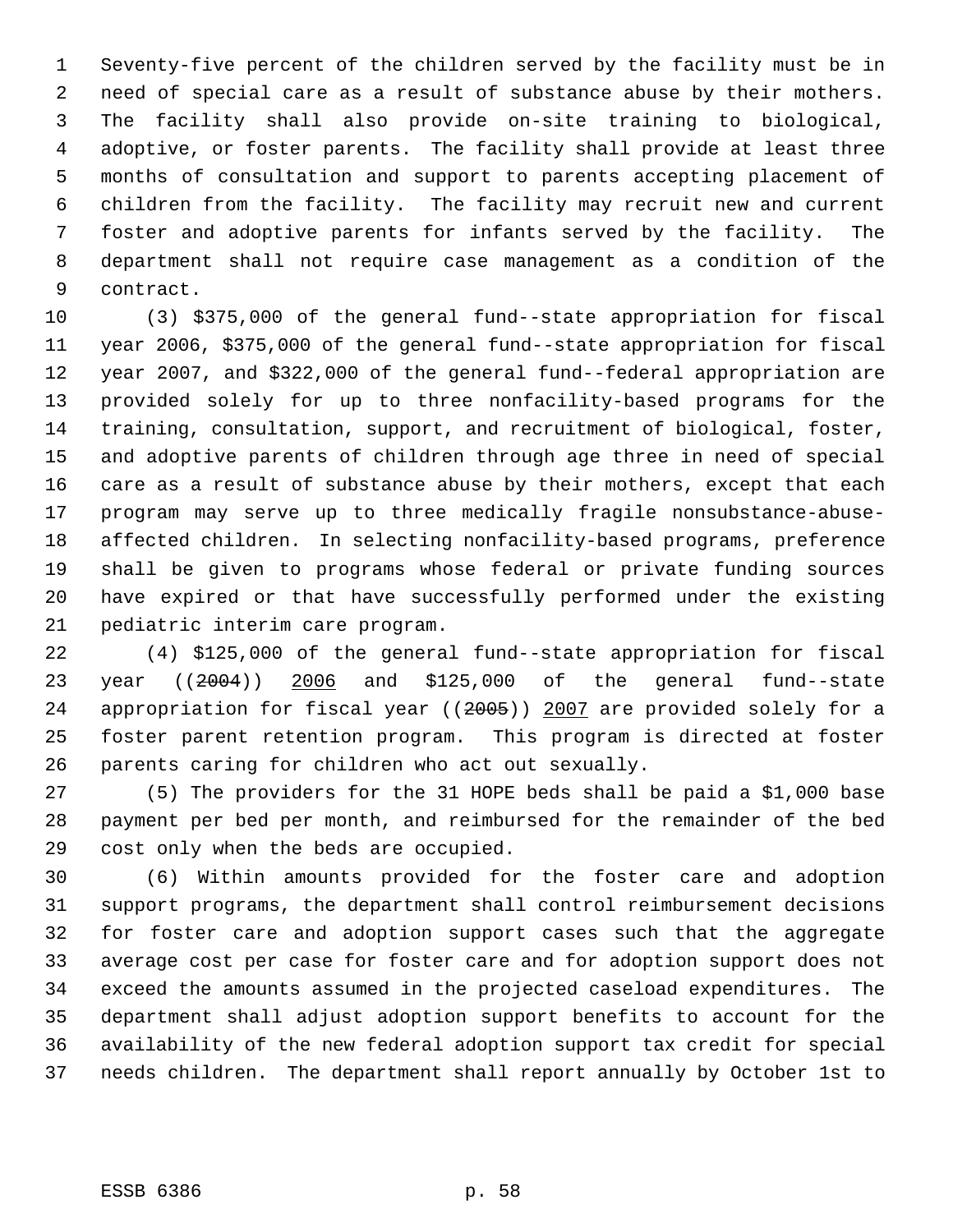the appropriate committees of the legislature on the specific efforts taken to contain costs.

 (7) ((\$3,837,000)) \$4,661,000 of the general fund--state 4 appropriation for fiscal year 2006, ((\$6,352,000)) \$9,807,000 of the general fund--state appropriation for fiscal year 2007, and  $((\frac{24}{370},\frac{370}{100})$   $\frac{26,218,000}{18,000}$  of the general fund--federal appropriation are provided solely for reforms to the child protective services and 8 child welfare services programs, including ((30-day)) improvement in 9 achieving face-to-face contact for children ((in out-of-home care)) every 30 days, improved timeliness of child protective services 11 investigations, ((an enhanced in-home child welfare services program,)) and education specialist services. The department shall report by December 1st of each year on the implementation status of the enhancements, including the hiring of new staff, and the outcomes of the reform efforts. The information provided shall include a progress report on items in the child and family services review program improvement plan and areas identified for improvement in the Braam lawsuit settlement.

 (8) Within amounts appropriated in this section, priority shall be given to proven intervention models, including evidence-based prevention and early intervention programs identified by the Washington institute for public policy and the department. The department shall include information on the number, type, and outcomes of the evidence- based programs being implemented in its reports on child welfare reform efforts.

 (9) \$227,000 of the general fund--state appropriation for fiscal year 2006 and \$228,000 of the general fund--state appropriation for fiscal year 2007 are provided solely for the state association of children's advocacy centers. Funds may be used for (a) children's advocacy centers that meet the national children's alliance accreditation standards for full membership, and are members in good standing; (b) communities in the process of establishing a center; and (c) the state association of children's advocacy centers. A 50 percent match will be required of each center receiving state funding.

 (10) \$50,000 of the general fund--state appropriation for fiscal year 2006 and \$50,000 of the general fund--state appropriation for fiscal year 2007 are provided solely for a street youth program in Spokane.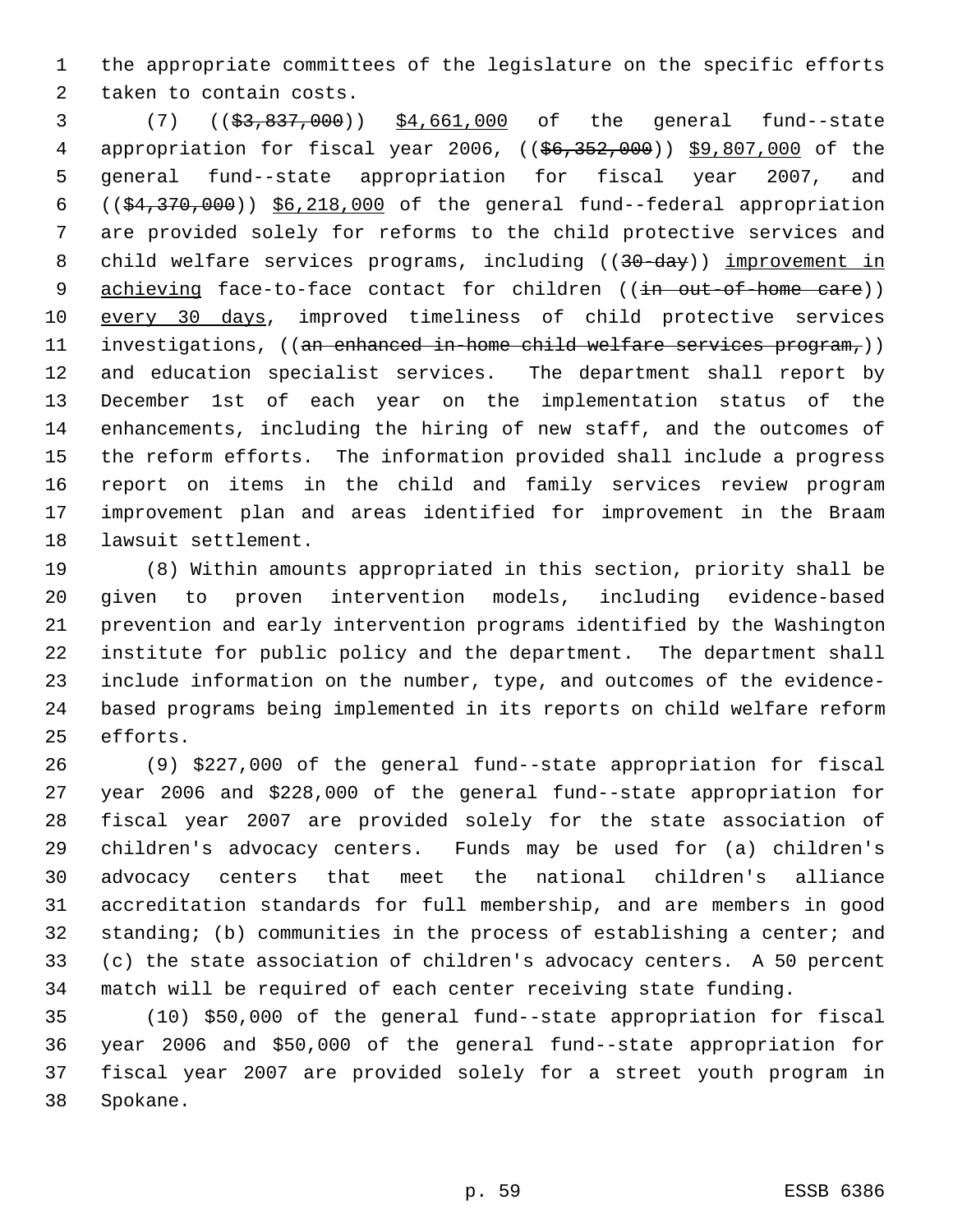(11) \$4,672,000 of the general fund--state appropriation for fiscal year 2006 and \$4,672,000 of the general fund--state appropriation for fiscal year 2007 are provided solely for secure crisis residential centers.

 (12) \$572,000 of the general fund--state appropriation for fiscal 6 year  $2006((\frac{1}{6} + \frac{2572}{600}))$  and  $\frac{1144,000}{600}$  of the general fund--state 7 appropriation for fiscal year 2007((, and \$1,144,000 of the general fund--federal appropriation)) are provided solely for section 305 of Senate Bill No. 5763 (mental disorders treatment) for chemical dependency specialist services.

 (13) \$3,500,000 of the general fund--state appropriation for fiscal year 2007 and \$1,500,000 of the general fund--federal appropriation are provided solely for Engrossed Senate Bill No. 5922 (child neglect). If the bill is not enacted by June 30, 2005, these amounts shall lapse.

 (14) \$1,345,000 of the domestic violence prevention account 16 appropriation is provided solely for the implementation of chapter 374, Laws of 2005.

 (15) \$540,000 of the general fund--state appropriation for fiscal year 2006, \$540,000 of the general fund--state appropriation for fiscal year 2007, and \$2,476,000 of the general fund--federal appropriation are provided solely for the category of services titled "family reconciliation services."

 (16) \$100,000 of the general fund--state appropriation for fiscal year 2007 is provided solely for continuum of care in Region 1.

 (17) \$50,000 of the general fund--state appropriation for fiscal year 2007 is provided solely for the supervised visitation and safe 27 exchange center in Kent. The department shall not retain any portion 28 for administrative purposes.

 (18)(a) \$3,700,000 of the general fund--state appropriation for fiscal year 2006, \$3,700,000 of the general fund--state appropriation for fiscal year 2007, and \$6,200,000 of the general fund--federal appropriation are provided solely for the medicaid treatment child care program to provide therapeutic child care services for children at risk of child abuse or neglect. The department shall:

 (i) Contract for medicaid treatment child care services (MTCC); (ii) Not limit referrals to or eligibility for the MTCC program solely to a child with an open child protective services or child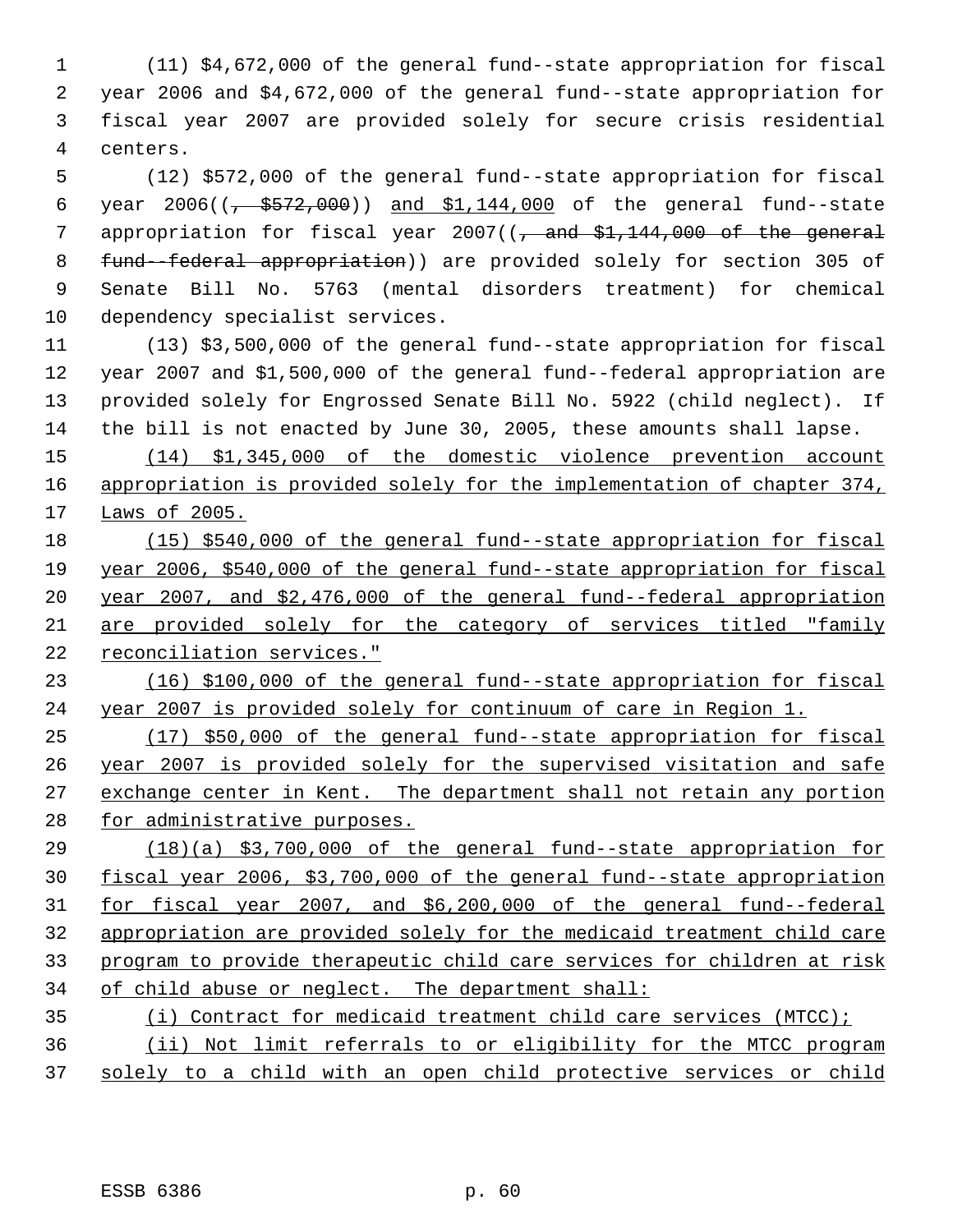1 welfare services case if that child otherwise meets the eligibility requirements as outlined in the Washington state plan for the MTCC program; and

 (iii) Authorize a child referred to the MTCC program by local public health nurses for MTCC services, as long as that child meets the eligibility requirements of the program.

 (b) By July 1, 2006, the department shall develop and implement protocols for referrals made to the MTCC program by local public health 9 nurses. In developing these protocols, the department shall consult with local public health nurses in each region of the state, existing and past MTCC providers, and other stakeholders.

 (c) Starting on May 1, 2006, and by the first of the month every 13 month thereafter, the department shall provide a monthly report to the appropriate policy and fiscal committees of the legislature on 15 referrals and expenditure levels for the MTCC program. The report shall include data by state and by region on the following: (i) The number of referrals made; (ii) the number of authorized referrals and child enrollments; and (iii) expenditure levels in the program.

 **Sec. 203.** 2005 c 518 s 203 (uncodified) is amended to read as follows:

| 21 | <b>FOR</b><br>OF<br><b>SOCIAL</b><br><b>AND</b><br><b>THE</b><br><b>DEPARTMENT</b><br><b>HEALTH</b><br>SERVICES--JUVENILE |
|----|---------------------------------------------------------------------------------------------------------------------------|
| 22 | REHABILITATION PROGRAM                                                                                                    |
| 23 | General Fund--State Appropriation (FY 2006) $($ $($ $\frac{278}{552},000)$ )                                              |
| 24 | \$79,031,000                                                                                                              |
| 25 | General Fund--State Appropriation (FY 2007) $($ $($ $\frac{691}{760}$ , 000))                                             |
| 26 | \$80,615,000                                                                                                              |
| 27 | General Fund--Federal Appropriation $($ $($ \$5,998,000) $)$                                                              |
| 28 | \$5,668,000                                                                                                               |
| 29 | General Fund--Private/Local Appropriation \$1,098,000                                                                     |
| 30 | Violence Reduction and Drug Enforcement Account--State                                                                    |
| 31 | \$38,385,000                                                                                                              |
| 32 | Juvenile Accountability Incentive Account--Federal                                                                        |
| 33 | Appropriation ((\$5,621,000))                                                                                             |
| 34 | \$5,516,000                                                                                                               |
| 35 | Pension Funding Stabilization Account--State                                                                              |
| 36 |                                                                                                                           |
| 37 | TOTAL APPROPRIATION ( $(\frac{211}{414}, 000)$ )                                                                          |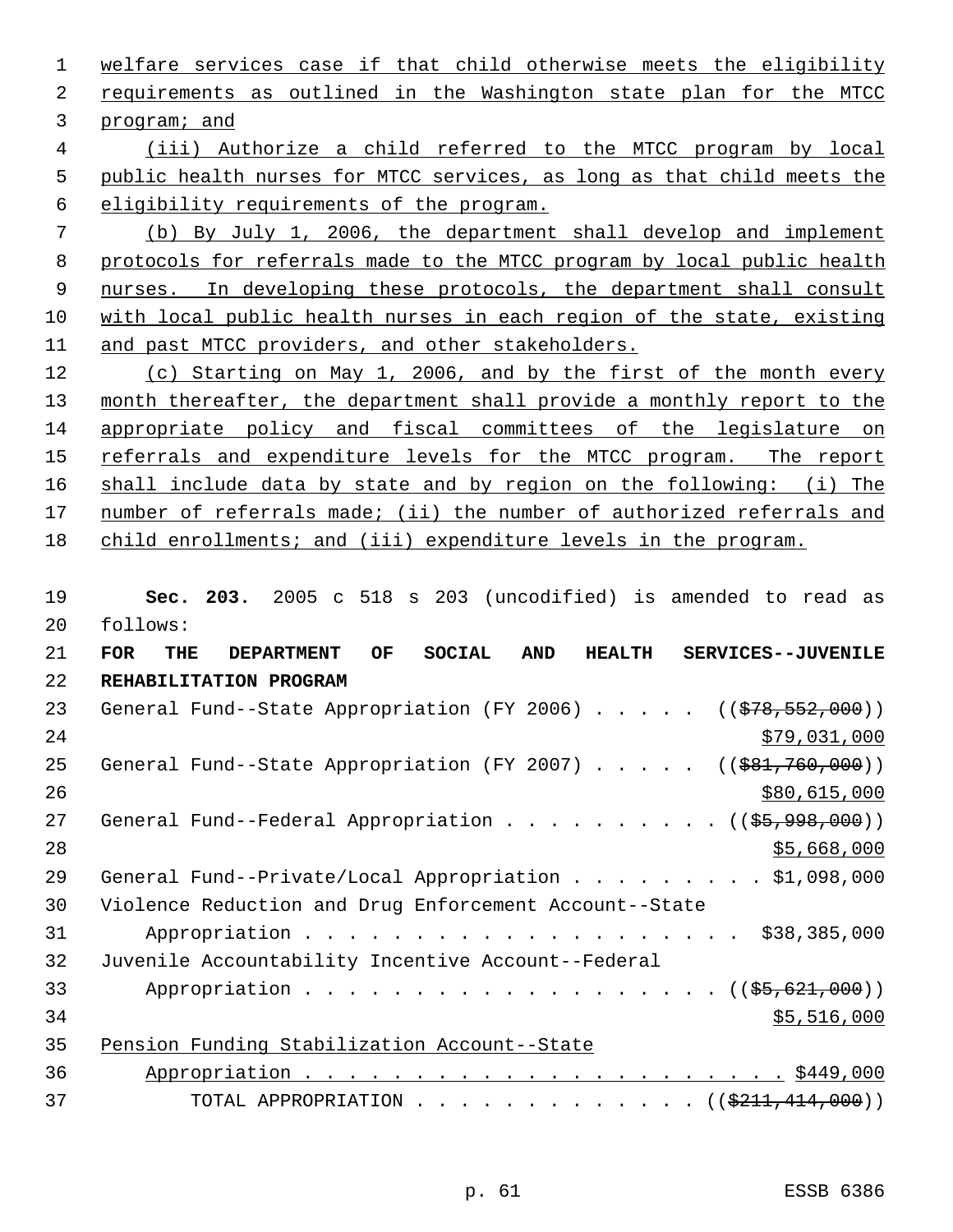The appropriations in this section are subject to the following conditions and limitations:

 (1) \$706,000 of the violence reduction and drug enforcement account appropriation is provided solely for deposit in the county criminal justice assistance account for costs to the criminal justice system associated with the implementation of chapter 338, Laws of 1997 (juvenile code revisions). The amounts provided in this subsection are intended to provide funding for county adult court costs associated with the implementation of chapter 338, Laws of 1997 and shall be distributed in accordance with RCW 82.14.310.

 (2) \$6,156,000 of the violence reduction and drug enforcement account appropriation is provided solely for the implementation of chapter 338, Laws of 1997 (juvenile code revisions). The amounts provided in this subsection are intended to provide funding for county impacts associated with the implementation of chapter 338, Laws of 1997 and shall be distributed to counties as prescribed in the current consolidated juvenile services (CJS) formula.

 (3) \$1,020,000 of the general fund--state appropriation for fiscal year 2006, \$1,030,000 of the general fund--state appropriation for fiscal year 2007, and \$5,345,000 of the violence reduction and drug enforcement account appropriation are provided solely to implement community juvenile accountability grants pursuant to chapter 338, Laws of 1997 (juvenile code revisions). Funds provided in this subsection may be used solely for community juvenile accountability grants, administration of the grants, and evaluations of programs funded by the grants.

 (4) \$2,997,000 of the violence reduction and drug enforcement account appropriation is provided solely to implement alcohol and substance abuse treatment programs for locally committed offenders. The juvenile rehabilitation administration shall award these moneys on a competitive basis to counties that submitted a plan for the provision of services approved by the division of alcohol and substance abuse. The juvenile rehabilitation administration shall develop criteria for evaluation of plans submitted and a timeline for awarding funding and shall assist counties in creating and submitting plans for evaluation. (5) For the purposes of a pilot project, the juvenile rehabilitation administration shall provide a block grant, rather than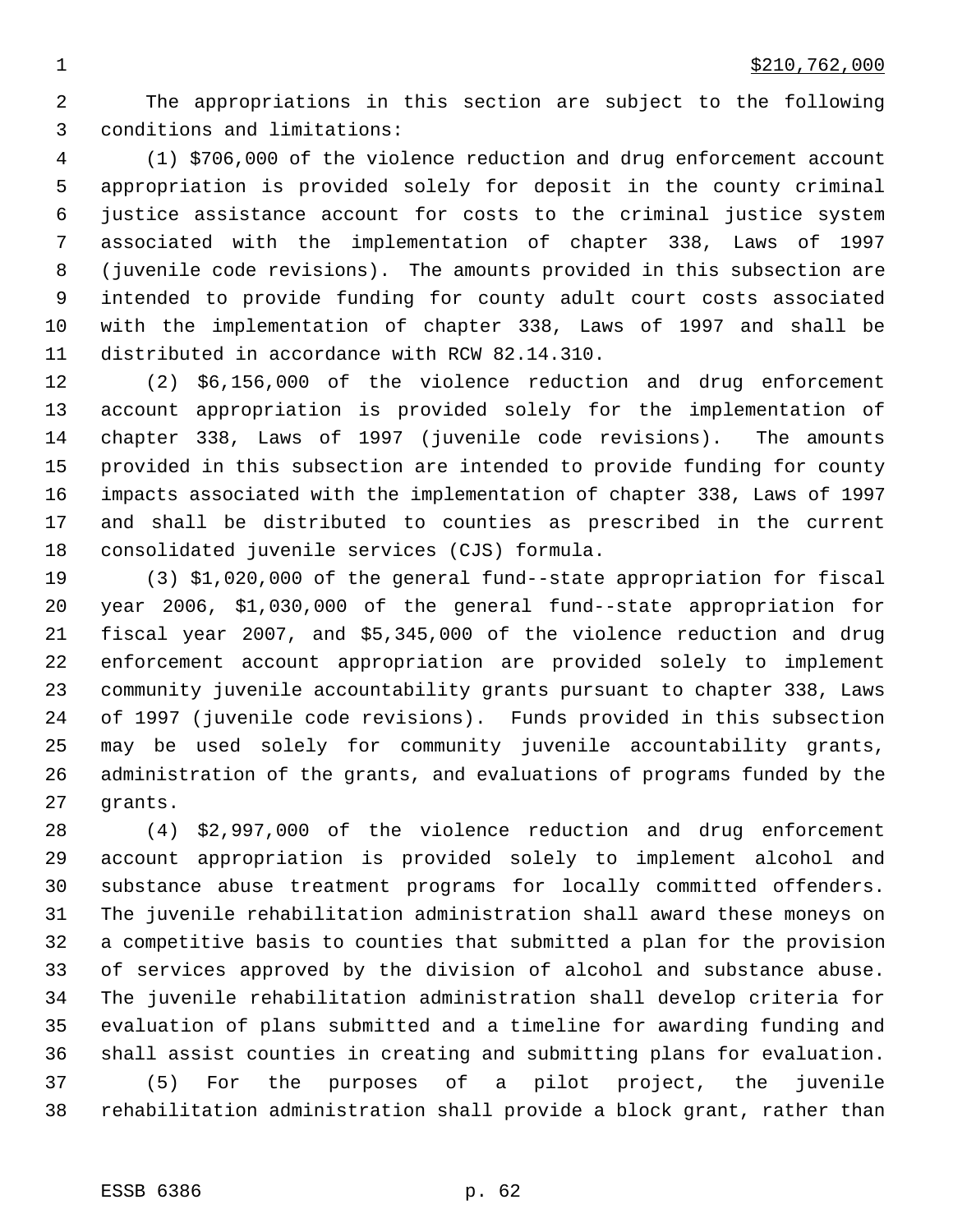categorical funding, for consolidated juvenile services, community juvenile accountability act grants, the chemically dependent disposition alternative, and the special sex offender disposition alternative to the Pierce county juvenile court. To evaluate the effect of decategorizing funding for youth services, the juvenile court shall do the following:

 (a) Develop intermediate client outcomes according to the risk assessment tool (RAT) currently used by juvenile courts and in coordination with the juvenile rehabilitation administration;

 (b) Track the number of youth participating in each type of service, intermediate outcomes, and the incidence of recidivism within 12 twenty-four months of completion of services;

 (c) Track similar data as in (b) of this subsection with an appropriate comparison group, selected in coordination with the juvenile rehabilitation administration and the family policy council;

 (d) Document the process for managing block grant funds on a quarterly basis, and provide this report to the juvenile rehabilitation 18 administration and the family policy council; and

 (e) Provide a process evaluation to the juvenile rehabilitation administration and the family policy council by June 20, 2006, and a concluding report by June 30, 2007. The court shall develop this evaluation in consultation with the juvenile rehabilitation administration, the family policy council, and the Washington state institute for public policy.

 (6) \$319,000 of the general fund--state appropriation for fiscal year 2006 and \$678,000 of the general fund--state appropriation for fiscal year 2007 are provided solely to establish a reinvesting in youth pilot program. Participation shall be limited to three counties or groups of counties, including one charter county with a population of over eight hundred thousand residents and at least one county or group of counties with a combined population of three hundred thousand residents or less.

 (a) Only the following intervention service models shall be funded under the pilot program: (i) Functional family therapy; (ii) multi-systemic therapy; and (iii) aggression replacement training.

 (b) Subject to (c) of this subsection, payments to counties in the pilot program shall be sixty-nine percent of the average service model cost per youth times the number of youth engaged by the selected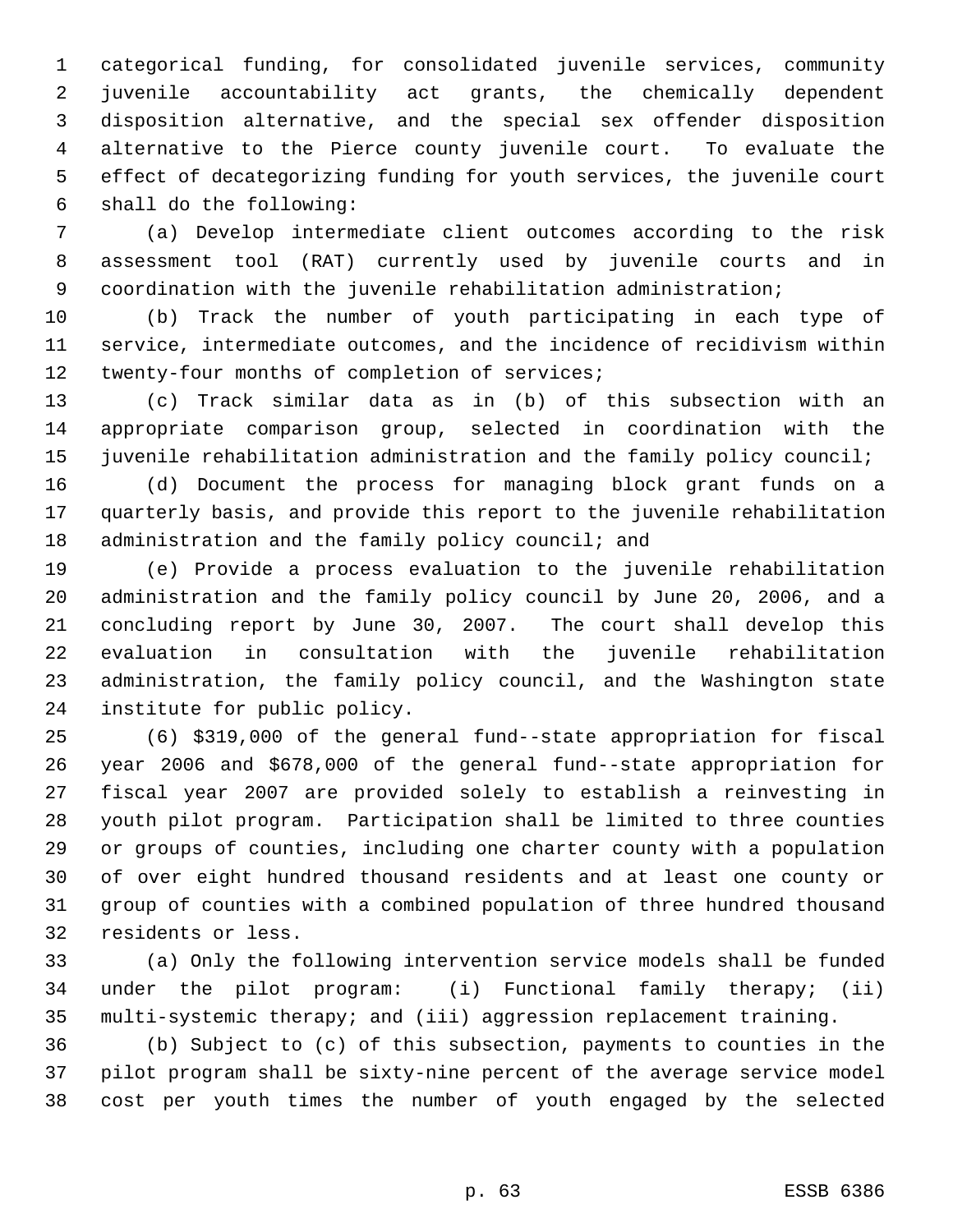service model. For the purposes of calculating the average service model cost per engaged youth for a county, the following costs will be included: Staff salaries, staff benefits, training, fees, quality assurance, and local expenditures on administration.

 (c) Distribution of moneys to the charter county with a population of over eight hundred thousand residents shall be based upon the number of youth that are engaged by the intervention service models, up to six hundred thousand dollars for the biennium. The department may distribute the remaining grant moneys to the other counties selected to participate in the pilot program.

 (d) The department shall provide recommendations to the legislature by June 30, 2006, regarding a cost savings calculation methodology, a funds distribution formula, and criteria for service model eligibility for use if the reinvesting in youth program is continued in future biennia.

 $($   $($   $\{$   $\epsilon$  $)$   $\frac{248}{900}$  of the general fund-state appropriation for fiscal year 2006 and \$496,000 of the general fund--state appropriation for fiscal year 2007 are provided solely to reimburse counties for local juvenile disposition alternatives implemented pursuant to House Bill No. 2073 (juvenile sentencing) and Senate Bill No. 5719 (community 21 commitment). The juvenile rehabilitation administration, in consultation with the juvenile court administrators, shall develop an equitable distribution formula for the funding provided in this subsection, and negotiate contracts that would avoid the cost of a youth kept in the community costing more than serving the youth in a juvenile rehabilitation institution and parole program on an average daily population basis. The juvenile rehabilitation administration may 28 adjust the funding level provided in this subsection in the event that utilization rates of the disposition alternatives are lower than the level anticipated by the total appropriation to the juvenile rehabilitation administration in this section. The juvenile rehabilitation administration shall report to the appropriate policy and fiscal committees of the legislature on the use of the disposition alternatives and revocations by December 1, 2006. If either bill is not enacted by June 30, 2005, the amounts provided in this subsection shall lapse.))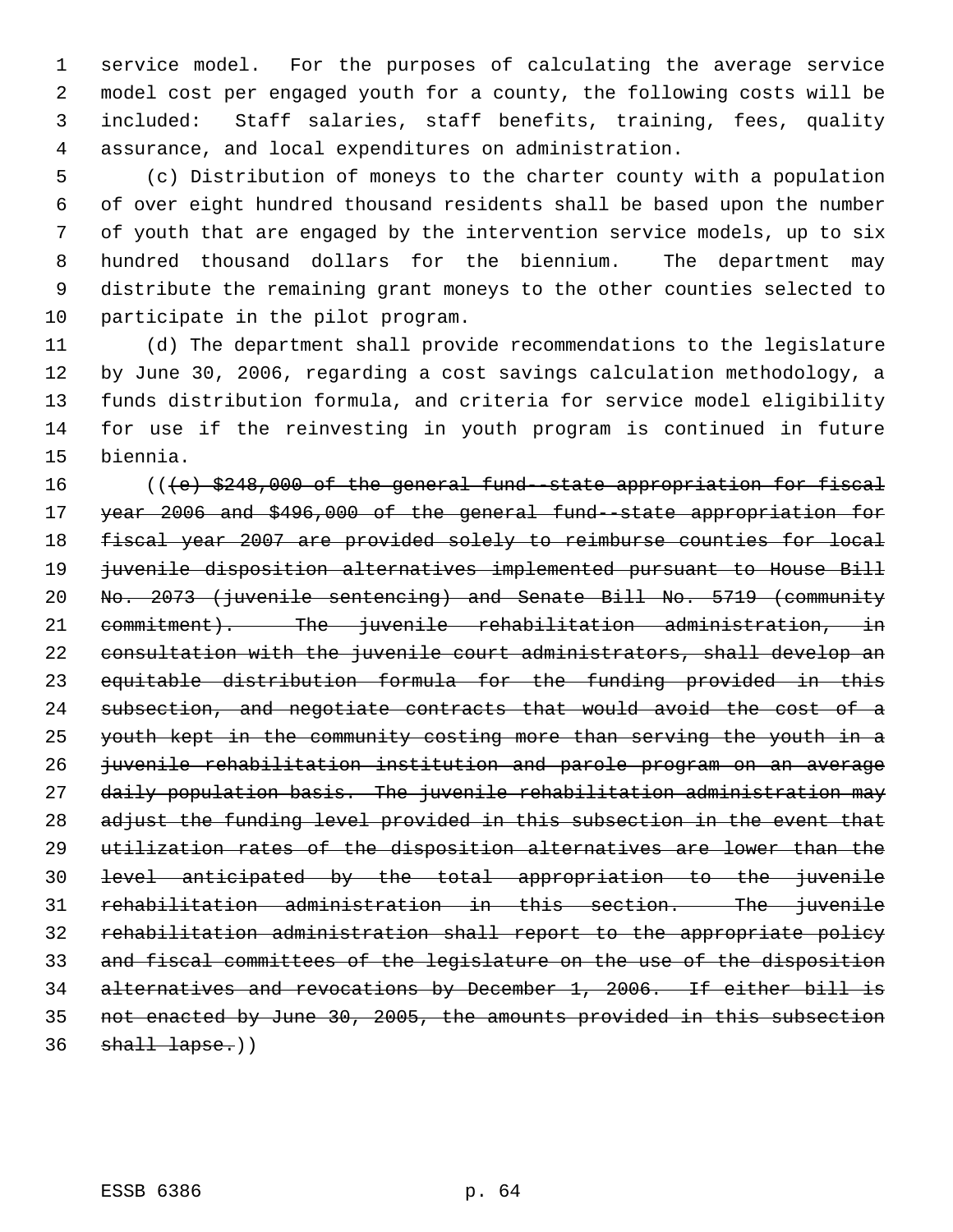**Sec. 204.** 2005 c 518 s 204 (uncodified) is amended to read as follows: **FOR THE DEPARTMENT OF SOCIAL AND HEALTH SERVICES--MENTAL HEALTH PROGRAM** (1) COMMUNITY SERVICES/REGIONAL SUPPORT NETWORKS 6 General Fund--State Appropriation (FY 2006)  $\ldots$  . . . (( $$261,430,000$ )) \$260,292,000 8 General Fund--State Appropriation (FY 2007) . . . . . ((\$269,285,000)) \$277,437,000 10 General Fund--Federal Appropriation . . . . . . . . ((\$336,771,000)) \$344,008,000 12 General Fund--Private/Local Appropriation . . . . . . . . \$1,970,000 13 TOTAL APPROPRIATION . . . . . . . . . . . . . ((\$869,456,000)) \$883,707,000 The appropriations in this subsection are subject to the following conditions and limitations: (a) No funds appropriated in this subsection shall be used to issue a request for proposals in accordance with RCW 71.24.320(2) until 19 regional support networks that did not initially meet the requirements of the request for qualifications issued in accordance with RCW 71.24.320(1) have had at least six months to implement plans of correction to substantially meet those requirements. (b) \$103,400,000 of the general fund--state appropriation for 24 fiscal year 2006 ((and \$103,400,000 of the general fund-state 25 appropriation for fiscal year 2007 are)) is provided solely for persons and services not covered by the medicaid program. The department shall 27 distribute ((these amounts)) this amount among the regional support networks according to a formula that, consistent with RCW 71.24.035(13), assures continuation of fiscal year 2003 levels of nonmedicaid service in each regional support network area for the following service categories in the following priority order: (i) Crisis and commitment services; (ii) community inpatient services; and (iii) residential care services, including personal care and emergency housing assistance. The formula shall also ensure that each regional support network's combined state and federal allocation is no less than the amount it was due under the fiscal year 2005 allocation methodology. The remaining amounts shall be distributed based upon a

formula that incorporates each regional support network's percentage of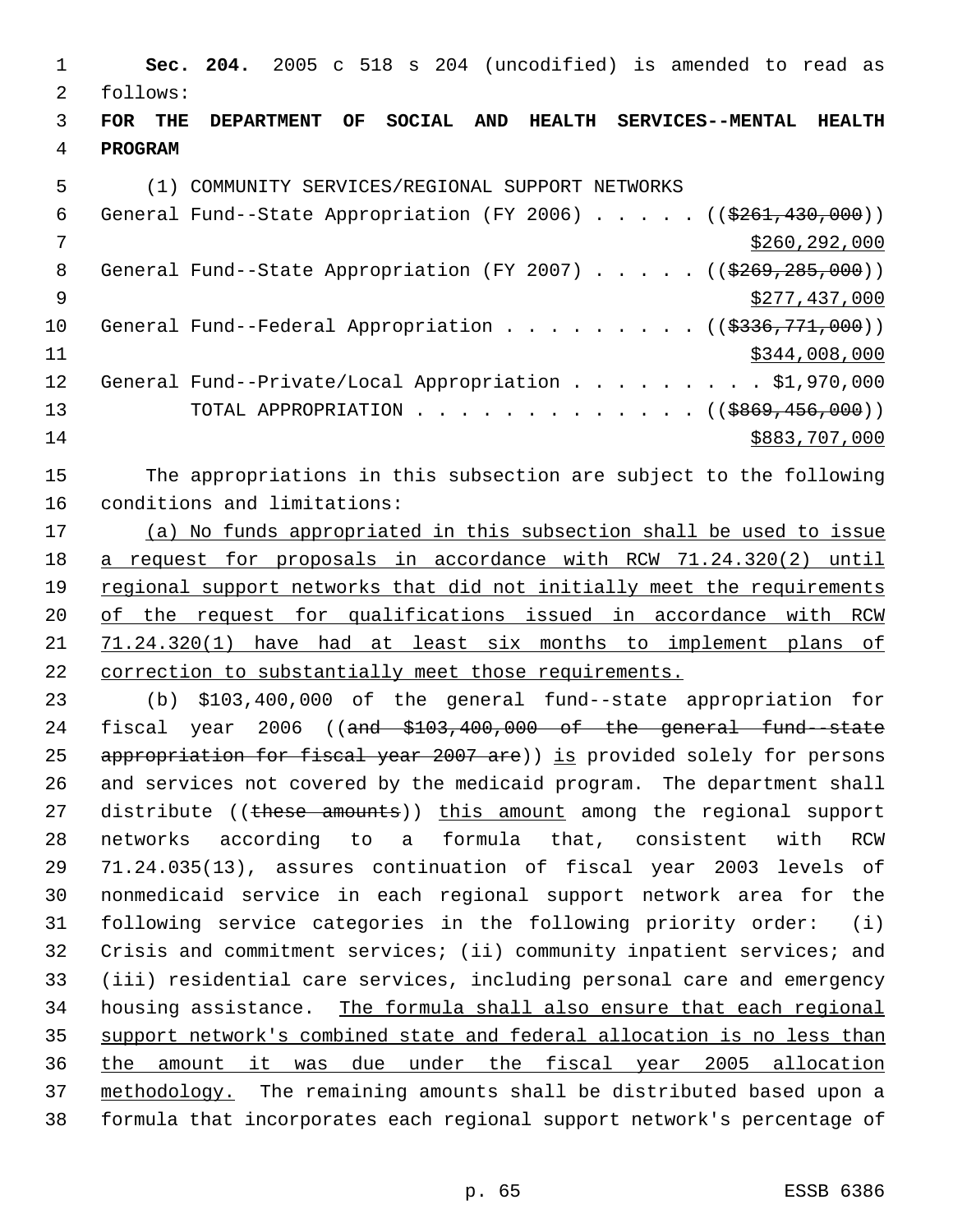1 the state's population. ((In consultation with regional support networks and other interested groups, the department shall report to the joint legislative and executive task force by September 2006 on options for modifying the allocation formula to assure equitable statewide access to essential nonmedicaid services.))

 (c) \$103,777,000 of the general fund--state appropriation for fiscal year 2007 is provided solely for persons and services not covered by the medicaid program. Consistent with RCW 71.24.035(13), these funds shall be distributed proportional to each regional support network's percentage of the total state population.

 (d) \$10,561,000 of the general fund--state appropriation for fiscal year 2007 and \$10,561,000 of the general fund--federal appropriation 13 are provided solely to increase medicaid capitation rates (i) by three percent, for regional support networks whose fiscal year 2006 15 capitation rates are above the statewide population-weighted average; 16 and (ii) to the statewide population-weighted average, for regional 17 support networks whose fiscal year 2006 capitation rates are below that level.

 (e) \$359,000 of the general fund--state appropriation for fiscal year 2007 is provided solely to ensure that no regional support network's combined state and federal allocation is less than the amount it was due under the fiscal year 2006 allocation methodology.

23 (f) From the general fund--state appropriations in this subsection, the secretary of social and health services shall assure that regional support networks reimburse the aging and disability services administration for the general fund--state cost of medicaid personal care services that enrolled regional support network consumers use because of their psychiatric disability.

29 ( $(\overline{\{d\}})$ ) (q) Within amounts appropriated in this subsection, the department shall contract with the Clark county regional support network for development and operation of a project demonstrating collaborative methods for providing intensive mental health services in the school setting for severely emotionally disturbed children who are medicaid eligible. Project services shall be delivered by teachers and teaching assistants who qualify as, or who are under the supervision of, mental health professionals meeting the requirements of chapter 275-57 WAC. The department shall increase medicaid payments to the regional support network by the amount necessary to cover the necessary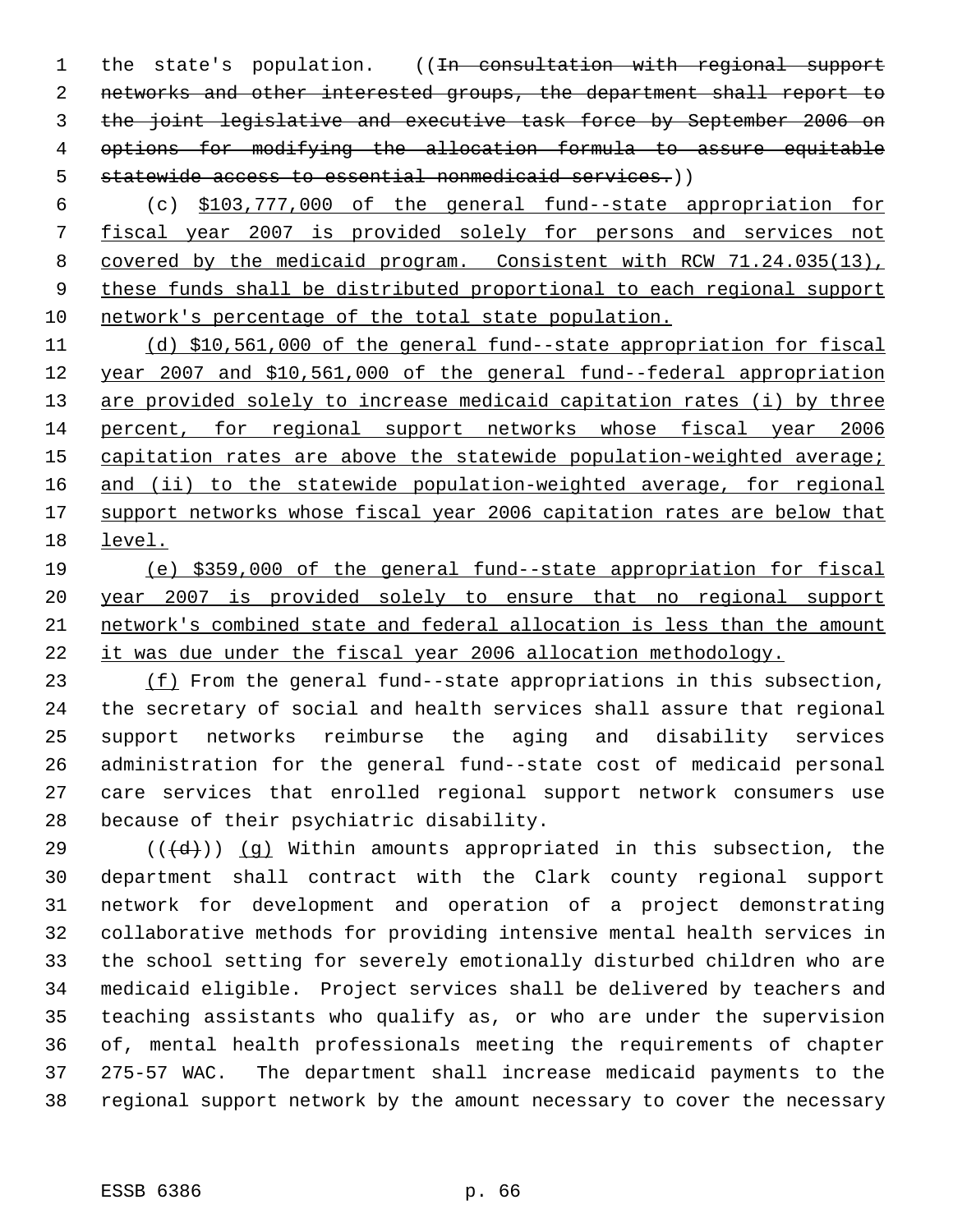and allowable costs of the demonstration, not to exceed the upper payment limit specified for the regional support network in the department's medicaid waiver agreement with the federal government after meeting all other medicaid spending requirements assumed in this subsection. The regional support network shall provide the required nonfederal share of the increased medicaid payment provided for operation of this project.

 $((+e))$   $(h)$  \$3,100,000 of the general fund--state appropriation for fiscal year 2006 and \$3,375,000 of the general fund--state appropriation for fiscal year 2007 are provided solely to establish a base community psychiatric hospitalization payment rate. The base payment rate shall be \$400 per indigent patient day at hospitals that accept commitments under the involuntary treatment act, and \$550 per medicaid patient day at free-standing psychiatric hospitals that accept commitments under the involuntary treatment act. The department shall allocate these funds among the regional support networks to reflect projected expenditures at the enhanced payment level by hospital and region.

19  $((\text{+f}))(\text{i})$  At least \$902,000 of the federal block grant funding appropriated in this subsection shall be used for the continued operation of the mentally ill offender pilot program.

22 (((g) \$2,146,000 of the general fund-state appropriation for fiscal year 2006, \$4,408,000 of the general fund--state appropriation for fiscal year 2007, and \$4,559,000 of the general fund--federal appropriation are provided solely for a vendor rate increase to regional support networks for medicaid and nonmedicaid services, to the extent that: Amounts provided in this subsection (1) to serve medicaid clients through regional support networks are sufficient to ensure compliance with federally approved actuarially sound medicaid rate ranges in every rate category. If such amounts are not sufficient to ensure compliance, funds provided in this subsection (1)(g) shall first 32 be applied to address any noncompliant rate category; remaining amounts shall be allocated among the regional support networks by applying a uniform percentage of increase across regional support networks.

 $(\frac{h}{h})$ ) (j) \$5,000,000 of the general fund--state appropriation for fiscal year 2006 and \$5,000,000 of the general fund--state appropriation for fiscal year 2007 are provided solely for mental health services for mentally ill offenders while confined in a county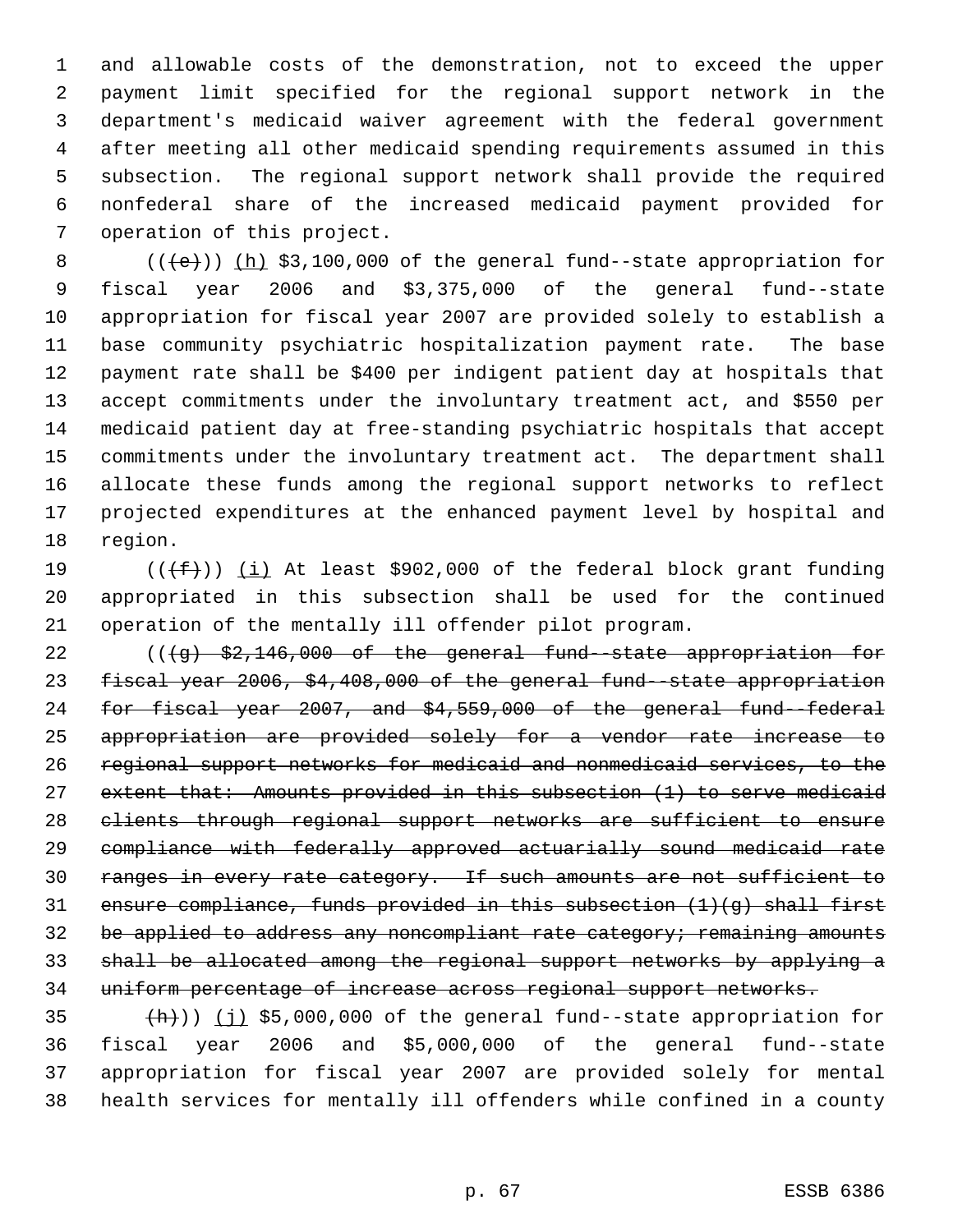or city jail and for facilitating access to programs that offer mental health services upon mentally ill offenders' release from confinement. These amounts shall supplement, and not supplant, local or other funding or in-kind resources currently being used for these purposes. The department is authorized to transfer such amounts as are necessary, which are not to exceed \$418,000 of the general fund--state appropriation for fiscal year 2006 and \$418,000 of the general fund--state appropriation for fiscal year 2007, to the economic services program for the purposes of implementing section 12 of Engrossed Second Substitute House Bill No. 1290 (community mental health) related to reinstating and facilitating access to mental health services upon mentally ill offenders' release from confinement.

 $((\overleftrightarrow{t}))$   $(k)$  \$1,500,000 of the general fund--state appropriation for fiscal year 2006 and \$1,500,000 of the general fund--state appropriation for fiscal year 2007 are provided solely for grants for innovative mental health service delivery projects. Such projects may include, but are not limited to, clubhouse programs and projects for integrated health care and behavioral health services for general assistance recipients. These amounts shall supplement, and not supplant, local or other funding currently being used for activities funded under the projects authorized in this subsection.

22 ( $(\frac{1}{1})$ ) (1) The department is authorized to continue to expend federal block grant funds, and special purpose federal grants, through direct contracts, rather than through contracts with regional support networks; and to distribute such funds through a formula other than the one established pursuant to RCW 71.24.035(13).

27 ( $(\frac{1}{k})$ )  $\frac{m}{k}$  The department is authorized to continue to contract directly, rather than through contracts with regional support networks, for children's long-term inpatient facility services.

 $((+1))$   $(n)$  \$2,250,000 of the general fund--state appropriation for fiscal year 2006, \$2,250,000 of the general fund--state appropriation for fiscal year 2007, and \$4,500,000 of the general fund--federal appropriation are provided solely for the continued operation of community residential and support services for persons who are older adults or who have co-occurring medical and behavioral disorders and who have been discharged or diverted from a state psychiatric hospital. These funds shall be used to serve individuals whose treatment needs constitute substantial barriers to community placement, who no longer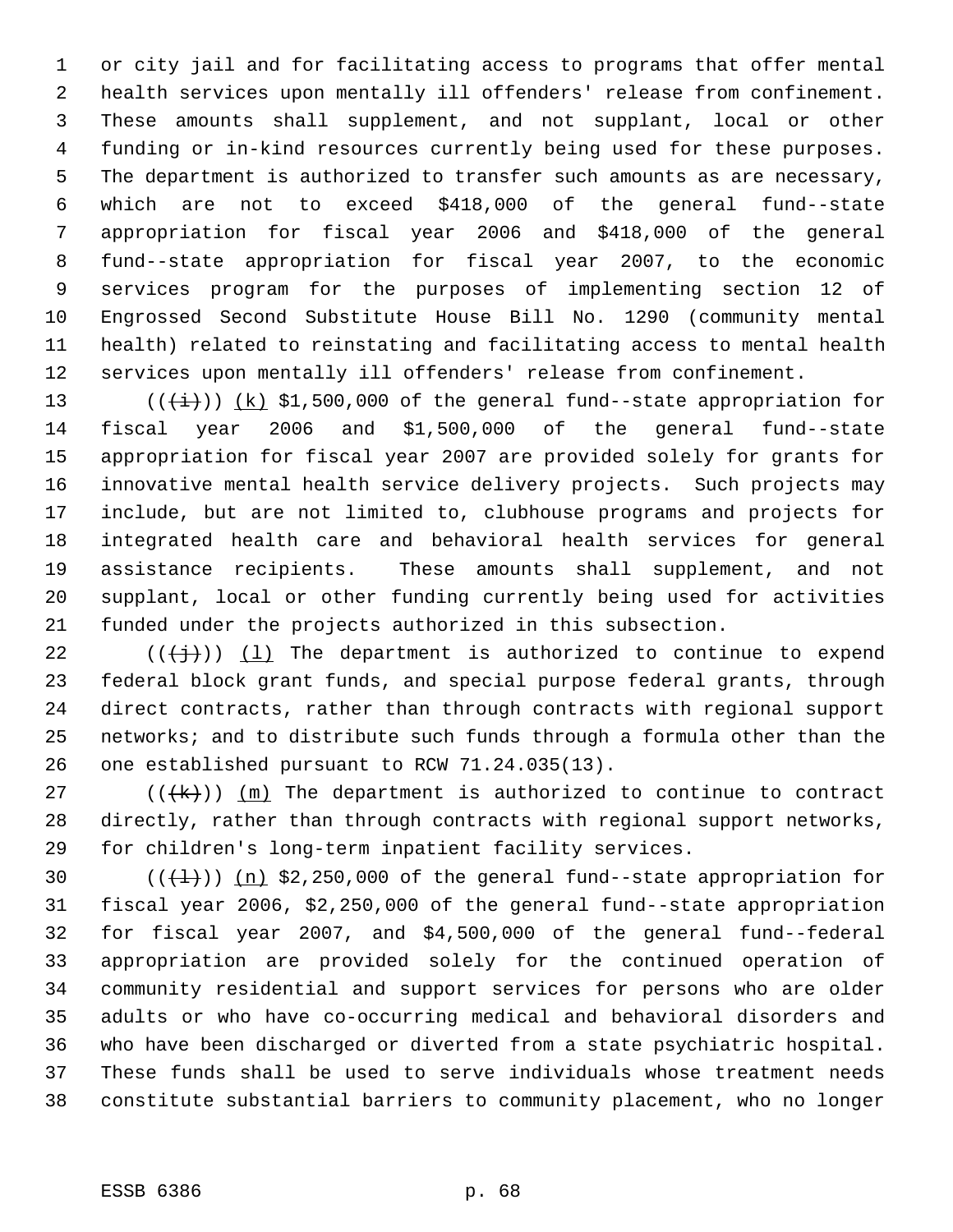require active psychiatric treatment at an inpatient hospital level of care, and who no longer meet the criteria for inpatient involuntary commitment. Coordination of these services will be done in partnership between the mental health program and the aging and disability services administration. The funds are not subject to the standard allocation formula applied in accordance with RCW 71.24.035(13)(a).

 $((+m))$  (o) \$750,000 of the general fund--state appropriation for fiscal year 2006 and \$750,000 of the general fund--state appropriation for fiscal year 2007 are provided to continue performance-based incentive contracts to provide appropriate community support services for individuals with severe mental illness who have been discharged from the state hospitals. These funds will be used to enhance community residential and support services provided by regional support networks through other state and federal funding.

 $((+n))$  (p) \$539,000 of the general fund--state appropriation for fiscal year 2007 is provided solely to assist with the one-time start- up costs of two evaluation and treatment facilities. Funding for ongoing program operations shall be from existing funds that would otherwise be expended upon short-term treatment in state or community hospitals.

 $((+e)^{\cdot})$  (q) \$550,000 of the general fund--state appropriation for fiscal year 2006 and \$150,000 of the general fund--state appropriation 23 for fiscal year 2007 are provided solely for ((a pilot project that provides integrated care through a facility specializing in long-term rehabilitation services for people with chronic mental illness who are chronically medically-compromised. This project is to be implemented 27 in coordination with and under the auspices of a regional support network)) enhancing rates to a facility that (i) is a licensed nursing home; (ii) is considered to be an "Institution for Mental Diseases" under centers for medicare and medicaid services criteria; (iii) specializes in long-term rehabilitation services for people with chronic mental illness who are chronically medically-compromised; and (iv) provides services to a minimum of 48 consumers funded by a 34 regional support network. These amounts shall be provided in coordination with and under the auspices of a regional support network and shall enhance, and not supplant, other funding or in-kind resources 37 currently being used for these purposes. These funds shall be used to cover costs incurred throughout fiscal year 2006 and fiscal year 2007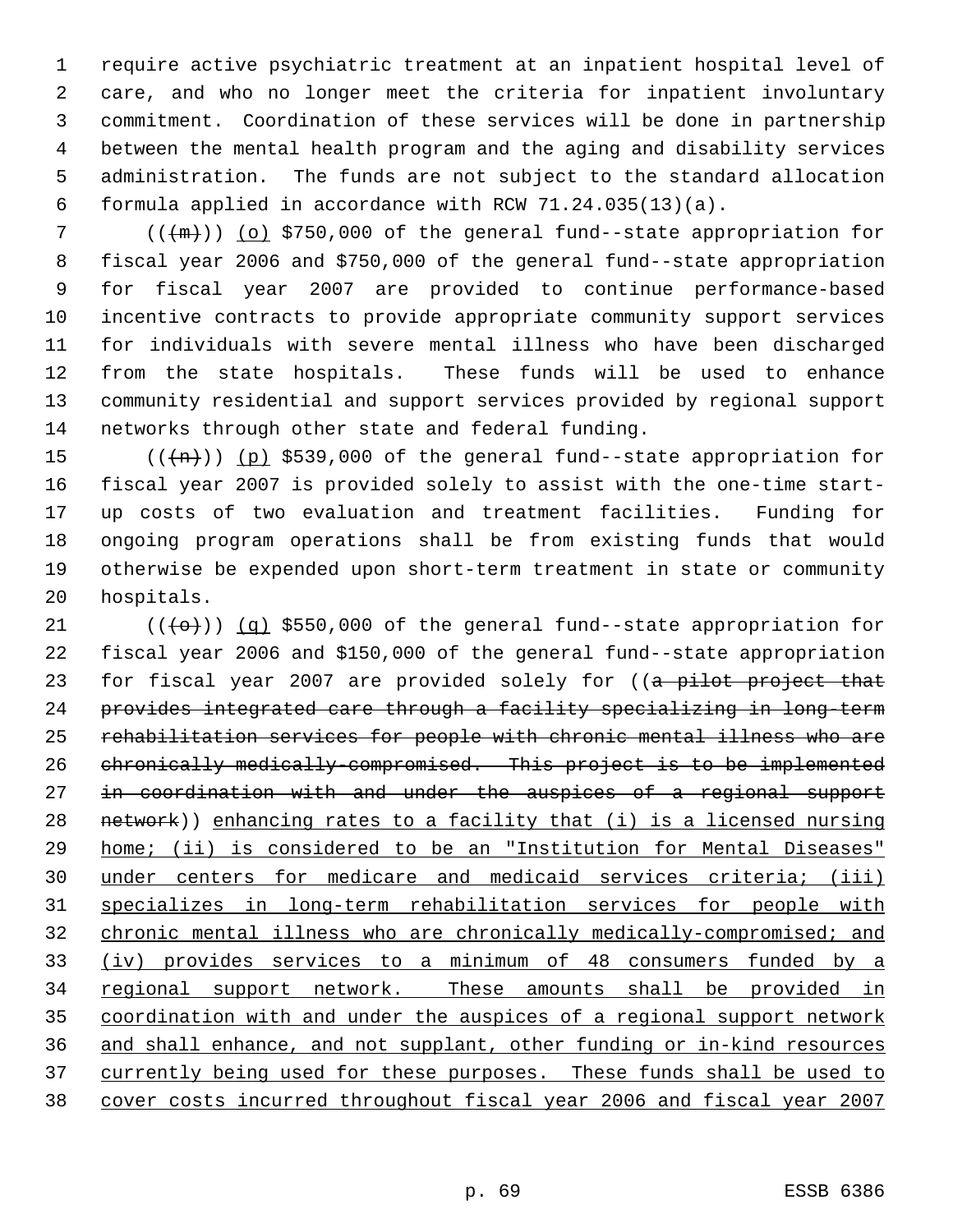1 and ensure adequate compensation for extra medical care services,

2 personal care services, and other incidental costs that are not fully covered in the current rate paid to the facility.

(2) INSTITUTIONAL SERVICES

| 5  | General Fund--State Appropriation (FY 2006) $($ (\$104,749,000))          |
|----|---------------------------------------------------------------------------|
| 6  | \$113,752,000                                                             |
|    | General Fund--State Appropriation (FY 2007) $($ $($ \$110,534,000))       |
| 8  | \$125, 282, 000                                                           |
| -9 | General Fund--Federal Appropriation ( $(\frac{2150}{115}, 000)$ )         |
| 10 | \$143,693,000                                                             |
| 11 | General Fund--Private/Local Appropriation ( $(\frac{29}{29}, 632, 000)$ ) |
| 12 | \$29,767,000                                                              |
| 13 | Pension Funding Stabilization Account--State                              |

 Appropriation . . . . . . . . . . . . . . . . . . . . . . \$965,000 15 TOTAL APPROPRIATION . . . . . . . . . . . . ((\$395,030,000))  $\frac{$413,459,000}{2}$ 

 The appropriations in this subsection are subject to the following conditions and limitations:

 (a) The state mental hospitals may use funds appropriated in this subsection to purchase goods and supplies through hospital group purchasing organizations when it is cost-effective to do so.

 (b) \$3,725,000 of the general fund--state appropriation for fiscal year 2006 and \$3,675,000 of the general fund--state appropriation for fiscal year 2007 are provided solely to operate at least one more forensic ward at western state hospital than was operational in December 2004, and to employ professional staff in addition to those assigned in December 2004 to conduct outpatient evaluations of competency to stand trial.

 (c) \$45,000 of the general fund--state appropriation for fiscal year 2006 and \$45,000 of the general fund--state appropriation for fiscal year 2007 are provided solely for payment to the city of Lakewood on September 1 of each year for police services provided by the city at western state hospital and adjacent areas.

(3) CIVIL COMMITMENT

|    |  |  |  |  |  | 35 General Fund--State Appropriation (FY 2006) ((\$43,322,000)) |
|----|--|--|--|--|--|-----------------------------------------------------------------|
| 36 |  |  |  |  |  | \$40,499,000                                                    |
|    |  |  |  |  |  | 37 General Fund--State Appropriation (FY 2007) ((\$46,551,000)) |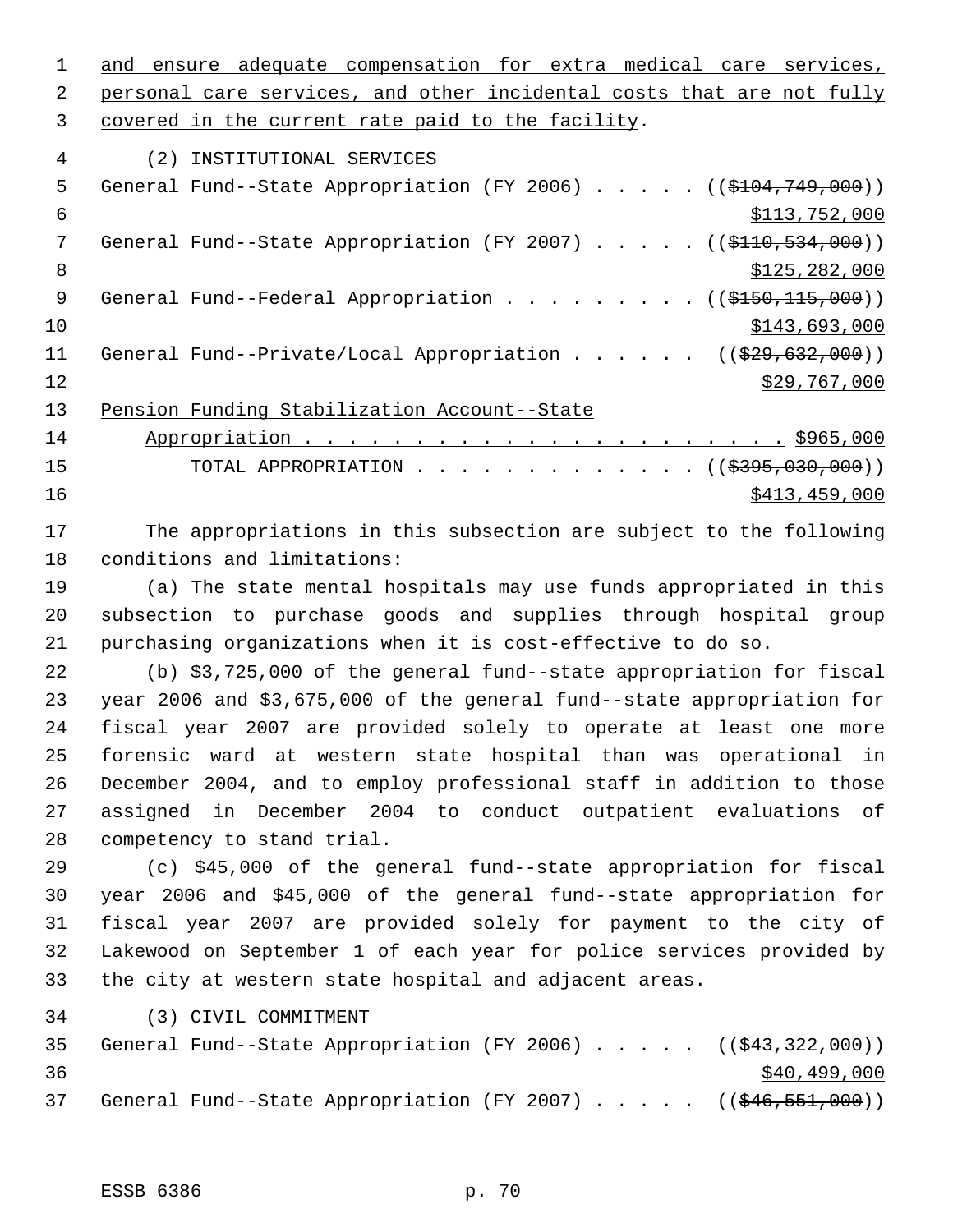| \$45,276,000<br>$\mathbf 1$                                                             |
|-----------------------------------------------------------------------------------------|
| $\overline{2}$<br>Pension Funding Stabilization Account--State                          |
| 3                                                                                       |
| TOTAL APPROPRIATION ( $(\frac{289}{589}, \frac{873}{600})$ )<br>4                       |
| 5<br>\$85,904,000                                                                       |
| 6<br>(4) SPECIAL PROJECTS                                                               |
| 7<br>General Fund--State Appropriation (FY 2006) ( $(\frac{2643,000}{1})$               |
| 8<br>\$568,000                                                                          |
| $\mathsf 9$<br>General Fund--State Appropriation (FY 2007) ( $(\frac{2994,000}{})$      |
| 10<br>\$20,919,000                                                                      |
| 11<br>General Fund--Federal Appropriation ( $(\frac{2}{3}, 209, 000)$ )                 |
| 12<br>\$3,169,000                                                                       |
| Pension Funding Stabilization Account--State<br>13                                      |
| 14                                                                                      |
| TOTAL APPROPRIATION ( $(\frac{24}{64}, 846, 000)$ )<br>15                               |
| 16<br>\$24,657,000                                                                      |
| 17<br>The appropriations in this subsection are subject to the following                |
| 18<br>conditions and limitations:                                                       |
| 19<br>(a) $($ $\frac{1}{275}$ , 000 of the general fund -state appropriation for fiscal |
| 20<br>year 2006, \$75,000 of the general fund -state appropriation for fiscal           |
| 21<br>year 2007, and \$40,000 of the general fund -federal appropriation are            |
| 22<br>provided solely to implement the request for proposal process required            |
| 23<br>by House Bill No. 1290 (community mental health). If House Bill No.               |
| 24<br>1290 is not enacted by June 30, 2005, these amounts shall lapse.))<br>No          |
| 25<br>funds appropriated in this subsection shall be used to issue a request            |
| 26<br>for proposals in accordance with RCW 71.24.320(2) until regional                  |
| 27<br>support networks that did not initially meet the requirements of the              |
| request for qualifications issued in accordance with RCW 71.24.320(1)<br>28             |

 have had at least six months to implement plans of correction to substantially meet those requirements.

 (b) \$178,000 of the general fund--state appropriation for fiscal year 2006 and \$221,000 of the general fund--state appropriation for fiscal year 2007 are provided solely to develop and to train community mental health staff in the use of the integrated chemical dependency/mental health screening and assessment system and tool required by section 601 of Senate Bill No. 5763 (mental disorders treatment). If section 601 of Senate Bill No. 5763 is not enacted by June 30, 2005, these amounts shall lapse.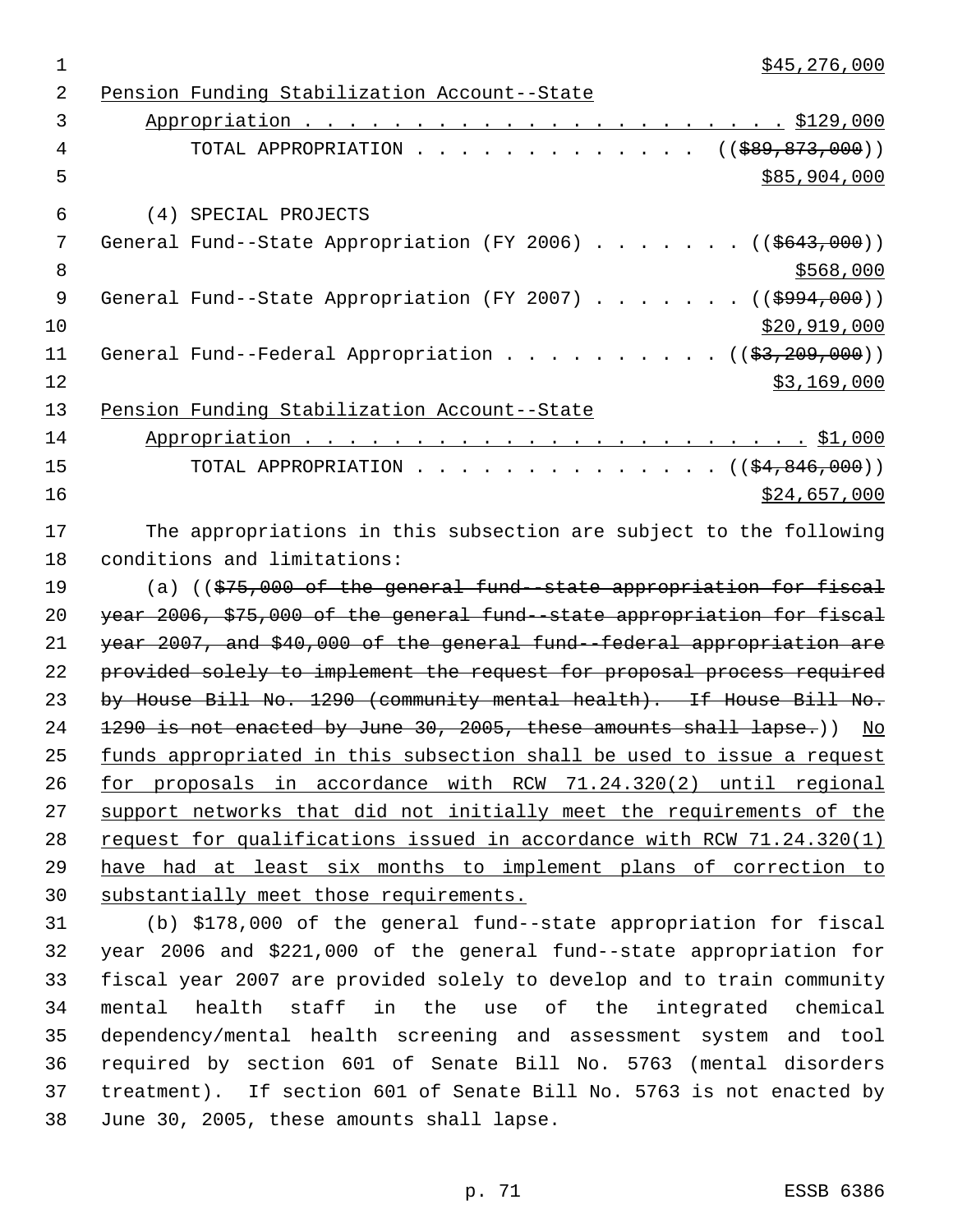(c) \$20,000,000 of the general fund--state appropriation for fiscal year 2007 is provided solely for implementation of a comprehensive strategy for transforming the delivery of public mental health services for people with severe and persistent mental illness. The strategy shall clearly define state hospital and regional support network (RSN) responsibilities with regard to people who require short and long-term care; emphasize the use of evidence-based practices; fund the phased-in development and ongoing support of community-based alternatives to state psychiatric hospitalization; provide for temporary increases in state hospital capacity only to the extent needed during community service development; link the receipt of community funding to achievement of negotiated performance objectives, and to not pursuing claims for alleged damages from past practices; hold RSN's accountable for managing state hospital admissions and discharges within bed 15 allocation targets established by the department in contract; and hold 16 the state hospitals accountable for admitting people who need acute 17 care on a timely basis, and for effectively supporting these individuals' recovery and return to the community. The legal framework and accountability mechanisms within which the initiative will operate shall be further defined in policy legislation that will be enacted prior to the end of the 2006 legislative session. Key components of the strategy will be specified and funded in further detail in the enacted 2006 supplemental budget. (5) PROGRAM SUPPORT 25 General Fund--State Appropriation (FY 2006)  $\ldots$  . . . . ( $(\frac{23}{100}, 000)$ ) \$6,577,000 27 General Fund--State Appropriation (FY 2007) . . . . . ((\$3,550,000))  $\frac{1}{3}$ ,938,000 29 General Fund--Federal Appropriation . . . . . . . . . ((\$6,671,000)) \$5,825,000 Pension Funding Stabilization Account--State Appropriation . . . . . . . . . . . . . . . . . . . . . . \$19,000 33 TOTAL APPROPRIATION . . . . . . . . . . . . ((<del>\$13,841,000</del>)) \$16,359,000 The appropriations in this subsection are subject to the following conditions and limitations: (a) No funds appropriated in this subsection shall be used to issue

a request for proposals in accordance with RCW 71.24.320(2) until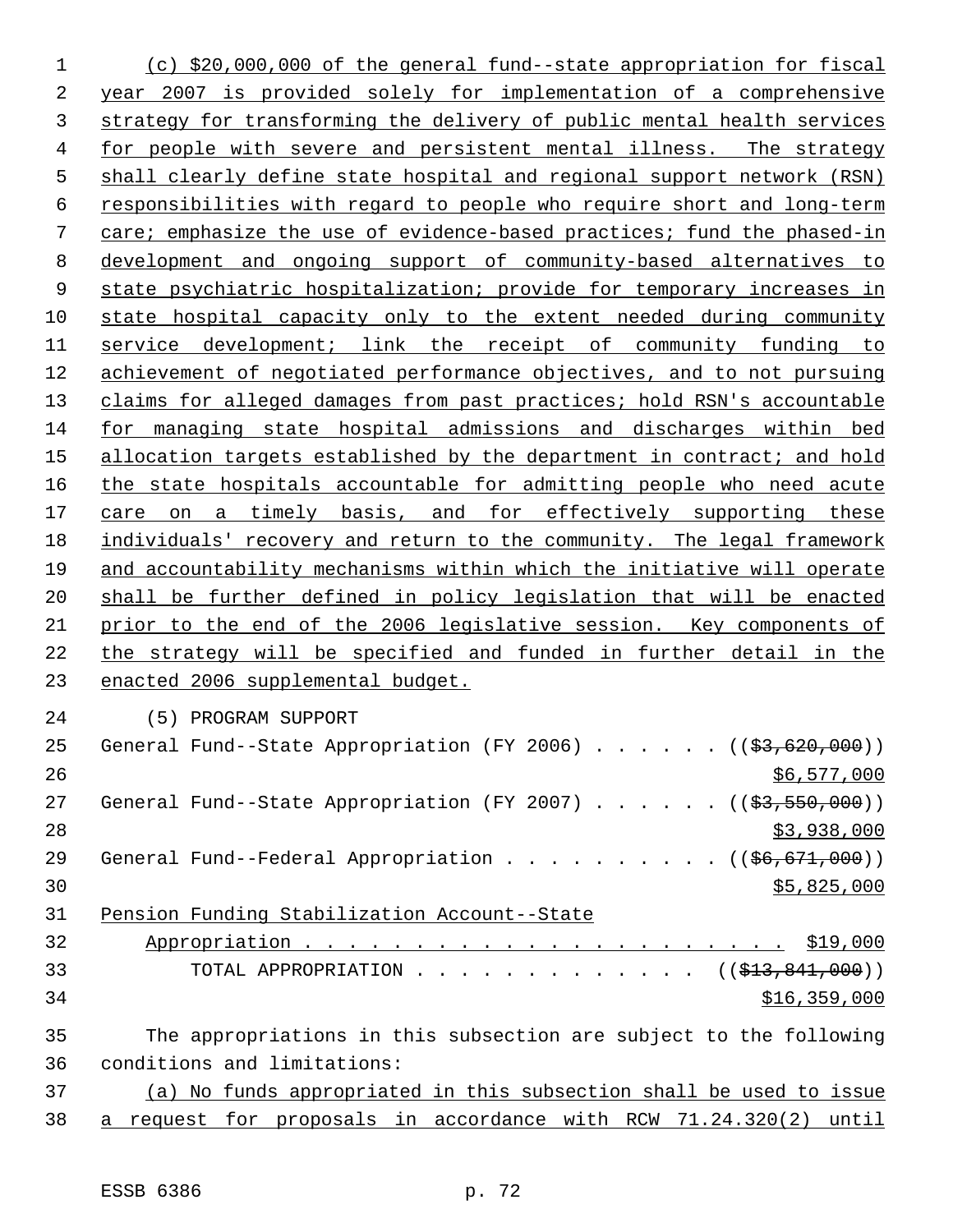1 regional support networks that did not initially meet the requirements of the request for qualifications issued in accordance with RCW 71.24.320(1) have had at least six months to implement plans of correction to substantially meet those requirements.

 (b) \$125,000 of the general fund--state appropriation for fiscal year 2006, \$125,000 of the general fund--state appropriation for fiscal year 2007, and \$164,000 of the general fund--federal appropriation are provided solely for the institute for public policy to continue the longitudinal analysis directed in chapter 334, Laws of 2001 (mental health performance audit), and, to the extent funds are available within these amounts, to build upon the evaluation of the impacts of chapter 214, Laws of 1999 (mentally ill offenders).

 (c) \$2,032,000 of the general fund--state appropriation for fiscal year 2006 is provided solely for the purposes of complying with and satisfaction of a final court order and judgment in *Pierce County, et al v. State of Washington and State of Washington Department of Social and Health Services, et al,* Thurston County Superior Court Cause No. 03-2-00918-8.

 (d) \$520,000 of the general fund--state appropriation for fiscal year 2006 is provided solely for the purposes of settling all claims in *County of Spokane, a Washington municipal entity v. State of Washington Department of Social and Health Services and Dennis Braddock, the Secretary of the Department of Social and Health Services, in his official capacity,* Thurston County Superior Court Cause No. 03-2-01268- 5. The expenditure of this amount is contingent on the release of all claims in the case, and total settlement costs shall not exceed the amount provided in this subsection. If the settlement is not executed by June 30, 2006, the amount provided in this subsection shall lapse.

 **Sec. 205.** 2005 c 518 s 205 (uncodified) is amended to read as follows:

 **FOR THE DEPARTMENT OF SOCIAL AND HEALTH SERVICES--DEVELOPMENTAL DISABILITIES PROGRAM**

(1) COMMUNITY SERVICES

34 General Fund--State Appropriation (FY 2006) . . . . . ((\$299,027,000)) \$296,788,000 36 General Fund--State Appropriation (FY 2007) . . . . . ((\$311,869,000)) \$315,044,000

p. 73 ESSB 6386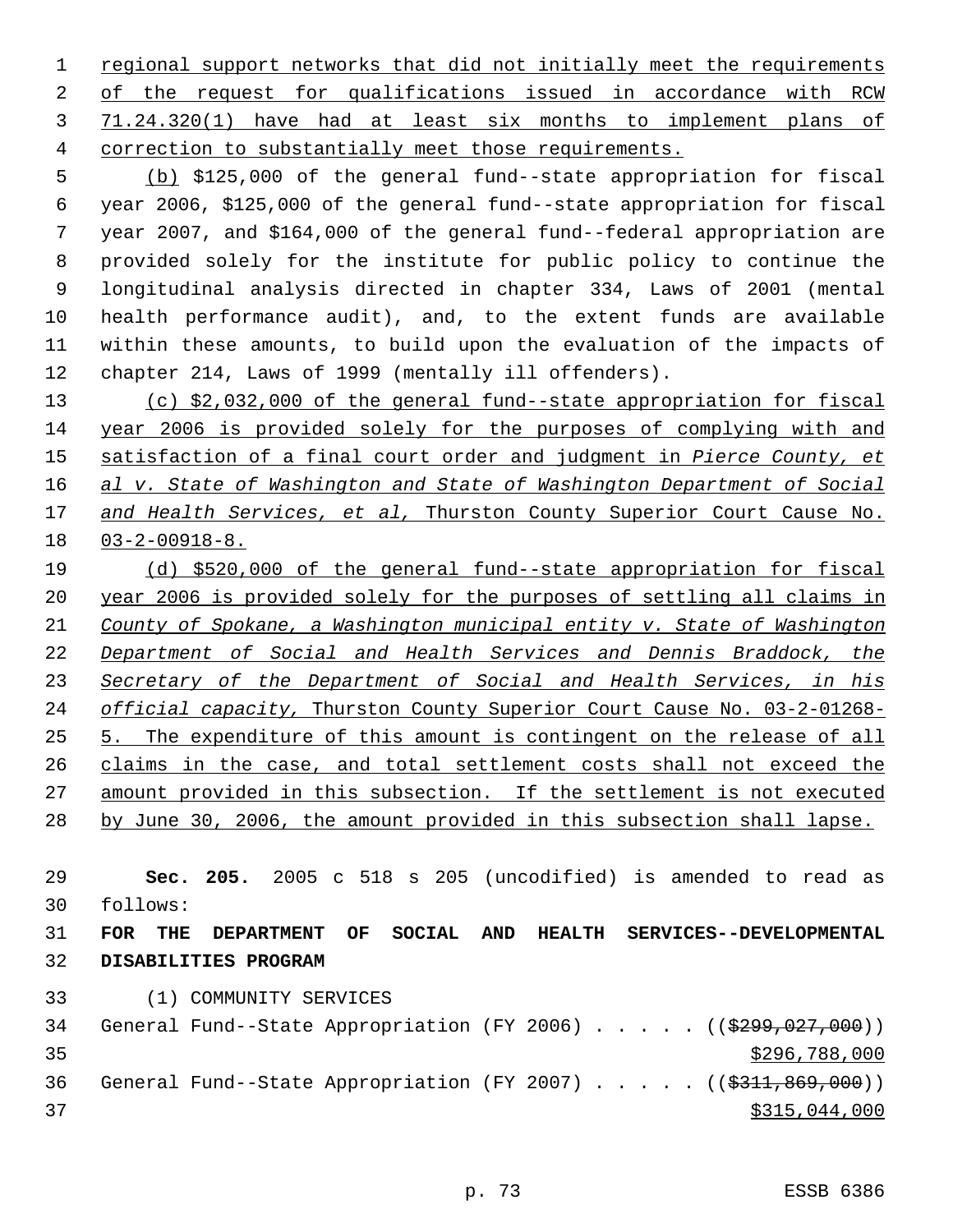|   | General Fund--Federal Appropriation ( $(\frac{2505}{414}, 000)$ )          |
|---|----------------------------------------------------------------------------|
|   | \$503,322,000                                                              |
|   | ((Health Services Account - State Appropriation \$904,000))                |
| 4 | Pension Funding Stabilization Account--State                               |
| 5 |                                                                            |
| 6 | TOTAL APPROPRIATION ( $(\frac{1}{21}, \frac{117}{214}, \frac{214}{100})$ ) |
|   | \$1,115,292,000                                                            |
|   |                                                                            |

 The appropriations in this subsection are subject to the following conditions and limitations:

10 (a) ((The entire health services account appropriation, \$213,000)) 11 \$1,055,000 of the general fund--state appropriation for fiscal year 12 2006, ((\$400,000)) \$1,331,000 of the general fund--state appropriation 13 for fiscal year 2007, and ((\$600,000)) \$1,482,000 of the general fund-- federal appropriation are provided solely for health care benefits for agency home care workers who are employed through state contracts for 16 at least twenty hours a week. The ((per worker per month)) state 17 contribution ((per agency)) to the cost of health care benefits per 18 participating worker per month shall be no greater than ((\$380.06)) 19 \$449.00 in fiscal year 2006 and ((\$413.14)) \$532.00 in fiscal year 2007.

 (b) Individuals receiving family support or high school transition payments as supplemental security income (SSI) state supplemental payments shall not become eligible for medical assistance under RCW 74.09.510 due solely to the receipt of SSI state supplemental payments.

25 (c) (( $\frac{25}{7000}$ ))  $\frac{25}{7000}$  of the general fund--state appropriation 26 for fiscal year 2006, ((\$1,563,000)) \$2,402,000 of the general fund--27 state appropriation for fiscal year 2007, and ((\$2,078,000)) \$3,075,000 of the general fund--federal appropriation are provided solely for community residential and support services. Funding in this subsection shall be prioritized for (i) residents of residential habilitation centers who are able to be adequately cared for in community settings and who choose to live in those community settings; (ii) clients without residential services who are at immediate risk of institutionalization or in crisis, including those who have aging 35 caregivers who are no longer able to care for their adult children; (iii) children who are aging out of other state services; and (iv) current home and community-based waiver program clients who have been assessed as having an immediate need for increased services. The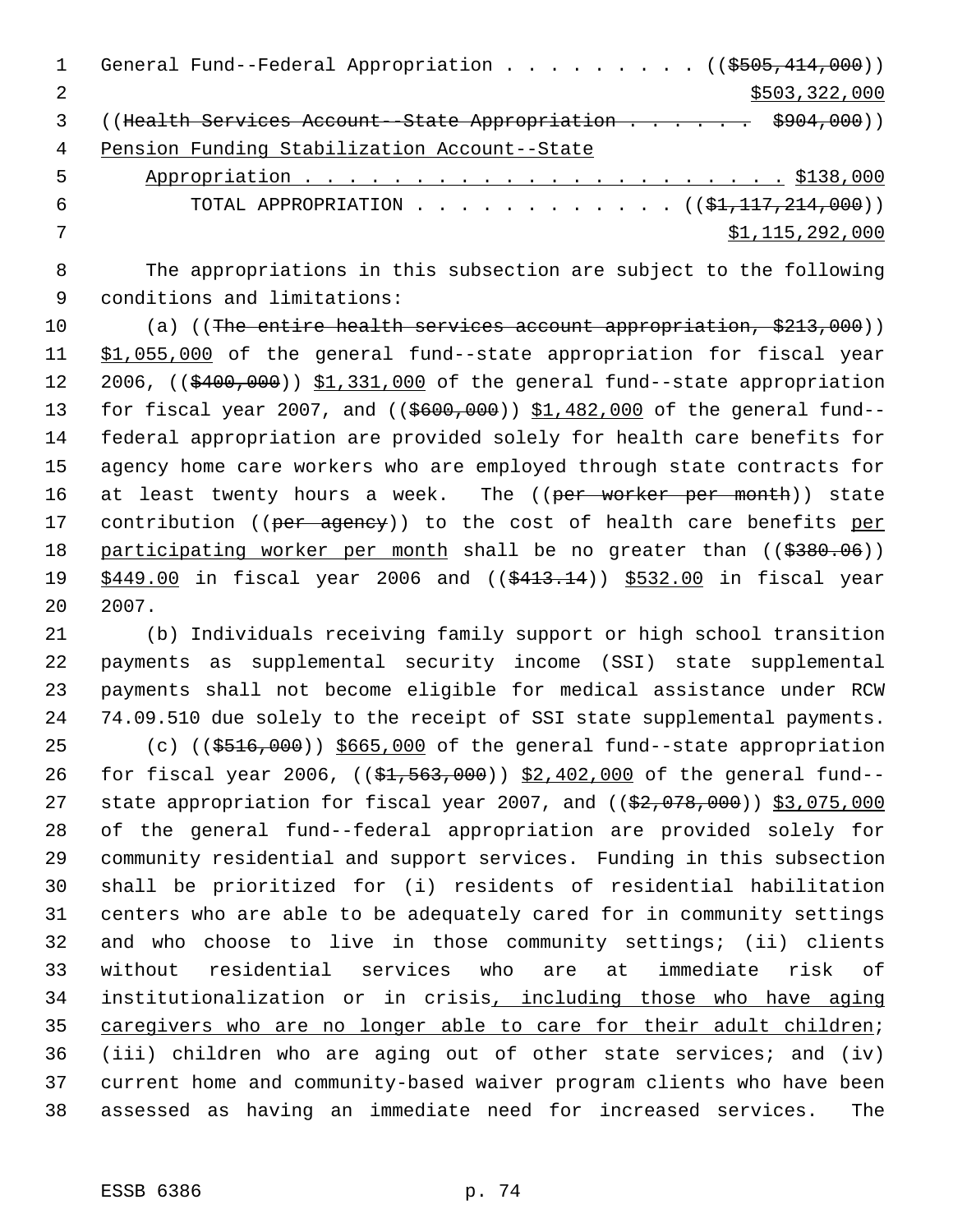department shall ensure that the average cost per day for all program services other than start-up costs shall not exceed \$300. In order to maximize the number of clients served and ensure the cost-effectiveness of the waiver programs, the department will strive to limit new client placement expenditures to 90 percent of the budgeted daily rate. If this can be accomplished, additional clients may be served with excess funds provided the total projected carry-forward expenditures do not exceed the amounts estimated. The department shall electronically report to the appropriate committees of the legislature, within 45 days following each fiscal year quarter, the number of persons served with these additional community services, where they were residing, what kinds of services they were receiving prior to placement, and the actual expenditures for all community services to support these clients.

 (d) \$579,000 of the general fund--state appropriation for fiscal year 2006, \$1,531,000 of the general fund--state appropriation for fiscal year 2007, and \$2,110,000 of the general fund--federal appropriation are provided solely for expanded community services for persons with developmental disabilities who also have community protection issues. Funding in this subsection shall be prioritized for (i) clients being diverted or discharged from the state psychiatric hospitals; (ii) clients participating in the dangerous mentally ill offender program; (iii) clients participating in the community protection program; and (iv) mental health crisis diversion outplacements. The department shall ensure that the average cost per day for all program services other than start-up costs shall not exceed \$300. In order to maximize the number of clients served and ensure the cost-effectiveness of the waiver programs, the department will strive to limit new client placement expenditures to 90 percent of the budgeted daily rate. If this can be accomplished, additional clients may be served with excess funds if the total projected carry-forward expenditures do not exceed the amounts estimated. The department shall implement the four new waiver programs such that decisions about enrollment levels and the amount, duration, and scope of services maintain expenditures within appropriations. The department shall electronically report to the appropriate committees of the legislature, within 45 days following each fiscal year quarter, the number of persons served with these additional community services, where they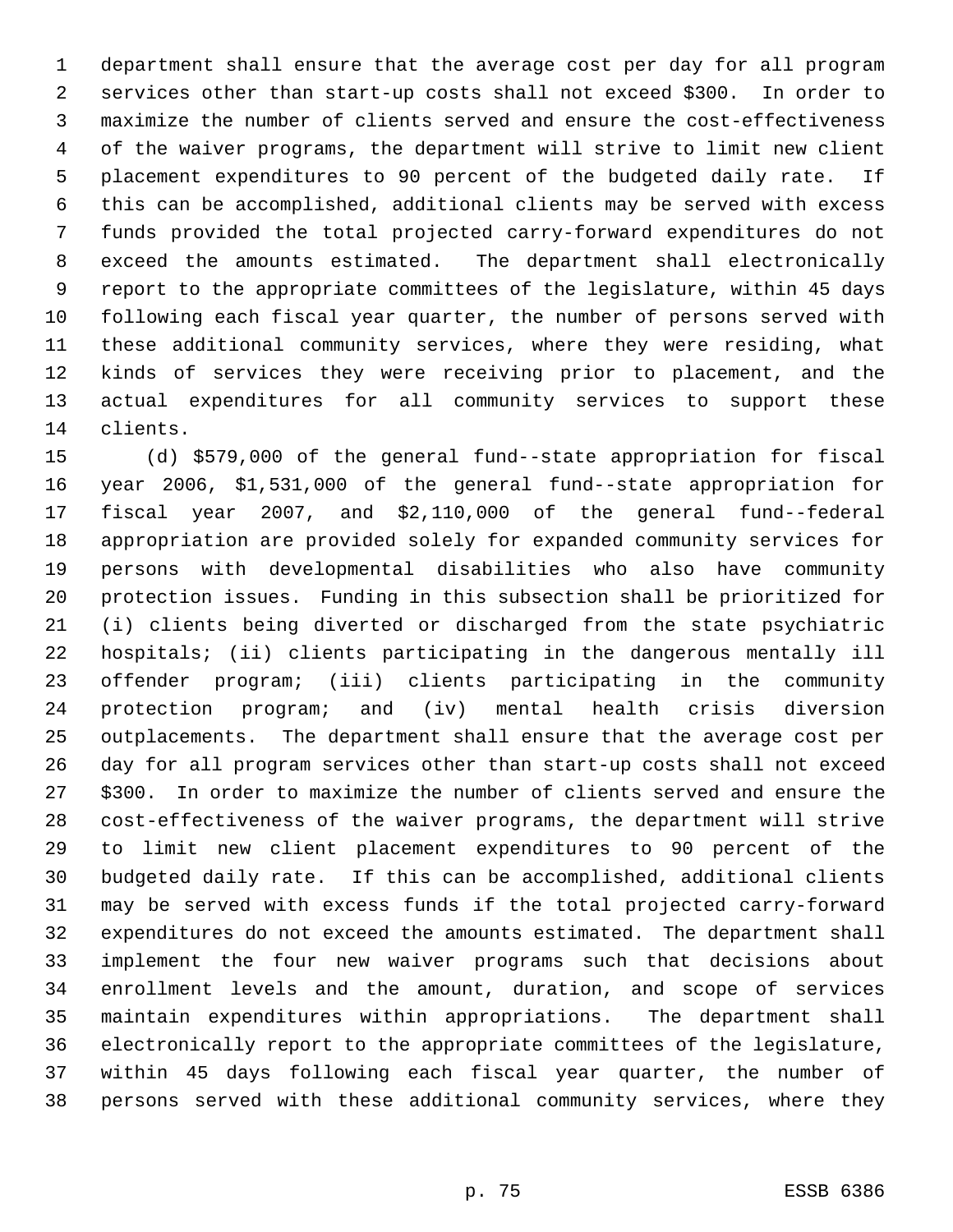were residing, what kinds of services they were receiving prior to placement, and the actual expenditures for all community services to support these clients.

 (e) \$900,000 of the general fund--state appropriation for fiscal year 2006 and \$1,600,000 of the general fund--state appropriation for fiscal year 2007 are provided solely for the implementation of a flexible family support pilot program for families who are providing care and support for family members with developmental disabilities. The program shall provide funding for support services such as respite care, training and counseling, assistive technologies, transition services, and assistance with extraordinary household expenses.

 (i) To receive funding, an individual must: (A) Be eligible for services from the division of developmental disabilities; (B) live with his or her family; (C) not live independently or with a spouse; (D) not receive paid services through the division, including medicaid personal care and medicaid waiver services; and (E) have gross household income of less than or equal to four hundred percent of the federal poverty level.

 (ii) The department shall determine individual funding awards based on the following criteria: (A) Documented need for services, with priority given to individuals in crisis or at immediate risk of needing institutional services, individuals who transition from high school without employment or day program opportunities, individuals cared for by a single parent, and individuals with multiple disabilities; (B) number and ages of family members and their relation to the individual with developmental disabilities; (C) gross annual household income; and (D) availability of state funds.

 Funding awards may be made as one-time awards or on a renewable basis. Renewable awards shall be for a period of twelve months for the biennium. Awards shall be based upon the criteria provided in this subsection, but shall be within the following limits: Maximum of \$4,000 per year for an individual whose gross annual household income is up to 100 percent of the federal poverty level; maximum of \$3,000 per year for an individual whose gross annual household income is up to 200 percent of the federal poverty level; maximum of \$2,000 per year for an individual whose gross annual household income is up to 300 percent of the federal poverty level; and maximum of \$1,000 per year for an individual whose gross annual household income is up to 400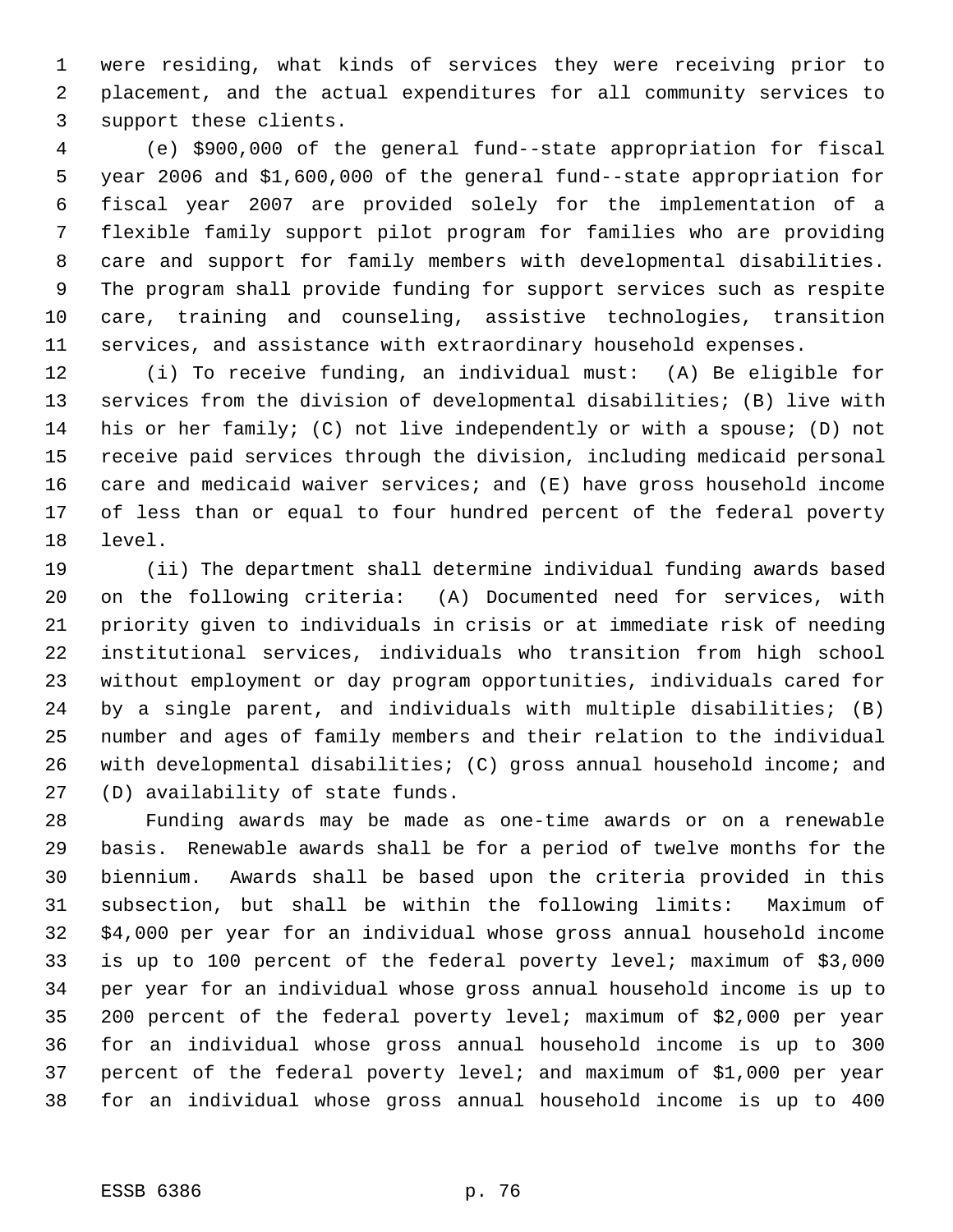percent of the federal poverty level. Of the amounts provided in this subsection, \$150,000 of the general fund--state appropriation for fiscal year 2006 and \$300,000 of the general fund--state appropriation for fiscal year 2007 are provided solely for one-time awards.

 (iii) Eligibility for, and the amount of, renewable awards and one- time awards shall be redetermined annually and shall correspond with the application of the department's mini-assessment tool. At the end of each award period, the department must redetermine eligibility for funding, including increases or reductions in the level of funding, as appropriate.

 (iv) By November 1, 2006, the department shall provide recommendations to the appropriate policy and fiscal committees of the legislature on strategies for integrating state-funded family support programs, including, if appropriate, the flexible family support pilot program, into a single program. The department shall also provide a status report on the flexible family support pilot program, which shall include the following information: The number of applicants for 18 funding; the total number of awards; the number and amount of both 19 annual and one-time awards, broken down by household income levels; and the purpose of the awards.

 (v) The department shall manage enrollment and award levels so as to not exceed the amounts appropriated for this purpose.

23 (f) ((\$840,000)) \$882,000 of the general fund--state appropriation 24 for fiscal year 2006, ((\$1,979,000)) \$3,371,000 of the general fund-- state appropriation for fiscal year 2007, and \$1,219,000 of the general fund--federal appropriation are provided solely for employment and day services. Priority consideration for this new funding shall be young adults with developmental disabilities living with their family who need employment opportunities and assistance after high school graduation. Services shall be provided for both waiver and nonwaiver clients.

 (g) \$1,000,000 of the general fund--state appropriation for fiscal year 2006, \$1,000,000 of the general fund--state appropriation for fiscal year 2007, and \$2,000,000 of the general fund--federal appropriation are provided for implementation of the administrative rate standardization. These amounts are in addition to any vendor rate increase adopted by the legislature.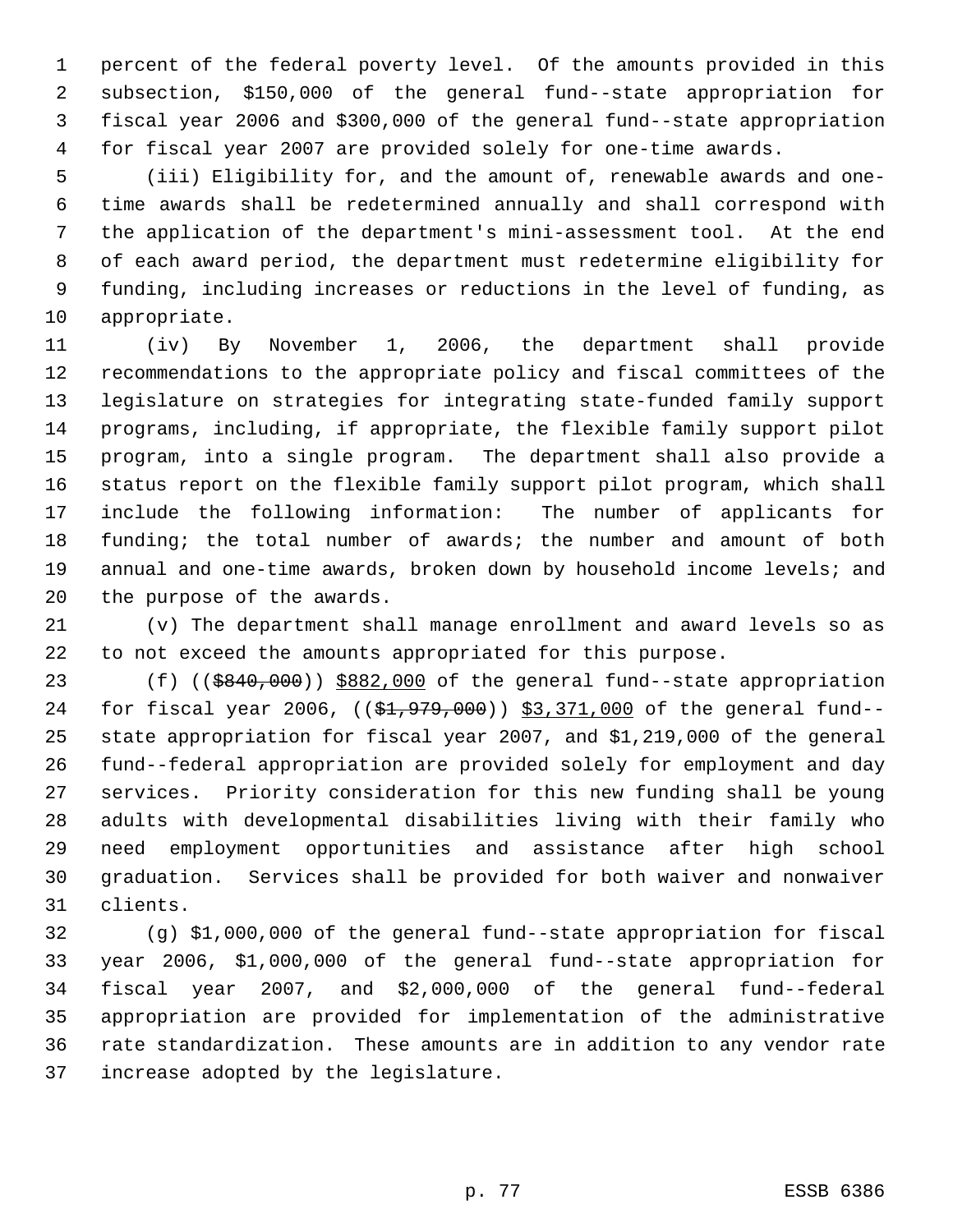(h) \$100,000 of the general fund--state appropriation for fiscal year 2006 is provided solely for services to community clients provided by licensed professionals at the state residential habilitation centers. The division shall submit claims for reimbursement for services provided to clients living in the community with medical assistance or third-party health coverage, as appropriate, and shall implement a system for billing clients without coverage. The department shall provide a report by December 1, 2006, to the appropriate committees of the legislature on the number of clients served, services provided, and expenditures and revenues associated with those services.

 (i) \$65,000 of the general fund--state appropriation for fiscal 13 year 2006(( $\frac{1}{7}$  \$65,000 of the general fund-state appropriation for 14 fiscal year , and ((\$130,000)) \$65,000 of the general fund-- federal appropriation are provided solely for supplemental compensation increases for direct care workers employed by home care agencies in recognition of higher labor market cost pressures experienced by agencies subject to collective bargaining obligations. In order for a specific home care agency to be eligible for such increases, home care agencies shall submit the following to the department:

 (i) Proof of a legally binding, written commitment to increase the compensation of agency home care workers; and

 (ii) Proof of the existence of a method of enforcement of the commitment, such as arbitration, that is available to the employees or their representative, and proof that such a method is expeditious, uses a neutral decision maker, and is economical for the employees.

27 (j) \$190,000 of the general fund--state appropriation for fiscal year 2006 and \$65,000 of the general fund--state appropriation for fiscal year 2007 are provided solely to hire additional caseworkers to assist with a Washington state institute for public policy study on the service needs of individuals with developmental disabilities.

 (k) \$13,200,000 of the general fund--state appropriation for fiscal year 2007 is provided solely for family support programs.

 (l) \$1,085,000 of the general fund--state appropriation for fiscal year 2007 and \$1,089,000 of the general fund--federal appropriation are provided solely for a rate increase for supported living providers of 37 20 cents per hour for King county, and 15 cents per hour for all other counties.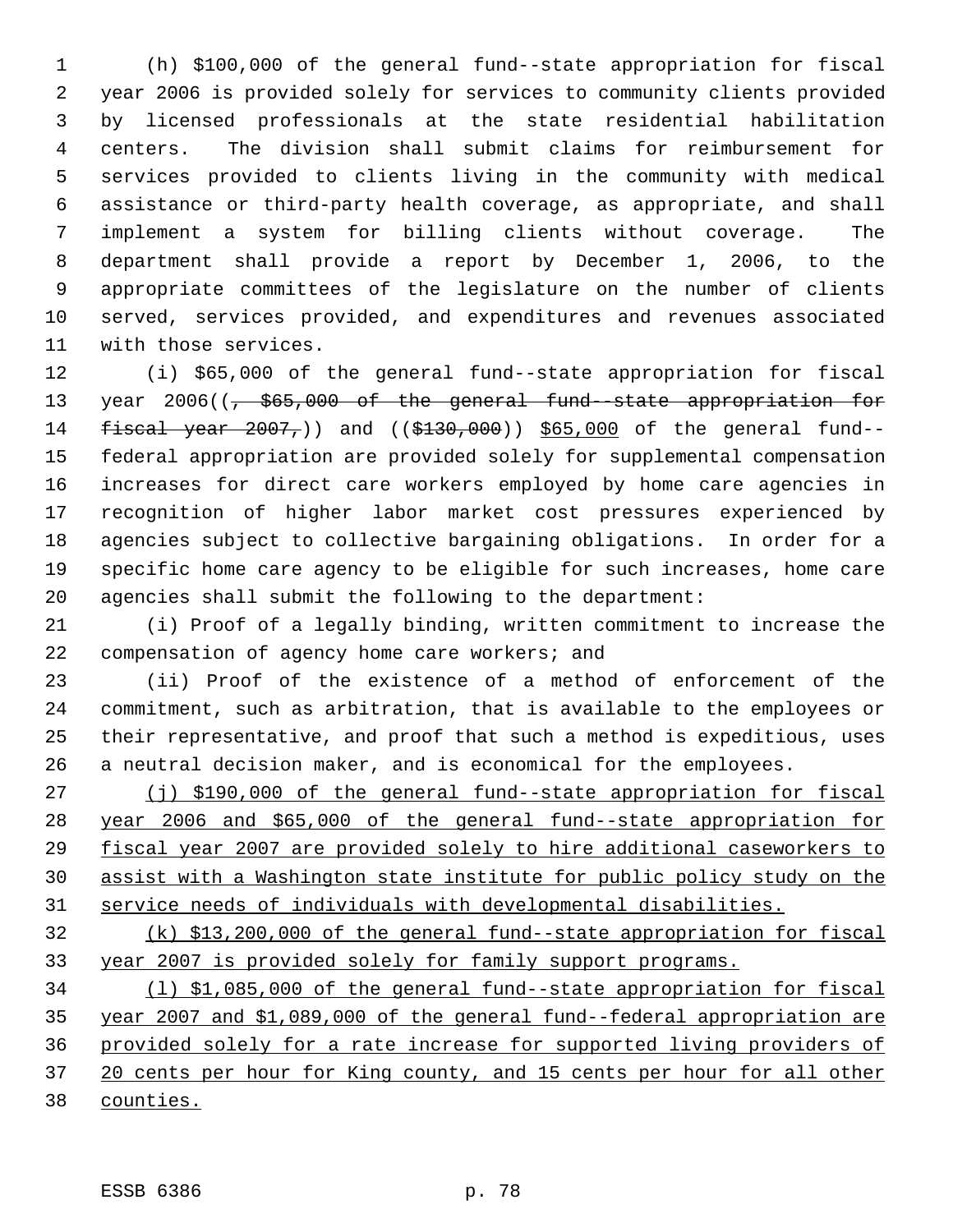|    | (2) INSTITUTIONAL SERVICES                                                              |
|----|-----------------------------------------------------------------------------------------|
| 2  | General Fund--State Appropriation (FY 2006) $($ $($ \$76,062,000))                      |
| 3  | \$76,623,000                                                                            |
| 4  | General Fund--State Appropriation (FY 2007) $($ $($ $\frac{278}{545}, \frac{545}{900})$ |
| 5  | \$78,826,000                                                                            |
| 6  | General Fund--Federal Appropriation ( $(\frac{15152}{179}, 000)$ )                      |
| 7  | \$153,807,000                                                                           |
| 8  | General Fund--Private/Local Appropriation ( $(\frac{212,000,000)}{12,000,000})$         |
| 9  | \$11,237,000                                                                            |
| 10 | Pension Funding Stabilization Account--State                                            |
| 11 |                                                                                         |
| 12 | TOTAL APPROPRIATION ( $(\frac{2319}{1000})$ )                                           |
| 13 | \$320,950,000                                                                           |

 The appropriations in this subsection are subject to the following conditions and limitations: The developmental disabilities program is authorized to use funds appropriated in this section to purchase goods and supplies through direct contracting with vendors when the program determines it is cost-effective to do so.

(3) PROGRAM SUPPORT

| 20 | General Fund--State Appropriation (FY 2006) $($ $($ $\frac{27.457}{100})$ |
|----|---------------------------------------------------------------------------|
| 21 | \$2,312,000                                                               |
| 22 | General Fund--State Appropriation (FY 2007) $($ $($ \$2,068,000))         |
| 23 | \$1,924,000                                                               |
| 24 | General Fund--Federal Appropriation $($ $($ \$3,034,000) $)$              |
| 25 | \$3,014,000                                                               |
| 26 | Pension Funding Stabilization Account--State                              |
| 27 |                                                                           |
| 28 | TOTAL APPROPRIATION ( $(\frac{27}{57}, \frac{559}{000})$ )                |
| 29 | \$7,267,000                                                               |

 The appropriations in this subsection are subject to the following conditions and limitations: \$578,000 of the general fund--state appropriation for fiscal year 2006 and \$578,000 of the general fund-- federal appropriation are provided solely for the purpose of developing and implementing a consistent needs assessment instrument for use on all clients with developmental disabilities. In developing the instrument, the department shall develop a process for collecting data on family income for minor children with developmental disabilities and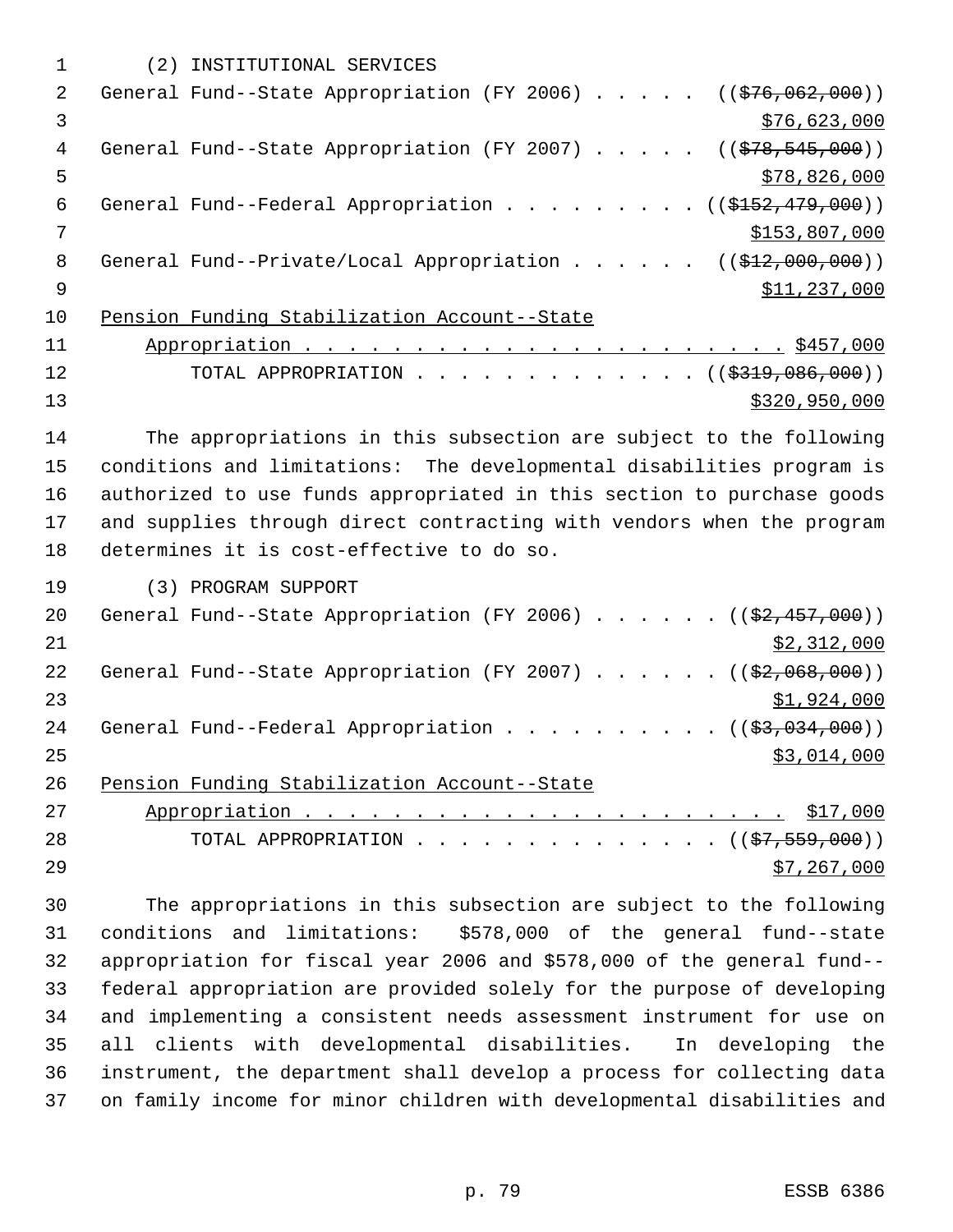1 all individuals who are receiving state-only funded services. The 2 department shall ensure that this information is captured as part of 3 the client assessment process. 4 (4) SPECIAL PROJECTS 5 General Fund--State Appropriation (FY 2006) . . . . . . . . . \$11,000 6 General Fund--State Appropriation (FY 2007) . . . . . . . . . \$17,000 7 General Fund--Federal Appropriation . . . . . . . . ((\$16,668,000))  $8 \times 17,238,000$  9 Pension Funding Stabilization Account--State 10 Appropriation . . . . . . . . . . . . . . . . . . . . . . . \$2,000 11 TOTAL APPROPRIATION . . . . . . . . . . . . . ((\$16,696,000))  $\frac{$12}{ }$   $\frac{$17,268,000}{ }$ 13 **Sec. 206.** 2005 c 518 s 206 (uncodified) is amended to read as 14 follows: 15 **FOR THE DEPARTMENT OF SOCIAL AND HEALTH SERVICES--AGING AND ADULT** 16 **SERVICES PROGRAM** 17 General Fund--State Appropriation (FY 2006) . . . . . ((\$604,891,000)) 18 \$612,343,000 19 General Fund--State Appropriation (FY 2007) . . . . . ((\$623,448,000))  $20$  \$657,682,000 21 General Fund--Federal Appropriation . . . . . . . ((\$1,264,939,000))  $22$   $51,303,863,000$ 23 General Fund--Private/Local Appropriation . . . . . ((\$18,939,000))  $24$  \$18,949,000 25 ((Health Services Account - State Appropriation . . . . . \$4,888,000)) 26 Pension Funding Stabilization Account--State 27 Appropriation . . . . . . . . . . . . . . . . . . . . . . \$317,000 28 TOTAL APPROPRIATION . . . . . . . . . . . ((<del>\$2,517,105,000</del>))  $29$   $52,593,154,000$ 30 The appropriations in this section are subject to the following 31 conditions and limitations: 32 (1) ((The entire health services account appropriation, \$610,000)) 33 \$9,511,000 of the general fund--state appropriation for fiscal year 34 2006, ((\$610,000)) \$14,015,000 of the general fund--state appropriation 35 for fiscal year 2007, and ((\$5,552,000)) \$23,405,000 of the general 36 fund--federal appropriation are provided solely for health care

37 benefits for agency home care workers who are employed through state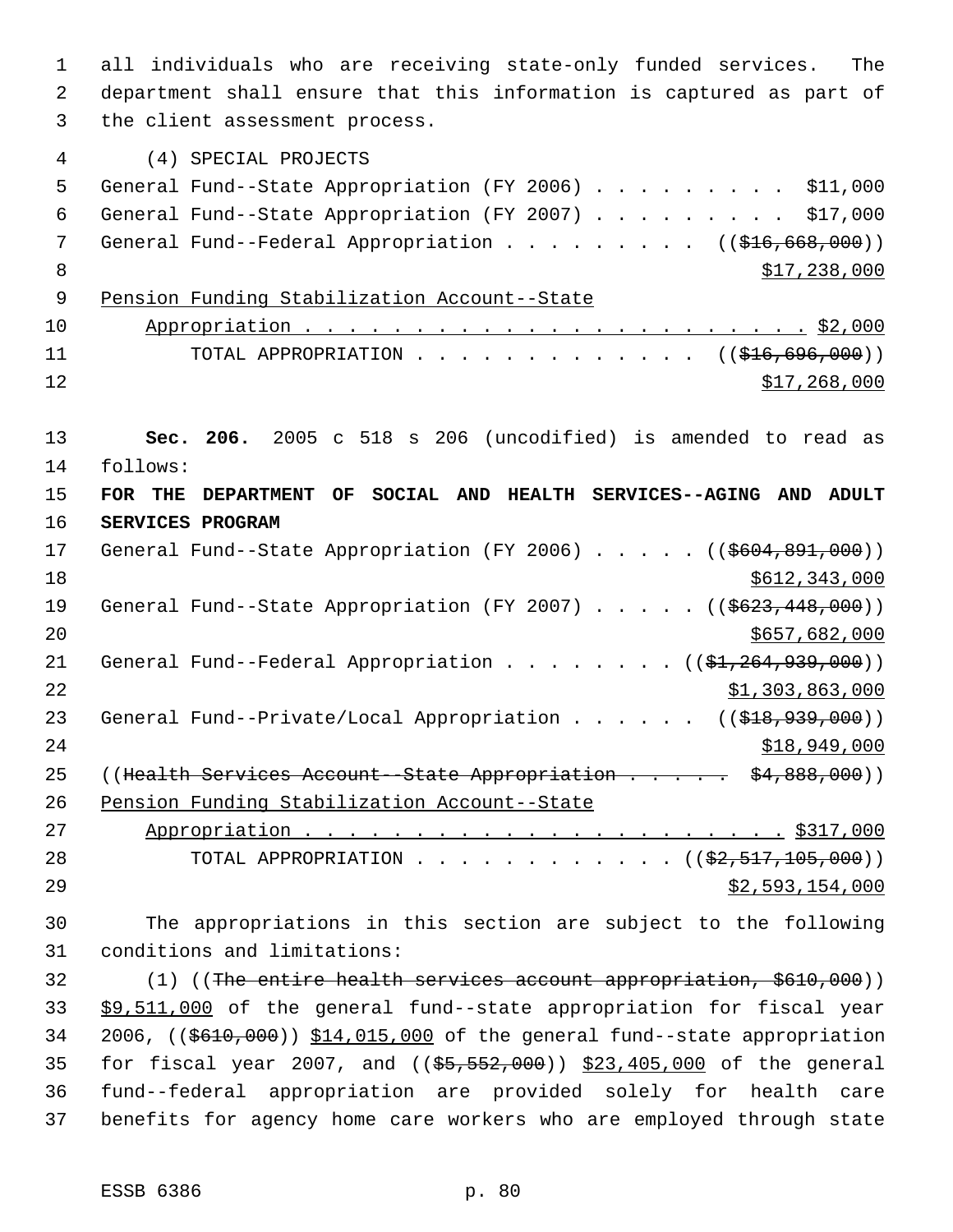1 contracts for at least twenty hours a week. The ((per worker per 2 month)) state contribution ((per agency)) to the cost of health care benefits per eligible participating worker per month shall be no 4 greater than ((\$380.06)) \$449.00 in fiscal year 2006 and ((\$413.14)) \$532.00 per month in fiscal year 2007.

 (2) For purposes of implementing chapter 74.46 RCW, the weighted 7 average nursing facility payment rate shall not exceed ((\$149.14)) 8 \$147.57 for fiscal year 2006 and shall not exceed ((\$153.50)) \$154.53 for fiscal year 2007.

 (3) In accordance with chapter 74.46 RCW, the department shall issue certificates of capital authorization that result in up to \$16 million of increased asset value completed and ready for occupancy in fiscal year 2006; up to \$16 million of increased asset value completed and ready for occupancy in fiscal year 2007; and up to \$16 million of increased asset value completed and ready for occupancy in fiscal year 2008.

 (4) Adult day health services shall not be considered a duplication of services for persons receiving care in long-term care settings licensed under chapter 18.20, 72.36, or 70.128 RCW.

 (5) In accordance with chapter 74.39 RCW, the department may implement two medicaid waiver programs for persons who do not qualify for such services as categorically needy, subject to federal approval and the following conditions and limitations:

 (a) One waiver program shall include coverage of care in community residential facilities. Enrollment in the waiver shall not exceed 600 persons at any time.

 (b) The second waiver program shall include coverage of in-home care. Enrollment in this second waiver shall not exceed 200 persons at any time.

 (c) The department shall identify the number of medically needy nursing home residents, and enrollment and expenditures on each of the two medically needy waivers, on monthly management reports.

 (d) If it is necessary to establish a waiting list for either waiver because the budgeted number of enrollment opportunities has been reached, the department shall track how the long-term care needs of applicants assigned to the waiting list are met.

 (6) \$1,413,000 of the general fund--state appropriation for fiscal year 2006, \$2,887,000 of the general fund--state appropriation for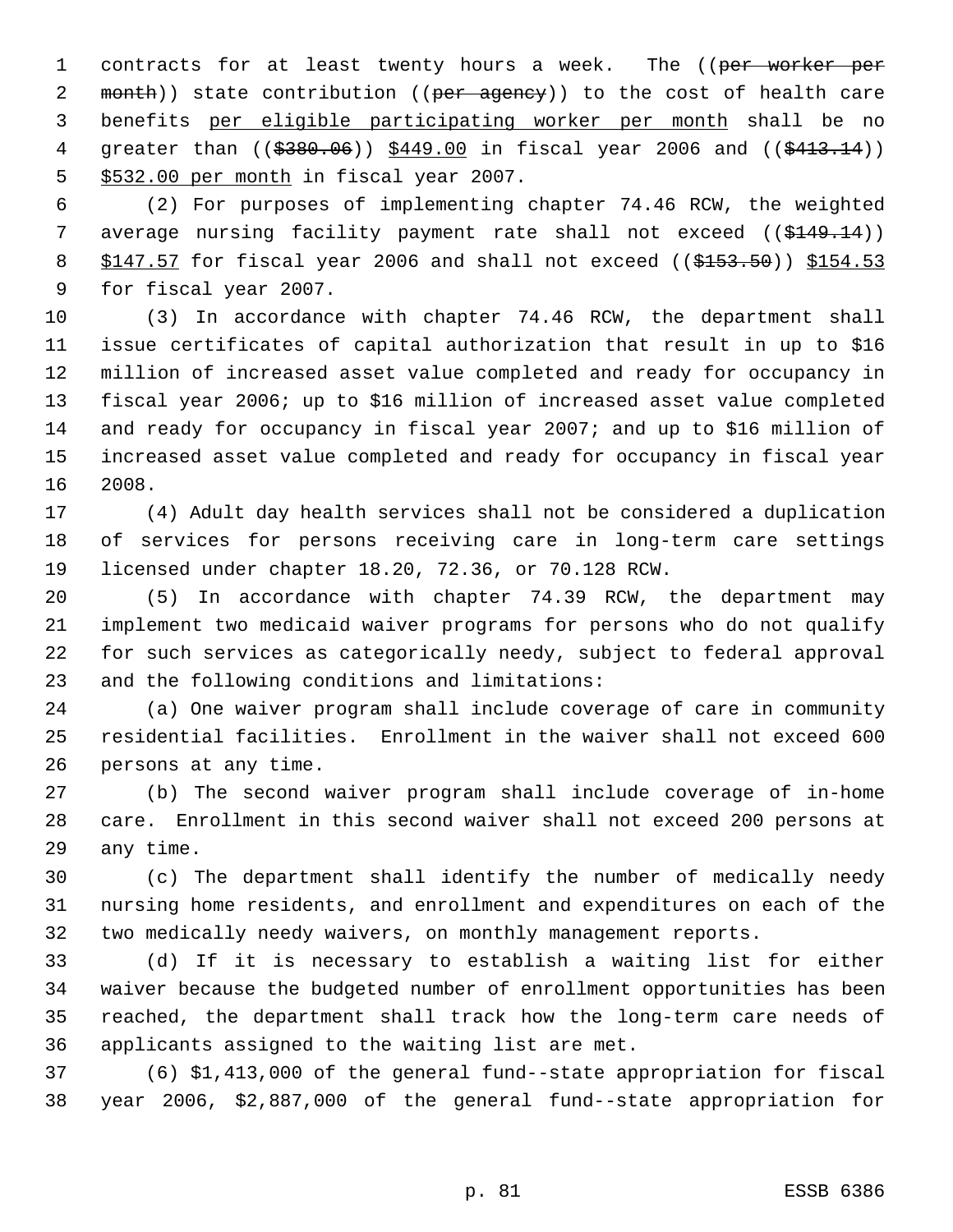fiscal year 2007, and \$4,305,000 of the general fund--federal appropriation are provided solely to increase compensation for direct care workers employed by home care agencies by 27 cents per hour on July 1, 2005, and by an additional 23 cents per hour on July 1, 2006. The amounts in this subsection also include the funds needed for the employer share of unemployment and social security taxes on the amount of the increase.

 (7) \$1,786,000 of the general fund--state appropriation for fiscal year 2006 and \$1,804,000 of the general fund--state appropriation for fiscal year 2007 are provided solely for operation of the volunteer chore services program.

 (8) The department shall establish waiting lists to the extent necessary to assure that annual expenditures on the community options program entry systems (COPES) program do not exceed appropriated levels. In establishing and managing any such waiting list, the department shall assure priority access to persons with the greatest unmet needs, as determined by department assessment processes.

 (9) \$93,000 of the general fund--state appropriation for fiscal year 2006, \$8,000 of the general fund--state appropriation for fiscal year 2007, and \$101,000 of the general fund--federal appropriation are provided solely to expand the number of boarding homes that receive exceptional care rates for persons with Alzheimer's disease and related dementias who might otherwise require nursing home care. The department may expand the number of licensed boarding home facilities that specialize in caring for such conditions by up to 85 beds in fiscal year 2006 and up to 150 beds in fiscal year 2007.

 (10) \$305,000 of the general fund--state appropriation for fiscal year 2006 and \$377,000 of the general fund--state appropriation for fiscal year 2007 are provided solely for the senior farmer's market nutrition program.

 $((+12))$   $(11)$  \$109,000 of the general fund--state appropriation for fiscal year 2006, \$90,000 of the general fund--state appropriation for fiscal year 2007, and \$198,000 of the general fund--federal appropriation are provided solely for the implementation of Second Substitute House Bill No. 1220 (long-term care financing). If the bill is not enacted by June 30, 2005, the amounts provided in this subsection shall lapse.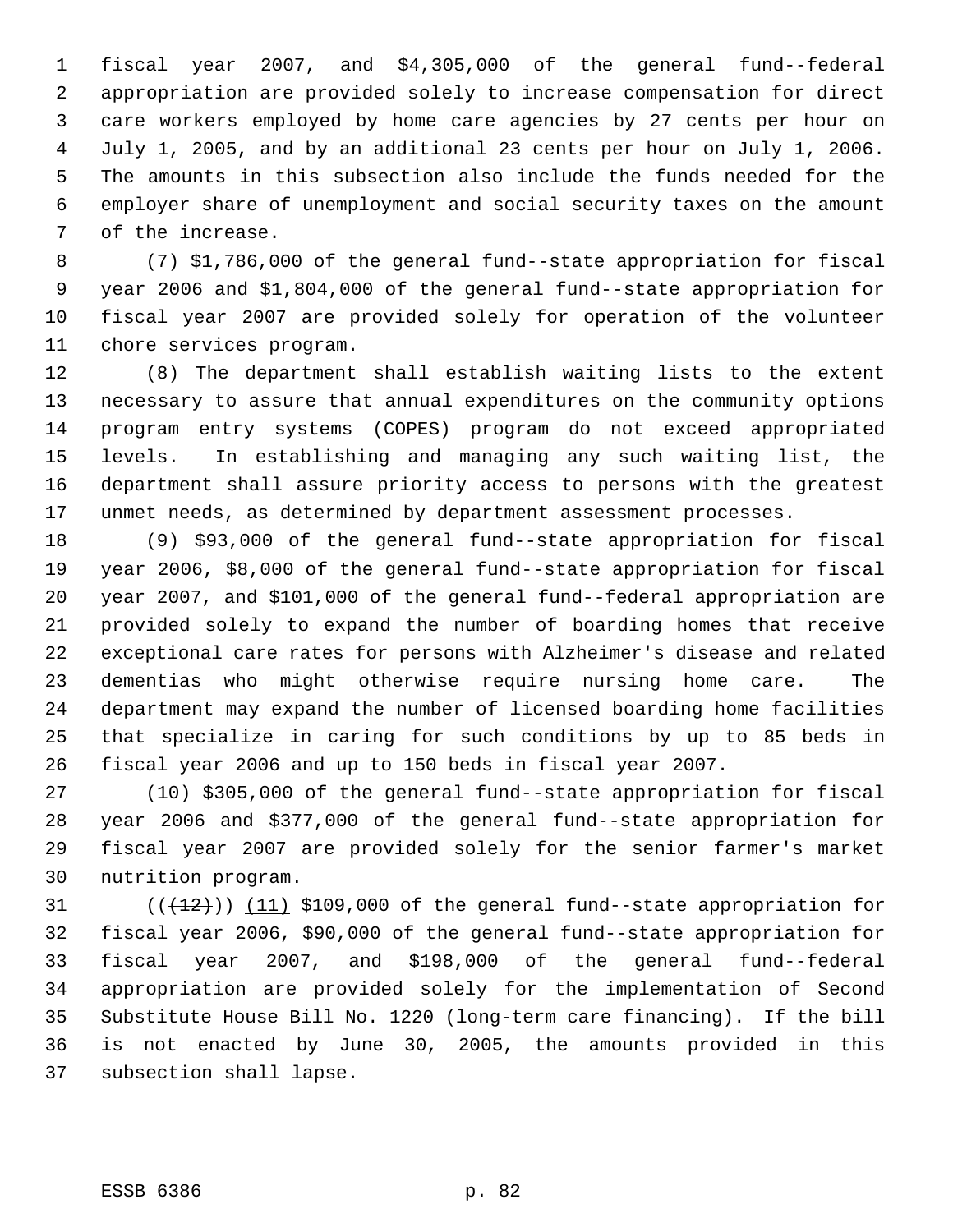$((+13))$   $(12)$  \$100,000 of the general fund--state appropriation for fiscal year 2006 and \$100,000 of the general fund--state appropriation for fiscal year 2007 are provided solely for area agencies on aging, or entities with which area agencies on aging contract, to provide a kinship navigator for grandparents and other kinship caregivers of children in both western and eastern Washington.

 (a) Kinship navigator services shall include but not be limited to assisting kinship caregivers with understanding and navigating the system of services for children in out-of-home care while reducing barriers faced by kinship caregivers when accessing services.

 (b) In providing kinship navigator services, area agencies on aging shall give priority to helping kinship caregivers maintain their caregiving role by helping them access existing services and supports, thus keeping children from entering foster care.

 $((+14))$   $(13)$  \$435,000 of the general fund--state appropriation for 16 fiscal year 2006((, \$435,000 of the general fund-state appropriation 17 for fiscal year 2007,)) and ((\$870,000)) \$435,000 of the general fund-- federal appropriation are provided solely for supplemental compensation increases for direct care workers employed by home care agencies in recognition of higher labor market cost pressures experienced by agencies subject to collective bargaining obligations. In order for a specific home care agency to be eligible for such increases, home care agencies shall submit the following to the department:

 (i) Proof of a legally binding, written commitment to increase the compensation of agency home care workers; and

 (ii) Proof of the existence of a method of enforcement of the commitment, such as arbitration, that is available to the employees or their representative, and proof that such a method is expeditious, uses a neutral decision maker, and is economical for the employees.

 (14) Home care agency payment rates shall be increased by an additional 21 cents per hour on July 1, 2006, to permit payment of the same vacation benefits and seniority wage increases funded on behalf of individual home care providers, and to cover the cost of workers' compensation rate increases.

 (15) \$6,400,000 of the general fund--state appropriation for fiscal year 2007 and \$6,400,000 of the general fund--federal appropriation are provided solely for purposes of settling all claims in the class action suit commonly known as *Regency Pacific et al. v. Department of Social*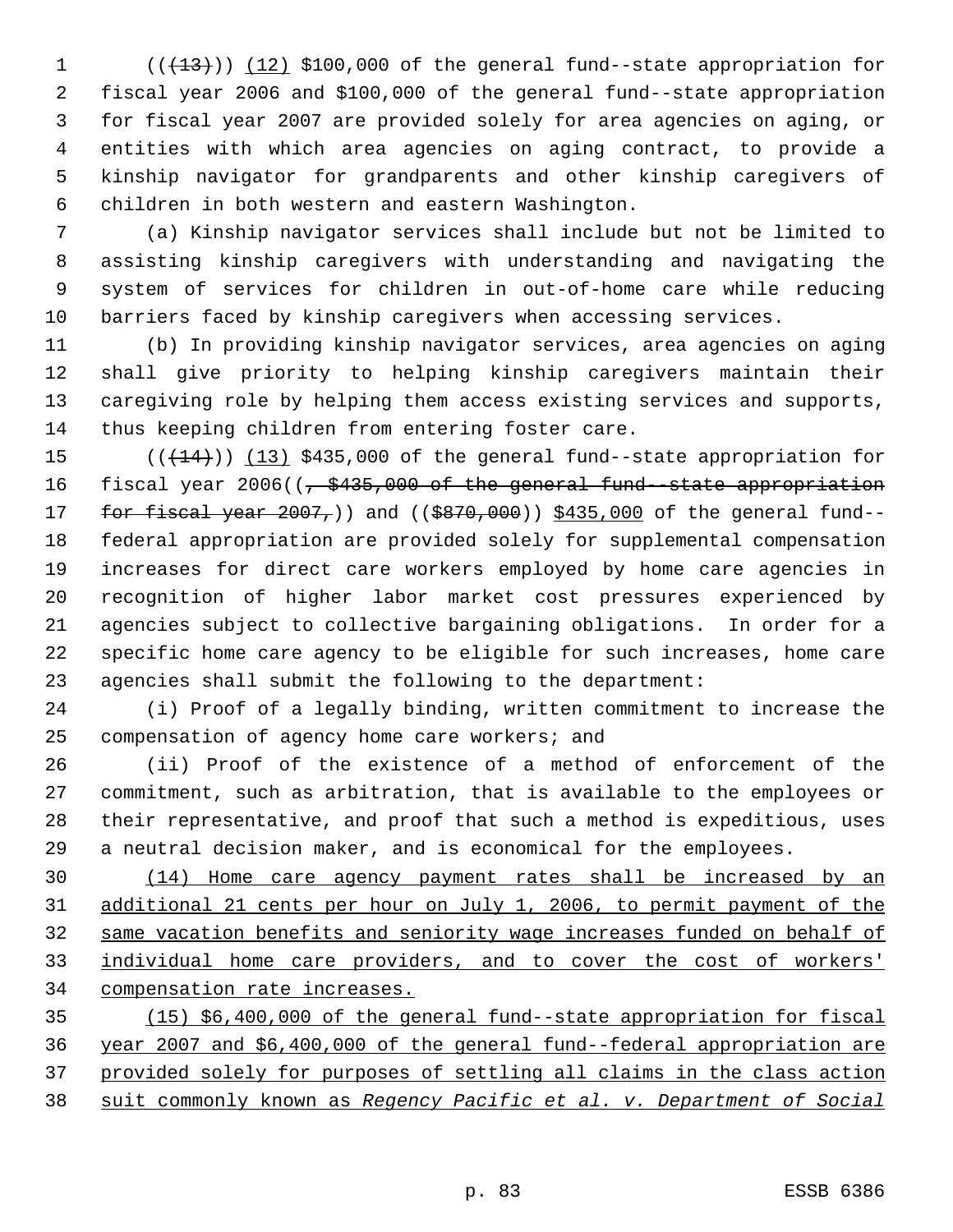| 1  | and Health Services. The expenditure of this amount is contingent on               |
|----|------------------------------------------------------------------------------------|
| 2  | the release of all claims in the case, and total settlement costs shall            |
| 3  | not exceed the amount provided in this subsection.                                 |
|    |                                                                                    |
| 4  | Sec. 207. 2005 c 518 s 207 (uncodified) is amended to read as                      |
| 5  | follows:                                                                           |
| 6  | FOR THE DEPARTMENT OF SOCIAL AND HEALTH SERVICES--ECONOMIC SERVICES                |
| 7  | <b>PROGRAM</b>                                                                     |
| 8  | General Fund--State Appropriation (FY 2006) $($ $($ $$483,166,000)$ )              |
| 9  | \$514,168,000                                                                      |
| 10 | General Fund--State Appropriation (FY 2007) $($ $($ \$501,081,000))                |
| 11 | \$535,469,000                                                                      |
| 12 | General Fund--Federal Appropriation ( $(\frac{1}{21}, 246, 447, 000)$ )            |
| 13 | \$1,245,412,000                                                                    |
| 14 | General Fund--Private/Local Appropriation ( $(\frac{231}{731}, \frac{466}{900})$ ) |
| 15 | \$27,535,000                                                                       |
| 16 | Pension Funding Stabilization Account--State                                       |
| 17 |                                                                                    |
| 18 | TOTAL APPROPRIATION ( $(\frac{22}{2222160000})$ )                                  |
| 19 | \$2,323,722,000                                                                    |

 The appropriations in this section are subject to the following conditions and limitations:

22 (1) ((\$273,333,000)) \$303,247,000 of the general fund--state 23 appropriation for fiscal year 2006, ((\$273,333,000)) \$306,623,000 of the general fund--state appropriation for fiscal year 2007, and ((\$1,020,292,000)) \$905,232,000 of the general fund--federal appropriation are provided solely for all components of the WorkFirst program. Within the amounts provided for the WorkFirst program, the department shall:

 (a) Continue to implement WorkFirst program improvements that are designed to achieve progress against outcome measures specified in RCW 74.08A.410. Outcome data regarding job retention and wage progression shall be reported quarterly to appropriate fiscal and policy committees of the legislature for families who leave assistance, measured after 12 months, 24 months, and 36 months. The department shall also report the percentage of families who have returned to temporary assistance for needy families after 12 months, 24 months, and 36 months; and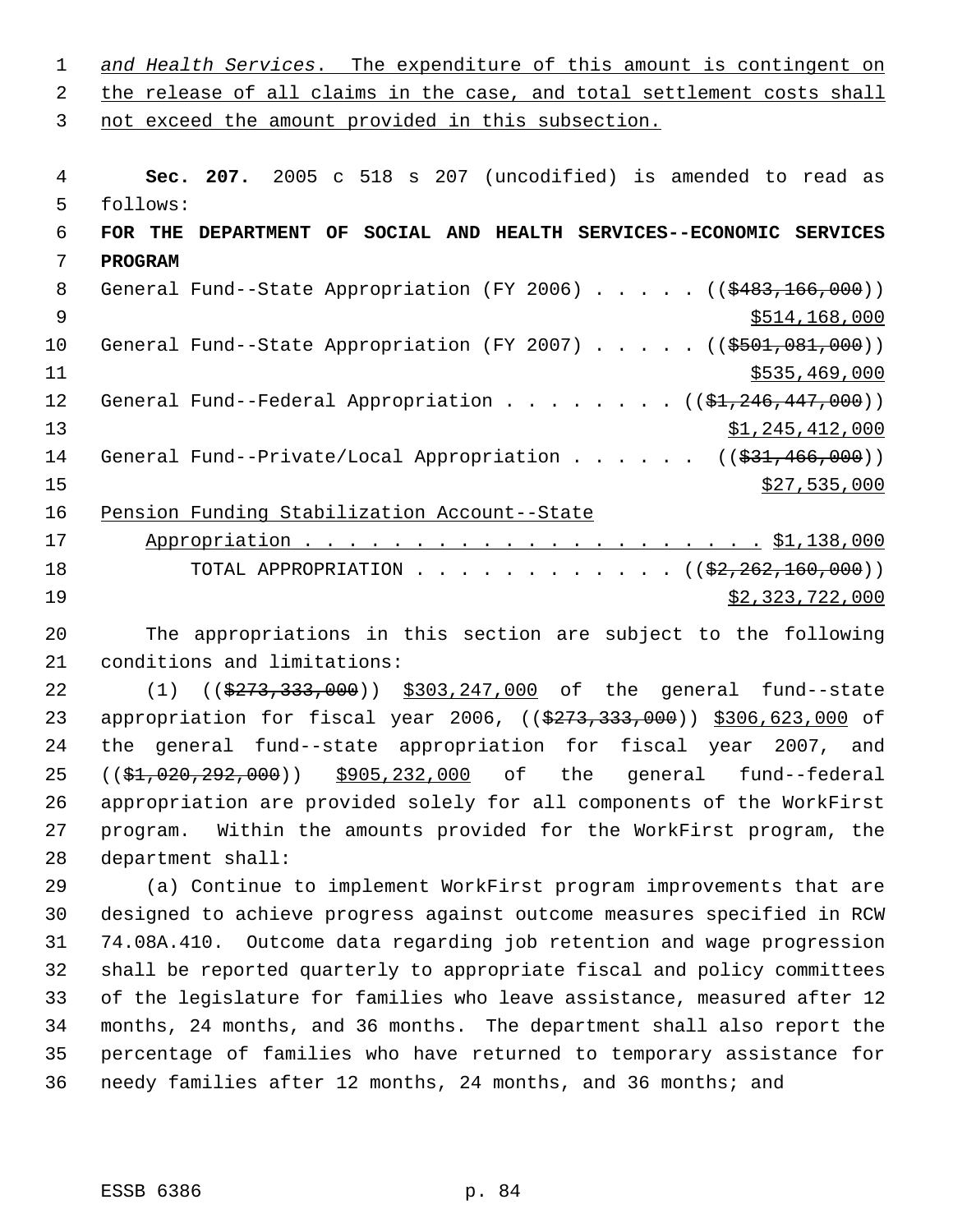(b) Submit a report by October 1, 2005, to the fiscal committees of the legislature containing a spending plan for the WorkFirst program. The plan shall identify how spending levels in the 2005-2007 biennium will be adjusted to stay within available federal grant levels and the appropriated state-fund levels.

 (2) ((\$75,833,000)) \$72,526,000 of the general fund--state 7 appropriation for fiscal year 2006 and (( $\frac{1}{574}$ , 358,000)) \$77,880,000 of the general fund--state appropriation for fiscal year 2007 are provided solely for cash assistance and other services to recipients in the general assistance--unemployable program. Within these amounts:

 (a) The department may expend funds for services that assist recipients to obtain employment and reduce their dependence on public assistance, provided that expenditures for these services and cash assistance do not exceed the funds provided. Mental health, substance abuse, and vocational rehabilitation services may be provided to recipients whose incapacity is not severe enough to qualify for services through a regional support network, the alcoholism and drug addiction treatment and support act, or the division of vocational rehabilitation to the extent that those services are necessary to 20 eliminate or minimize barriers to employment;

 (b) The department shall review the general assistance caseload to identify recipients that would benefit from assistance in becoming naturalized citizens, and thus be eligible to receive federal supplemental security income benefits. Those cases shall be given high priority for naturalization funding through the department;

 (c) The department shall identify general assistance recipients who are or may be eligible to receive health care coverage or services through the federal veteran's administration and assist recipients in 29 obtaining access to those benefits; and

 (d) The department shall report by November of each year to the appropriate committees of the legislature on the progress and outcomes of these efforts.

 (3) Within amounts appropriated in this section, the department shall increase the state supplemental payment by \$10 per month for SSI clients who reside in nursing facilities, residential habilitation centers, or state hospitals and who receive a personal needs allowance and decrease other state supplemental payments.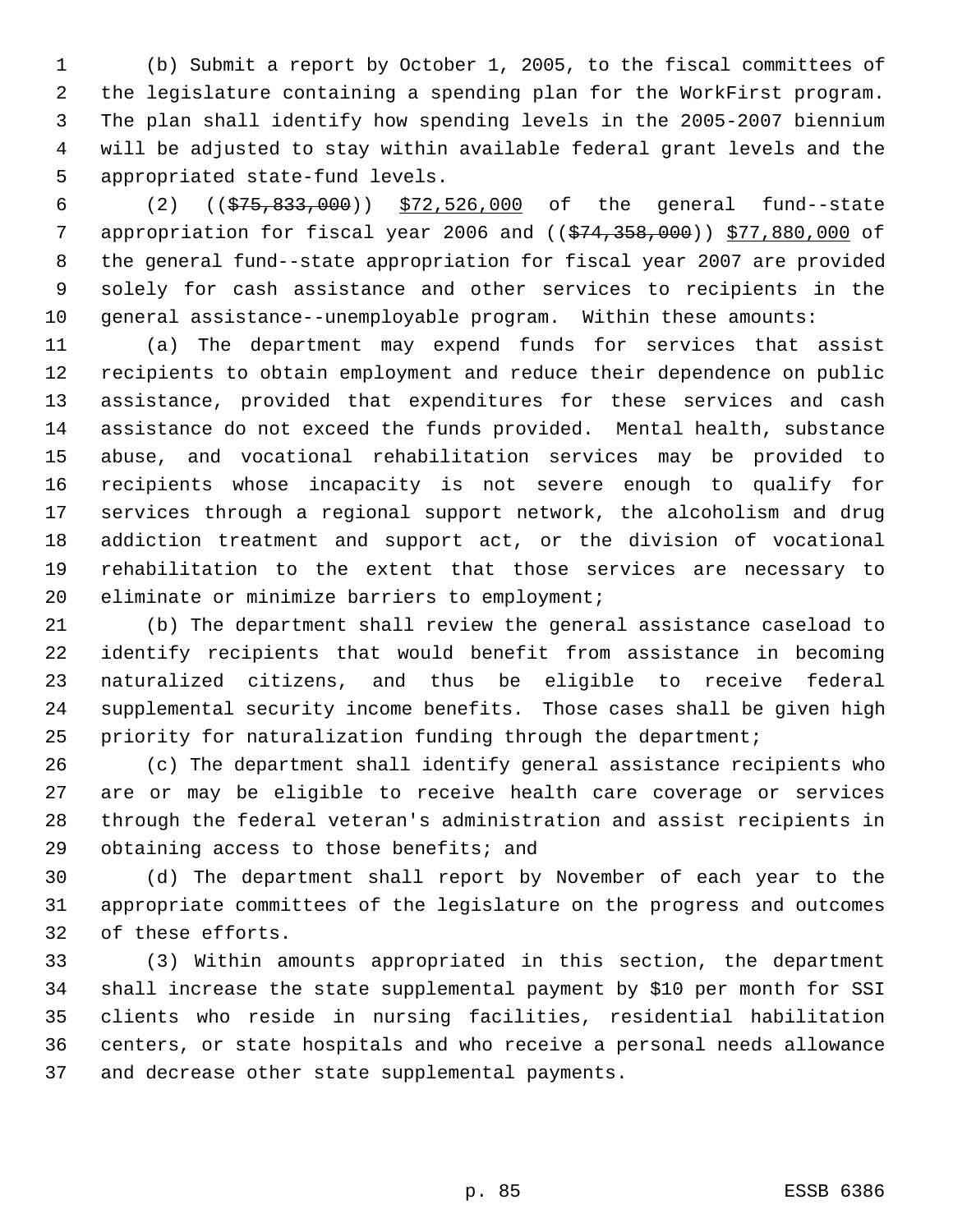(4) \$5,000,000 of the general fund--state appropriation for fiscal year 2006 and \$10,000,000 of the general fund--state appropriation for fiscal year 2007 are provided solely for a subsidy rate increase for child care providers. Of this amount, \$500,000 per year shall be targeted for child care providers in urban areas of region 1 and \$500,000 per year shall be targeted for one or more tiered- reimbursement pilot projects.

 (5) \$1,000,000 of the general fund--state appropriation for fiscal year 2007 is provided solely for the child care career and wage ladder program created by chapter 507, Laws of 2005.

 (6) \$192,000 of the general fund--state appropriation for fiscal year 2006 and \$3,246,000 of the general fund--state appropriation for 13 fiscal year 2007 are provided solely for continuation of the WorkFirst child safety net.

 **Sec. 208.** 2005 c 518 s 208 (uncodified) is amended to read as follows:

 **FOR THE DEPARTMENT OF SOCIAL AND HEALTH SERVICES--ALCOHOL AND SUBSTANCE ABUSE PROGRAM** 19 General Fund--State Appropriation (FY 2006) . . . . . ((\$57,235,000)) \$55,136,000 21 General Fund--State Appropriation (FY 2007) . . . . . ((\$66,956,000))  $567,375,000$ 23 General Fund--Federal Appropriation . . . . . . . . ((\$110,175,000)) \$136,750,000 25 General Fund--Private/Local Appropriation . . . . . . . ((\$633,000)) Criminal Justice Treatment Account--State Appropriation . \$16,500,000 Violence Reduction and Drug Enforcement Account--State Appropriation . . . . . . . . . . . . . . . . . . . . \$48,842,000 Problem Gambling ((Treatment)) Account--State 31 Appropriation . . . . . . . . . . . . . . . . . ((\$1,500,000)) \$1,350,000 Public Safety and Education Account--State Appropriation . . . . . . . . . . . . . . . . . . . . . \$2,081,000 Pension Funding Stabilization Account--State Appropriation . . . . . . . . . . . . . . . . . . . . . . \$39,000 37 TOTAL APPROPRIATION . . . . . . . . . . . . . ((\$303,922,000))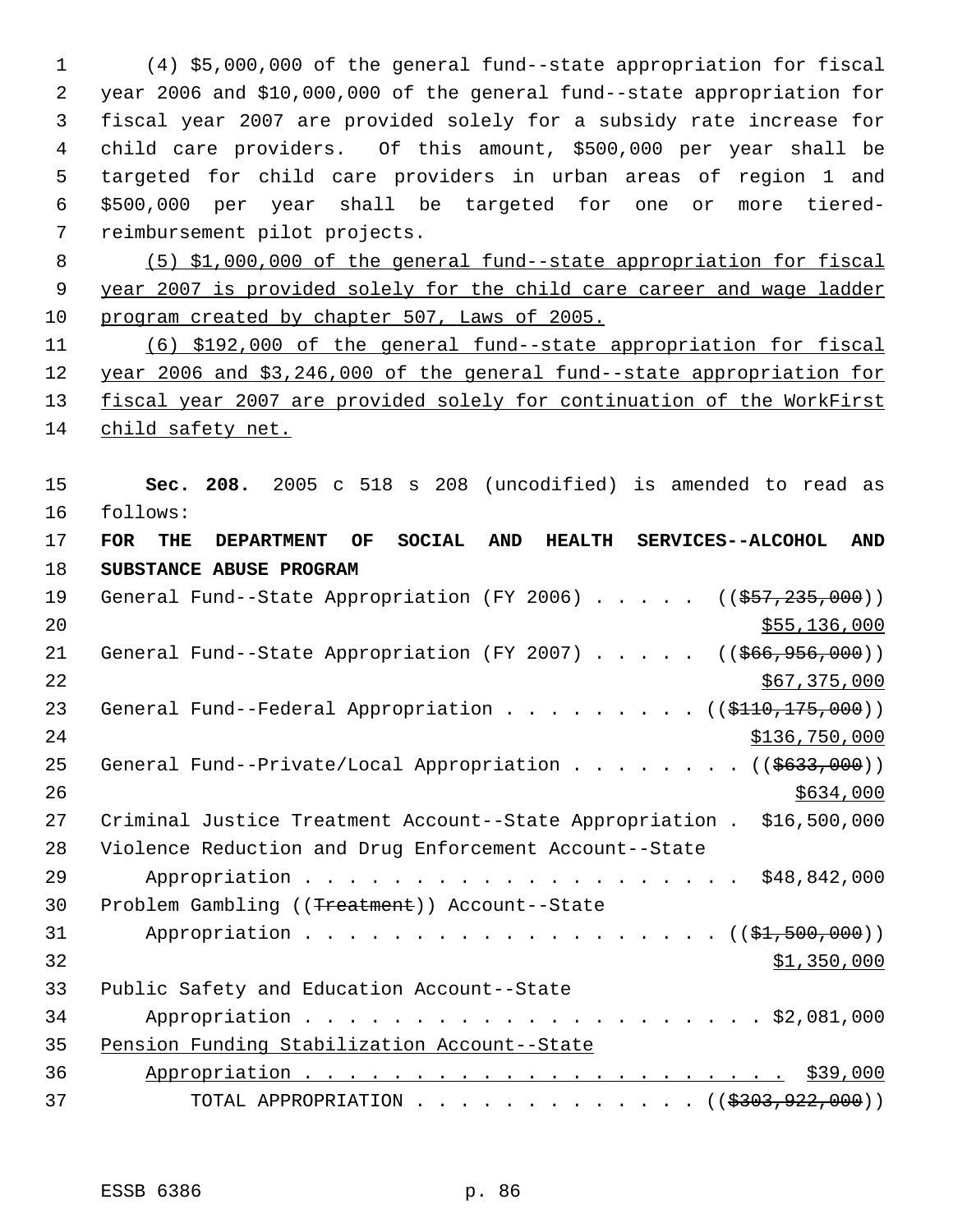The appropriations in this section are subject to the following conditions and limitations:

 (1) ((\$1,500,000)) \$100,000 of the general fund--state appropriation for fiscal year 2006, \$50,000 of the general fund--state appropriation for fiscal year 2007, and \$1,350,000 of the problem 7 gambling ((treatment)) account appropriation ((is)) are provided solely for the program established in Engrossed Substitute House Bill No. 1031 (problem gambling). If legislation creating the account is not enacted by June 30, 2005, this amount shall lapse.

 (2) \$1,339,000 of the general fund--state appropriation for fiscal 12 year 2006 and ((\$1,338,000)) \$1,713,000 of the general fund--state appropriation for fiscal year 2007 are provided solely for the parent child assistance program, including an expansion of services to 15 southwestern Washington and Skagit county. The department shall contract with the University of Washington and community-based providers in Spokane, Yakima, Skagit county, and southwestern Washington for the provision of this program. For all contractors, indirect charges for administering the program shall not exceed ten percent of the total contract amount. The amounts provided in this subsection are sufficient to fund section 303 of Senate Bill No. 5763 (mental disorders treatment).

 (3) \$2,000,000 of the general fund--state appropriation for fiscal year 2006 and \$3,000,000 of the general fund--state appropriation for fiscal year 2007 are provided solely for vendor rate adjustments for residential treatment providers for chemical dependency services.

 (4) \$465,000 of the general fund--state appropriation for fiscal year 2006, \$934,000 of the general fund--state appropriation for fiscal year 2007, \$1,319,000 of the general fund--federal appropriation, and \$700,000 of the violence reduction and drug enforcement account appropriation are provided solely for vendor rate adjustments for residential treatment providers. To the extent that a portion of this funding is sufficient to maintain sufficient residential treatment capacity, remaining amounts may then be used to provide vendor rate adjustments to other types of providers as prioritized by the department in order to maintain or increase treatment capacity.

 (5) \$1,916,000 of the general fund--state appropriation for fiscal year 2006 and \$4,278,000 of the general fund--state appropriation for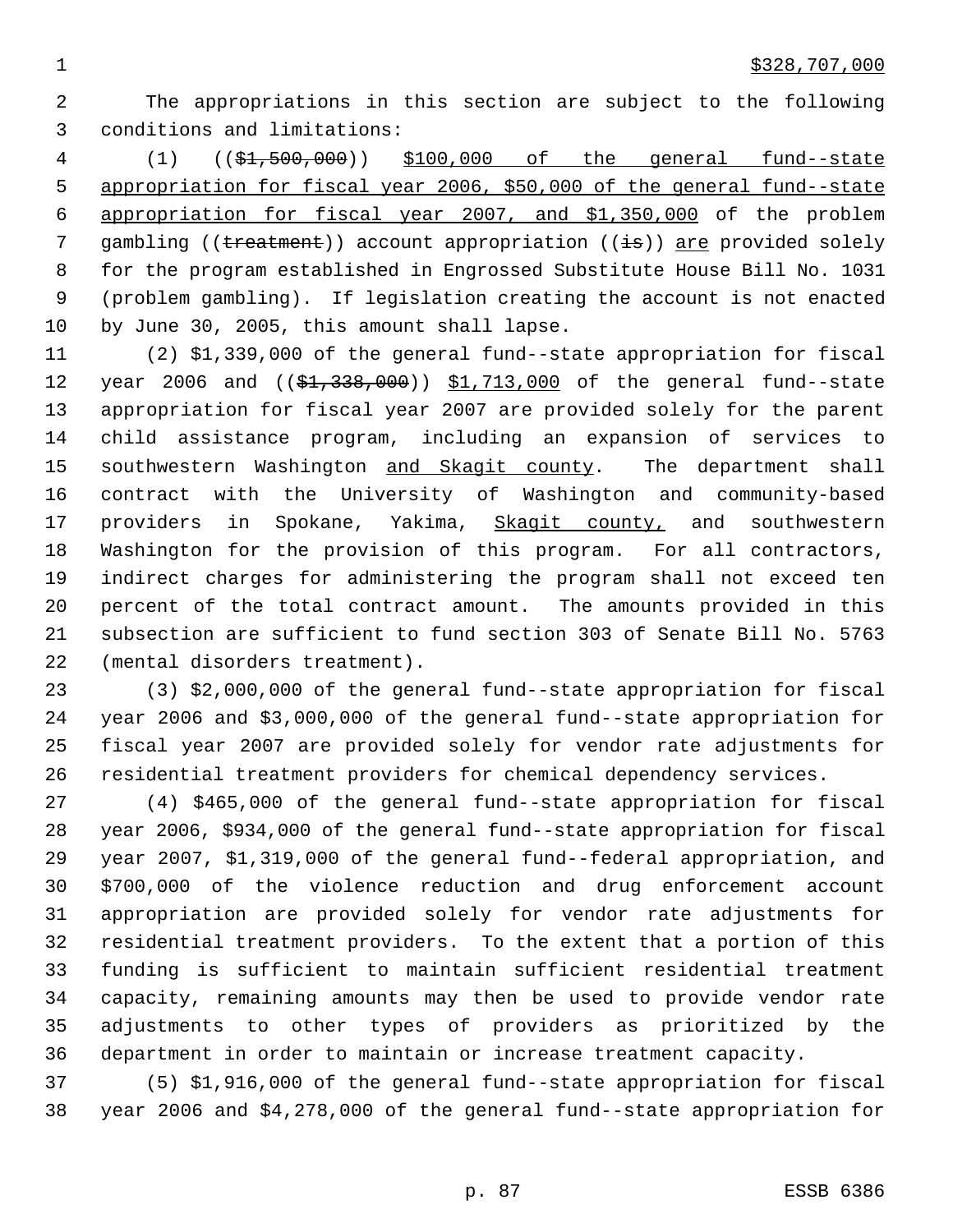fiscal year 2007 are provided solely for integrated pilot programs as required by section 203 of Senate Bill No. 5763 (mental disorders treatment). If section 203 of Senate Bill No. 5763 is not enacted by June 30, 2005, the amounts provided in this subsection shall lapse.

 (6) \$244,000 of the general fund--state appropriation for fiscal year 2006 and \$244,000 of the general fund--state appropriation for fiscal year 2007 are provided solely for intensive case management pilot programs as required by section 220 of Senate Bill No. 5763 (mental disorders treatment). If section 220 of Senate Bill No. 5763 is not enacted by June 30, 2005, the amounts provided in this subsection shall lapse.

 (7) \$159,000 of the general fund--state appropriation for fiscal year 2006, \$140,000 of the general fund--state appropriation for fiscal year 2007, and \$161,000 of the general fund--federal appropriation are provided solely for development of the integrated chemical dependency/mental health screening and assessment tool required by section 601 of Senate Bill No. 5763 (mental disorders treatment), and associated training and quality assurance. If section 601 of Senate Bill No. 5763 is not enacted by June 30, 2005, the amounts provided in this subsection shall lapse.

 (8) \$5,475,000 of the general fund--state appropriation for fiscal year 2006, \$13,124,000 of the general fund--state appropriation for fiscal year 2007, and \$10,669,000 of the general fund--federal appropriation are provided solely to increase capacity of chemical dependency treatment services for adult medicaid eligible and general assistance-unemployable clients. The department shall monitor the 27 number and type of clients entering treatment, for purposes of 28 determining potential cost offsets.

 (9) \$1,967,000 of the general fund--state appropriation for fiscal year 2006, \$2,523,000 of the general fund--state appropriation for fiscal year 2007, and \$1,496,000 of the general fund--federal appropriation are provided solely to increase capacity of chemical dependency treatment services for minors who are under 200 percent of 34 the federal poverty level. The department shall monitor the number and type of clients entering treatment, for purposes of determining potential cost offsets.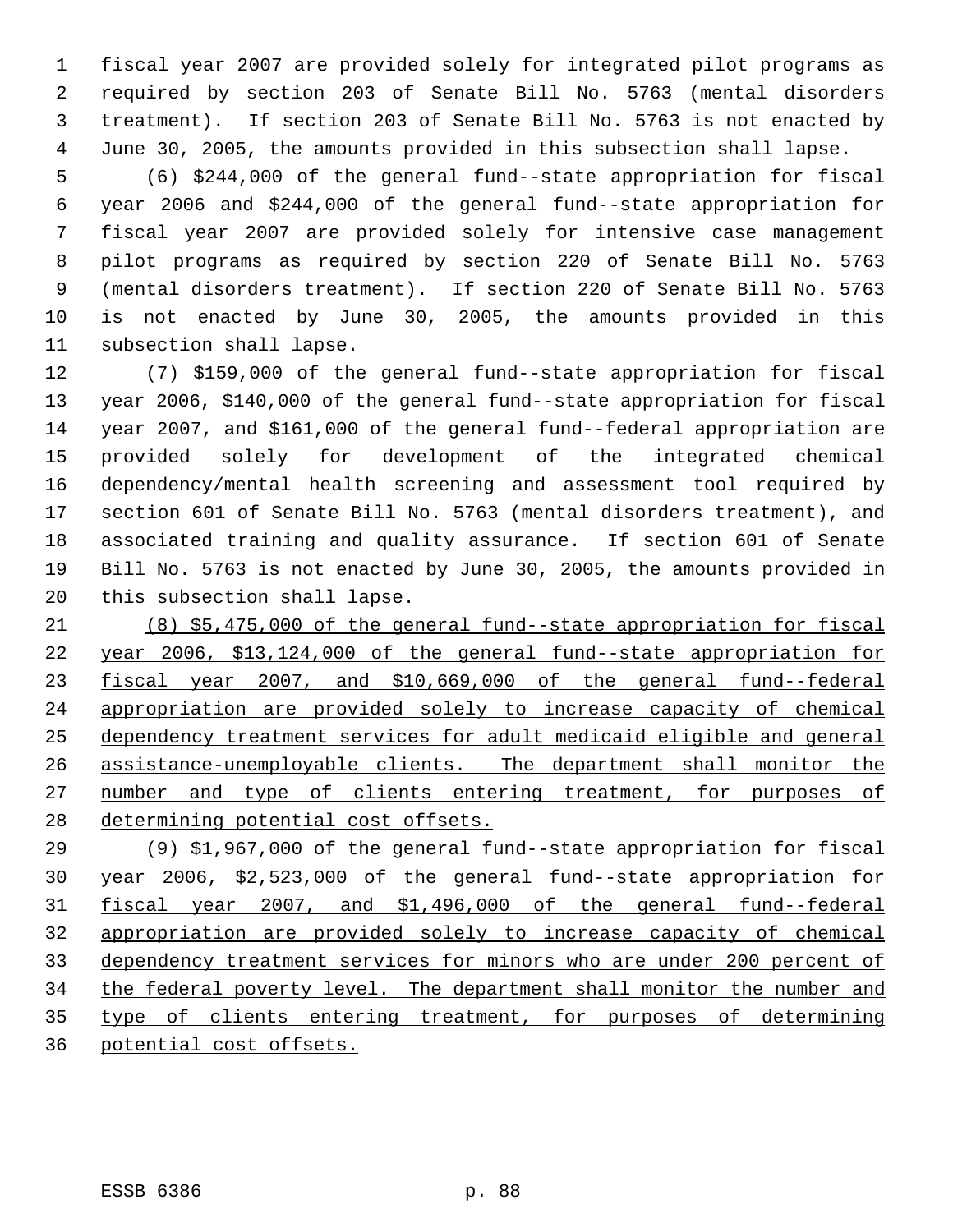**Sec. 209.** 2005 c 518 s 209 (uncodified) is amended to read as follows: **FOR THE DEPARTMENT OF SOCIAL AND HEALTH SERVICES--MEDICAL ASSISTANCE PROGRAM** 5 General Fund--State Appropriation (FY 2006) . . . . ((\$1,481,212,000)) \$1,487,715,000 7 General Fund--State Appropriation (FY 2007) . . . . ((\$1,596,101,000)) 8 \$1,572,801,000 9 General Fund--Federal Appropriation . . . . . . . ((\$4,036,615,000)) \$3,999,243,000 11 General Fund--Private/Local Appropriation . . . . . . . . \$2,000,000 Emergency Medical Services and Trauma Care Systems 13 Trust Account--State Appropriation . . . . . . . . . \$15,000,000 14 Health Services Account--State Appropriation . . . . ((\$636,942,000)) \$624,251,000 Pension Funding Stabilization Account--State Appropriation . . . . . . . . . . . . . . . . . . . . . . \$123,000 18 TOTAL APPROPRIATION . . . . . . . . . . . . ((\$7,767,870,000))  $57,701,133,000$ 

 The appropriations in this section are subject to the following conditions and limitations:

 (1) Based on quarterly expenditure reports and caseload forecasts, if the department estimates that expenditures for the medical assistance program will exceed the appropriations, the department shall take steps including but not limited to reduction of rates or elimination of optional services to reduce expenditures so that total program costs do not exceed the annual appropriation authority.

 (2) The department shall continue to extend medicaid eligibility to children through age 18 residing in households with incomes below 200 percent of the federal poverty level.

 (3) In determining financial eligibility for medicaid-funded services, the department is authorized to disregard recoveries by Holocaust survivors of insurance proceeds or other assets, as defined in RCW 48.104.030.

 (4) Sufficient amounts are appropriated in this section for the department to continue podiatry services for medicaid-eligible adults. (5) Sufficient amounts are appropriated in this section for the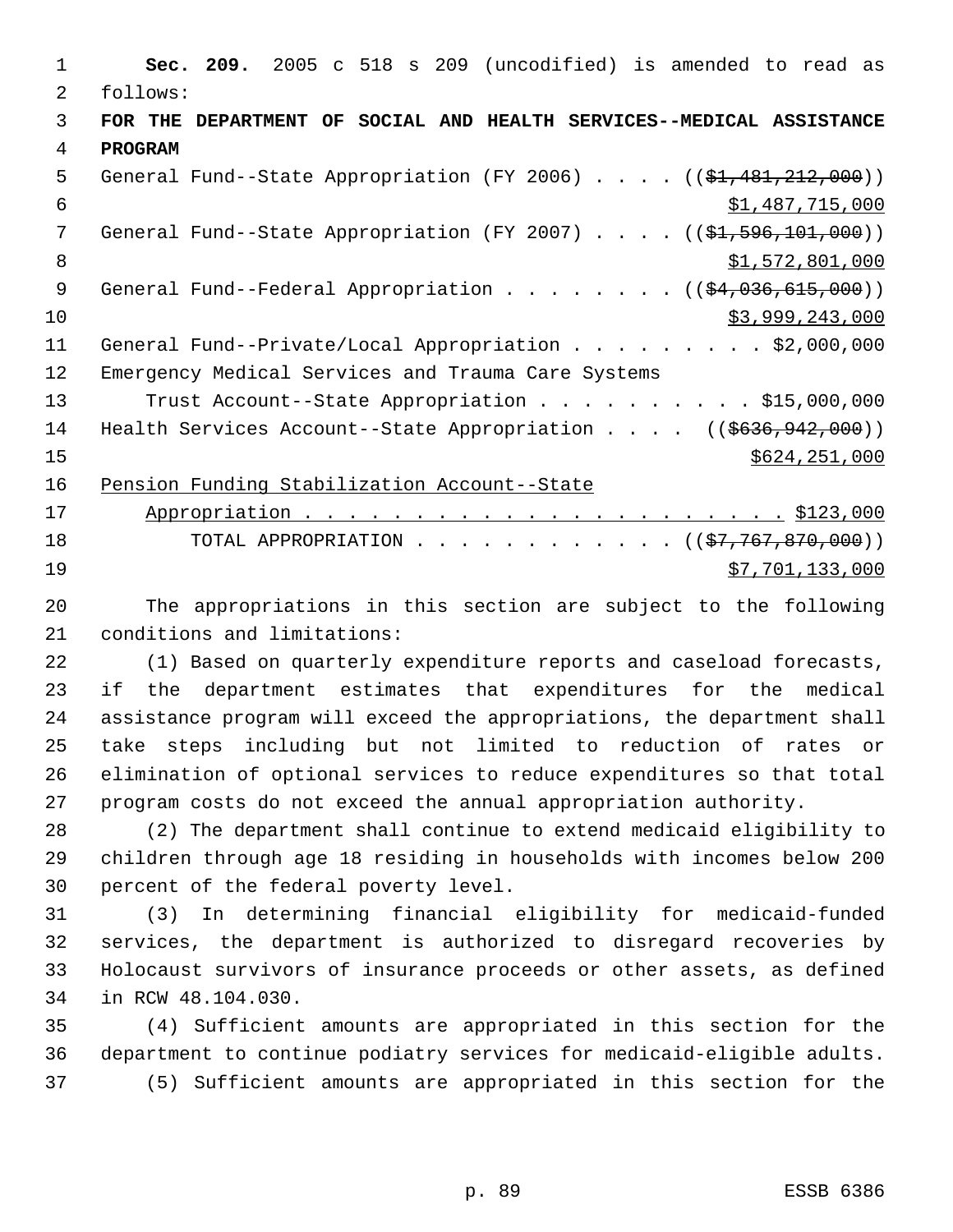department to provide an adult dental benefit that is equivalent to the benefit provided in the 2003-05 biennium.

 (6) In accordance with RCW 74.46.625, \$6,000,000 of the general fund--federal appropriation is provided solely for supplemental payments to nursing homes operated by public hospital districts. The public hospital district shall be responsible for providing the required nonfederal match for the supplemental payment, and the payments shall not exceed the maximum allowable under federal rules. It is the legislature's intent that the payments shall be supplemental to and shall not in any way offset or reduce the payments calculated and provided in accordance with part E of chapter 74.46 RCW. It is the legislature's further intent that costs otherwise allowable for rate- setting and settlement against payments under chapter 74.46 RCW shall not be disallowed solely because such costs have been paid by revenues retained by the nursing home from these supplemental payments.

16 (7) ((\$1,660,000)) \$2,221,000 of the health services account 17 appropriation, ((\$4,361,000)) \$5,402,000 of the general fund--federal 18 appropriation, ((\$1,350,000)) \$1,590,000 of the general fund--state 19 appropriation for fiscal year 2006, and ((\$1,351,000)) \$1,591,000 of the general fund--state appropriation for fiscal year 2007 are provided solely for grants to rural hospitals. The department shall distribute the funds under a formula that provides a relatively larger share of the available funding to hospitals that (a) serve a disproportionate share of low-income and medically indigent patients and (b) have relatively smaller net financial margins, to the extent allowed by the federal medicaid program.

27 (8) ((\$22,081,000)) \$21,092,000 of the health services account 28 appropriation and ((\$20,714,000)) \$19,725,000 of the general fund-- federal appropriation are provided solely for grants to nonrural hospitals. The department shall distribute the funds under a formula that provides a relatively larger share of the available funding to hospitals that (a) serve a disproportionate share of low-income and medically indigent patients and (b) have relatively smaller net financial margins, to the extent allowed by the federal medicaid program.

 (9) In response to the federal directive to eliminate intergovernmental transfer transactions effective June 30, 2005, the department is directed to implement the inpatient hospital certified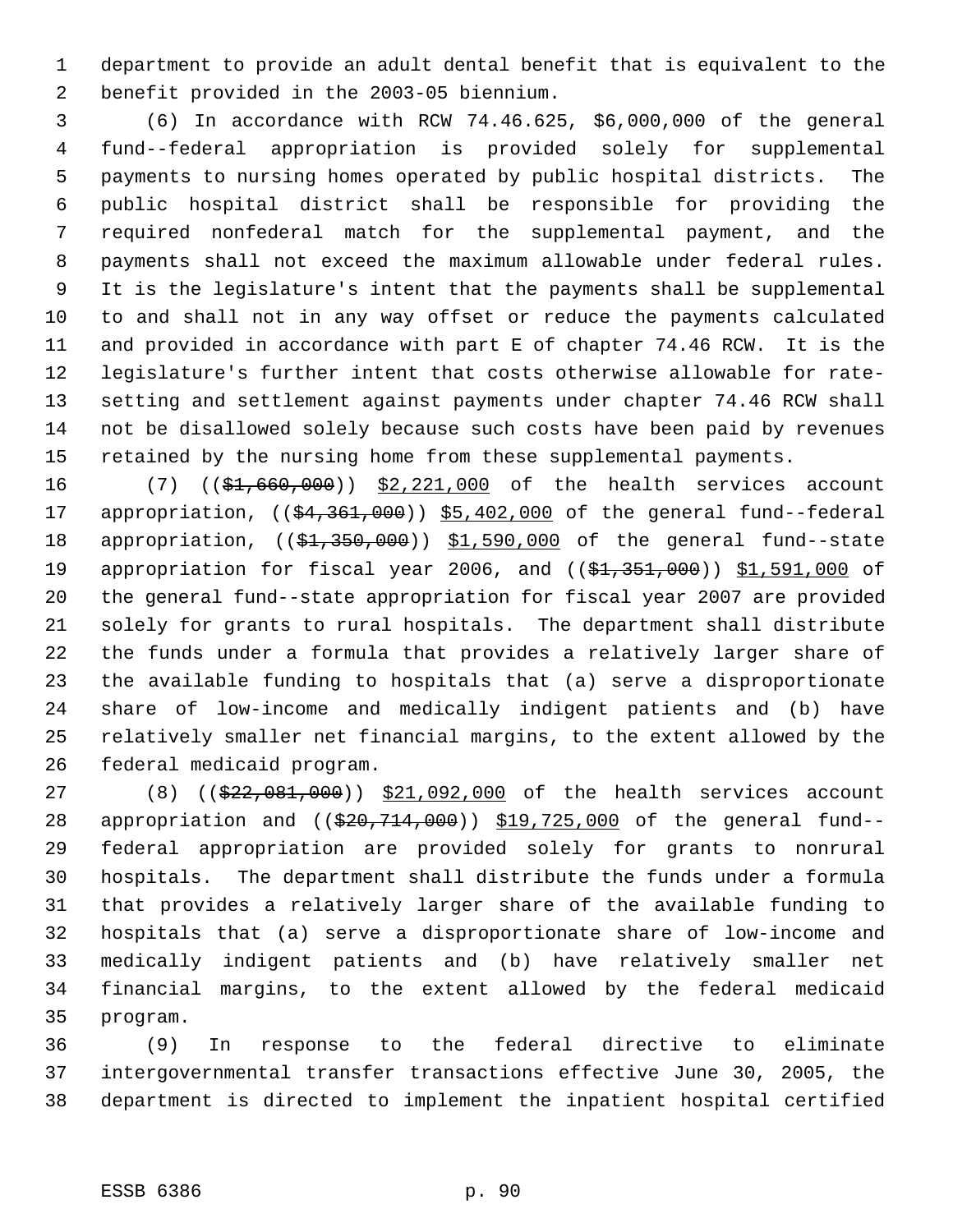public expenditures program for the 2005-07 biennium. The program shall apply to all public hospitals, including those owned or operated by the state, except those classified as critical access hospitals or state psychiatric institutions. Hospitals in the program shall be paid and shall retain (a) one hundred percent of the federal portion of each medicaid inpatient fee-for-service claim payable by the medical assistance administration; and (b) one hundred percent of the federal portion of the maximum disproportionate share hospital payment allowable under federal regulations. Medicaid fee-for-service claim amounts shall be established by applying the department's ratio of costs to charges payment methodology. The department shall provide participating hospitals with the information and instructions needed by the hospital to certify the public expenditures required to qualify for the federal portions of both the medicaid inpatient fee-for-service payments and the disproportionate share hospital payments. In the event that any part of the program including, but not limited to, allowable certified public expenditures, is disallowed by the federal government, the department shall not seek recoupment of payments from the hospitals, provided the hospitals have complied with the directions of the department for participation in the program. The legislature intends that hospitals in the program receive no less in combined state and federal payments than they would have received under the methodology that was in place during fiscal year 2005. The department shall therefore make additional grant payments, not to exceed the 25 amounts ((provided)) specified in this subsection, to hospitals whose total payments under the program would otherwise be less than the total state and federal payments they would have received under the 28 methodology in effect during fiscal year 2005. ((\$37,034,000 of the general fund--state appropriation for fiscal year 2006, \$37,552,000 of the general fund--state appropriation for fiscal year 2007, \$8,300,000 31 of the emergency medical services and trauma care systems trust account--state appropriation, and \$45,450,000 of the general fund-- federal appropriation are provided solely for new state grant and upper 34 payment limit programs for the participating hospitals.)) Payments under these new state grant and upper payment limit programs shall not exceed \$53,159,000 from general fund--state appropriations in fiscal year 2006, of which \$5,600,000 is appropriated in section 204(1) of this 2006 act and the balance in this section; \$46,548,000 from general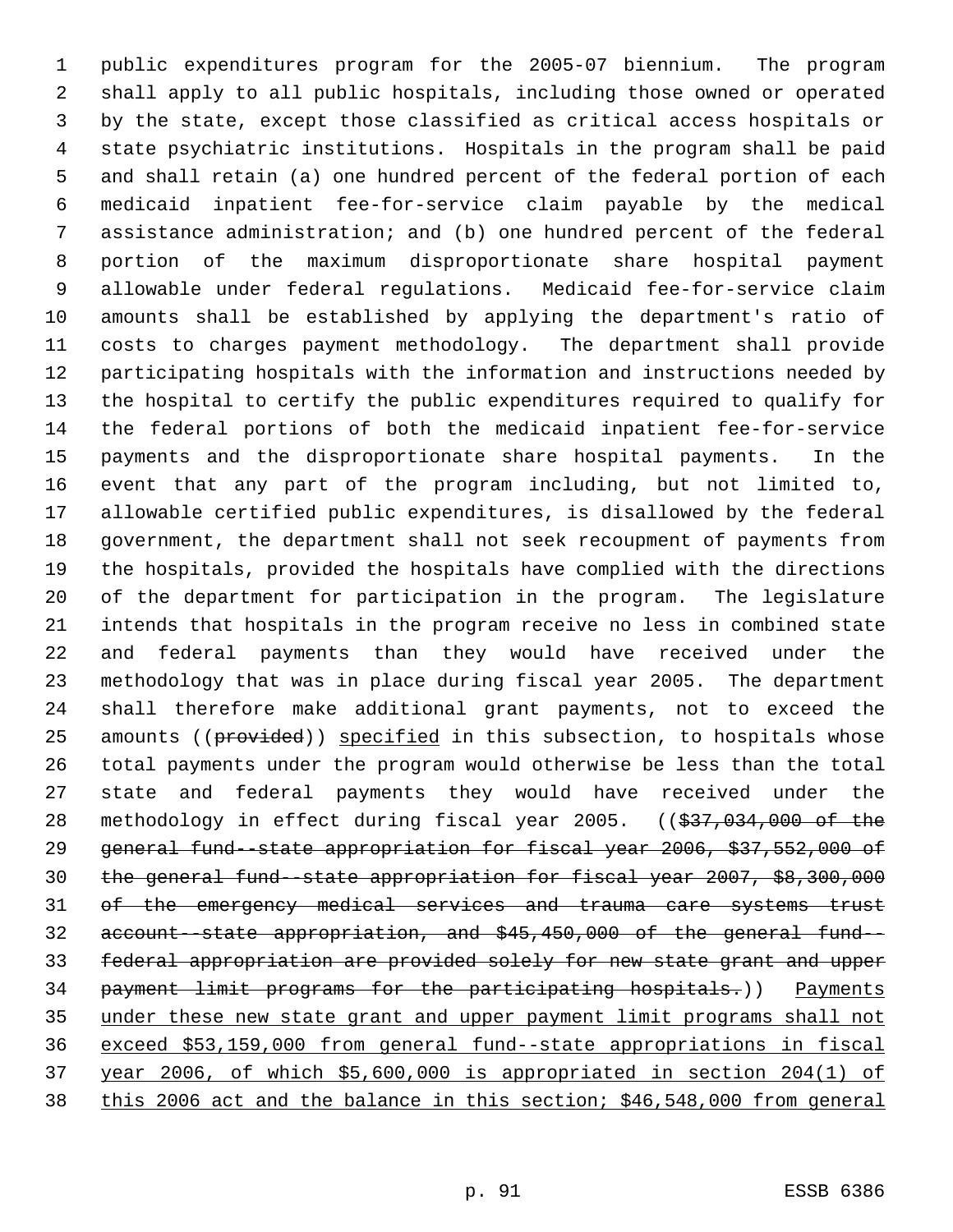fund--state appropriations in fiscal year 2007, of which \$5,600,000 is appropriated in section 204(1) of this 2006 act and the balance in this section; and \$11,328,000 from the general fund--federal appropriations in this section.

5 (10) ((\$4,372,000)) \$4,077,000 of the general fund--state appropriation for fiscal year 2006, ((\$4,014,000)) \$4,847,000 of the general fund--state appropriation for fiscal year 2007, and 8 ((\$65,112,000)) \$70,100,000 of the general fund--federal appropriation are provided solely for development and implementation of a replacement system for the existing medicaid management information system.

 (11) \$150,000 of the general fund--state appropriation for fiscal year 2006, \$75,000 of the general fund--state appropriation for fiscal year 2007, and \$225,000 of the general fund--federal appropriation are provided solely for the department to contract for an independent analysis of the medical assistance administration's current system for establishing hospital inpatient payment rates, and for recommendations on a new or updated system. The department shall submit an interim report of study findings by December 1, 2005, and a final report by November 15, 2006. The interim report shall include a comparison of the strengths and weaknesses of the current rate-setting system relative to those used by other state, federal, and private payers. The final report shall include recommendations on the design and implementation of a new or updated system that will promote equity among hospitals, access to quality care and improved health outcomes for patients, and cost-control and efficiency for taxpayers. The study should make use of complete and current cost data from a wide variety of hospitals, recognize unique aspects of hospital service delivery structures and medicaid payment systems in Washington, recognize impacts on productivity and quality of care that may result from hospital compensation, recruitment, and retention policies, and provide opportunities for comment and participation by key interest groups in the identification and assessment of alternatives.

 (12) Payment rates for hospital inpatient and outpatient services shall be increased by an average of 1.3 percent effective July 1, 2005, and by an average of an additional 1.3 percent effective July 1, 2006. The inpatient increases shall be provided only on the portion of a hospital's rate that excludes medical education and outlier costs, and shall be allocated so that hospitals with lower costs of care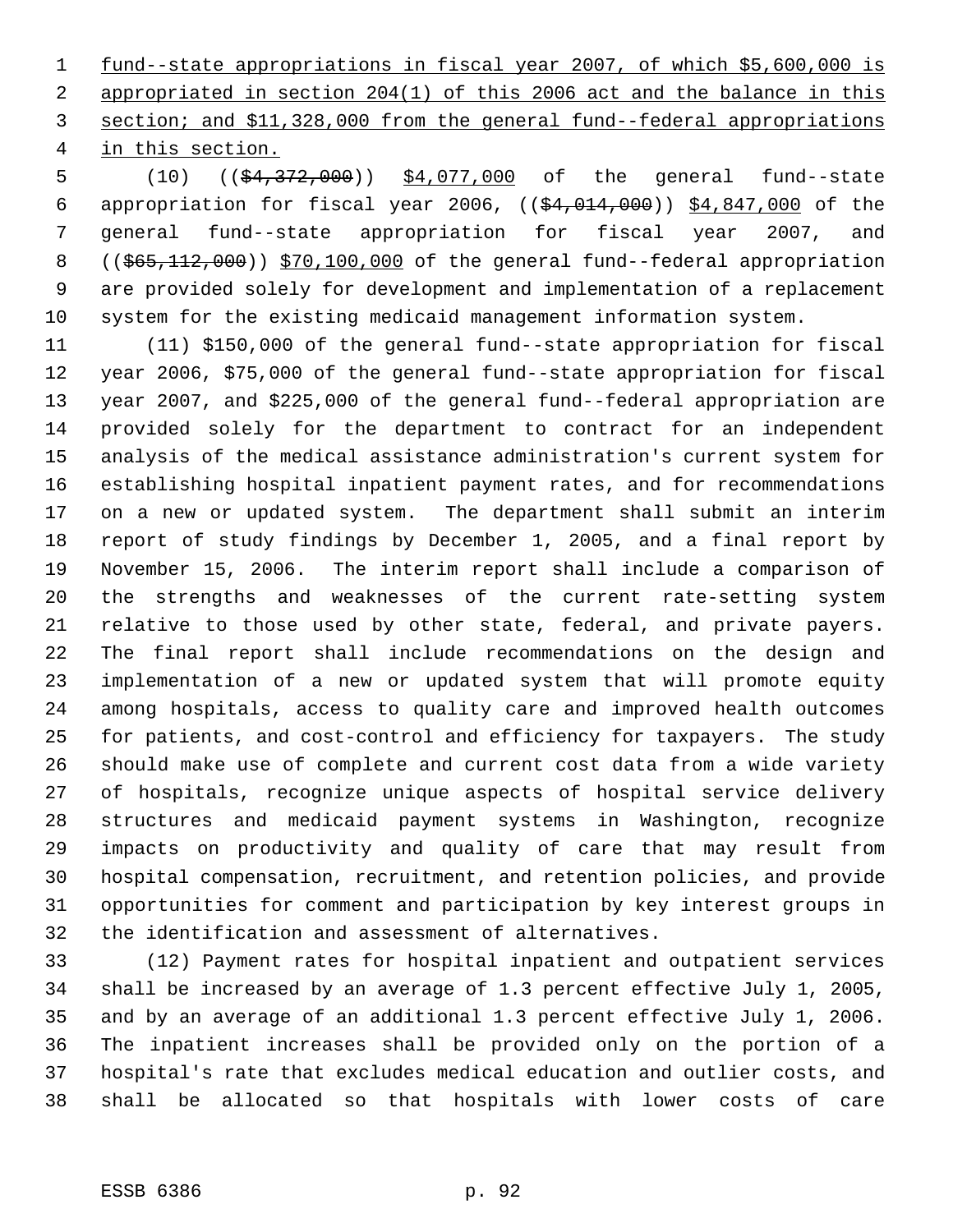(excluding medical education and outlier costs) receive larger percentage increases than those with higher costs of care. The inpatient increases shall be allocated in three percentage increments, with the lowest-cost hospitals receiving the largest percentage rate increase, highest-cost hospitals receiving the smallest percentage increase, and medium-cost hospitals receiving the average of the highest and the lowest percentage rate increase. Increases shall not be provided to those hospitals that are certified as critical access. Sufficient funds are appropriated in this section for Healthy Options contractors to increase hospital payment rates commensurate with the increases in fee-for-service payment rates.

 (13) When a person is ineligible for medicaid solely by reason of residence in an institution for mental diseases, the department shall provide the person with the same benefits as he or she would receive if eligible for medicaid, using state-only funds to the extent necessary. (14) The medical assistance administration is authorized to use funds appropriated in this section to purchase goods and supplies through direct contracting with vendors when the administration determines it is cost-effective to do so.

 (15) The legislature affirms that it is in the state's interest for Harborview medical center to remain an economically viable component of the state's health care system.

 (16) By October 1, 2005, the department shall recommend to the governor and legislature at least two pilot project designs which seem likely to reduce avoidable emergency room utilization at no net cost to the state within the projects' first eighteen months of operation.

 (17) Within funds appropriated in this section, the department shall participate in the health technology assessment program required in section 213(6) of this act.

 (18) The department is also required to participate in the joint health purchasing project described in section 213(7) of this act.

 (19) The department shall, within available resources, continue operation of the medical care services care management pilot project for clients receiving general assistance benefits in King and Pierce counties. The project may use a full or partial capitation model that includes a mechanism for shared savings. The department shall provide a report to the appropriate committees of the legislature by January 1,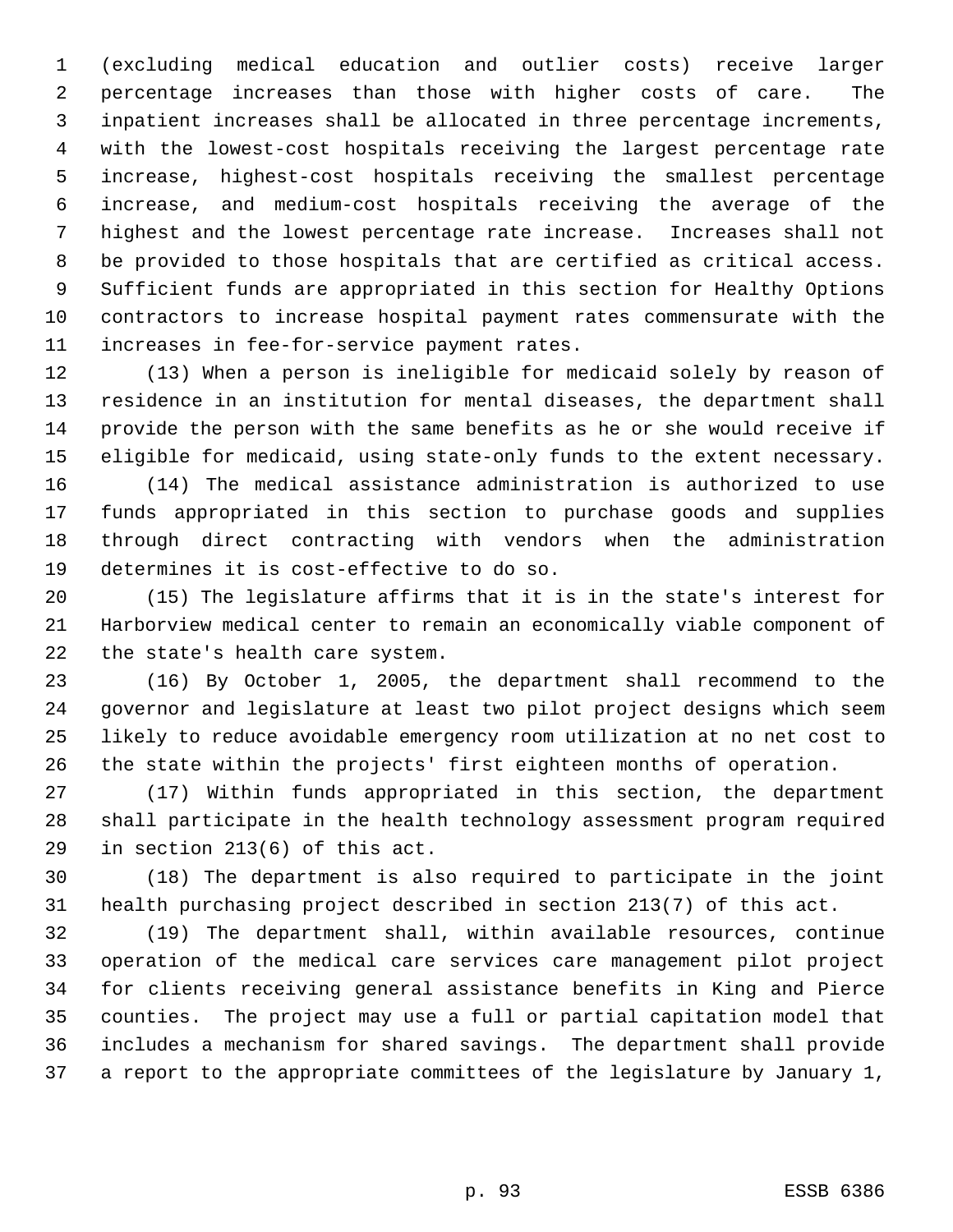2006, on costs, savings, and any outcomes or quality measures associated with the pilot programs during the first year of operation. (20) By October 1, 2005, the department shall report to the appropriate committees of the legislature on the potential fiscal and programmatic costs and benefits associated with an expansion of managed care pilot programs to SSI and other eligible medicaid elderly and disabled persons.

 $((+22))$  (21) By November 15, 2006, the department of social and health services, in consultation with the department of revenue and the health care authority, shall report to the health care and fiscal committees of the legislature on options for providing financial incentives for private practice physicians to serve uninsured, medicare, and medicaid patients. The report shall include an assessment of the relative costs and effectiveness of strategies including, but not limited to, tax credits and payment rate increases. The report shall further suggest alternative mechanisms and thresholds for varying tax credits and payment enhancements according to the extent to which a provider serves uninsured, medicare, and medicaid patients.

 (22) The department is directed to pursue all available administrative remedies to dispute and reverse recent large retroactive charges by the federal medicare program for payment of medicare part B 23 premiums on behalf of medicaid recipients, to the extent that such premiums are for periods when medicare coverage was in fact never provided the beneficiaries, and their care was instead fully covered by 26 the state medicaid program. The department shall report to the fiscal committees of the legislature by December 1, 2006, on the actions it 28 has taken to dispute and reverse these charges.

 (23) No funds appropriated in this section shall be used to issue a request for proposals in accordance with RCW 71.24.320(2) until 31 regional support networks that did not initially meet the requirements of the request for qualifications issued in accordance with RCW 71.24.320(1) have had at least six months to implement plans of correction to substantially meet those requirements.

 (24) \$13,338,000 of the general fund--state appropriation for fiscal year 2007 and \$720,000 of the general fund--federal appropriation are provided solely to pay for medical and dental care in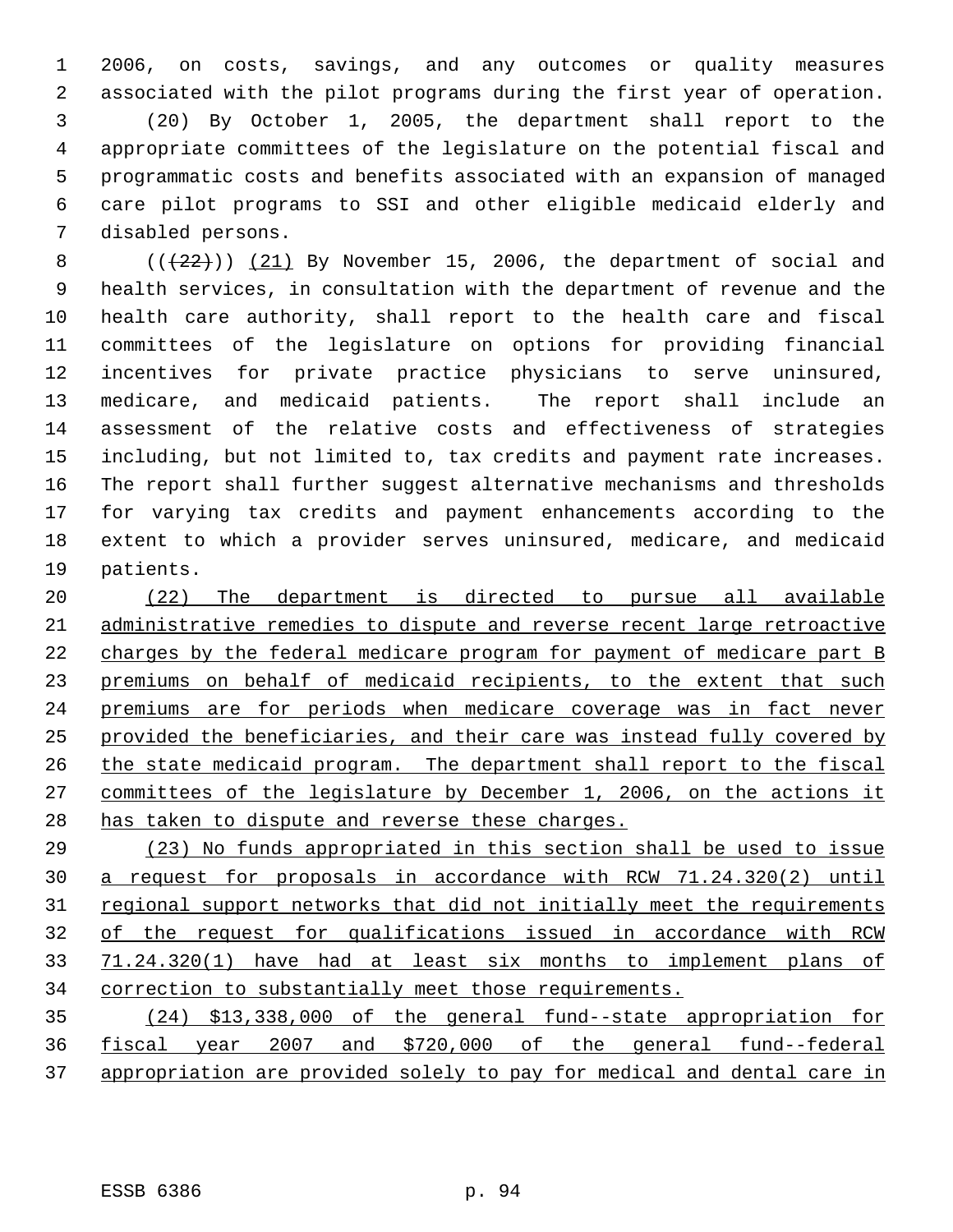1 fiscal year 2007 for an average of 11,000 children per month whose 2 family incomes are below the federal poverty level, and who are not 3 eligible for medicaid because of their immigration status. 4 (25) No funds appropriated in this section shall be expended upon 5 gender reassignment surgery or treatment. 6 **Sec. 210.** 2005 c 518 s 210 (uncodified) is amended to read as 7 follows: 8 **FOR THE DEPARTMENT OF SOCIAL AND HEALTH SERVICES--VOCATIONAL** 9 **REHABILITATION PROGRAM** 10 General Fund--State Appropriation (FY 2006) . . . . . ((\$11,202,000))  $11$  \$10,694,000 12 General Fund--State Appropriation (FY 2007) . . . . . ((\$11,350,000))  $13$  \$11,014,000 14 General Fund--Federal Appropriation . . . . . . . . ((\$86,908,000))  $\frac{$89,472,000}{ }$ 16 ((General Fund-Private/Local Appropriation . . . . . . . \$440,000)) 17 Telecommunications Devices for the Hearing and 18 Speech Impaired--State Appropriation . . . . . . ((\$1,791,000)) 19 \$1,792,000 20 Pension Funding Stabilization Account--State 21 Appropriation . . . . . . . . . . . . . . . . . . . . . . \$31,000 22 TOTAL APPROPRIATION . . . . . . . . . . . . . ((\$111,691,000))  $23$   $5113,003,000$ 24 The appropriations in this section are subject to the following 25 conditions and limitations: The division of vocational rehabilitation 26 shall maintain support for existing clubhouse programs at the 2003-2005 27 level. 28 **Sec. 211.** 2005 c 518 s 211 (uncodified) is amended to read as 29 follows: 30 **FOR THE DEPARTMENT OF SOCIAL AND HEALTH SERVICES--ADMINISTRATION AND** 31 **SUPPORTING SERVICES PROGRAM** 32 General Fund--State Appropriation (FY 2006) . . . . . ((\$32,933,000))  $\frac{1}{33}$   $\frac{1}{33}$ ,  $\frac{699}{000}$ 34 General Fund--State Appropriation (FY 2007) . . . . . ((\$29,910,000))  $35$  \$33,463,000 36 General Fund--Federal Appropriation . . . . . . . . ((\$51,489,000))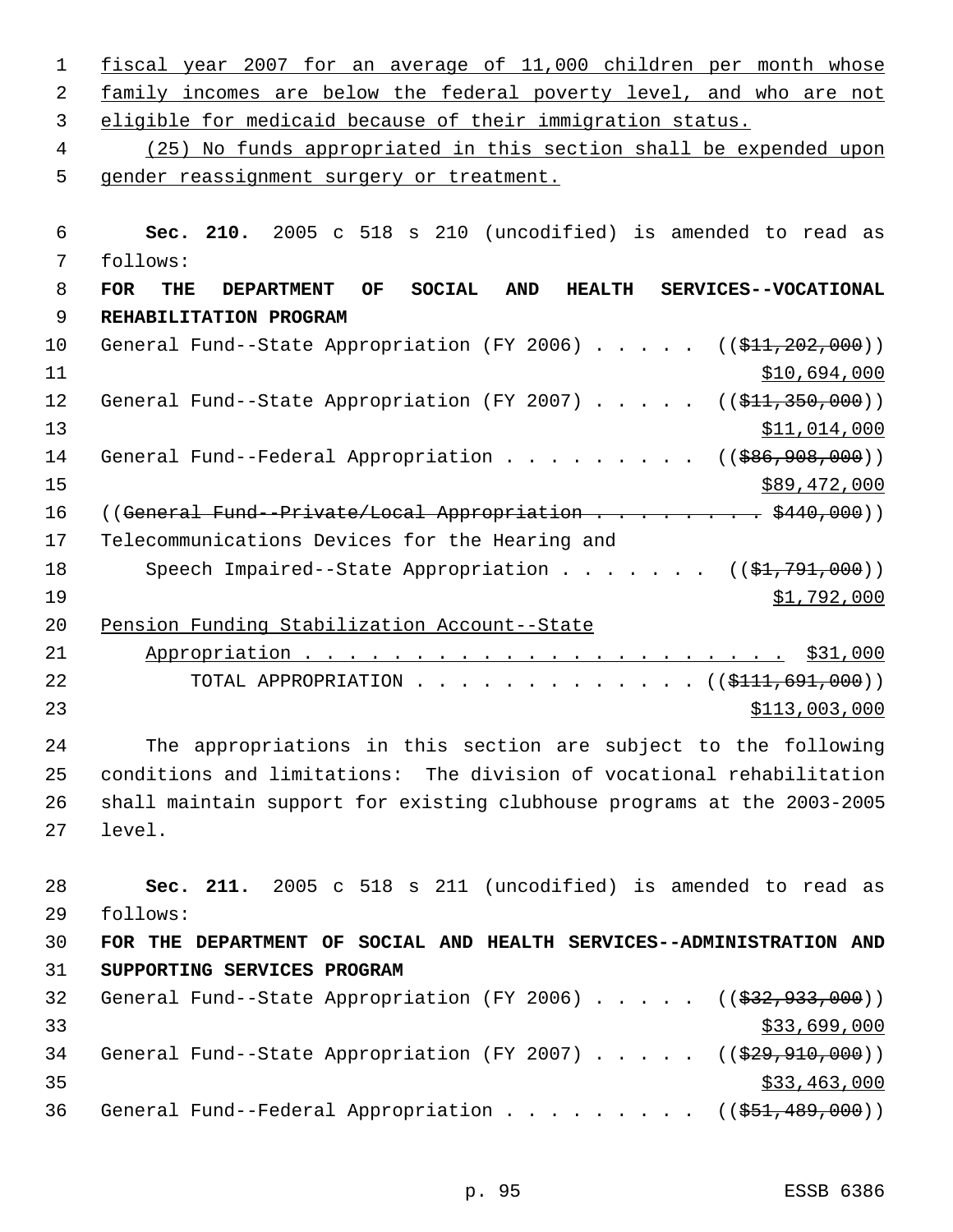|    | \$62,376,000                                           |
|----|--------------------------------------------------------|
| 2  | General Fund--Private/Local Appropriation \$810,000    |
| 3  | Public Safety and Education Account--State             |
| 4  |                                                        |
| 5  | Violence Reduction and Drug Enforcement Account--State |
| 6  |                                                        |
|    | \$1,793,000                                            |
| 8  | ((Domestic Violence Prevention Account-State           |
| 9  |                                                        |
| 10 | Pension Funding Stabilization Account--State           |
| 11 |                                                        |
| 12 | TOTAL APPROPRIATION ( $(\frac{120}{730}, 000)$ )       |
| 13 | \$134,893,000                                          |

 The appropriations in this section are subject to the following conditions and limitations:

 (1) \$500,000 of the general fund--state appropriation for fiscal year 2006 and \$500,000 of the general fund--state appropriation for fiscal year 2007 are provided solely for funding of the teamchild project through the governor's juvenile justice advisory committee.

 (2) \$2,452,000 of the public safety and education account--state appropriation, \$2,000,000 of the general fund--state appropriation for 22 fiscal year 2007, and \$1,791,000 of the violence reduction and drug enforcement account--state appropriation are provided solely for the family policy council.

 (3) \$3,195,000 of the general fund--state appropriation for fiscal year 2006, \$639,000 of the general fund--state appropriation for fiscal year 2007, and \$3,834,000 of the general--fund federal appropriation are provided solely to implement the 2005-07 home care worker collective bargaining agreement.

 (4) ((\$1,345,000 of the domestic violence prevention account is provided solely for the implementation of Engrossed Substitute House Bill No. 1314 (domestic violence prevention). If legislation creating the account is not enacted by June 30, 2005, this amount shall lapse)) No funds appropriated in this section shall be used to issue a request for proposals in accordance with RCW 71.24.320(2) until regional support networks that did not initially meet the requirements of the request for qualifications issued in accordance with RCW 71.24.320(1)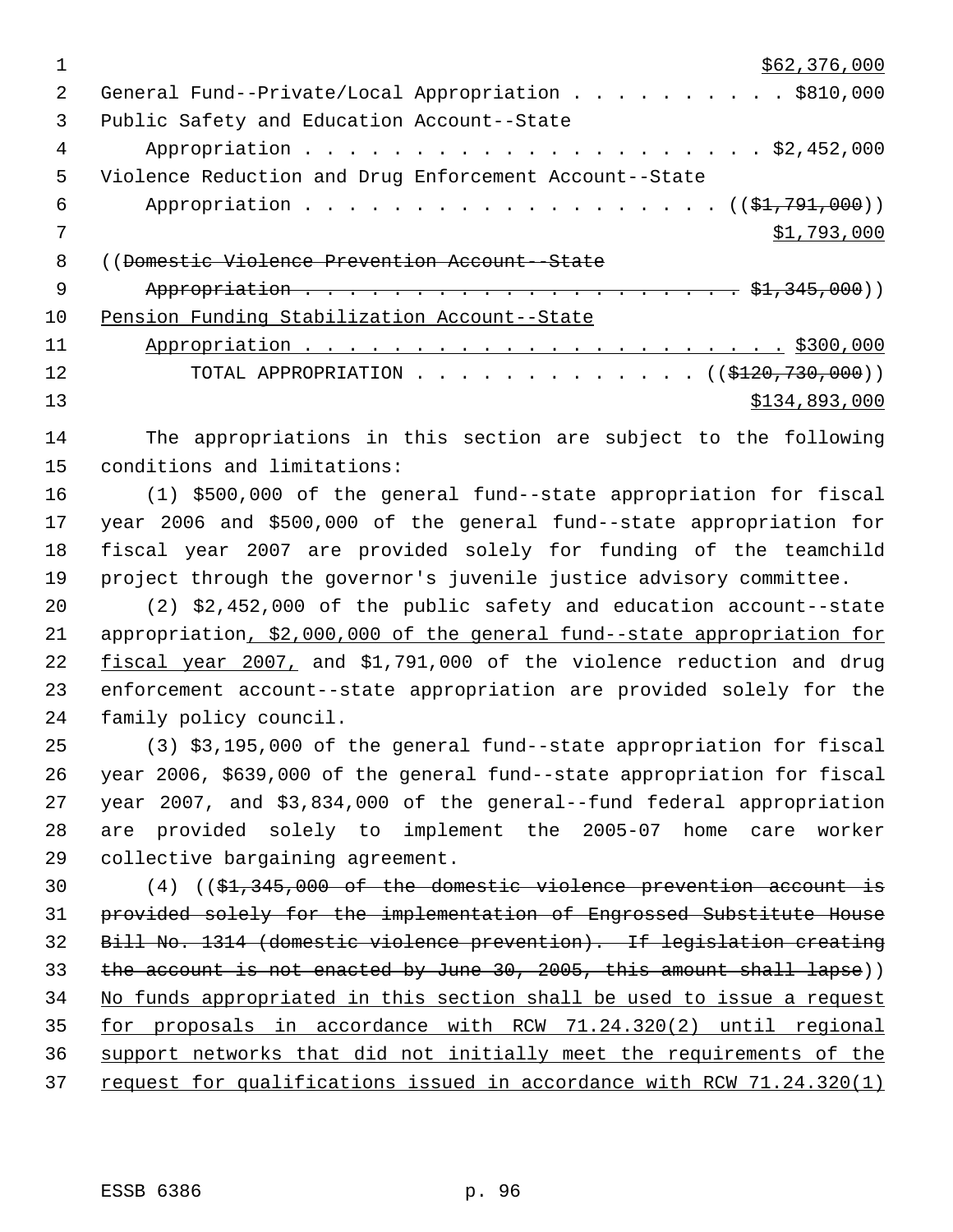have had at least six months to implement plans of correction to

 substantially meet those requirements. (5) \$3,000,000 of the general fund--state appropriation for fiscal year 2007 is provided solely for an additional allocation to staffed residential home facilities based on the number of public school

 students placed or residing at each facility. Each of the staffed residential homes receiving allocations as a result of this subsection shall distribute the entire allocation to the school district or school 9 districts providing educational services to each of the students 10 residing at their facility. The rate of allocation and distribution shall be \$17,115 per public school student residing at the facility and attending public school in each respective school district. For purposes of this subsection, "staffed residential home" means a licensed home providing twenty-four hour care for six or fewer children 15 or expectant mothers, which employs staff to care for them.

 **Sec. 212.** 2005 c 518 s 212 (uncodified) is amended to read as follows: **FOR THE DEPARTMENT OF SOCIAL AND HEALTH SERVICES--PAYMENTS TO OTHER**

 **AGENCIES PROGRAM** 20 General Fund--State Appropriation (FY 2006) . . . . . ((\$46,381,000)) \$49,301,000 22 General Fund--State Appropriation (FY 2007) . . . . . ((\$46,380,000)) \$49,911,000 24 General Fund--Federal Appropriation . . . . . . . . ((\$45,103,000)) \$46,255,000 26 TOTAL APPROPRIATION . . . . . . . . . . . . ((\$<del>137,864,000</del>)) 27 \$145,467,000

 **Sec. 213.** 2005 c 518 s 213 (uncodified) is amended to read as follows:

**FOR THE STATE HEALTH CARE AUTHORITY**

|    | 30 FOR THE STATE HEALTH CARE AUTHORITY                       |
|----|--------------------------------------------------------------|
| 31 | General Fund--Federal Appropriation $($ $($ \$3,140,000) $)$ |
| 32 | \$3,645,000                                                  |
| 33 | State Health Care Authority Administrative Account--         |
| 34 | State Appropriation ( $(\frac{29}{73}, \frac{394}{100})$ )   |
| 35 | \$33,279,000                                                 |
| 36 | Medical Aid Account--State Appropriation ((\$171,000))       |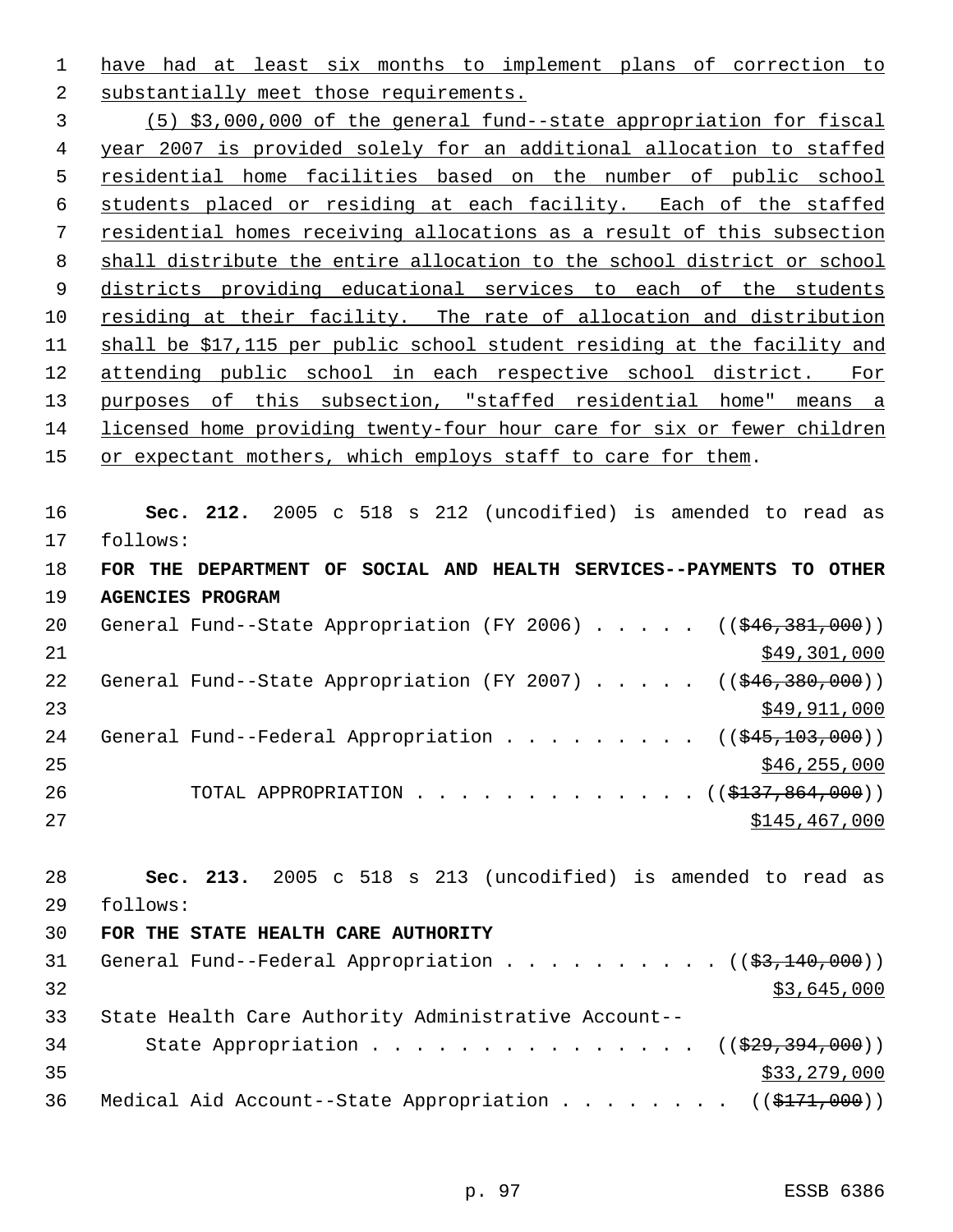$\frac{$345,000}{ }$ 2 Health Services Account--State Appropriation . . . . ((\$456,207,000))  $3 \times 465,695,000$ 4 TOTAL APPROPRIATION . . . . . . . . . . . . ((\$488, 912, 000))  $5502,964,000$ 

 The appropriations in this section are subject to the following conditions and limitations:

 (1) Within amounts appropriated in this section and sections 205 and 206 of this act, the health care authority shall continue to provide an enhanced basic health plan subsidy for foster parents licensed under chapter 74.15 RCW and workers in state-funded home care programs. Under this enhanced subsidy option, foster parents and home care workers with family incomes below 200 percent of the federal poverty level shall be allowed to enroll in the basic health plan at the minimum premium amount charged to enrollees with incomes below sixty-five percent of the federal poverty level.

 (2) The health care authority shall require organizations and individuals which are paid to deliver basic health plan services and which choose to sponsor enrollment in the subsidized basic health plan to pay 133 percent of the premium amount which would otherwise be due from the sponsored enrollees.

 (3) The administrator shall take at least the following actions to assure that persons participating in the basic health plan are eligible for the level of assistance they receive: (a) Require submission of (i) income tax returns, and recent pay history, from all applicants, or (ii) other verifiable evidence of earned and unearned income from those persons not required to file income tax returns; (b) check employment security payroll records at least once every twelve months on all enrollees; (c) require enrollees whose income as indicated by payroll records exceeds that upon which their subsidy is based to document their current income as a condition of continued eligibility; (d) require enrollees for whom employment security payroll records cannot be obtained to document their current income at least once every six months; (e) not reduce gross family income for self-employed persons by noncash-flow expenses such as, but not limited to, depreciation, amortization, and home office deductions, as defined by the United States internal revenue service; and (f) pursue repayment and civil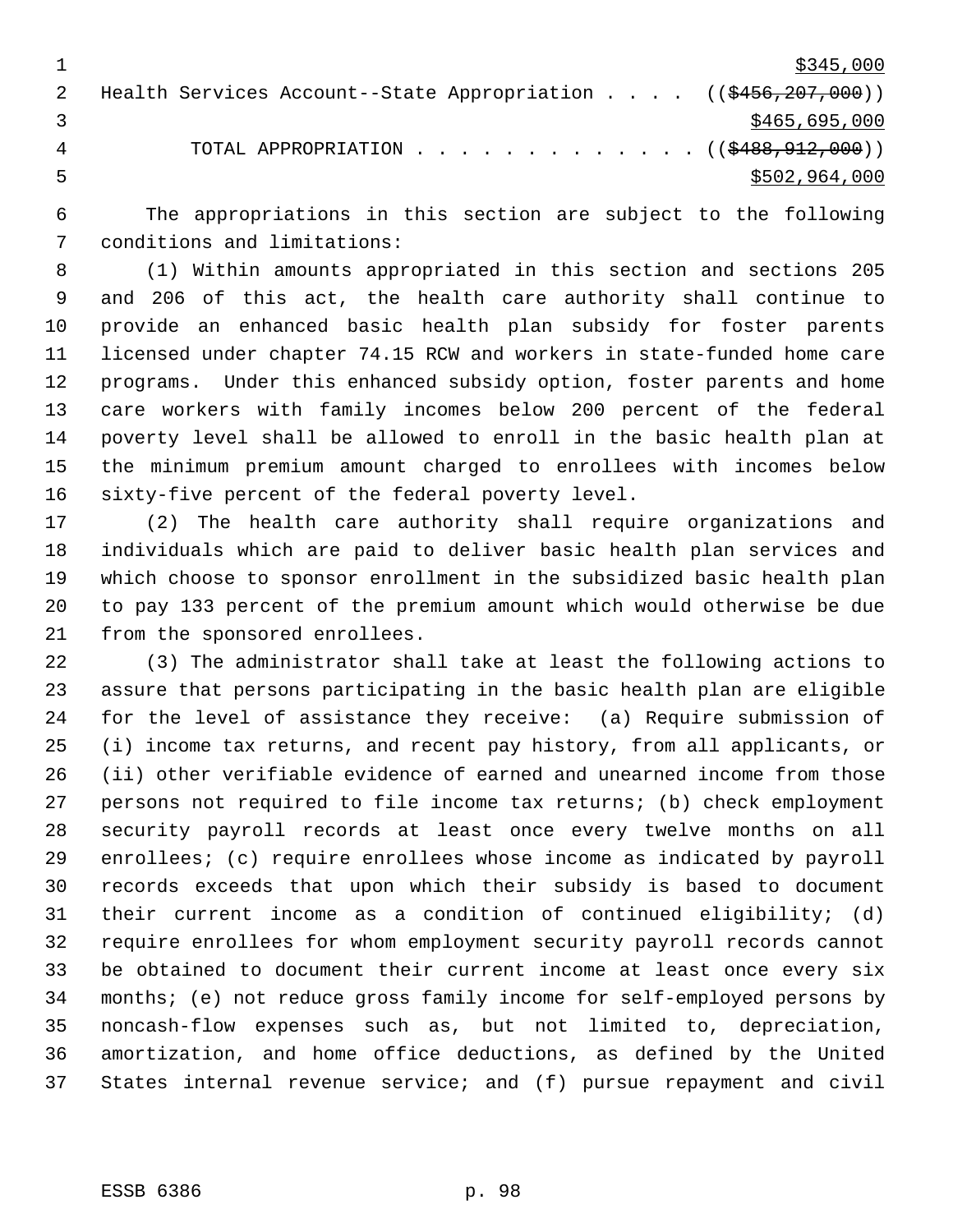penalties from persons who have received excessive subsidies, as provided in RCW 70.47.060(9).

 (4) ((\$19,108,000)) \$21,608,000 of the health services account-- state appropriation is provided solely for funding for health care services provided through local community clinics.

 (5) \$391,000 of the health services account appropriation is provided solely for implementation of Substitute Senate Bill No. 5471, chapter 129, Laws of 2005 (drug purchasing consortium).

 (6) The health care authority shall conduct a health technology assessment pilot project to evaluate scientific evidence regarding current and evolving health care procedures, services and technology. The pilot shall be a joint effort of the departments of social and health services, labor and industries, corrections, and veteran's affairs and the health care authority. Upon completion of assessment of a procedure, service or technology, the agencies shall make every effort, consistent with federal and state law, to jointly decide: (a) On coverage of the procedure, service or technology by each agency, and (b) if covered, the guidelines or criteria that will be applied to medical necessity decisions.

 (7) The departments of social and health services, labor and industries and the health care authority, in collaboration with affected health care providers, facilities, and contracted health plans, shall design and implement a joint health purchasing project that links payment to health care provider or facility performance, particularly where such performance is expected to improve patient outcomes or where there are wide variations in clinical practice used to treat a condition or illness. The purchasing effort shall utilize evidence-based performance measures that are designed to improve quality of care and yield measurable and significant savings. The project shall include payment mechanisms that create incentives to improve quality of care. On or before December 1, 2006, the agencies shall report to relevant policy and fiscal committees of the legislature on the status of the purchasing project, including actual and anticipated savings.

 (8) \$395,000 of the health services account appropriation is provided solely for implementation of Substitute House Bill No. 1689 (dental residency program). If Substitute House Bill No. 1689 is not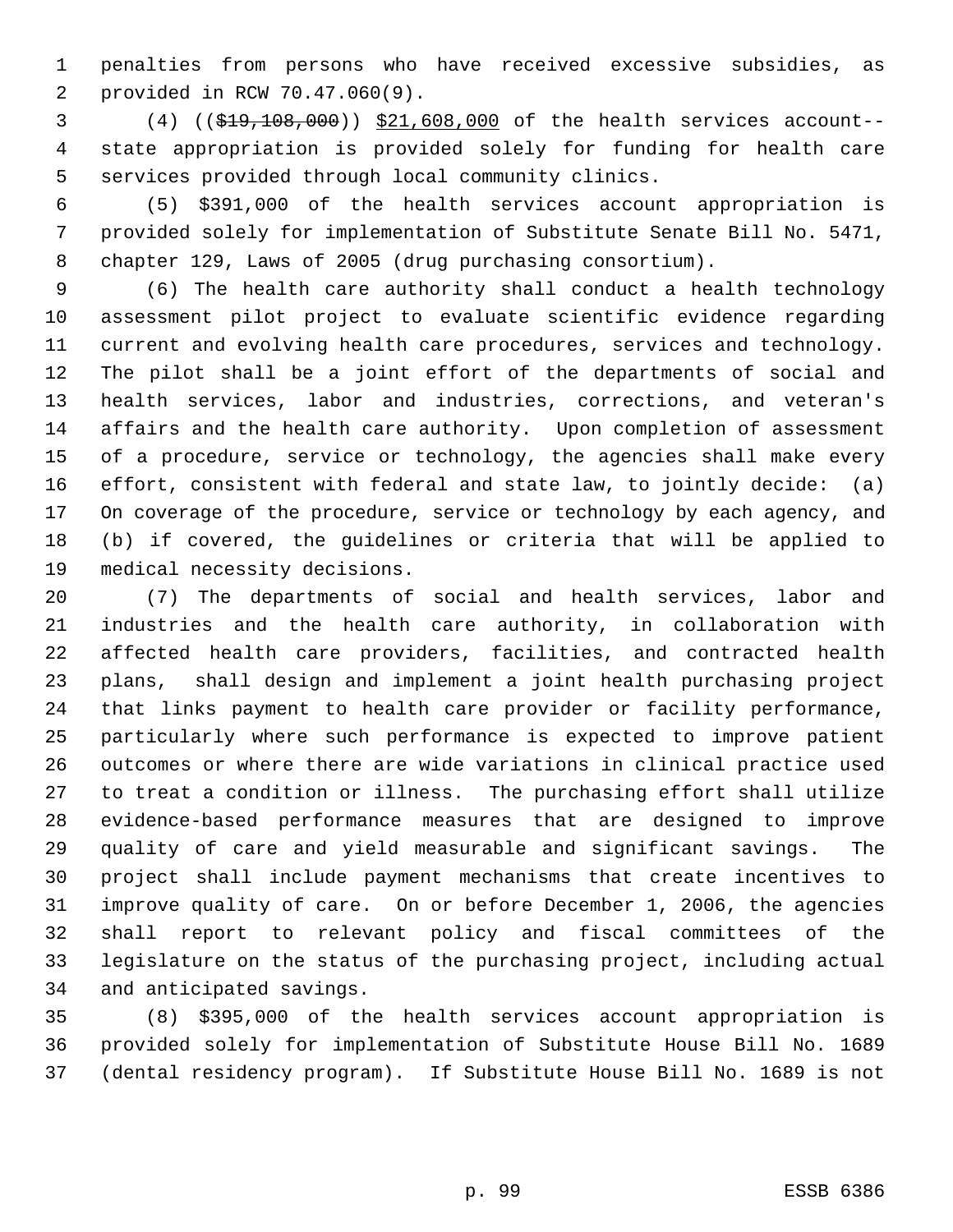enacted by June 30, 2005, the amount provided in this subsection shall lapse.

 (9) \$250,000 of the health services account appropriation is provided solely for implementation of Engrossed Second Substitute House Bill No. 1688 (certificate of need program). If Engrossed Second Substitute House Bill No. 1688 is not enacted by June 30, 2005, the amount provided in this subsection shall lapse.

 (10) \$316,000 of the health services account--state appropriation and \$15,000 of the general fund--federal appropriation are provided solely for a study of electronic medical records systems pursuant to Substitute Senate Bill No. 5064 (electronic medical records). If the bill is not enacted by June 30, 2005, the amounts provided in this subsection shall lapse.

 (11) \$458,000 of the health services account appropriation, \$401,000 of the general fund--federal appropriation, \$205,000 of the state health care authority administrative account--state appropriation, and \$174,000 of the medical aid account--state 18 appropriation are provided solely for the establishment of a centralized evidence-based medicine system. Participating agencies will be the medical assistance administration in the department of social and health services, the department of labor and industries, the health care authority's uniform medical plan, the department of 23 corrections, and the department of veterans' affairs.

 (12) \$450,000 of the state health care authority administrative account--state appropriation is provided solely for an on-line employee 26 health assessment tool.

 **Sec. 214.** 2005 c 518 s 214 (uncodified) is amended to read as follows:

## **FOR THE HUMAN RIGHTS COMMISSION**

| 30 | General Fund--State Appropriation (FY 2006) $($ $($ \$2,596,000)) |
|----|-------------------------------------------------------------------|
| 31 | \$2,778,000                                                       |
| 32 | General Fund--State Appropriation (FY 2007) $($ $($ \$2,634,000)) |
| 33 | \$2,997,000                                                       |
| 34 | General Fund--Federal Appropriation ( $(\frac{1}{2}, 741, 000)$ ) |
| 35 | \$1,321,000                                                       |
| 36 | Pension Funding Stabilization Account--State                      |
| 37 | \$13,000                                                          |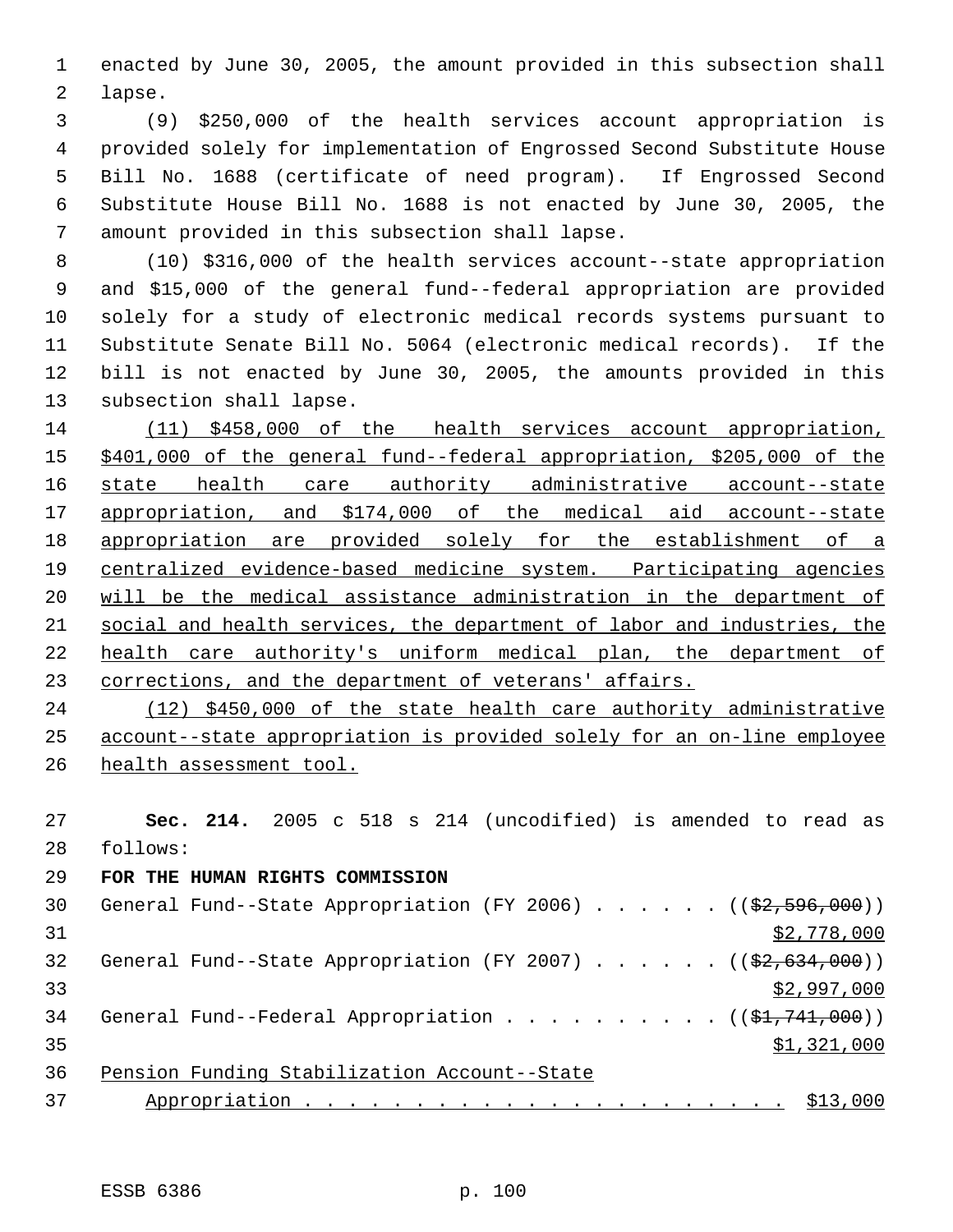1 TOTAL APPROPRIATION . . . . . . . . . . . . . ((<del>\$6,971,000</del>)) 2  $\frac{100,000}{2}$ 

 The appropriations in this section are subject to the following conditions and limitations: The commission shall submit a report by December 1st of each year to the office of financial management and the legislative fiscal committees detailing any changes in existing federal revenues for the remainder of the current fiscal year and changes in projections of federal revenue for the upcoming fiscal year.

 **Sec. 215.** 2005 c 518 s 215 (uncodified) is amended to read as follows:

**FOR THE BOARD OF INDUSTRIAL INSURANCE APPEALS**

 Worker and Community Right-to-Know Account--State Appropriation . . . . . . . . . . . . . . . . . . . . . . \$20,000 14 Accident Account--State Appropriation . . . . . . . ((\$16,399,000))  $$16,452,000$ 16 Medical Aid Account--State Appropriation . . . . . . ((\$16,398,000)) \$16,451,000 18 TOTAL APPROPRIATION . . . . . . . . . . . . ((<del>\$32,817,000</del>)) 19 \$32,923,000

 **Sec. 216.** 2005 c 518 s 216 (uncodified) is amended to read as follows:

**FOR THE CRIMINAL JUSTICE TRAINING COMMISSION**

| 23 | General Fund--State Appropriation (FY 2007) \$1,575,000                    |
|----|----------------------------------------------------------------------------|
| 24 | Public Safety and Education Account--State                                 |
| 25 | Appropriation $($ $(\frac{19}{29}, 003, 000))$                             |
| 26 | \$20,493,000                                                               |
| 27 | Death Investigations Account--State Appropriation \$148,000                |
| 28 | Municipal Criminal Justice Assistance Account--                            |
| 29 | $((Private/Local))$ State Appropriation \$460,000                          |
| 30 | TOTAL APPROPRIATION $\ldots$ , ( $(\frac{19}{29}, \frac{611}{611}, 000)$ ) |
| 31 | \$22,676,000                                                               |
|    |                                                                            |

 The appropriations in this section are subject to the following conditions and limitations:

 (1) During the 2005-2007 biennium, the criminal justice training commission is authorized to raise existing fees charged for firearms certification for security guards in excess of the fiscal growth factor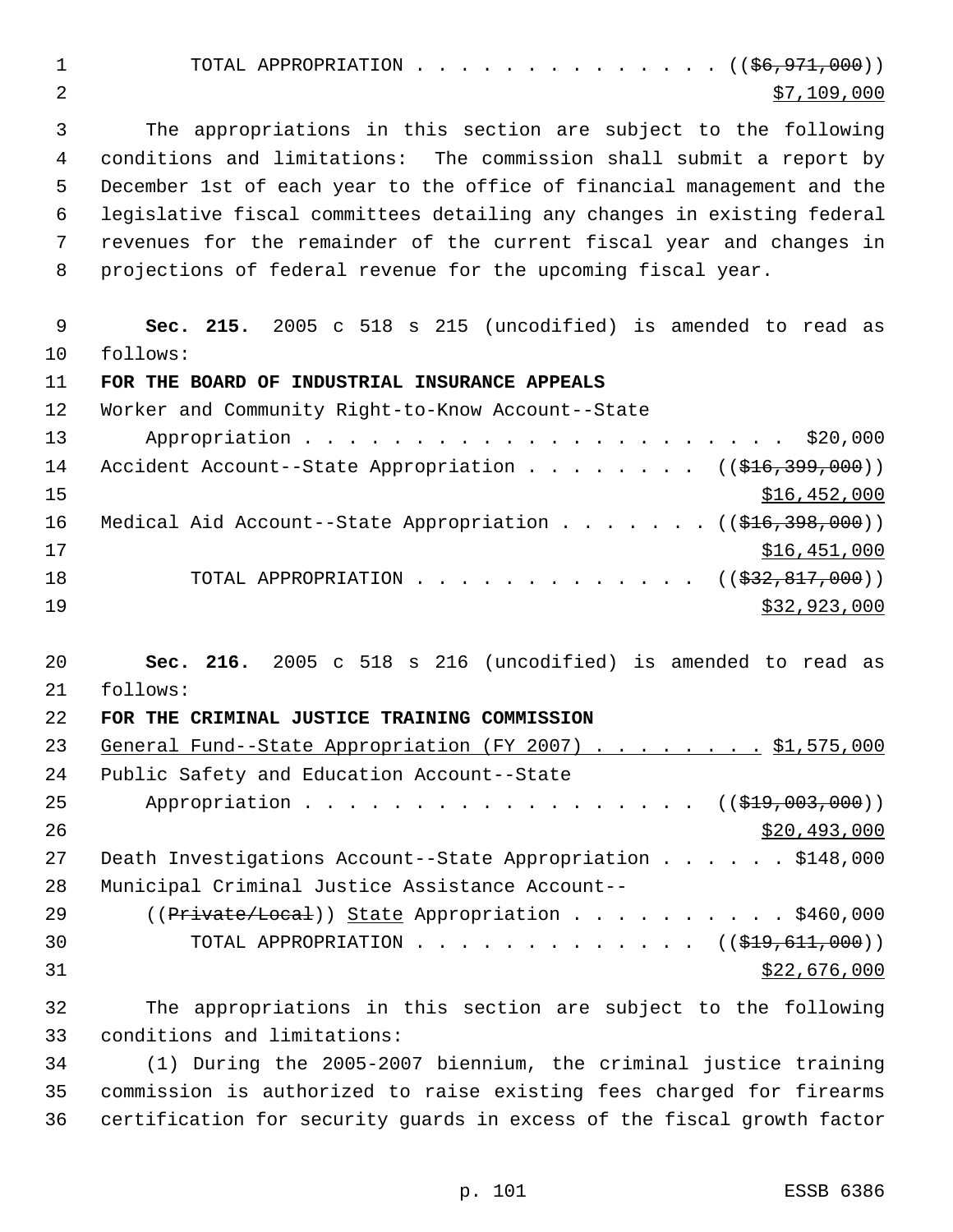established pursuant to RCW 43.135.055, if necessary, to meet the actual costs of conducting the certification programs and the appropriation levels in this section.

 (2) \$100,000 of the public safety and education account--state appropriation is provided solely for support of the coalition of small police agencies major crimes task force. The purpose of this task force is to pool its resources and to establish an efficient and cooperative approach in addressing major violent crimes.

 (3) Amounts provided within this section are sufficient to implement the provisions of section 2 of House Bill No. 1136 (electronic monitoring system).

 (4) The commission shall conduct a survey of local law enforcement 13 and state agencies to collect data projecting future cadet enrollments for the 2007-2009 biennium. The commission shall report the findings to the legislature by October 1, 2006.

 (5) \$411,000 of the public safety and education account--state appropriation is provided solely to implement Senate Bill No. 6502 (victim information and notification system). If the bill is not enacted by June 30, 2006, the amount provided in this subsection shall lapse.

 (6) \$132,000 of the public safety and education account--state appropriation is provided solely to implement Substitute Senate Bill 23 No. 6320 (sex offender model policy). If the bill is not enacted by June 30, 2006, the amount provided in this subsection shall lapse.

 (7) \$1,575,000 of general fund--state appropriation for fiscal year 2007 is provided solely to establish three pilot enforcement areas with 27 one in the southwestern region of the state, comprised of Pacific, Wahkiakum, Lewis, Grays Harbor, and Cowlitz counties; one in the southeastern region of the state, comprised of Walla Walla, Columbia, Garfield, and Asotin counties; and one in the northeastern part of the state, comprised of Stevens, Ferry, Pend Oreille, and Lincoln counties. The counties comprising a specific pilot area will coordinate with each other to establish and implement a regional strategy to enforce illegal drug laws. The funding is to be divided equally among the three pilot enforcement areas. This funding is intended to provide a minimum of four additional sheriff deputies for each pilot area, two deputy prosecutors who will support the counties that are included in the pilot area, a court clerk, and clerical staff to serve the pilot area.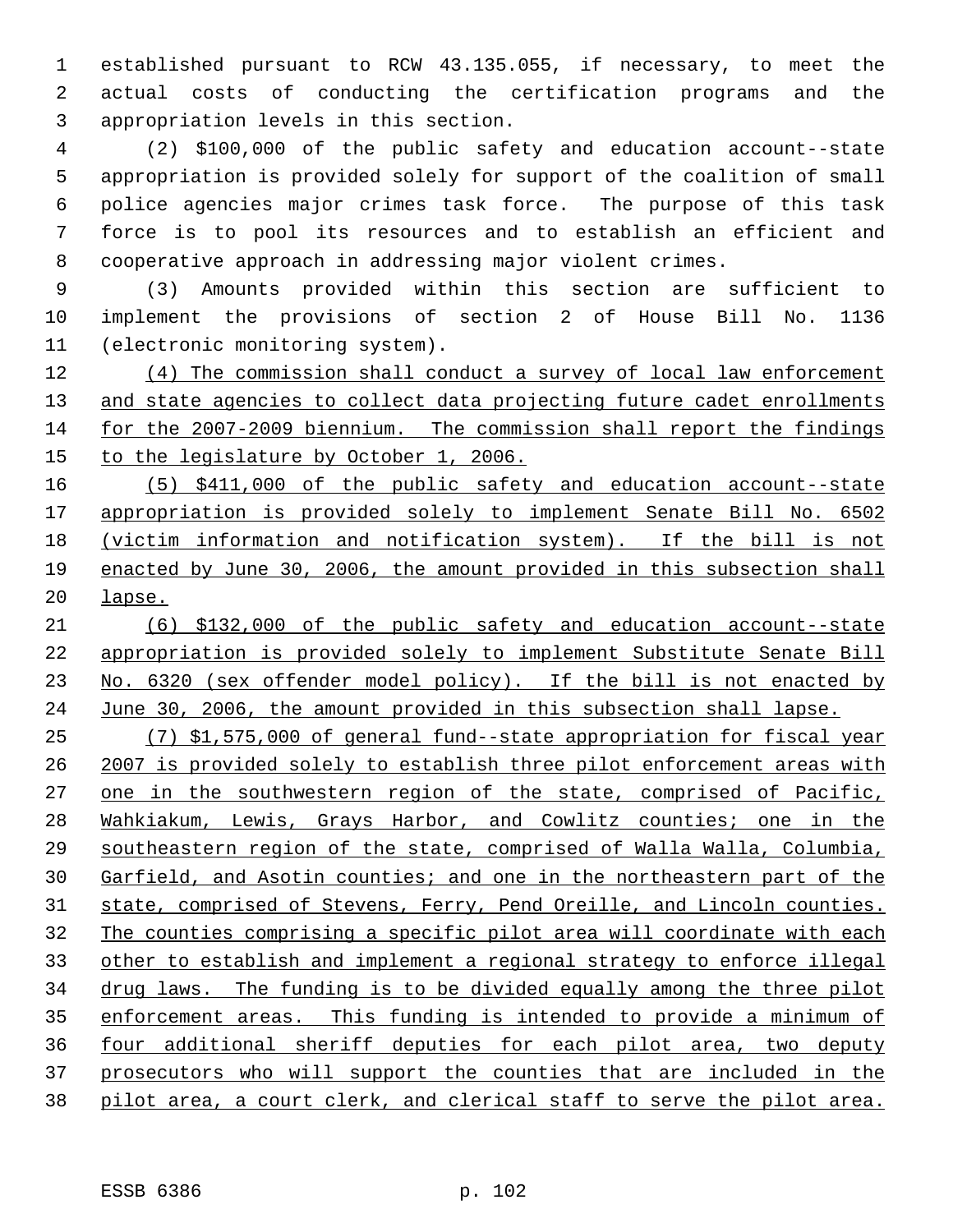Those counties that have not previously received significant federal narcotics task force funding shall be allocated funding for at least one additional sheriff's deputy. Counties are encouraged to utilize drug courts and treatment programs and to share resources that operate in the region through the use of interlocal agreements. The funding appropriated for this purpose must not be used to supplant existing funding and cannot be used for any purpose other than the enforcement of illegal drug laws. The criminal justice training commission will allocate the entire amount of funding provided in this subsection to the Washington association of prosecuting attorneys and the Washington association of sheriffs and police chiefs. The Washington association of prosecuting attorneys is responsible for administration of the 13 <u>funding and programs for the prosecution of crimes and court</u> proceedings. The Washington association of sheriffs and police chiefs 15 shall administer the funds provided for law enforcement. The Washington association of sheriffs and police chiefs, the Washington association of prosecuting attorneys, and the Washington association of county officials shall jointly develop measures to determine the efficacy of the programs in the pilot area. These measures will include comparison of arrest rates before the implementation of this act and after, reduction of recidivism, and any other factors that are determined to be relevant to evaluation of the programs. These organizations will present their preliminary findings to the legislature by June 30, 2007, and a final report by December 1, 2008. **Sec. 217.** 2005 c 518 s 217 (uncodified) is amended to read as follows: **FOR THE DEPARTMENT OF LABOR AND INDUSTRIES** 28 General Fund--State Appropriation (FY 2006)  $\ldots$  . . . . ( $(\frac{27}{57}, \frac{554}{000})$ )  $\frac{1}{2}$   $\frac{1}{2}$   $\frac{1}{2}$   $\frac{1}{2}$   $\frac{1}{2}$   $\frac{1}{2}$   $\frac{1}{2}$   $\frac{1}{2}$   $\frac{1}{2}$   $\frac{1}{2}$   $\frac{1}{2}$   $\frac{1}{2}$   $\frac{1}{2}$   $\frac{1}{2}$   $\frac{1}{2}$   $\frac{1}{2}$   $\frac{1}{2}$   $\frac{1}{2}$   $\frac{1}{2}$   $\frac{1}{2}$   $\frac{1}{2}$   $\frac{1}{$ 30 General Fund--State Appropriation (FY 2007)  $\ldots$  . . . . (( $\frac{27}{57648,000}$ )) \$7,655,000 Public Safety and Education Account--State

33 Appropriation . . . . . . . . . . . . . . . . ((\$27,277,000)) \$29,283,000 Public Safety and Education Account--Federal Appropriation . . . . . . . . . . . . . . . . . . . . \$10,000,000 37 Asbestos Account--State Appropriation . . . . . . . . . ((\$808,000))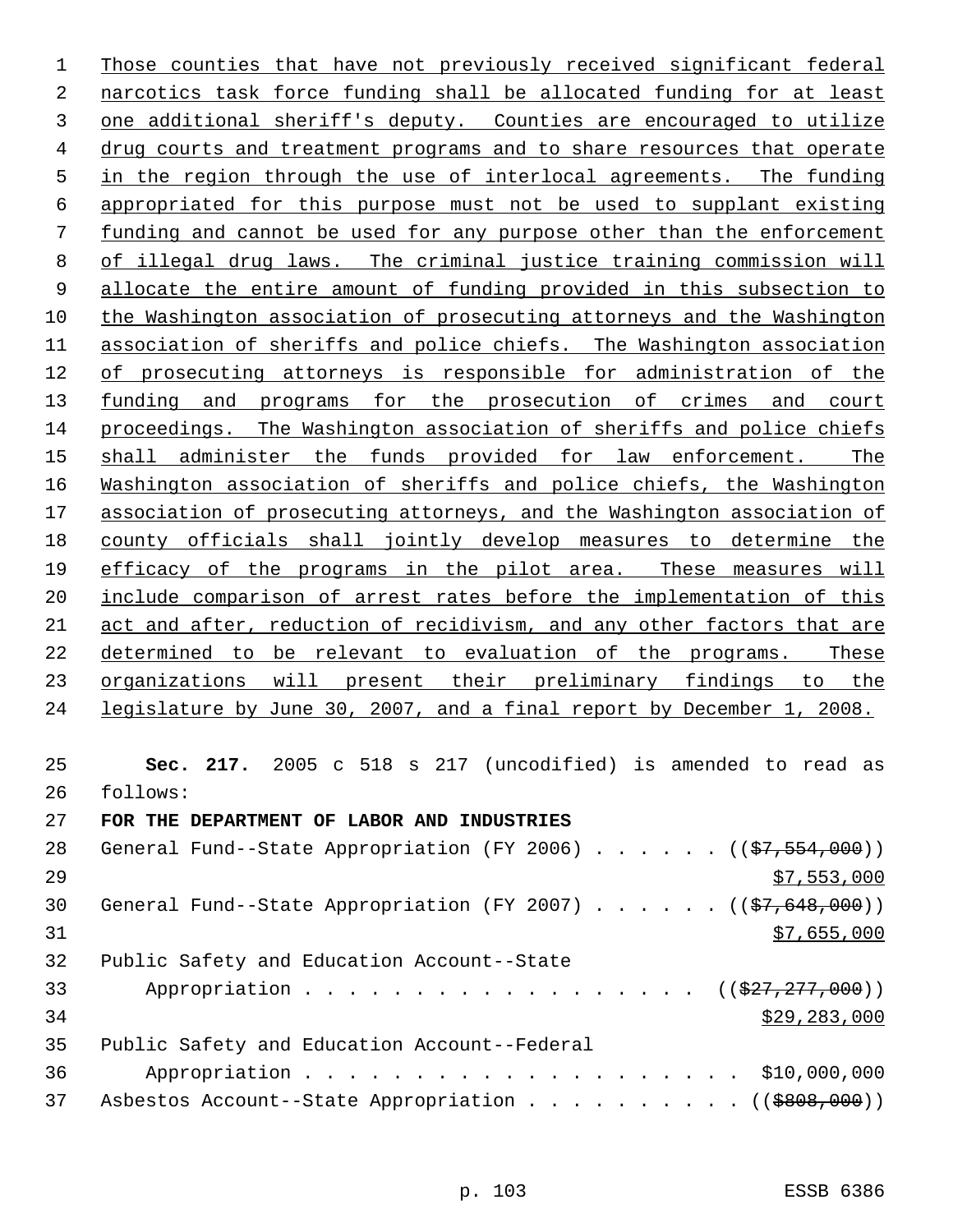| $\mathbf{1}$   | \$810,000                                                                      |
|----------------|--------------------------------------------------------------------------------|
| $\overline{2}$ | Electrical License Account--State Appropriation $((\$34,743,000))$             |
| 3              | \$35,912,000                                                                   |
| 4              | Farm Labor Revolving Account--Private/Local                                    |
| 5              | \$28,000                                                                       |
| 6              | Worker and Community Right-to-Know Account--State                              |
| 7              | Appropriation ( $(\frac{1}{21}, 836, 000)$ )                                   |
| 8              | \$1,827,000                                                                    |
| 9              | Public Works Administration Account--State                                     |
| 10             | Appropriation $($ $(\frac{2}{7}, 664, 000))$                                   |
| 11             | \$2,673,000                                                                    |
| 12             | Accident Account--State Appropriation ( $(\frac{206}{490}, \frac{490}{000})$ ) |
| 13             | \$209, 346, 000                                                                |
| 14             | Accident Account--Federal Appropriation<br>\$13,621,000                        |
| 15             | Medical Aid Account--State Appropriation ( $(\frac{205}{100}, 011, 000)$ )     |
| 16             | \$208,179,000                                                                  |
| 17             | Medical Aid Account--Federal Appropriation \$3,185,000                         |
| 18             | Plumbing Certificate Account--State Appropriation $((\frac{1}{2}, 657, 000))$  |
| 19             | \$1,730,000                                                                    |
| 20             | Pressure Systems Safety Account--State                                         |
| 21             | Appropriation $($ $(\frac{27}{27}, \frac{324}{100})$                           |
| 22             | \$3,357,000                                                                    |
| 23             | Pension Funding Stabilization Account--State                                   |
| 24             |                                                                                |
| 25             | TOTAL APPROPRIATION ( $(\frac{2525}{600})$ )                                   |
| 26             | \$535,190,000                                                                  |

 The appropriations in this section are subject to the following conditions and limitations:

 (1) \$700,000 of the accident account--state appropriation and \$699,000 of the medical aid account--state appropriation are provided solely for the construction of a computer system to collect data from self-insured employers and are contingent on the passage of Substitute House Bill No. 1310 (workers compensation reporting) on mandatory electronic data reporting by self-insured employers. If the bill is not enacted by June 30, 2005, the amounts provided in this subsection shall lapse.

37 (2) ((\$27,227,000)) \$29,283,000 of the public safety and education account--state appropriation, and \$10,000,000 of the public safety and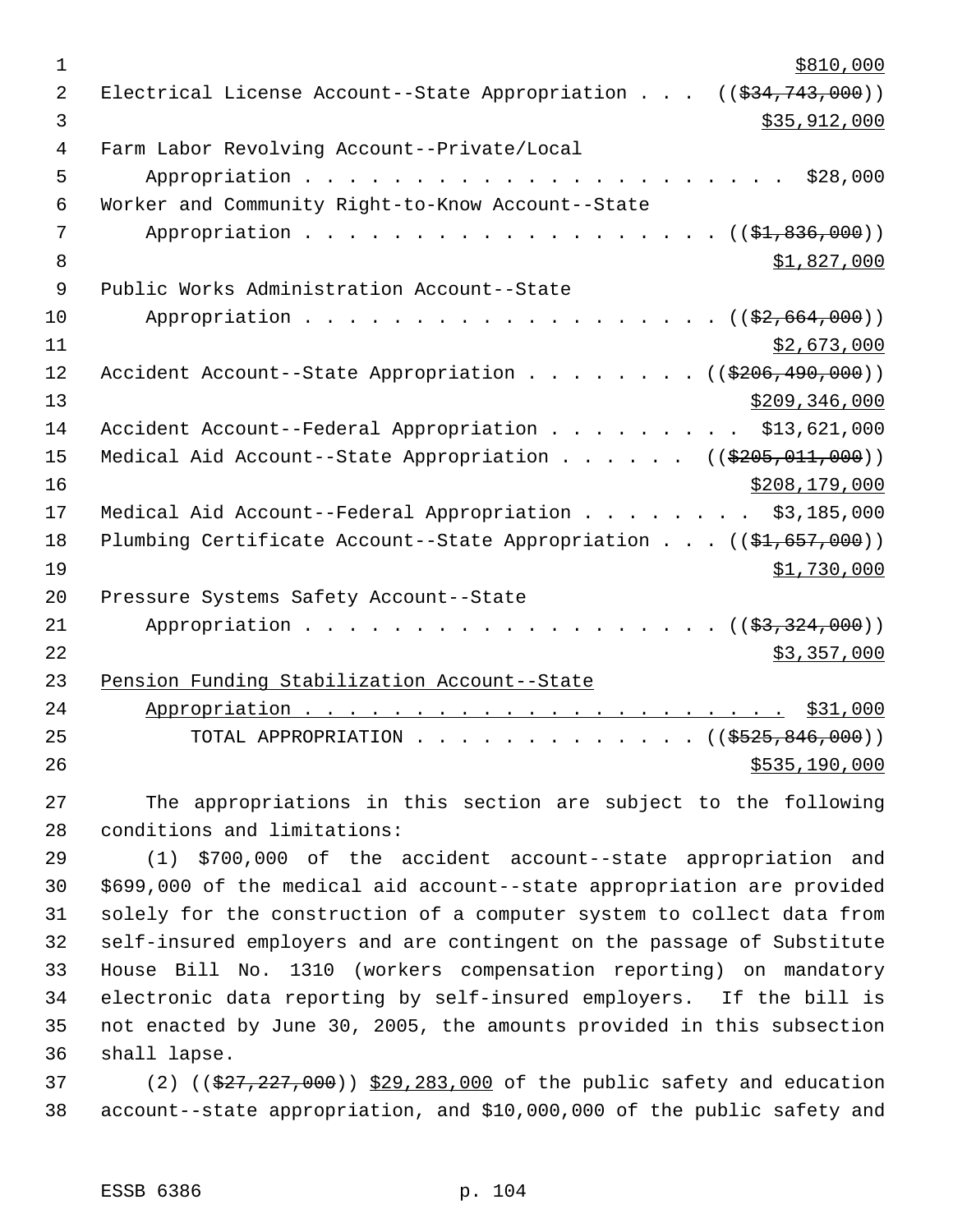education account--federal appropriation are provided solely for the crime victims' compensation program, subject to the following conditions:

 (a) Reimbursement shall be provided throughout the 2005-2007 biennium for full reimbursement of sexual assault forensic exams at workers' compensation rates; ((and))

 (b) Reimbursement shall be provided throughout fiscal year 2007 for full reimbursement of mental health care at workers' compensation 9 rates; and

 (c) In accordance with RCW 7.68.015, it is the policy of the state that the department of labor and industries operate the crime victims' compensation program within the amounts provided for this program in this subsection.

 (3) \$200,000 of the accident account--state appropriation is provided solely to reimburse the department of agriculture for the agricultural worker pesticide handling and application training program.

 (4) \$71,000 of the medical aid account--state appropriation and \$71,000 of the accident account--state appropriation are provided solely for the review of payment of medical bills and authorization for medical procedures by self-insurers.

 (5) The department is required to participate in the health technology assessment program required in section 213(6) of this act.

 (6) The department is also required to participate in the joint health purchasing project described in section 213(7) of this act.

 (7) \$35,000 of the general fund--state appropriation for fiscal year 2006 and \$8,000 of the general fund--state appropriation for fiscal year 2007 are provided solely for the implementation of Substitute House Bill No. 1393 (older mobile homes). If the bill is not enacted by June 30, 2005, the amount provided in this subsection shall lapse.

 (8) \$182,000 of the accident account--state appropriation and \$623,000 of the medical aid account--state appropriation are provided 34 solely to ((expand the Spokane center of occupational health and education to include Yakima county. The Spokane center of occupational health will recruit and train approximately one hundred sixty physicians in Yakima county on best practices for occupational medicine and work with labor and business to improve quality and outcomes of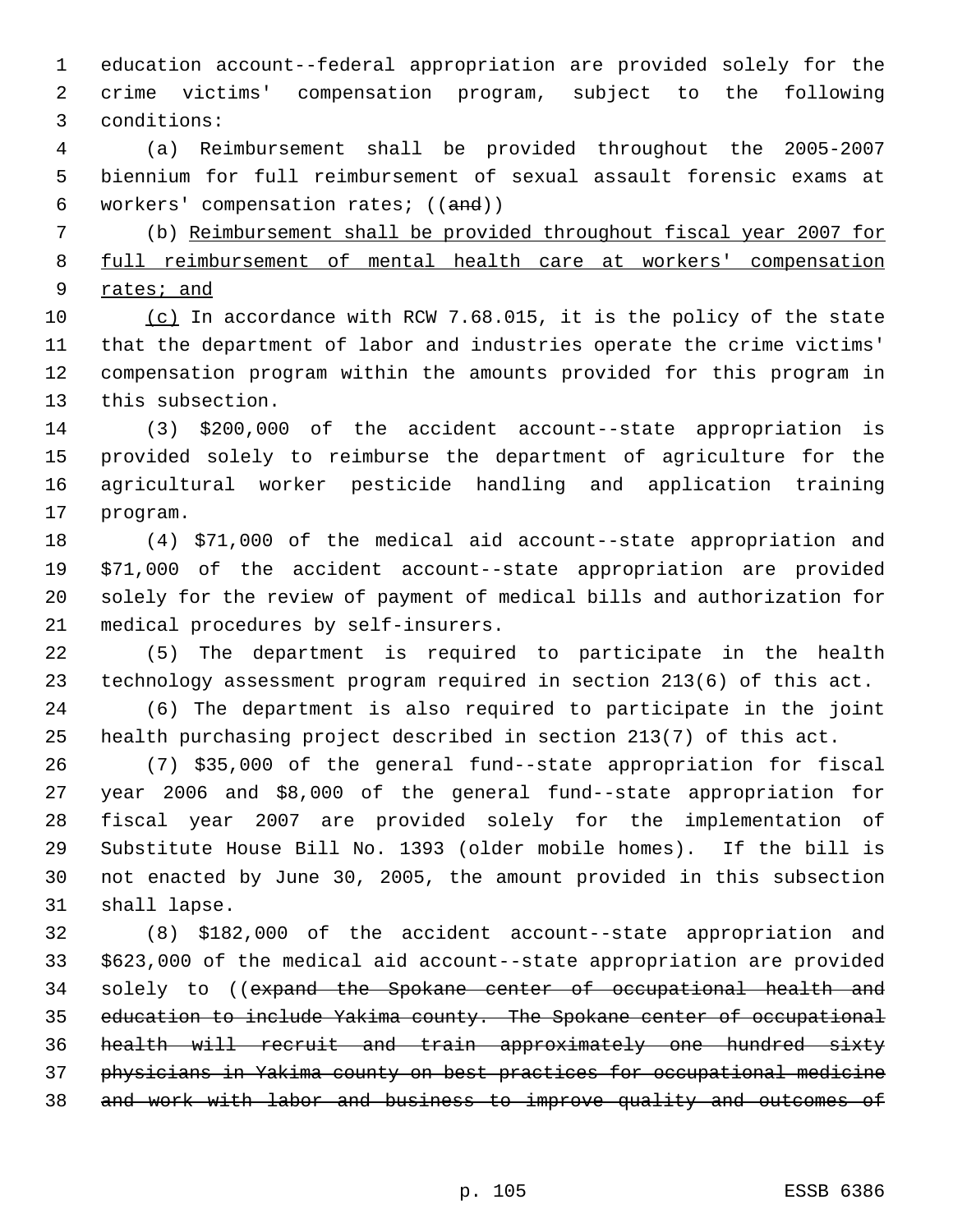medical care provided to injured workers)) (a) expand services in the centers of occupational health and education (COHE) in Spokane and Renton; (b) add two additional COHE locations in the state; and (c) include Yakima county in the Spokane COHE.

 (9) \$158,000 of the accident account--state appropriation and \$158,000 of the medical aid account--state appropriation are provided solely to implement Substitute House Bill No. 1856 (annual audits of the state industrial insurance fund). If the bill is not enacted by June 30, 2005, the amounts provided in this subsection shall lapse.

 (10) The department shall delay the costs associated with implementation of phase II of its indirect cost allocation plan for the public works administration account until July 1, 2007.

 (11) \$61,000 of the electrical license account--state appropriation and \$55,000 of the plumbing certificate account--state appropriation are provided solely to implement Substitute Senate Bill No. 6225 16 (domestic water pumping systems). If the bill is not enacted by June 30, 2006, the amount provided in this subsection shall lapse.

 (12) \$26,000 of the accident account--state appropriation and \$5,000 of the medical aid account--state appropriation are provided solely to implement Substitute Senate Bill No. 6185 (family and medical leave act). If the bill is not enacted by June 30, 2006, the amount provided in this subsection shall lapse.

 (13) \$207,000 of the accident account--state appropriation and \$207,000 of the medical aid account--state appropriation are provided solely to implement Engrossed Substitute Senate Bill No. 6239 (controlled substances and methamphetamine). If the bill is not enacted by June 30, 2006, the amount provided in this subsection shall lapse.

 (14) \$10,000 of the general fund--state appropriation for fiscal year 2007 is provided solely for the department to prepare informational brochures summarizing RCW 60.04.250, with an emphasis on providing residential homeowners and small business owners with information about contracting for new construction or remodeling construction work, including information about the scope of coverage of contractor bonding, and how lien procedures work, to be made available for local government building departments, on the department's web page, and other locations determined by the department for distribution.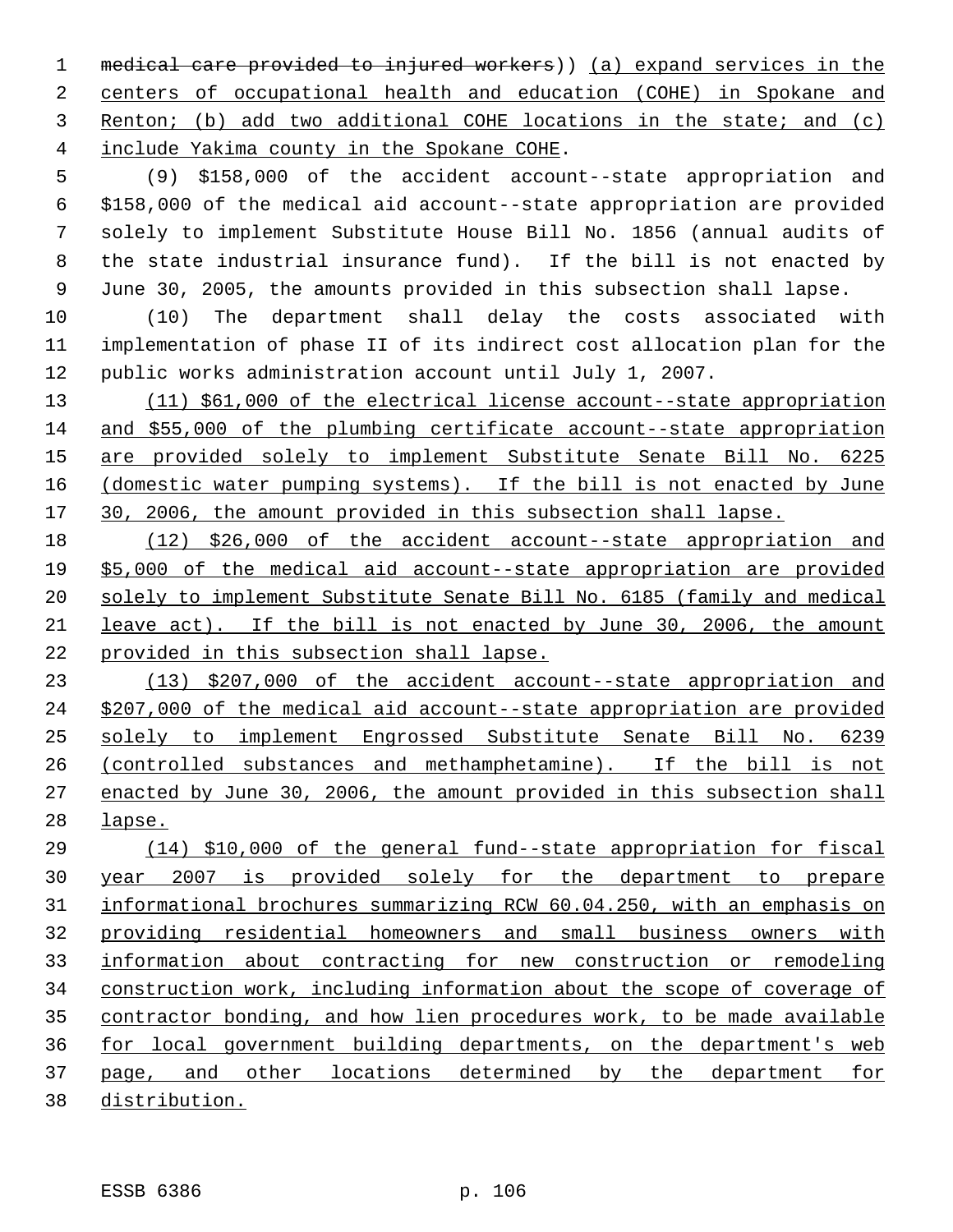**Sec. 218.** 2005 c 518 s 218 (uncodified) is amended to read as follows: **FOR THE INDETERMINATE SENTENCE REVIEW BOARD** 4 General Fund--State Appropriation (FY 2006) . . . . . . ((\$1,092,000))  $5 \frac{\text{1,132,000}}{1}$ 6 General Fund--State Appropriation (FY 2007)  $\ldots$  . . . . (( $\frac{1}{2}, 096, 000$ )) 7 \$1,354,000 Pension Funding Stabilization Account--State Appropriation . . . . . . . . . . . . . . . . . . . . . . . \$4,000 10 TOTAL APPROPRIATION . . . . . . . . . . . . . ((<del>\$2,188,000</del>)) \$2,490,000 **Sec. 219.** 2005 c 518 s 219 (uncodified) is amended to read as follows: **FOR THE DEPARTMENT OF VETERANS AFFAIRS** (1) HEADQUARTERS 16 General Fund--State Appropriation (FY 2006) . . . . . . ((\$1,918,000)) \$1,917,000 18 General Fund--State Appropriation (FY 2007) . . . . . . ((\$1,880,000)) \$1,982,000 Charitable, Educational, Penal, and Reformatory Institutions Account--State Appropriation . . . . . . . . \$10,000 Pension Funding Stabilization Account--State Appropriation . . . . . . . . . . . . . . . . . . . . . . \$10,000 24 TOTAL APPROPRIATION . . . . . . . . . . . . . . ((\$3,808,000)) \$3,919,000 The appropriations in this subsection are subject to the following conditions and limitations: (a) The department shall participate in the health technology assessment program required in section 213(6) of this act. (b) The department shall participate in the joint health purchasing project described in section 213(7) of this act. (c) \$25,000 of the general fund--state appropriation for fiscal year 2006 is provided for the department to conduct a feasibility study of a veterans' cemetery in eastern Washington. The study shall include location, acquisition costs, projection of continued operations costs, and revenue sources for acquisition and operations. A final report of the findings shall be submitted no later than December 15, 2005.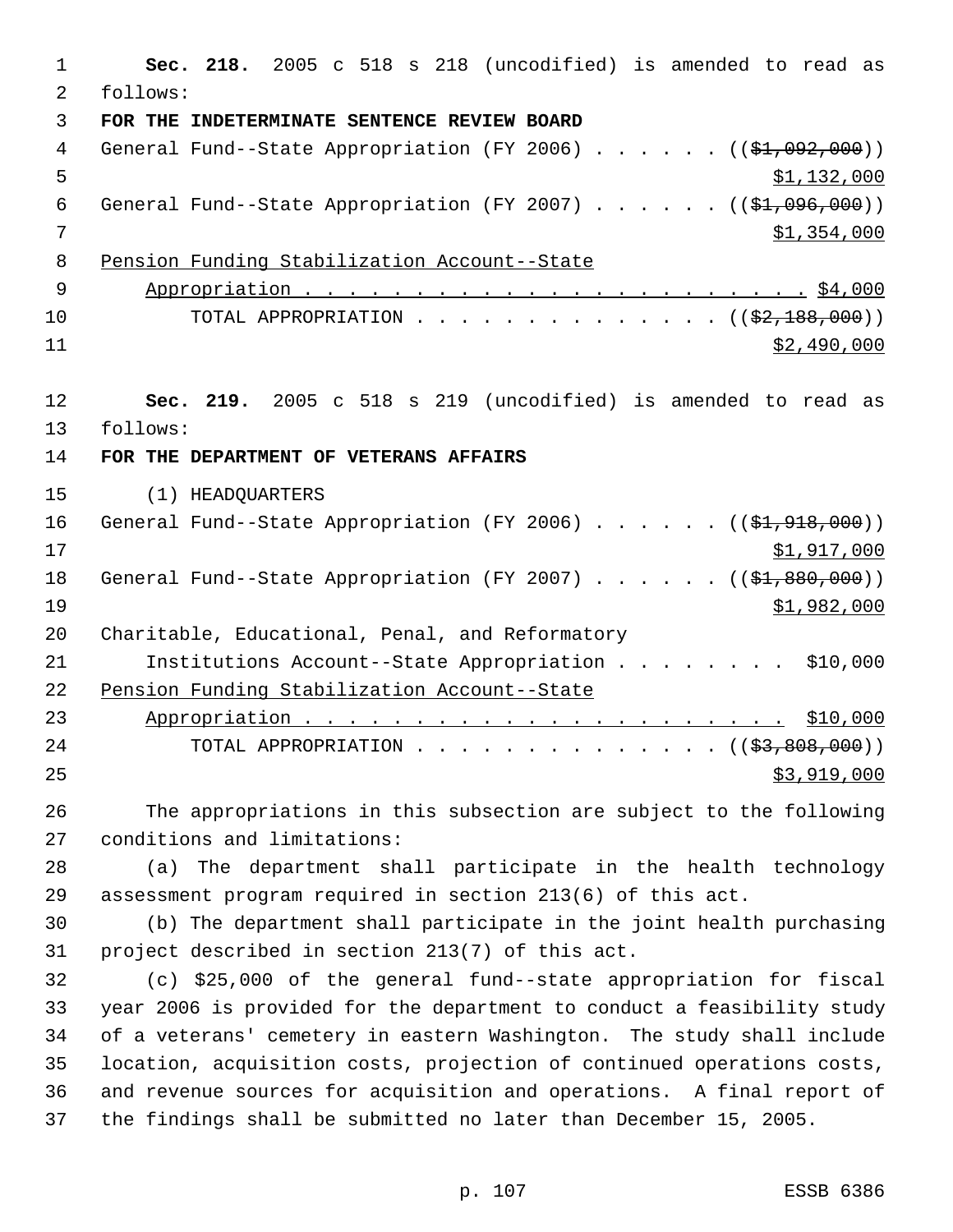(d) \$70,000 of the general fund--state appropriation for fiscal year 2006 and \$70,000 of the general fund--state appropriation for fiscal year 2007 are provided solely for implementation of Senate Bill No. 5539 (veterans conservation corps). If Senate Bill No. 5539 is not enacted by June 30, 2005, these amounts shall lapse.

 (e) \$100,000 of the general fund--state appropriation for fiscal year 2007 is provided solely to assist eligible veterans with transportation expenses, and with the purchase of work clothes and 9 equipment, needed in order for them to participate in the veterans conservation corps.

(2) FIELD SERVICES

| 12 | General Fund--State Appropriation (FY 2006) \$2,811,000                 |
|----|-------------------------------------------------------------------------|
| 13 | General Fund--State Appropriation (FY 2007) $($ $($ \$2,809,000))       |
| 14 | \$3,317,000                                                             |
| 15 | General Fund--Federal Appropriation \$343,000                           |
| 16 | General Fund--Private/Local Appropriation ( $(\frac{2}{2}, 016, 000)$ ) |
| 17 | \$1,367,000                                                             |
| 18 | Pension Funding Stabilization Account--State                            |

| 19   |                                                                     |
|------|---------------------------------------------------------------------|
|      | 20 Veteran Estate Management Account--Local Appropriation \$651,000 |
| 21   | TOTAL APPROPRIATION $($ $($ $\frac{27}{7}, \frac{979}{700})$        |
| 2.2. | \$8,500,000                                                         |

 The appropriations in this subsection are subject to the following conditions and limitations:

 (a) \$25,000 of the general fund--state appropriation for fiscal year 2006 is provided solely for the development of a public service announcement outreach campaign directed at returning veterans from Operation Iraqi Freedom and Operation Enduring Freedom.

 (b) \$75,000 of the general fund--state appropriation for fiscal year 2006 and \$95,000 of the general fund--state appropriation for fiscal year 2007 are provided solely for the post traumatic stress counseling program expansion to address the needs of veterans returning from Iraq and Afghanistan.

(3) INSTITUTIONAL SERVICES

|    |  |  |  |  |  | 35 General Fund--State Appropriation (FY 2006) ((\$8,259,000)) |
|----|--|--|--|--|--|----------------------------------------------------------------|
| 36 |  |  |  |  |  | \$5,126,000                                                    |
|    |  |  |  |  |  | 37 General Fund--State Appropriation (FY 2007) ((\$8,238,000)) |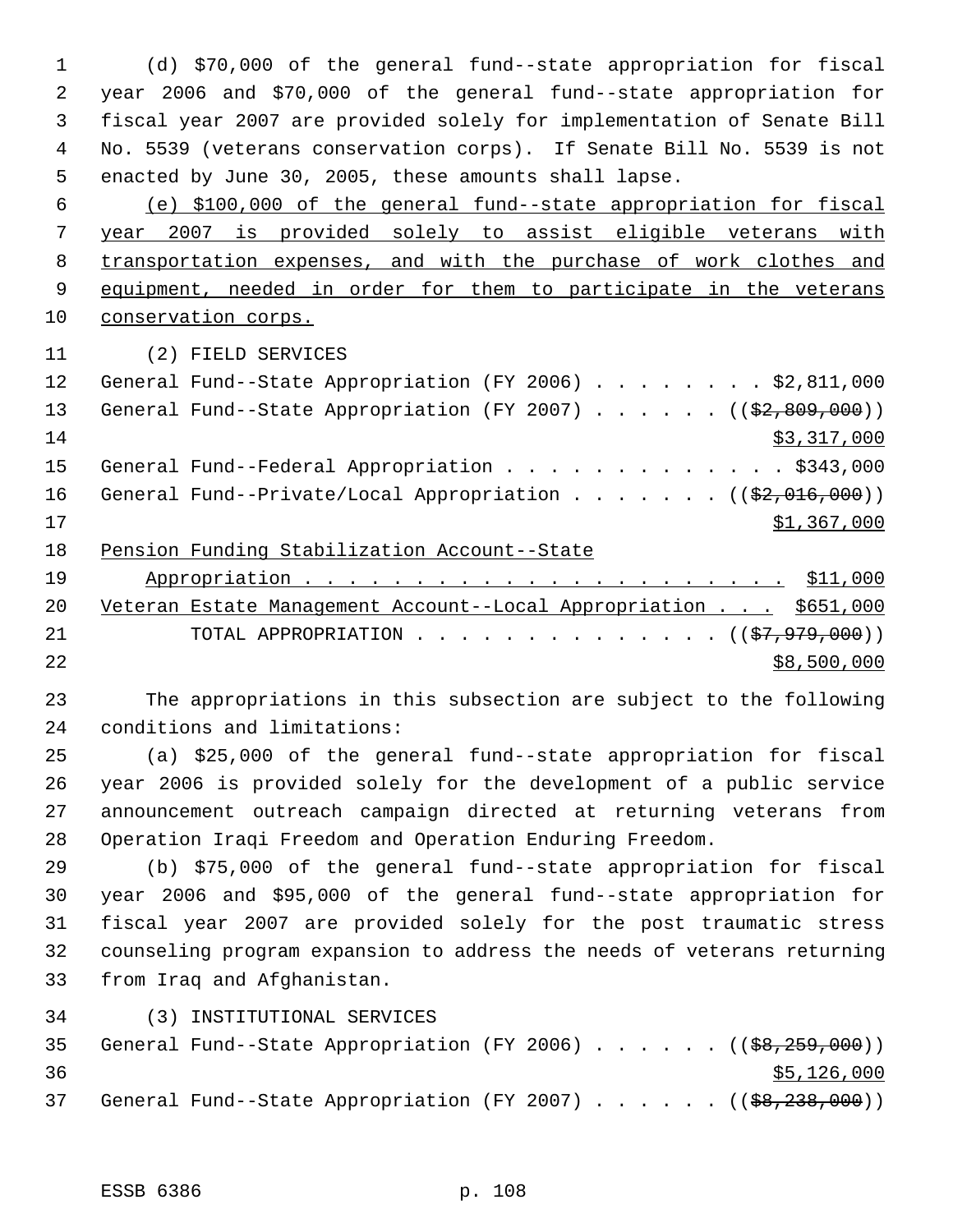| $\mathbf 1$    | \$5,425,000                                                                       |
|----------------|-----------------------------------------------------------------------------------|
| 2              | General Fund--Federal Appropriation<br>((\$31,436,000))                           |
| $\mathfrak{Z}$ | \$36,114,000                                                                      |
| 4              | General Fund--Private/Local Appropriation<br>((\$26,338,000))                     |
| 5              | \$28,830,000                                                                      |
| $\epsilon$     | Pension Funding Stabilization Account--State                                      |
| 7              |                                                                                   |
| 8              | TOTAL APPROPRIATION ( $(\frac{274}{271},000)$ )                                   |
| 9              | \$75,682,000                                                                      |
| 10             | Sec. 220. 2005 c 518 s 220 (uncodified) is amended to read as                     |
| 11             | follows:                                                                          |
| 12             | FOR THE HOME CARE QUALITY AUTHORITY                                               |
| 13             | General Fund--State Appropriation (FY 2006) ( $(\frac{2919}{000})$ )              |
| 14             | \$799,000                                                                         |
| 15             | General Fund--State Appropriation (FY 2007) $($ $($ \$1,093,000))                 |
| 16             | \$1,214,000                                                                       |
| 17             | General Fund--Federal Appropriation ( $(\frac{\xi_1}{\xi_2}, 0.00)$ )             |
| 18             | \$1,167,000                                                                       |
| 19             | Pension Funding Stabilization Account--State                                      |
| 20             |                                                                                   |
| 21             | TOTAL APPROPRIATION ( $(\frac{2}{3}, 046, 000)$ )                                 |
| 22             | \$3,182,000                                                                       |
| 23             | The appropriations in this section are subject to the following                   |
| 24             | conditions and limitations: The legislature encourages the home care              |
| 25             | quality authority to move forward with implementation of a statewide              |
| 26             | referral registry system by use of any existing and future agency                 |
| 27             | administrative moneys and by seeking other means of funding, including            |
| 28             | grants and additional funding resources.                                          |
| 29             | Sec. 221. 2005 c 518 s 221 (uncodified) is amended to read as                     |
| 30             | follows:                                                                          |
| 31             | FOR THE DEPARTMENT OF HEALTH                                                      |
| 32             | General Fund--State Appropriation (FY 2006) $($ $($ $\frac{664,090,000}{90,000})$ |
| 33             | \$68,959,000                                                                      |
| 34             | General Fund--State Appropriation (FY 2007) $($ $($ $64, 485, 000)$ )             |
| 35             | \$71,824,000                                                                      |
| 36             | General Fund--Federal Appropriation ((\$455,467,000))                             |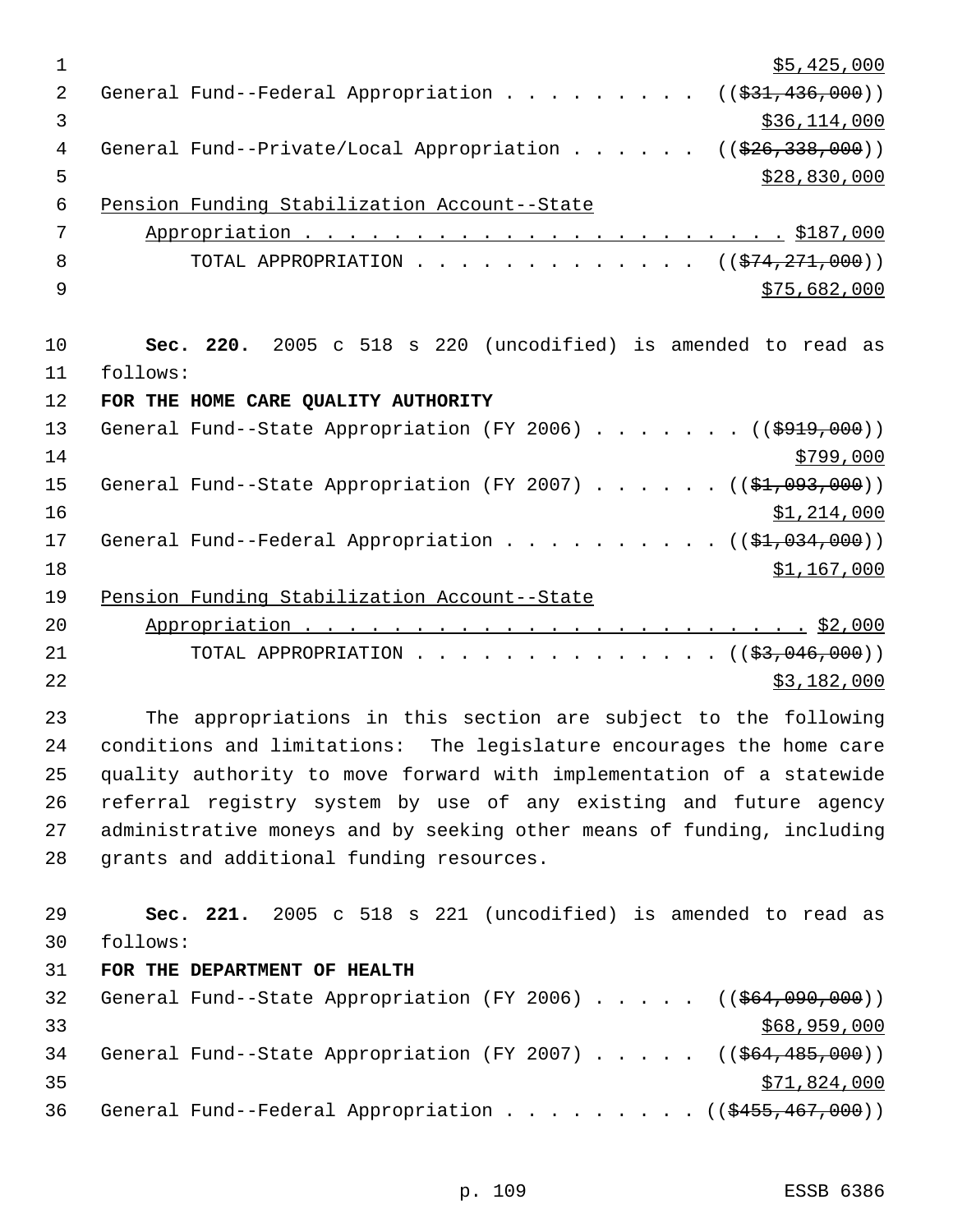| $\mathbf 1$ | \$477,469,000                                                                 |
|-------------|-------------------------------------------------------------------------------|
| 2           | General Fund--Private/Local Appropriation ((\$101,479,000))                   |
| 3           | \$104,867,000                                                                 |
| 4           | Hospital Commission Account--State Appropriation $((\frac{2}{7}, 615, 000))$  |
| 5           | \$2,621,000                                                                   |
| 6           | Health Professions Account--State Appropriation $(($51,659,000))$             |
| 7           | \$53,349,000                                                                  |
| 8           | Aquatic Lands Enhancement Account--State                                      |
| 9           |                                                                               |
| 10          | Emergency Medical Services and Trauma Care Systems                            |
| 11          | Trust Account--State Appropriation ( $(\frac{12}{72}, 578, 000)$ )            |
| 12          | \$12,579,000                                                                  |
| 13          | Safe Drinking Water Account--State Appropriation $((\frac{2}{7}, 907, 000))$  |
| 14          | \$2,917,000                                                                   |
| 15          | Drinking Water Assistance Account--Federal                                    |
| 16          | Appropriation<br>((\$416,158,000))                                            |
| 17          | \$16, 179, 000                                                                |
| 18          | Waterworks Operator Certification--State                                      |
| 19          | (( <del>\$1,098,000</del> ))                                                  |
| 20          | \$1,099,000                                                                   |
| 21          | Drinking Water Assistance Administrative Account--                            |
| 22          | State Appropriation \$326,000                                                 |
| 23          | Water Quality Account--State Appropriation ( $(\frac{2}{3}, 680, 000)$ )      |
| 24          | \$3,693,000                                                                   |
| 25          | State Toxics Control Account--State Appropriation $((\frac{2}{7}, 843, 000))$ |
| 26          | \$2,852,000                                                                   |
| 27          | Medical Test Site Licensure Account--State                                    |
| 28          | Appropriation $($ $(*1,790,000))$                                             |
| 29          | <u>\$1,798,000</u>                                                            |
| 30          | Youth Tobacco Prevention Account--State Appropriation \$1,806,000             |
| 31          | Public Health Supplemental Account--Private/Local                             |
| 32          |                                                                               |
| 33          | Accident Account--State Appropriation ( $(\frac{275,000}{s})$ )               |
| 34          | \$277,000                                                                     |
| 35          | Medical Aid Account--State Appropriation \$46,000                             |
| 36          | Health Services Account--State Appropriation $($ $($ $\frac{238}{101},000)$   |
| 37          | \$29,264,000                                                                  |
| 38          | Tobacco Prevention and Control Account--State                                 |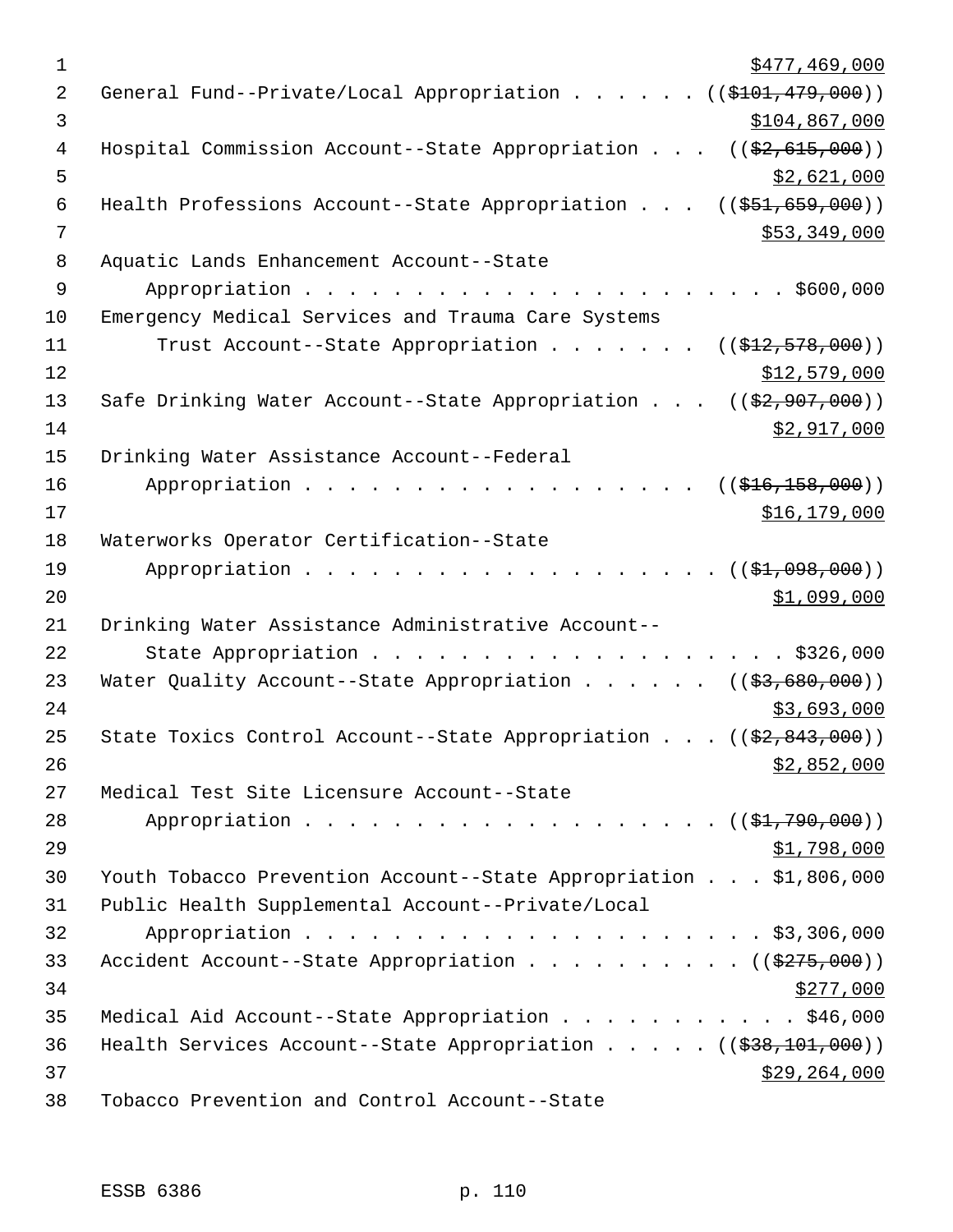|   | Appropriation $($ $(\frac{252}{677}, \frac{000}{60})$                  |
|---|------------------------------------------------------------------------|
|   | \$52,684,000                                                           |
|   | (( <del>Patient Safety Account--State Appropriation \$641,000</del> )) |
| 4 | Pension Funding Stabilization Account--State                           |
| 5 |                                                                        |
| 6 | TOTAL APPROPRIATION ( $(\frac{18878}{625}, 000)$ )                     |
|   | \$908,659,000                                                          |
|   |                                                                        |

 The appropriations in this section are subject to the following conditions and limitations:

 (1) The department or any successor agency is authorized to raise existing fees charged for the clandestine drug lab program, the drinking water program, radioactive materials license fees, X-ray facility registration fees, shellfish commercial paralytic shellfish poisoning fees, the water recreation program, the wastewater management program, newborn specialty clinic fees, acute care hospitals, psychiatric hospitals, child birth centers, correctional medical facilities, alcoholism hospitals, and the midwifery program, in excess of the fiscal growth factor pursuant to RCW 43.135.055, if necessary, to meet the actual costs of conducting business and the appropriation levels in this section. However, the department may not raise existing fees charged for the midwifery program by more than twenty percent over the biennium.

 (2) \$1,363,000 of the general fund--state fiscal year 2006 appropriation, \$1,363,000 of the general fund--state fiscal year 2007 appropriation, and \$676,000 of the general fund--local appropriation are provided solely for the implementation of the Puget Sound conservation and recovery plan and agency action items, DOH-01, DOH-02, DOH-03, and DOH-04.

 (3) The department of health shall not initiate any services that will require expenditure of state general fund moneys unless expressly authorized in this act or other law. The department may seek, receive, and spend, under RCW 43.79.260 through 43.79.282, federal moneys not anticipated in this act as long as the federal funding does not require expenditure of state moneys for the program in excess of amounts anticipated in this act. If the department receives unanticipated unrestricted federal moneys, those moneys shall be spent for services authorized in this act or in any other legislation that provides appropriation authority, and an equal amount of appropriated state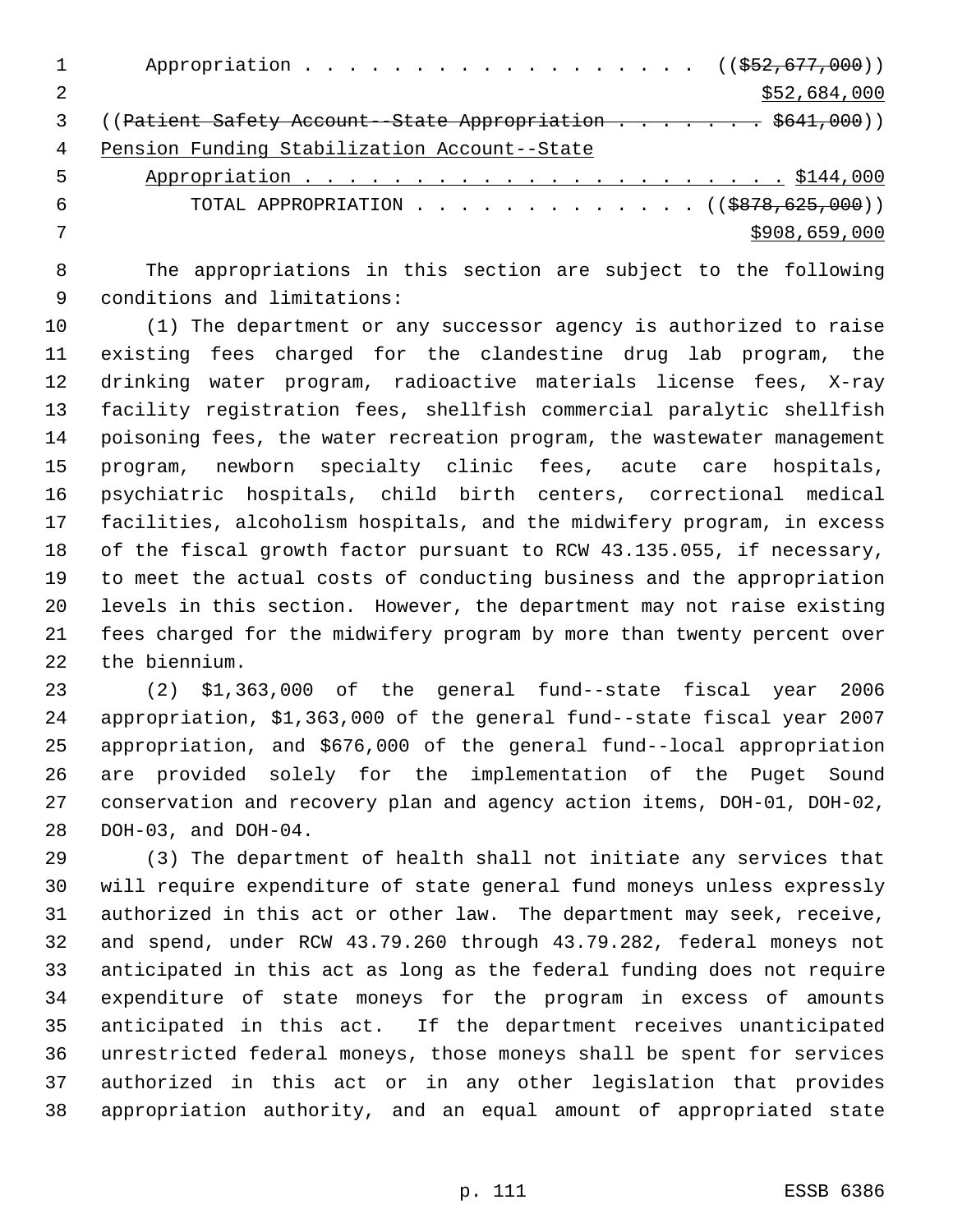moneys shall lapse. Upon the lapsing of any moneys under this subsection, the office of financial management shall notify the legislative fiscal committees. As used in this subsection, "unrestricted federal moneys" includes block grants and other funds that federal law does not require to be spent on specifically defined projects or matched on a formula basis by state funds.

 (4) \$383,000 of the general fund--state appropriation for fiscal year 2006, \$317,000 of the general fund--state appropriation for fiscal year 2007, and \$600,000 of the aquatic lands enhancement account appropriation are provided solely to assist counties in marine areas complete on-site sewage system management plans and electronic data bases to inventory on-site sewage systems.

 (5) \$60,000 of the health professions account appropriation is provided solely for implementation of Engrossed Substitute Senate Bill No. 5470 (prescription importation). If Engrossed Substitute Senate Bill No. 5470 is not enacted by June 30, 2005, the amount provided in this subsection shall lapse.

 (6) \$268,000 of the health professions account appropriation is provided solely for implementation of Engrossed Substitute House Bill No. 2266 (precursor drugs). If Engrossed Substitute House Bill No. 2266 is not enacted by June 30, 2005, the amount provided in this subsection shall lapse.

 (7) \$42,000 of the health professions account appropriation is provided solely for implementation of Second Substitute House Bill No. 1168 (prescription reimportation). If Second Substitute House Bill No. 1168 is not enacted by June 30, 2005, the amount provided in this subsection shall lapse.

 (8) ((\$82,000 of the general fund--state appropriation for fiscal year 2006, \$52,000 of the general fund--state appropriation for fiscal year 2007, and \$641,000 of the patient safety account appropriation are provided solely for implementation of Engrossed Second Substitute House Bill No. 1291 (patient safety practices). If Engrossed Second Substitute House Bill No. 1291 is not enacted by June 30, 2005, the amounts provided in this subsection shall lapse.

 $(9)$ ) \$100,000 of the general fund--state appropriation for fiscal year 2006 and \$200,000 of the general fund--state appropriation for fiscal year 2007 are provided solely for the department to implement a multi-year pilot project covering Adams, Chelan, Douglas, Grant and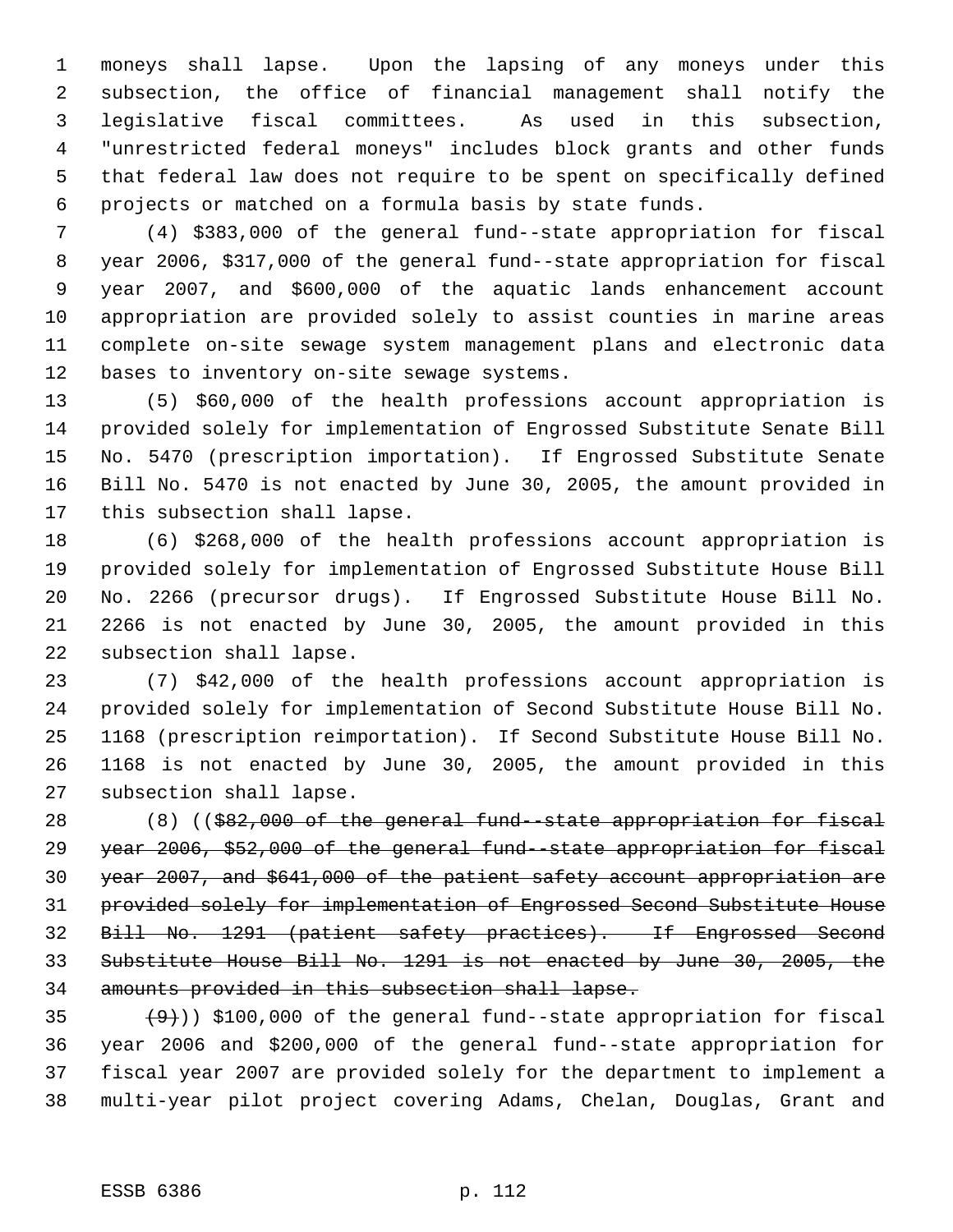Franklin counties for persons with household income at or below 200 percent of the federal poverty level who are ineligible for family planning services through the medicaid program. Individuals who will be served under the pilot program include women who have never been pregnant, are not currently pregnant, or are beyond the family planning extension period allowed for first steps program eligibility. It is anticipated that the pilot program will serve approximately 500 women. The department will provide a preliminary report to the appropriate committees of the legislature by January 1, 2006, and a final report by January 1, 2007.

 $((+10))$  (9) \$462,000 of the general fund--private/local appropriation is provided solely to support specialty clinics that provide treatment services to children that are identified with one of the five heritable or metabolic disorders added to the newborn screening panel by the state board of health in 2003.

 $((+11))$   $(10)$  \$125,000 of the general fund--state appropriation for fiscal year 2006 and \$125,000 of the general fund--state appropriation for fiscal year 2007 are provided solely for the farmers' market nutrition program of the special supplemental nutrition program for women, infants and children. It is anticipated that these funds will enable the department to expand 2004 participation levels by 8,000 persons annually.

 $((+12))$   $(11)$  \$100,000 of the general fund--state appropriation for fiscal year 2006 and \$100,000 of the general fund--state appropriation for fiscal year 2007 are provided solely for the infertility prevention project to implement effective prevention strategies designed to reduce the prevalence of chlamydia and gonorrhea and their potentially debilitating complications.

29 ( $(\frac{13}{13})$ ) (12) With funds appropriated in this section, the medical advisory committee to the early detection breast and cervical cancer screening program shall study and recommend strategies for adopting emerging technologies and best practices from the national, state, and local levels in the field of early prevention and detection for breast and cervical cancer, and assist the early detection breast and cervical cancer screening program in implementing policy that follows the best practices of high quality health care for clinical, diagnostic, preventative, pathologic, radiological, and oncology services. The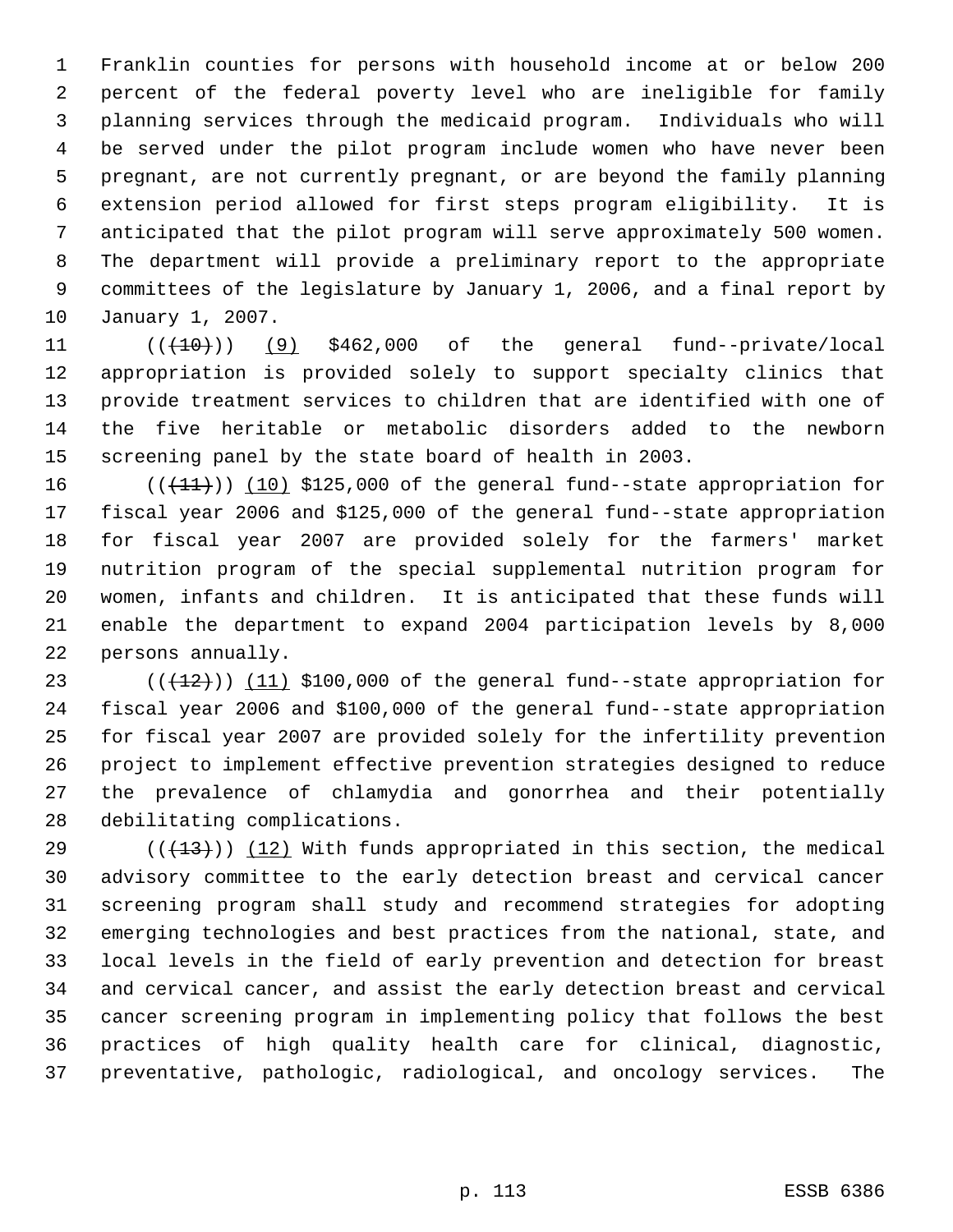committee will report its recommendations to the legislature by December 15, 2006.

 (( $\left(\frac{14}{13}\right)$ ) (13) \$25,000 of the general fund--state appropriation for fiscal year 2006 is provided solely to develop and implement best practices in preventative health care for children. The department and the kids get care program of public health - Seattle and King county will work in collaboration with local health care agencies to disseminate strategic interventions that are focused on evidence-based best practices for improving health outcomes in children and saving health-care costs.

 $((\text{(+15+)}))$  (14) \$48,000 of the health professions account appropriation is provided solely for implementation of Substitute House Bill No. 1075 (nursing quality commission). If Substitute House Bill No. 1075 is not enacted by June 30, 2005, the amount provided in this subsection shall lapse.

 $((+16))$   $(15)$  \$74,000 of the health professions account appropriation is provided solely for implementation of Substitute House Bill No. 1137 (physical therapy). If Substitute House Bill No. 1137 is not enacted by June 30, 2005, the amount provided in this subsection shall lapse.

 $((+17))$  (16) \$109,000 of the health professions account appropriation is provided solely for implementation of House Bill No. 1546 (naturopathic physicians). If House Bill No. 1546 is not enacted by June 30, 2005, the amount provided in this subsection shall lapse.

 $((+18))$  (17) \$80,000 of the health professions account appropriation is provided solely for implementation of Substitute House Bill No. 1689 (dental health services). If Substitute House Bill No. 1689 is not enacted by June 30, 2005, the amount provided in this subsection shall lapse.

 $((+19))$   $(18)$  \$42,000 of the general fund--state appropriation for fiscal year 2006 and \$24,000 of the general fund--state appropriation for fiscal year 2007 are provided solely for implementation of Engrossed Second Substitute House Bill No. 1605 (soil contamination). If Engrossed Second Substitute House Bill No. 1605 is not enacted by June 30, 2005, the amount provided in this subsection shall lapse.

36  $((+20))$   $(19)$  \$40,000 of the general fund--state appropriation for fiscal year 2006 is provided solely for implementation of Substitute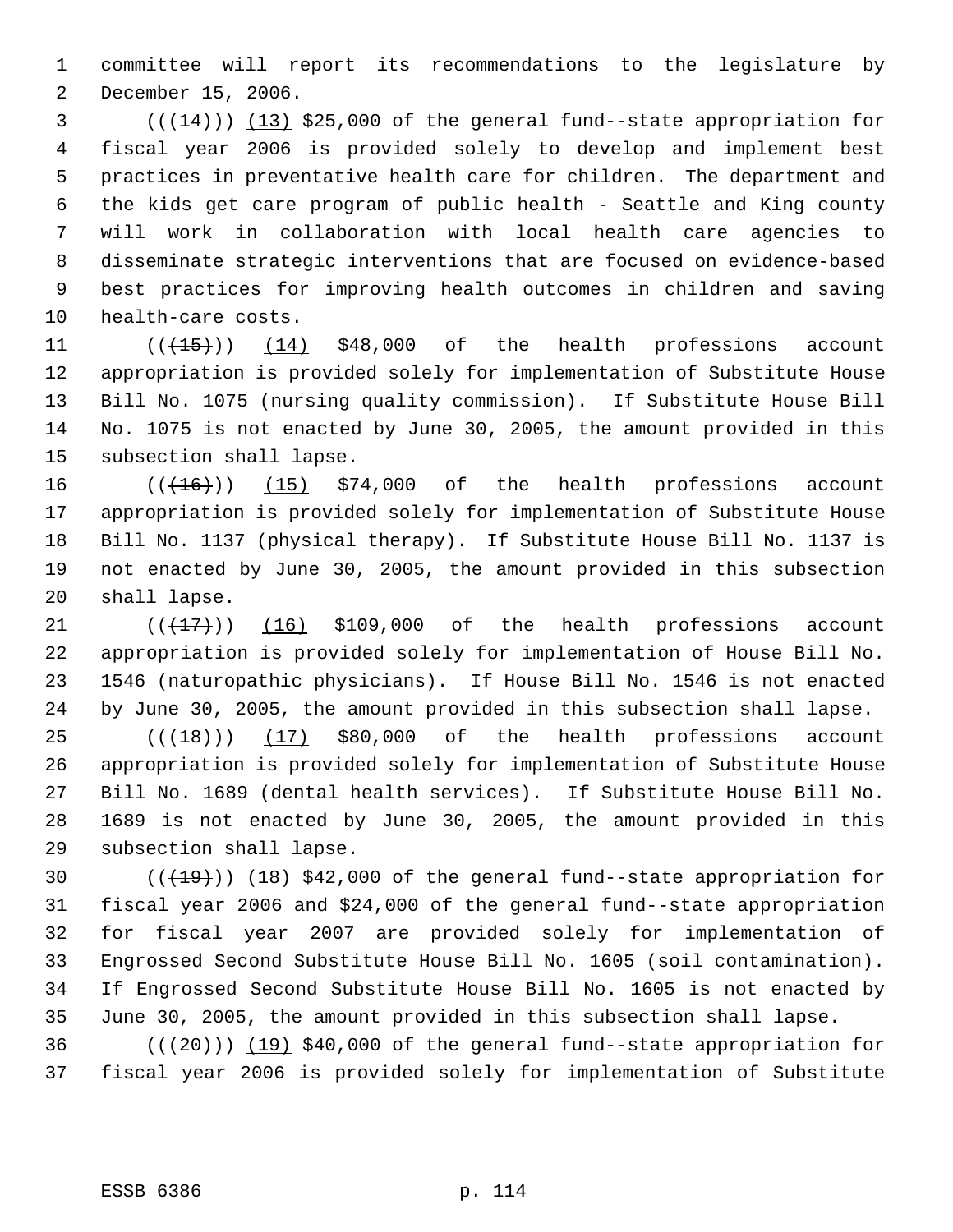House Bill No. 1951 (vision exams for children). If Substitute House Bill No. 1951 is not enacted by June 30, 2005, the amount provided in this subsection shall lapse.

 (( $\left(\frac{21}{21}\right)$ ) (20) \$43,000 of the general fund--state appropriation for fiscal year 2006 is provided solely for implementation of Engrossed Senate Bill No. 5049 (mold in residential units). If Engrossed Senate Bill No. 5049 is not enacted by June 30, 2005, the amount provided in this subsection shall lapse.

 $((+22))$   $(21)$  \$26,000 of the general fund--state appropriation for fiscal year 2006 and \$12,000 of the general fund--state appropriation for fiscal year 2007 are provided solely for implementation of Senate Bill No. 5311 (autism task force). If Senate Bill No. 5311 is not enacted by June 30, 2005, the amount provided in this subsection shall lapse.

15  $((+23))$   $(22)$  \$168,000 of the health services account appropriation is provided solely for a two-year pilot project under which parents have the option to choose vaccines which do not contain mercury.

 (23) \$173,000 of the general fund--state appropriation for fiscal year 2007 is provided solely for the state board of health to provide staff support to the governor's interagency committee on health disparities, as provided in Senate Bill No. 6197. If Senate Bill No. 6197 is not enacted by June 30, 2006, the amount provided in this subsection shall lapse.

 (24) \$119,000 of the general fund--state appropriation for fiscal year 2007 is provided solely for the state board of health to conduct health impact assessments, as provided in Senate Bill No. 6195. If Senate Bill No. 6195 is not enacted by June 30, 2006, the amount provided in this subsection shall lapse.

 (25) \$327,000 of the general fund--state appropriation for fiscal year 2007 is provided solely for the department to conduct a survey of health professional demographics and practice patterns, as provided in Senate Bill No. 6193. If Senate Bill No. 6193 is not enacted by June 30, 2006, the amount provided in this subsection shall lapse.

 (26) \$200,000 of the general fund--state appropriation for fiscal year 2007 is provided solely to develop and maintain a database showing the statewide incidence and provenance of hepatitis C infections, and to conduct a public information campaign on transmission, prevention, detection, and treatment of the disease.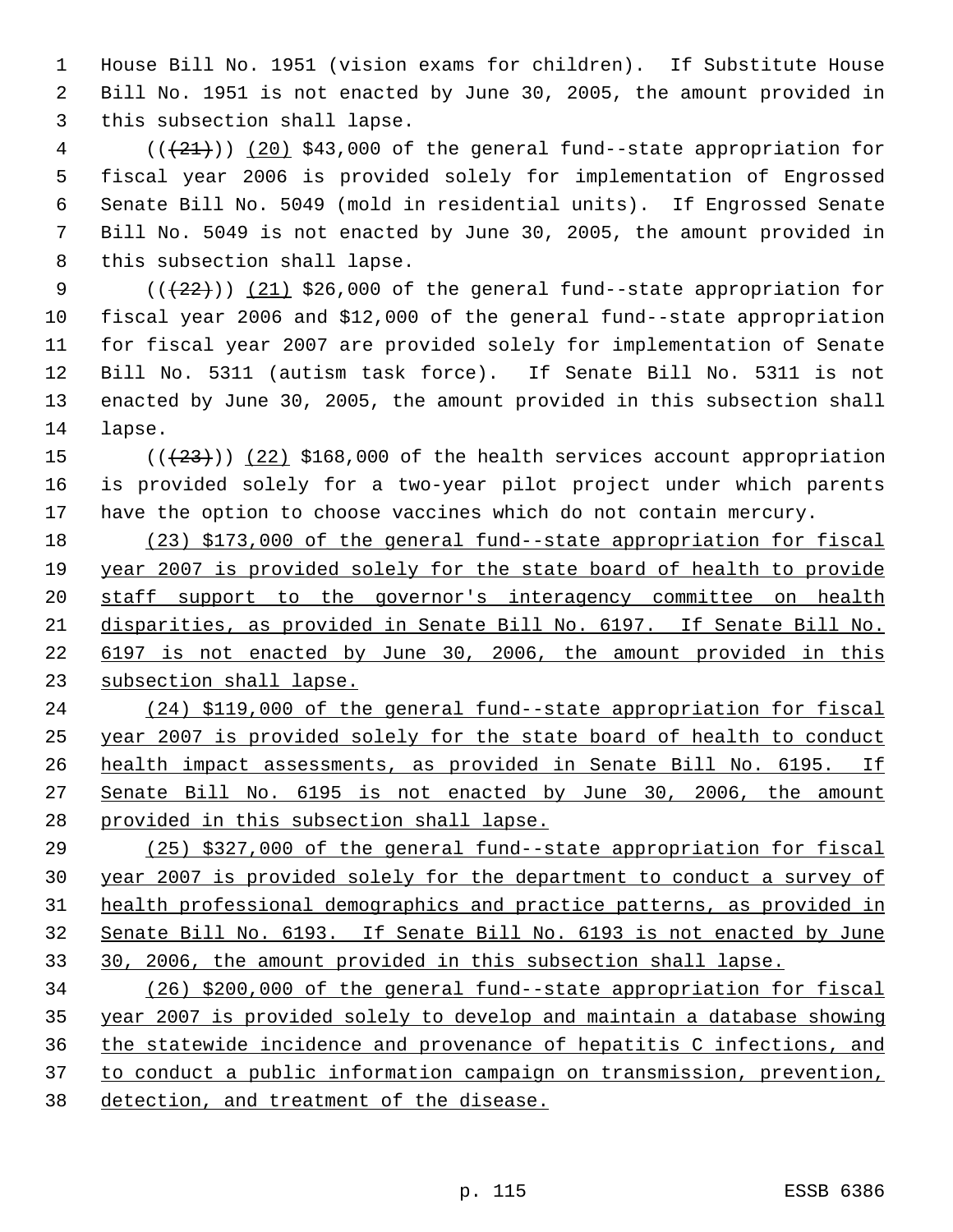(27) \$750,000 of the health services account--state appropriation is provided solely to add one or more combination vaccines to the universal access to childhood immunizations program. The vaccine or vaccines to be added shall be selected by the department after a clinical and cost-effectiveness review by the state vaccine advisory committee. The review shall consider at least the following criteria: (a) The vaccine's relative effectiveness, and the prevalence and seriousness of the conditions it prevents; (b) the relative cost of the vaccine, after accounting for the extent to which it would replace some single injection antigens; (c) the degree to which the vaccine fits the schedule of routinely recommended childhood immunizations; and (d) the extent to which the vaccine is mercury-free. The projected 2007-09 state cost of the combination vaccine or vaccines added pursuant to this review shall not exceed \$3,000,000.

 (28) \$200,000 of the general fund--state appropriation for fiscal year 2007 is provided solely to increase state and local capacity to 17 screen for and treat chlamydia, gonorrhea, and other sexually transmitted diseases.

 **Sec. 222.** 2005 c 518 s 222 (uncodified) is amended to read as follows:

## **FOR THE DEPARTMENT OF CORRECTIONS**

 The appropriations to the department of corrections in this act shall be expended for the programs and in the amounts specified in this section. However, after May 1, 2006, after approval by the director of financial management and unless specifically prohibited by this act, the department may transfer general fund--state appropriations for 27 fiscal year 2006 between programs. However, the department shall not transfer state moneys that are provided solely for a specified purpose. The department shall not transfer funds, and the director of financial management shall not approve the transfer, unless the transfer is consistent with the objective of conserving, to the maximum extent possible, the expenditure of state funds and maximizing, to the greatest extent possible, the reversion of state funds. The director of financial management shall notify the appropriate fiscal committees of the senate and house of representatives in writing prior to approving any deviations from appropriation levels.

(1) ADMINISTRATION AND SUPPORT SERVICES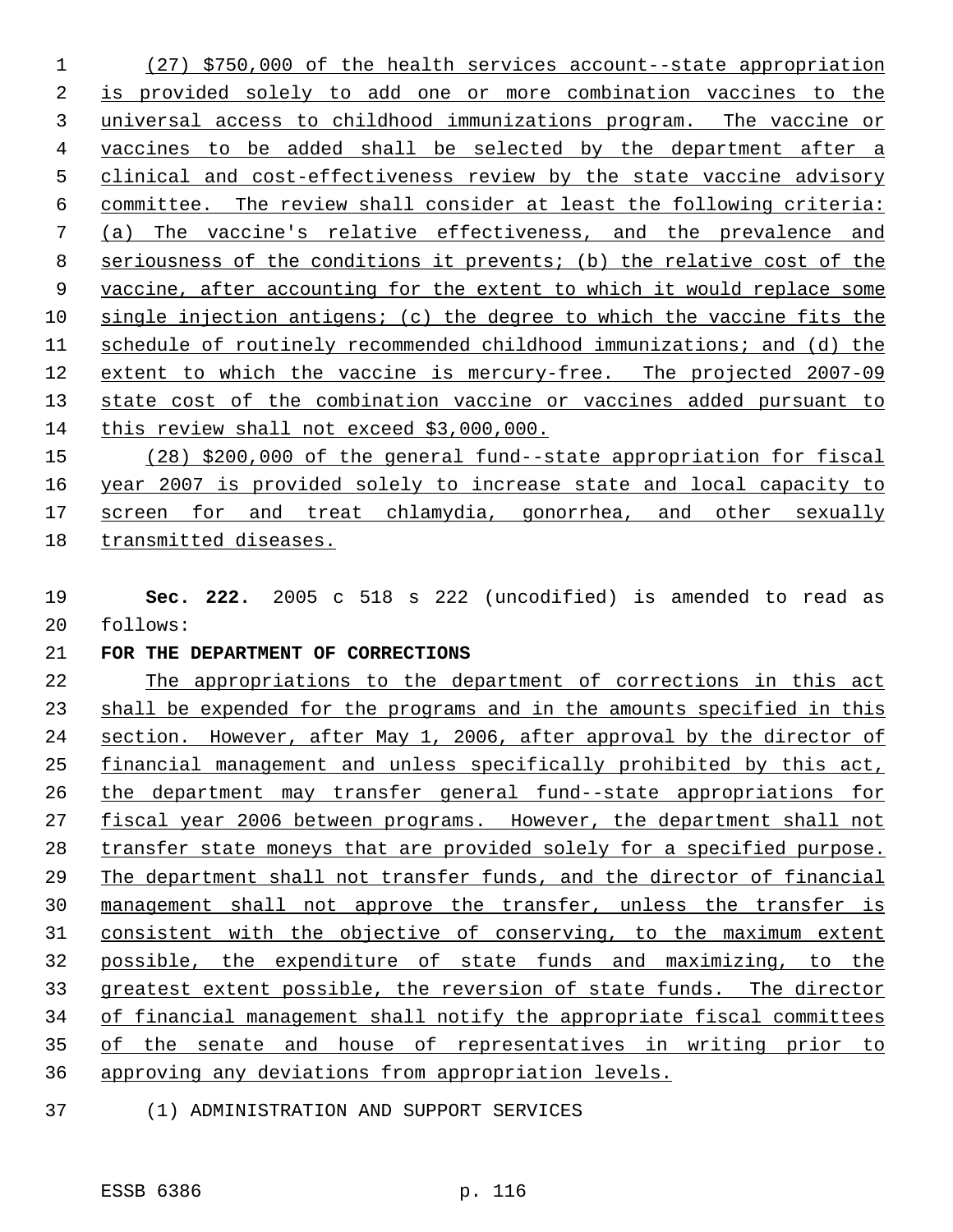1 General Fund--State Appropriation (FY 2006) . . . . . ((\$52,282,000)) 2 \$46,003,000 3 General Fund--State Appropriation (FY 2007) . . . . . ((\$41,838,000)) \$50,027,000 General Fund--Federal Appropriation . . . . . . . . . . . . \$1,022,000 Violence Reduction and Drug Enforcement Account-- 7 State Appropriation . . . . . . . . . . . . . . . . . . \$26,000 Public Safety and Education Account--State 9 Appropriation . . . . . . . . . . . . . . . . . (  $(\frac{2}{7}, \frac{768}{100})$  ) \$2,774,000 11 ((Industrial Insurance Account--State Appropriation . . . . \$1,000)) Pension Funding Stabilization Account--State Appropriation . . . . . . . . . . . . . . . . . . . . . . \$245,000 14 TOTAL APPROPRIATION . . . . . . . . . . . . . ((\$97,937,000)) \$100,097,000

 The appropriations in this subsection are subject to the following conditions and limitations:

18 (a) ((\$11,250,000)) \$5,250,000 of the general fund--state 19 appropriation for fiscal year 2006 ((is)) and \$11,700,000 of the general fund--state appropriation for fiscal year 2007 are provided solely for phase three of the department's offender-based tracking system replacement project. This amount is conditioned on the department satisfying the requirements of section 902 of this act.

 (b) \$26,000 of the general fund--state appropriation for fiscal year 2006 and \$44,000 of the general fund--state appropriation for fiscal year 2007 are provided solely for the implementation of Substitute House Bill No. 1402 (offender travel or transfer). If the bill is not enacted by June 30, 2005, the amounts provided in this subsection shall lapse.

 (c) \$35,000 of the general fund--state appropriation for the fiscal year 2007 is provided solely for the establishment and support of a statewide council on mentally ill offenders that includes as its members representatives of community-based mental health treatment programs, current or former judicial officers, and directors and commanders of city and county jails and state prison facilities. The council will begin to investigate and promote cost-effective approaches to meeting the long-term needs of adults and juveniles with mental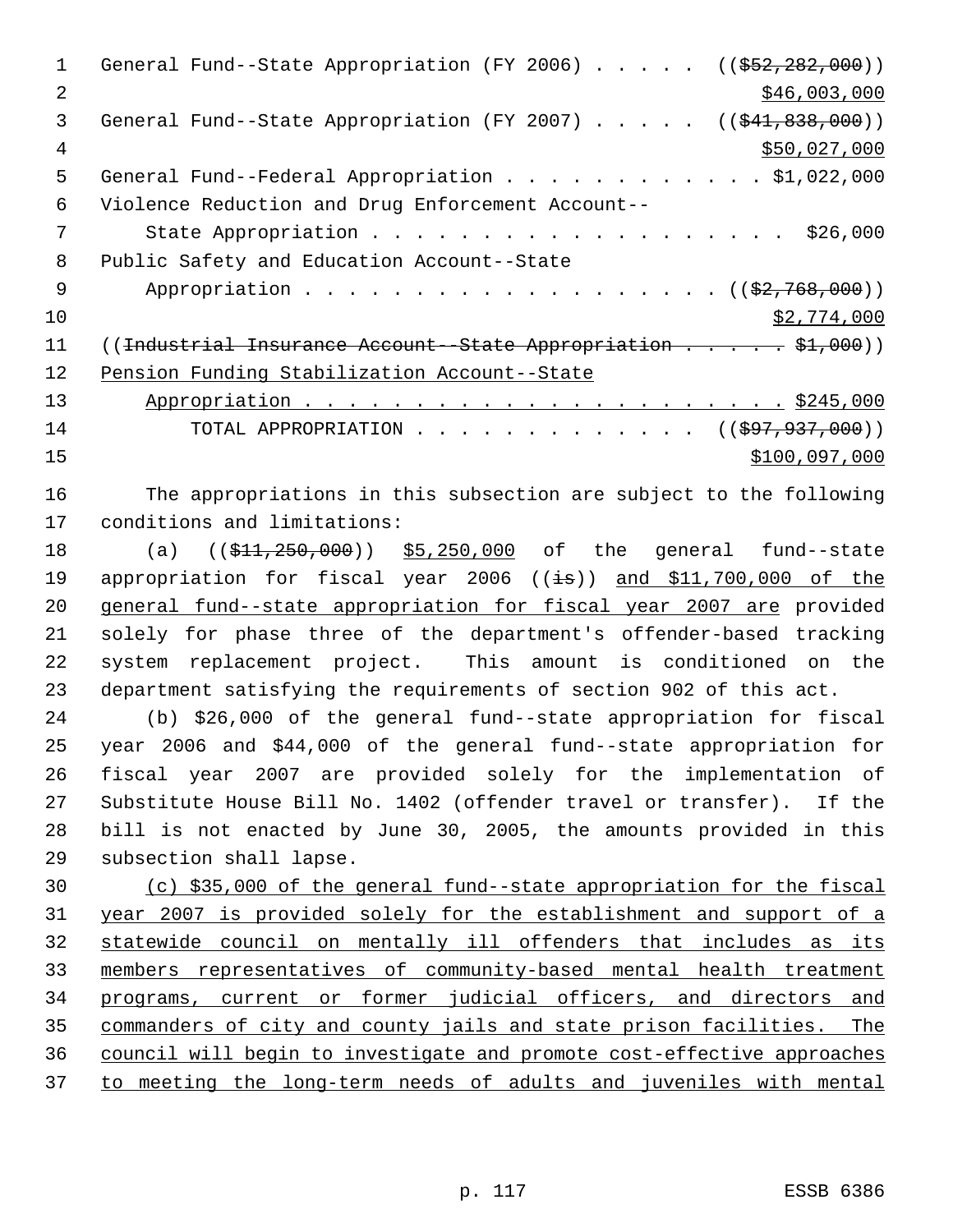disorders who have a history of offending or who are at-risk of offending, including their mental health, physiological, housing, employment, and job training needs. (2) CORRECTIONAL OPERATIONS 5 General Fund--State Appropriation (FY 2006) . . . . . ((\$516,992,000))  $\frac{1}{522}$ , 553,000 7 General Fund--State Appropriation (FY 2007) . . . . . ((\$545,816,000))  $8 \div 8$   $\frac{1}{2555,922,000}$ 9 General Fund--Federal Appropriation . . . . . . . . . . ((\$4,424,000)) \$3,447,000 Violence Reduction and Drug Enforcement Account-- 12 State Appropriation . . . . . . . . . . . . . . . . . \$2,984,000 13 Pension Funding Stabilization Account--State Appropriation . . . . . . . . . . . . . . . . . . . . . \$2,269,000 15 TOTAL APPROPRIATION . . . . . . . . . . . . ((\$1,070,216,000))  $\frac{$1,087,175,000}{2}$ 

 The appropriations in this subsection are subject to the following conditions and limitations:

 (a) For the acquisition of properties and facilities, the department of corrections is authorized to enter into financial contracts, paid for from operating resources, for the purposes indicated and in not more than the principal amounts indicated, plus financing expenses and required reserves pursuant to chapter 39.94 RCW. This authority applies to the following: Lease-develop with the option to purchase or lease-purchase work release beds in facilities throughout the state for \$8,561,000.

 (b) The department may expend funds generated by contractual agreements entered into for mitigation of severe overcrowding in local jails. Any funds generated in excess of actual costs shall be deposited in the state general fund. Expenditures shall not exceed revenue generated by such agreements and shall be treated as recovery of costs.

 (c) The department shall provide funding for the pet partnership program at the Washington corrections center for women at a level at least equal to that provided in the 1995-97 biennium.

 (d) The department shall accomplish personnel reductions with the least possible impact on correctional custody staff, community custody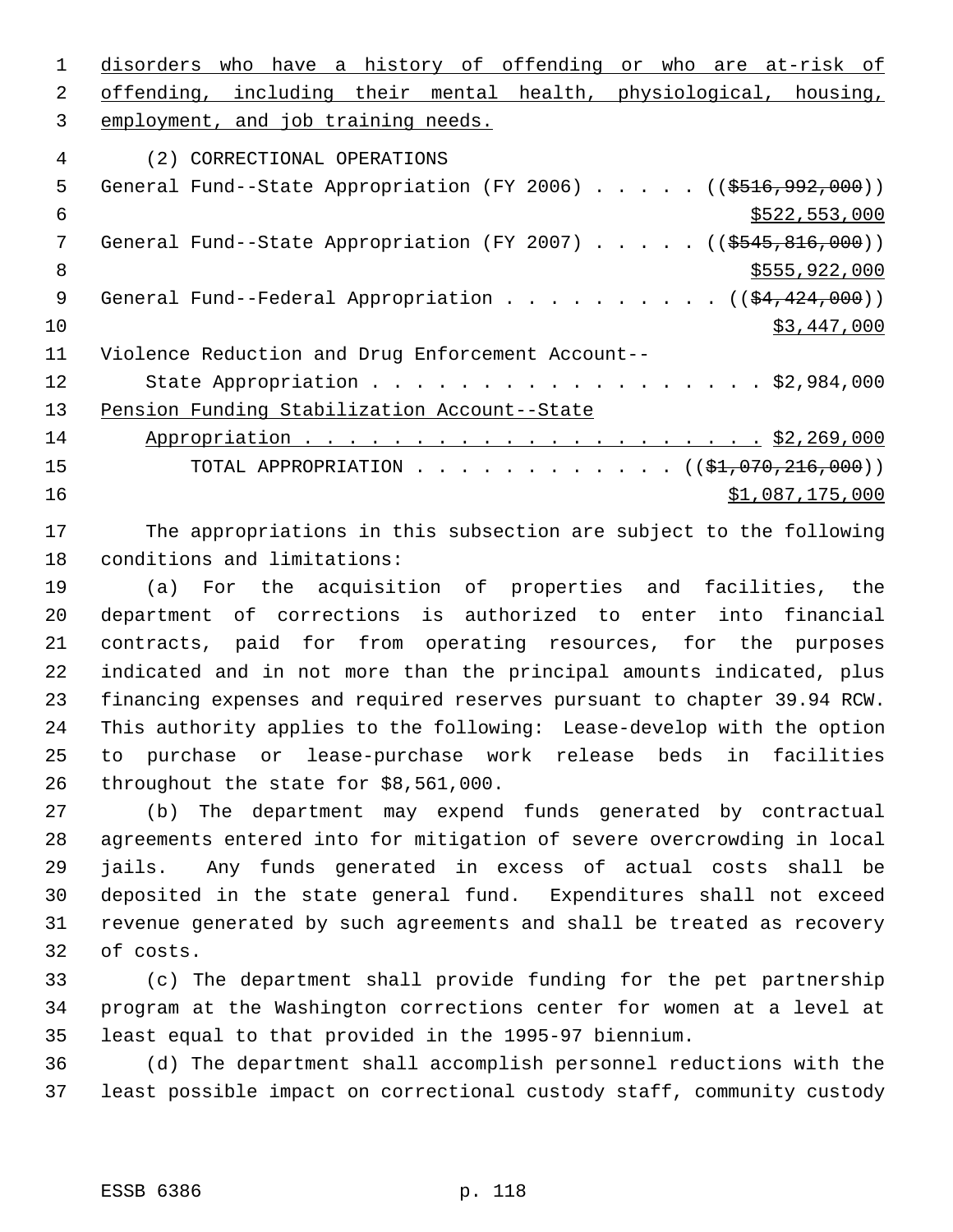staff, and correctional industries. For the purposes of this subsection, correctional custody staff means employees responsible for the direct supervision of offenders.

 (e) During the 2005-07 biennium, when contracts are established or renewed for offender pay phone and other telephone services provided to inmates, the department shall select the contractor or contractors primarily based on the following factors: (i) The lowest rate charged to both the inmate and the person paying for the telephone call; and (ii) the lowest commission rates paid to the department, while providing reasonable compensation to cover the costs of the department to provide the telephone services to inmates and provide sufficient revenues for the activities funded from the institutional welfare betterment account.

 (f) The department shall participation in the health technology assessment program required in section 213(6) of this act. The department shall also participate in the joint health purchasing project described in section 213(7) of this act.

 (g) The Harborview medical center shall provide inpatient and outpatient hospital services to offenders confined in department of corrections facilities at a rate no greater than the average rate that the department has negotiated with other community hospitals in Washington state.

 (h) \$1,087,000 of the general fund--state appropriation for fiscal year 2007 is provided solely for implementation of section 3 of Second Substitute Senate Bill No. 6319 (failure to register). If the bill is not enacted by June 30, 2006, the amount provided in this subsection 27 shall lapse.

 (i) \$384,000 of the general fund--state appropriation for fiscal year 2007 is provided solely for implementation of Second Substitute Senate Bill No. 6460 (crimes with sexual motivation). If the bill is not enacted by June 30, 2006, the amount provided in this subsection shall lapse.

 (j) \$91,000 of the general fund--state appropriation for fiscal year 2007 is provided solely for implementation of section 2 of Second Substitute Senate Bill No. 6172 (possession of child pornography). If the bill is not enacted by June 30, 2006, the amount provided in this subsection shall lapse.

(3) COMMUNITY SUPERVISION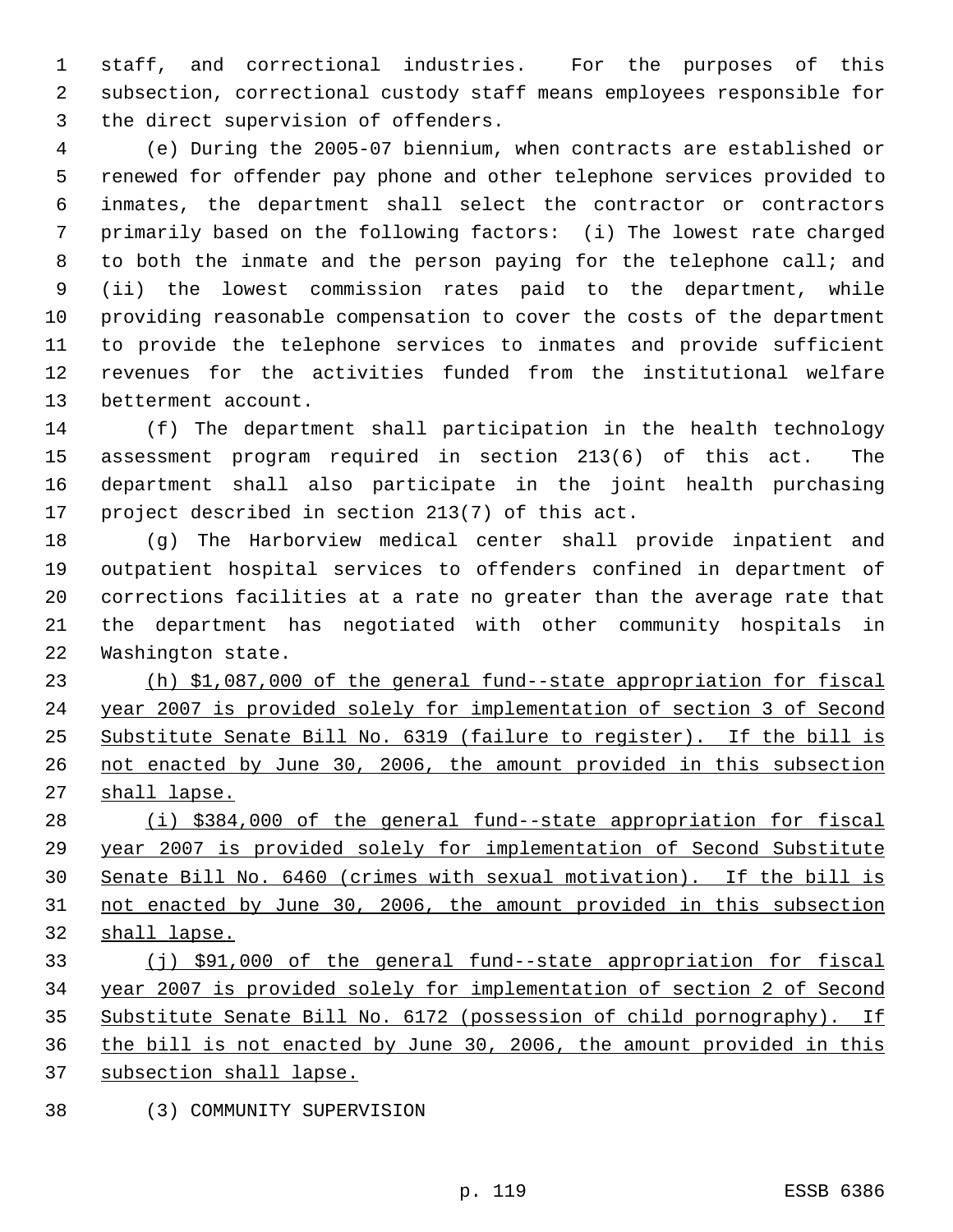| $\mathbf{1}$   | General Fund--State Appropriation (FY 2006) $($ $($ $\frac{682}{210}$ , 000)) |
|----------------|-------------------------------------------------------------------------------|
| $\mathfrak{D}$ | \$89,217,000                                                                  |
| 3              | General Fund--State Appropriation (FY 2007) $($ $($ \$81,646,000))            |
| 4              | \$92,477,000                                                                  |
| 5              | Public Safety and Education Account--State                                    |
| 6              | Appropriation ((\$16,736,000))                                                |
|                | \$16,796,000                                                                  |
| 8              | Pension Funding Stabilization Account--State                                  |
| - 9            |                                                                               |
| 10             | TOTAL APPROPRIATION ( $(\frac{1890,592,000}{s})$ )                            |
| 11             | \$198,939,000                                                                 |
|                |                                                                               |

 The appropriations in this subsection are subject to the following conditions and limitations:

 (a) The department shall accomplish personnel reductions with the least possible impact on correctional custody staff, community custody staff, and correctional industries. For the purposes of this subsection, correctional custody staff means employees responsible for the direct supervision of offenders.

 (b) \$268,000 of the general fund--state appropriation for fiscal year 2006 and \$484,000 of the general fund--state appropriation for fiscal year 2007 are provided solely for the implementation of Substitute House Bill No. 1402 (offender travel or transfer). If the bill is not enacted by June 30, 2005, the amounts provided in this subsection shall lapse.

 (c) \$122,000 of the general fund--state appropriation for fiscal year 2006 and \$82,000 of the general fund--state appropriation for fiscal year 2007 are provided solely for the implementation of House Bill No. 1136 (electronic monitoring system). If the bill is not enacted by June 30, 2005, the amounts provided in this subsection shall lapse.

 (d) \$59,000 of the general fund--state appropriation for fiscal year 2007 is provided solely for implementation of section 4 of Second Substitute Senate Bill No. 6319 (failure to register). If the bill is not enacted by June 30, 2006, the amount provided in this subsection shall lapse.

## (4) CORRECTIONAL INDUSTRIES

|  | 37 General Fund--State Appropriation (FY 2006) \$838,000 |  |  |  |  |  |  |
|--|----------------------------------------------------------|--|--|--|--|--|--|
|  | 38 General Fund--State Appropriation (FY 2007) \$882,000 |  |  |  |  |  |  |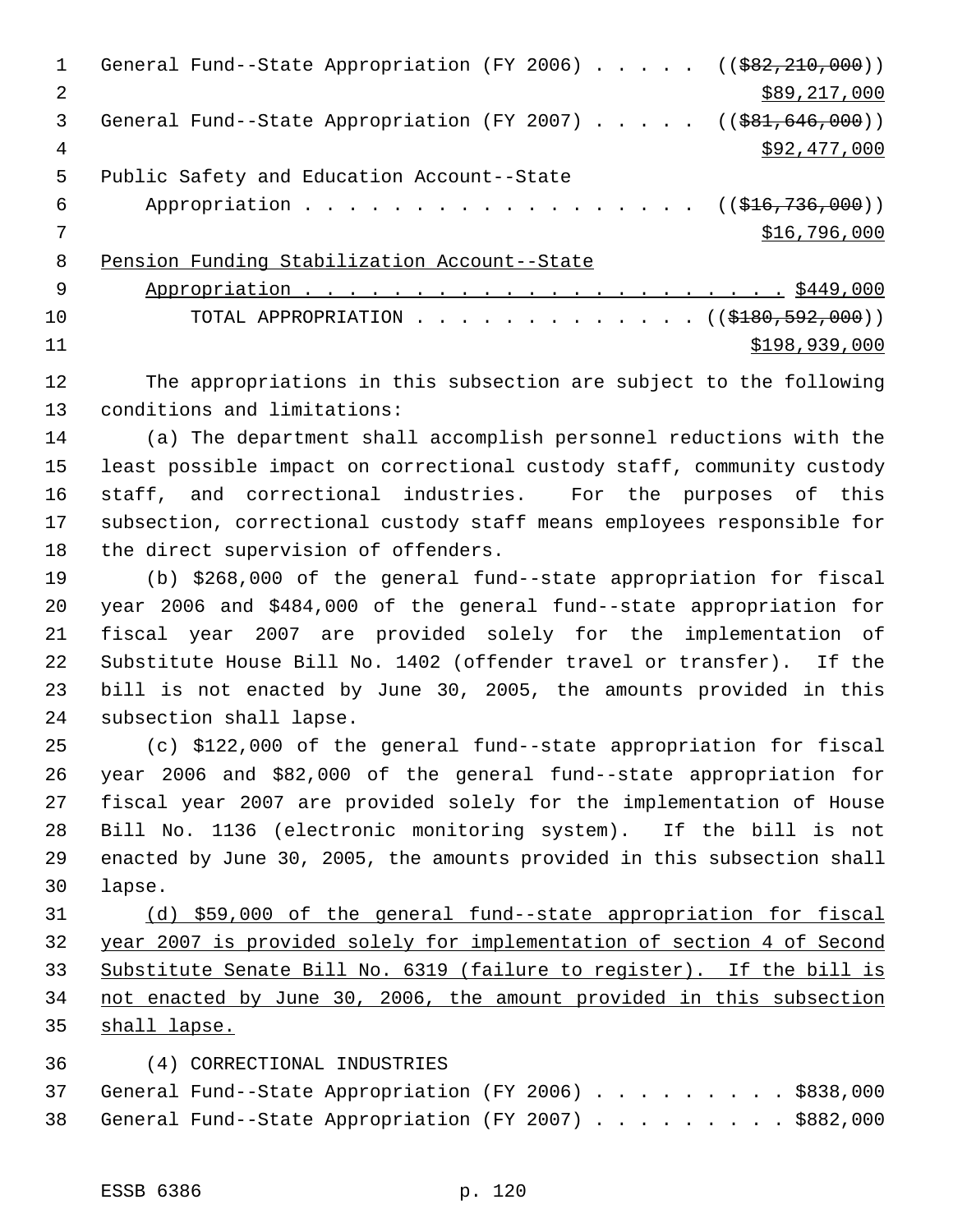| $\overline{2}$<br>3<br>TOTAL APPROPRIATION $($ $(\frac{21}{720},000) )$<br>4<br>\$1,723,000<br>5<br>The appropriations in this subsection are subject to the following<br>and limitations: \$110,000 of the general fund--state<br>6<br>conditions<br>7<br>appropriation for fiscal year 2006 and \$110,000 of the general fund--<br>8<br>state appropriation for fiscal year 2007 are provided solely for<br>9<br>transfer to the jail industries board. The board shall use the amounts<br>provided only for administrative expenses, equipment purchases, and<br>10<br>technical assistance associated with advising cities and counties in<br>11<br>developing, promoting, and implementing consistent, safe, and efficient<br>12<br>13<br>offender work programs.<br>14<br>(5) INTERAGENCY PAYMENTS<br>15<br>General Fund--State Appropriation (FY 2006) $($ $(\frac{233}{633}, \frac{839}{600})$<br>16<br>\$37,289,000<br>17<br>General Fund--State Appropriation (FY 2007) $($ $($ \$33,838,000))<br>18<br>\$38,662,000<br>19<br>TOTAL APPROPRIATION<br>$((\frac{1567}{677}, \frac{000}{0})$<br>20<br>\$75,951,000<br>21<br>Sec. 223. 2005 c 518 s 223 (uncodified) is amended to read as<br>22<br>follows:<br>23<br>FOR THE DEPARTMENT OF SERVICES FOR THE BLIND<br>General Fund--State Appropriation (FY 2006) ((\$1,887,000))<br>24<br>25<br>\$2,031,000<br>26<br>General Fund--State Appropriation (FY 2007) $($ $($ \$1,939,000))<br>27<br>\$1,923,000<br>General Fund--Federal Appropriation ( $(\frac{1515}{326},000)$ )<br>28<br>29<br>\$15,362,000<br>30<br>General Fund--Private/Local Appropriation \$80,000<br>31<br>Pension Funding Stabilization Account--State<br>32<br>33<br>TOTAL APPROPRIATION ( $(\frac{219}{722}, 232, 000)$ )<br>34<br>\$19,401,000<br>35<br>Sec. 224. 2005 c 518 s 224 (uncodified) is amended to read as<br>36<br>follows: | $\mathbf 1$ | Pension Funding Stabilization Account--State |
|--------------------------------------------------------------------------------------------------------------------------------------------------------------------------------------------------------------------------------------------------------------------------------------------------------------------------------------------------------------------------------------------------------------------------------------------------------------------------------------------------------------------------------------------------------------------------------------------------------------------------------------------------------------------------------------------------------------------------------------------------------------------------------------------------------------------------------------------------------------------------------------------------------------------------------------------------------------------------------------------------------------------------------------------------------------------------------------------------------------------------------------------------------------------------------------------------------------------------------------------------------------------------------------------------------------------------------------------------------------------------------------------------------------------------------------------------------------------------------------------------------------------------------------------------------------------------------------------------------------------------------------------------------------------------------------------------------------------------------------------------------------------------------------------------------------------------------------------------------------------------|-------------|----------------------------------------------|
|                                                                                                                                                                                                                                                                                                                                                                                                                                                                                                                                                                                                                                                                                                                                                                                                                                                                                                                                                                                                                                                                                                                                                                                                                                                                                                                                                                                                                                                                                                                                                                                                                                                                                                                                                                                                                                                                          |             |                                              |
|                                                                                                                                                                                                                                                                                                                                                                                                                                                                                                                                                                                                                                                                                                                                                                                                                                                                                                                                                                                                                                                                                                                                                                                                                                                                                                                                                                                                                                                                                                                                                                                                                                                                                                                                                                                                                                                                          |             |                                              |
|                                                                                                                                                                                                                                                                                                                                                                                                                                                                                                                                                                                                                                                                                                                                                                                                                                                                                                                                                                                                                                                                                                                                                                                                                                                                                                                                                                                                                                                                                                                                                                                                                                                                                                                                                                                                                                                                          |             |                                              |
|                                                                                                                                                                                                                                                                                                                                                                                                                                                                                                                                                                                                                                                                                                                                                                                                                                                                                                                                                                                                                                                                                                                                                                                                                                                                                                                                                                                                                                                                                                                                                                                                                                                                                                                                                                                                                                                                          |             |                                              |
|                                                                                                                                                                                                                                                                                                                                                                                                                                                                                                                                                                                                                                                                                                                                                                                                                                                                                                                                                                                                                                                                                                                                                                                                                                                                                                                                                                                                                                                                                                                                                                                                                                                                                                                                                                                                                                                                          |             |                                              |
|                                                                                                                                                                                                                                                                                                                                                                                                                                                                                                                                                                                                                                                                                                                                                                                                                                                                                                                                                                                                                                                                                                                                                                                                                                                                                                                                                                                                                                                                                                                                                                                                                                                                                                                                                                                                                                                                          |             |                                              |
|                                                                                                                                                                                                                                                                                                                                                                                                                                                                                                                                                                                                                                                                                                                                                                                                                                                                                                                                                                                                                                                                                                                                                                                                                                                                                                                                                                                                                                                                                                                                                                                                                                                                                                                                                                                                                                                                          |             |                                              |
|                                                                                                                                                                                                                                                                                                                                                                                                                                                                                                                                                                                                                                                                                                                                                                                                                                                                                                                                                                                                                                                                                                                                                                                                                                                                                                                                                                                                                                                                                                                                                                                                                                                                                                                                                                                                                                                                          |             |                                              |
|                                                                                                                                                                                                                                                                                                                                                                                                                                                                                                                                                                                                                                                                                                                                                                                                                                                                                                                                                                                                                                                                                                                                                                                                                                                                                                                                                                                                                                                                                                                                                                                                                                                                                                                                                                                                                                                                          |             |                                              |
|                                                                                                                                                                                                                                                                                                                                                                                                                                                                                                                                                                                                                                                                                                                                                                                                                                                                                                                                                                                                                                                                                                                                                                                                                                                                                                                                                                                                                                                                                                                                                                                                                                                                                                                                                                                                                                                                          |             |                                              |
|                                                                                                                                                                                                                                                                                                                                                                                                                                                                                                                                                                                                                                                                                                                                                                                                                                                                                                                                                                                                                                                                                                                                                                                                                                                                                                                                                                                                                                                                                                                                                                                                                                                                                                                                                                                                                                                                          |             |                                              |
|                                                                                                                                                                                                                                                                                                                                                                                                                                                                                                                                                                                                                                                                                                                                                                                                                                                                                                                                                                                                                                                                                                                                                                                                                                                                                                                                                                                                                                                                                                                                                                                                                                                                                                                                                                                                                                                                          |             |                                              |
|                                                                                                                                                                                                                                                                                                                                                                                                                                                                                                                                                                                                                                                                                                                                                                                                                                                                                                                                                                                                                                                                                                                                                                                                                                                                                                                                                                                                                                                                                                                                                                                                                                                                                                                                                                                                                                                                          |             |                                              |
|                                                                                                                                                                                                                                                                                                                                                                                                                                                                                                                                                                                                                                                                                                                                                                                                                                                                                                                                                                                                                                                                                                                                                                                                                                                                                                                                                                                                                                                                                                                                                                                                                                                                                                                                                                                                                                                                          |             |                                              |
|                                                                                                                                                                                                                                                                                                                                                                                                                                                                                                                                                                                                                                                                                                                                                                                                                                                                                                                                                                                                                                                                                                                                                                                                                                                                                                                                                                                                                                                                                                                                                                                                                                                                                                                                                                                                                                                                          |             |                                              |
|                                                                                                                                                                                                                                                                                                                                                                                                                                                                                                                                                                                                                                                                                                                                                                                                                                                                                                                                                                                                                                                                                                                                                                                                                                                                                                                                                                                                                                                                                                                                                                                                                                                                                                                                                                                                                                                                          |             |                                              |
|                                                                                                                                                                                                                                                                                                                                                                                                                                                                                                                                                                                                                                                                                                                                                                                                                                                                                                                                                                                                                                                                                                                                                                                                                                                                                                                                                                                                                                                                                                                                                                                                                                                                                                                                                                                                                                                                          |             |                                              |
|                                                                                                                                                                                                                                                                                                                                                                                                                                                                                                                                                                                                                                                                                                                                                                                                                                                                                                                                                                                                                                                                                                                                                                                                                                                                                                                                                                                                                                                                                                                                                                                                                                                                                                                                                                                                                                                                          |             |                                              |
|                                                                                                                                                                                                                                                                                                                                                                                                                                                                                                                                                                                                                                                                                                                                                                                                                                                                                                                                                                                                                                                                                                                                                                                                                                                                                                                                                                                                                                                                                                                                                                                                                                                                                                                                                                                                                                                                          |             |                                              |
|                                                                                                                                                                                                                                                                                                                                                                                                                                                                                                                                                                                                                                                                                                                                                                                                                                                                                                                                                                                                                                                                                                                                                                                                                                                                                                                                                                                                                                                                                                                                                                                                                                                                                                                                                                                                                                                                          |             |                                              |
|                                                                                                                                                                                                                                                                                                                                                                                                                                                                                                                                                                                                                                                                                                                                                                                                                                                                                                                                                                                                                                                                                                                                                                                                                                                                                                                                                                                                                                                                                                                                                                                                                                                                                                                                                                                                                                                                          |             |                                              |
|                                                                                                                                                                                                                                                                                                                                                                                                                                                                                                                                                                                                                                                                                                                                                                                                                                                                                                                                                                                                                                                                                                                                                                                                                                                                                                                                                                                                                                                                                                                                                                                                                                                                                                                                                                                                                                                                          |             |                                              |
|                                                                                                                                                                                                                                                                                                                                                                                                                                                                                                                                                                                                                                                                                                                                                                                                                                                                                                                                                                                                                                                                                                                                                                                                                                                                                                                                                                                                                                                                                                                                                                                                                                                                                                                                                                                                                                                                          |             |                                              |
|                                                                                                                                                                                                                                                                                                                                                                                                                                                                                                                                                                                                                                                                                                                                                                                                                                                                                                                                                                                                                                                                                                                                                                                                                                                                                                                                                                                                                                                                                                                                                                                                                                                                                                                                                                                                                                                                          |             |                                              |
|                                                                                                                                                                                                                                                                                                                                                                                                                                                                                                                                                                                                                                                                                                                                                                                                                                                                                                                                                                                                                                                                                                                                                                                                                                                                                                                                                                                                                                                                                                                                                                                                                                                                                                                                                                                                                                                                          |             |                                              |
|                                                                                                                                                                                                                                                                                                                                                                                                                                                                                                                                                                                                                                                                                                                                                                                                                                                                                                                                                                                                                                                                                                                                                                                                                                                                                                                                                                                                                                                                                                                                                                                                                                                                                                                                                                                                                                                                          |             |                                              |
|                                                                                                                                                                                                                                                                                                                                                                                                                                                                                                                                                                                                                                                                                                                                                                                                                                                                                                                                                                                                                                                                                                                                                                                                                                                                                                                                                                                                                                                                                                                                                                                                                                                                                                                                                                                                                                                                          |             |                                              |
|                                                                                                                                                                                                                                                                                                                                                                                                                                                                                                                                                                                                                                                                                                                                                                                                                                                                                                                                                                                                                                                                                                                                                                                                                                                                                                                                                                                                                                                                                                                                                                                                                                                                                                                                                                                                                                                                          |             |                                              |
|                                                                                                                                                                                                                                                                                                                                                                                                                                                                                                                                                                                                                                                                                                                                                                                                                                                                                                                                                                                                                                                                                                                                                                                                                                                                                                                                                                                                                                                                                                                                                                                                                                                                                                                                                                                                                                                                          |             |                                              |
|                                                                                                                                                                                                                                                                                                                                                                                                                                                                                                                                                                                                                                                                                                                                                                                                                                                                                                                                                                                                                                                                                                                                                                                                                                                                                                                                                                                                                                                                                                                                                                                                                                                                                                                                                                                                                                                                          |             |                                              |
|                                                                                                                                                                                                                                                                                                                                                                                                                                                                                                                                                                                                                                                                                                                                                                                                                                                                                                                                                                                                                                                                                                                                                                                                                                                                                                                                                                                                                                                                                                                                                                                                                                                                                                                                                                                                                                                                          |             |                                              |
|                                                                                                                                                                                                                                                                                                                                                                                                                                                                                                                                                                                                                                                                                                                                                                                                                                                                                                                                                                                                                                                                                                                                                                                                                                                                                                                                                                                                                                                                                                                                                                                                                                                                                                                                                                                                                                                                          |             |                                              |
|                                                                                                                                                                                                                                                                                                                                                                                                                                                                                                                                                                                                                                                                                                                                                                                                                                                                                                                                                                                                                                                                                                                                                                                                                                                                                                                                                                                                                                                                                                                                                                                                                                                                                                                                                                                                                                                                          |             |                                              |
|                                                                                                                                                                                                                                                                                                                                                                                                                                                                                                                                                                                                                                                                                                                                                                                                                                                                                                                                                                                                                                                                                                                                                                                                                                                                                                                                                                                                                                                                                                                                                                                                                                                                                                                                                                                                                                                                          |             |                                              |
|                                                                                                                                                                                                                                                                                                                                                                                                                                                                                                                                                                                                                                                                                                                                                                                                                                                                                                                                                                                                                                                                                                                                                                                                                                                                                                                                                                                                                                                                                                                                                                                                                                                                                                                                                                                                                                                                          |             |                                              |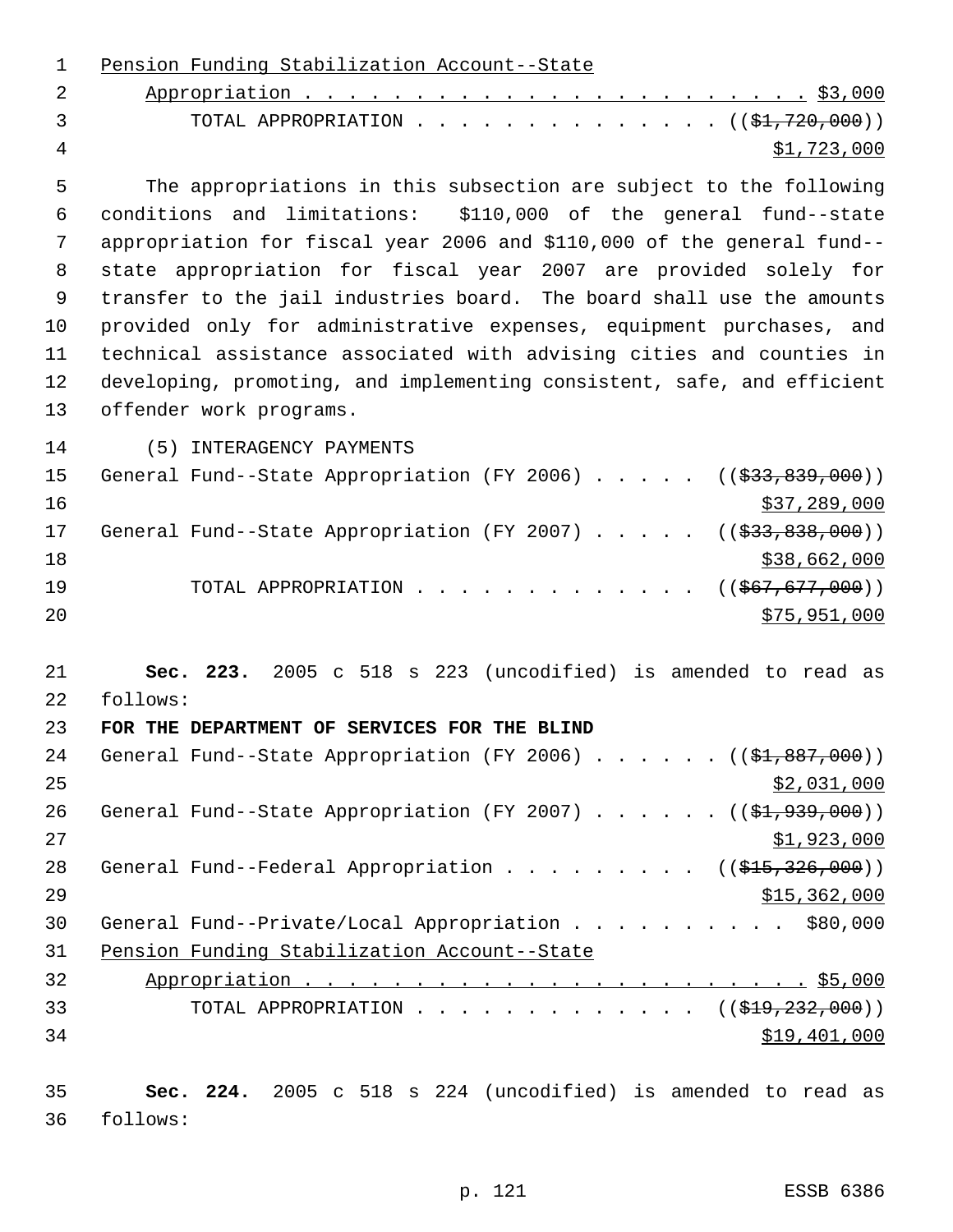| $\mathbf 1$    | FOR THE SENTENCING GUIDELINES COMMISSION                                           |
|----------------|------------------------------------------------------------------------------------|
| 2              | General Fund--State Appropriation (FY 2006) \$864,000                              |
| 3              | General Fund--State Appropriation (FY 2007) ( $(\frac{2861,000}{100})$             |
| $\overline{4}$ | \$863,000                                                                          |
| 5              | Pension Funding Stabilization Account--State                                       |
| 6              |                                                                                    |
| 7              | TOTAL APPROPRIATION $\ldots$ , ( $(\frac{1}{21}, 725, 000)$ )                      |
| 8              | \$1,731,000                                                                        |
|                |                                                                                    |
| $\mathsf 9$    | Sec. 225. 2005 c 518 s 225 (uncodified) is amended to read as                      |
| 10             | follows:                                                                           |
| 11             | FOR THE EMPLOYMENT SECURITY DEPARTMENT                                             |
| 12             | General Fund--State Appropriation (FY 2006) ( $(\frac{260}{100})$ )                |
| 13             | \$186,000                                                                          |
| 14             | General Fund--State Appropriation (FY 2007) ( $(\frac{260}{100})$ )                |
| 15             | \$171,000                                                                          |
| 16             | General Fund--Federal Appropriation ( $(\frac{2559}{600})$ )                       |
| 17             | \$260, 228, 000                                                                    |
| 18             | General Fund--Private/Local Appropriation ( $(\frac{231}{631}, \frac{857}{600})$ ) |
| 19             | \$31,966,000                                                                       |
| 20             | Unemployment Compensation Administration Account--                                 |
| 21             | Federal Appropriation<br>((\$199, 217, 000))                                       |
| 22             | \$200,541,000                                                                      |
| 23             | Administrative Contingency Account--State                                          |
| 24             | Appropriation ( $(\frac{214}{7946}, 000)$ )                                        |
| 25             | \$16,866,000                                                                       |
| 26             | Employment Service Administrative Account--State                                   |
| 27             | Appropriation ((\$24,411,000))                                                     |
| 28             | \$24,491,000                                                                       |
| 29             | TOTAL APPROPRIATION $\ldots$ , ( $(\frac{2530}{16}, \frac{416}{160})$ )            |
| 30             | \$534,449,000                                                                      |
| 31             | The appropriations in this subsection are subject to the following                 |
| 32             | conditions and limitations:                                                        |
| 33             | (1) \$2,087,000 of the unemployment compensation administration                    |
| 34             | account--federal appropriation is provided from amounts made available             |
| 35             | to the state by section 903(d) of the Social Security Act (Reed Act).              |
| 36             | This amount is provided to replace obsolete information technology                 |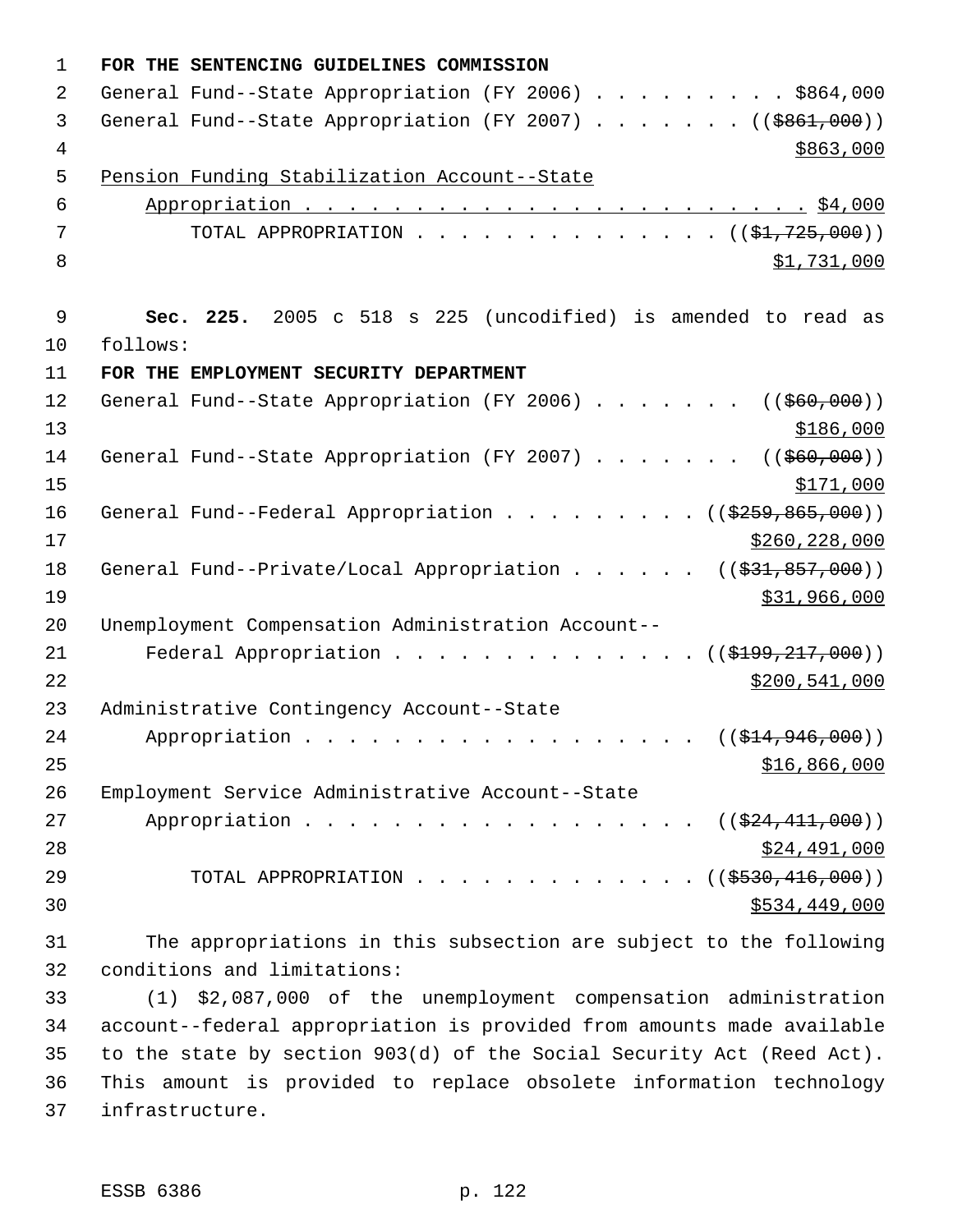(2) \$12,735,000 of the unemployment compensation administration account--federal appropriation is provided from amounts made available to the state by section 903(d) of the Social Security Act (Reed Act). This amount is authorized for state choice administrative functions. The department shall submit recommendations by September 1, 2007, to the office of financial management and the legislative fiscal committees for options reducing the costs of the state choice administrative functions for the 2007-2009 biennium. If these options require any statutory changes, the department shall submit agency request legislation to the appropriate legislative policy committees and fiscal committees by December 15, 2007.

 (3) \$2,300,000 of the unemployment compensation administration account--federal appropriation is provided from amounts made available to the state by section 903(d) of the Social Security Act (Reed Act). This amount is authorized to continue implementation of chapter 4, Laws of 2003 2nd sp. sess. and for implementation costs relating to Engrossed House Bill No. 2255 (unemployment insurance).

 (4) \$4,578,000 of the unemployment compensation administration account--federal appropriation is provided from funds made available to the state by section 903(d) of the Social Security Act (Reed Act). These funds are authorized to provide direct services to unemployment insurance claimants and providing job search review.

 (5) \$37,000 of the general fund--state appropriation for fiscal year 2007 is provided solely to implement Engrossed Substitute Senate Bill No. 5551 (minimum wage study). If the bill is not enacted by June 30, 2006, the amount provided in this subsection shall lapse.

 (6) \$126,000 of the general fund--state appropriation for fiscal year 2006 and \$74,000 of the general fund--state appropriation for fiscal year 2007 are provided solely to implement Substitute Senate Bill No. 6713 (self-employment assistance programs). If the bill is not enacted by June 30, 2006, the amount provided in this subsection

shall lapse.

(End of part)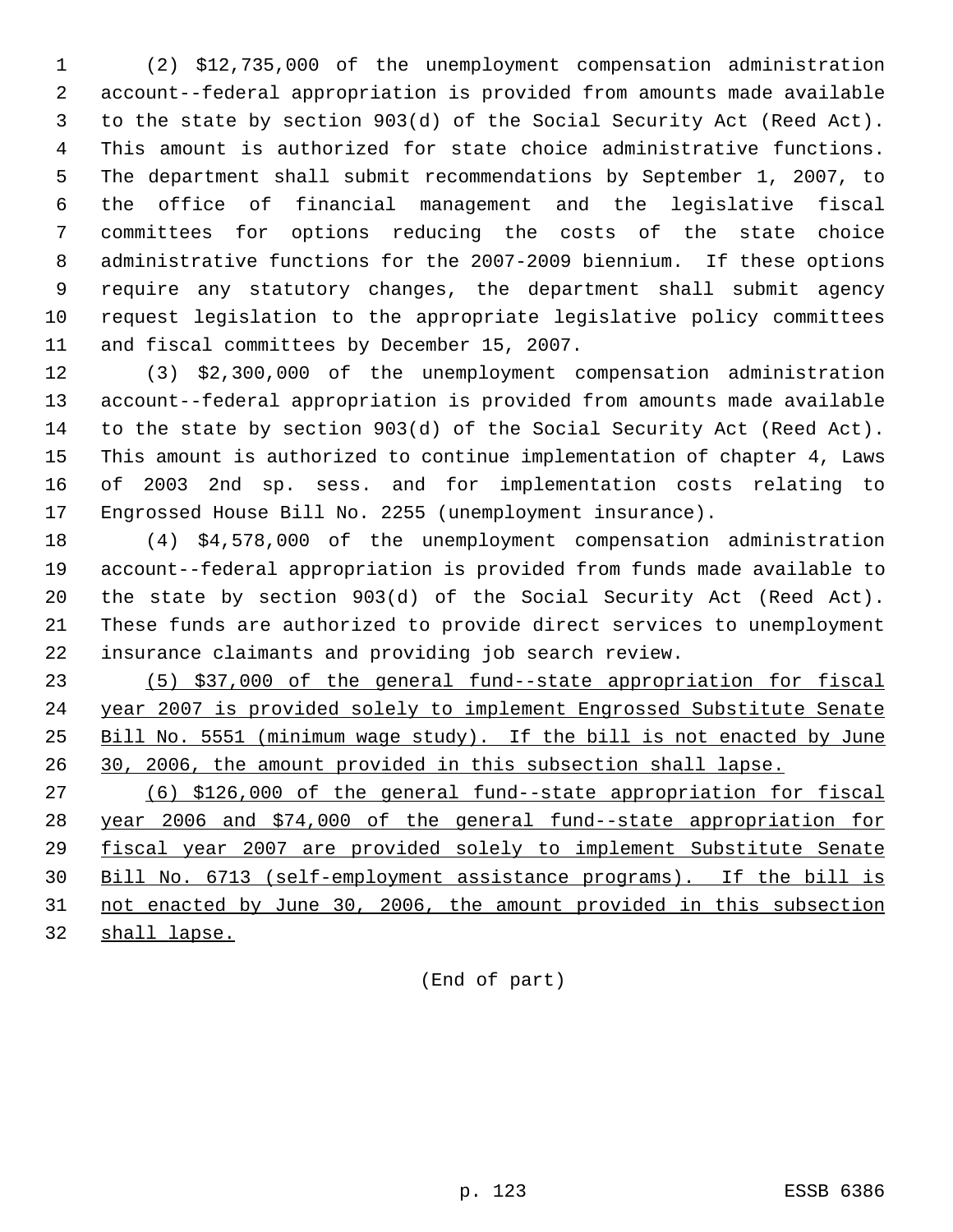| $\mathbf 1$    | PART III                                                                                |
|----------------|-----------------------------------------------------------------------------------------|
| $\overline{2}$ | NATURAL RESOURCES                                                                       |
|                |                                                                                         |
| 3              | Sec. 301. 2005 c 518 s 301 (uncodified) is amended to read as                           |
| 4<br>5         | follows:<br>FOR THE COLUMBIA RIVER GORGE COMMISSION                                     |
| 6              | General Fund--State Appropriation (FY 2006) \$471,000                                   |
| 7              | General Fund--State Appropriation (FY 2007) ( $(\frac{2478}{100})$ )                    |
| 8              | <u>\$479,000</u>                                                                        |
| 9              | General Fund--Private/Local Appropriation ( $(\frac{2859}{100})$ )                      |
| 10             | \$862,000                                                                               |
| 11             | Pension Funding Stabilization Account--State                                            |
| 12             |                                                                                         |
| 13             | TOTAL APPROPRIATION $($ $(*1,808,000))$                                                 |
| 14             | \$1,814,000                                                                             |
|                |                                                                                         |
| 15             | Sec. 302. 2005 c 518 s 302 (uncodified) is amended to read as                           |
| 16             | follows:                                                                                |
| 17             | FOR THE DEPARTMENT OF ECOLOGY                                                           |
| 18             | General Fund--State Appropriation (FY 2006) $($ $($ $\frac{40}{640}$ , $648$ , $000)$ ) |
| 19             | \$41,131,000                                                                            |
| 20<br>21       | General Fund--State Appropriation (FY 2007) $($ $($ $$40, 344, 000)$ )<br>\$42,922,000  |
| 22             | General Fund--Federal Appropriation<br>(( <del>\$73,911,000</del> ))                    |
| 23             | \$74,678,000                                                                            |
| 24             | General Fund--Private/Local Appropriation ( $(\frac{213}{7287}, 000)$ )                 |
| 25             | \$13,290,000                                                                            |
| 26             | Special Grass Seed Burning Research                                                     |
| 27             | Account--State Appropriation \$14,000                                                   |
| 28             | Reclamation Account--State Appropriation ((\$2,646,000))                                |
| 29             | \$2,778,000                                                                             |
| 30             | Flood Control Assistance Account--State                                                 |
| 31             | Appropriation $($ $($ $\frac{27}{9},084,000) )$                                         |
| 32             | \$3,442,000                                                                             |
| 33             | State Emergency Water Projects Revolving                                                |
| 34             | Account--State Appropriation $($ $($ \$1,456,000))                                      |
| 35             | \$1,312,000                                                                             |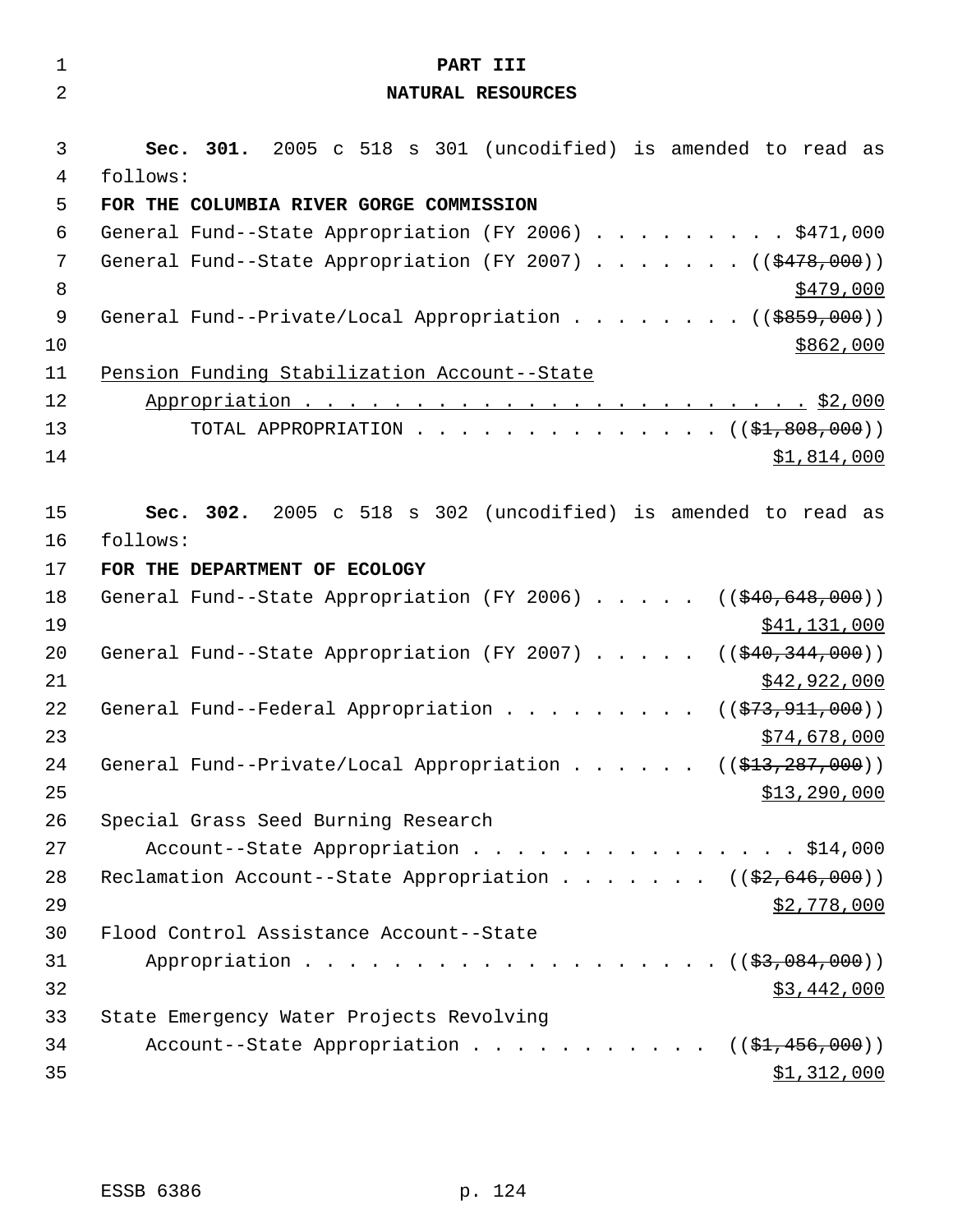| 1  | Waste Reduction/Recycling/Litter Control--State                                          |
|----|------------------------------------------------------------------------------------------|
| 2  | Appropriation<br>$((\frac{1515}{100}, 067, 000))$                                        |
| 3  | \$15,081,000                                                                             |
| 4  | State Drought Preparedness Account--State                                                |
| 5  | Appropriation $($ $)$ $)$                                                                |
| 6  | \$225,000                                                                                |
| 7  | State and Local Improvements Revolving                                                   |
| 8  | Account (Water Supply Facilities)--State                                                 |
| 9  |                                                                                          |
| 10 | \$386,000                                                                                |
| 11 | Vessel Response Account--State Appropriation \$2,876,000                                 |
| 12 | Site Closure Account--State Appropriation ( $(\frac{2655}{100})$ )                       |
| 13 | \$656,000                                                                                |
| 14 | Freshwater Aquatic Algae Control                                                         |
| 15 | Account--State Appropriation \$509,000                                                   |
| 16 | Water Quality Account--State Appropriation ( $(\frac{228}{928}, 021, 000)$ )             |
| 17 | \$28,085,000                                                                             |
| 18 | Wood Stove Education and Enforcement                                                     |
| 19 | Account--State Appropriation \$357,000                                                   |
| 20 | Worker and Community Right-to-Know                                                       |
| 21 | Account--State Appropriation $($ $($ \$2,142,000) $)$                                    |
| 22 | \$2,153,000                                                                              |
| 23 | State Toxics Control Account--State Appropriation $((\frac{278}{169}, \frac{169}{160}))$ |
| 24 | \$84,689,000                                                                             |
| 25 | State Toxics Control Account--Private/Local                                              |
| 26 |                                                                                          |
| 27 | \$795,000                                                                                |
| 28 | Local Toxics Control Account--State Appropriation $((\frac{25}{25}, \frac{258}{200}))$   |
| 29 | \$5,424,000                                                                              |
| 30 | Water Quality Permit Account--State Appropriation $((\$31,909,000))$                     |
| 31 | \$32,468,000                                                                             |
| 32 | Underground Storage Tank Account--State Appropriation . $((\frac{2}{7}, 883, 000))$      |
| 33 | \$2,889,000                                                                              |
| 34 | Environmental Excellence Account--State Appropriation \$504,000                          |
| 35 | Biosolids Permit Account--State Appropriation ( $(\frac{2851}{100})$ )                   |
| 36 | \$853,000                                                                                |
| 37 | Hazardous Waste Assistance Account--State                                                |
| 38 | Appropriation ( $(\frac{25}{153}, 000)$ )                                                |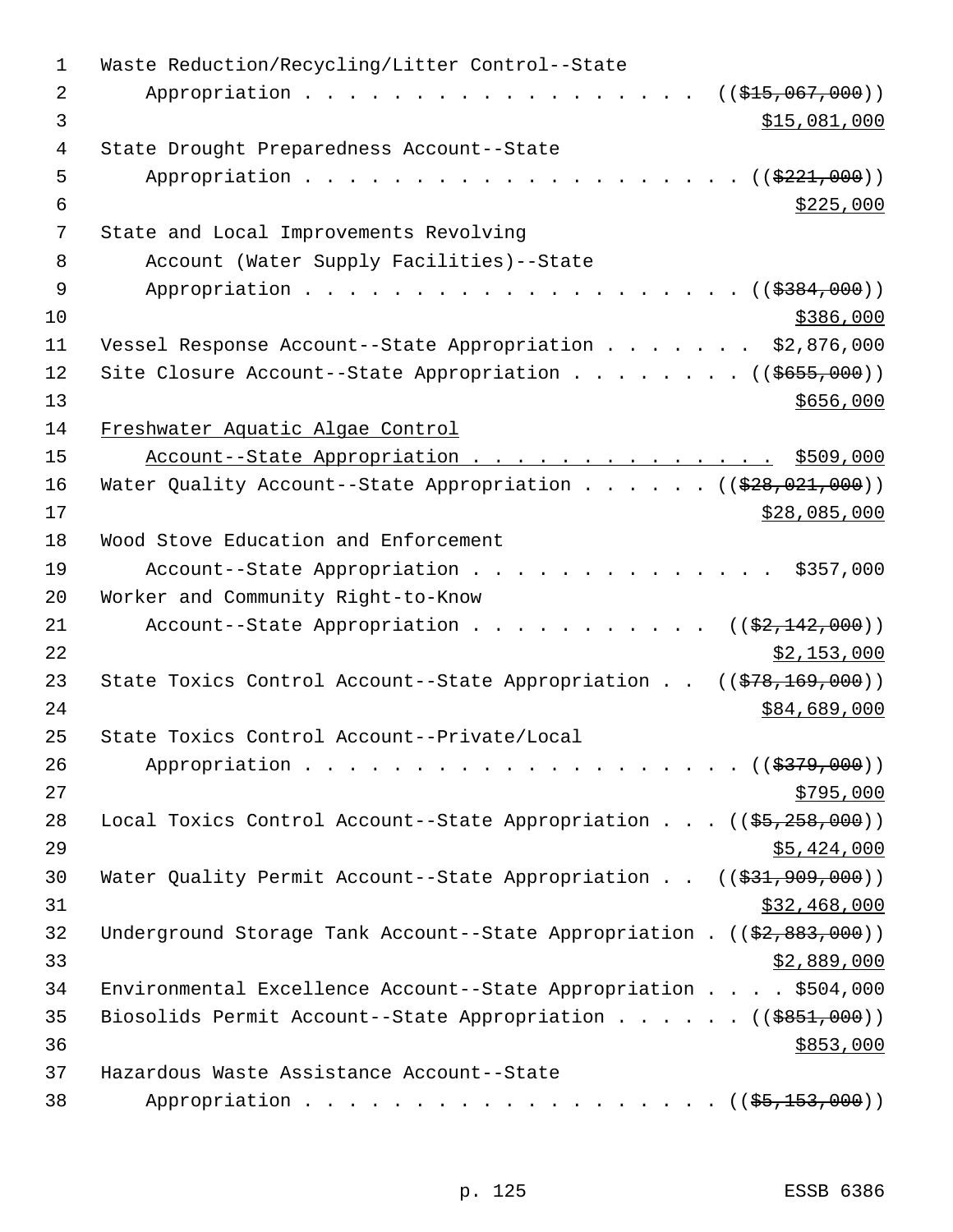| 1              | \$5,171,000                                                             |
|----------------|-------------------------------------------------------------------------|
| $\overline{2}$ | Air Pollution Control Account--State Appropriation ((\$11,199,000))     |
| 3              | \$11,206,000                                                            |
| $\overline{4}$ | Oil Spill Prevention Account--State Appropriation ((\$10,219,000))      |
| 5              | \$11,078,000                                                            |
| $\epsilon$     | Air Operating Permit Account--State Appropriation ((\$2,679,000))       |
| 7              | \$2,922,000                                                             |
| 8              | Freshwater Aquatic Weeds Account--State                                 |
| $\overline{9}$ | Appropriation $($ $($ $\frac{2}{7}$ , $ 534$ , $000$ ))                 |
| 10             | \$2,144,000                                                             |
| 11             | Oil Spill Response Account--State Appropriation \$7,079,000             |
| 12             | Metals Mining Account--State Appropriation \$14,000                     |
| 13             | Water Pollution Control Revolving Account--State                        |
| 14             |                                                                         |
| 15             | \$485,000                                                               |
| 16             | Water Pollution Control Revolving Account--Federal                      |
| 17             | Appropriation ( (\$1,995,000))                                          |
| 18             | \$2,357,000                                                             |
| 19             | ((Freshwater Aquatic Algae Control Account--State                       |
| 20             |                                                                         |
| 21             | Pension Funding Stabilization Account--State                            |
| 22             |                                                                         |
| 23             | TOTAL APPROPRIATION ( $(\frac{2386}{600}, 000)$ )                       |
| 24             | \$400, 139, 000                                                         |
| 25             | The appropriations in this section are subject to the following         |
| 26             | conditions and limitations:                                             |
| 27             | (1) \$2,526,196 of the general fund--state appropriation for fiscal     |
| 28             | year 2006, \$2,526,195 of the general fund--state appropriation for     |
| 29             | fiscal year 2007, \$366,000 of the general fund--federal appropriation, |

 fiscal year 2007, \$366,000 of the general fund--federal appropriation, \$2,581,000 of the state toxics account--state appropriation, \$540,806 of the water quality account--state appropriation, \$3,748,220 of the water quality permit account--state appropriation, and \$705,000 of the oil spill prevention account are provided solely for the implementation of the Puget Sound conservation and recovery plan and agency action items DOE-01, DOE-02, DOE-04, DOE-06, DOE-07, DOE-08, and DOE-09.

 (2) As described in section 129(7) of this act, the department shall make recommendations and report on monitoring activities related to salmon recovery.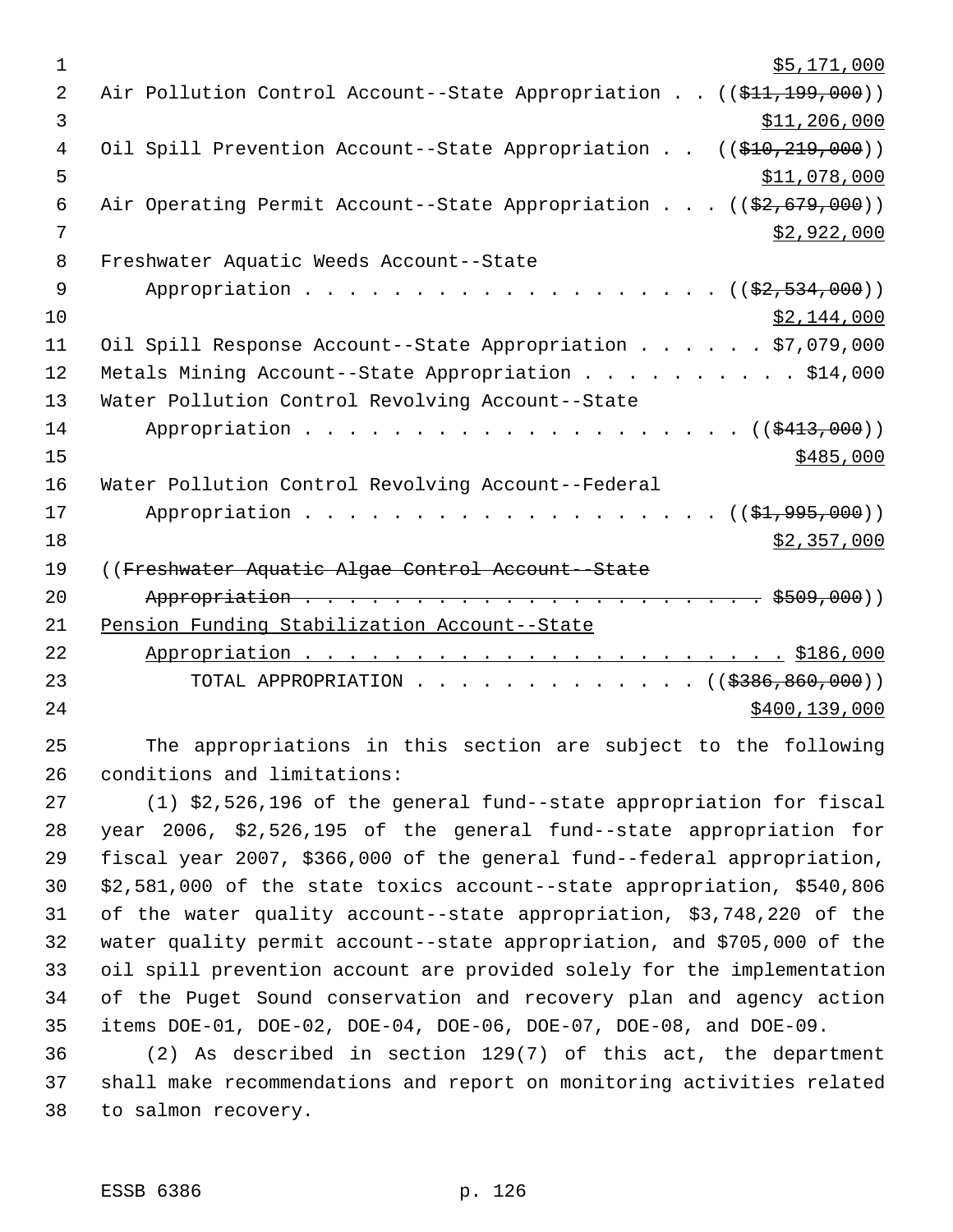(3) \$4,054,000 of the state toxics control account appropriation is provided solely for methamphetamine lab clean-up activities.

 (4) \$170,000 of the oil spill prevention account appropriation is provided solely for implementation of the Puget Sound conservation and recovery plan action item UW-02 through a contract with the University of Washington's sea grant program to continue an educational program targeted to small spills from commercial fishing vessels, ferries, cruise ships, ports, and marinas.

 (5) \$2,500,000 of the general fund--state appropriation for fiscal year 2006 and \$2,000,000 of the general fund--state appropriation for fiscal year 2007 are provided solely for shoreline grants to local governments to implement Substitute Senate Bill No. 6012 (shoreline management), chapter 262, Laws of 2003.

 (6) \$156,000 of the general fund--state appropriation for fiscal year 2006 and \$144,000 of the general fund--state appropriation for fiscal year 2007 are provided solely to expand the department's pilot program for processing 401 water quality certification projects to a statewide process and timeline to meet improved permit processing accountability and timelines, which will result in 90 percent of routine certifications occurring within 90 days of application, and acknowledgement of receipt of the application being sent within 10 days.

 (7) Fees approved by the department of ecology in the 2005-07 biennium are authorized to exceed the fiscal growth factor under RCW 43.135.055.

 (8) \$100,000 of the general fund--state appropriation for fiscal year 2006 and \$100,000 of the general fund--state appropriation for fiscal year 2007 are provided solely to support water measurement and water storage components of the Columbia River Initiative Program.

30 (9) ((\$661,000 of the reclamation account-state appropriation is provided solely to implement Senate Bill No. 5831 (well construction fees). If the bill is enacted by June 30, 2005, \$150,000 from the general fund--state appropriation for fiscal year 2006 and \$150,000 from the general fund--state appropriation for fiscal year 2007 provided in this section shall lapse. If the bill is not enacted by June 30, 2005, the amount provided from the reclamation account in this subsection shall lapse.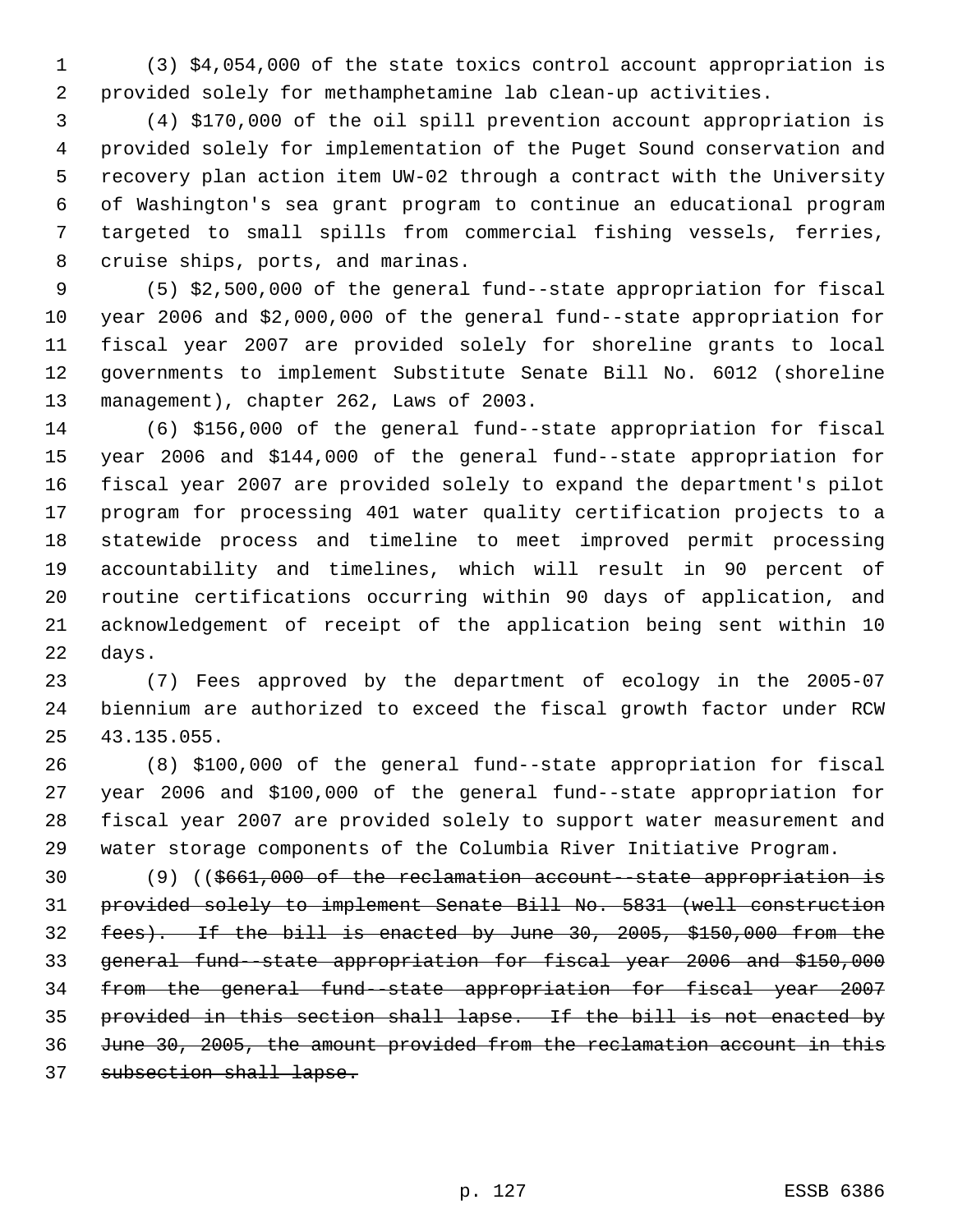$(10)$ ) \$509,000 of the freshwater aquatic algae control account-- state is provided solely for implementation of Engrossed Substitute Senate Bill No. 5699 (aquatic invasive species). If the bill is not enacted by June 30, 2005, the amount provided in this subsection shall lapse.

 $((+11))$   $(10)$  \$250,000 of the state toxics control account--state appropriation is provided solely to implement Engrossed Second Substitute House Bill No. 1605 (soil contamination). If the bill is not enacted by June 30, 2005, the amount in this subsection shall lapse.

 $((+12))$   $(11)$  \$200,000 of the water quality account--state appropriation is provided solely for the department to contract with the state conservation commission to provide statewide coordination and support for coordinated resource management.

15 (12) The department shall assist the office of regulatory 16 assistance in implementing activities consistent with the governor's 17 regulatory improvement program. The department shall support and provide expertise to facilitate, coordinate, and simplify citizen and business interactions so as to improve state regulatory processes 20 involving state, local, and federal stakeholders.

 (13) To maximize use of amounts appropriated during this biennium for clean up of toxic waste, focusing on clean up within and around 23 Puget Sound, the department shall prioritize for this purpose the use of existing staff, additional FTEs added this biennium, temporary project staff, and contracted services.

 (14) \$250,000 of the general fund--state appropriation for fiscal year 2007 is provided solely for a pilot project that demonstrates the value of long-term management plans for small forest landowners.

 (15) \$220,000 of the general fund--state appropriation for fiscal year 2006 and \$340,000 of the general fund--state appropriation for fiscal year 2007 are provided solely for the department of ecology to develop and adopt, through negotiated rule making, a process to: Solicit public and landowner input when property is proposed to be classified as wetlands; assist property owners in identifying the presence, extent, or delineation type of wetlands, and any related permits and regulations that may apply to the property in question; and facilitate early resolution of potential disputes between property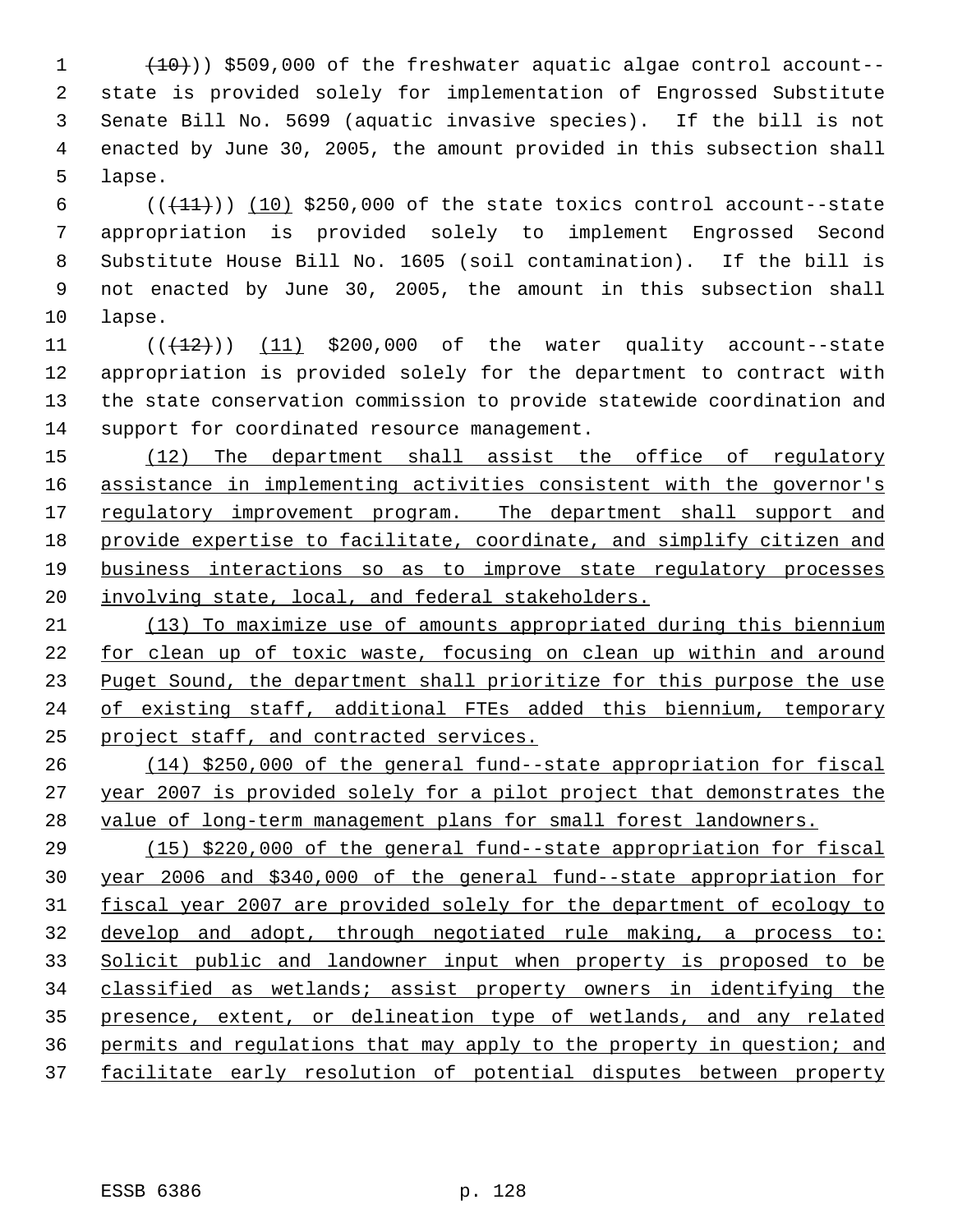owners and governmental agencies on wetlands issues. The rules shall be completed by June 30, 2008.

 (16) \$67,000 of the general fund--state appropriation for fiscal year 2007 is provided solely for the department of ecology to study and prepare a report to the fiscal committees of the legislature by December 31, 2006, on ways the department and other stakeholders can better understand the competing interests of domestic surface water users and other users affected by the curtailment of domestic water 9 rights that has been enacted by a court order. In completing the study, the department shall be required to conduct a survey of affected residents.

 (17) \$250,000 of the general fund--state appropriation for fiscal year 2007 is provided solely for the restoration of Long lake located in Kitsap county in accordance with the plan approved by the Kitsap county weed control board, the county commissioners, the citizens for 16 improving Long lake, and the department of ecology.

 (18) \$150,000 of the local toxics control account--state 18 appropriation for fiscal year 2007 is provided solely for the contracting and production of the second phase report for establishing sustainable statewide regional CBRNE/Hazmat response capability. The report will, at a minimum include, a cost-benefit analysis, analysis of sustainable funding options, regional alignment and mutual aid agreements, and administration requirements.

 (19) \$2,000,000 of the general fund--state appropriation for fiscal year 2007 is provided to implement Second Substitute Senate Bill No. 6581 (Columbia river basin).

 (20) \$25,000 of the general fund--state appropriation for fiscal year 2007 is provided solely to the department of ecology to collaborate with the Wenatchee watershed planning unit and Chelan county for development of a regulatory strategy, as required by the federal clean water act, to control total maximum daily loads of phosphorous to the Wenatchee river. A technically sound plan for managing phosphorous and restoring water quality in the Wenatchee river shall be provided to the appropriate committees of the legislature by July 1, 2008.

 **Sec. 303.** 2005 c 518 s 303 (uncodified) is amended to read as follows: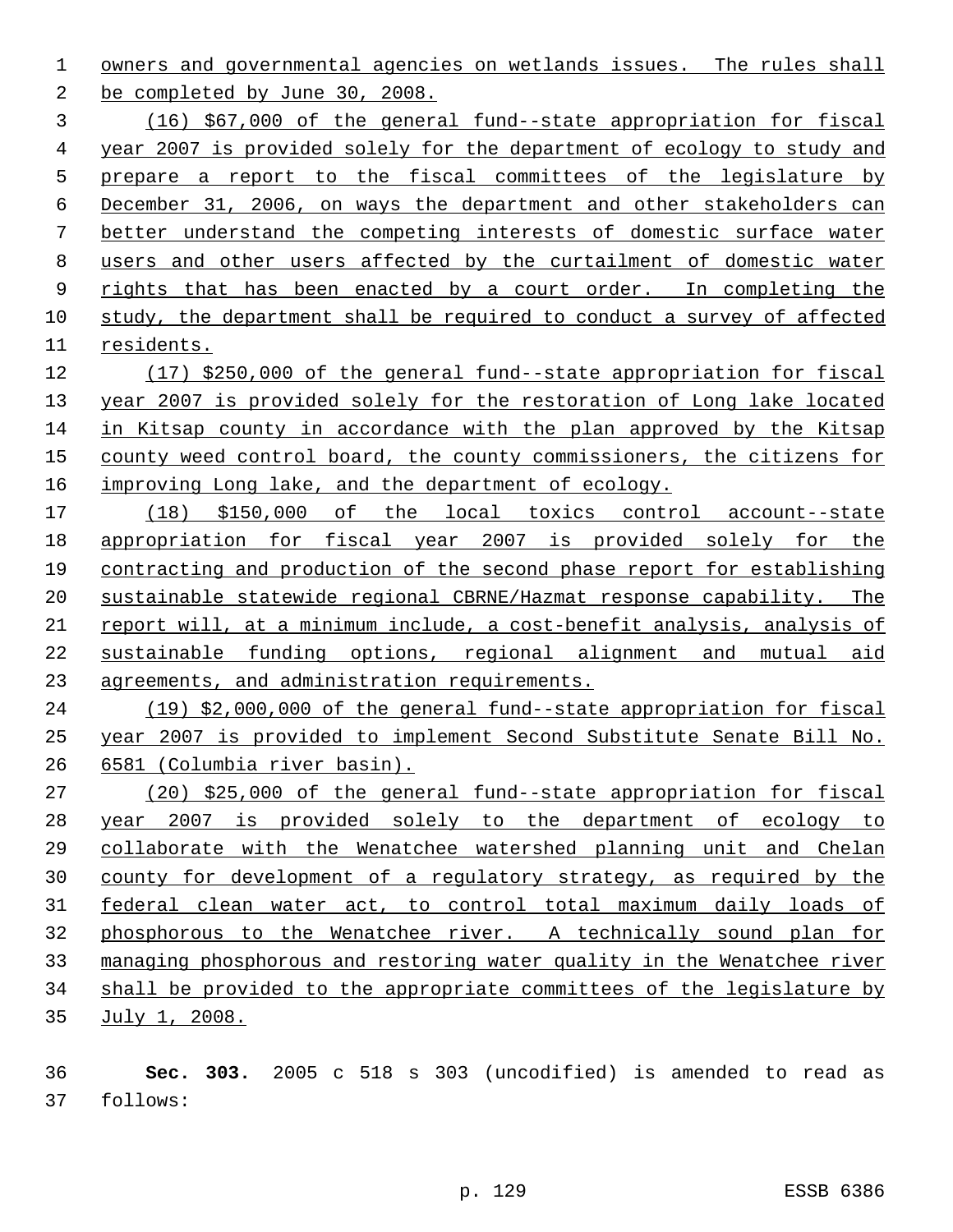| $\mathbf{1}$ | FOR THE STATE PARKS AND RECREATION COMMISSION                                     |
|--------------|-----------------------------------------------------------------------------------|
| 2            | General Fund--State Appropriation (FY 2006) $($ $($ $\frac{234}{527},000)$ )      |
| 3            | \$35,107,000                                                                      |
| 4            | General Fund--State Appropriation (FY 2007) $($ $($ $\frac{24}{694}, 669, 000)$ ) |
| 5            | \$38,578,000                                                                      |
| 6            | General Fund--Federal Appropriation \$2,738,000                                   |
| 7            | General Fund--Private/Local Appropriation \$71,000                                |
| 8            | Winter Recreation Program Account--State                                          |
| 9            | Appropriation $($ $(\frac{1}{21}, \frac{110}{100}, \frac{000}{10}))$              |
| 10           | \$1,109,000                                                                       |
| 11           | Off-Road Vehicle Account--State Appropriation ((\$225,000))                       |
| 12           | \$220,000                                                                         |
| 13           | Snowmobile Account--State Appropriation \$4,805,000                               |
| 14           | Aquatic Lands Enhancement Account--State                                          |
| 15           |                                                                                   |
| 16           | Parks Renewal and Stewardship Account--State                                      |
| 17           | Appropriation<br>((\$38,480,000))                                                 |
| 18           | \$38,642,000                                                                      |
| 19           | Public Safety and Education Account--State                                        |
| 20           |                                                                                   |
| 21           | Parks Renewal and Stewardship Account--Private/Local                              |
| 22           |                                                                                   |
| 23           | Pension Funding Stabilization Account--State                                      |
| 24           |                                                                                   |
| 25           | TOTAL APPROPRIATION ( $(\frac{117}{7317}, 317, 000)$ )                            |
| 26           | \$122,153,000                                                                     |
| つワ           | The appropriations in this section are subject to the following                   |

 The appropriations in this section are subject to the following conditions and limitations:

 (1) Fees approved by the state parks and recreation commission in the 2005-07 biennium are authorized to exceed the fiscal growth factor under RCW 43.135.055.

 (2) \$79,000 of the general fund--state appropriation for fiscal year 2006 and \$79,000 of the general fund--state appropriation for fiscal year 2007 are provided solely for a grant for the operation of the Northwest avalanche center.

 (3) \$191,000 of the aquatic lands enhancement account appropriation is provided solely for the implementation of the Puget Sound conservation and recovery plan and agency action item PRC-02.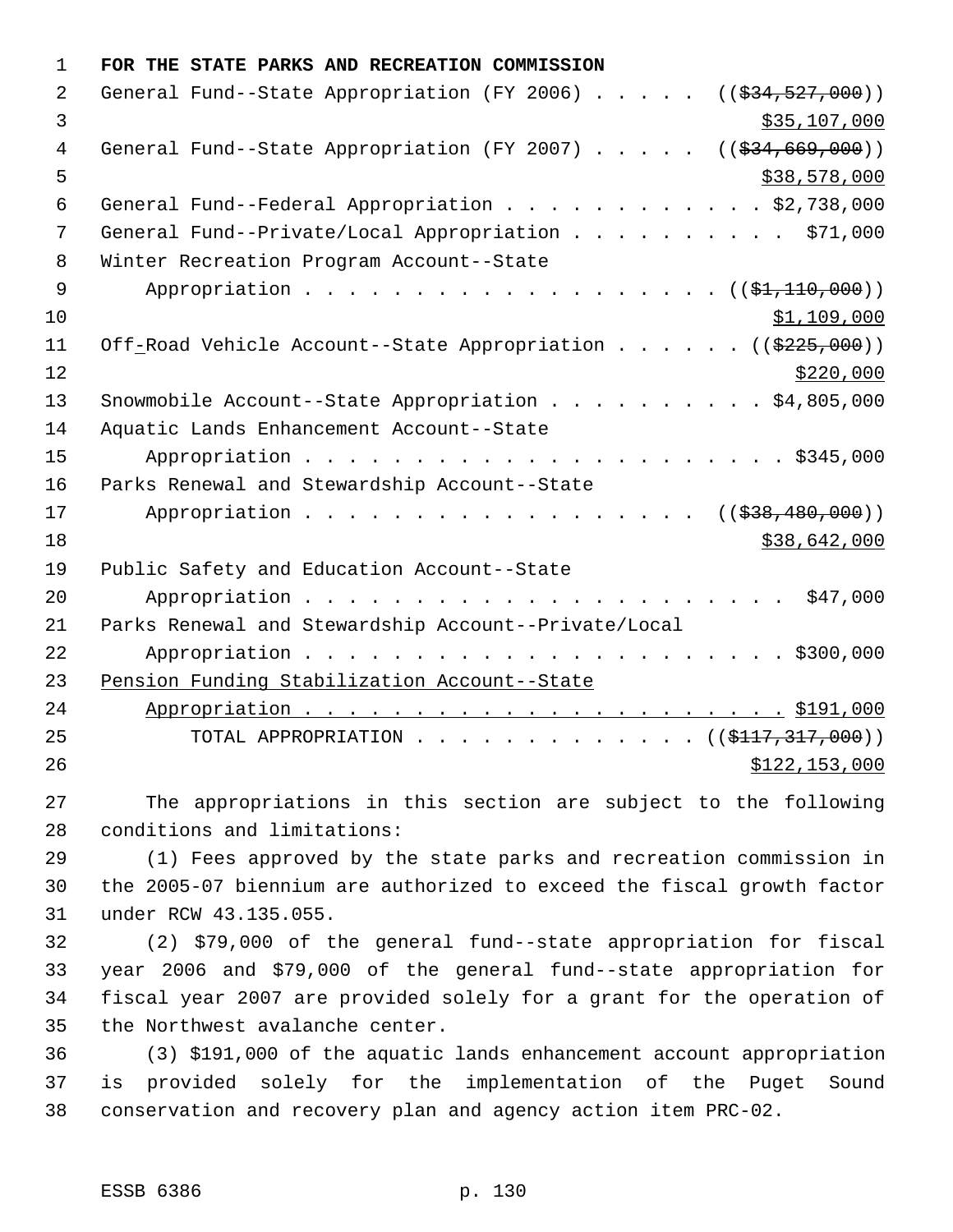(4) \$185,000 of the parks renewal and stewardship account--state appropriation is provided solely to develop a plan for public education and tourist orientation and interpretation at selected state park sites along the route of the ice age floods from Spokane to the Pacific ocean.

 (5) \$3,136,000 of the general fund--state appropriation for fiscal year 2007 is provided solely to mitigate the impact of discontinuing the collection of parking fees at state parks. If legislation is not enacted repealing parking fees, this amount shall lapse.

 (6) \$550,000 of the general fund--state appropriation for fiscal year 2007 is provided solely to improve recreational facilities and access at the Mount Washington, Ollalie, and Iron Horse state parks. Specifically, the department shall: (1) Acquire a private in-holding on Mount Washington; (2) design/construct visitor parking, picnic 15 facilities, and river access along the access road at Ollalie state 16 park; (3) upgrade the rock climber and hiker route to the summit of Mount Washington; (4) expand/upgrade trail network at Ollalie state park; (5) construct a group camping facility; and (6) improve other signage, sanitation, trails, and other user facilities within funds provided.

 **Sec. 304.** 2005 c 518 s 304 (uncodified) is amended to read as follows: **FOR THE INTERAGENCY COMMITTEE FOR OUTDOOR RECREATION**  24 General Fund--State Appropriation (FY 2006) . . . . . . . \$1,401,000 25 General Fund--State Appropriation (FY 2007) . . . . . . ((\$1,414,000))  $\frac{$1,517,000}{2}$ 27 General Fund--Federal Appropriation . . . . . . . . ((\$18,455,000)) \$18,462,000 29 General Fund--Private/Local Appropriation . . . . . . . . . \$250,000 Aquatic Lands Enhancement Account--State Appropriation . . . \$254,000 Water Quality Account--State Appropriation . . . . . . . . . \$200,000 Firearms Range Account--State Appropriation . . . . . . . . . \$24,000 33 Recreation Resources Account--State Appropriation . . . ((\$3,176,000)) \$2,196,000 35 NOVA Program Account--State Appropriation . . . . . . . . . . \$809,000 Pension Funding Stabilization Account--State Appropriation . . . . . . . . . . . . . . . . . . . . . . . \$1,000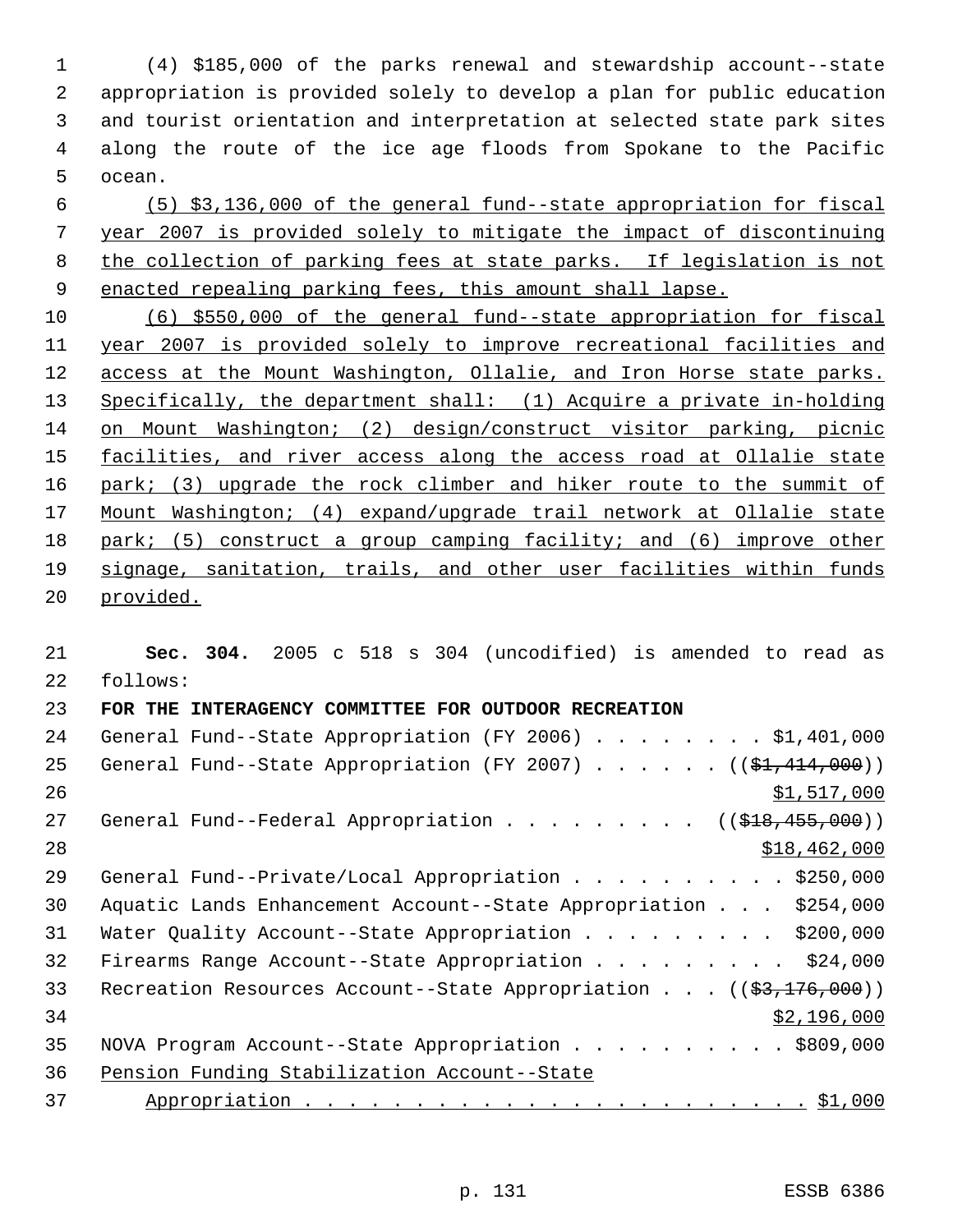1 TOTAL APPROPRIATION . . . . . . . . . . . . ((<del>\$25,983,000</del>)) 2  $\frac{$25,114,000}{2}$ 

 The appropriations in this section are subject to the following conditions and limitations:

 (1) As described in section 129(7) of this act, the department shall make recommendations and report on monitoring activities related to salmon recovery.

 (2) \$16,025,000 of the general fund--federal appropriation is provided solely for implementation of the forest and fish agreement rules. These funds will be passed through to the department of natural resources and the department of fish and wildlife.

 (3) During the 2005-07 fiscal biennium, any county that purchased land before 1978 for off-road vehicle sports park recreation pursuant to 1972 ex.s. c 153 and 1975 1st ex.s. c 34 may discharge its contractual obligations for state-funded capital improvements on those lands if by no later than June 30, 2007:

 (a) It sells on the open market, at the highest price achievable, all such lands and related facilities and equipment. After deducting reasonable expenses for the cost of sale, all remaining funds will be deposited within thirty days of closing to the nonhighway and off-road vehicle activities program account in the office of the state treasurer. Any funds derived from such sale shall be expended in 23 accordance with RCW  $46.09.170(2)(d)(ii)(A)$  in the same manner as funds the committee receives from RCW 46.09.110 and shall be used for off- road vehicle recreation facilities in areas west of the crest of the Cascade Mountains with preference for developing a new off-road vehicle sports park; or

 (b) With the consent of the interagency committee, it gives all such lands and related facilities and equipment to a state or local agency. The state or local agency must agree to make the lands available for purposes related to motorized off-road vehicle recreation. The agency will not be responsible for contractual obligations for previous state-funded capital improvements on those lands. The interagency committee may award a one time noncompetitive grant to the agency for renovation and other capital improvements and for initial operating costs. If a transfer of property under this subsection (b) is not approved prior to June 30, 2006, then the property shall be sold according to (a) of this subsection.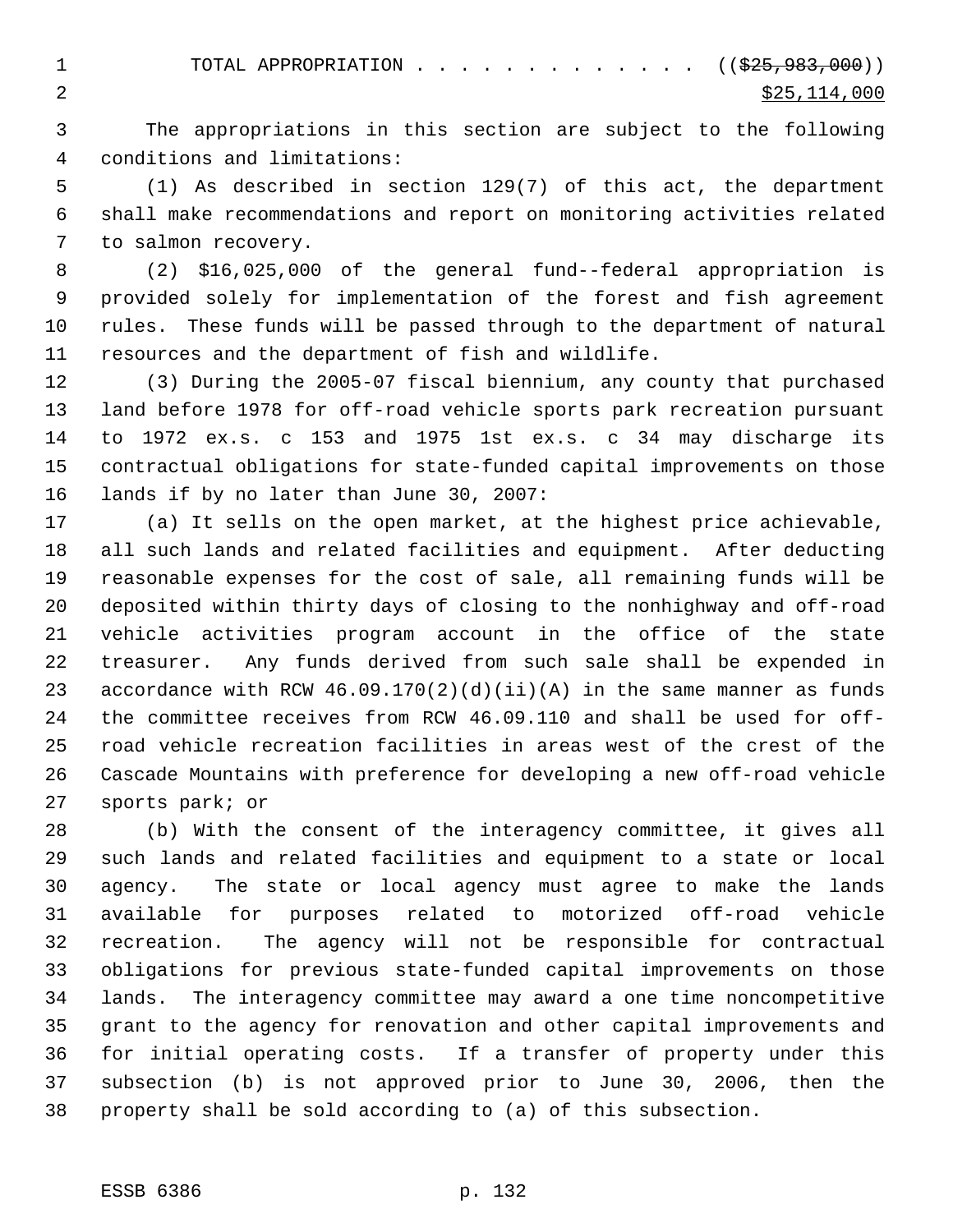(4) \$125,000 of the general fund--state appropriation for fiscal year 2006 and \$125,000 of the general fund--state appropriation for fiscal year 2007 are provided solely for the biodiversity strategy.

 (5) \$20,000 of the general fund--state appropriation for fiscal year 2006 and \$20,000 of the general fund--state appropriation for fiscal year 2007 are provided solely for coordination of federal, state, tribal, local, and private aquatic monitoring efforts. The department shall provide a memorandum to the office of financial management and legislative fiscal committees in January of every year which specifies performance measures to reduce redundancy, increase efficiency, and help meet the goals and objectives of the various entities involved in monitoring and if these performance measures were met.

 (6) \$100,000 of the general fund--state appropriation for fiscal year 2007 is provided solely to implement Substitute Senate Bill No. 5385 (invasive species council). If the bill is not enacted by June 17 30, 2006, the amount provided in this subsection shall lapse.

 **Sec. 305.** 2005 c 518 s 305 (uncodified) is amended to read as follows:

**FOR THE ENVIRONMENTAL HEARINGS OFFICE** 

| 24 |  | Pension Funding Stabilization Account--State                         |  |  |  |  |             |  |
|----|--|----------------------------------------------------------------------|--|--|--|--|-------------|--|
| 23 |  |                                                                      |  |  |  |  | \$1,066,000 |  |
|    |  | 22 General Fund--State Appropriation (FY 2007) $($ $($ \$1,064,000)) |  |  |  |  |             |  |
| 21 |  | General Fund--State Appropriation (FY 2006) \$1,057,000              |  |  |  |  |             |  |

| 25 |                                                          |
|----|----------------------------------------------------------|
| 26 | TOTAL APPROPRIATION ( $(\frac{2}{2}, \frac{121}{120})$ ) |
| 27 | \$2,128,000                                              |

 **Sec. 306.** 2005 c 518 s 306 (uncodified) is amended to read as follows: **FOR THE CONSERVATION COMMISSION**  General Fund--State Appropriation (FY 2006) . . . . . . . . \$2,235,000 32 General Fund--State Appropriation (FY 2007) . . . . . .  $($   $($ \$2,253,000))  $\frac{$2,256,000}{ }$ 34 General Fund--Federal Appropriation . . . . . . . . . . . . . \$250,000 35 Water Quality Account--State Appropriation . . . . .  $($   $($ \$4,175,000))  $\frac{$4,178,000}{9}$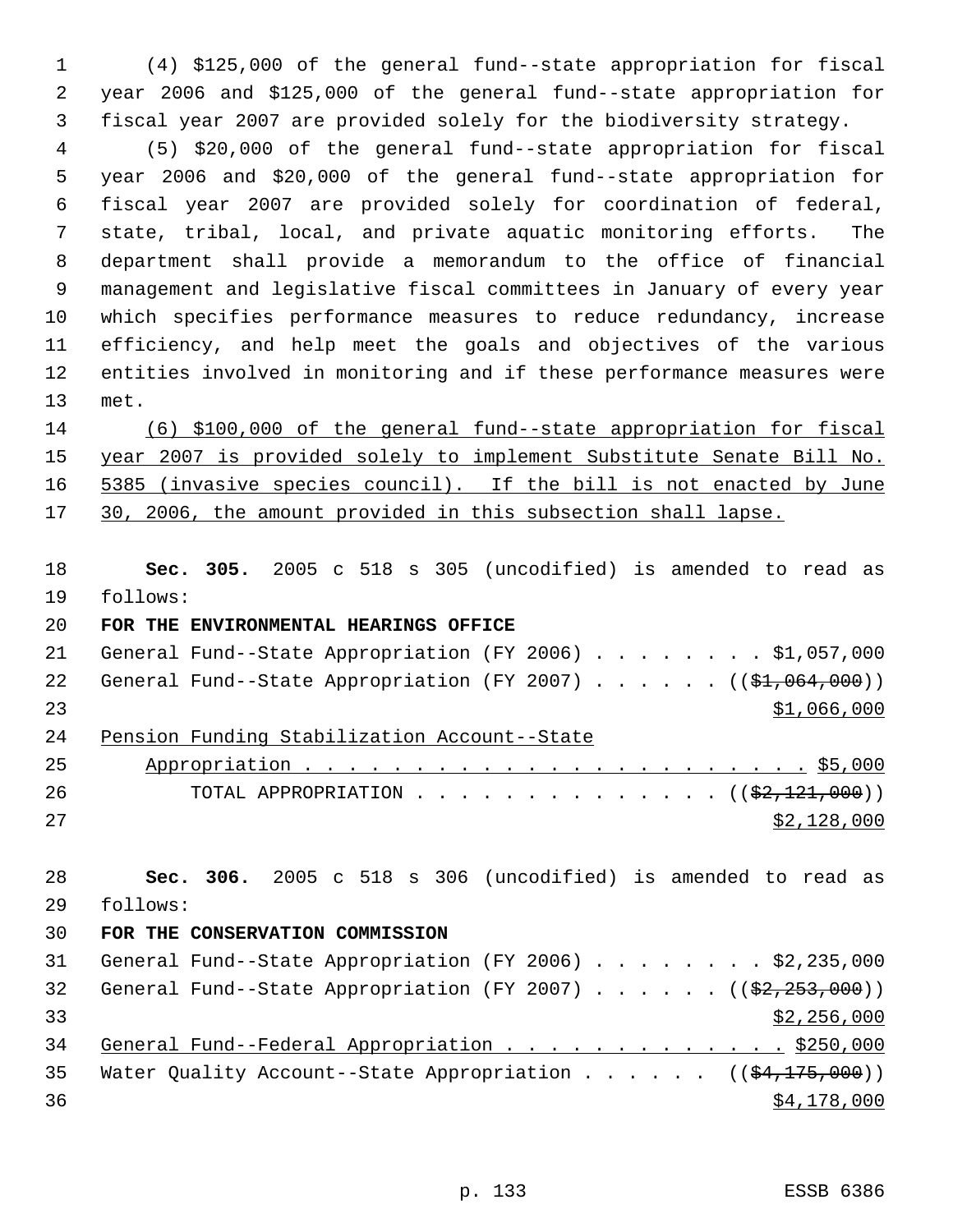Pension Funding Stabilization Account--State Appropriation . . . . . . . . . . . . . . . . . . . . . . . \$3,000 3 TOTAL APPROPRIATION . . . . . . . . . . . . . ((<del>\$8,663,000</del>))  $\frac{1}{28}$ ,922,000 The appropriations in this section are subject to the following conditions and limitations: (1) \$197,000 of the general fund--state appropriation for fiscal year 2006 and \$197,000 of the general fund--state appropriation for fiscal year 2007 are provided solely for the implementation of the Puget Sound conservation and recovery plan and agency action item CC- 01. (2) As described in section 129(7) of this act, the department shall make recommendations and report on monitoring activities related to salmon recovery. (3) \$100,000 of the general fund--state appropriation for fiscal year 2006 and \$100,000 of the general fund--state appropriation for fiscal year 2007 are provided solely to implement Substitute House Bill No. 1462 (relating to funding for conservation districts). If the bill is not enacted by June 30, 2005, the amounts provided in this subsection shall lapse. **Sec. 307.** 2005 c 518 s 307 (uncodified) is amended to read as follows: **FOR THE DEPARTMENT OF FISH AND WILDLIFE**  24 General Fund--State Appropriation (FY 2006) . . . . . ((\$45,751,000)) \$46,779,000 26 General Fund--State Appropriation (FY 2007) . . . . . ((\$44,545,000)) \$46,931,000 28 General Fund--Federal Appropriation . . . . . . . .  $($   $($   $\frac{242,261,000}{2})$  $\frac{$49,100,000}{2}$ 30 General Fund--Private/Local Appropriation . . . . . ((\$36,025,000)) \$36,089,000 32 Off-Road Vehicle Account--State Appropriation . . . . . . . \$392,000 Aquatic Lands Enhancement Account--State 34 Appropriation . . . . . . . . . . . . . . . . . ( (  $\frac{25,813,000}{1}$  )  $35 - 820,000$  Recreational Fisheries Enhancement--State 37 Appropriation . . . . . . . . . . . . . . . . . (  $(\frac{23,547,000}{2})$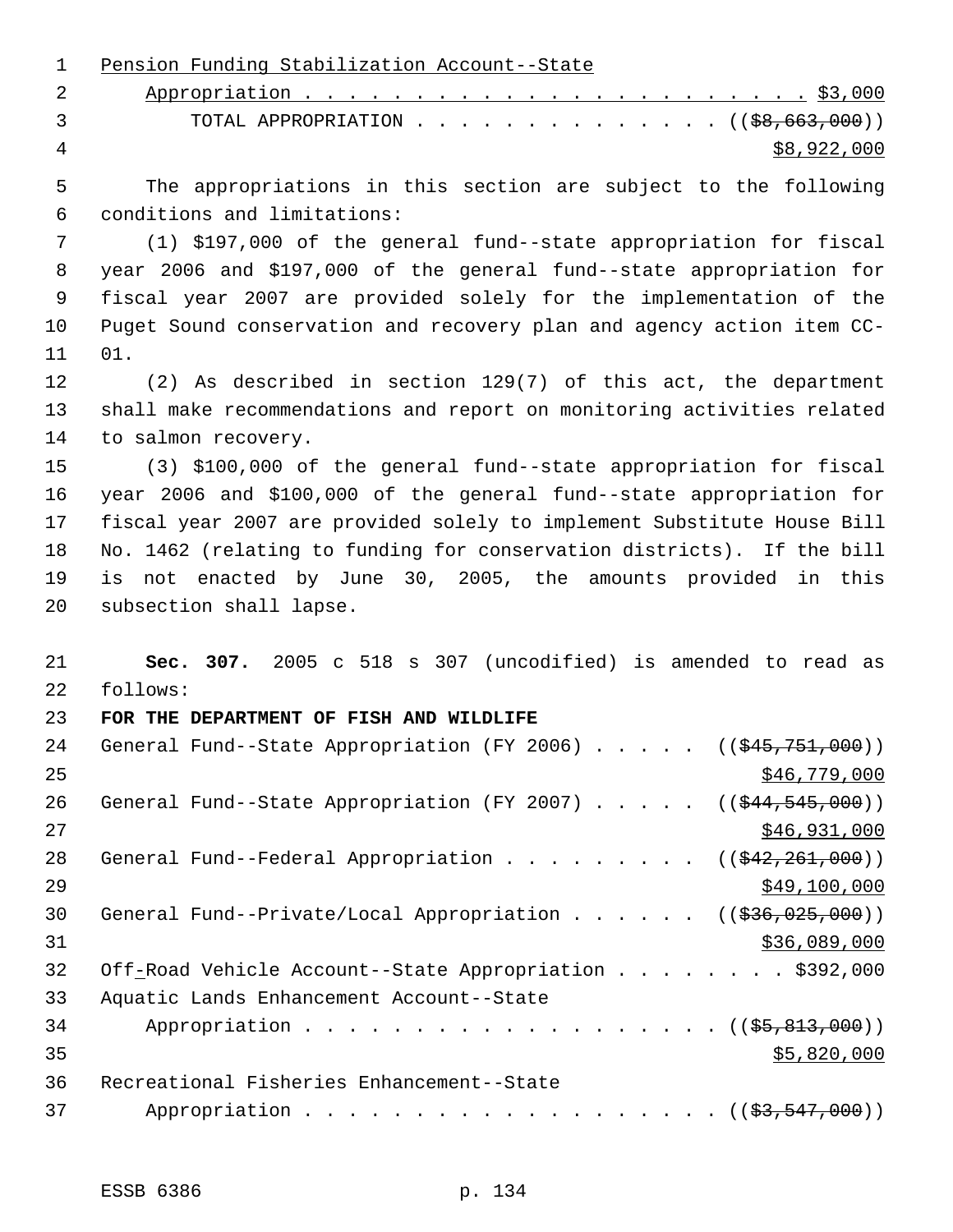| $\mathbf 1$ | \$3,753,000                                                                       |
|-------------|-----------------------------------------------------------------------------------|
| 2           | Warm Water Game Fish Account--State Appropriation ((\$2,898,000))                 |
| 3           | \$2,904,000                                                                       |
| 4           | Eastern Washington Pheasant Enhancement                                           |
| 5           | Account--State Appropriation<br>\$750,000                                         |
| 6           | Wildlife Account--State Appropriation<br>$((\frac{1662}{776},000))$               |
| 7           | \$61,946,000                                                                      |
| 8           | Wildlife Account--Federal Appropriation<br>$((\frac{230}{7}36, \frac{966}{900}))$ |
| 9           | \$33,029,000                                                                      |
| 10          | Wildlife Account--Private/Local Appropriation<br>((\$410,379,000))                |
| 11          | \$10,386,000                                                                      |
| 12          | Game Special Wildlife Account--State Appropriation<br>$((\$2,147,000))$           |
| 13          | \$2,883,000                                                                       |
| 14          | Game Special Wildlife Account--Federal Appropriation.<br>$(($ \$8,858,000))       |
| 15          | \$8,863,000                                                                       |
| 16          | Game Special Wildlife Account--Private/Local                                      |
| 17          | Appropriation<br>((\$468,000))                                                    |
| 18          | \$469,000                                                                         |
| 19          | Public Safety and Education Account--State                                        |
| 20          |                                                                                   |
| 21          | Environmental Excellence Account--State Appropriation \$15,000                    |
| 22          | Regional Fisheries Salmonid Recovery                                              |
| 23          | Account--Federal Appropriation $($ $($ \$1,755,000) $)$                           |
| 24          | \$2,755,000                                                                       |
| 25          | Oil Spill Prevention Account--State Appropriation ((\$1,040,000))                 |
| 26          | \$1,043,000                                                                       |
| 27          | ((Recreation Resources Account--State Appropriation \$36,000))                    |
| 28          | Oyster Reserve Land Account--State Appropriation \$411,000                        |
| 29          | ((Freshwater Aquatic Algae Control Account--State                                 |
| 30          |                                                                                   |
| 31          | Aquatic Invasive Species Prevention Account--State                                |
| 32          |                                                                                   |
| 33          | Pension Funding Stabilization Account--State                                      |
| 34          |                                                                                   |
| 35          | TOTAL APPROPRIATION ( $(\frac{2302}{171},000)$ )                                  |
| 36          | \$315,682,000                                                                     |
|             |                                                                                   |
| 37          | The appropriations in this section are subject to the following                   |

conditions and limitations: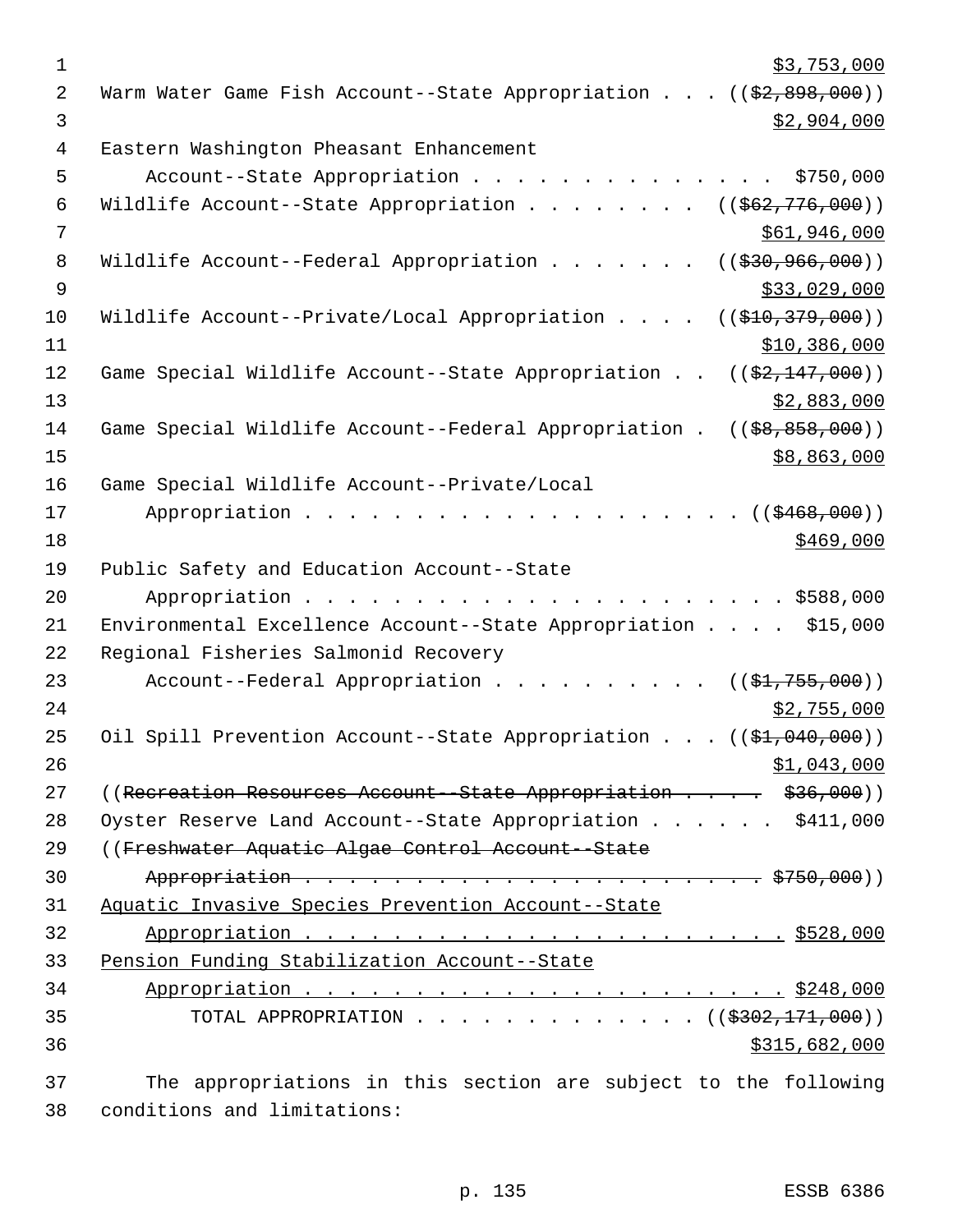(1) As described in section 129(7) of this act, the department shall make recommendations and report on monitoring activities related to salmon recovery.

 (2) \$1,556,714 of the general fund--state appropriation for fiscal year 2006 and \$1,556,713 of the general fund--state appropriation for fiscal year 2007 are provided solely for the implementation of the Puget Sound conservation and recovery plan and agency action items DFW- 01 through DFW-06, DFW-08 through DFW-12, and DFW-16.

 (3) \$225,000 of the general fund--state appropriation for fiscal year 2006 and \$225,000 of the general fund--state appropriation for fiscal year 2007 are provided solely for the implementation of hatchery reform recommendations defined by the hatchery scientific review group.

 (4) The department shall support the activities of the aquatic nuisance species coordination committee to foster state, federal, tribal, and private cooperation on aquatic nuisance species issues. The committee shall strive to prevent the introduction of nonnative aquatic species and to minimize the spread of species that are introduced.

 (5) The department shall emphasize enforcement of laws related to protection of fish habitat and the illegal harvest of salmon and steelhead. Within the amount provided for the agency, the department shall provide support to the department of health to enforce state shellfish harvest laws.

 (6) \$180,000 of the wildlife account--state appropriation is provided solely to test deer and elk for chronic wasting disease and to document the extent of swan lead poisoning. Of this amount, \$65,000 is provided solely to document the extent of swan lead poisoning and to begin environmental cleanup.

 (7) The department shall provide quarterly status reports to the office of financial management regarding the replacement of the Washington interactive licensing system and the implementation of the hydraulic permit management system.

 (8) The department shall prepare a report detailing the hydraulic permit approval program applications and project types. The department shall coordinate with the office of financial management in determining the contents of the report. At minimum, the report shall include permits by applicant (name, state, local, federal, tribal entity, etc.), project type (pamphlet, minor, medium, major, extension,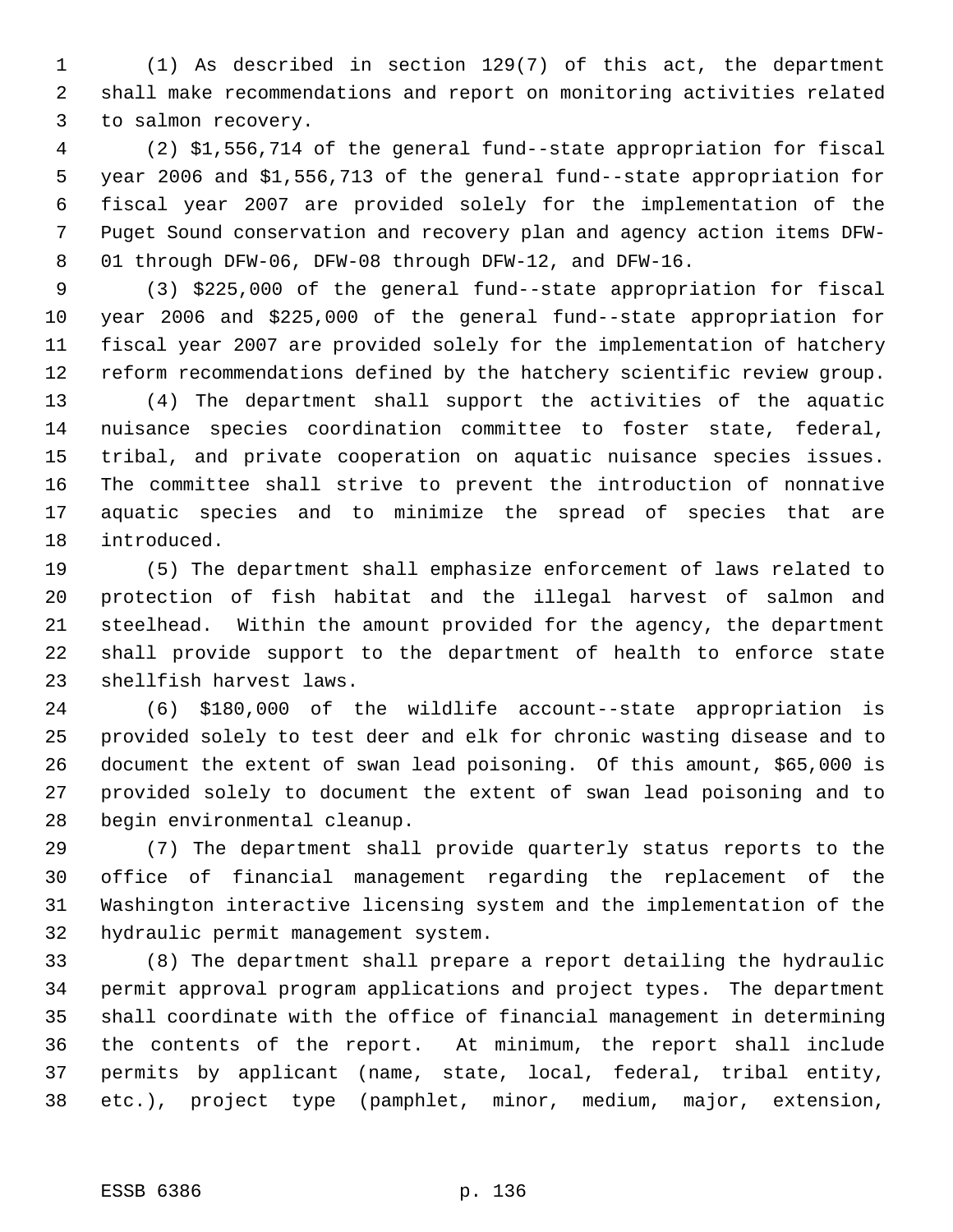revision, etc.) and project location (county and water resource inventory area). The department shall submit the report to the office of financial management and legislative fiscal committees no later than September 1, 2006.

5 (( $(10)$ ) (9) \$700,000 of the general fund--federal appropriation is provided solely for environmental data quality and access projects in 7 support of state salmon recovery efforts. The department shall coordinate planning and implementation of all activities with the 9 department of information services and the governor's salmon recovery office. The department shall make certain that any activity using these funds is consistent with recommendations to be submitted (per section 405, chapter 488, Laws of 2005) in the joint report to the legislature and office of financial management on December 1, 2006.

 (10) \$100,000 of the general fund--state appropriation for fiscal year 2006 and \$400,000 of the general fund--state appropriation for 16 fiscal year 2007 are provided solely for a state match to support the 17 Puget Sound nearshore partnership between the department and the U.S. Army Corps of Engineers.

 (11) \$72,000 of the state wildlife account--state appropriation is provided solely to implement House Bill No. 1211 (multiple season big game permit). If the bill is not enacted by June 30, 2005, the amount provided in this section shall lapse.

23 (12) ((\$750,000)) \$528,000 of the ((freshwater aquatic algae 24 control) aquatic invasive species prevention account--state appropriation is provided solely to implement Senate Bill No. 5699 (preventing and controlling aquatic invasive species and algae). If the bill is not enacted by June 30, 2005, the amounts provided in this subsection shall lapse.

 (13) \$703,000 of the general fund--state appropriation for fiscal year 2006 is provided solely to purchase six purse seine and three gill net licenses to meet the provisions of the United States/Canada salmon treaty.

 $((+15))$   $(14)$  \$10,000 of the general fund--state appropriation for fiscal year 2006 and \$10,000 of the general fund--state appropriation for fiscal year 2007 are provided solely for chum salmon production at Minter creek hatchery.

 ( $(\overline{+16})$ )  $(15)$  \$45,000 of the general fund--federal appropriation for fiscal year 2006 and \$45,000 of the general fund--federal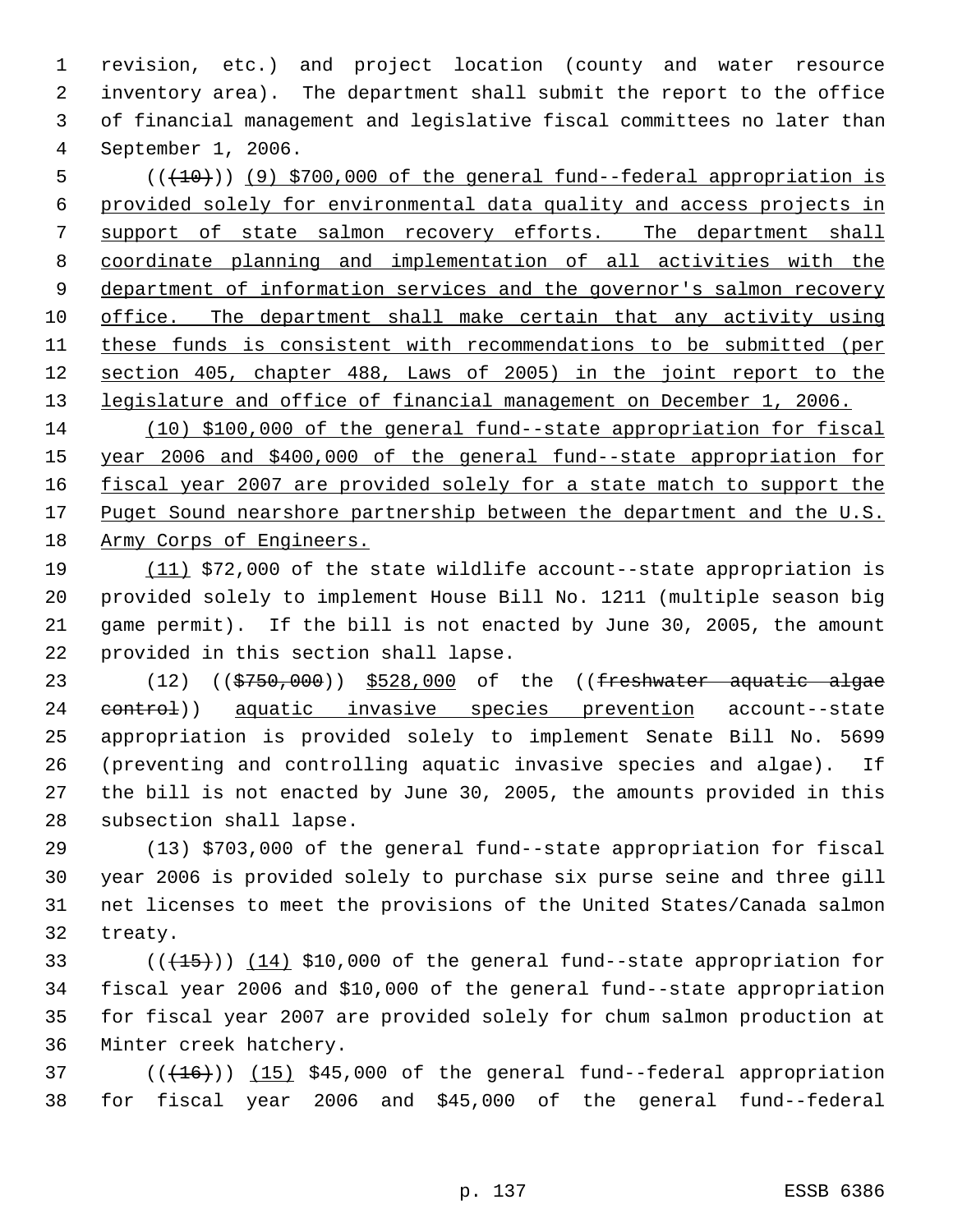appropriation for fiscal year 2007 are provided solely for the management of Canada goose seasons to increase the number of hunting days in southwest Washington.

4 (( $(17)$ )) (16) \$46,000 of the wildlife account--state appropriation is provided solely to increase the number of courses providing the hunter education training program created in RCW 77.32.155. The department shall reduce the current backlog of applicants waiting to take the training program and provide for a stable supply of training program courses in order to avoid future backlogs.

 $((+18))$  (17) \$481,000 of the wildlife account--state appropriation is provided solely to continued operation of the Naselle Hatchery during the 2005-07 biennium. This will increase production by 3 million Chinook, 1 million Coho, and 30,000 trout.

 $((+20))$  (18) \$223,000 of the wildlife account--state appropriation is provided solely to implement Senate Bill No. 5227 (wildlife harvest reports). If the bill is not enacted by June 30, 2005, the amount provided in this subsection shall lapse.

 $((+21))$  (19) The department shall assist the office of regulatory assistance in implementing activities consistent with the governor's 20 regulatory improvement program. The department shall support and provide expertise to facilitate, coordinate, and simplify citizen and business interactions so as to improve state regulatory processes 23 involving state, local, and federal stakeholders.

 (20) \$408,000 of the general fund--state appropriation for fiscal year 2006 is provided solely for fire suppression and remediation activities on department lands and facilities that were impacted during the 2005 fire season. Funding shall be used for seeding, planting vegetation, fertilizing, weed control, and the establishment of water bars and other erosion control measures.

 (21) \$266,000 of the general fund--state appropriation for fiscal year 2006 and \$214,000 of the wildlife account--state appropriation are provided solely for the continued operation of the Nemah, Mossyrock, Omak, Colville, Arlington, and Columbia Basin hatcheries during the 2005-07 biennium. Funding shall be used to offset the increased cost of utilities, fuel, fish feed, and mitigation obligations previously funded from local sources. The department shall consult with the appropriate natural resource and fiscal committees of the legislature prior to submitting a 2007-09 budget proposal that changes current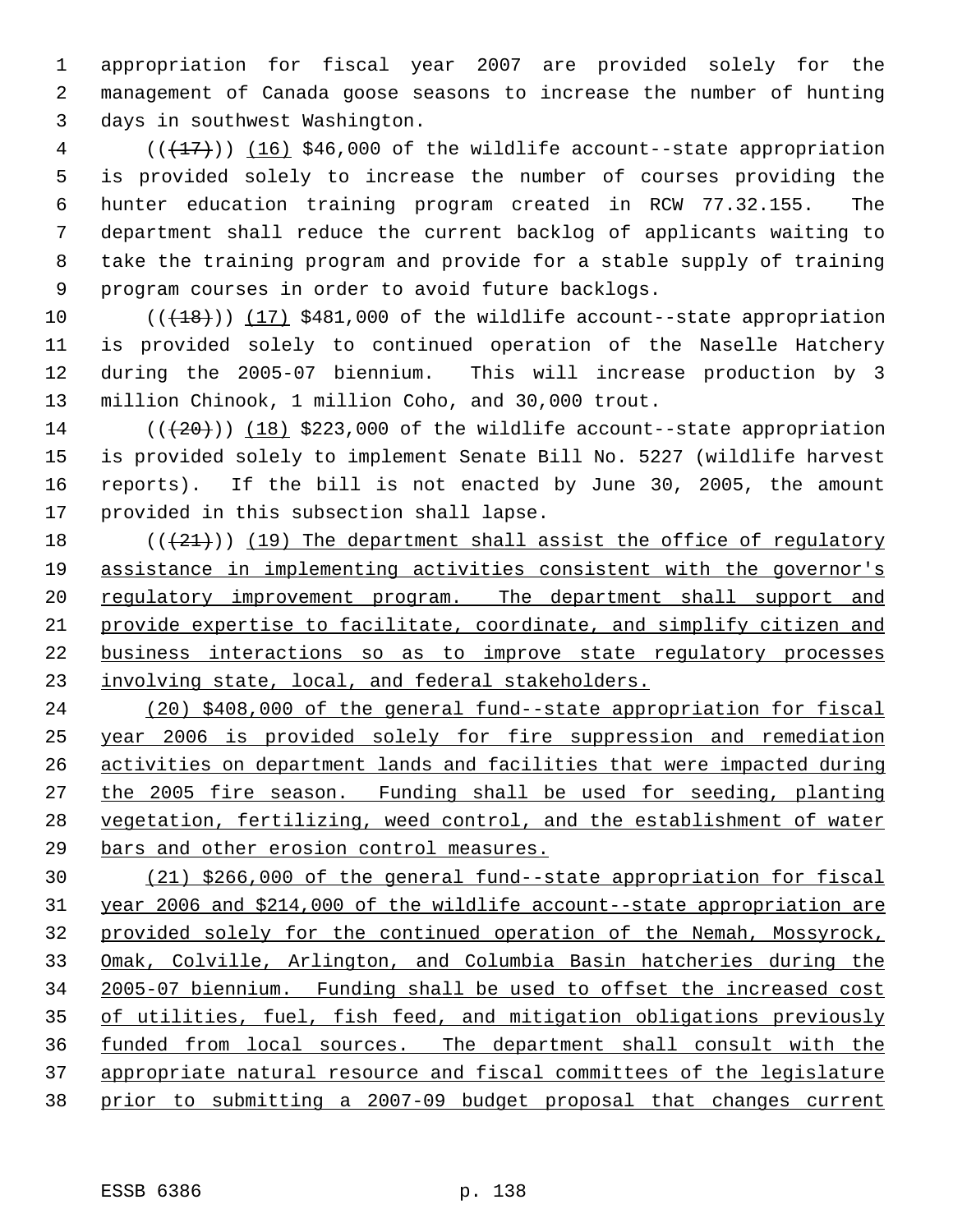hatchery operations, production, and/or maintenance to the office of financial management. Unless specifically authorized by the 3 legislature, the department shall not close any hatchery facility currently in operation.

 (22) \$4,000 of the wildlife account--state appropriation is provided solely to implement House Bill No. 1210 (temporary fishing license). If the bill is not enacted by June 30, 2005, the amount provided in this subsection shall lapse.

 (23) \$216,000 of the general fund--state appropriation for fiscal year 2006 and \$1,340,000 of the general fund--state appropriation for fiscal year 2007 are provided solely to increase fish production levels on a statewide basis at state-operated fish hatcheries. By July 31, 13 2007, the department shall submit to the appropriate fiscal committees of the legislature a report documenting the increased production 15 levels, using fiscal year 2006 as the base year for comparison purposes.

 (24) Within existing funds and utilizing all available federal moneys allocated for the crab buy-back program, the department shall develop and implement a crab buyback program that allows commercial 20 crab fishers the opportunity to sell their licenses back to the state and exit from the crabbing fishery. The department shall report to the office of financial management and the appropriate fiscal committees of the legislature its detailed implementation plan no later than December 1, 2006.

 (25) \$397,000 of the general fund--state appropriation is provided solely to the department to work with appropriate stakeholders and state agencies in determining how privately owned lands, in combination with other land ownership such as public and tribal lands, contribute to wildlife habitat. The assessment will also determine how commercial forest, forest lands on the urban fringe, and small privately-owned 31 forest lands that are managed according to Washington's forest and fish prescriptions, in combination with other forest management activities, function as wildlife habitat now and in the future.

 (26) \$75,000 of the general fund--state appropriation in fiscal year 2006 is provided solely for the department to prevent impacts to native species by controlling the nonnative nutria population in Skagit county.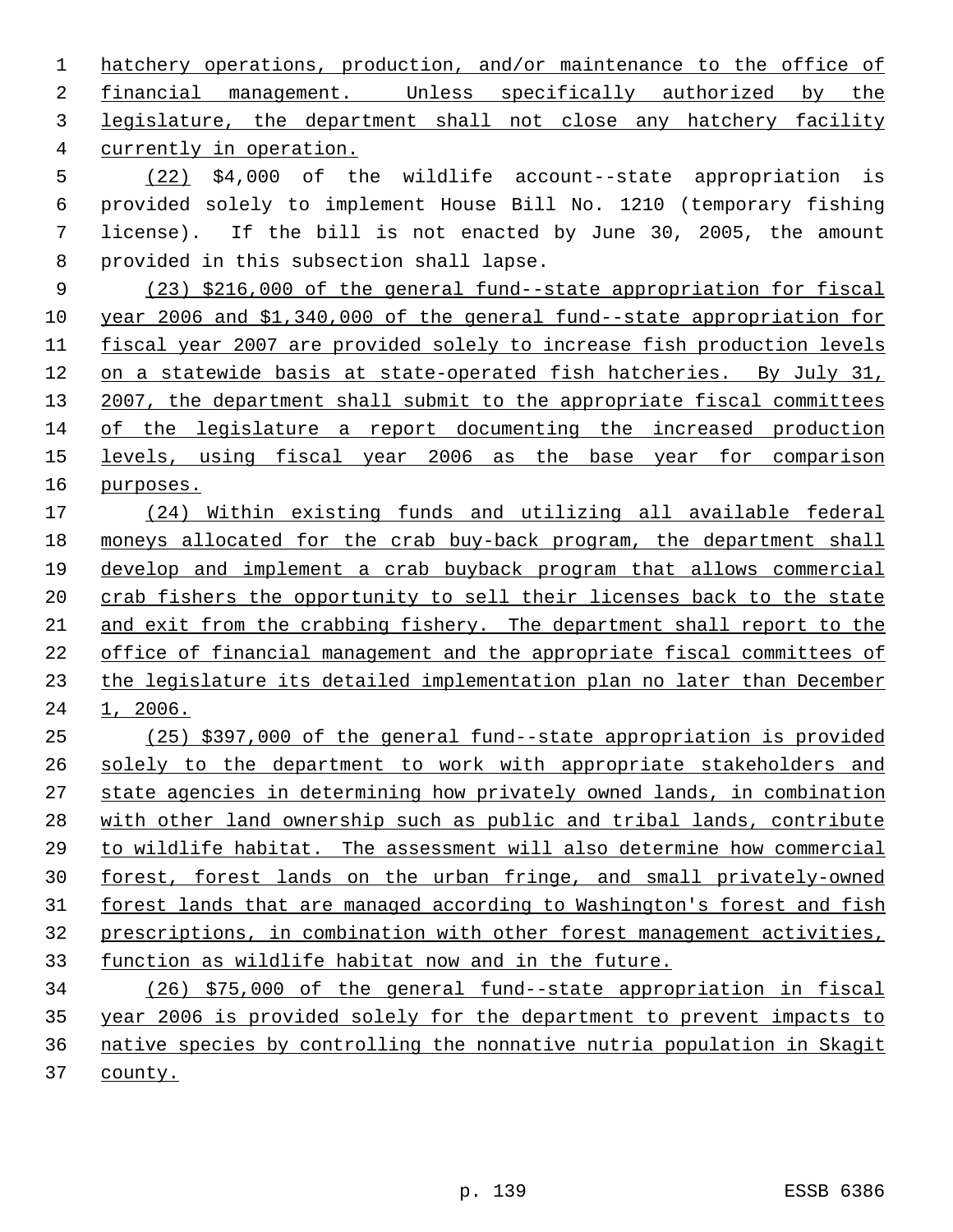(27) \$43,000 of the general fund--state appropriation for fiscal year 2007 is provided solely to implement Substitute Senate Bill No. 5385 (invasive species council). If the bill is not enacted by June 30, 2006, the amount provided in this subsection shall lapse.

 (28) \$76,000 of the general fund--state appropriation for fiscal year 2007 is provided solely to pay for the added level of fishery sampling and monitoring in the upper Columbia river area as required under the endangered species act and federal court orders.

 (29) \$50,000 of the general fund--state appropriation for fiscal year 2007 is provided solely for an interagency working group scoping of a study of the sinking of ships as dive attractions. The department of fish and wildlife shall, as approved by the office of financial 13 management, enter into an interagency agreement with the department of natural resources, the state parks and recreation commission, the 15 department of ecology, and the department of community, trade, and economic development to delineate elements of this study. The 17 department of fish and wildlife shall report to the office of financial management and the appropriate committees of the legislature no later than November 15, 2006.

 **Sec. 308.** 2005 c 518 s 308 (uncodified) is amended to read as follows: **FOR THE DEPARTMENT OF NATURAL RESOURCES**  23 General Fund--State Appropriation (FY 2006) . . . . . ((\$49,220,000)) 24 \$40,473,000 25 General Fund--State Appropriation (FY 2007) . . . . . ((\$43,757,000))  $\frac{$53,360,000}{9}$ 27 General Fund--Federal Appropriation . . . . . . . . ((\$15,202,000)) \$15,215,000 29 General Fund--Private/Local Appropriation . . . . . . ((\$1,275,000))  $\frac{$1,276,000}{ }$ 31 Forest Development Account--State Appropriation . . . ((\$54,441,000)) \$54,697,000 33 Off-Road Vehicle Account--State Appropriation . . . . ((\$3,986,000)) 34,001,000 35 Surveys and Maps Account--State Appropriation . . . .  $($   $($ \$2,436,000)) \$2,447,000 Aquatic Lands Enhancement Account--State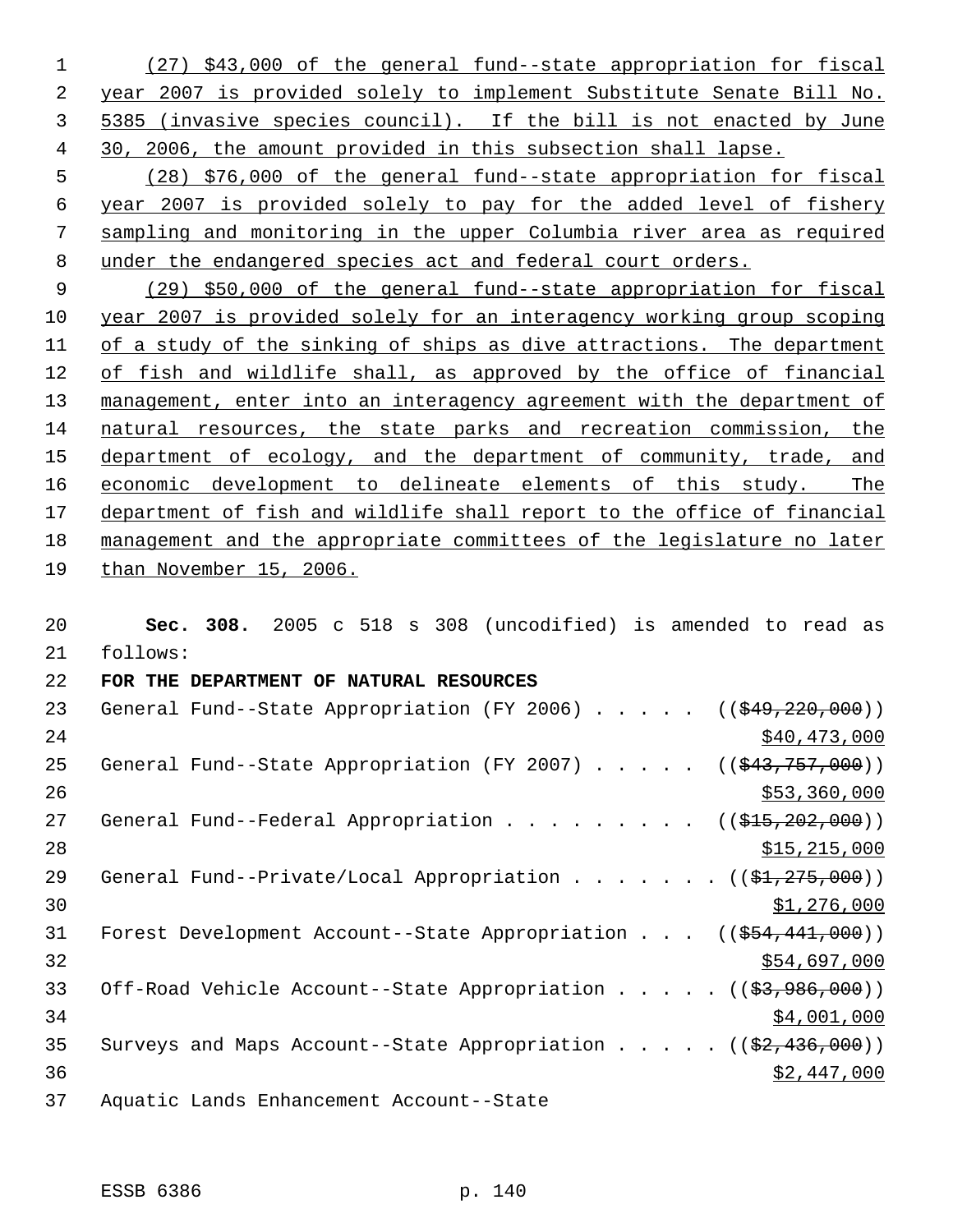| 1  | Appropriation $($ $(*8, 344, 000))$                                                          |
|----|----------------------------------------------------------------------------------------------|
| 2  | \$8,451,000                                                                                  |
| 3  | Resources Management Cost Account--State                                                     |
| 4  | Appropriation<br>$(($ \$85,941,000))                                                         |
| 5  | \$86,332,000                                                                                 |
| 6  | Surface Mining Reclamation Account--State                                                    |
| 7  | Appropriation<br>(( <del>\$1,841,000</del> ))                                                |
| 8  | \$2,949,000                                                                                  |
| 9  | Disaster Response Account--State                                                             |
| 10 |                                                                                              |
| 11 | Water Quality Account--State Appropriation $($ $($ \$2,630,000))                             |
| 12 | \$2,636,000                                                                                  |
| 13 | Aquatic Land Dredged Material Disposal Site                                                  |
| 14 | Account--State Appropriation<br>$((\frac{2652}{1000}))$                                      |
| 15 | \$1,321,000                                                                                  |
| 16 | Natural Resources Conservation Areas Stewardship                                             |
| 17 | Account--State Appropriation \$34,000                                                        |
| 18 | State Toxics Control Account--State Appropriation \$2,155,000                                |
| 19 | Air Pollution Control Account--State Appropriation ((\$555,000))                             |
| 20 | \$556,000                                                                                    |
| 21 | Derelict Vessel Removal Account--State Appropriation . $((\frac{21}{137}, \frac{137}{100}))$ |
| 22 | \$1,138,000                                                                                  |
| 23 | Agricultural College Trust Management                                                        |
| 24 | Account--State Appropriation<br>$((\$1,962,000))$                                            |
| 25 | <u>\$1,966,000</u>                                                                           |
| 26 | Pension Funding Stabilization Account--State                                                 |
| 27 |                                                                                              |
| 28 | TOTAL APPROPRIATION ( $(\frac{2280,568,000}{$ )                                              |
| 29 | \$284,143,000                                                                                |
| 30 | The appropriations in this section are subject to the following                              |
| 31 | conditions and limitations:                                                                  |
| 32 | $(1)$ As described in section 129(7) of this act, the department                             |
| 33 | shall make recommendations and report on monitoring activities related                       |
| 34 | to salmon recovery.                                                                          |
| 35 | (2) \$18,000 of the general fund--state appropriation for fiscal                             |
| 36 | year 2006, \$18,000 of the general fund--state appropriation for fiscal                      |
| 37 | year 2007, and \$1,652,050 of the aquatic lands enhancement account                          |
|    |                                                                                              |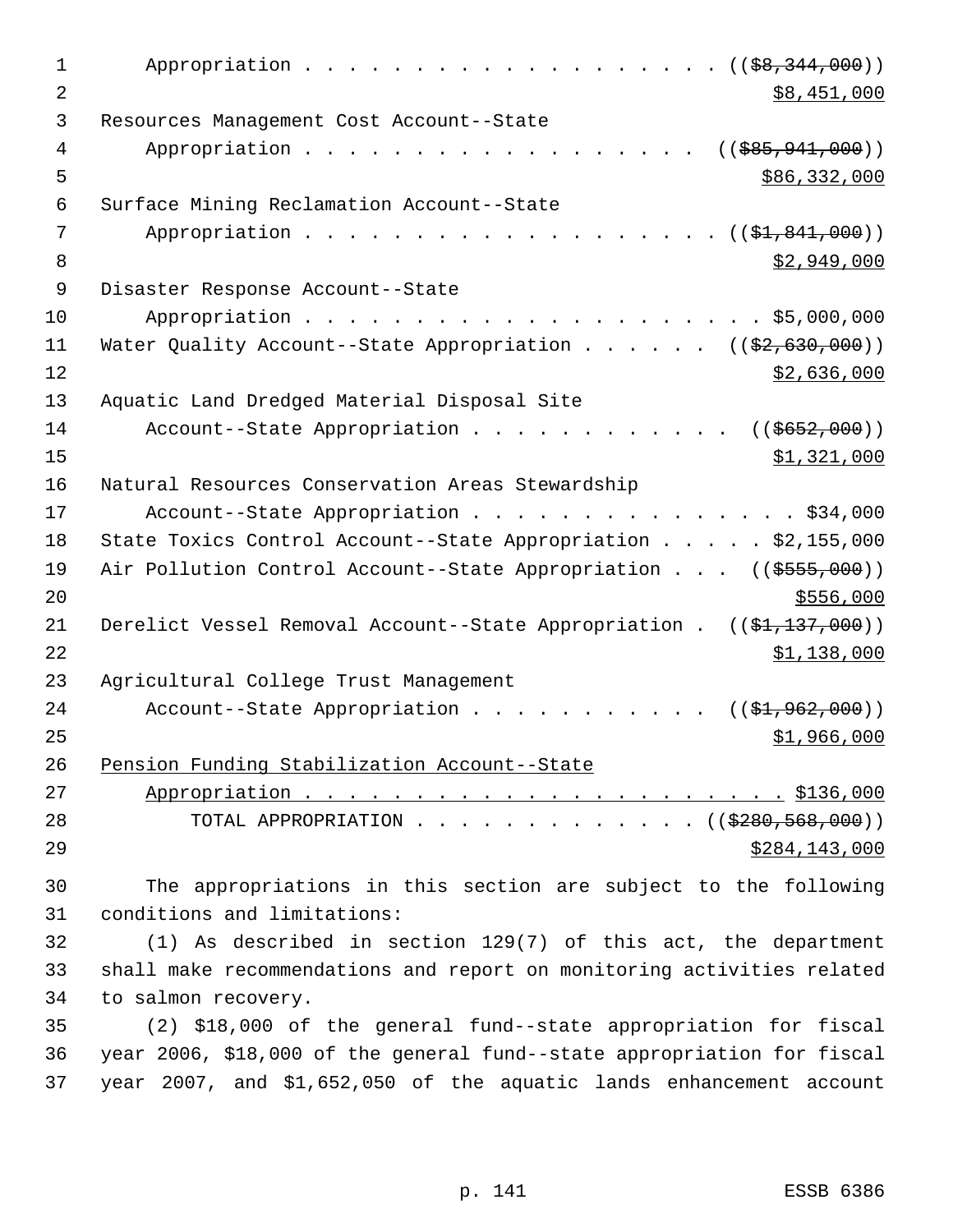appropriation are provided solely for the implementation of the Puget Sound conservation and recovery plan and agency action items DNR-01 and DNR-02.

 (3) \$138,000 of the resource management cost account--state appropriation is provided solely to implement Engrossed Second Substitute House Bill No. 1896 (geoduck harvest). If the bill is not enacted by June 30, 2005, the amount in the subsection shall lapse.

8 (4) ((\$953,000)) \$972,000 of the general fund--state appropriation 9 for fiscal year 2006 and ((\$950,000)) \$994,000 of the general fund-- state appropriation for fiscal year 2007 are provided solely for deposit into the agricultural college trust management account and are provided solely to manage approximately 70,700 acres of Washington State University's agricultural college trust lands.

14 (5) ((\$10,635,000)) \$10,689,000 of the general fund--state appropriation for fiscal year 2006, \$13,635,000 of the general fund-- state appropriation for fiscal year 2007, and \$5,000,000 of the disaster response account--state appropriation are provided solely for emergency fire suppression. Of these amounts, up to \$250,000 may be expended for staff and other necessary resources to design and implement a fire data-collection system that includes financial- and performance-management information for fires over 10 acres in size.

 None of the general fund and disaster response account amounts provided in this subsection may be used to fund agency indirect and administrative expenses. Agency indirect and administrative costs shall be allocated among the agency's remaining accounts and appropriations.

 (6) \$582,000 of the aquatic lands enhancement account appropriation is provided solely for spartina control.

 (7) Fees approved by the board of natural resources in the 2005-07 biennium are authorized to exceed the fiscal growth factor under RCW 43.135.055.

 (8) \$9,000,000 of the general fund--state appropriation for fiscal year ((2006)) 2007 and \$2,000,000 of the aquatic lands enhancement account--state appropriation are provided solely for the purposes of 35 settling those claims identified in ((the consent decree and settlement agreement in)) *U.S., et al. v. State of Washington, et al.* Subproceeding No. 89-3 (Shellfish), United States District Court for the Western District of Washington at Seattle, Case No. C70-9213. The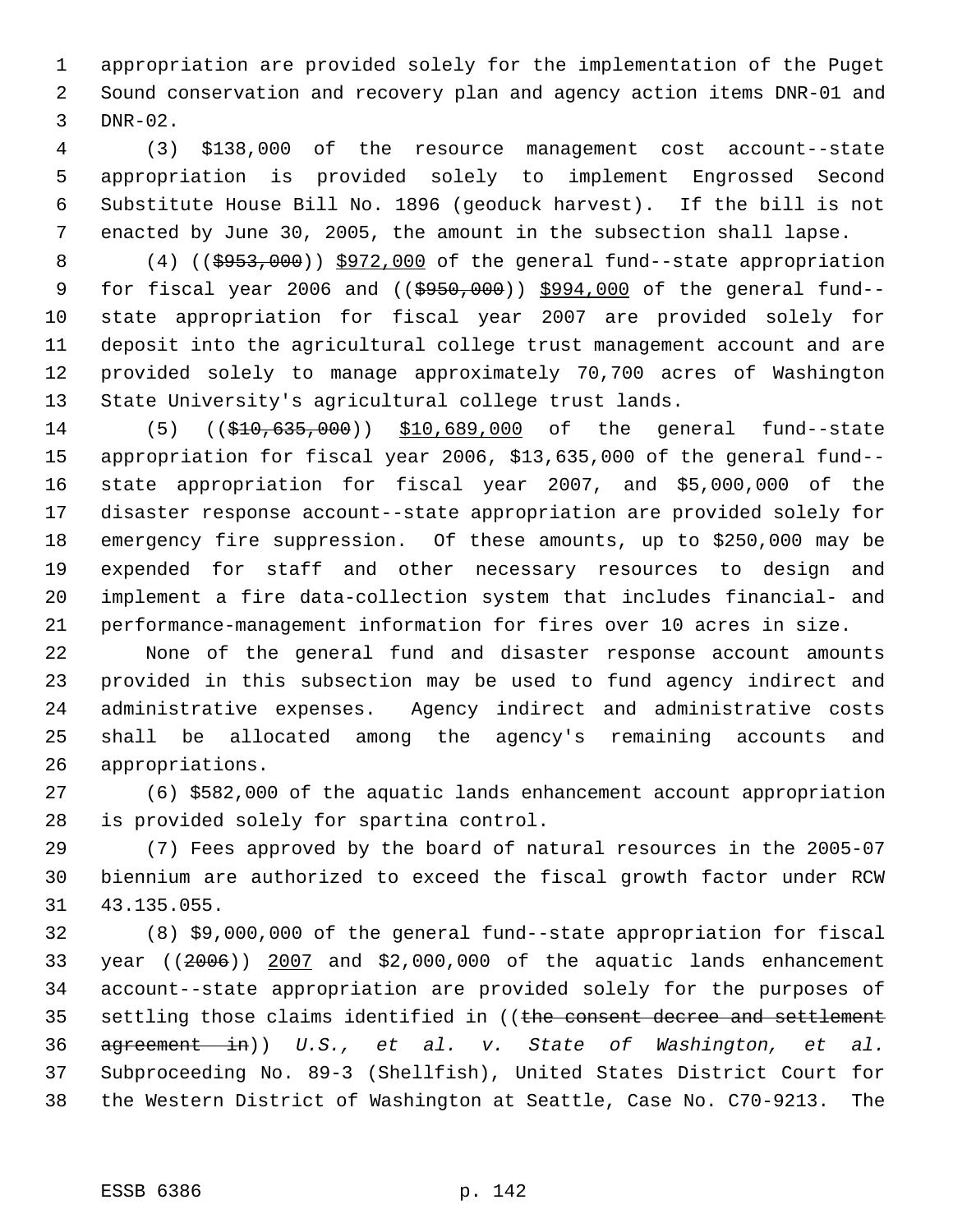1 expenditure of this appropriation is contingent on ((the release of 2 those claims in this subproceeding. In the event that the federal government does not appropriate \$22,000,000 for this purpose by June 4 30, 2006,)) a settlement agreement that includes the state of Washington as a party to the agreement which is fully executed by June 29, 2007, and a consent decree entered by June 29, 2007, by the United States District Court for the Western District of Washington settling and releasing the identified treaty claims to harvest shellfish 9 previously negotiated in the settlement agreement. By June 29, 2007, the release of claims associated with the settlement agreement and consent decree must be fully effective and there must be no unfulfilled 12 contingencies that could cause the settlement agreement or consent 13 decree to be vacated at some future date if not fulfilled. In the event that these contingencies are not met, the amounts provided in this subsection shall lapse.

 (9) \$2,155,000 of the state toxics account--state appropriation is provided solely for the department to meet its obligations with the U.S. environmental protection agency for the clean-up of Commencement Bay and other sites.

 (10) The department shall not develop the Gull Harbor facility without first submitting a master plan to the appropriate committees of the legislature. The plan shall ensure continued public access to the waterfront. The plan shall also examine alternative locations to the Gull Harbor site that would colocate marine equipment for all state agencies needing water access in Thurston county. The report shall be submitted by December 1, 2006.

 (11) \$250,000 of the general fund--state appropriation for fiscal year 2006, \$250,000 of the general fund--state appropriation for fiscal year 2007, and \$500,000 of the resource management cost account--state appropriation are provided solely for a report on the future of Washington forests. The purpose of the report is to examine economic, recreational, and environmental trends influencing the forest products industry and secondary manufacturing sectors in Washington state. The department shall contract with the University of Washington college of forestry resources. The college shall consult with the University of Washington economics department for the section on investment returns from granted lands. The report shall contain the following parts: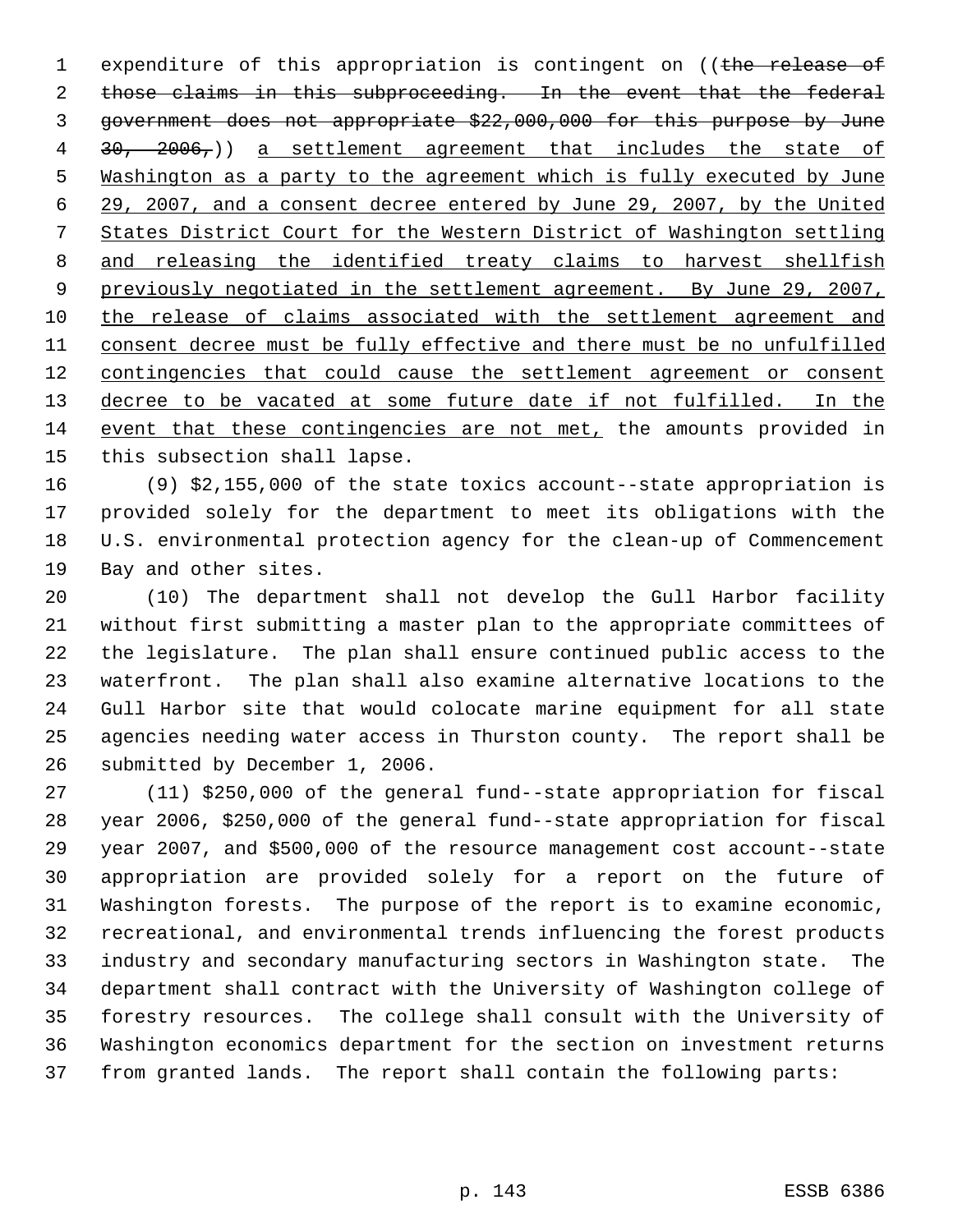(a) An update of the 1992 timber supply study for Washington state that was conducted by the University of Washington. The update may be accomplished by reviewing the most recent similar data available in existing reports, examining a sample of the original 1992 study sample of lands, and through other existing data sources that may reveal relevant trends and changes since 1992.

 (b) An independent assessment of the economic contribution of the forest products industry, and secondary manufacturing sectors, to the state. This assessment will also examine some of the macroeconomic trends likely to affect the industry in the future.

 (c) A comparison of the competitive position of Washington's forest products industry globally, and with other leading forest products states, or regions, of the United States. This evaluation should compare the relative tax burden for growing and harvesting timber between the states or regions and the relative cost of adhering to regulations, and identify the competitive advantages of each state or region.

 (d) An assessment of the trends and dynamics that commercial and residential development play in the conversion of the state's forests to nonforestry uses. The assessment will involve gathering relevant data, reviewing that data, and analyzing the relationship between development and the conversion of forest land uses.

 (e) Recommendations on: (i) Policy changes that would enhance the competitive position of Washington's forest products industry in Washington state; (ii) policy changes that would, to the extent possible, ensure that a productive forest land base continues to be managed for forest products, recreation, and environmental and other public benefits into the future; and (iii) policy changes that would enhance the recreational opportunities on working forest lands in the state.

 (f) Based on the information derived from (a) through (d) of this subsection, an assessment of the expected rate of return from state granted lands. This section of the reports shall also review reports prepared by the department over the past ten years that describe the investment returns from granted lands. The review of these previous reports shall compare and critique the methodology and indicators used to report investment returns. The review shall recommend appropriate measures of investment returns from granted lands.

## ESSB 6386 p. 144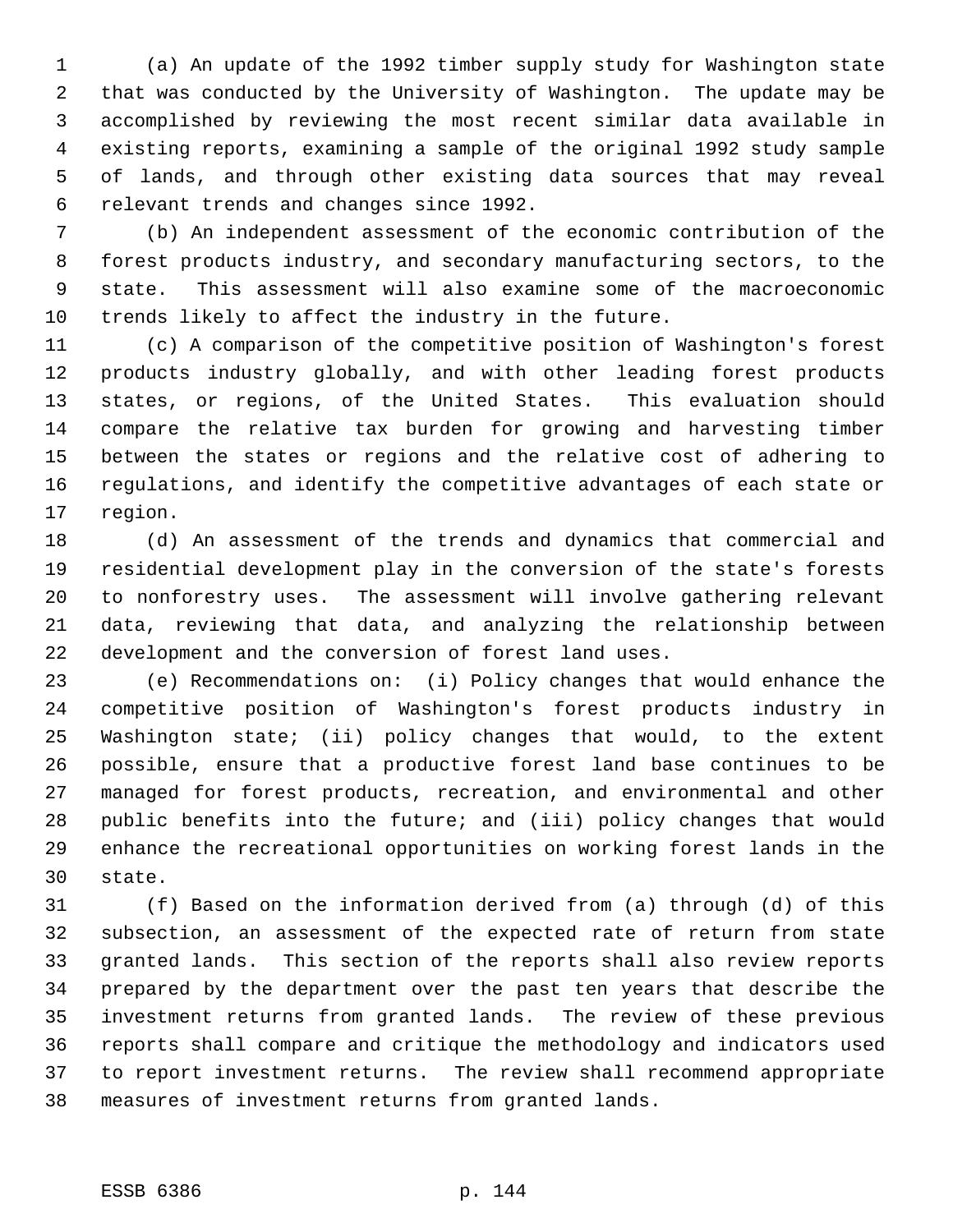(g) Analyze and recommend policies and programs to assist Cascade foothills area landowners and communities in developing and implementing innovative approaches to retaining traditional forestry while at the same time accommodating new uses that strengthen the economic and natural benefits from forest lands. For the purposes of this section, the Cascade foothills area generally encompasses the nonurbanized lands within the Cascade mountain range and drainages lying between three hundred and three thousand feet above mean sea level, and located within Whatcom, Skagit, Snohomish, King, Pierce, Thurston, and Lewis counties.

 (12) \$4,000 of the general fund--state appropriation for fiscal 12 year ((2005)) 2006 and \$4,000 of the general fund--state appropriation 13 for fiscal year ((2006)) 2007 are provided solely to compensate the forest board trust for a portion of the lease to the Crescent television improvement district consistent with RCW 79.13.520.

 (13) The department shall develop a multiyear work plan and 17 schedule for mapping all applicable areas of the state for landslide hazards and earthquake hazards. The work plan and schedule shall be based on a carryforward funding level, and shall be submitted to the office of financial management and to the fiscal committees of the legislature by June 30, 2006.

 (14) \$497,000 of the general fund--state appropriation for fiscal year 2007 is provided solely to research and map earthquake and landslide hazards throughout Washington state. Slope stability maps of the shoreline of southern Puget Sound in Mason and Thurston counties must also be updated.

 (15) \$851,000 of the surface mining reclamation account appropriation is provided solely to implement Second Substitute Senate Bill No. 6175 (surface mining). If the bill is not enacted by June 30, 2006, the amount provided in this subsection shall lapse.

 (16) Within existing funds, the department shall implement the wildfire prevention and protection work group as defined in Substitute Senate Bill No. 6603 (wildfire prevention).

 **Sec. 309.** 2005 c 518 s 309 (uncodified) is amended to read as follows:

## **FOR THE DEPARTMENT OF AGRICULTURE**

37 General Fund--State Appropriation (FY 2006) . . . . . ((\$11,000,000))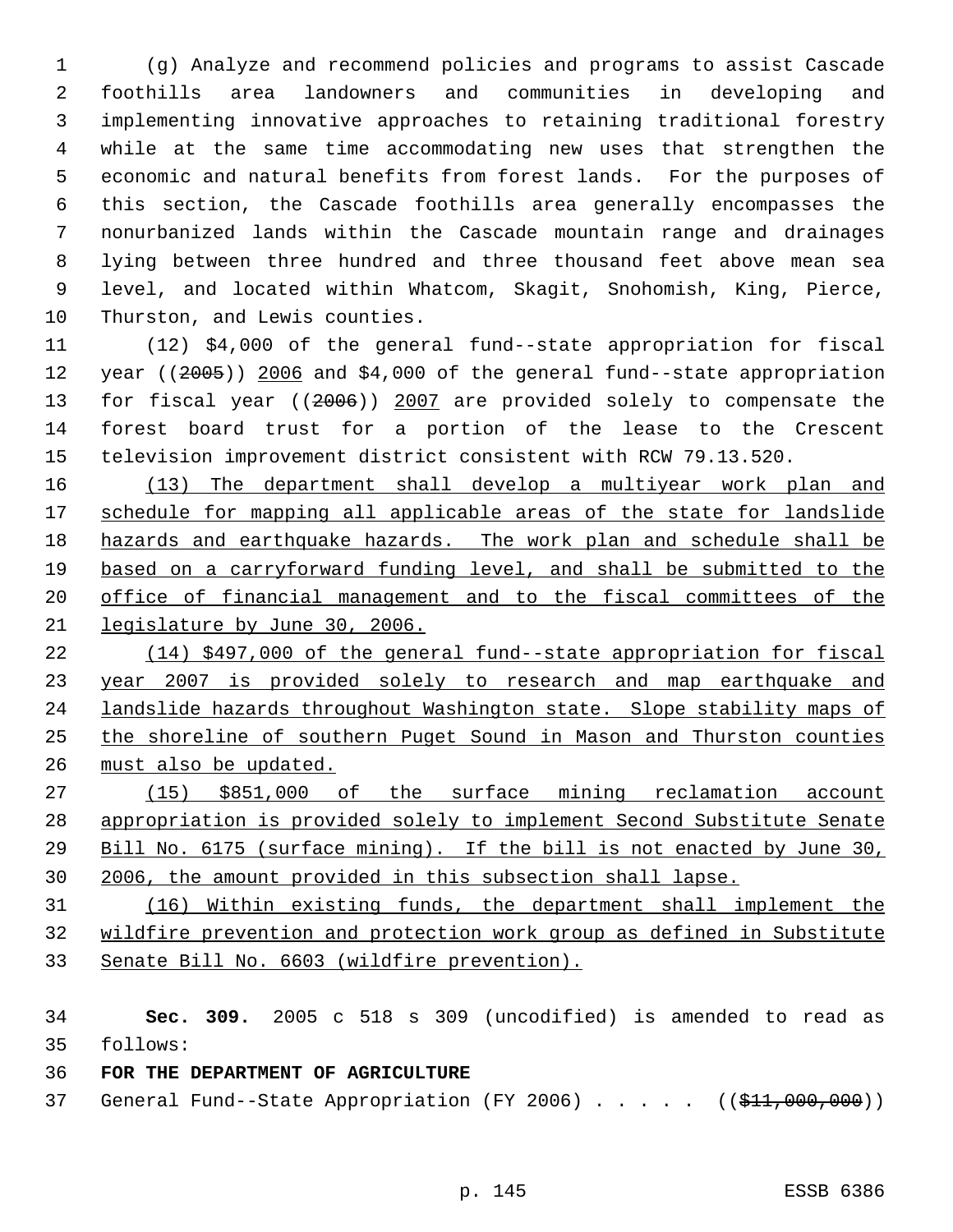$\frac{$10,823,000}{2}$ 2 General Fund--State Appropriation (FY 2007) . . . . . ((\$10,443,000)) \$11,064,000 4 General Fund--Federal Appropriation . . . . . . . . ((\$10,608,000))  $5 - 5$   $\frac{$10,634,000}{1}$  General Fund--Private/Local Appropriation . . . . . . . . . . \$413,000 Aquatic Lands Enhancement Account--State 8 Appropriation . . . . . . . . . . . . . . . . . (  $(\frac{1}{2}, 986, 000)$  )  $\frac{1}{2}$   $\frac{1}{2}$ ,040,000 10 Water Quality Account--State Appropriation . . . . . . ((\$968,000)) \$972,000 12 State Toxics Control Account--State Appropriation . . . ((\$3,416,000)) 13 \$3,555,000 14 Water Quality Permit Account--State Appropriation . . . . . \$238,000 Pension Funding Stabilization Account--State Appropriation . . . . . . . . . . . . . . . . . . . . . . \$39,000 17 TOTAL APPROPRIATION . . . . . . . . . . . . ((<del>\$39,072,000</del>)) \$39,778,000

 The appropriations in this section are subject to the following conditions and limitations:

 (1) \$37,000 of the general fund--state appropriation for fiscal year 2006 and \$37,000 of the general fund--state appropriation for fiscal year 2007 are provided solely for implementation of the Puget Sound conservation and recovery plan and agency action item WSDA-01.

 (2) Fees and assessments approved by the department in the 2005-07 biennium are authorized to exceed the fiscal growth factor under RCW 43.135.055.

 (3) Within funds appropriated in this section, the department, in addition to the authority provided in RCW 17.26.007, may enter into agreements with federal agencies to eradicate spartina from private lands that may provide a source of reinfestation to public lands.

 (4) \$36,000 of the general fund--state appropriation for fiscal year 2006 and \$37,000 of the general fund--state appropriation for fiscal year 2007 are provided solely for an economic impact study of fairs in the state of Washington.

 (5) \$12,000 of the general fund--state appropriation for fiscal year 2006 and \$13,000 of the general fund--state appropriation for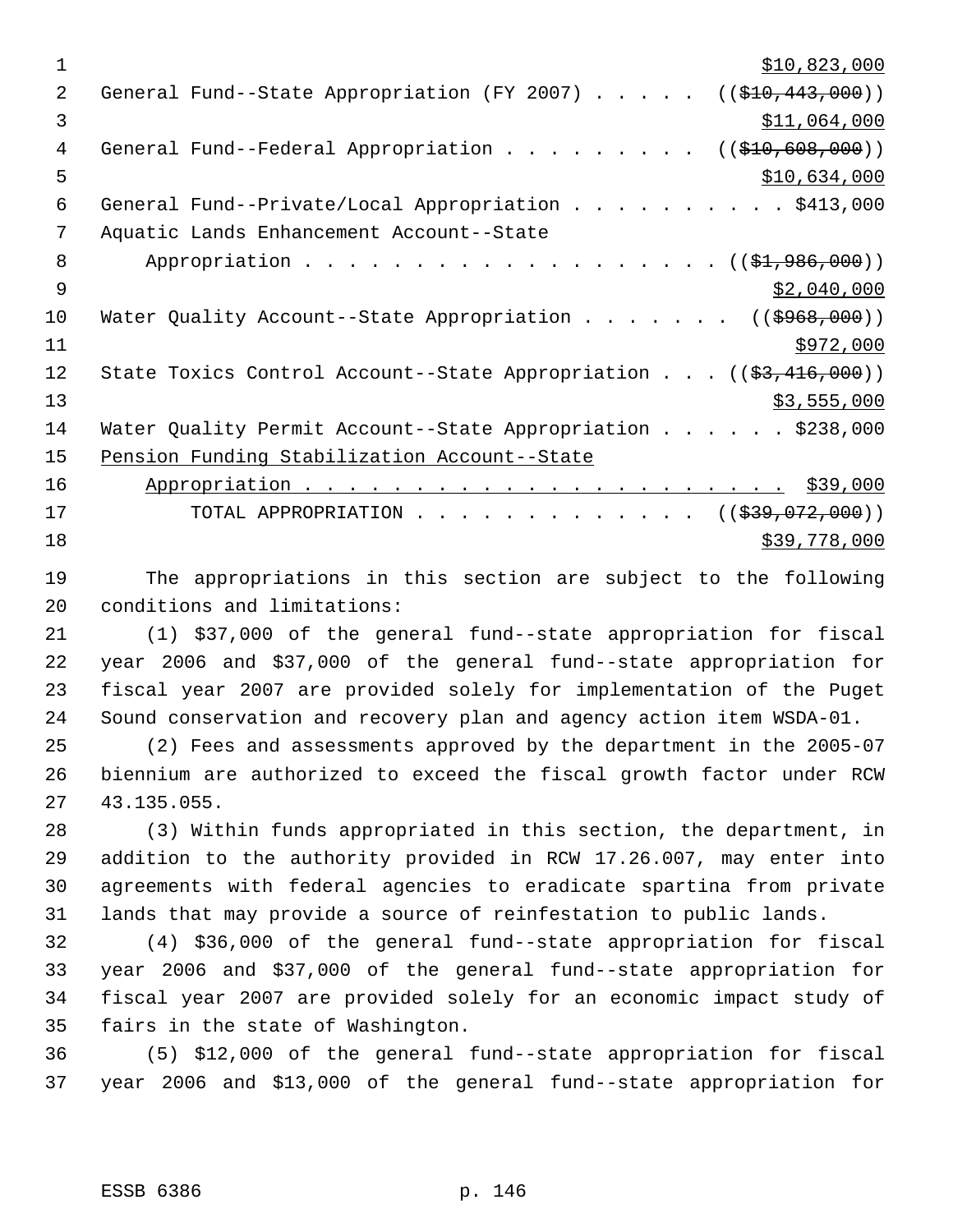fiscal year 2007 are provided solely for indemnity payments for poultry that are ordered by the department to be slaughtered or destroyed.

 (6) \$250,000 of the general fund--state appropriation for fiscal year 2006 and \$250,000 of the general fund--state appropriation for fiscal year 2007 are provided solely for market promotion and trade barrier grants.

 (7) \$75,000 of the general fund--state appropriation for fiscal year 2006 and \$75,000 of the general fund--state appropriation for fiscal year 2007 are provided solely for the small farm and direct marketing program.

11 (8) ((\$466,000)) \$306,000 of the general fund--state appropriation 12 for fiscal year 2006 ((is)) and \$160,000 of the general fund-state 13 appropriation are provided solely to complete a database application that would consolidate program information and enable the department to more effectively respond to a food safety or animal disease emergency.

 (9) \$150,000 of the general fund--state appropriation for fiscal year 2006 and \$150,000 of the general fund--state appropriation for fiscal year 2007 are provided solely to implement the Washington wine brand campaign.

 (10) The department shall consult with affected agricultural industries before fees for fruit and vegetable inspections may be raised. The consultation shall include a review of current inspection services, the cost of providing those services, and the discontinuation of unnecessary services.

 (11) \$54,000 of the general fund--state appropriation for fiscal year 2007 is provided solely to implement Substitute Senate Bill No. 27 6252 concerning special, temporary permits for slaughter and preparation of rabbits. If the bill is not enacted by June 30, 2006, the amount provided in this subsection shall lapse.

 (12) \$26,000 of the general fund--state appropriation for fiscal year 2007 is provided solely to implement Substitute Senate Bill No. 5385 (invasive species council). If the bill is not enacted by June 30, 2006, the amount provided in this subsection shall lapse.

 **Sec. 310.** 2005 c 518 s 310 (uncodified) is amended to read as follows:

**FOR THE WASHINGTON POLLUTION LIABILITY REINSURANCE PROGRAM**

Pollution Liability Insurance Program Trust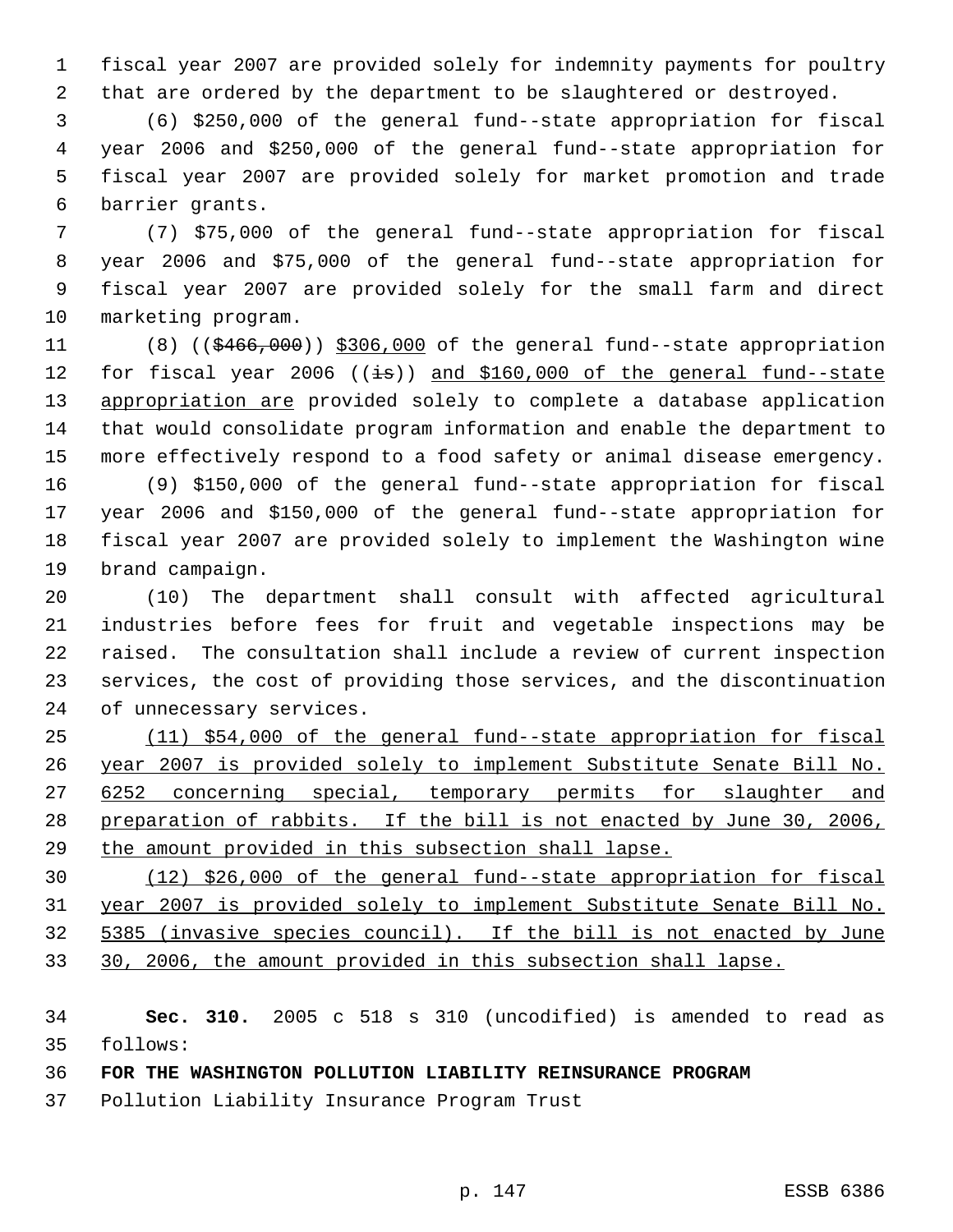| Account--State Appropriation ((\$861,000)) |  |  |  |  |           |
|--------------------------------------------|--|--|--|--|-----------|
|                                            |  |  |  |  | \$864,000 |

(End of part)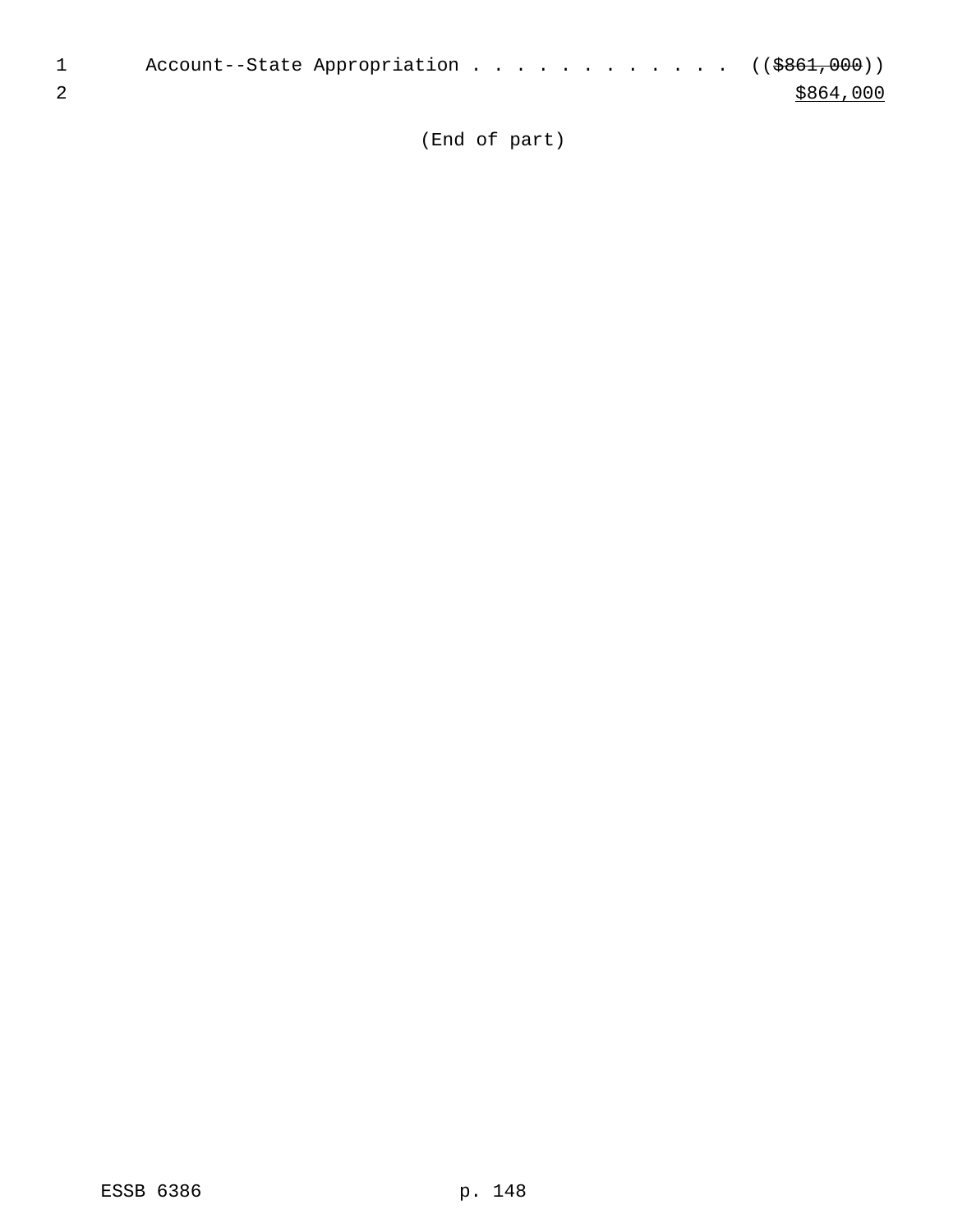| $\mathbf{1}$   | PART IV                                                                                   |
|----------------|-------------------------------------------------------------------------------------------|
| $\overline{2}$ | <b>TRANSPORTATION</b>                                                                     |
|                |                                                                                           |
| 3              | Sec. 401. 2005 c 518 s 401 (uncodified) is amended to read as                             |
| $\overline{4}$ | follows:                                                                                  |
| 5              | FOR THE DEPARTMENT OF LICENSING                                                           |
| 6              | General Fund--State Appropriation (FY 2006) $($ $($ \$1,886,000))                         |
| $\overline{7}$ | \$1,520,000                                                                               |
| 8              | General Fund--State Appropriation (FY 2007) $($ $($ \$1,787,000))                         |
| $\mathsf 9$    | \$1,431,000                                                                               |
| 10             | Architects' License Account--State Appropriation ((\$728,000))                            |
| 11             | \$715,000                                                                                 |
| 12             | Cemetery Account--State Appropriation ( $(\frac{2224}{000})$ )                            |
| 13             | \$220,000                                                                                 |
| 14             | Professional Engineers' Account--State Appropriation . $((\frac{2}{3}, \frac{179}{100}))$ |
| 15             | \$3,217,000                                                                               |
| 16             | Real Estate Commission Account--State Appropriation ((\$7,583,000))                       |
| 17             | \$7,605,000                                                                               |
| 18             | Master License Account--State Appropriation $($ $($ \$11, 593, 000) $)$                   |
| 19             | \$11,557,000                                                                              |
| 20             | Uniform Commercial Code Account--State Appropriation . $((\frac{2}{7}, 936, 000))$        |
| 21             | \$2,861,000                                                                               |
| 22             | Real Estate Education Account--State Appropriation \$275,000                              |
| 23             | Real Estate Appraiser Commission                                                          |
| 24             | Account--State Appropriation ( $(\frac{1}{2}, 345, 000)$ )                                |
| 25             | \$1,566,000                                                                               |
| 26             | Business and Professions Account--State Appropriation . $((\frac{27}{7}, 927, 000))$      |
| 27             | \$11,009,000                                                                              |
| 28             | Real Estate Research Account--State Appropriation $($ $($ $\frac{2301}{7000})$            |
| 29             | \$321,000                                                                                 |
| 30             | ((Wildlife Account--State Appropriation \$13,000))                                        |
| 31             | Funeral Directors and Embalmers                                                           |
| 32             | Account--State Appropriation ( $(\frac{2534,000}{s})$ )                                   |
| 33             | \$531,000                                                                                 |
| 34             | Geologists' Account--State Appropriation ( $(\frac{234}{100})$ )                          |
| 35             | \$47,000                                                                                  |
| 36             | Data Processing Revolving Account--State Appropriation \$29,000                           |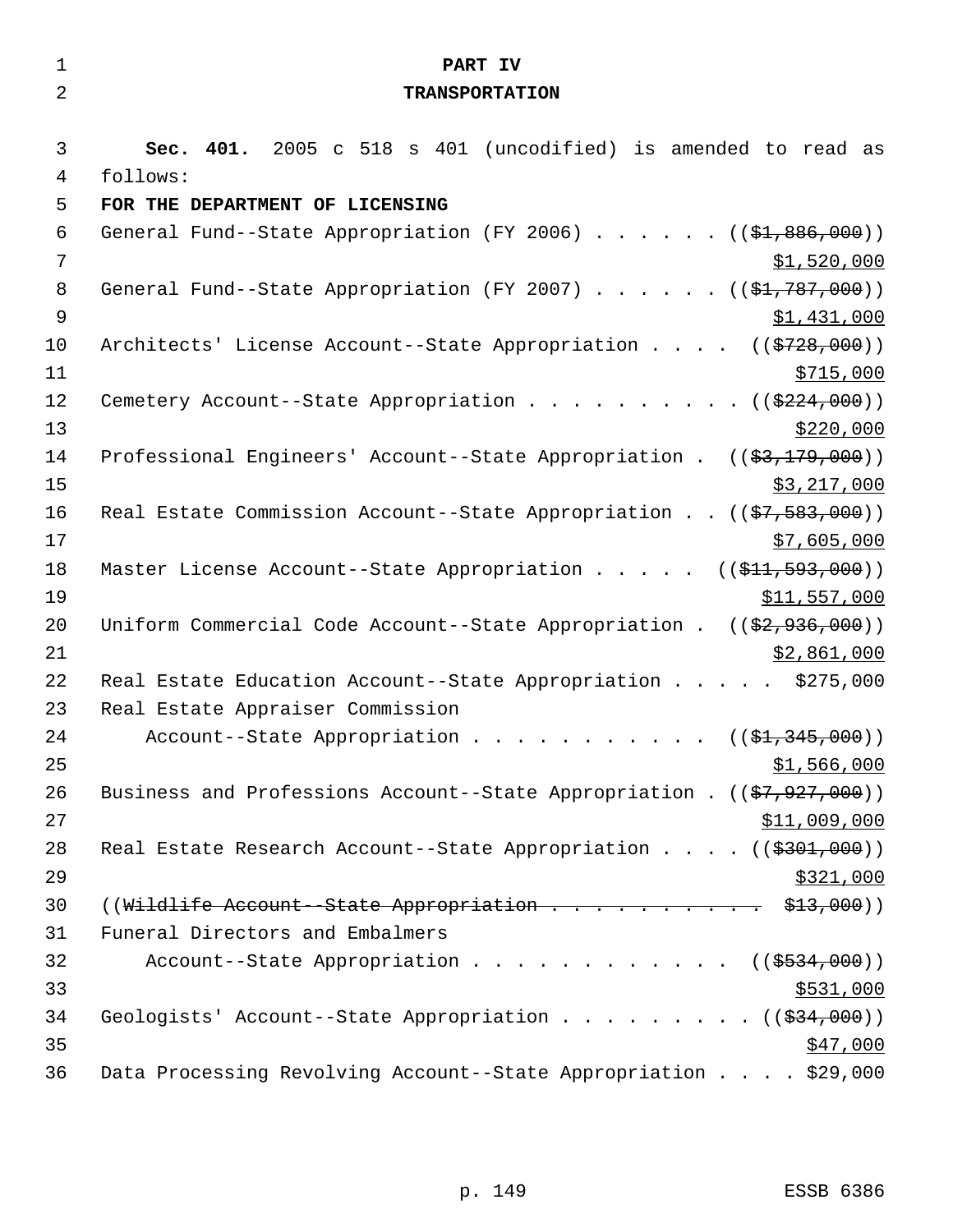Derelict Vessel Removal Account--State Appropriation . . . . . \$31,000 Pension Funding Stabilization Account--State

 Appropriation . . . . . . . . . . . . . . . . . . . . . . \$30,000 4 TOTAL APPROPRIATION . . . . . . . . . . . . ((\$40,405,000))  $\frac{$42,965,000}{2}$ 

 (1) The appropriations in this section are subject to the following conditions and limitations: In accordance with RCW 43.24.086, it is the policy of the state of Washington that the cost of each professional, occupational, or business licensing program be fully borne by the members of that profession, occupation, or business. For each licensing program covered by RCW 43.24.086, the department shall set fees at levels sufficient to fully cover the cost of administering the licensing program, including any costs associated with policy enhancements funded in the 2005-07 fiscal biennium. Pursuant to RCW 43.135.055, during the 2005-07 fiscal biennium, the department may increase fees in excess of the fiscal growth factor if the increases are necessary to fully fund the costs of the licensing programs.

 (2) \$7,685,000 of the business and professions account--state appropriation is subject to enactment of Substitute House Bill No. 1394 (business and professions account). If the bill is not enacted by June 30, 2005, the appropriations out of this account shall be made from the general fund.

 (3) \$1,653,000 of the master license account--state appropriation is subject to enactment of House Bill No. 2131 (master licensing service). If the bill is not enacted by June 30, 2005, the amounts provided in this subsection shall lapse.

 (4) \$34,000 of the general fund--state appropriation for fiscal year 2006 are subject to enactment of House Bill No. 1241 (vehicle licensing and registration). If the bill is not enacted by June 30, 2005, the amount provided in this subsection shall lapse.

 (5) \$180,000 of the real estate appraiser commission account--state appropriation is provided solely to implement Senate Bill No. 5274 (real estate appraisers). If the bill is not enacted by June 30, 2005, the amount provided in this subsection shall lapse.

 (6) \$1,460,000 of the business and professions account--state appropriation is provided solely to implement Engrossed Substitute Senate Bill No. 5913 (tattooing and body piercing registration). If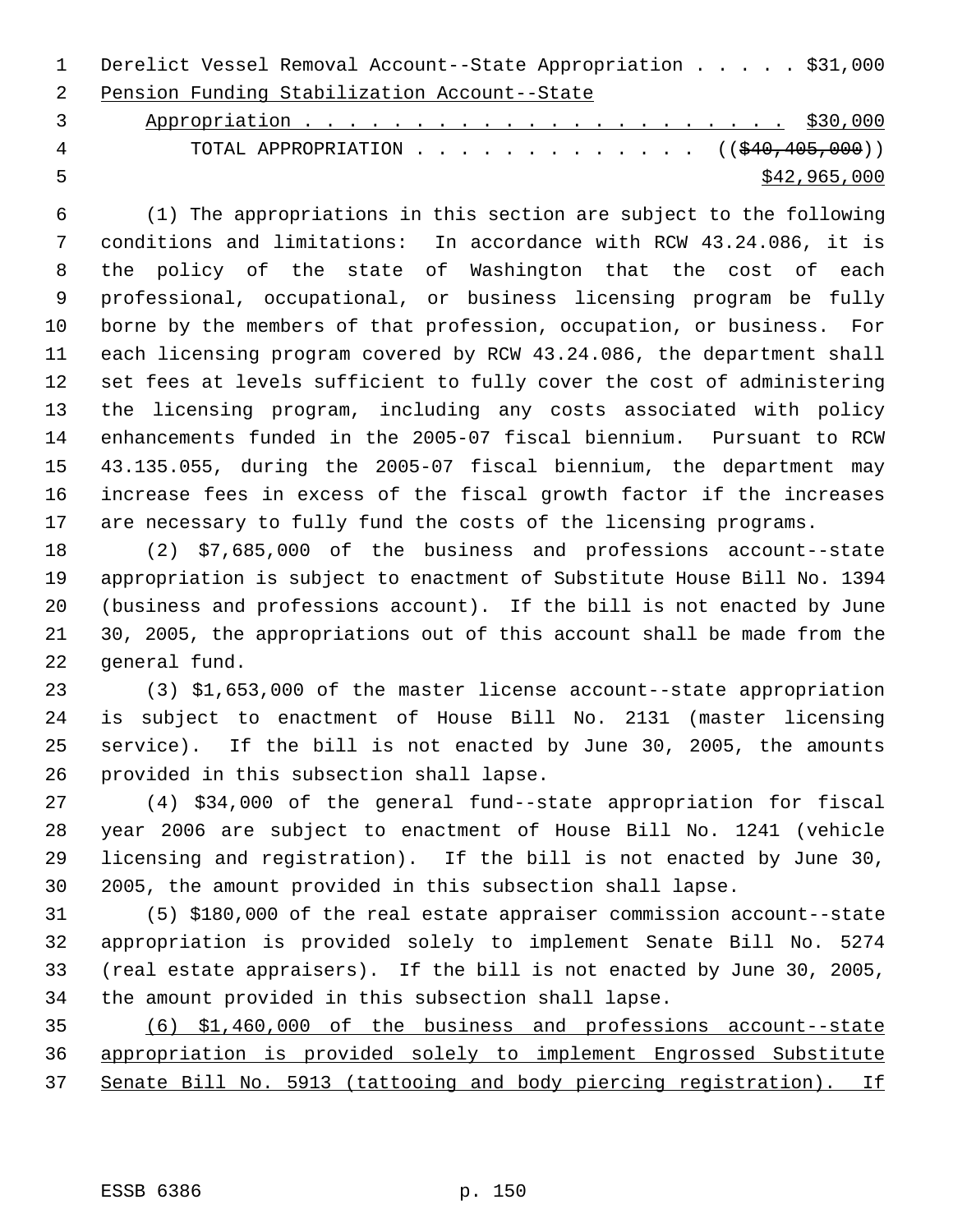1 the bill is not enacted by June 30, 2006, the amount provided in this 2 subsection shall lapse. 3 **Sec. 402.** 2005 c 518 s 402 (uncodified) is amended to read as 4 follows: 5 **FOR THE STATE PATROL**  6 General Fund--State Appropriation (FY 2006)  $\ldots$  . . . ((\$36,089,000))  $7$  \$37,535,000 8 General Fund--State Appropriation (FY 2007) . . . . . ((\$30,702,000))  $9$  \$30,263,000 10 General Fund--Federal Appropriation . . . . . . . . . ((\$4,356,000))  $11$   $\frac{$4,364,000}{ }$ 12 General Fund--Private/Local Appropriation . . . . . . . ((\$595,000))  $13$   $$596,000$ 14 Death Investigations Account--State Appropriation . . . ((\$5,615,000))  $\frac{15}{15}$   $\frac{15}{15}$   $\frac{15}{15}$   $\frac{15}{15}$   $\frac{15}{15}$   $\frac{15}{15}$   $\frac{15}{15}$   $\frac{15}{15}$   $\frac{15}{15}$   $\frac{15}{15}$   $\frac{15}{15}$   $\frac{15}{15}$   $\frac{15}{15}$   $\frac{15}{15}$   $\frac{15}{15}$   $\frac{15}{15}$   $\frac{15}{15}$   $\frac{15}{15}$   $\frac{1$ 16 Public Safety and Education Account--State 17 Appropriation . . . . . . . . . . . . . . . . . ((\$4,941,000))  $18$  \$4,963,000 19 Enhanced 911 Account--State Appropriation . . . . . . . . . \$573,000 20 County Criminal Justice Assistance 21 Account--State Appropriation . . . . . . . . . . ((\$2,883,000))  $22$   $\frac{$2,895,000}{2}$ 23 Municipal Criminal Justice Assistance 24 Account--State Appropriation . . . . . . . . . .  $($   $($ \$1,154,000))  $25$  \$1,157,000 26 Fire Service Trust Account--State Appropriation . . . . . . \$131,000 27 Fire Service Training Account--State Appropriation . . ((\$7,550,000))  $28$   $57,560,000$ 29 State Toxics Control Account--State Appropriation . . . . ((\$468,000))  $\frac{$469,000}{ }$ 31 Violence Reduction and Drug Enforcement 32 Account--State Appropriation . . . . . . . . . . . . . . \$313,000 33 Fingerprint Identification 34 Account--State Appropriation . . . . . . . . . . ((\$6,257,000))  $35$  \$6,270,000 36 Disaster Response Account--State Appropriation . . . . . . . . \$2,000 37 ((<del>DNA Data Base Account - State Appropriation . . . . . . . \$150,000</del>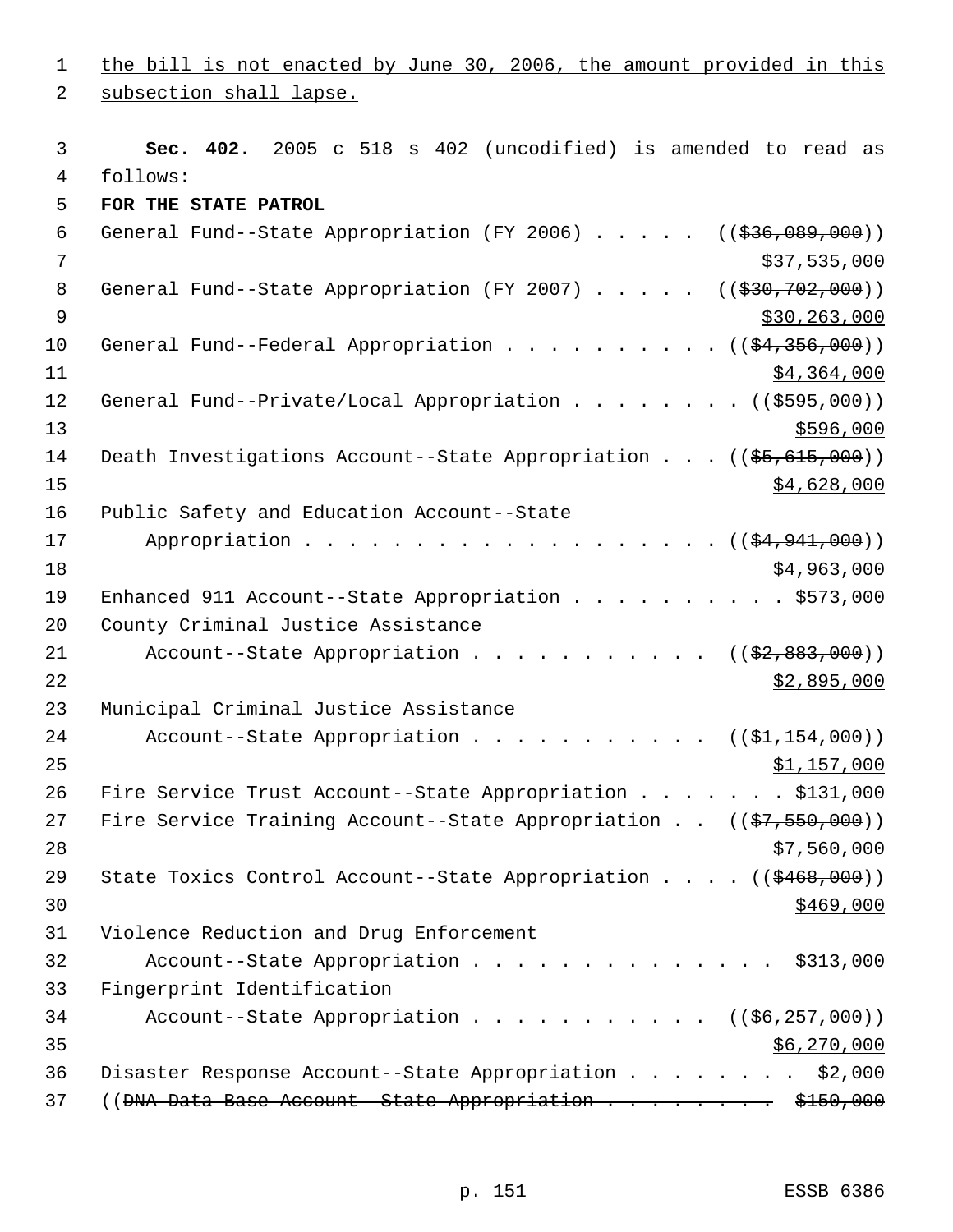|   | <del>Aquatic Invasive Species Prevention Account--State</del>    |
|---|------------------------------------------------------------------|
|   |                                                                  |
|   | Aquatic Invasive Species Enforcement Account--State              |
| 4 |                                                                  |
| 5 | Pension Funding Stabilization Account--State                     |
| 6 |                                                                  |
|   | TOTAL APPROPRIATION $\ldots$ , ( $(\frac{102}{102}, 001, 000)$ ) |
| 8 | \$101,966,000                                                    |
|   |                                                                  |

 The appropriations in this section are subject to the following conditions and limitations:

 (1) \$200,000 of the fire service training account--state appropriation is provided solely for two FTEs in the office of state fire marshal to exclusively review K-12 construction documents for fire and life safety in accordance with the state building code. It is the intent of this appropriation to provide these services only to those districts that are located in counties without qualified review capabilities.

 (2) \$222,000 of the aquatic invasive species prevention account-- state appropriation is provided solely for the implementation of Engrossed Substitute Senate Bill No. 5699 (aquatic invasive species). If the bill is not enacted by June 30, 2005, the amount provided in this subsection shall lapse.

 (3) \$250,000 of the general fund--state appropriation for fiscal year 2006 is provided solely for the implementation of Engrossed House Bill No. 1241 (vehicle licensing and registration). If the bill is not enacted by June 30, 2005, the amount provided in this subsection shall lapse.

 (4) \$50,000 of the general fund--state appropriation for fiscal year 2007 is provided solely to implement Substitute Senate Bill No. 6519 (sex offender registration). If the bill is not enacted by June 30, 2006, the amount provided in this subsection shall lapse.

 (5) If funding is provided through a federal grant or through a memorandum of understanding with a local government, the Washington state patrol's automatic fingerprint identification system shall be capable of instantly accepting electronic latent search records from any Washington state local law enforcement agency, to be implemented on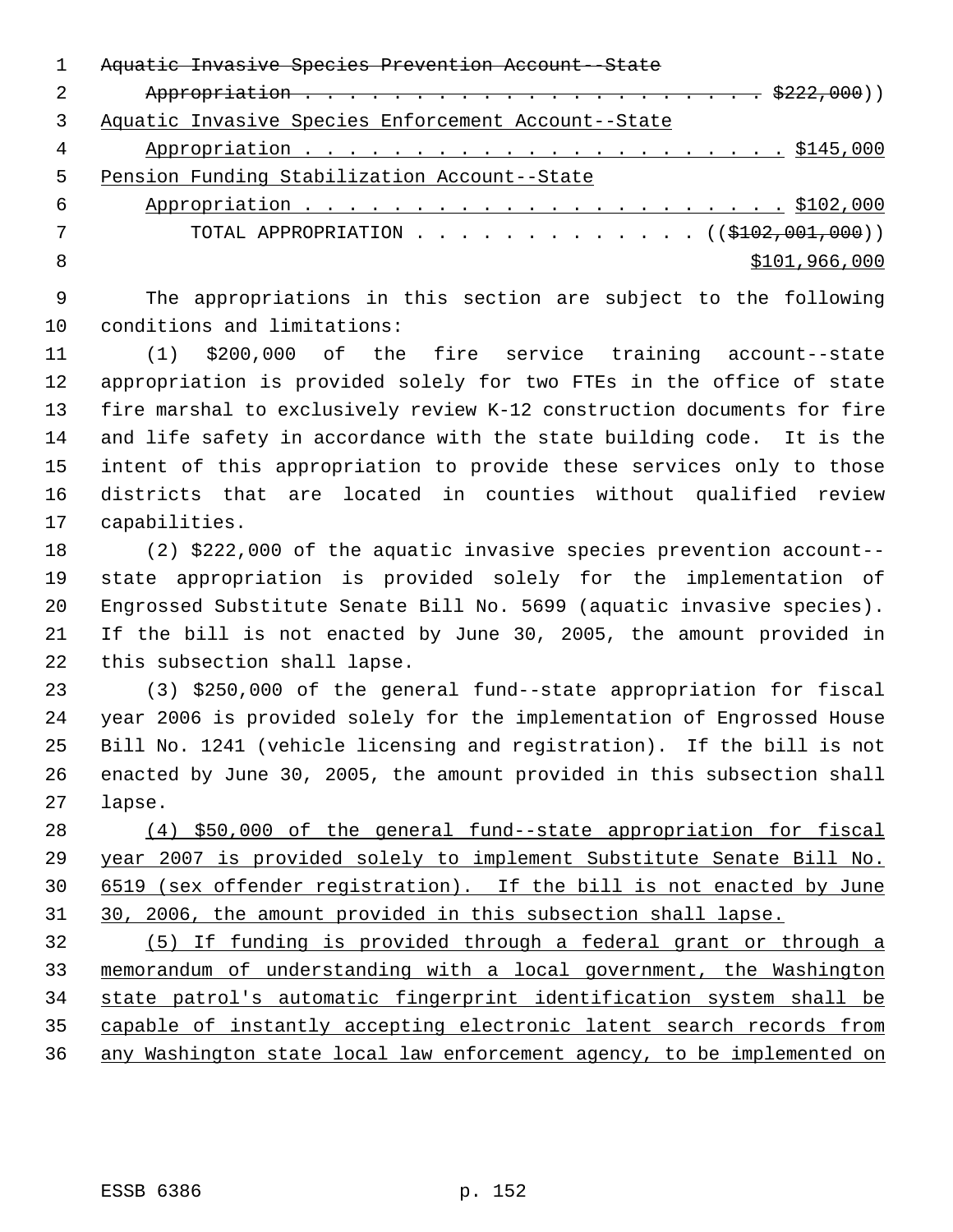- 1 a timeline agreed to by the patrol and the agency granting the fund
- 2 source.

(End of part)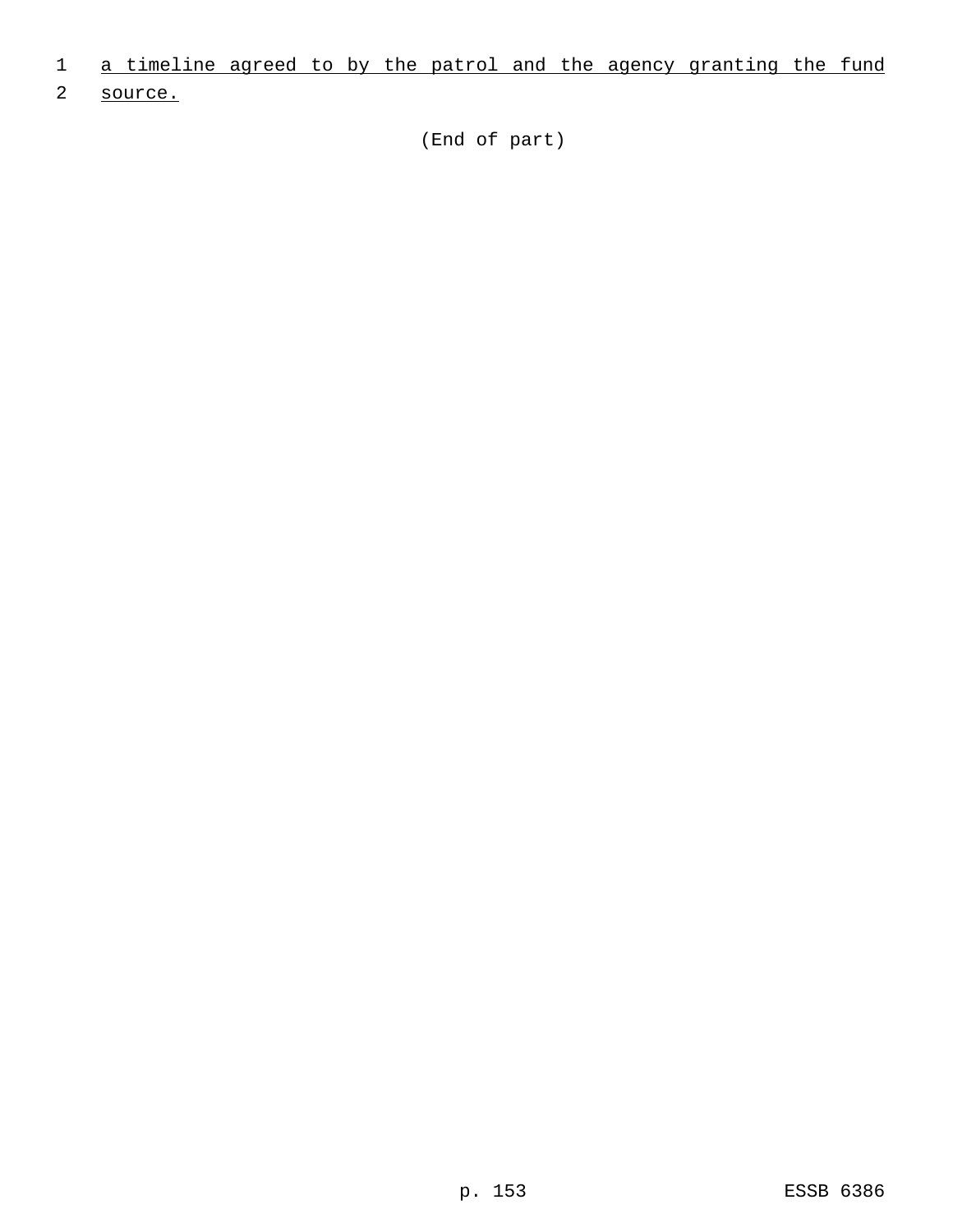| 1              | PART V                                                                        |
|----------------|-------------------------------------------------------------------------------|
| $\overline{2}$ | <b>EDUCATION</b>                                                              |
|                |                                                                               |
| 3              | Sec. 501. 2005 c 518 s 501 (uncodified) is amended to read as                 |
| 4              | follows:                                                                      |
| 5              | FOR THE SUPERINTENDENT OF PUBLIC INSTRUCTION                                  |
| 6              | (1) STATE AGENCY OPERATIONS                                                   |
| 7              | General Fund--State Appropriation (FY 2006) $($ $(\frac{212}{7946}, 000) )$   |
| 8              | \$13,452,000                                                                  |
| 9              | General Fund--State Appropriation (FY 2007)<br>$((\$12,870,000))$             |
| 10             | <u>\$17,071,000</u>                                                           |
| 11             | General Fund--Federal Appropriation<br>((\$30,248,000))                       |
| 12             | \$23,090,000                                                                  |
| 13             | TOTAL APPROPRIATION<br>$((\frac{2556}{1000}, \frac{064}{1000}))$              |
| 14             | \$53,613,000                                                                  |
| 15             | The appropriations in this section are subject to the following               |
| 16             | conditions and limitations:                                                   |
| 17             | $(($10, $10, $36, 000)$ $$10,835,000$ of the general fund--state<br>(a)       |
| 18             | appropriation for fiscal year 2006 and $($ $($ \$10,910,000)) \$10,980,000 of |
| 19             | the general fund--state appropriation for fiscal year 2007 are provided       |
| 20             | solely for the operation and expenses of the office of the                    |
| 21             | superintendent of public instruction. Within the amounts provided in          |
| 22             | this subsection, the superintendent shall recognize the extraordinary         |
| 23             | accomplishments of four students who have demonstrated a strong               |
| 24             | understanding of the civics essential learning requirements to receive        |
| 25             | the Daniel J. Evans civic education award. The students selected for          |
| 26             | the award must demonstrate understanding through completion of at least       |
| 27             | one of the classroom-based civics assessment models developed by the          |
| 28             | superintendent of public instruction, and through leadership in the           |
| 29             | civic life of their communities. The superintendent shall select two          |

 students from eastern Washington and two students from western Washington to receive the award, and shall notify the governor and legislature of the names of the recipients.

 (b) \$428,000 of the general fund--state appropriation for fiscal year 2006 and \$428,000 of the general fund--state appropriation for fiscal year 2007 are provided solely for the operation and expenses of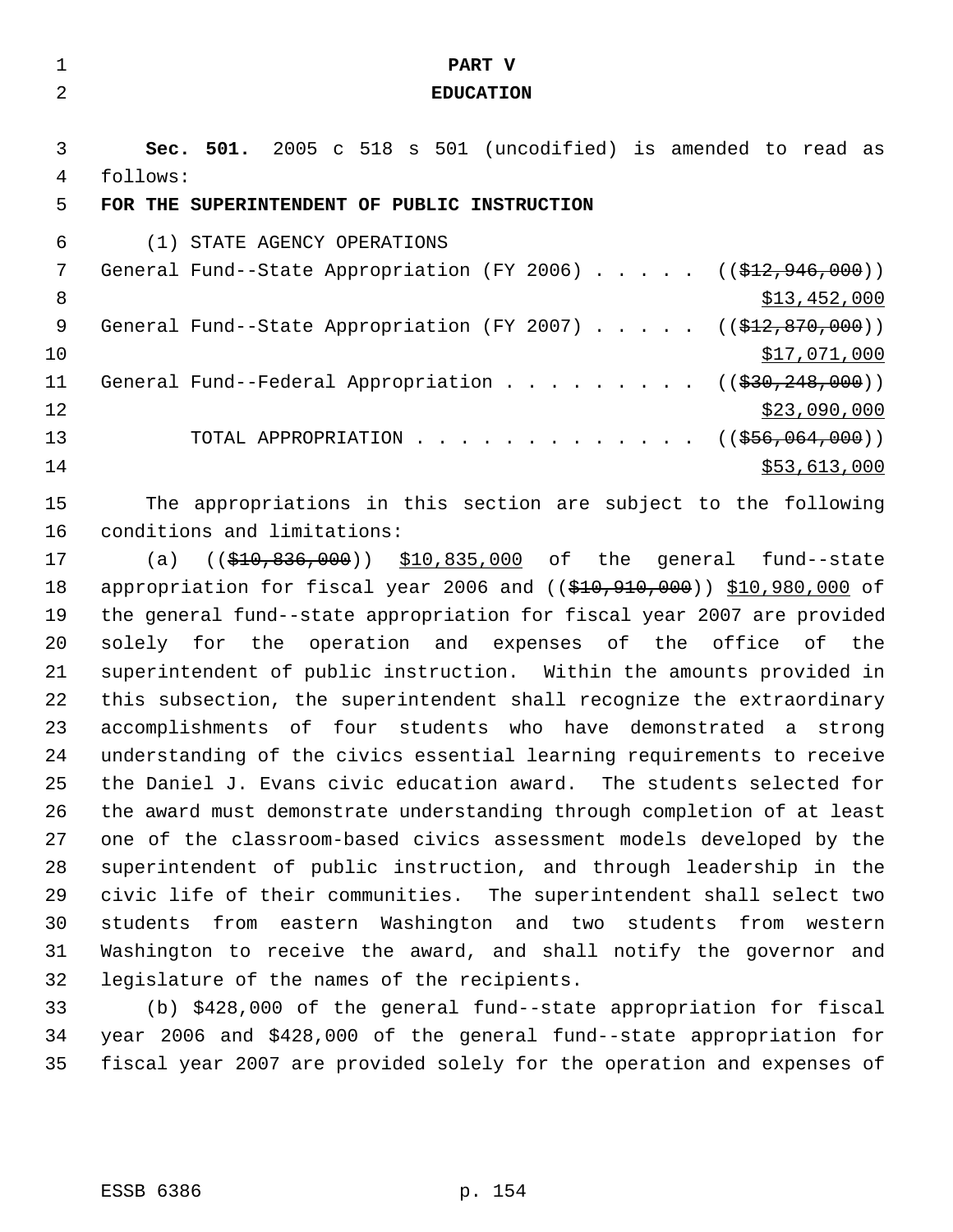the state board of education, including basic education assistance activities.

 (c) \$509,000 of the general fund--state appropriation for fiscal year 2006 and \$504,000 of the general fund--state appropriation for fiscal year 2007 are provided solely for the operation and expenses of the Washington professional educator standards board. Within the amounts provided in this subsection, the Washington professional educator standards board shall pursue the implementation of recent study recommendations including: (i) Revision of teacher mathematics endorsement competencies and alignment of teacher tests to the updated competencies, and (ii) development of mathematics specialist endorsement.

13 (d) ((\$100,000)) \$607,000 of the general fund--state appropriation 14 for fiscal year 2006 ( $(\pm s)$ ) and \$592,000 of the general fund--state 15 appropriation for fiscal year 2007 are provided solely for increased attorney general fees related to *School Districts' Alliance for Adequate Funding of Special Education et al. v. State of Washington et al.*, Thurston County Superior Court Cause No. 04-2-02000-7.

 (e) \$950,000 of the general fund--state appropriation for fiscal year 2006 and \$950,000 of the general fund--state appropriation for fiscal year 2007 are provided solely for replacement of the apportionment system, which includes the processes that collect school district budget and expenditure information, staffing characteristics, and the student enrollments that drive the funding process.

 (f)(i) \$45,000 of the general fund--state appropriation for fiscal year 2006 is provided solely for the office of the superintendent of public instruction and the department of health to collaborate and develop a work group to assess school nursing services in class I school districts. The work group shall consult with representatives from the following groups: School nurses, schools, students, parents, teachers, health officials, and administrators. The work group shall:

 (A) Study the need for additional school nursing services by gathering data about current school nurse-to-student ratios in each class I school district and assessing the demand for school nursing services by acuity levels and the necessary skills to meet those demands. The work group also shall recommend to the legislature best practices in school nursing services, including a dedicated, sustainable funding model that would best meet the current and future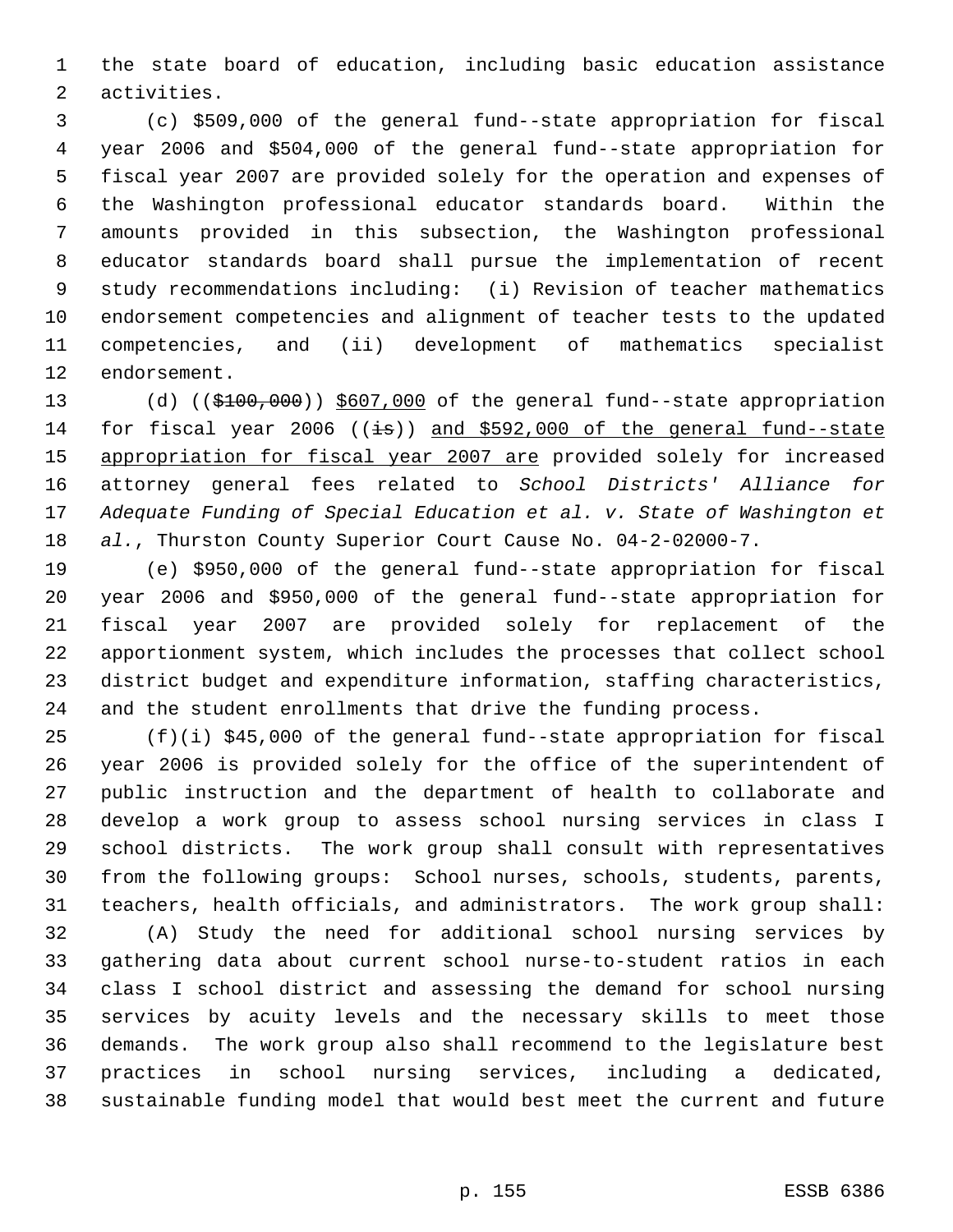needs of Washington's schools and contribute to greater academic success of all students. The work group shall make recommendations for school nursing services, and may examine school nursing services by grade level. The work group shall assess whether funding for school nurses should continue as part of basic education; and

 (B) In collaboration with managed care plans that contract with the department of social and health services medical assistance administration to provide health services to children participating in the medicaid and state children's health insurance program, identify opportunities to improve coordination of and access to health services for low-income children through the use of school nurse services. The work group shall evaluate the feasibility of pooling school district and managed care plan funding to finance school nurse positions in school districts with high numbers of low-income children.

 (ii) The office of superintendent of public instruction shall report the work group's findings and plans for implementation to the legislature by February 1, 2006.

 (g) \$78,000 of the general fund--state appropriation for fiscal 19 year 2006 and ((\$78,000)) \$378,000 of the general fund--state appropriation for fiscal year 2007 are provided solely to provide direct services and support to schools around an integrated, interdisciplinary approach to instruction in conservation, natural 23 resources, sustainability, and human adaptation to the environment. Of this amount, \$300,000 of the general fund--state appropriation for fiscal year 2007 is provided for deposit in the Washington natural science, wildlife, and environmental education partnership account for grants pursuant to RCW 28A.300.440. Specific integration efforts will focus on science, math, and the social sciences. Integration between basic education and career and technical education, particularly agricultural and natural sciences education, is to be a major element. (h) \$2,896,000 of the general fund--state appropriation for fiscal year 2007 is provided solely for the creation of a statewide data base of longitudinal student information. This amount is conditioned on the department satisfying the requirements in section 902, chapter 518, Laws of 2005. (i) \$250,000 of the general fund--state appropriation for fiscal

 year 2007 is provided solely for comprehensive cultural competence and anti-bias education programs for educators and students. The office of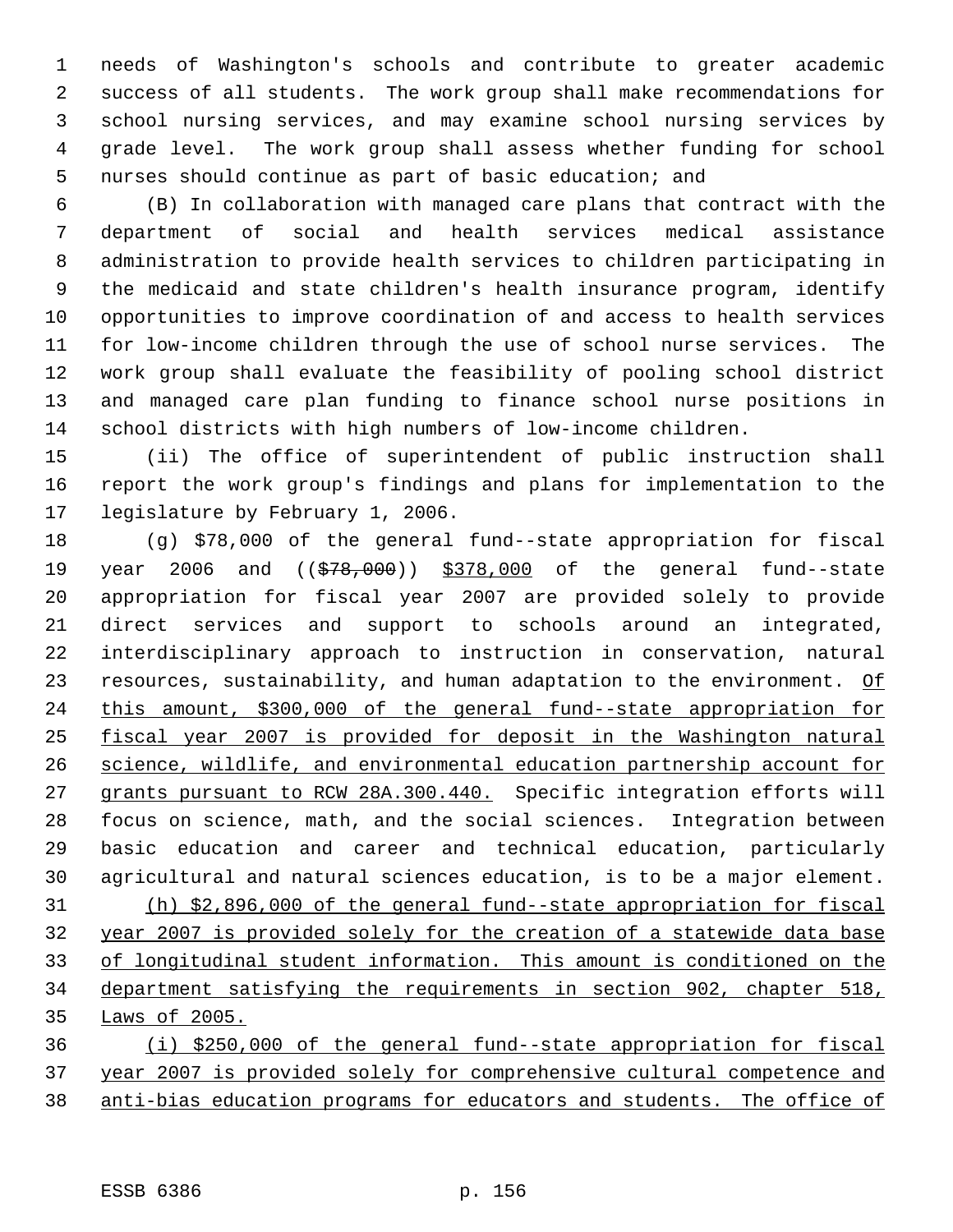superintendent of public instruction shall administer grants to school districts with the assistance and input of groups such as the anti-defamation league and the Jewish federation of Seattle.

 (j) \$50,000 of the general fund--state appropriation for fiscal year 2007 is provided solely for additional efforts at promoting financial literacy of students. The effort will be coordinated through the financial literacy public private partnership.

 (k) \$43,000 of the general fund--state appropriation for fiscal year 2007 is provided solely for the office of the superintendent of public instruction to plan and develop a parent, community, and school district partnership grant program that will meet the unique needs of different groups of students of color in closing the achievement gap by designing strategies that may include but not be limited to intense tutoring, mentoring, and other support activities. The planning 15 process shall include: (a) Input from parents, community leaders, and 16 school district staff; (b) strategies for facilitating community and 17 school district partnerships; (c) measurable goals and evaluation methodology to determine impact criteria for grant applicants; and (d) grant process and criteria for applicants.

(2) STATEWIDE PROGRAMS

| 21 | General Fund--State Appropriation (FY 2006) $($ $($ $\frac{10}{210}$ , $\frac{192}{192}$ , 000)) |              |
|----|--------------------------------------------------------------------------------------------------|--------------|
| 22 |                                                                                                  | \$12,341,000 |
| 23 | General Fund--State Appropriation (FY 2007) $($ $($ \$10,155,000))                               |              |
| 24 |                                                                                                  | \$15,381,000 |
| 25 | General Fund--Federal Appropriation ( $(\frac{247}{465}, \frac{465}{100})$ )                     |              |
| 26 |                                                                                                  | \$58,112,000 |
| 27 | TOTAL APPROPRIATION ( $(\frac{667}{67}, \frac{812}{600})$ )                                      |              |
| 28 |                                                                                                  | \$85,834,000 |
|    |                                                                                                  |              |

 The appropriations in this subsection are provided solely for the statewide programs specified in this subsection and are subject to the following conditions and limitations:

(a) HEALTH AND SAFETY

 (i) A maximum of \$2,541,000 of the general fund--state appropriation for fiscal year 2006 and a maximum of \$2,541,000 of the general fund--state appropriation for fiscal year 2007 are provided for a corps of nurses located at educational service districts, as determined by the superintendent of public instruction, to be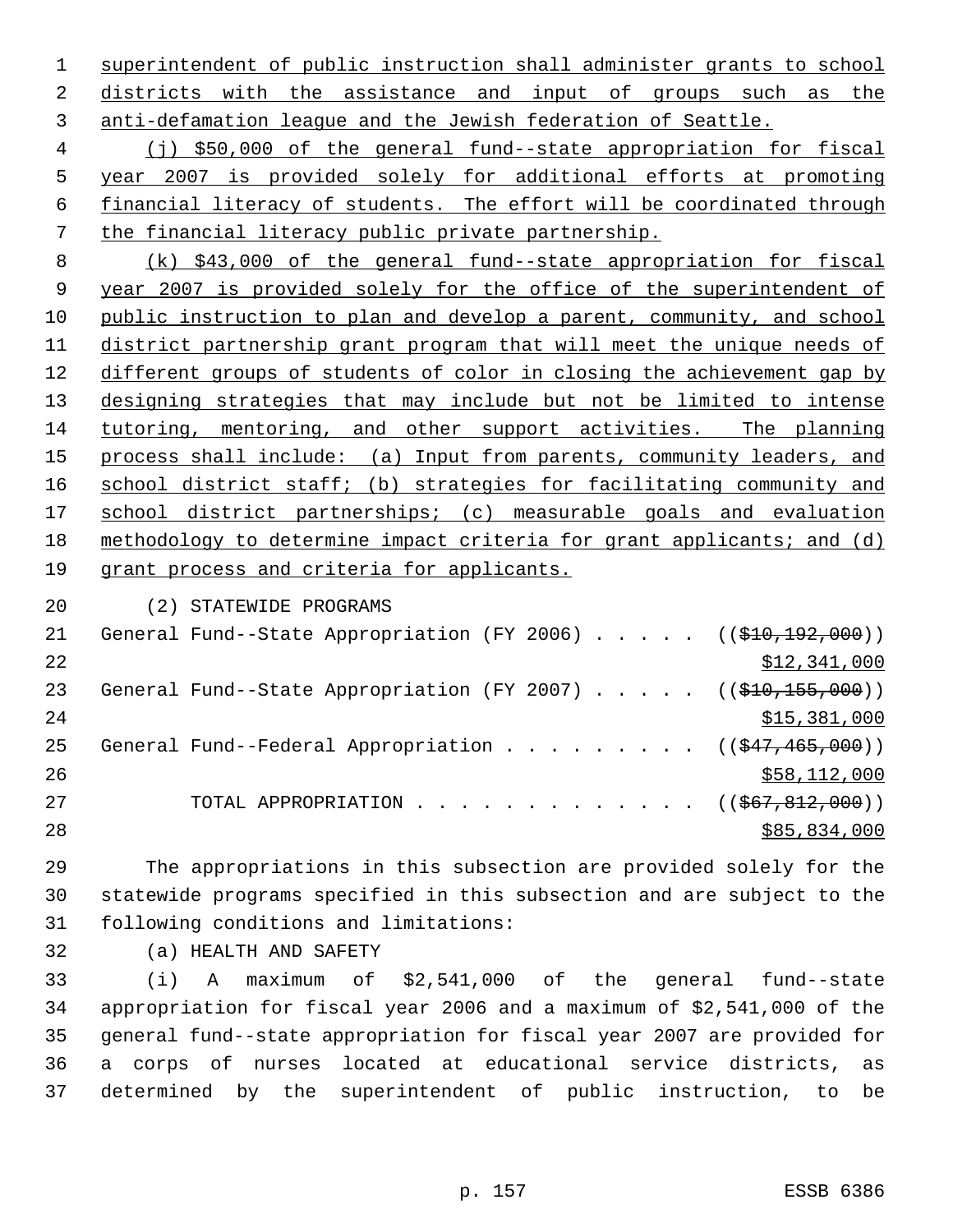dispatched to the most needy schools to provide direct care to students, health education, and training for school staff.

 (ii) A maximum of \$96,000 of the general fund--state appropriation for fiscal year 2006 and a maximum of \$96,000 of the general fund-- state appropriation for fiscal year 2007 are provided for the school safety center in the office of the superintendent of public instruction subject to the following conditions and limitations:

 (A) The safety center shall: Disseminate successful models of school safety plans and cooperative efforts; provide assistance to schools to establish a comprehensive safe school plan; select models of cooperative efforts that have been proven successful; act as an information dissemination and resource center when an incident occurs in a school district either in Washington or in another state; coordinate activities relating to school safety; review and approve manuals and curricula used for school safety models and training; and develop and maintain a school safety information web site.

 (B) The school safety center advisory committee shall develop a training program, using the best practices in school safety, for all school safety personnel.

 (iii) A maximum of \$100,000 of the general fund--state appropriation for fiscal year 2006 and a maximum of \$100,000 of the general fund--state appropriation for fiscal year 2007 are provided for a school safety training program provided by the criminal justice training commission. The commission, in collaboration with the school safety center advisory committee, shall provide the school safety training for all school administrators and school safety personnel, including school safety personnel hired after the effective date of this section.

 (iv) \$40,000 of the general fund--state appropriation is provided solely for the safety center advisory committee to develop and distribute a pamphlet to promote internet safety for children, particularly in grades seven through twelve. The pamphlet shall be posted on the superintendent of public instruction's web site. To the extent possible, the pamphlet shall be distributed in schools throughout the state and in other areas accessible to youth, including but not limited to libraries and community centers.

 (v) ((\$11,600,000)) \$10,344,000 of the general fund--federal appropriation is provided for safe and drug free schools and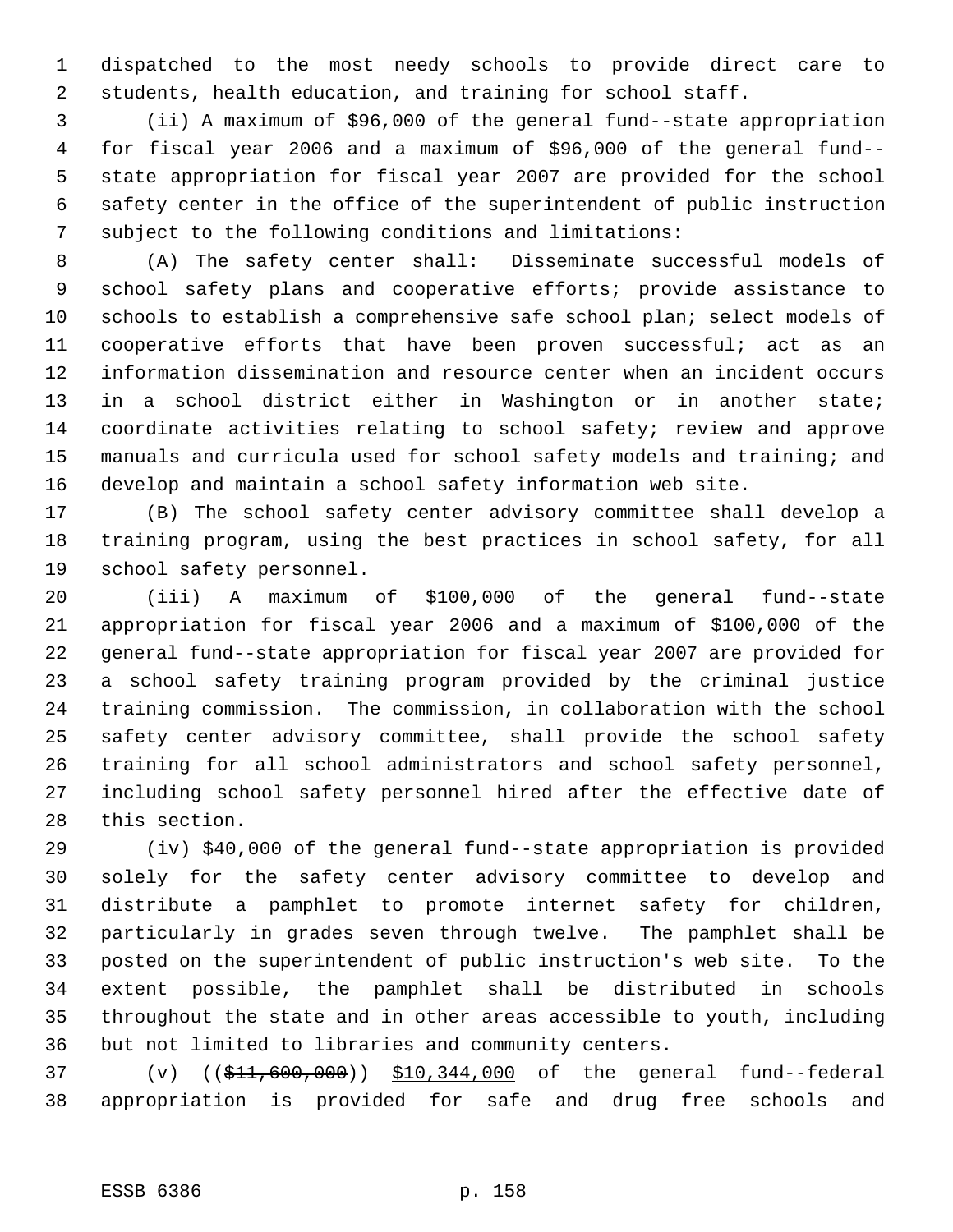communities grants for drug and violence prevention activities and strategies and \$1,000,000 of the general fund--state appropriation for fiscal year 2007 is provided solely for one-time backfill of the 4 federal reductions to the safe and drug free schools and communities grant program.

 (vi) A maximum of \$146,000 of the general fund--state appropriation for fiscal year 2006 and a maximum of \$146,000 of the general fund-- state appropriation for fiscal year 2007 are provided for a nonviolence and leadership training program provided by the institute for community leadership. The program shall provide a request for proposal process, with up to 80 percent funding, for nonviolence leadership workshops serving at least 12 school districts with direct programming in 36 elementary, middle, and high schools throughout Washington state.

 (vii) \$100,000 of the general fund--state appropriation for fiscal 15 year 2007 is provided solely for a pilot youth suicide prevention and 16 information program. The office of superintendent of public 17 instruction will work with selected school districts and community agencies in identifying effective strategies at preventing youth suicide.

 (viii) Specific funding provided in this section is sufficient to implement section 2 of Engrossed Substitute Senate Bill No. 6580 (sex offender and kidnapping offender notification and information sharing in schools).

24 (ix) \$45,000 of the general fund state--state appropriation for fiscal year 2007 is provided solely for the development of safe school plan standards. By December 1, 2006, the Washington state school 27 safety center advisory committee, in consultation with the 28 superintendent of public instruction shall prepare a report with: (1) The recommended standards; (2) a potential implementation plan for those standards statewide; and (3) detailed information on the costs 31 and other impacts on school districts from implementing the standards. The development of standards shall address requirements for school mapping and shall include a review of current research regarding safe school planning.

(b) TECHNOLOGY

 A maximum of \$1,939,000 of the general fund--state appropriation for fiscal year 2006 and a maximum of \$1,939,000 of the general fund-- state appropriation for fiscal year 2007 are provided for K-20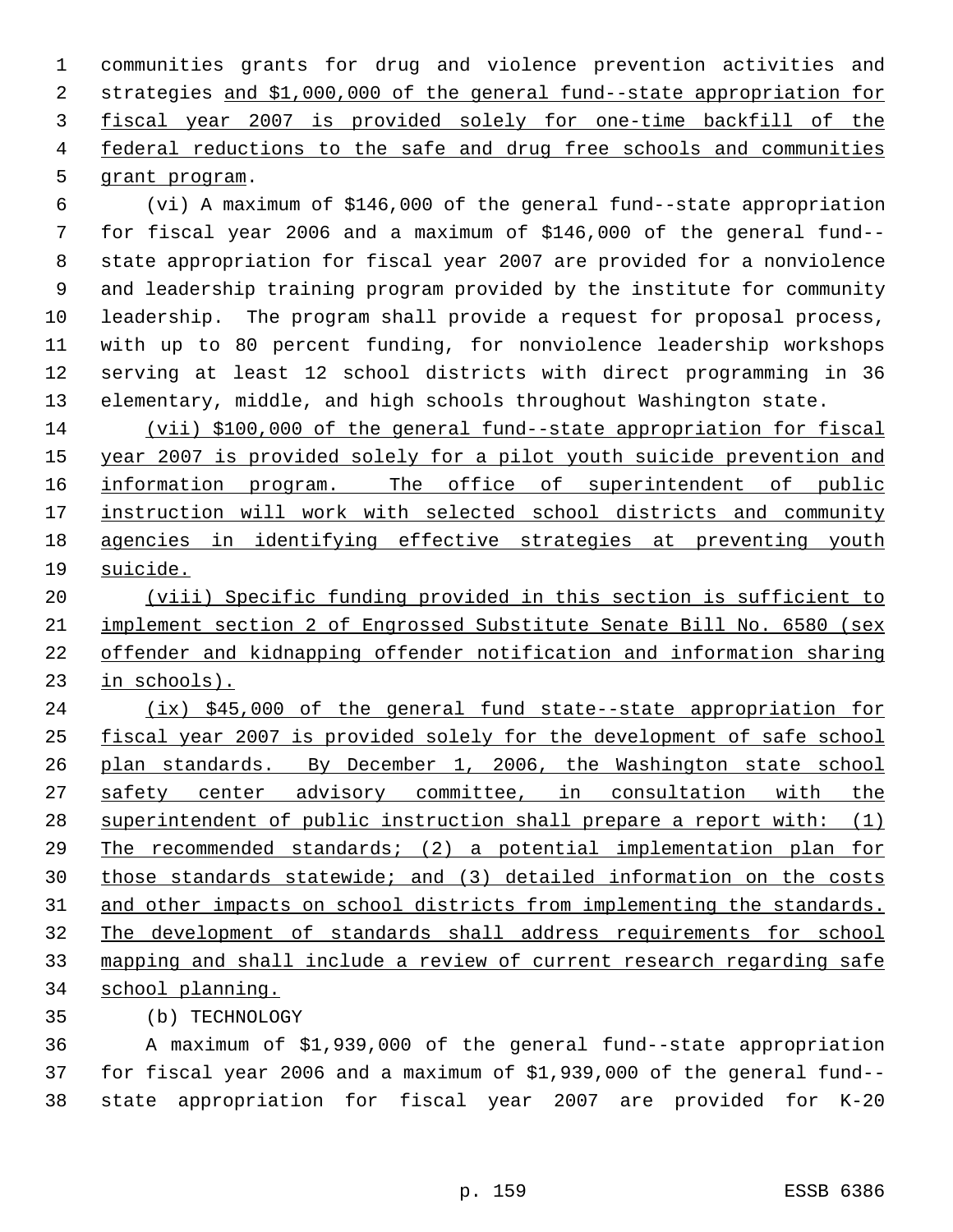telecommunications network technical support in the K-12 sector to prevent system failures and avoid interruptions in school utilization of the data processing and video-conferencing capabilities of the network. These funds may be used to purchase engineering and advanced technical support for the network.

(c) GRANTS AND ALLOCATIONS

 (i) \$787,000 of the fiscal year 2006 appropriation and \$799,000 of the fiscal year 2007 appropriation are provided solely for the special services pilot projects. The office of the superintendent of public instruction shall allocate these funds to the district or districts participating in the pilot program according to the provisions of RCW 28A.630.015.

 (ii) A maximum of \$548,000 of the general fund--state appropriation for fiscal year 2006 and a maximum of \$548,000 of the general fund-- state appropriation for fiscal year 2007 are provided for alternative certification routes. Funds may be used by the professional educator standards board to continue existing alternative-route grant programs and to create new alternative-route programs in regions of the state with service shortages.

 (iii) A maximum of \$31,000 of the general fund--state appropriation for fiscal year 2006 and a maximum of \$31,000 of the general fund-- state appropriation for fiscal year 2007 are provided for operation of the Cispus environmental learning center.

 (iv) A maximum of \$1,224,000 of the general fund--state appropriation for fiscal year 2006 and a maximum of \$1,224,000 of the general fund--state appropriation for fiscal year 2007 are provided for in-service training and educational programs conducted by the Pacific Science Center.

 (v) A maximum of \$1,079,000 of the general fund--state appropriation for fiscal year 2006 and a maximum of \$1,079,000 of the general fund--state appropriation for fiscal year 2007 are provided for the Washington state leadership assistance for science education reform (LASER) regional partnership coordinated at the Pacific Science Center.

 (vi) A maximum of \$97,000 of the general fund--state appropriation for fiscal year 2006 and a maximum of \$97,000 of the general fund-- state appropriation for fiscal year 2007 are provided to support vocational student leadership organizations.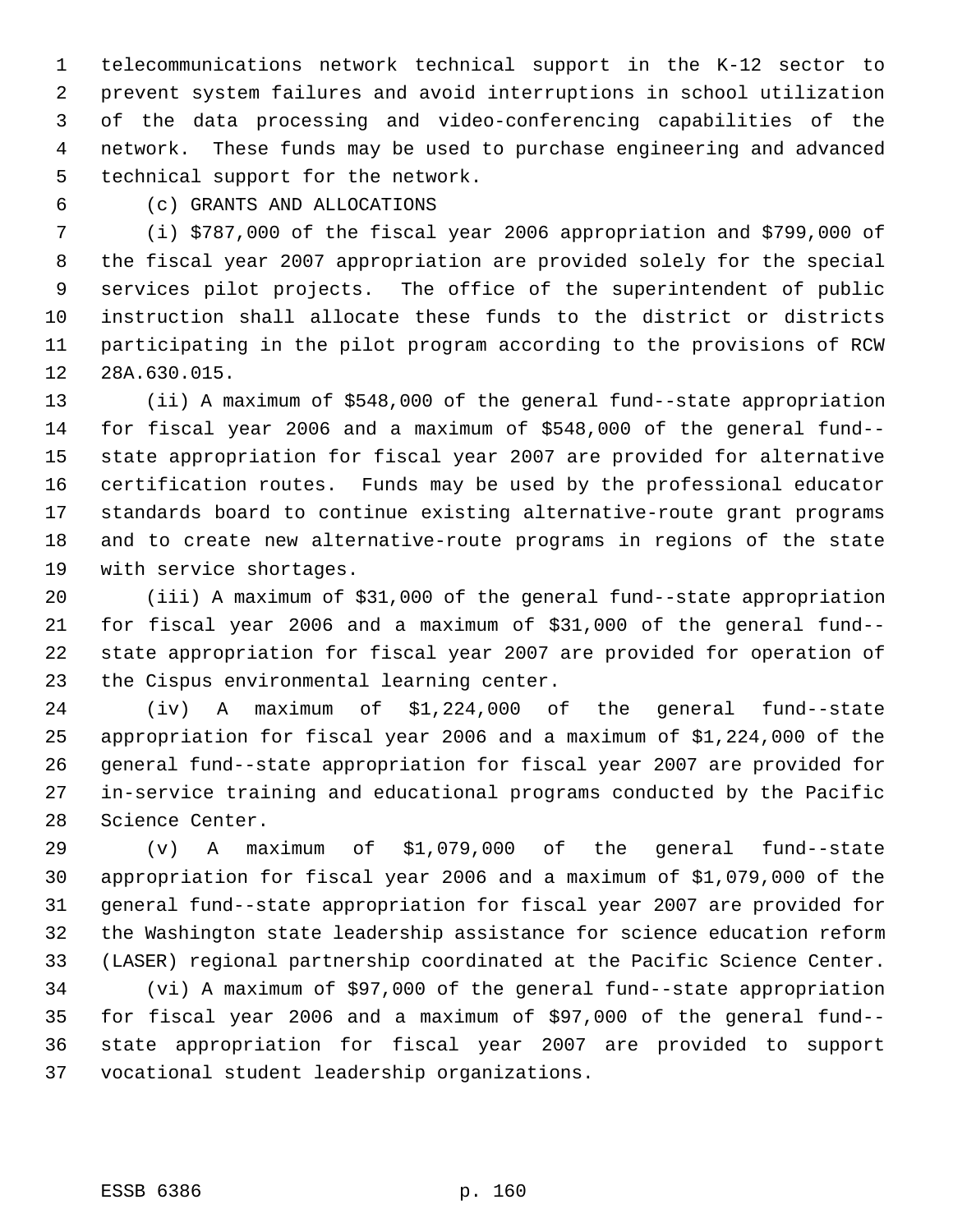(vii) A maximum of \$146,000 of the general fund--state appropriation for fiscal year 2006 and a maximum of \$146,000 of the general fund--state appropriation for fiscal year 2007 are provided for the Washington civil liberties education program.

 (viii) \$1,000,000 of the general fund--state appropriation for fiscal year 2006 and \$1,000,000 of the general fund--state appropriation for fiscal year 2007 are provided solely for the Washington state achievers scholarship program. The funds shall be used to support community involvement officers that recruit, train, and match community volunteer mentors with students selected as achievers scholars.

12 (ix) ((\$1,521,000)) \$1,911,000 of the general fund--federal appropriation is provided for the advanced placement fee program to increase opportunities for low-income students and under-represented populations to participate in advanced placement courses and to increase the capacity of schools to provide advanced placement courses to students.

18 (x) ((\$8,292,000)) \$5,532,000 of the general fund--federal appropriation is provided for comprehensive school reform demonstration projects to provide grants to low-income schools for improving student achievement through adoption and implementation of research-based curricula and instructional programs.

23 (xi) ((\$19,587,000)) \$24,490,000 of the general fund--federal appropriation is provided for 21st century learning center grants, providing after-school and inter-session activities for students.

 (xii) \$383,000 of the general fund--state appropriation for fiscal year 2006 and \$294,000 of the general fund--state appropriation for fiscal year 2007 are provided solely for the Lorraine Wojahn dyslexia pilot reading program in up to five school districts.

 (xiii) \$75,000 of the general fund--state appropriation for fiscal year 2006 and \$75,000 of the general fund--state appropriation for fiscal year 2007 are provided solely for developing and disseminating curriculum and other materials documenting women's role in World War II.

 (xiv) \$100,000 of the general fund--state appropriation for fiscal year 2007 is provided solely for incentive grants for districts to develop preapprenticeship programs. Grant awards up to \$10,000 each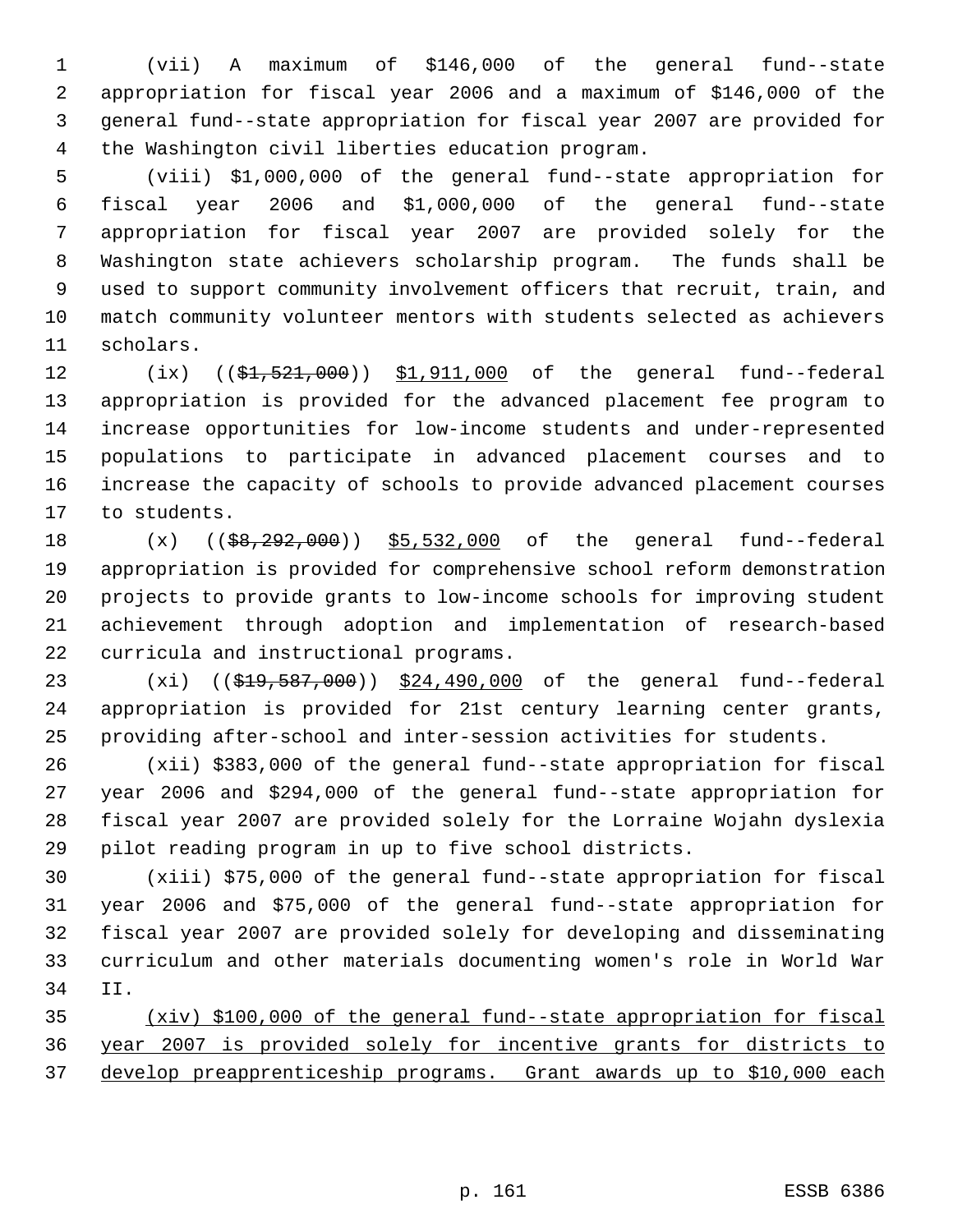shall be used to support the program's design, school/business/labor agreement negotiations, and recruiting high school students for preapprenticeship programs in the building trades and crafts.

 (xv) \$3,980,000 of the general fund--state appropriation for fiscal year 2007 is provided solely for the dissemination of the Navigation 101 curriculum to all districts, including the development and dissemination of electronic student planning tools and the development of a software package to use to analyze the impact of the implementation of Navigation 101 on student performance, and grants to at least one hundred school districts for the implementation of the Navigation 101 program. The implementation grants will be limited to a maximum of two years and the school districts selected shall 13 represent various regions of the state and reflect differences in school district size and enrollment characteristics.

 (xvi) \$2,148,000 of the general fund--state appropriation for fiscal year 2006 is provided solely for one-time grants to school 17 districts to offset extraordinary rate increases for natural gas.

 **Sec. 502.** 2005 c 518 s 502 (uncodified) is amended to read as follows:

| 20 | <b>FOR</b>           | THE | <b>SUPERINTENDENT</b> |                                                                                   | OF | PUBLIC |  |  | <b>INSTRUCTION--FOR</b> | <b>GENERAL</b>  |
|----|----------------------|-----|-----------------------|-----------------------------------------------------------------------------------|----|--------|--|--|-------------------------|-----------------|
| 21 | <b>APPORTIONMENT</b> |     |                       |                                                                                   |    |        |  |  |                         |                 |
| 22 |                      |     |                       | General Fund--State Appropriation (FY 2006) $($ $(\frac{24.180.957.000}{61.000})$ |    |        |  |  |                         |                 |
| 23 |                      |     |                       |                                                                                   |    |        |  |  |                         | \$4,193,442,000 |
| 24 |                      |     |                       | General Fund--State Appropriation (FY 2007) $($ $(\frac{24.243.010}{100})$        |    |        |  |  |                         |                 |
| 25 |                      |     |                       |                                                                                   |    |        |  |  |                         | \$4,293,935,000 |
| 26 |                      |     |                       | TOTAL APPROPRIATION ( $(\frac{68,423,967,000}{$ )                                 |    |        |  |  |                         |                 |
| 27 |                      |     |                       |                                                                                   |    |        |  |  |                         | \$8,487,377,000 |

 The appropriations in this section are subject to the following conditions and limitations:

 (1) Each general fund fiscal year appropriation includes such funds as are necessary to complete the school year ending in the fiscal year and for prior fiscal year adjustments.

 (2) Allocations for certificated staff salaries for the 2005-06 and 2006-07 school years shall be determined using formula-generated staff units calculated pursuant to this subsection. Staff allocations for small school enrollments in (d) through (f) of this subsection shall be reduced for vocational full-time equivalent enrollments. Staff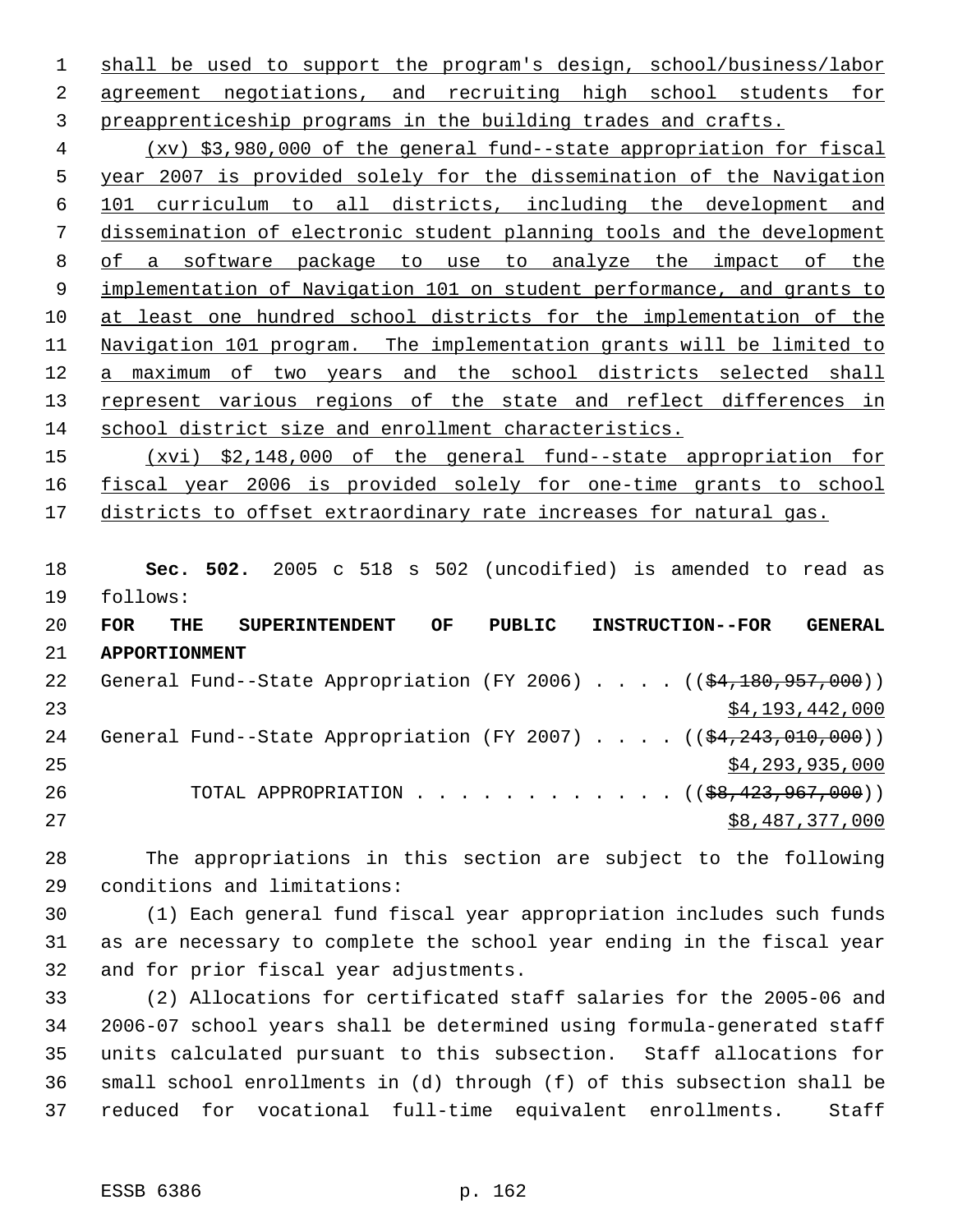allocations for small school enrollments in grades K-6 shall be the greater of that generated under (a) of this subsection, or under (d) and (e) of this subsection. Certificated staffing allocations shall be as follows:

 (a) On the basis of each 1,000 average annual full-time equivalent enrollments, excluding full-time equivalent enrollment otherwise recognized for certificated staff unit allocations under (c) through (f) of this subsection:

 (i) Four certificated administrative staff units per thousand full-10 time equivalent students in grades K-12;

 (ii) 49 certificated instructional staff units per thousand full-time equivalent students in grades K-3;

 (iii) Forty-six certificated instructional staff units per thousand full-time equivalent students in grades 4-12; and

 (iv) An additional 4.2 certificated instructional staff units for grades K-3 and an additional 7.2 certificated instructional staff units for grade 4. Any funds allocated for the additional certificated units provided in this subsection (iv) shall not be considered as basic education funding;

 (A) Funds provided under this subsection (2)(a)(iv) in excess of the amount required to maintain the statutory minimum ratio established under RCW 28A.150.260(2)(b) shall be allocated only if the district documents an actual ratio in grades K-4 equal to or greater than 53.2 certificated instructional staff per thousand full-time equivalent students. For any school district documenting a lower certificated instructional staff ratio, the allocation shall be based on the district's actual grades K-4 certificated instructional staff ratio achieved in that school year, or the statutory minimum ratio established under RCW 28A.150.260(2)(b), if greater;

 (B) Districts at or above 51.0 certificated instructional staff per one thousand full-time equivalent students in grades K-4 may dedicate up to 1.3 of the 53.2 funding ratio to employ additional classified instructional assistants assigned to basic education classrooms in grades K-4. For purposes of documenting a district's staff ratio under this section, funds used by the district to employ additional classified instructional assistants shall be converted to a certificated staff equivalent and added to the district's actual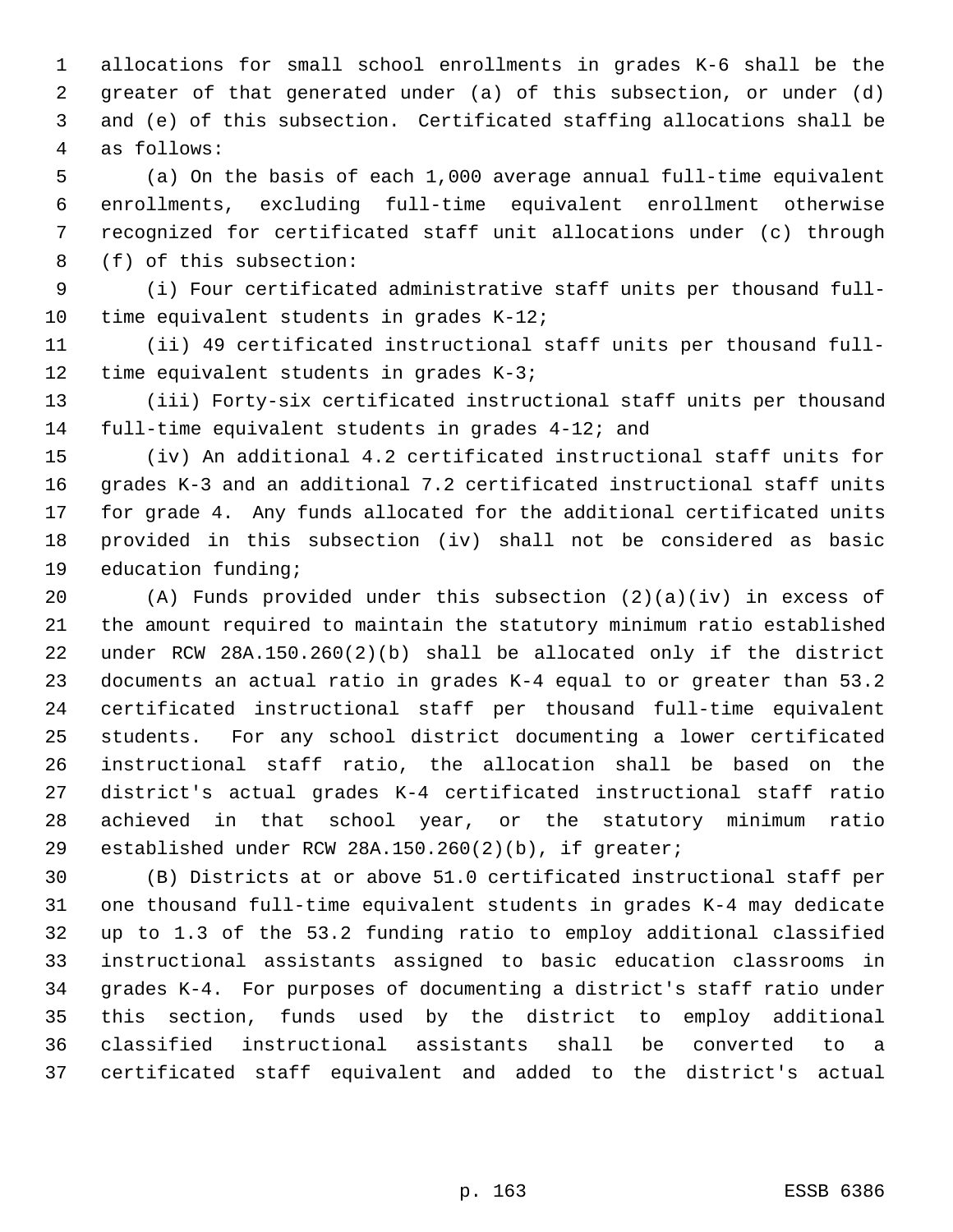certificated instructional staff ratio. Additional classified instructional assistants, for the purposes of this subsection, shall be determined using the 1989-90 school year as the base year;

 (C) Any district maintaining a ratio in grades K-4 equal to or greater than 53.2 certificated instructional staff per thousand full- time equivalent students may use allocations generated under this subsection (2)(a)(iv) in excess of that required to maintain the minimum ratio established under RCW 28A.150.260(2)(b) to employ additional basic education certificated instructional staff or classified instructional assistants in grades 5-6. Funds allocated under this subsection (2)(a)(iv) shall only be expended to reduce class size in grades K-6. No more than 1.3 of the certificated instructional funding ratio amount may be expended for provision of classified instructional assistants;

 (b) For school districts with a minimum enrollment of 250 full-time equivalent students whose full-time equivalent student enrollment count in a given month exceeds the first of the month full-time equivalent enrollment count by 5 percent, an additional state allocation of 110 percent of the share that such increased enrollment would have generated had such additional full-time equivalent students been included in the normal enrollment count for that particular month;

(c)(i) On the basis of full-time equivalent enrollment in:

 (A) Vocational education programs approved by the superintendent of public instruction, a maximum of 0.92 certificated instructional staff units and 0.08 certificated administrative staff units for each 19.5 full-time equivalent vocational students; and

 (B) Skills center programs meeting the standards for skills center funding established in January 1999 by the superintendent of public instruction with a waiver allowed for skills centers in current operation that are not meeting this standard until the 2007-08 school year, 0.92 certificated instructional staff units and 0.08 certificated administrative units for each 16.67 full-time equivalent vocational students;

 (ii) Vocational full-time equivalent enrollment shall be reported on the same monthly basis as the enrollment for students eligible for basic support, and payments shall be adjusted for reported vocational enrollments on the same monthly basis as those adjustments for enrollment for students eligible for basic support; and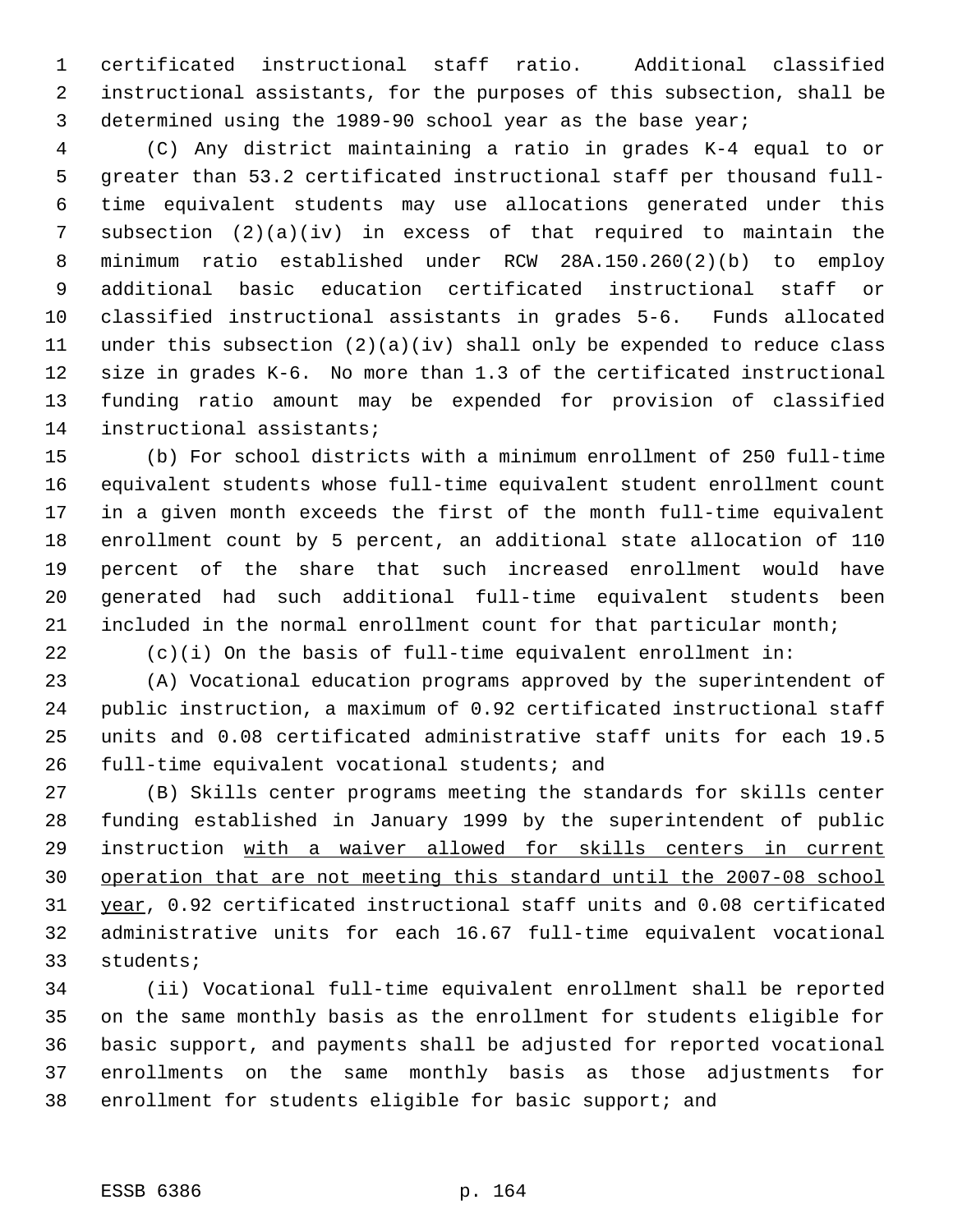(iii) Indirect cost charges by a school district to vocational- secondary programs shall not exceed 15 percent of the combined basic education and vocational enhancement allocations of state funds;

 (d) For districts enrolling not more than twenty-five average annual full-time equivalent students in grades K-8, and for small school plants within any school district which have been judged to be remote and necessary by the state board of education and enroll not more than twenty-five average annual full-time equivalent students in grades K-8:

 (i) For those enrolling no students in grades 7 and 8, 1.76 certificated instructional staff units and 0.24 certificated administrative staff units for enrollment of not more than five students, plus one-twentieth of a certificated instructional staff unit 14 for each additional student enrolled; and

 (ii) For those enrolling students in grades 7 or 8, 1.68 certificated instructional staff units and 0.32 certificated administrative staff units for enrollment of not more than five students, plus one-tenth of a certificated instructional staff unit for each additional student enrolled;

 (e) For specified enrollments in districts enrolling more than twenty-five but not more than one hundred average annual full-time equivalent students in grades K-8, and for small school plants within any school district which enroll more than twenty-five average annual full-time equivalent students in grades K-8 and have been judged to be remote and necessary by the state board of education:

 (i) For enrollment of up to sixty annual average full-time equivalent students in grades K-6, 2.76 certificated instructional staff units and 0.24 certificated administrative staff units; and

 (ii) For enrollment of up to twenty annual average full-time equivalent students in grades 7 and 8, 0.92 certificated instructional staff units and 0.08 certificated administrative staff units;

 (f) For districts operating no more than two high schools with enrollments of less than three hundred average annual full-time equivalent students, for enrollment in grades 9-12 in each such school, other than alternative schools:

 (i) For remote and necessary schools enrolling students in any grades 9-12 but no more than twenty-five average annual full-time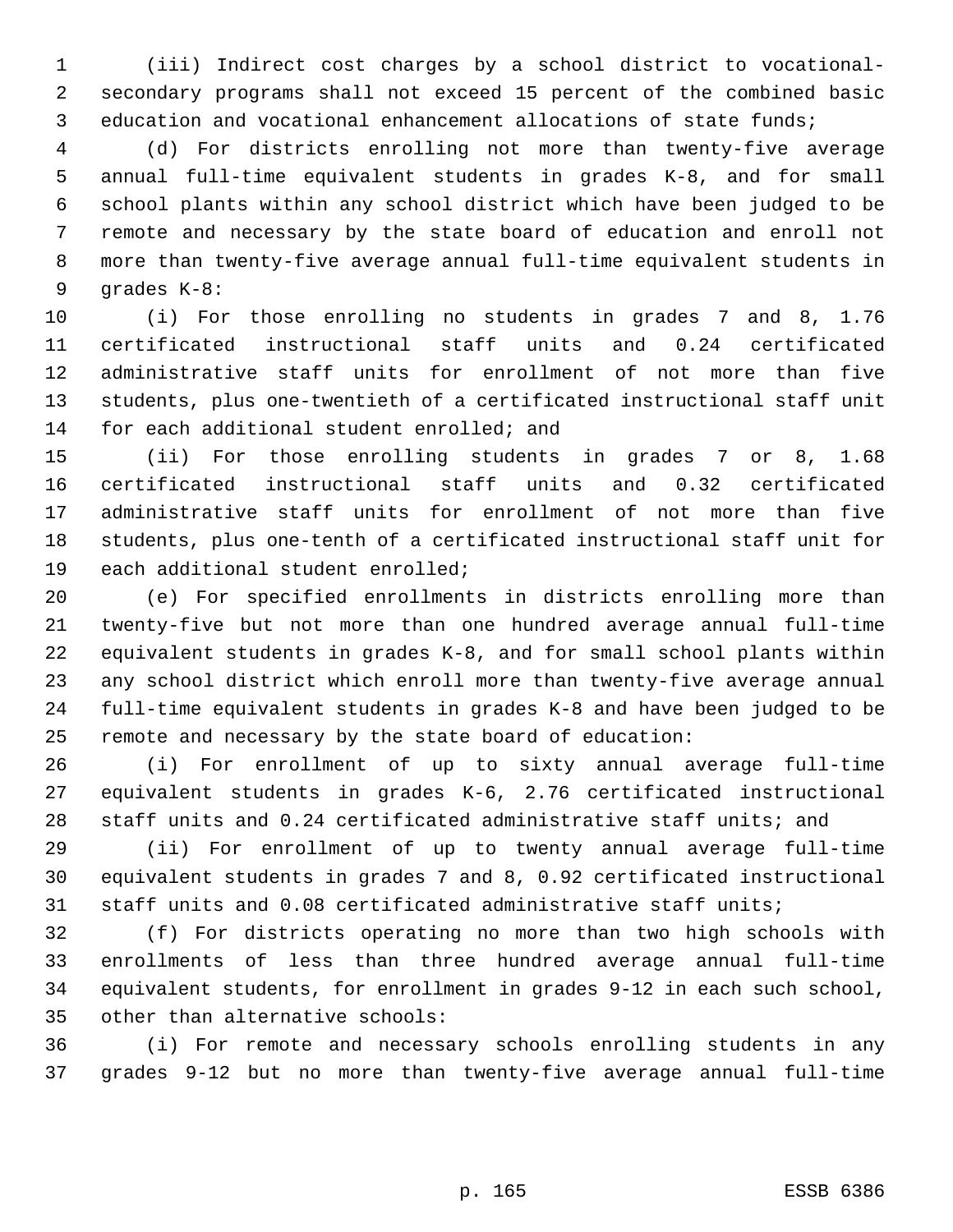equivalent students in grades K-12, four and one-half certificated instructional staff units and one-quarter of a certificated administrative staff unit;

 (ii) For all other small high schools under this subsection, nine certificated instructional staff units and one-half of a certificated administrative staff unit for the first sixty average annual full time equivalent students, and additional staff units based on a ratio of 0.8732 certificated instructional staff units and 0.1268 certificated administrative staff units per each additional forty-three and one-half average annual full time equivalent students.

 Units calculated under (f)(ii) of this subsection shall be reduced by certificated staff units at the rate of forty-six certificated instructional staff units and four certificated administrative staff units per thousand vocational full-time equivalent students;

 (g) For each nonhigh school district having an enrollment of more than seventy annual average full-time equivalent students and less than one hundred eighty students, operating a grades K-8 program or a grades 1-8 program, an additional one-half of a certificated instructional staff unit; and

 (h) For each nonhigh school district having an enrollment of more than fifty annual average full-time equivalent students and less than one hundred eighty students, operating a grades K-6 program or a grades 1-6 program, an additional one-half of a certificated instructional staff unit.

 (3) Allocations for classified salaries for the 2005-06 and 2006-07 school years shall be calculated using formula-generated classified staff units determined as follows:

 (a) For enrollments generating certificated staff unit allocations under subsection (2)(d) through (h) of this section, one classified staff unit for each three certificated staff units allocated under such subsections;

 (b) For all other enrollment in grades K-12, including vocational full-time equivalent enrollments, one classified staff unit for each sixty average annual full-time equivalent students; and

 (c) For each nonhigh school district with an enrollment of more than fifty annual average full-time equivalent students and less than one hundred eighty students, an additional one-half of a classified staff unit.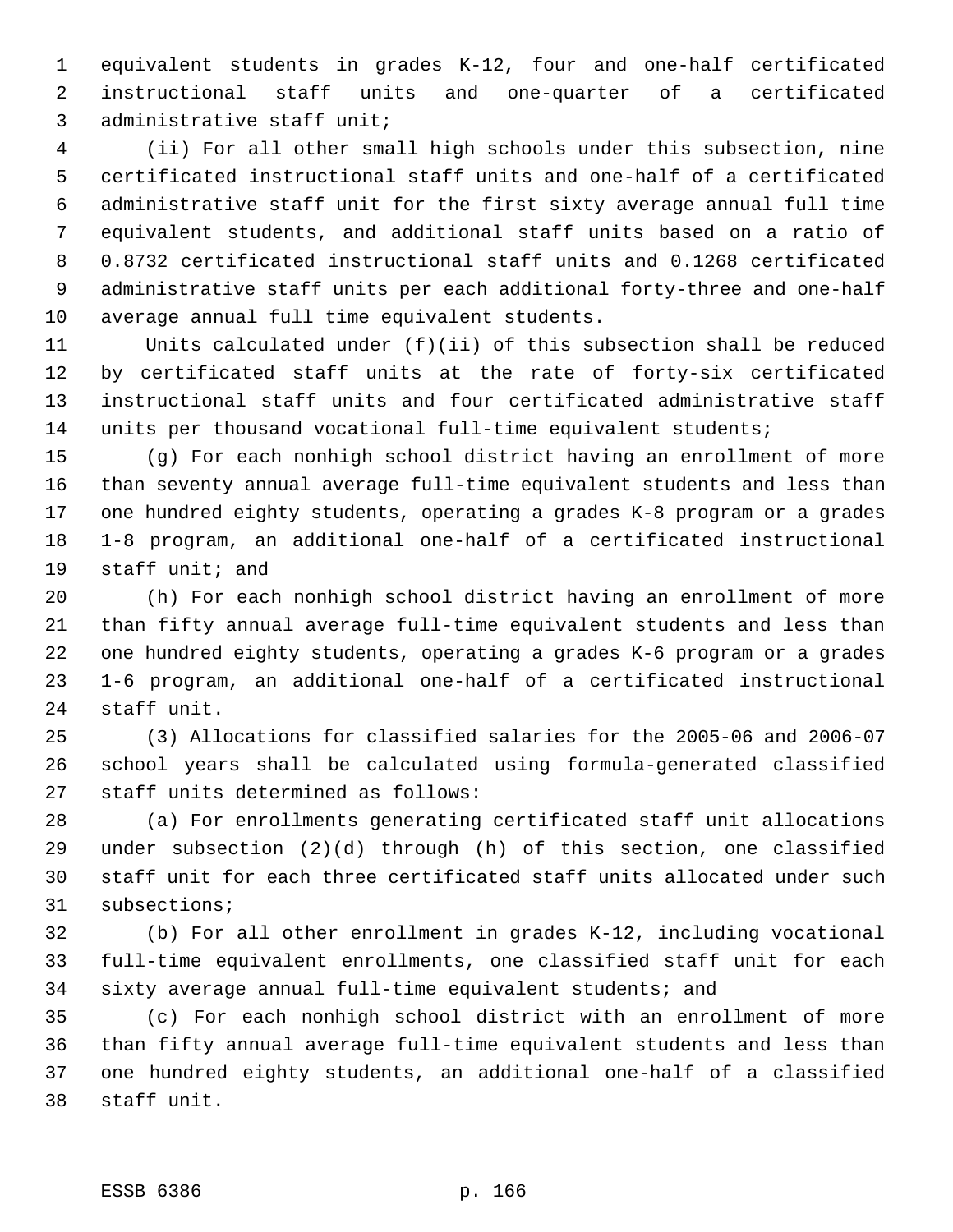(4) Fringe benefit allocations shall be calculated at a rate of 2 ((10.90)) 11.21 percent in the 2005-06 school year and ((11.90)) 11.73 percent in the 2006-07 school year for certificated salary allocations 4 provided under subsection (2) of this section, and a rate of  $((14.57))$  $14.07$  percent in the 2005-06 school year and  $((15.82))$  15.08 percent in the 2006-07 school year for classified salary allocations provided under subsection (3) of this section.

 (5) Insurance benefit allocations shall be calculated at the maintenance rate specified in section 504(2) of this act, based on the number of benefit units determined as follows:

 (a) The number of certificated staff units determined in subsection (2) of this section; and

 (b) The number of classified staff units determined in subsection (3) of this section multiplied by 1.152. This factor is intended to adjust allocations so that, for the purposes of distributing insurance benefits, full-time equivalent classified employees may be calculated on the basis of 1440 hours of work per year, with no individual employee counted as more than one full-time equivalent.

 (6)(a) For nonemployee-related costs associated with each certificated staff unit allocated under subsection (2)(a), (b), and (d) through (h) of this section, there shall be provided a maximum of \$9,112 per certificated staff unit in the 2005-06 school year and a 23 maximum of  $((\frac{69}{285}))$  \$9,476 per certificated staff unit in the 2006-07 school year.

 (b) For nonemployee-related costs associated with each vocational 26 certificated staff unit allocated under subsection  $(2)(c)(i)(A)$  of this section, there shall be provided a maximum of \$22,377 per certificated 28 staff unit in the 2005-06 school year and a maximum of  $($   $(*22, 802)$  ) 29 \$23,272 per certificated staff unit in the 2006-07 school year.

 (c) For nonemployee-related costs associated with each vocational 31 certificated staff unit allocated under subsection  $(2)(c)(i)(B)$  of this section, there shall be provided a maximum of \$17,362 per certificated 33 staff unit in the 2005-06 school year and a maximum of  $((\frac{217}{692}))$ \$18,056 per certificated staff unit in the 2006-07 school year.

 (7) Allocations for substitute costs for classroom teachers shall be distributed at a maintenance rate of \$531.09 for the 2005-06 and 2006-07 school years per allocated classroom teachers exclusive of salary increase amounts provided in section 504 of this act. Solely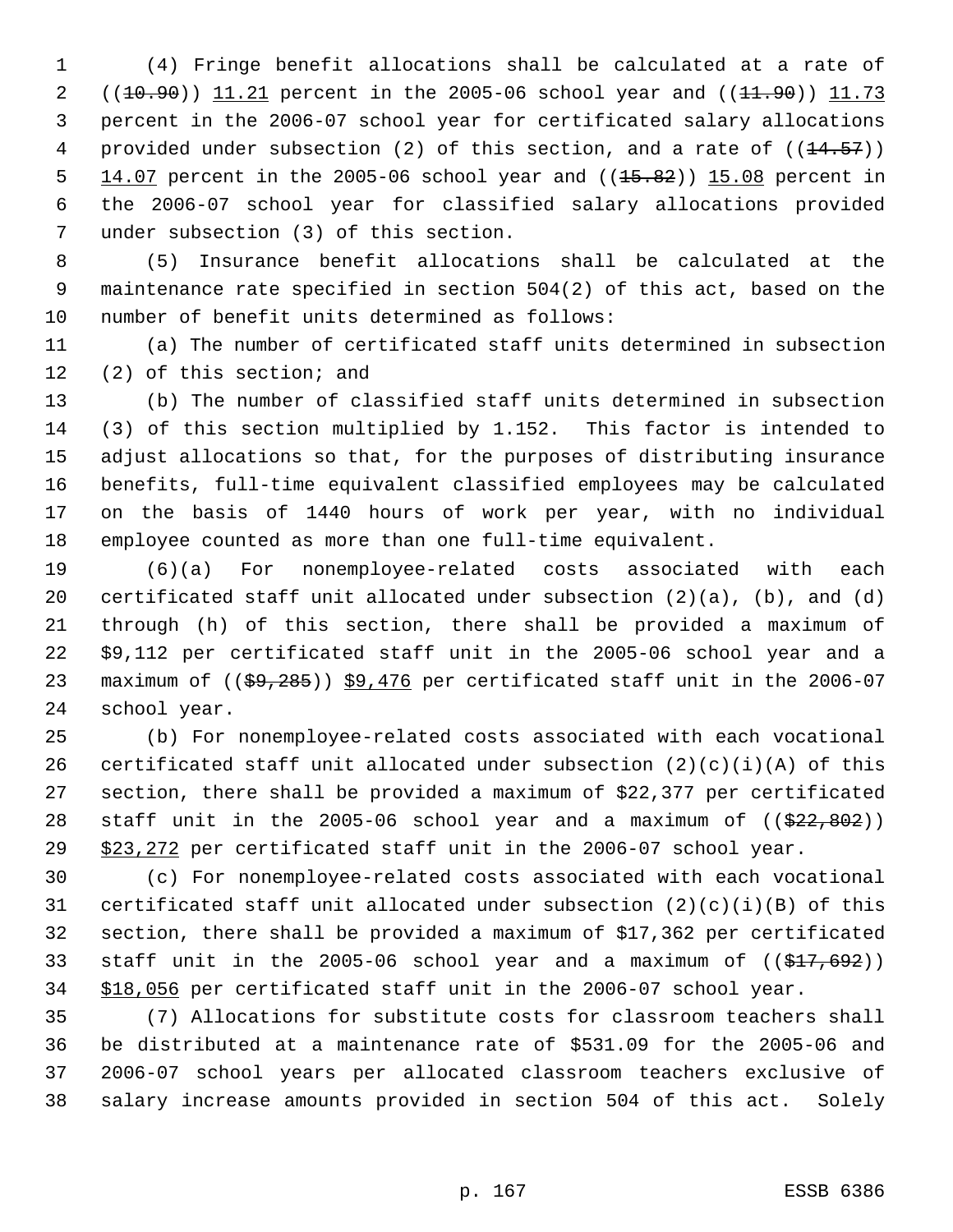for the purposes of this subsection, allocated classroom teachers shall be equal to the number of certificated instructional staff units allocated under subsection (2) of this section, multiplied by the ratio between the number of actual basic education certificated teachers and the number of actual basic education certificated instructional staff reported statewide for the prior school year.

 (8) Any school district board of directors may petition the superintendent of public instruction by submission of a resolution adopted in a public meeting to reduce or delay any portion of its basic education allocation for any school year. The superintendent of public instruction shall approve such reduction or delay if it does not impair the district's financial condition. Any delay shall not be for more than two school years. Any reduction or delay shall have no impact on levy authority pursuant to RCW 84.52.0531 and local effort assistance pursuant to chapter 28A.500 RCW.

16 (9) The superintendent may distribute a maximum of ((\$7,621,000)) 17 \$14,161,000 outside the basic education formula during fiscal years 2006 and 2007 as follows:

 (a) For fire protection for school districts located in a fire protection district as now or hereafter established pursuant to chapter 52.04 RCW, a maximum of \$513,000 may be expended in fiscal year 2006 22 and a maximum of  $((\frac{2523}{100}) \frac{5534}{100}$  may be expended in fiscal year 2007;

 (b) For summer vocational programs at skills centers, a maximum of \$2,035,000 may be expended for the 2006 fiscal year and a maximum of \$2,035,000 for the 2007 fiscal year;

27 (c) A maximum of  $((\frac{2565}{100}) \frac{1000}{100})$  may be expended for school district emergencies;

 (d) A maximum of \$485,000 each fiscal year may be expended for programs providing skills training for secondary students who are enrolled in extended day school-to-work programs, as approved by the superintendent of public instruction. The funds shall be allocated at a rate not to exceed \$500 per full-time equivalent student enrolled in those programs; and

 (e) \$394,000 of the general fund--state appropriation for fiscal year 2006 and \$787,000 of the general fund--state appropriation for fiscal year 2007 are provided solely for incentive grants to encourage school districts to increase enrollment in vocational skills centers.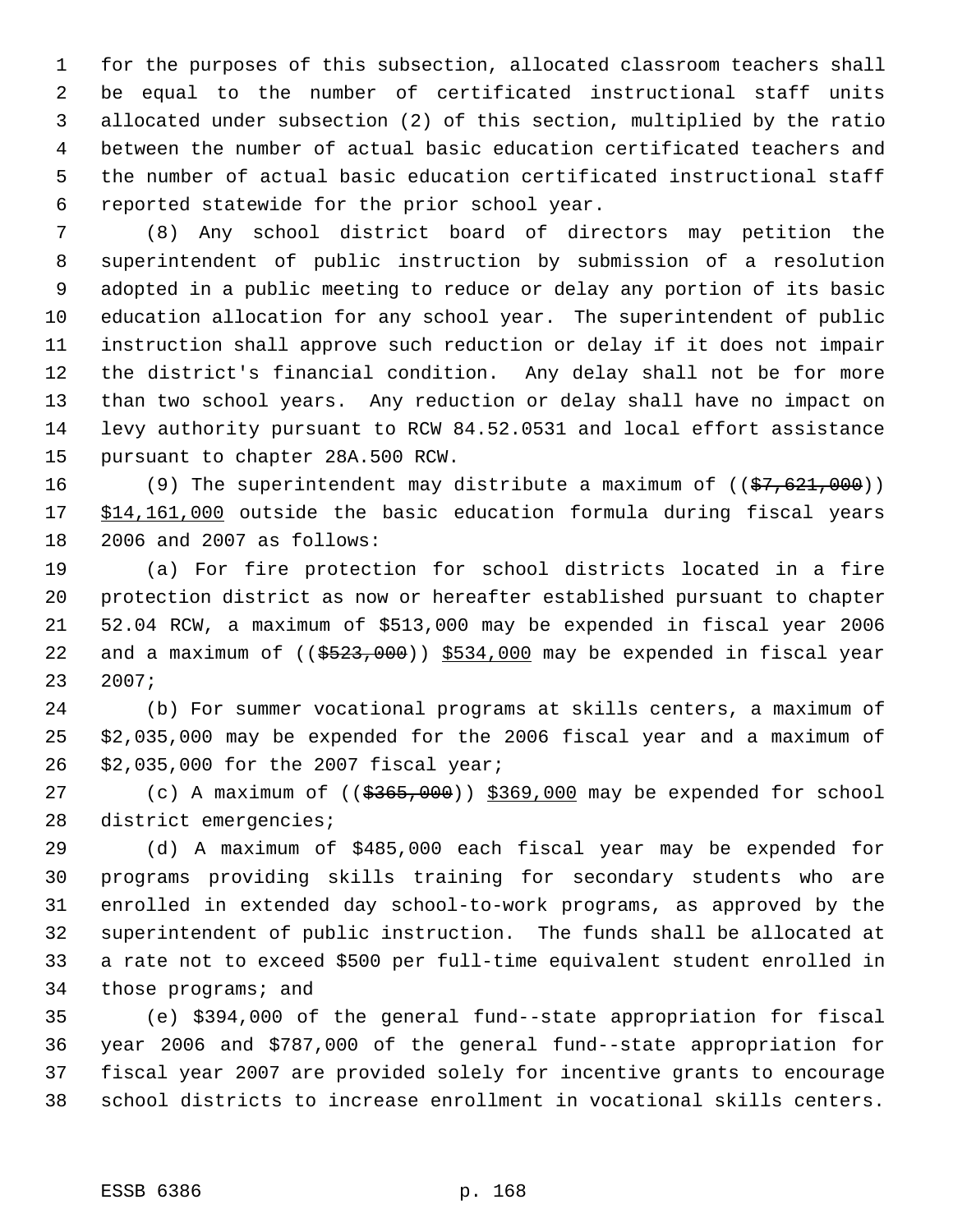Up to \$500 for each full-time equivalent student may be proportionally distributed to a school district or school districts increasing skills centers enrollment above the levels in the 2004-05 school year. The office of the superintendent of public instruction shall develop criteria for awarding incentive grants pursuant to this subsection. The total amount allocated pursuant to this subsection shall be limited to \$1,181,000 for the 2005-07 biennium. Funds provided in this subsection shall first be expended to provide incentive grants to 9 school districts increasing skills center enrollment during the school year. If funds are available after making these allocations, funds may 11 be distributed for increasing enrollment and capacity of summer 12 vocational programs at the skills centers.

 (f) \$6,524,000 of the general fund--state appropriation for fiscal year 2007 is provided solely for one-time allocations for equipment 15 replacement in vocational programs and skills centers. The funding shall be allocated based on \$100 per full time equivalent vocational student and \$150 per full time equivalent skills center student.

 (10) For purposes of RCW 84.52.0531, the increase per full-time equivalent student is 5.2 percent from the 2004-05 school year to the 20 2005-06 school year and  $((3.4))$   $5.2$  percent from the 2005-06 school year to the 2006-07 school year.

 (11) If two or more school districts consolidate and each district was receiving additional basic education formula staff units pursuant to subsection (2)(b) through (h) of this section, the following shall apply:

 (a) For three school years following consolidation, the number of basic education formula staff units shall not be less than the number of basic education formula staff units received by the districts in the school year prior to the consolidation; and

 (b) For the fourth through eighth school years following consolidation, the difference between the basic education formula staff units received by the districts for the school year prior to consolidation and the basic education formula staff units after consolidation pursuant to subsection (2)(a) through (h) of this section shall be reduced in increments of twenty percent per year.

 **Sec. 503.** 2005 c 518 s 503 (uncodified) is amended to read as follows: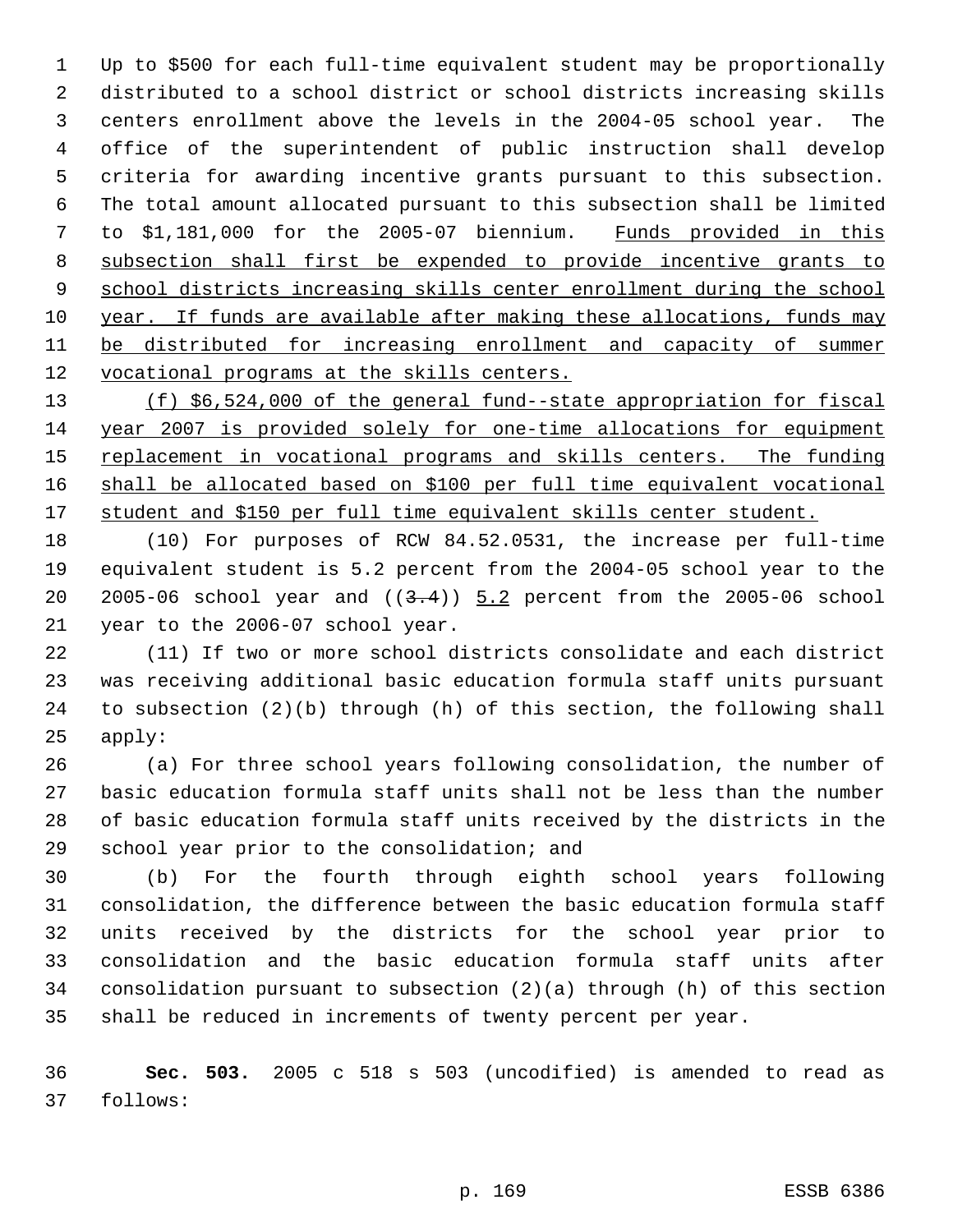**FOR THE SUPERINTENDENT OF PUBLIC INSTRUCTION--BASIC EDUCATION EMPLOYEE COMPENSATION.** (1) The following calculations determine the salaries used in the general fund allocations for certificated instructional, certificated administrative, and classified staff units under section 502 of this act:

 (a) Salary allocations for certificated instructional staff units shall be determined for each district by multiplying the district's certificated instructional total base salary shown on LEAP Document 12E by the district's average staff mix factor for certificated instructional staff in that school year, computed using LEAP Document 1Sb; and

 (b) Salary allocations for certificated administrative staff units and classified staff units for each district shall be based on the district's certificated administrative and classified salary allocation amounts shown on LEAP Document 12E.

(2) For the purposes of this section:

 (a) "LEAP Document 1Sb" means the computerized tabulation establishing staff mix factors for certificated instructional staff according to education and years of experience, as developed by the 20 legislative evaluation and accountability program committee on ((March 21 18, 2005)) February 10, 2006, at 10:00 hours; and

 (b) "LEAP Document 12E" means the computerized tabulation of 2005- 06 and 2006-07 school year salary allocations for certificated administrative staff and classified staff and derived and total base salaries for certificated instructional staff as developed by the 26 legislative evaluation and accountability program committee on ((April 27 6, 2005)) February 10, 2006, at 10:00 hours.

 (3) Incremental fringe benefit factors shall be applied to salary 29 adjustments at a rate of  $((10.26))$  10.57 percent for school year 2005-30 06 and  $(11.26)$   $11.09$  percent for school year 2006-07 for certificated 31 staff and for classified staff ((11.07)) 10.57 percent for school year 32 2005-06 and ((12.32)) 11.58 percent for the 2006-07 school year.

 (4)(a) Pursuant to RCW 28A.150.410, the following state-wide salary allocation schedules for certificated instructional staff are established for basic education salary allocations: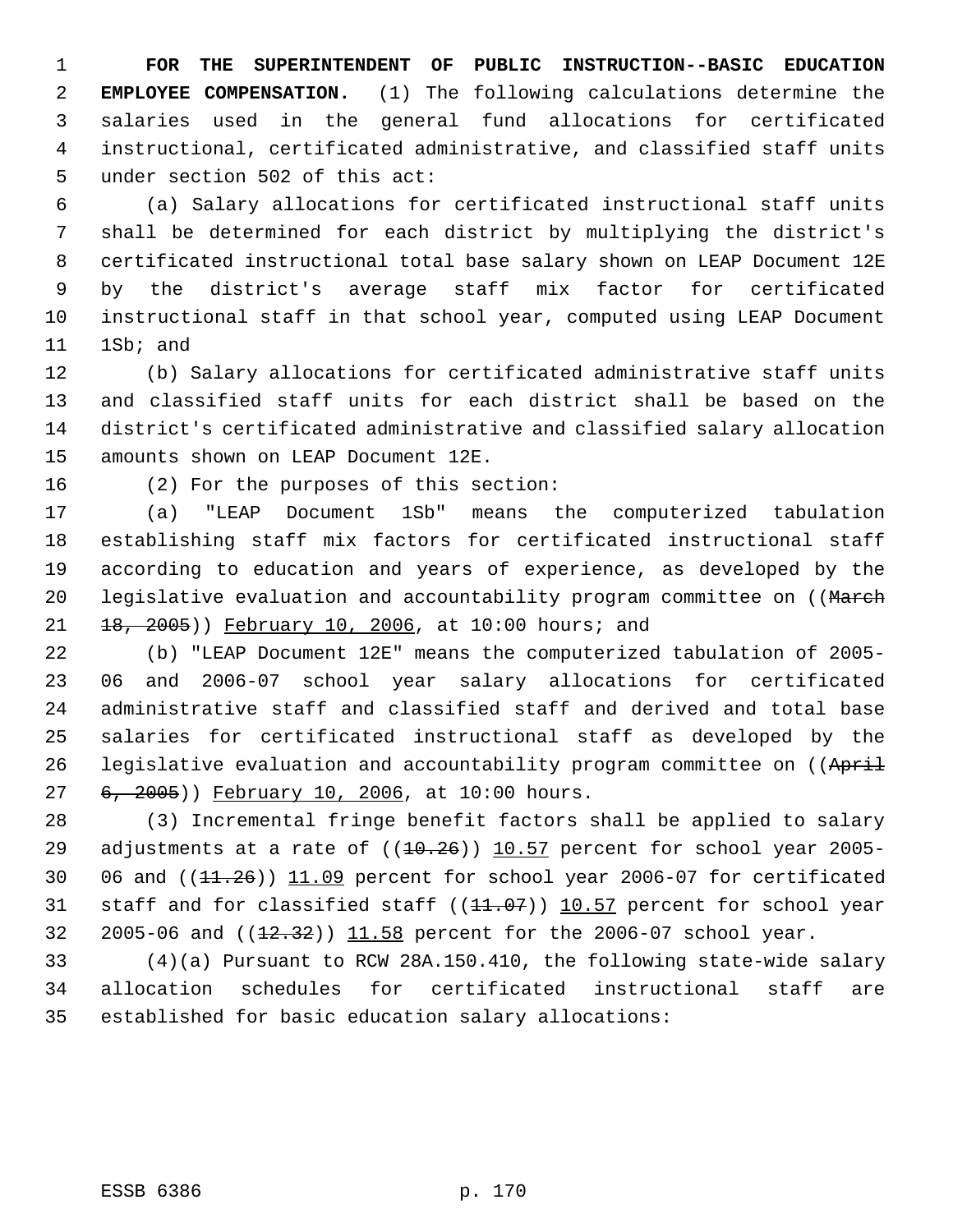| $1\,$      |                                        |           |         |         |                      |              | K-12 Salary Allocation Schedule For Certificated Instructional Staff   |           |         |          |
|------------|----------------------------------------|-----------|---------|---------|----------------------|--------------|------------------------------------------------------------------------|-----------|---------|----------|
| $\sqrt{2}$ |                                        |           |         |         | 2005-06 School Year  |              |                                                                        |           |         |          |
| 3          | Years of                               |           |         |         |                      |              |                                                                        |           |         | $MA+90$  |
| 4          | Service                                | <b>BA</b> | $BA+15$ | $BA+30$ | $BA+45$              | <b>BA+90</b> | <b>BA+135</b>                                                          | MA        | $MA+45$ | or PHD   |
| 5          | $\boldsymbol{0}$                       | 30,383    | 31,204  | 32,054  | 32,906               | 35,640       | 37,401                                                                 | 36,426    | 39,161  | 40,924   |
| 6          | $\mathbf{1}$                           | 30,792    | 31,624  | 32,485  | 33,375               | 36,137       | 37,889                                                                 | 36,831    | 39,594  | 41,345   |
| 7          | $\overline{c}$                         | 31,181    | 32,022  | 32,892  | 33,850               | 36,605       | 38,375                                                                 | 37,239    | 39,994  | 41,764   |
| 8          | 3                                      | 31,583    | 32,431  | 33,311  | 34,299               | 37,049       | 38,861                                                                 | 37,626    | 40,373  | 42,187   |
| 9          | $\overline{4}$                         | 31,977    | 32,862  | 33,747  | 34,770               | 37,536       | 39,361                                                                 | 38,031    | 40,796  | 42,623   |
| $10$       | 5                                      | 32,384    | 33,273  | 34,167  | 35,247               | 38,002       | 39,864                                                                 | 38,442    | 41,199  | 43,061   |
| $11\,$     | 6                                      | 32,802    | 33,672  | 34,596  | 35,729               | 38,472       | 40,344                                                                 | 38,864    | 41,607  | 43,478   |
| $12$       | 7                                      | 33,536    | 34,420  | 35,356  | 36,551               | 39,334       | 41,258                                                                 | 39,655    | 42,437  | 44,362   |
| 13         | $\,8\,$                                | 34,612    | 35,543  | 36,502  | 37,796               | 40,616       | 42,611                                                                 | 40,899    | 43,720  | 45,714   |
| 14         | 9                                      |           | 36,707  | 37,713  | 39,054               | 41,940       | 44,002                                                                 | 42,156    | 45,044  | 47,106   |
| 15         | 10                                     |           |         | 38,938  | 40,376               | 43,301       | 45,432                                                                 | 43,479    | 46,405  | 48,535   |
| 16         | 11                                     |           |         |         | 41,737               | 44,726       | 46,900                                                                 | 44,840    | 47,830  | 50,003   |
| $17$       | 12                                     |           |         |         | 43,055               | 46,189       | 48,428                                                                 | 46,255    | 49,292  | 51,532   |
| 18         | 13                                     |           |         |         |                      | 47,688       | 49,993                                                                 | 47,720    | 50,791  | 53,096   |
| 19         | 14                                     |           |         |         |                      | 49,194       | 51,618                                                                 | 49,227    | 52,396  | 54,721   |
| 20         | 15                                     |           |         |         |                      | 50,474       | 52,961                                                                 | 50,507    | 53,758  | 56,144   |
| 21         | 16 or more                             |           |         |         |                      | 51,483       | 54,019                                                                 | 51,517    | 54,833  | 57,266   |
| 22         |                                        |           |         |         |                      |              |                                                                        |           |         |          |
| 23         |                                        |           |         |         |                      |              | ((K-12 Salary Allocation Schedule For Certificated Instructional Staff |           |         |          |
| 24         |                                        |           |         |         | 2006-07 School Year- |              |                                                                        |           |         |          |
| 25         | Years of                               |           |         |         |                      |              |                                                                        |           |         | $MA+90$  |
| 26         | Service                                | $BA-$     | $BA+15$ | $BA+30$ | $BA+45$              | $BA+90$      | $BA+135$                                                               | <b>MA</b> | $MA+45$ | $or$ PHD |
| 27         | $\boldsymbol{\theta}$                  | 30,900    | 31,735  | 32,599  | 33,466               | 36,247       | 38,038                                                                 | 37,046    | 39,827  | 41,620   |
| 28         | $\ensuremath{\textnormal{\textbf{+}}}$ | 31,316    | 32,162  | 33,038  | 33,942               | 36,752       | 38,534                                                                 | 37,458    | 40,268  | 42,048   |
| 29         | $\mathfrak{2}$                         | 31,712    | 32,566  | 33,451  | 34,426               | 37,228       | 39,028                                                                 | 37,873    | 40,674  | 42,475   |
| 30         | $\overline{\mathbf{3}}$                | 32,121    | 32,983  | 33,878  | 34,883               | 37,679       | 39,523                                                                 | 38,266    | 41,060  | 42,905   |
| 31         | 4                                      | 32,521    | 33,421  | 34,321  | 35,362               | 38,174       | 40,031                                                                 | 38,678    | 41,491  | 43,348   |
| 32         | $\overline{5}$                         | 32,935    | 33,840  | 34,748  | 35,846               | 38,649       | 40,543                                                                 | 39,097    | 41,900  | 43,794   |
| 33         | $\Theta$                               | 33,360    | 34,245  | 35,185  | 36,337               | 39,127       | 41,031                                                                 | 39,526    | 42,315  | 44,218   |
| 34         | $\mathcal{F}$                          | 34,107    | 35,005  | 35,957  | 37,173               | 40,003       | 41,960                                                                 | 40,330    | 43,159  | 45,116   |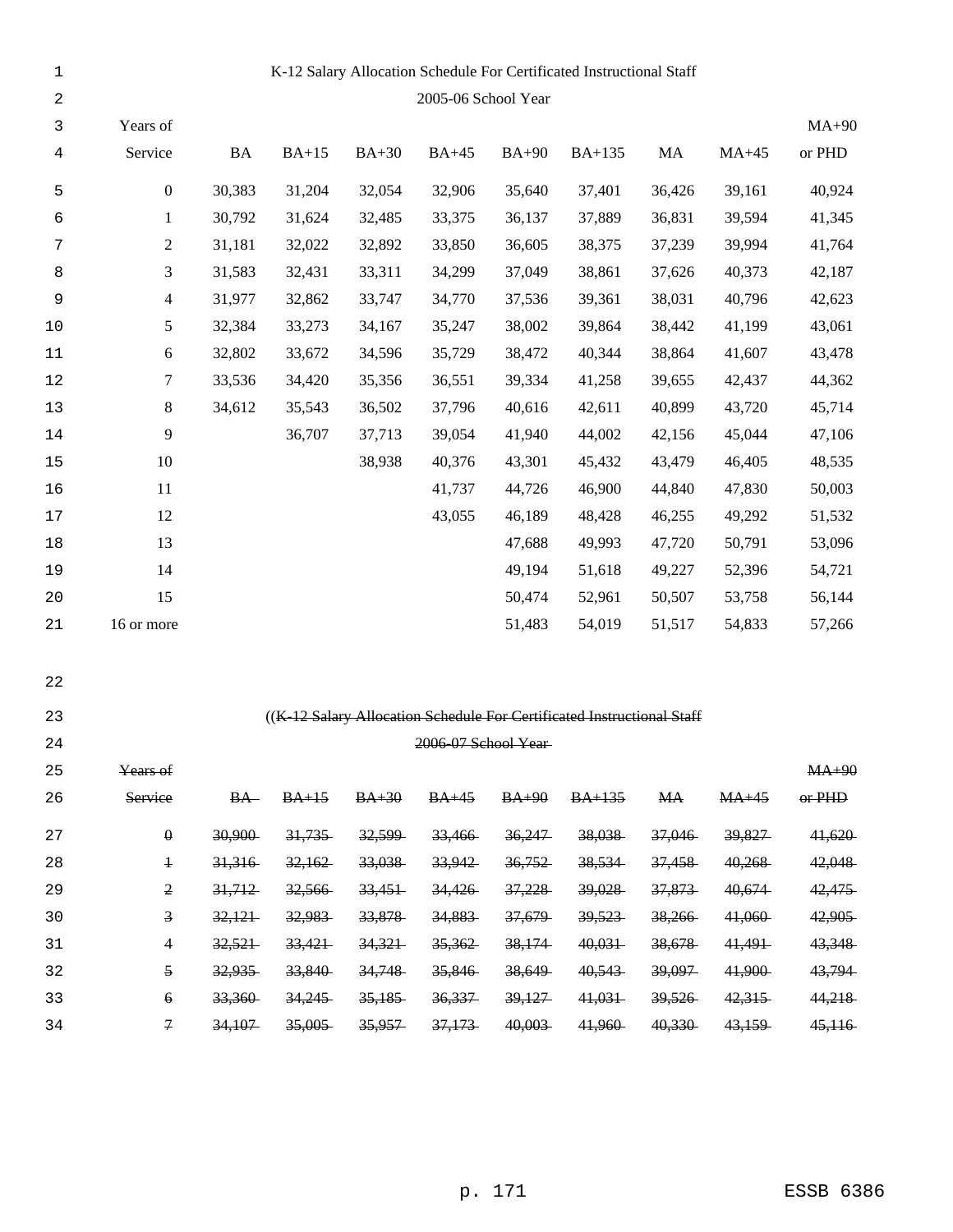|   | 8               | 35,201 | 36,148 | 37,123 | 38,439 | 41,307 | 43,336 | 41,594 | 44,464 | 46,492  |
|---|-----------------|--------|--------|--------|--------|--------|--------|--------|--------|---------|
| 2 | 9               |        | 37,332 | 38,355 | 39,718 | 42,654 | 44,751 | 42,873 | 45,810 | 47,908  |
|   | $\overline{40}$ |        |        | 39,601 | 41,063 | 44,038 | 46,205 | 44,219 | 47,194 | 49,361  |
| 4 | #               |        |        |        | 42,448 | 45,487 | 47,698 | 45,603 | 48,644 | 50,853  |
| 5 | $+2$            |        |        |        | 43,788 | 46,975 | 49,252 | 47,042 | 50,131 | 52,409  |
| 6 | $+3$            |        |        |        |        | 48,499 | 50,844 | 48,532 | 51,655 | 54,000  |
| ⇁ | $\overline{14}$ |        |        |        |        | 50,031 | 52,496 | 50,065 | 53,287 | 55,652  |
| 8 | $\overline{15}$ |        |        |        |        | 51,333 | 53,862 | 51,366 | 54,673 | 57,099  |
| 9 | 16 or more      |        |        |        |        | 52,359 | 54,938 | 52,393 | 55,766 | 58,241) |

| 10 |                 |           |         |         |                     |         | K-12 Salary Allocation Schedule For Certificated Instructional Staff |                  |         |         |
|----|-----------------|-----------|---------|---------|---------------------|---------|----------------------------------------------------------------------|------------------|---------|---------|
| 11 |                 |           |         |         | 2006-07 School Year |         |                                                                      |                  |         |         |
| 12 | Years of        |           |         |         |                     |         |                                                                      |                  |         | $MA+90$ |
| 13 | Service         | <b>BA</b> | $BA+15$ | $BA+30$ | $BA+45$             | $BA+90$ | $BA+135$                                                             | $\underline{MA}$ | $MA+45$ | or PHD  |
| 14 | $\underline{0}$ | 31,404    | 32,252  | 33,131  | 34,012              | 36,838  | 38,658                                                               | 37,651           | 40,477  | 42,299  |
| 15 | $\overline{1}$  | 31,827    | 32,687  | 33,577  | 34,496              | 37,352  | 39,162                                                               | 38,069           | 40,925  | 42,734  |
| 16 | $\overline{2}$  | 32,229    | 33,098  | 33,997  | 34,988              | 37,835  | 39,664                                                               | 38,491           | 41,338  | 43,167  |
| 17 | $\overline{3}$  | 32,644    | 33,521  | 34,430  | 35,452              | 38,294  | 40,167                                                               | 38,890           | 41,730  | 43,604  |
| 18 | $\underline{4}$ | 33,051    | 33,967  | 34,881  | 35,938              | 38,797  | 40,684                                                               | 39,309           | 42,167  | 44,055  |
| 19 | $\overline{5}$  | 33,472    | 34,391  | 35,315  | 36,431              | 39,279  | 41,204                                                               | 39,734           | 42,584  | 44,508  |
| 20 | $\underline{6}$ | 33,904    | 34,803  | 35,758  | 36,930              | 39,765  | 41,700                                                               | 40,170           | 43,005  | 44,939  |
| 21 | $\overline{1}$  | 34,663    | 35,576  | 36,544  | 37,779              | 40,656  | 42,644                                                               | 40,988           | 43,863  | 45,852  |
| 22 | $\underline{8}$ | 35,775    | 36,738  | 37,728  | 39,066              | 41,981  | 44,043                                                               | 42,273           | 45,189  | 47,250  |
| 23 | $\overline{9}$  |           | 37,940  | 38,980  | 40,366              | 43,349  | 45,481                                                               | 43,572           | 46,557  | 48,689  |
| 24 | 10              |           |         | 40,247  | 41,733              | 44,756  | 46,959                                                               | 44,940           | 47,964  | 50,166  |
| 25 | 11              |           |         |         | 43,140              | 46,229  | 48,476                                                               | 46,347           | 49,437  | 51,683  |
| 26 | 12              |           |         |         | 44,502              | 47,741  | 50,055                                                               | 47,809           | 50,949  | 53,263  |
| 27 | 13              |           |         |         |                     | 49,290  | 51,673                                                               | 49,323           | 52,498  | 54,880  |
| 28 | 14              |           |         |         |                     | 50,847  | 53,352                                                               | 50,881           | 54,157  | 56,560  |
| 29 | 15              |           |         |         |                     | 52,170  | 54,740                                                               | 52,204           | 55,564  | 58,031  |
| 30 | 16 or more      |           |         |         |                     | 53,213  | 55,834                                                               | 53,248           | 56,675  | 59,191  |

 (b) As used in this subsection, the column headings "BA+(N)" refer to the number of credits earned since receiving the baccalaureate degree.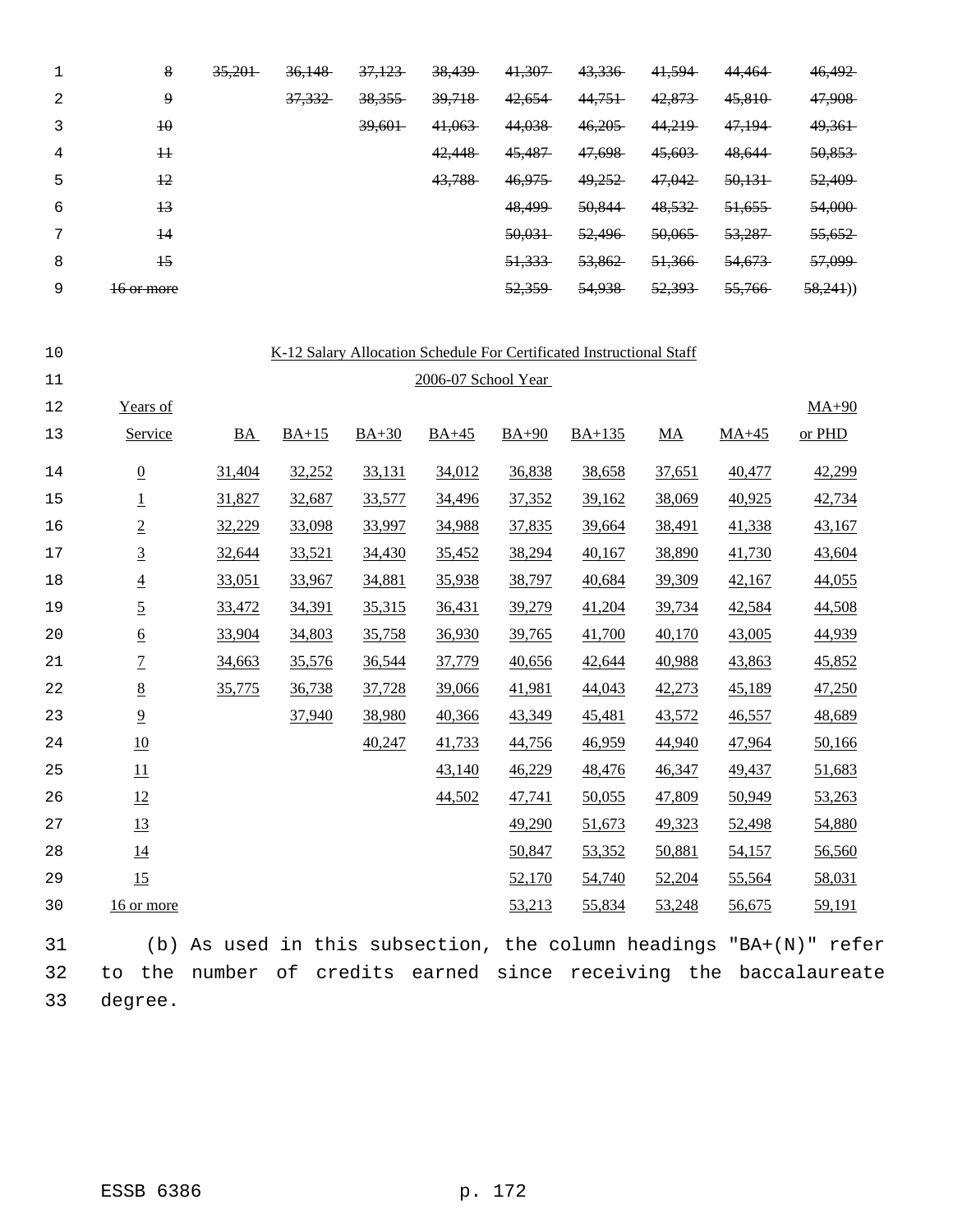(c) For credits earned after the baccalaureate degree but before the masters degree, any credits in excess of forty-five credits may be counted after the masters degree. Thus, as used in this subsection, the column headings "MA+(N)" refer to the total of:

(i) Credits earned since receiving the masters degree; and

 (ii) Any credits in excess of forty-five credits that were earned after the baccalaureate degree but before the masters degree.

(5) For the purposes of this section:

(a) "BA" means a baccalaureate degree.

(b) "MA" means a masters degree.

(c) "PHD" means a doctorate degree.

 (d) "Years of service" shall be calculated under the same rules adopted by the superintendent of public instruction.

 (e) "Credits" means college quarter hour credits and equivalent in- service credits computed in accordance with RCW 28A.415.020 and 28A.415.023.

 (6) No more than ninety college quarter-hour credits received by any employee after the baccalaureate degree may be used to determine compensation allocations under the state salary allocation schedule and LEAP documents referenced in this act, or any replacement schedules and documents, unless:

(a) The employee has a masters degree; or

 (b) The credits were used in generating state salary allocations before January 1, 1992.

 (7) The certificated instructional staff base salary specified for each district in LEAP Document 12E and the salary schedules in subsection (4)(a) of this section include two learning improvement days for the 2005-06 school year and three learning improvement days for 2006-07 school year. A school district is eligible for the learning improvement day funds only if the learning improvement days have been added to the 180- day contract year. If fewer days are added, the additional learning improvement allocation shall be adjusted accordingly. The additional days shall be limited to specific activities identified in the state required school improvement plan related to improving student learning that are consistent with education reform implementation, and shall not be considered part of basic education. The principal in each school shall assure that the days are used to provide the necessary school- wide, all staff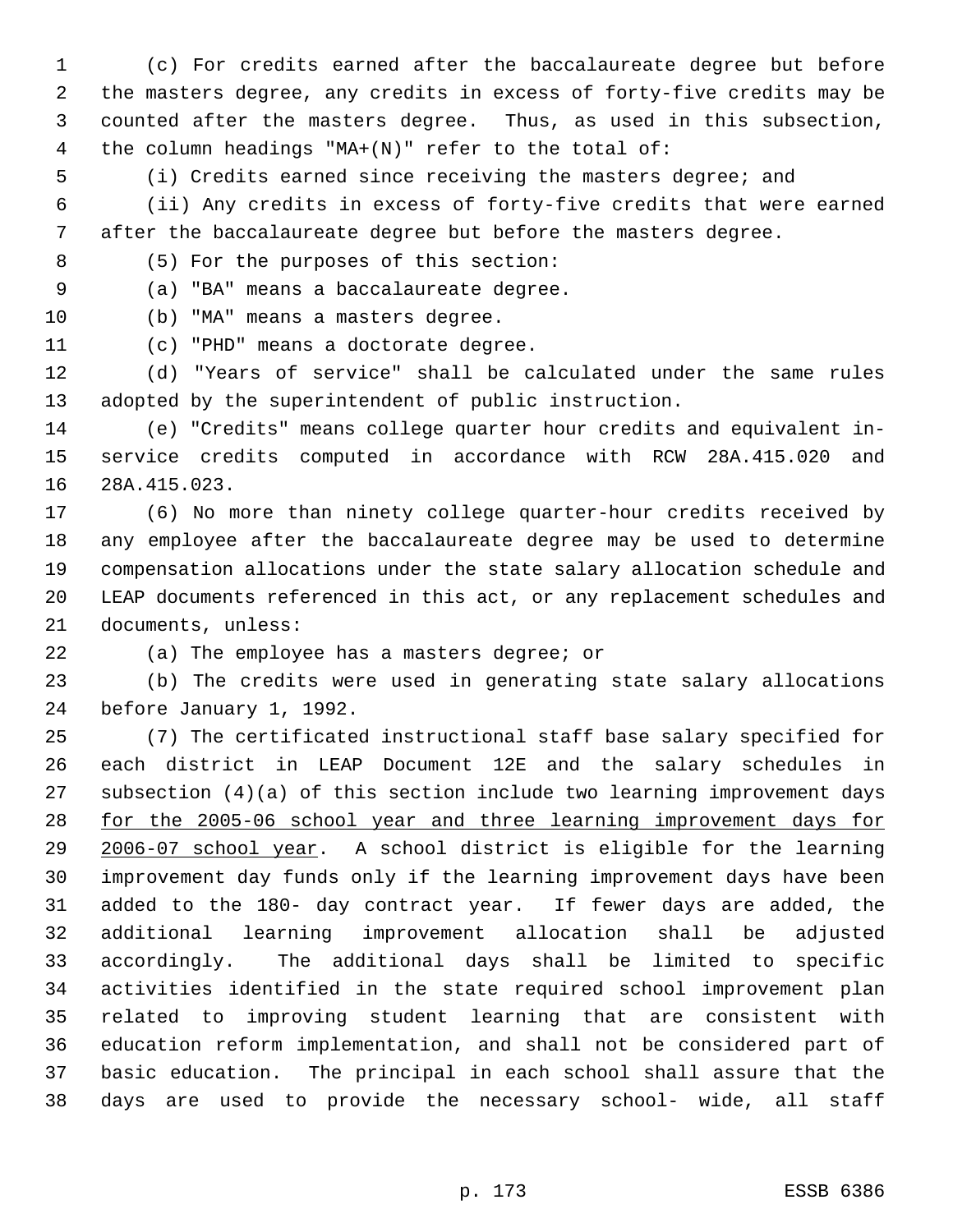professional development that is tied directly to the school improvement plan. The school principal and the district superintendent shall maintain documentation as to their approval of these activities. The length of a learning improvement day shall not be less than the length of a full day under the base contract. The superintendent of public instruction shall ensure that school districts adhere to the intent and purposes of this subsection.

 (8) The salary allocation schedules established in this section are for allocation purposes only except as provided in RCW 28A.400.200(2) and subsection (7) of this section.

 **Sec. 504.** 2005 c 518 s 504 (uncodified) is amended to read as follows: **FOR THE SUPERINTENDENT OF PUBLIC INSTRUCTION--FOR SCHOOL EMPLOYEE COMPENSATION ADJUSTMENTS** 15 General Fund--State Appropriation (FY 2006) . . . . . ((\$73,981,000))  $\frac{16}{16}$   $\frac{16}{16}$   $\frac{16}{16}$   $\frac{16}{16}$   $\frac{16}{16}$   $\frac{16}{16}$   $\frac{16}{16}$   $\frac{16}{16}$   $\frac{16}{16}$   $\frac{16}{16}$   $\frac{16}{16}$   $\frac{16}{16}$   $\frac{16}{16}$   $\frac{16}{16}$   $\frac{16}{16}$   $\frac{16}{16}$   $\frac{16}{16}$   $\frac{16}{16}$   $\frac{1$ 17 General Fund--State Appropriation (FY 2007) . . . . . ((\$186,968,000)) \$226,619,000 19 ((Education Legacy Trust Account - State Appropriation . . . \$470,000)) 20 General Fund--Federal Appropriation . . . . . . . . . . ((\$864,000))  $\frac{$991,000}{ }$ 22 TOTAL APPROPRIATION . . . . . . . . . . . . . ((\$262,283,000)) \$302,055,000

 The appropriations in this section are subject to the following conditions and limitations:

 (1) ((\$135,669,000)) \$171,941,000 is provided for a cost of living adjustment of 1.2 percent effective September 1, 2005, and another  $((1.7))$  2.8 percent effective September 1, 2006, for state formula staff units. The appropriations include associated incremental fringe 30 benefit allocations at rates of  $((10.26))$  10.57 percent for the 2005-06 31 school year and  $((11.26))$   $11.09$  percent for the 2006-07 school year for 32 certificated staff and  $((11.07))$   $10.57$  percent for the 2005-06 school 33 year and  $((12.32))$   $11.58$  percent for the 2006-07 school year for classified staff.

 (a) The appropriations in this section include the increased portion of salaries and incremental fringe benefits for all relevant state-funded school programs in part V of this act. Increases for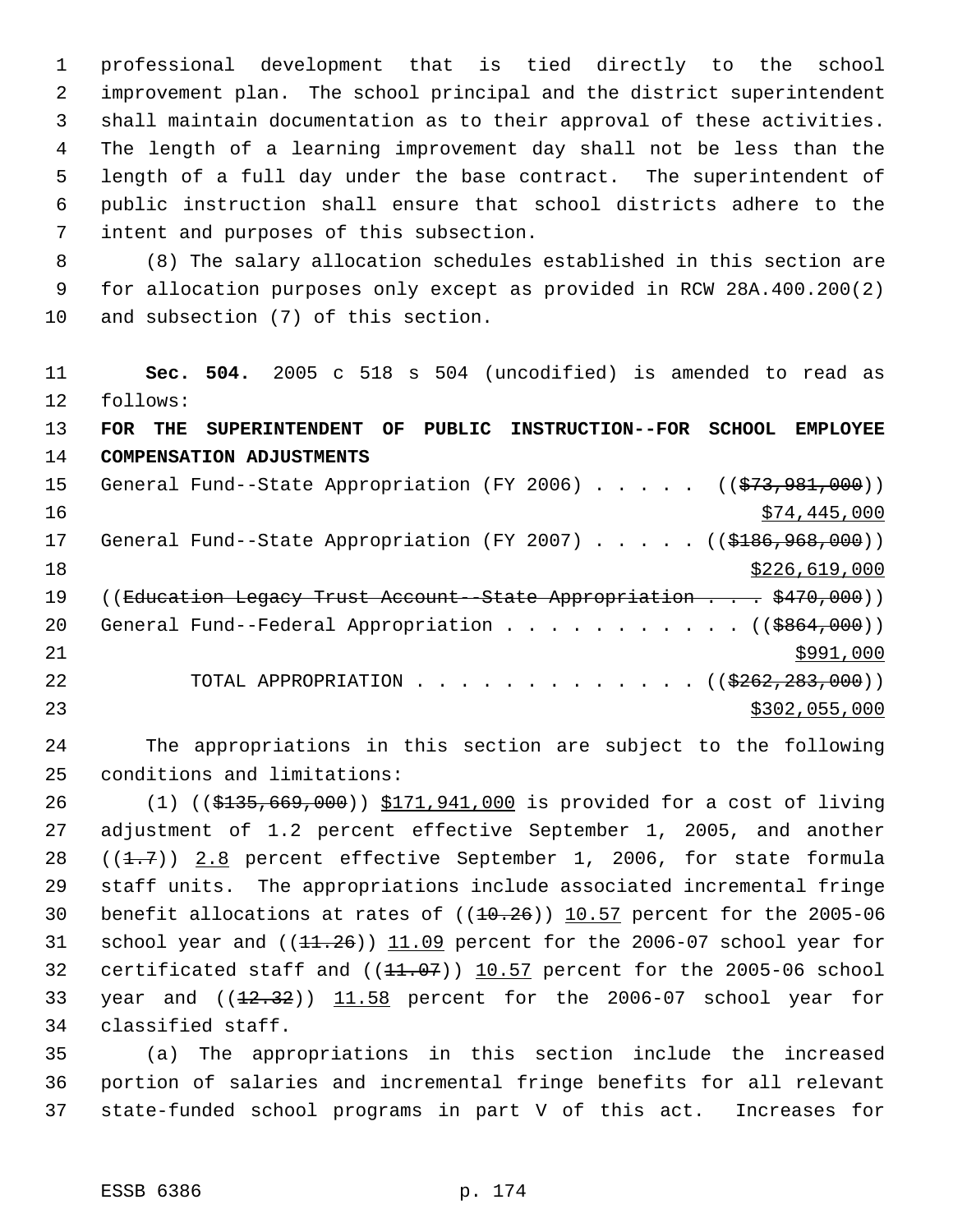general apportionment (basic education) are based on the salary allocation schedules and methodology in sections 502 and 503 of this act. Increases for special education result from increases in each district's basic education allocation per student. Increases for educational service districts and institutional education programs are determined by the superintendent of public instruction using the methodology for general apportionment salaries and benefits in sections 502 and 503 of this act.

 (b) The appropriations in this section provide cost of living and incremental fringe benefit allocations based on formula adjustments as follows:

| 12 |                                                                   |              | <b>School Year</b> |
|----|-------------------------------------------------------------------|--------------|--------------------|
| 13 |                                                                   | 2005-06      | 2006-07            |
| 14 | Pupil Transportation (per weighted pupil mile)                    | $((\$0.28))$ | $((\$0.68))$       |
| 15 |                                                                   | \$0.27       | \$0.93             |
| 16 | Highly Capable (per formula student)                              | \$2.96       | $((\$7.26))$       |
| 17 |                                                                   |              | \$10.06            |
| 18 | Transitional Bilingual Education (per eligible bilingual student) | $((\$7.92))$ | $((\$19.44))$      |
| 19 |                                                                   | \$7.94       | \$26.94            |
| 20 | Learning Assistance (per formula student)                         | \$1.69       | $((\$4.14))$       |
| 21 |                                                                   |              | \$5.74             |

 (c) The appropriations in this section include \$251,000 for fiscal 23 year 2006 and ((\$676,000)) \$915,000 for fiscal year 2007 for salary increase adjustments for substitute teachers.

 (2) ((\$126,614,000)) \$130,115,000 is provided for adjustments to insurance benefit allocations. The maintenance rate for insurance benefit allocations is \$582.47 per month for the 2005-06 and 2006-07 school years. The appropriations in this section provide for a rate increase to \$629.07 per month for the 2005-06 school year and ((\$679.39)) \$682.54 per month for the 2006-07 school year. The adjustments to health insurance benefit allocations are at the following rates:

| 33 |         | School Year<br>. |
|----|---------|------------------|
| 34 | 2005-06 | 2006-07          |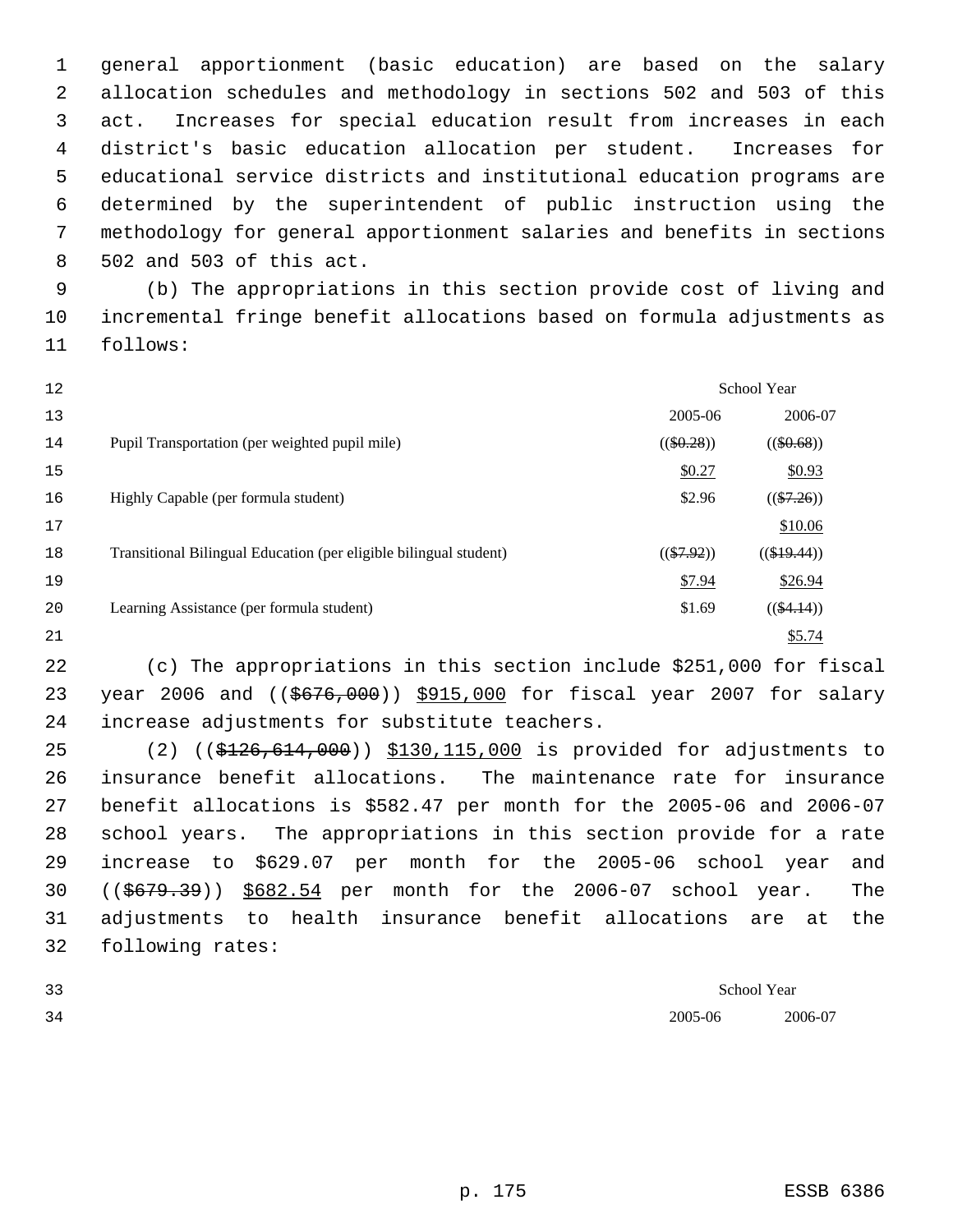|         | Pupil Transportation (per weighted pupil mile)                                                        | \$0.42       | $((\$0.88))$  |
|---------|-------------------------------------------------------------------------------------------------------|--------------|---------------|
| 2       |                                                                                                       |              | \$0.91        |
| 3       | Highly Capable (per formula student)                                                                  | $((\$2.89))$ | $((\$5.97))$  |
| 4       |                                                                                                       | \$2.88       | \$6.16        |
| 5       | Transitional Bilingual Education (per eligible bilingual student)                                     | \$7.54       | $((\$15.69))$ |
| 6       |                                                                                                       |              | \$16.20       |
| 7       | Learning Assistance (per formula student)                                                             | \$1.49       | $((\$3.11))$  |
| 8       |                                                                                                       |              | \$3.21        |
| 9       | The rates specified in this section are subject to revision<br>(3)                                    |              |               |
| $10 \,$ | each year by the legislature.                                                                         |              |               |
|         |                                                                                                       |              |               |
| 11      | (uncodified) is amended to read<br>2005<br>505<br>505.<br>518<br>Sec.<br>$\mathbf{s}$<br>$\mathbf{C}$ |              | as            |

 follows: **FOR THE SUPERINTENDENT OF PUBLIC INSTRUCTION--FOR PUPIL TRANSPORTATION** 14 General Fund--State Appropriation (FY 2006) . . . . . ((\$242,170,000)) \$248,149,000 16 General Fund--State Appropriation (FY 2007) . . . . . ((\$248,575,000))

 $\frac{17}{2}$   $\frac{17}{2}$   $\frac{17}{2}$   $\frac{17}{2}$   $\frac{17}{2}$   $\frac{17}{2}$   $\frac{17}{2}$   $\frac{17}{2}$   $\frac{17}{2}$   $\frac{17}{2}$   $\frac{17}{2}$   $\frac{17}{2}$   $\frac{17}{2}$   $\frac{17}{2}$   $\frac{17}{2}$   $\frac{17}{2}$   $\frac{17}{2}$   $\frac{17}{2}$   $\frac{17}{2}$   $\frac{17}{2}$  18 TOTAL APPROPRIATION . . . . . . . . . . . . . . . ((\$490,745,000)) \$500,908,000

 The appropriations in this section are subject to the following conditions and limitations:

 (1) Each general fund fiscal year appropriation includes such funds as are necessary to complete the school year ending in the fiscal year and for prior fiscal year adjustments.

 (2) A maximum of \$796,000 of this fiscal year 2006 appropriation and a maximum of ((\$812,000)) \$828,000 of the fiscal year 2007 appropriation may be expended for regional transportation coordinators and related activities. The transportation coordinators shall ensure that data submitted by school districts for state transportation funding shall, to the greatest extent practical, reflect the actual transportation activity of each district.

 (3) \$5,000 of the fiscal year 2006 appropriation and \$5,000 of the fiscal year 2007 appropriation are provided solely for the transportation of students enrolled in "choice" programs. Transportation shall be limited to low-income students who are transferring to "choice" programs solely for educational reasons.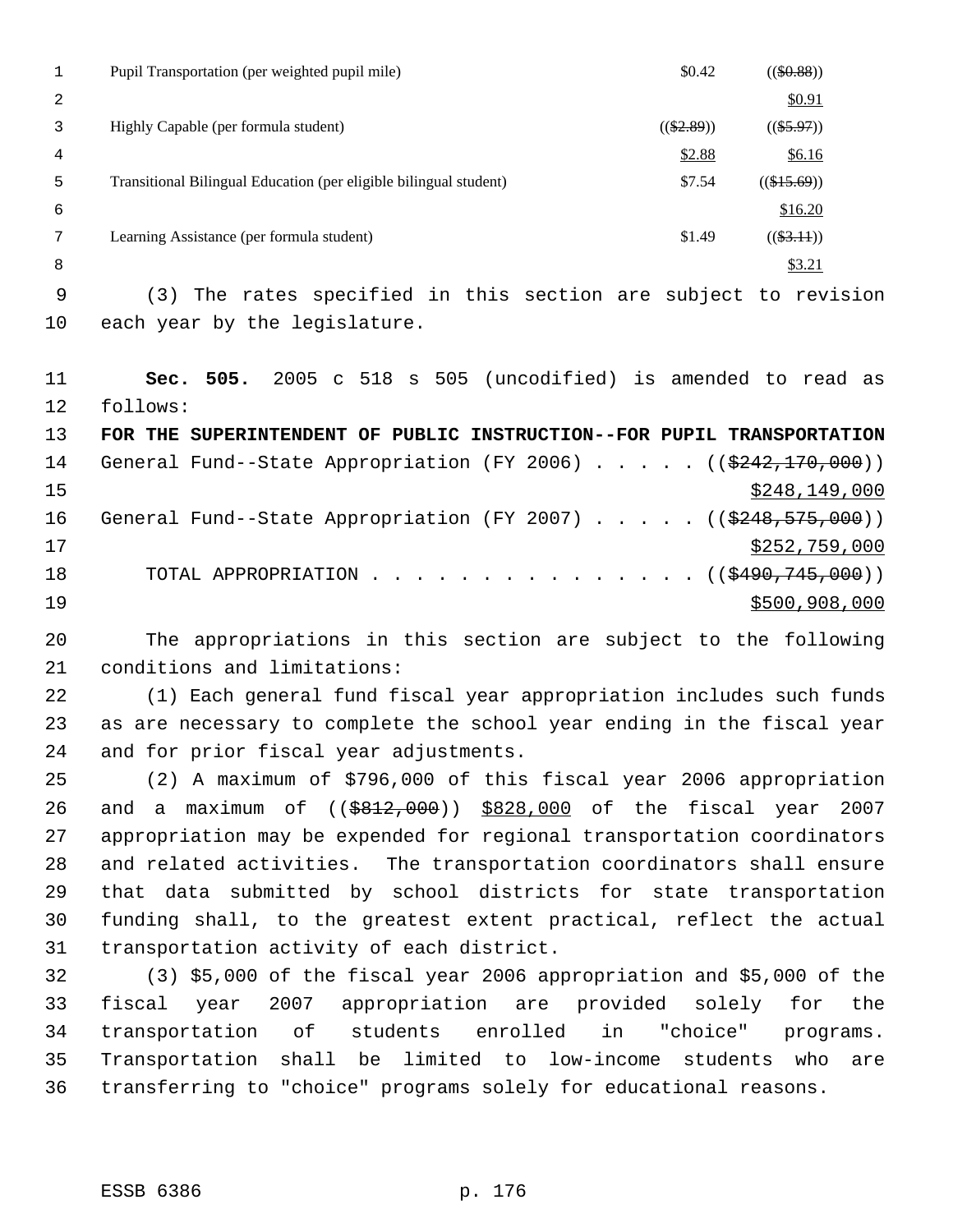(4) Allocations for transportation of students shall be based on 2 reimbursement rates of ((\$41.51)) \$42.67 per weighted mile in the 2005-3 06 school year and  $($   $(*42.01)$   $*42.11$  per weighted mile in the 2006-07 school year exclusive of salary and benefit adjustments provided in 5 section 504 of this act. Included in the 2005-06 school year rate is a one-time increase of \$1.27 to offset extraordinary increases in the price of diesel fuel. Allocations for transportation of students transported more than one radius mile shall be based on weighted miles as determined by superintendent of public instruction multiplied by the per mile reimbursement rates for the school year pursuant to the formulas adopted by the superintendent of public instruction. Allocations for transportation of students living within one radius mile shall be based on the number of enrolled students in grades kindergarten through five living within one radius mile of their assigned school multiplied by the per mile reimbursement rate for the school year multiplied by 1.29.

 (5) For busses purchased between July 1, 2005, and June 30, 2007, the office of superintendent of public instruction shall provide reimbursement funding to a school district only after the superintendent of public instruction determines that the school bus was purchased from the list established pursuant to RCW 28A.160.195(2) or a comparable competitive bid process based on the lowest price quote based on similar bus categories to those used to establish the list pursuant to RCW 28A.160.195. The competitive specifications shall meet federal motor vehicle safety standards, minimum state specifications as established by rule by the superintendent, and supported options as determined by the superintendent in consultation with the regional transportation coordinators of the educational service districts.

 (6) Beginning with the 2005-06 school year, the superintendent of public instruction shall base depreciation payments for school district buses on the five-year average of lowest bids in the appropriate category of bus. In the final year on the depreciation schedule, the depreciation payment shall be based on the current state price. The superintendent may include a weighting or other adjustment factor in the averaging formula to ease the transition from the current-price depreciation system to the average depreciation system. Prior to making any depreciation payment in the 2005-06 school year, the superintendent shall notify the office of financial management and the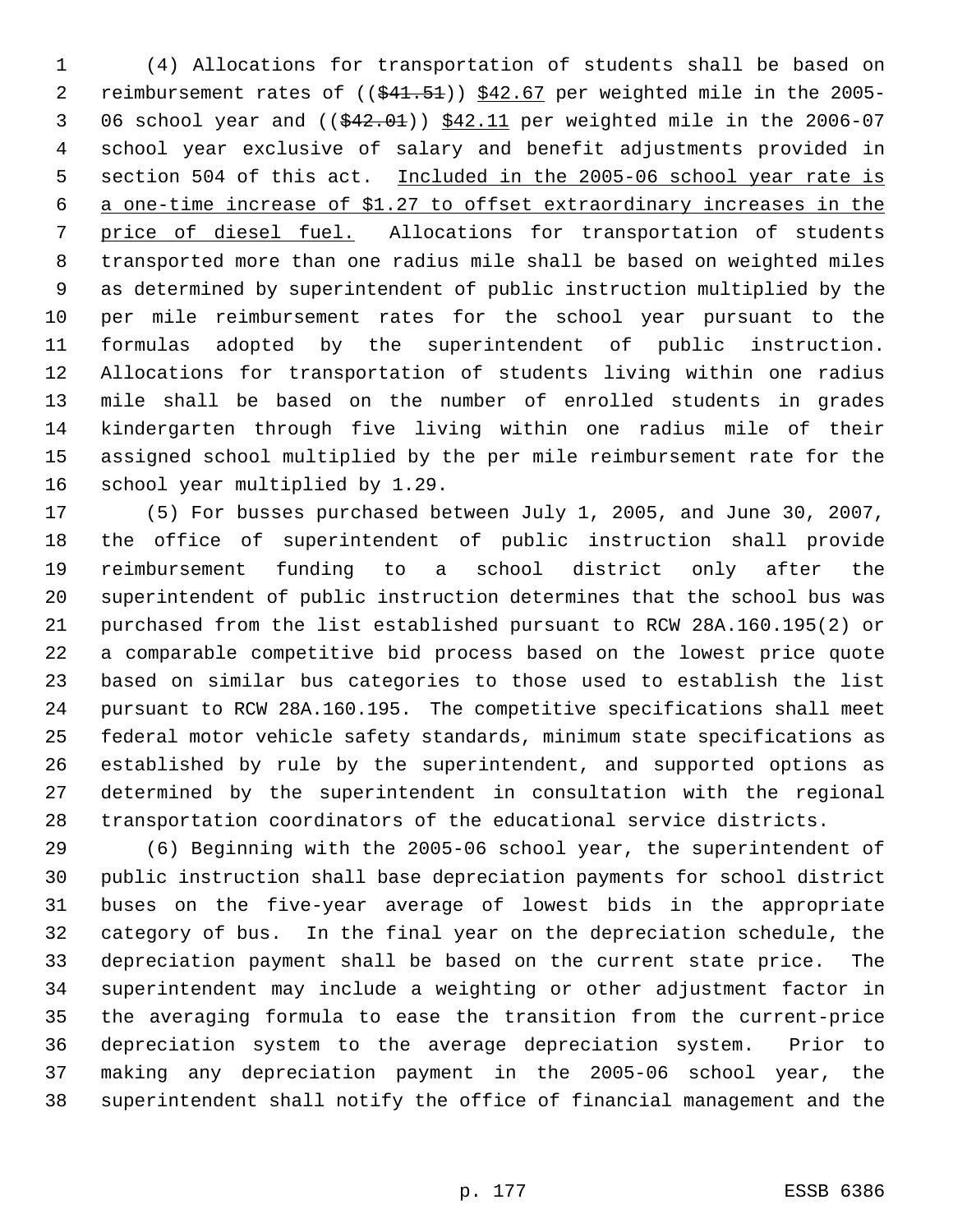fiscal committees of the legislature of the specific depreciation formula to be used. The replacement cost shall be based on the lowest bid in the appropriate bus category for that school year. A maximum of \$50,000 of the fiscal year 2006 appropriation may be expended for software programming costs associated with the implementation of this subsection.

 **Sec. 506.** 2005 c 518 s 506 (uncodified) is amended to read as follows: **FOR THE SUPERINTENDENT OF PUBLIC INSTRUCTION--FOR SCHOOL FOOD SERVICE PROGRAMS** General Fund--State Appropriation (FY 2006) . . . . . . . . \$3,147,000 General Fund--State Appropriation (FY 2007) . . . . . . . . \$3,159,000 13 General Fund--Federal Appropriation . . . . . . . . . ((\$288,774,000))  $$270,423,000$ 15 TOTAL APPROPRIATION . . . . . . . . . . . . . ((\$295,080,000))  $\frac{$276,729,000}{200}$ 

 The appropriations in this section are subject to the following conditions and limitations:

 (1) \$3,000,000 of the general fund--state appropriation for fiscal year 2006 and \$3,000,000 of the general fund--state appropriation for fiscal year 2007 are provided for state matching money for federal child nutrition programs.

 (2) \$100,000 of the general fund--state appropriation for fiscal year 2006 and \$100,000 of the 2007 fiscal year appropriation are provided for summer food programs for children in low-income areas.

 (3) \$47,000 of the general fund--state appropriation for fiscal year 2006 and \$59,000 of the general fund--state appropriation for fiscal year 2007 are provided solely to reimburse school districts for school breakfasts served to students enrolled in the free or reduced price meal program pursuant to House Bill No. 1771 (requiring school breakfast programs in certain schools). If House Bill No. 1771 is not enacted by June 30, 2005, the amounts provided in this subsection shall lapse.

 **Sec. 507.** 2005 c 518 s 507 (uncodified) is amended to read as follows: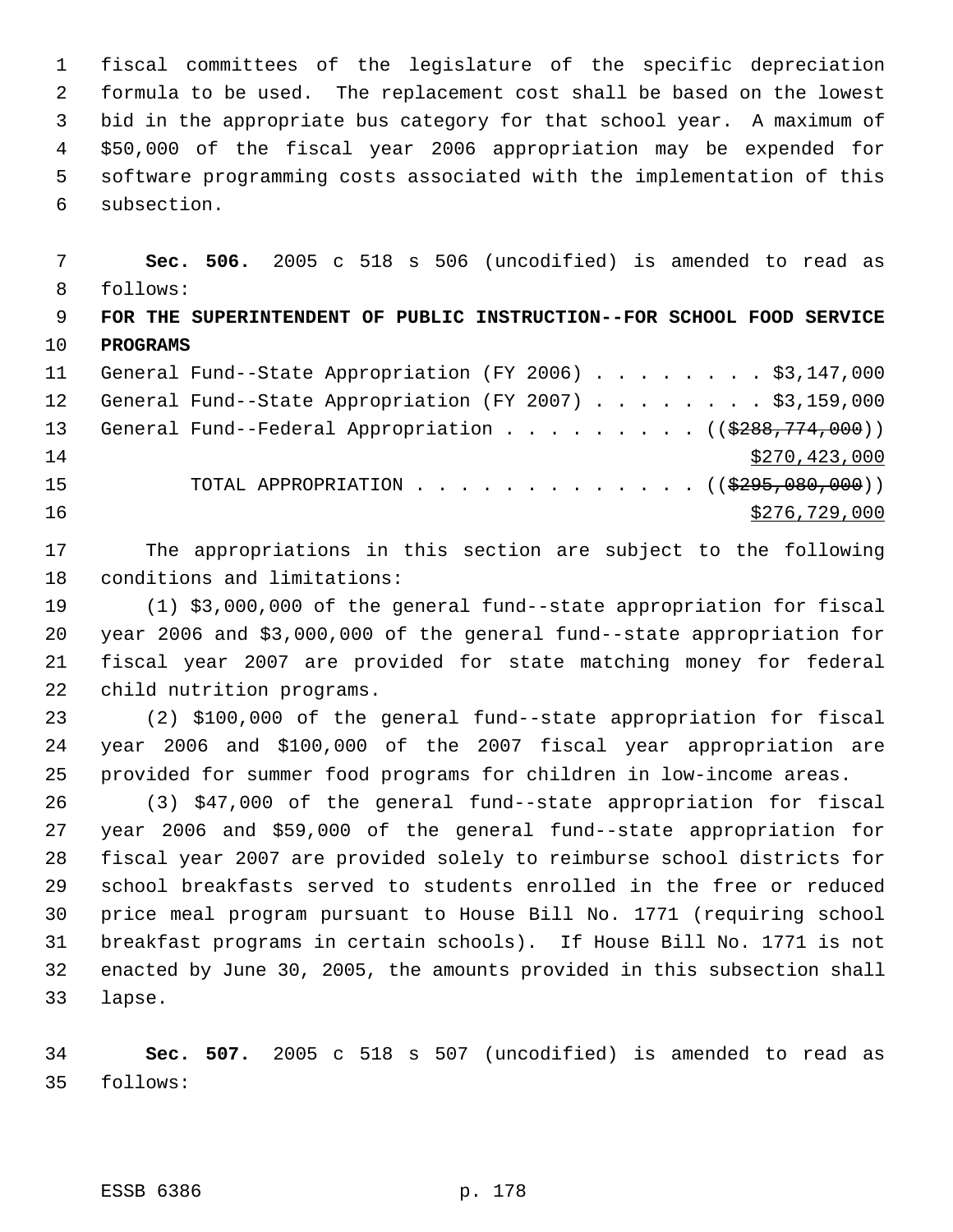**FOR THE SUPERINTENDENT OF PUBLIC INSTRUCTION--FOR SPECIAL EDUCATION PROGRAMS** 3 General Fund--State Appropriation (FY 2006) . . . . . ((\$460,032,000)) 4 \$464,812,000 5 General Fund--State Appropriation (FY 2007) . . . . . ((\$471,961,000))  $\frac{$479,421,000}{5}$ 7 General Fund--Federal Appropriation . . . . . . . . ((\$435,464,000)) 8 \$435,643,000 \$435,643,000 \$435,643,000 \$435,643,000 \$435,643,000 \$435,643,000 \$ 9 TOTAL APPROPRIATION . . . . . . . . . . . ((\$<del>1,367,457,000</del>))  $31,379,876,000$ 

 The appropriations in this section are subject to the following conditions and limitations:

 (1) Funding for special education programs is provided on an excess cost basis, pursuant to RCW 28A.150.390. School districts shall ensure that special education students as a class receive their full share of the general apportionment allocation accruing through sections 502 and 504 of this act. To the extent a school district cannot provide an appropriate education for special education students under chapter 28A.155 RCW through the general apportionment allocation, it shall provide services through the special education excess cost allocation funded in this section.

 (2)(a) The superintendent of public instruction shall use the excess cost methodology developed and implemented for the 2001-02 school year using the S-275 personnel reporting system and all related accounting requirements to ensure that:

 (i) Special education students are basic education students first; (ii) As a class, special education students are entitled to the full basic education allocation; and

 (iii) Special education students are basic education students for the entire school day.

 (b) The S-275 and accounting changes in effect since the 2001-02 school year shall supercede any prior excess cost methodologies and shall be required of all school districts.

 (3) Each fiscal year appropriation includes such funds as are necessary to complete the school year ending in the fiscal year and for prior fiscal year adjustments.

 (4) The superintendent of public instruction shall distribute state and federal funds to school districts based on two categories: The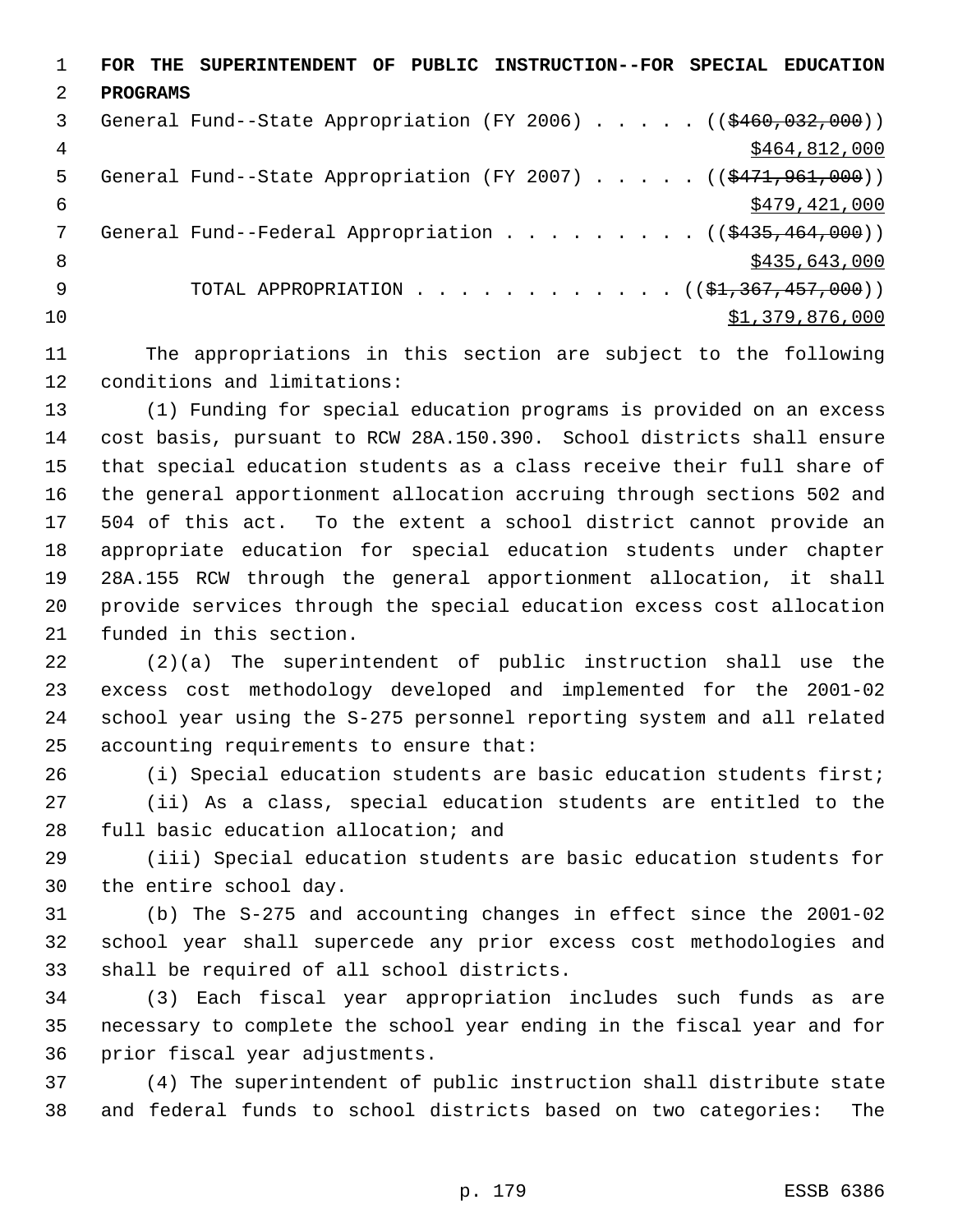optional birth through age two program for special education eligible developmentally delayed infants and toddlers, and the mandatory special education program for special education eligible students ages three to twenty-one. A "special education eligible student" means a student receiving specially designed instruction in accordance with a properly formulated individualized education program.

 (5)(a) For the 2005-06 and 2006-07 school years, the superintendent shall make allocations to each district based on the sum of:

 (i) A district's annual average headcount enrollment of developmentally delayed infants and toddlers ages birth through two, multiplied by the district's average basic education allocation per full-time equivalent student, multiplied by 1.15; and

 (ii) A district's annual average full-time equivalent basic education enrollment multiplied by the funded enrollment percent determined pursuant to subsection (6)(b) of this section, multiplied by the district's average basic education allocation per full-time equivalent student multiplied by 0.9309.

 (b) For purposes of this subsection, "average basic education allocation per full-time equivalent student" for a district shall be based on the staffing ratios required by RCW 28A.150.260 and shall not include enhancements, secondary vocational education, or small schools.

 (6) The definitions in this subsection apply throughout this section.

 (a) "Annual average full-time equivalent basic education enrollment" means the resident enrollment including students enrolled through choice (RCW 28A.225.225) and students from nonhigh districts (RCW 28A.225.210) and excluding students residing in another district enrolled as part of an interdistrict cooperative program (RCW 28A.225.250).

 (b) "Enrollment percent" means the district's resident special education annual average enrollment, excluding the birth through age two enrollment, as a percent of the district's annual average full-time equivalent basic education enrollment.

 Each district's general fund--state funded special education enrollment shall be the lesser of the district's actual enrollment percent or 12.7 percent.

 (7) At the request of any interdistrict cooperative of at least 15 districts in which all excess cost services for special education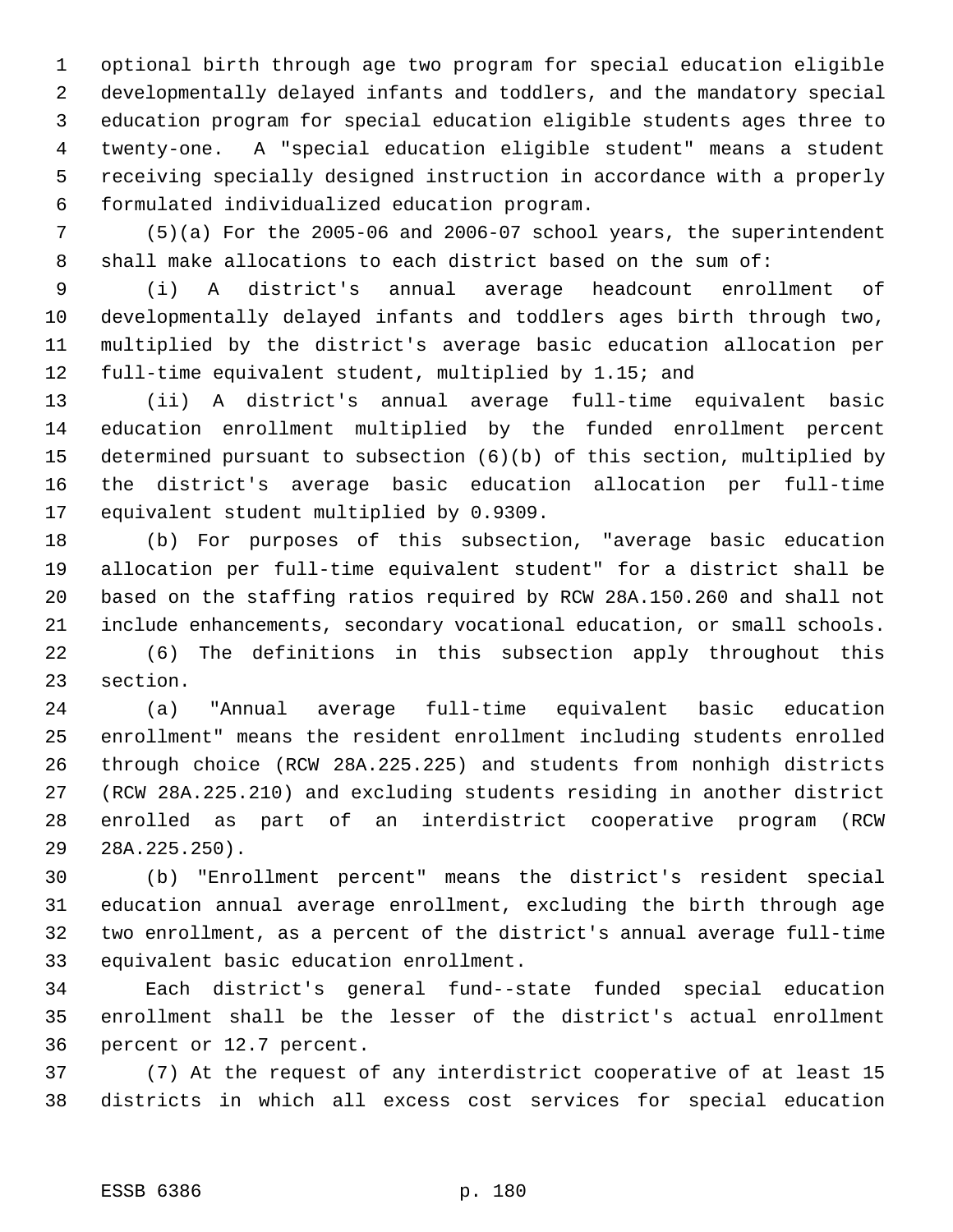students of the districts are provided by the cooperative, the maximum enrollment percent shall be calculated in accordance with subsection (6)(b) of this section, and shall be calculated in the aggregate rather than individual district units. For purposes of this subsection, the average basic education allocation per full-time equivalent student shall be calculated in the aggregate rather than individual district units.

 (8) To the extent necessary, \$18,940,000 of the general fund--state 9 appropriation and ((\$28,698,000)) \$29,081,000 of the general fund-- federal appropriation are provided for safety net awards for districts with demonstrated needs for special education funding beyond the amounts provided in subsection (5) of this section. If safety net awards exceed the amount appropriated in this subsection (8), the superintendent shall expend all available federal discretionary funds necessary to meet this need. Safety net funds shall be awarded by the state safety net oversight committee subject to the following conditions and limitations:

 (a) The committee shall consider unmet needs for districts that can convincingly demonstrate that all legitimate expenditures for special education exceed all available revenues from state funding formulas. In the determination of need, the committee shall also consider additional available revenues from federal sources. Differences in program costs attributable to district philosophy, service delivery choice, or accounting practices are not a legitimate basis for safety net awards.

 (b) The committee shall then consider the extraordinary high cost needs of one or more individual special education students. Differences in costs attributable to district philosophy, service delivery choice, or accounting practices are not a legitimate basis for safety net awards.

 (c) The maximum allowable indirect cost for calculating safety net eligibility may not exceed the federal restricted indirect cost rate for the district plus one percent.

 (d) Safety net awards shall be adjusted based on the percent of potential medicaid eligible students billed as calculated by the superintendent in accordance with chapter 318, Laws of 1999.

 (e) Safety net awards must be adjusted for any audit findings or exceptions related to special education funding.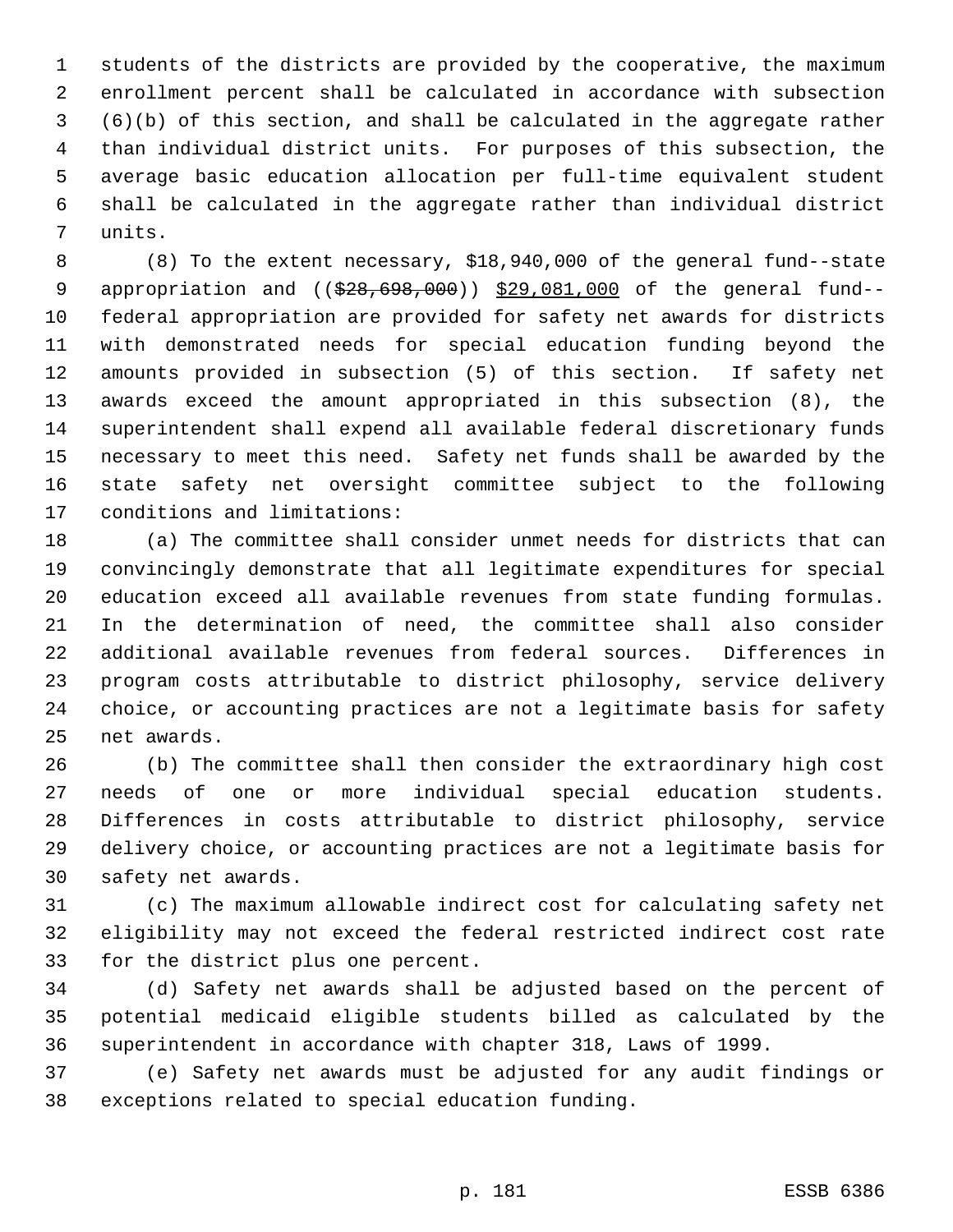(9) The superintendent of public instruction may adopt such rules and procedures as are necessary to administer the special education funding and safety net award process. Prior to revising any standards, procedures, or rules, the superintendent shall consult with the office of financial management and the fiscal committees of the legislature.

 (10) The safety net oversight committee appointed by the superintendent of public instruction shall consist of:

 (a) One staff from the office of superintendent of public instruction;

 (b) Staff of the office of the state auditor who shall be nonvoting members of the committee; and

 (c) One or more representatives from school districts or educational service districts knowledgeable of special education programs and funding.

 (11) A maximum of \$678,000 may be expended from the general fund-- state appropriations to fund 5.43 full-time equivalent teachers and 2.1 full-time equivalent aides at children's orthopedic hospital and medical center. This amount is in lieu of money provided through the home and hospital allocation and the special education program.

 (12) A maximum of \$1,000,000 of the general fund--federal appropriation is provided for projects to provide special education students with appropriate job and independent living skills, including work experience where possible, to facilitate their successful transition out of the public school system. The funds provided by this subsection shall be from federal discretionary grants.

 (13) A maximum of \$100,000 of the general fund--federal appropriation shall be expended to create a special education ombudsman program within the office of superintendent of public instruction. The purpose of the program is to provide support to parents, guardians, educators, and students with disabilities. The program will provide information to help families and educators understand state laws, rules, and regulations, and access training and support, technical information services, and mediation services. The ombudsman program will provide data, information, and appropriate recommendations to the office of superintendent of public instruction, school districts, educational service districts, state need projects, and the parent and teacher information center.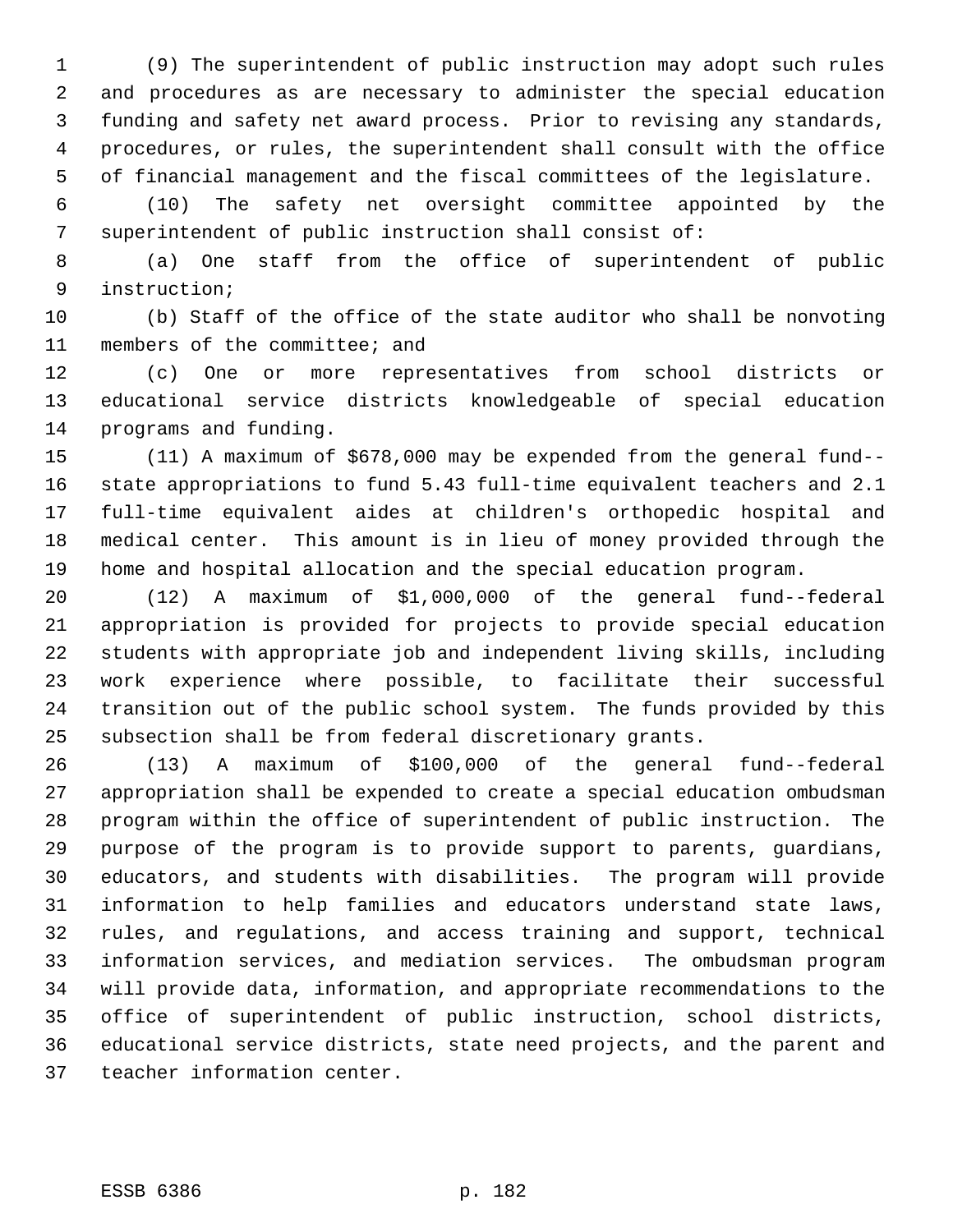(14) The superintendent shall maintain the percentage of federal flow-through to school districts at 85 percent. In addition to other purposes, school districts may use increased federal funds for high- cost students, for purchasing regional special education services from educational service districts, and for staff development activities particularly relating to inclusion issues.

 (15) A maximum of \$1,200,000 of the general fund--federal appropriation may be expended by the superintendent for projects related to use of inclusion strategies by school districts for provision of special education services.

 (16) \$1,400,000 of the general fund--federal appropriation shall be expended for one-time grants to school districts for the start-up costs of implementing web-based programs that assist schools in meeting state and federal requirements regarding individualized education plans.

 (17) The superintendent, consistent with the new federal IDEA reauthorization, shall continue to educate school districts on how to implement a birth-to-three program and review the cost effectiveness and learning benefits of early intervention.

 (18) A school district may carry over from one year to the next year up to 10 percent of the general fund--state funds allocated under this program; however, carry over funds shall be expended in the special education program.

 **Sec. 508.** 2005 c 518 s 508 (uncodified) is amended to read as follows:

# **FOR THE SUPERINTENDENT OF PUBLIC INSTRUCTION--FOR EDUCATIONAL SERVICE DISTRICTS**

27 General Fund--State Appropriation (FY 2006) . . . . . . ((\$3,694,000)) \$3,691,000 29 General Fund--State Appropriation (FY 2007) . . . . . . ((\$3,724,000))  $30 \times 3716,000$ 31 TOTAL APPROPRIATION . . . . . . . . . . . . . ((<del>\$7,418,000</del>)) \$7,407,000

 The appropriations in this section are subject to the following conditions and limitations:

 (1) The educational service districts shall continue to furnish financial services required by the superintendent of public instruction and RCW 28A.310.190 (3) and (4).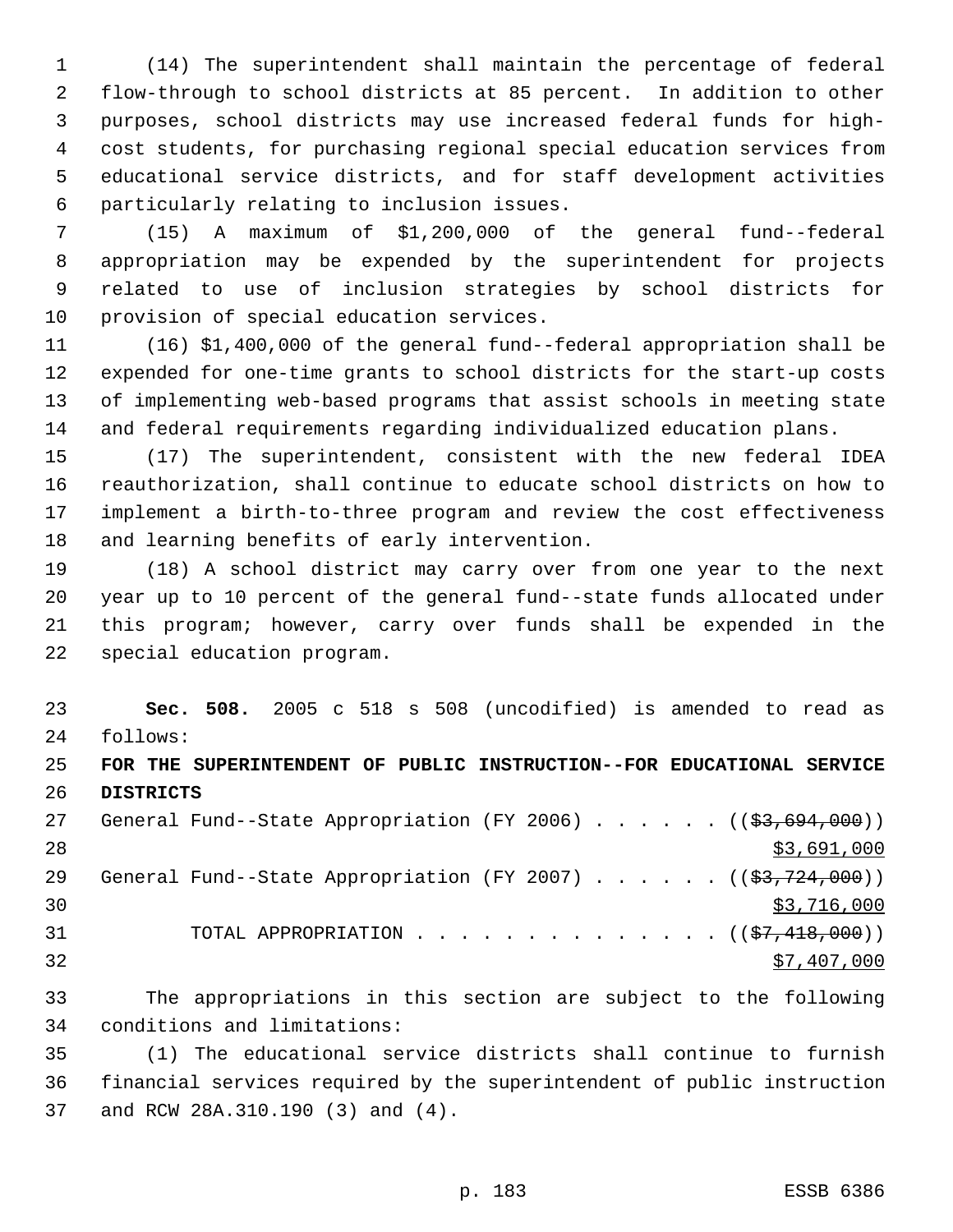(2) The educational service districts, at the request of the state board of education pursuant to RCW 28A.310.010 and 28A.310.340, may receive and screen applications for school accreditation, conduct school accreditation site visits pursuant to state board of education rules, and submit to the state board of education post-site visit recommendations for school accreditation. The educational service districts may assess a cooperative service fee to recover actual plus reasonable indirect costs for the purposes of this subsection.

 **Sec. 509.** 2005 c 518 s 509 (uncodified) is amended to read as follows: **FOR THE SUPERINTENDENT OF PUBLIC INSTRUCTION--FOR LOCAL EFFORT ASSISTANCE** 13 General Fund--State Appropriation (FY 2006) . . . . . ((\$174,465,000))  $$173,153,000$ 15 General Fund--State Appropriation (FY 2007) . . . . . ((\$182,702,000)) \$190,957,000 17 TOTAL APPROPRIATION . . . . . . . . . . . . ((\$<del>357,167,000</del>)) \$364,110,000

 **Sec. 510.** 2005 c 518 s 510 (uncodified) is amended to read as follows:

 **FOR THE SUPERINTENDENT OF PUBLIC INSTRUCTION--FOR INSTITUTIONAL EDUCATION PROGRAMS** 23 General Fund--State Appropriation (FY 2006) . . . . . ((\$19,084,000))  $518,078,000$ 25 General Fund--State Appropriation (FY 2007) . . . . . ((\$19,673,000))  $$18,237,000$ 27 TOTAL APPROPRIATION . . . . . . . . . . . . ((<del>\$38,757,000</del>)) 28 \$36,315,000

 The appropriations in this section are subject to the following conditions and limitations:

 (1) Each general fund--state fiscal year appropriation includes such funds as are necessary to complete the school year ending in the fiscal year and for prior fiscal year adjustments.

 (2) State funding provided under this section is based on salaries and other expenditures for a 220-day school year. The superintendent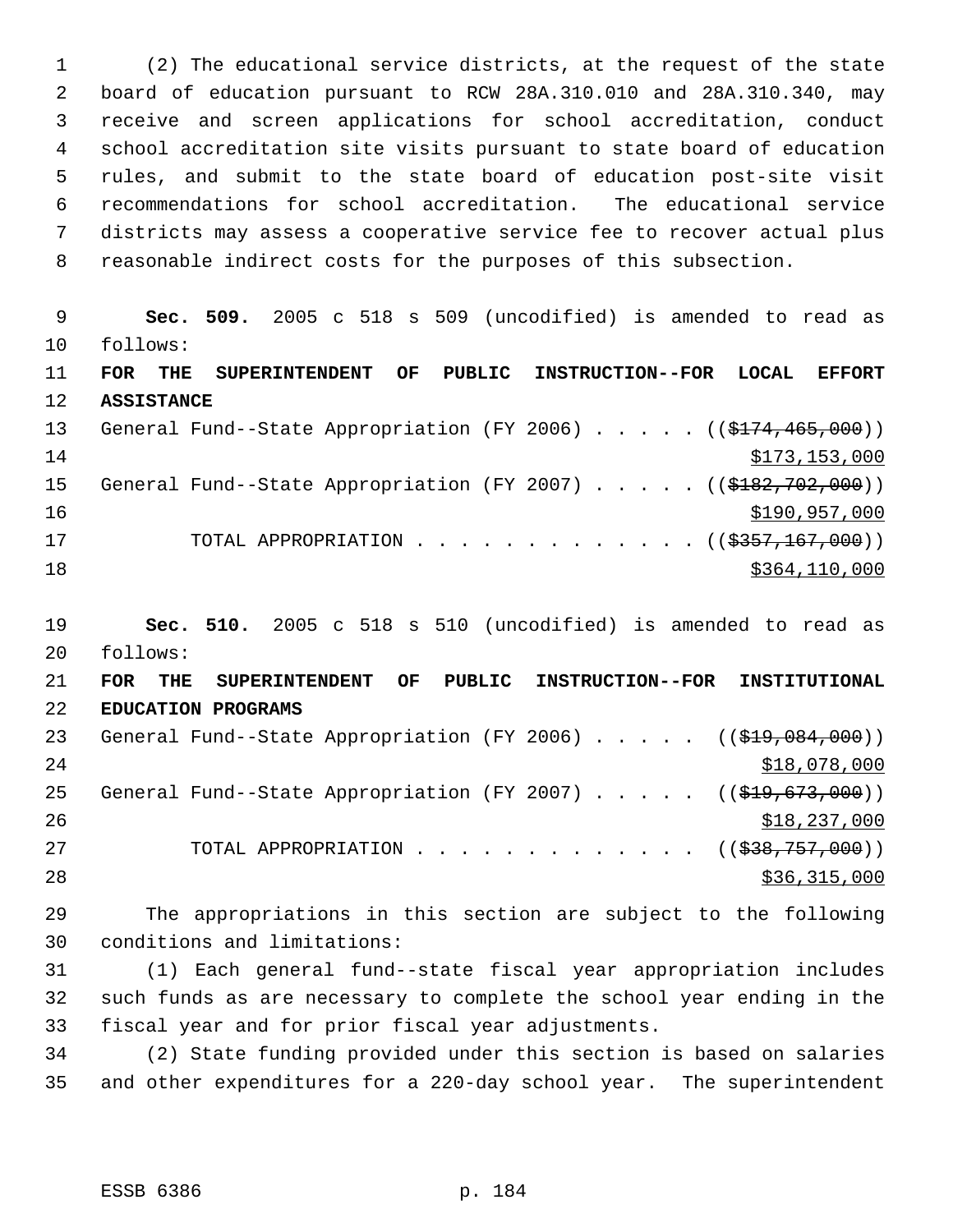of public instruction shall monitor school district expenditure plans for institutional education programs to ensure that districts plan for a full-time summer program.

 (3) State funding for each institutional education program shall be based on the institution's annual average full-time equivalent student enrollment. Staffing ratios for each category of institution shall remain the same as those funded in the 1995-97 biennium.

 (4) The funded staffing ratios for education programs for juveniles age 18 or less in department of corrections facilities shall be the same as those provided in the 1997-99 biennium.

11 (5) ((\$219,000)) \$236,000 of the general fund--state appropriation 12 for fiscal year 2006 and ((\$219,000)) \$236,000 of the general fund-- state appropriation for fiscal year 2007 are provided solely to maintain at least one certificated instructional staff and related support services at an institution whenever the K-12 enrollment is not sufficient to support one full-time equivalent certificated instructional staff to furnish the educational program. The following types of institutions are included: Residential programs under the department of social and health services for developmentally disabled juveniles, programs for juveniles under the department of corrections, and programs for juveniles under the juvenile rehabilitation administration.

 (6) Ten percent of the funds allocated for each institution may be carried over from one year to the next.

 **Sec. 511.** 2005 c 518 s 511 (uncodified) is amended to read as follows: **FOR THE SUPERINTENDENT OF PUBLIC INSTRUCTION--FOR PROGRAMS FOR HIGHLY CAPABLE STUDENTS** 29 General Fund--State Appropriation (FY 2006) . . . . . . ((\$6,860,000)) \$6,900,000 31 General Fund--State Appropriation (FY 2007) . . . . . . ((\$6,926,000))

 \$6,993,000 33 TOTAL APPROPRIATION . . . . . . . . . . . . ((<del>\$13,786,000</del>)) \$13,893,000

 The appropriations in this section are subject to the following conditions and limitations: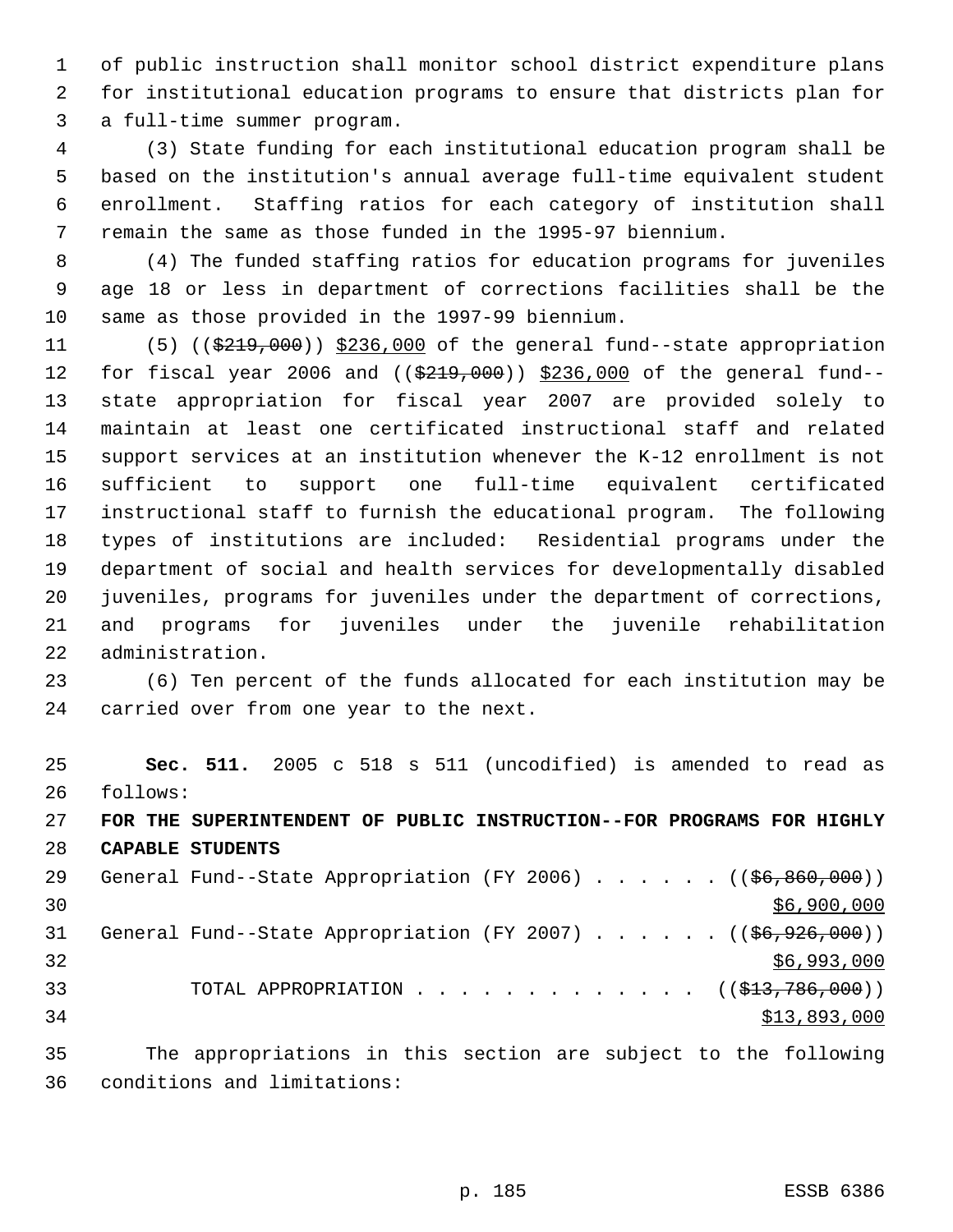(1) Each general fund fiscal year appropriation includes such funds as are necessary to complete the school year ending in the fiscal year and for prior fiscal year adjustments.

 (2) Allocations for school district programs for highly capable 5 students shall be distributed at a maximum rate of  $((\frac{2347.24}{})$   $\frac{2347.93}{})$ 6 per funded student for the 2005-06 school year and  $($   $(*349.48)$   $)*350.38$  per funded student for the 2006-07 school year, exclusive of salary and benefit adjustments pursuant to section 504 of this act. The number of funded students shall be a maximum of two percent of each district's full-time equivalent basic education enrollment.

 (3) \$170,000 of the fiscal year 2006 appropriation and \$170,000 of the fiscal year 2007 appropriation are provided for the centrum program at Fort Worden state park.

 (4) \$90,000 of the fiscal year 2006 appropriation and \$90,000 of the fiscal year 2007 appropriation are provided for the Washington destination imagination network and future problem-solving programs.

 **Sec. 512.** 2005 c 518 s 513 (uncodified) is amended to read as follows:

 **FOR THE SUPERINTENDENT OF PUBLIC INSTRUCTION--EDUCATION REFORM PROGRAMS**

21 General Fund--State Appropriation (FY 2006) . . . . . ((\$43,076,000))  $\frac{$45,297,000}{2}$ 23 General Fund--State Appropriation (FY 2007) . . . . . ((\$40,427,000)) 24 \$48,630,000 \$48,630,000 \$48,630,000 \$48,630,000 \$48,630,000 \$48,630,000 \$48,630,000 \$48,630,000 \$1 25 General Fund--Federal Appropriation . . . . . . . .  $($   $($ \$123,345,000))  $$147,799,000$ 27 TOTAL APPROPRIATION . . . . . . . . . . . . ((\$206,848,000)) \$241,726,000

 The appropriations in this section are subject to the following conditions and limitations:

(1) ASSESSMENT

32 ((\$19,810,000)) \$21,946,000 of the general fund--state 33 appropriation for fiscal year 2006, ((\$16,105,000)) \$21,391,000 of the general fund--state appropriation for fiscal year 2007, and ((\$16,111,000)) \$18,560,000 of the general fund--federal appropriation are provided solely for development and implementation of the Washington assessments of student learning (WASL), including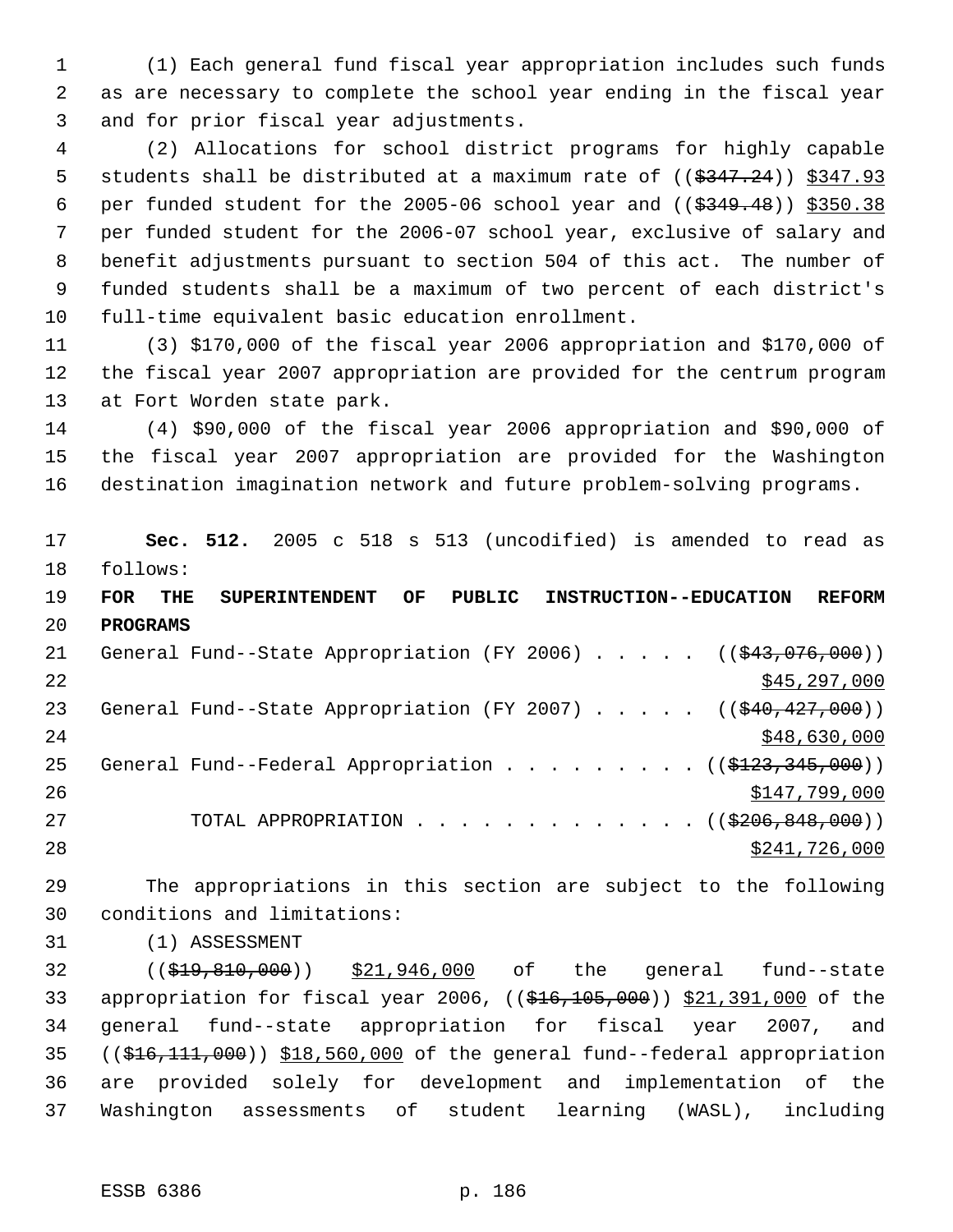development and implementation of retake assessments for high school students who are not successful in one or more content areas of the WASL and development of alternative assessments or appeals procedures to implement the certificate of academic achievement. The superintendent of public instruction shall report quarterly on the progress on development of alternative assessments or appeals procedures. Within these amounts, the superintendent of public instruction shall contract for the early return of 10th grade student WASL results, on or around June 10th of each year.

(2) MATH REMEDIATION

 The purpose of this subsection (2) is to strengthen high school student performance in meeting the state standards in mathematics.

 (a) Included in the general fund--state amounts provided in subsection (1) of this section is \$2,350,000 which is provided solely for the development of a new tenth grade mathematics assessment tool that: (i) Presents the mathematics essential learnings in segments for 17 assessment; (ii) is comparable in content and rigor to the tenth grade mathematics WASL when all segments are considered together; (iii) is reliable and valid; and (iv) can be used to determine a student's academic performance level.

 (b) \$110,000 of the general fund--state appropriation for fiscal year 2007 is provided solely for the development of WASL knowledge and skill learning modules to assist students performing at tenth grade 24 Level 1 in mathematics.

 (c) \$330,000 of the general fund--state appropriation for fiscal year 2007 is provided solely for development of mathematics knowledge and skill learning modules to teach middle and high school students specific skills that have been identified as areas of difficulty for tenth grade students. The office of the superintendent of public instruction shall develop materials for classroom use and for tutorial learning activities.

 (d) \$600,000 of the general fund--state appropriation for fiscal year 2007 is provided solely for development of web-based applications of the curriculum and materials produced under (b) and (c) of this subsection as well as mathematics knowledge and skill modules and materials previously developed by the office of the superintendent of public instruction. The products are to be designed as on-line courses for students needing Level 1 instruction; learning modules accessible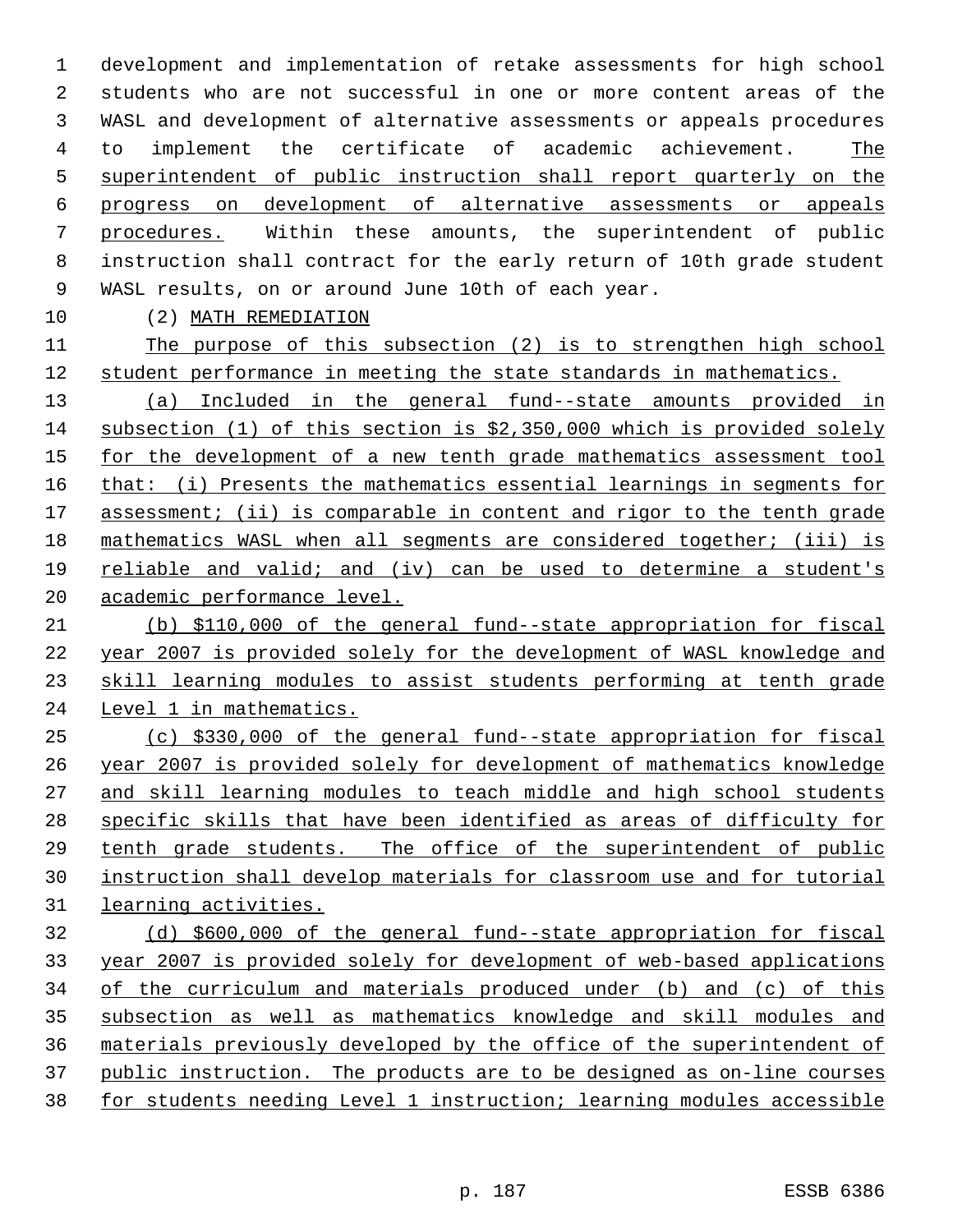to classroom teachers for incorporation into classroom instruction; 2 tutorials that can be used as WASL assessment skill refreshers and as tutor-guided and parent-guided learning modules; and on-line practice WASLs with supporting item scoring information and student response examples.

### (3) PROFESSIONAL DEVELOPMENT

 (a) \$548,000 of the fiscal year 2006 general fund--state appropriation and \$548,000 of the fiscal year 2007 general fund--state appropriation are provided solely for training of paraprofessional classroom assistants and certificated staff who work with classroom assistants as provided in RCW 28A.415.310.

 (b) \$2,348,000 of the general fund--state appropriation for fiscal year 2006 and \$2,348,000 of the general fund--state appropriation for fiscal year 2007 are provided solely for mentor teacher assistance, including state support activities, under RCW 28A.415.250 and 28A.415.260, and for a mentor academy. Up to \$200,000 of the amount in this subsection may be used each fiscal year to operate a mentor academy to help districts provide effective training for peer mentors. Funds for the teacher assistance program shall be allocated to school districts based on the number of first year beginning teachers.

 (c) \$705,000 of the general fund--state appropriation for fiscal year 2006 and \$705,000 of the general fund--state appropriation for fiscal year 2007 are provided solely for the leadership internship program for superintendents, principals, and program administrators.

25 (d) ((<del>\$3,010,000</del>)) \$3,095,000 of the general fund--state appropriation for fiscal year 2006 and \$4,018,000 of the general fund-- state appropriation for fiscal year 2007 are provided solely for salary bonuses, mandatory fringe benefits for fiscal year 2006, for teachers who attain certification by the national board for professional teaching standards, subject to the following conditions and limitations:

 (i) Teachers who hold a valid certificate from the national board during the 2005-06 or 2006-07 school years shall receive an annual bonus not to exceed \$3,500 in each of these school years in which they hold a national board certificate.

 (ii) The annual bonus shall be paid in a lump sum amount and shall not be included in the definition of "earnable compensation" under RCW 41.32.010(10).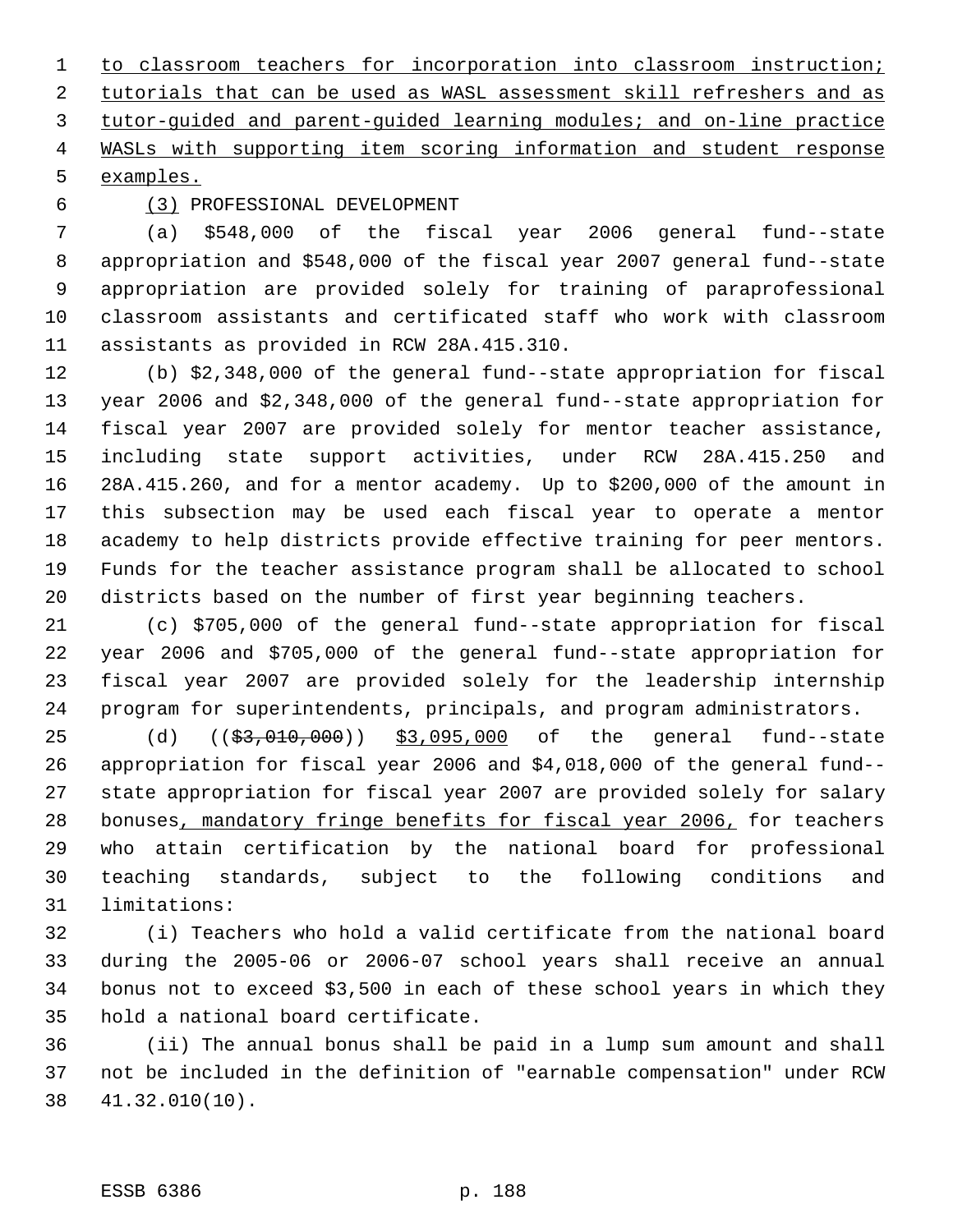(e) ((\$90,399,000)) \$98,761,000 of the general fund--federal appropriation is provided for preparing, training, and recruiting high quality teachers and principals under Title II of the no child left behind act.

#### 5  $((+3))$   $(4)$  SCHOOL IMPROVEMENT

 (a) \$338,000 of the general fund--state appropriation for fiscal year 2006 and \$338,000 of the general fund--state appropriation for fiscal year 2007 are provided solely for a principal support program. The office of the superintendent of public instruction may contract with an independent organization to administer the program. The program shall include: (i) Development of an individualized professional growth plan for a new principal or principal candidate; and (ii) participation of a mentor principal who works over a period of between one and three years with the new principal or principal candidate to help him or her build the skills identified as critical to the success of the professional growth plan. Within the amounts provided, \$25,000 per year shall be used to support additional participation of secondary principals.

 (b) \$3,046,000 of the general fund--state appropriation for fiscal year 2006 and \$3,046,000 of the general fund--state appropriation for fiscal year 2007 are provided solely to the office of the superintendent of public instruction for focused assistance. The office of the superintendent of public instruction shall conduct educational audits of low-performing schools and enter into performance agreements between school districts and the office to implement the recommendations of the audit and the community. Each educational audit shall include recommendations for best practices and ways to address identified needs and shall be presented to the community in a public meeting to seek input on ways to implement the audit and its recommendations.

 (c) \$1,000,000 of the general fund--state appropriation for fiscal year 2006 and \$1,000,000 of the general fund--state appropriation for fiscal year 2007 are provided solely for a high school and school district improvement program modeled after the office of the superintendent of public instruction's existing focused assistance program in (b) of this subsection. The state funding for this improvement program will match an equal amount committed by a nonprofit foundation in furtherance of a jointly funded program.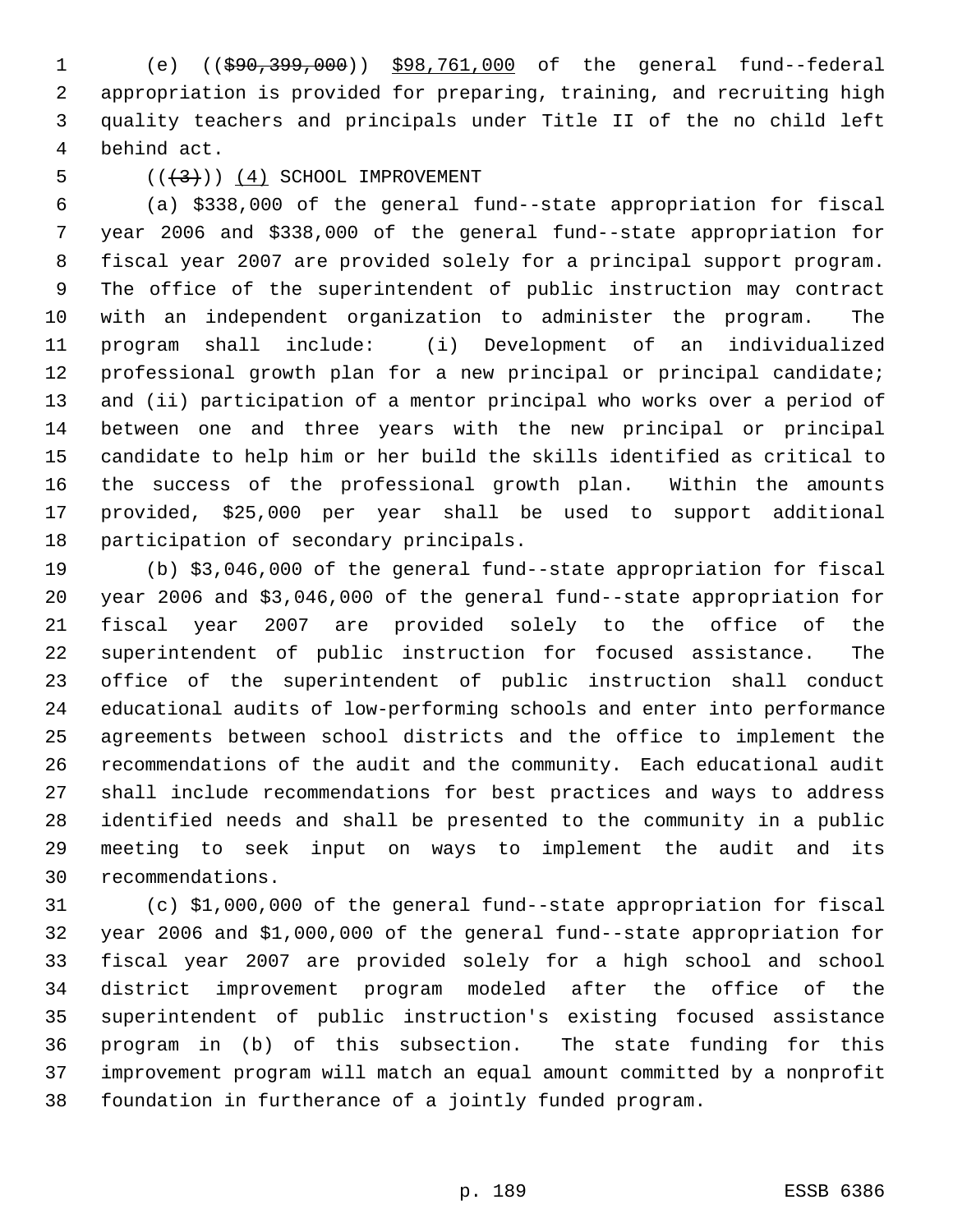(d) A maximum of \$250,000 of the general fund--state appropriation for fiscal year 2006 and a maximum of \$250,000 of the general fund-- state appropriation for fiscal year 2007 are provided for summer accountability institutes offered by the superintendent of public instruction. The institutes shall provide school district staff with training in the analysis of student assessment data, information regarding successful district and school teaching models, research on curriculum and instruction, and planning tools for districts to improve instruction in reading, mathematics, language arts, social studies, including civics, and guidance and counseling. The superintendent of public instruction shall emphasize issues of high school reform and mathematics instruction when offering summer institute programs supported by funds provided in this subsection.

 (e) \$515,000 of the general fund--state appropriation for fiscal year 2006 and \$515,000 of the general fund--state appropriation for fiscal year 2007 are provided for the evaluation of reading and mathematics textbooks, other instructional materials, and diagnostic tools to determine the extent to which they are aligned with the state standards. A scorecard of the analysis shall be made available to school districts. The superintendent shall also develop and disseminate information on essential components of comprehensive, school-based math and reading programs and shall develop and disseminate grade level expectations for reading and math which shall include professional development modules and web-based materials.

 (f) \$1,764,000 of the general fund--state appropriation for fiscal year 2006 and \$1,764,000 of the general fund--state appropriation for fiscal year 2007 are provided solely for the mathematics helping corps subject to the following conditions and limitations:

 (i) In order to increase the availability and quality of technical mathematics assistance statewide, the superintendent of public instruction shall employ mathematics school improvement specialists to provide assistance to schools and districts. The specialists shall be hired by and work under the direction of a statewide school improvement coordinator. The mathematics improvement specialists shall not be permanent employees of the superintendent of public instruction.

 (ii) The school improvement specialists shall provide the following: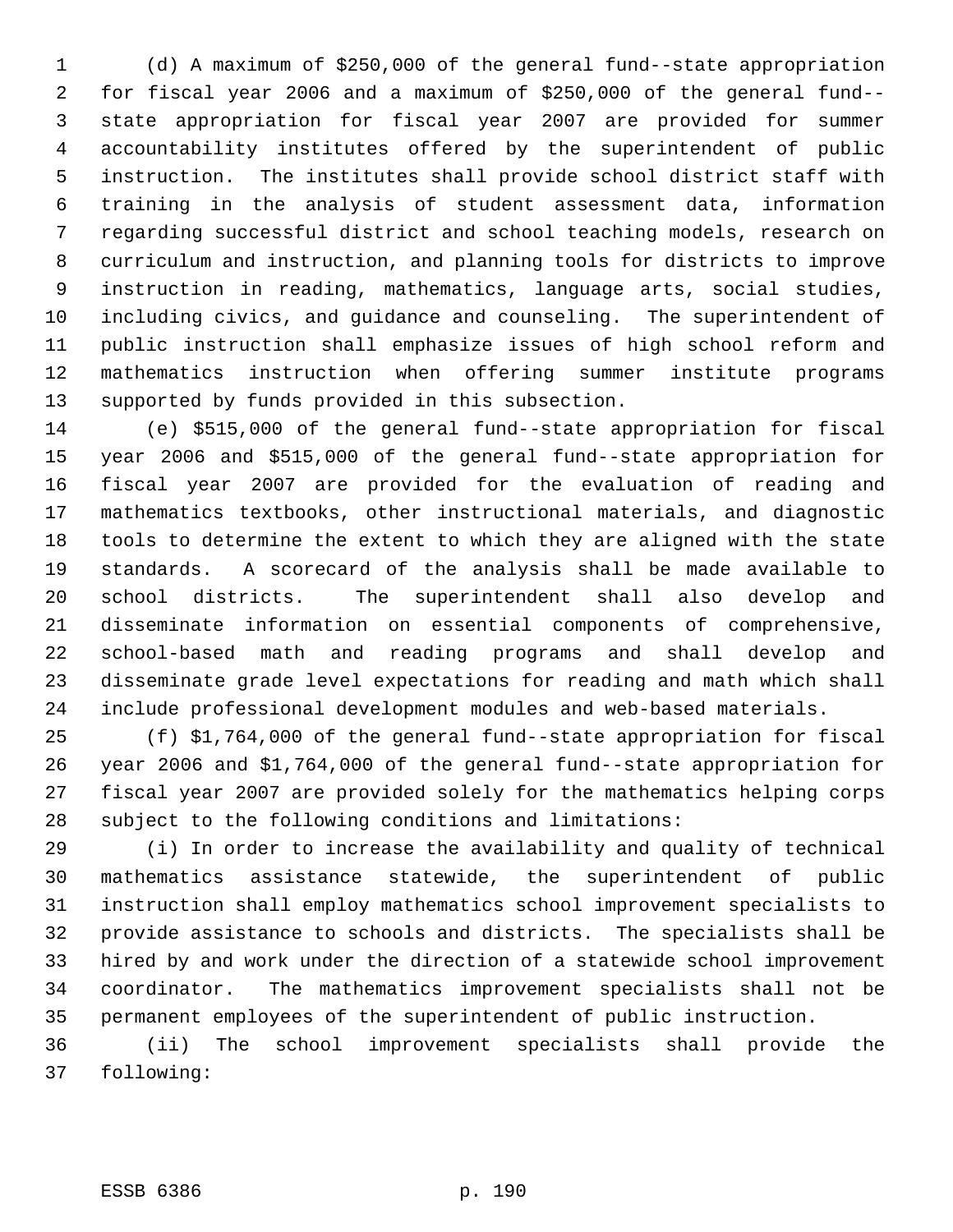(A) Assistance to schools to disaggregate student performance data 2 and develop improvement plans based on those data;

 (B) Consultation with schools and districts concerning their performance on the Washington assessment of student learning and other assessments emphasizing the performance on the mathematics assessments;

 (C) Consultation concerning curricula that aligns with the essential academic learning requirements emphasizing the academic learning requirements for mathematics, the Washington assessment of 9 student learning, and meets the needs of diverse learners;

 (D) Assistance in the identification and implementation of research-based instructional practices in mathematics;

 (E) Staff training that emphasizes effective instructional 13 strategies and classroom-based assessment for mathematics;

 (F) Assistance in developing and implementing family and community involvement programs emphasizing mathematics; and

 (G) Other assistance to schools and school districts intended to improve student mathematics learning.

 (g) \$125,000 of the general fund--state appropriation for fiscal year 2006 and \$125,000 of the general fund--state appropriation for fiscal year 2007 are provided solely for the improvement of reading achievement and implementation of research-based reading models. The superintendent shall evaluate reading curriculum programs and other instructional materials to determine the extent to which they are aligned with state standards. A report of the analyses shall be made available to school districts. The superintendent shall report to districts the assessments that are available to screen and diagnose reading difficulties, and shall provide training on how to implement a reading assessment system. Resources may also be used to disseminate grade level expectations and develop professional development modules and web-based materials.

 (h) ((\$16,758,000)) \$30,401,000 of the general fund--federal appropriation is provided for the reading first program under Title I of the no child left behind act.

34  $((+4))$  (5) STUDENT SUPPORTS

 (a) \$2,500,000 of the general fund--state appropriation for fiscal 36 year 2006 and ((\$2,500,000)) \$3,500,000 of the general fund--state appropriation for fiscal year 2007 are provided solely for the meals for kids program under RCW 28A.235.145 through 28A.235.155 and \$950,000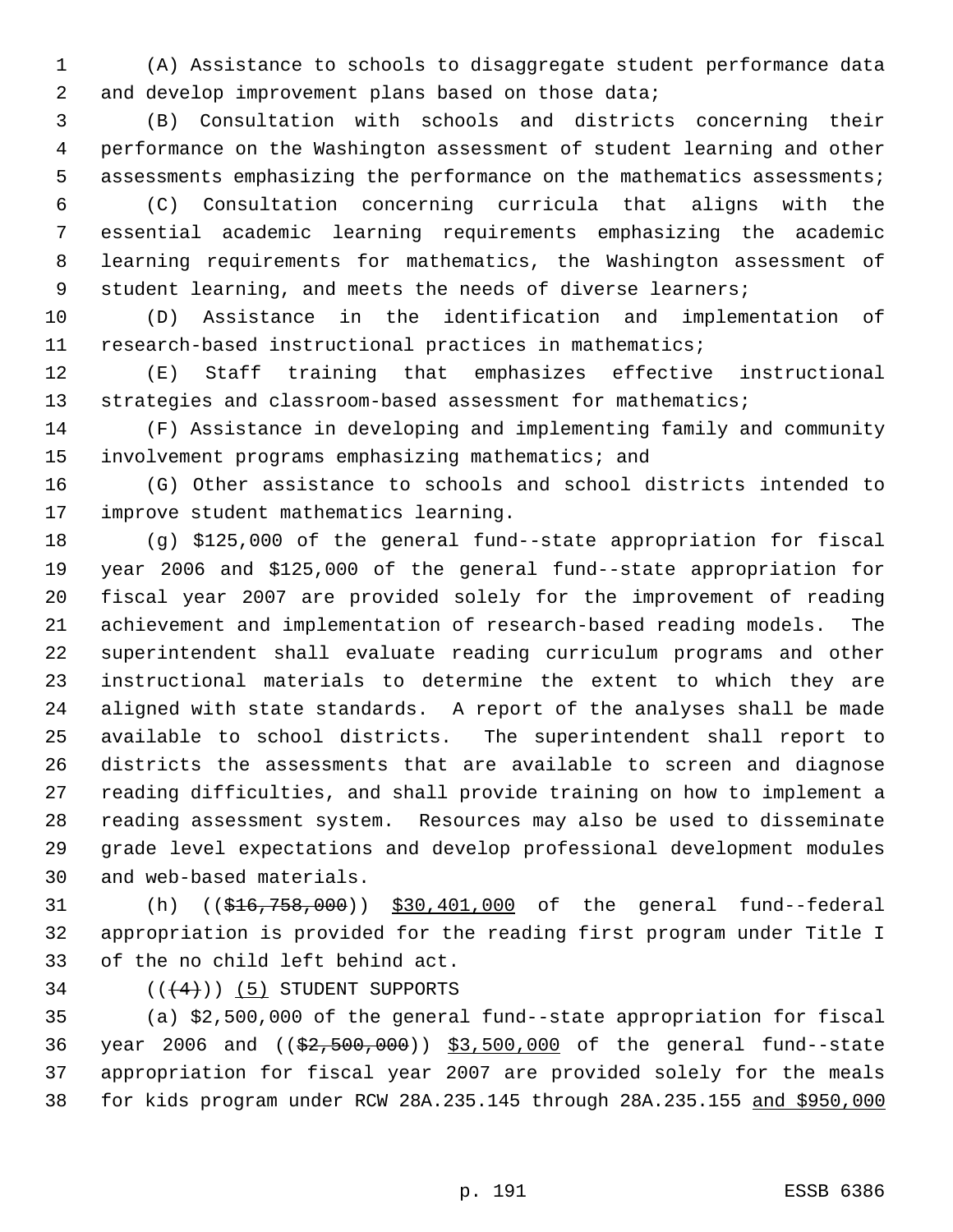of the general fund--state appropriation for fiscal year 2007 is provided solely to eliminate the co-pay for students eligible for reduced price lunch eating breakfast, and \$50,000 of the general fund-- state appropriation for fiscal year 2007 is provided solely for additional assistance for school districts initiating a summer food service program.

 (b) \$125,000 of the general fund--state appropriation for fiscal 8 year 2006 ((and \$125,000 of the general fund--state appropriation for 9 fiscal year 2007 are)) is provided solely for an early reading grant program for community-based initiatives that develop prereading and early reading skills through parental and community involvement, public awareness, coordination of resources, and partnerships with local school districts. Grant awards shall include funding for one-time start up costs for local affiliates and a one-time partial payment of school district dues to local affiliates of up to 30 percent of the per student dues amount. Grant applications shall include:

 (i) Strategies for parental involvement emphasizing ages birth to 18 five and outreach to diverse communities;

 (ii) Evidence of collaboration with, and support from, local school districts, and how the activities funded in the grant are complementary to the reading improvement efforts of local school districts;

 (iii) A plan for community participation and coordination of resources including in-kind and financial support by public and private sector partners;

 (iv) Measurable goals and evaluation methodology to determine impact;

 (v) Integration of reading strategies from the Washington state early learning and development benchmarks;

(vi) A plan for marketing and public relations;

 (vii) Strategies for sustaining the program when grant funding is no longer available; and

 (viii) Evidence of district commitment to reading improvement, aligned curriculum, progress monitoring, and time-on-task.

 (c) \$850,000 of the general fund--state appropriation for fiscal year 2006 and \$850,000 of the general fund--state appropriation for fiscal year 2007 are provided solely for the Washington reading corps. The superintendent shall allocate reading corps members to low-performing schools and school districts that are implementing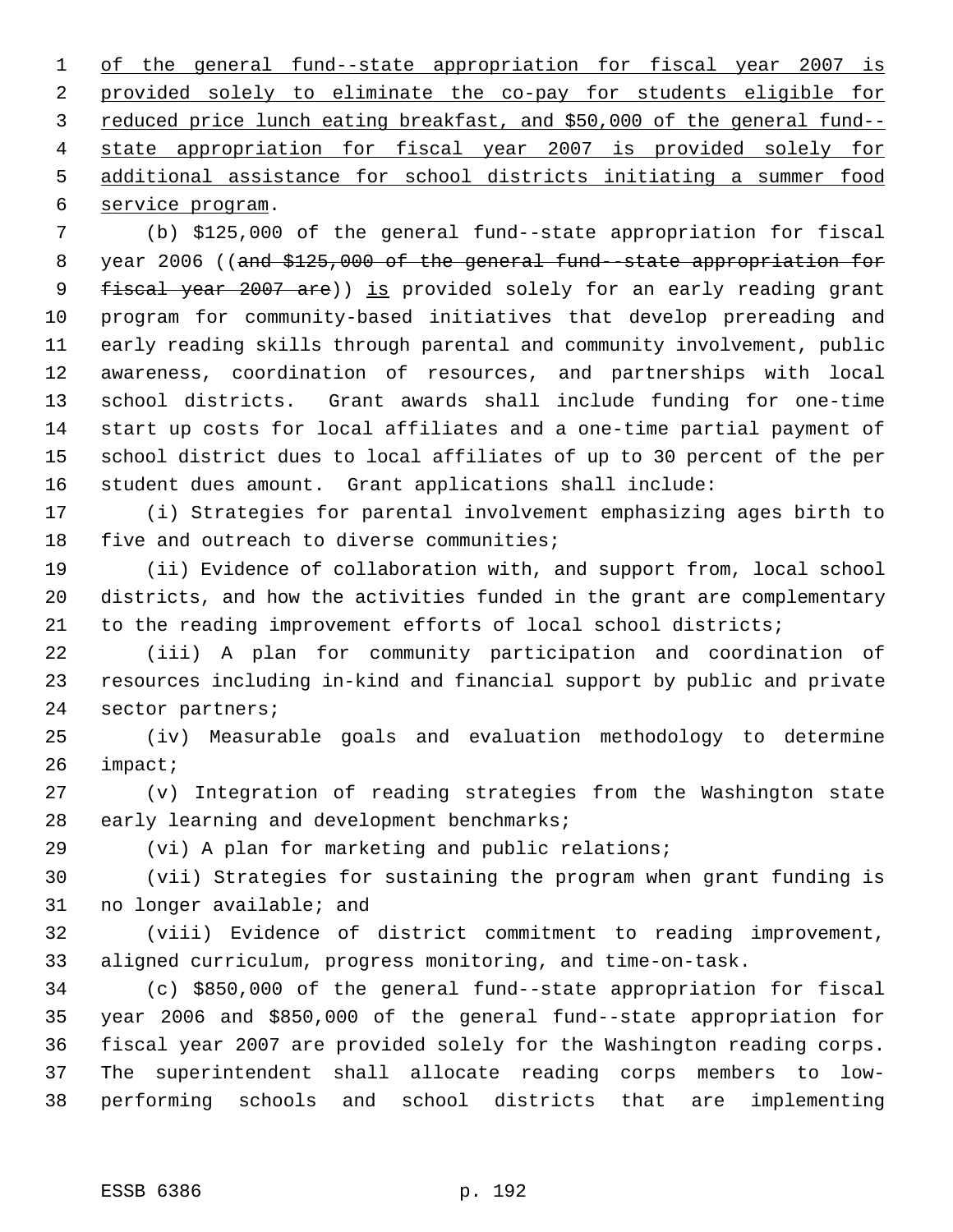comprehensive, proven, research-based reading programs. Two or more schools may combine their Washington reading corps programs. Grants provided under this section may be used by school districts for expenditures from September 2005 through August 31, 2007.

 (d) \$3,594,000 of the general fund--state appropriation for fiscal year 2006 and \$3,594,000 of the general fund--state appropriation for fiscal year 2007 are provided solely for grants to school districts to provide a continuum of care for children and families to help children become ready to learn. Grant proposals from school districts shall contain local plans designed collaboratively with community service providers. If a continuum of care program exists in the area in which the school district is located, the local plan shall provide for coordination with existing programs to the greatest extent possible. Grant funds shall be allocated pursuant to RCW 70.190.040.

15  $((+5+))$  (6) TECHNOLOGY

 (a) \$1,959,000 of the general fund--state appropriation for fiscal year 2006 and \$1,959,000 of the general fund--state appropriation for fiscal year 2007 are provided solely for improving technology infrastructure, monitoring and reporting on school district technology development, promoting standards for school district technology, promoting statewide coordination and planning for technology development, and providing regional educational technology support centers, including state support activities, under chapter 28A.650 RCW. The superintendent of public instruction shall coordinate a process to facilitate the evaluation and provision of online curriculum courses to school districts which includes the following: Creation of a general listing of the types of available online curriculum courses; a survey conducted by each regional educational technology support center of school districts in its region regarding the types of online curriculum courses desired by school districts; a process to evaluate and recommend to school districts the best online courses in terms of curriculum, student performance, and cost; and assistance to school districts in procuring and providing the courses to students.

 (b) \$126,000 of the general fund--state appropriation for fiscal year 2006 and \$126,000 of the general fund--state appropriation for fiscal year 2007 are provided for the development and posting of web- based instructional tools, assessment data, and other information that assists schools and teachers implementing higher academic standards.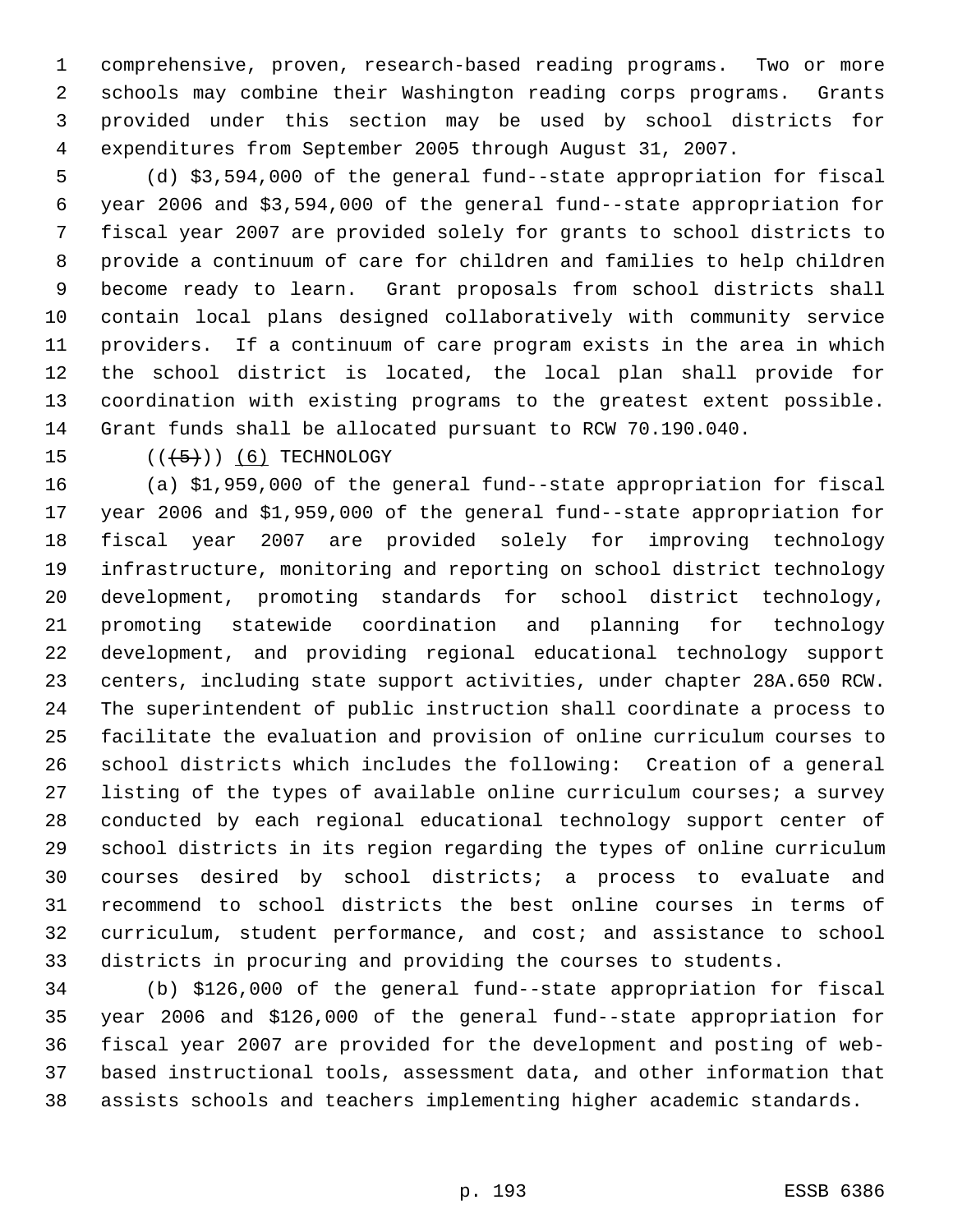**Sec. 513.** 2005 c 518 s 514 (uncodified) is amended to read as follows: **FOR THE SUPERINTENDENT OF PUBLIC INSTRUCTION--FOR TRANSITIONAL BILINGUAL PROGRAMS** 5 General Fund--State Appropriation (FY 2006) . . . . . ((\$59,673,000))  $\frac{$58,205,000}{558,205,000}$ 7 General Fund--State Appropriation (FY 2007) . . . . . ((\$63,535,000)) 8 \$61,828,000 \$61,828,000 \$61,828,000 \$61,828,000 \$61,828,000 \$61,828,000 \$61,828,000 \$ 9 General Fund--Federal Appropriation . . . . . . . . ((\$45,561,000)) 10 \$51,741,000 11 TOTAL APPROPRIATION . . . . . . . . . . . . . ((\$168,769,000)) 12 \$171,774,000 The appropriations in this section are subject to the following conditions and limitations: (1) Each general fund fiscal year appropriation includes such funds as are necessary to complete the school year ending in the fiscal year and for prior fiscal year adjustments. 18 (2) The superintendent shall distribute a maximum of ((\$757.72))

 \$759.58 per eligible bilingual student in the 2005-06 school year and  $((\frac{2763.70}{\frac{200}{\sqrt{10}}})$  \$766.06 in the 2006-07 school year, exclusive of salary and benefit adjustments provided in section 504 of this act.

 (3) The superintendent may withhold up to 1.5 percent of the school year allocations to school districts in subsection (2) of this section, and adjust the per eligible pupil rates in subsection (2) of this section accordingly, solely for the central provision of assessments as provided in RCW 28A.180.090 (1) and (2).

 (4) \$70,000 of the amounts appropriated in this section are provided solely to develop a system for the tracking of current and former transitional bilingual program students.

 (5) The general fund--federal appropriation in this section is provided for migrant education under Title I Part C and English language acquisition, and language enhancement grants under Title III of the elementary and secondary education act.

 **Sec. 514.** 2005 c 518 s 515 (uncodified) is amended to read as follows:

**FOR THE SUPERINTENDENT OF PUBLIC INSTRUCTION--FOR THE LEARNING**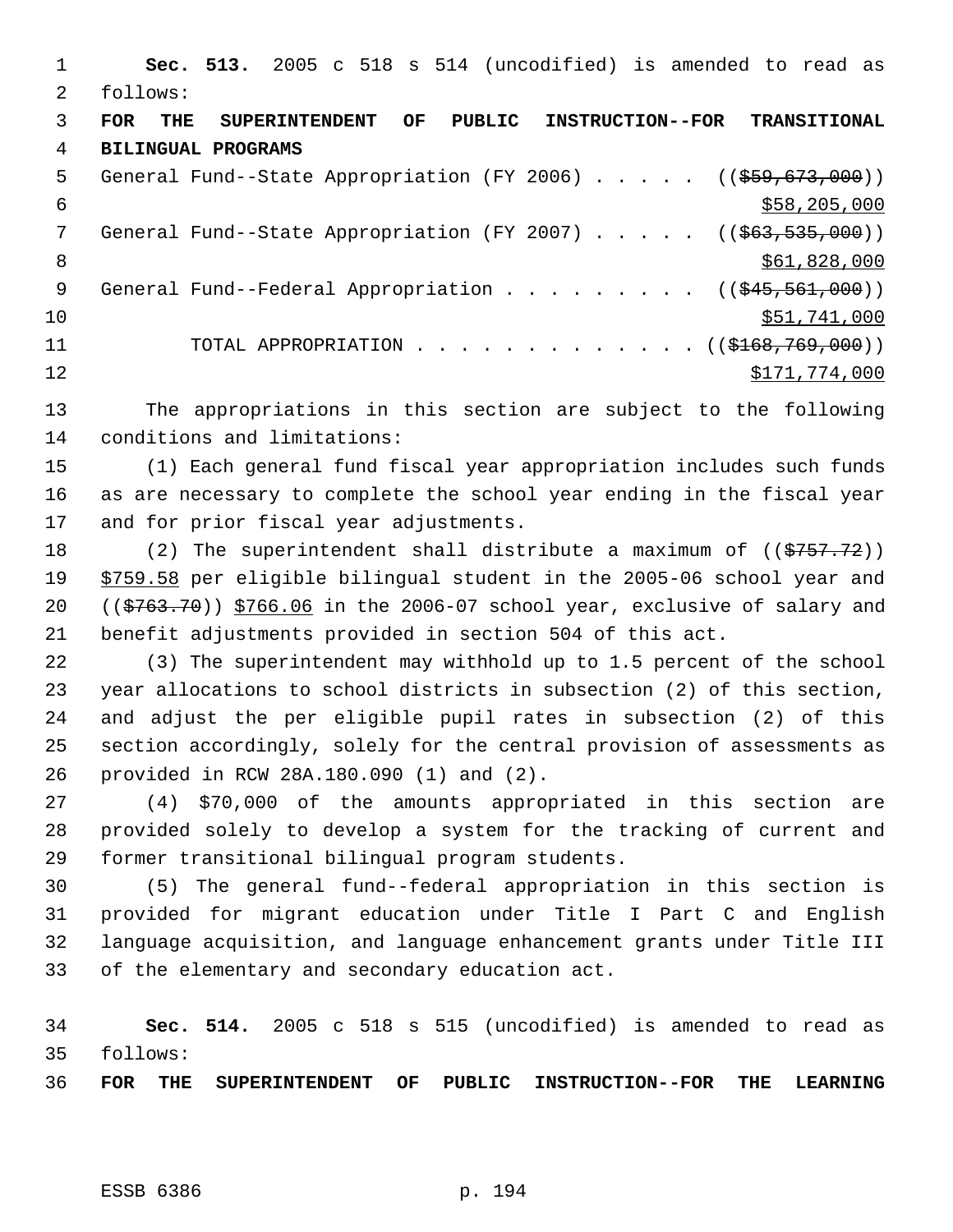**ASSISTANCE PROGRAM**

| 2   | General Fund--State Appropriation (FY 2006) $($ $($ \$65,434,000))            |
|-----|-------------------------------------------------------------------------------|
|     | \$75, 121, 000                                                                |
| 4   | General Fund--State Appropriation (FY 2007) $($ $($ $$65, 367, 000)$ )        |
| 5   | \$79,391,000                                                                  |
| 6   | ((Education Legacy Trust Account - State Appropriation . \$24,605,000))       |
| 7   | General Fund--Federal Appropriation ( $(\frac{2343}{227}, \frac{227}{000})$ ) |
| - 8 | \$348,351,000                                                                 |
| 9   | TOTAL APPROPRIATION $\ldots$ , ( $(\frac{2498}{633}, \frac{633}{600})$ )      |
| 10  | \$502,863,000                                                                 |
|     |                                                                               |

 The appropriations in this section are subject to the following conditions and limitations:

13 (1) The general fund--state ((and education legacy trust account)) appropriations in this section are subject to the following conditions and limitations:

 (a) The appropriations include such funds as are necessary to complete the school year ending in the fiscal year and for prior fiscal year adjustments.

 (b) Funding for school district learning assistance programs shall 20 be allocated at maximum rates of  $($   $(\frac{184.29}{})$   $\frac{184.69}{100}$  per funded student 21 for the 2005-06 school year and  $($   $($ \$186.03)) \$187.10 per funded student for the 2006-07 school year exclusive of salary and benefit adjustments provided under section 504 of this act.

 (c) A school district's funded students for the learning assistance program shall be the sum of the following as appropriate:

 (i) The district's full-time equivalent enrollment in grades K-12 for the prior school year multiplied by the district's percentage of October headcount enrollment in grades K-12 eligible for free or reduced price lunch in the prior school year; and

 (ii) If, in the prior school year, the district's percentage of October headcount enrollment in grades K-12 eligible for free or reduced price lunch exceeded forty percent, subtract forty percent from the district's percentage and multiply the result by the district's K- 12 annual average full-time equivalent enrollment for the prior school year.

 (d) In addition to amounts allocated in (b) and (c) of this subsection, an additional amount shall be allocated to a school district for each school year in which the district's allocation is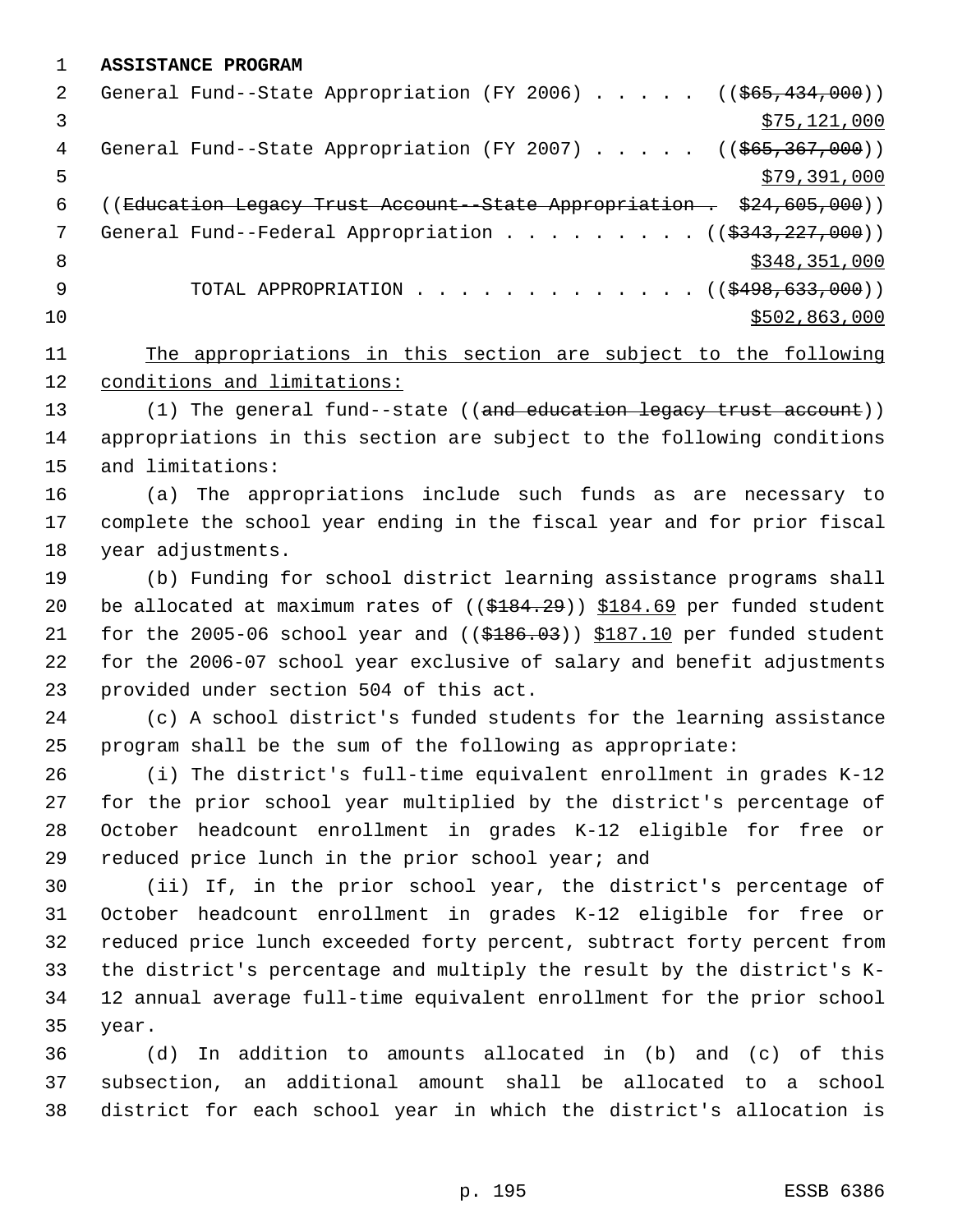less than the amount the district received for the general fund--state learning assistance program allocation in the 2004-05 school year. The amount of the allocation in this section shall be sufficient to maintain the 2004-05 school year allocation.

 (2) Increases in a school district's allocation above the 2004-05 6 school year level shall be directed to grades nine through  $((\text{true} \cup \text{true}))$  ten. ((Districts are encouraged to offer remediation courses in the 8 summer for students who fail the tenth grade WASL.))

 (3) The general fund--federal appropriation in this section is provided for Title I Part A allocations of the no child left behind act of 2001.

 (4) Small school districts are encouraged to make the most efficient use of the funding provided by using regional educational service district cooperatives to hire staff, provide professional development activities, and implement reading and mathematics programs consistent with research-based guidelines provided by the office of the superintendent of public instruction.

 (5) A school district may carry over from one year to the next up to 10 percent of the general fund--state or education legacy trust funds allocated under this program; however, carryover funds shall be expended for the learning assistance program.

 (6) School districts are encouraged to coordinate the use of these funds with other federal, state, and local sources to serve students who are below grade level and to make efficient use of resources in meeting the needs of students with the greatest academic deficits.

 NEW SECTION. **Sec. 515.** A new section is added to 2005 c 518 (uncodified) to read as follows:

 **FOR THE SUPERINTENDENT OF PUBLIC INSTRUCTION--PROMOTING ACADEMIC SUCCESS**

 General Fund--State Appropriation (FY 2006) . . . . . . . . \$2,752,000 General Fund--State Appropriation (FY 2007) . . . . . . . \$18,199,000 TOTAL APPROPRIATION . . . . . . . . . . . . . . . \$20,951,000

 The appropriations in this section are subject to the following conditions and limitations:

 (1) The amounts appropriated in this section are provided solely for remediation for students who have not met standard in one or more content areas of the WASL in the spring of their tenth grade year and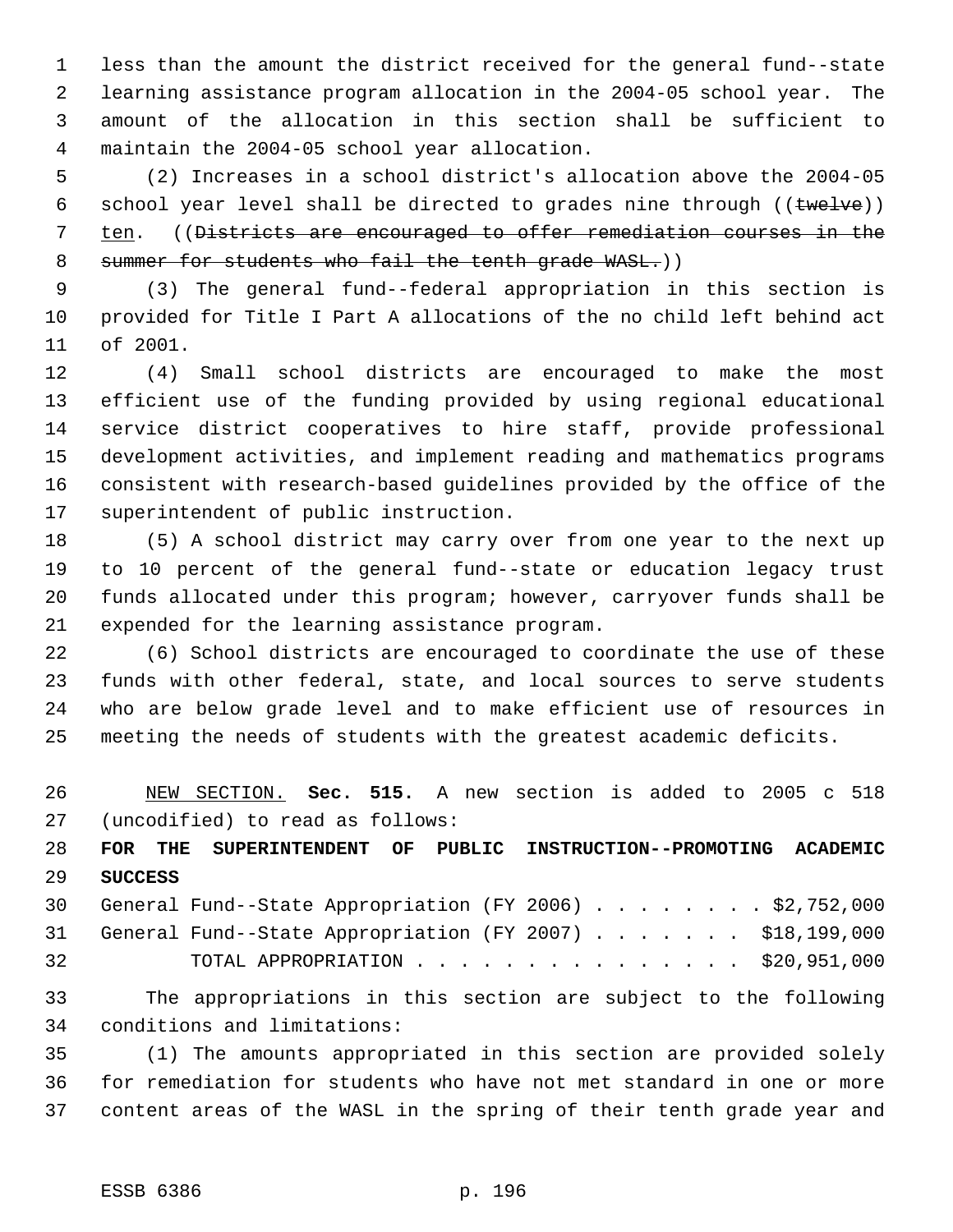on each retake thereafter. The funds may be used for extended learning activities, including summer school, before and after school, Saturday classes, skill seminars, assessment preparation, and in-school or out- of-school tutoring. Extended learning activities may occur on the school campus, via the internet, or at other locations and times that meet student needs. Funds allocated under this section shall not be considered basic education funding.

 (2) School district allocations for promoting academic success programs shall be calculated as follows:

 (a) A portion of the district's student units shall be the number of content area assessments (reading, writing, and mathematics) on which students were more than one standard error of measurement from meeting standard on the Washington assessment of student learning for the current class of eleventh grade students.

 (b) The other portion of the district's student units shall be the number of content area assessments (reading, writing, and mathematics) on which students were less than one standard error of measurement from meeting standard but did not meet standard on the Washington assessment of student learning for the current class of eleventh grade students. Districts with at least one but less than 20 student units combining the student units generated from this subsection and (a) of this subsection shall be counted as having 20 student units for the purposes 23 of the allocations in  $(c)$  and  $(d)(A)$  of this subsection.

 (c) Allocations for certificated instructional staff salaries and benefits shall be determined using formula-generated staff units calculated pursuant to this subsection. Ninety-four hours of certificated instructional staff units are allocated per 13.0 student units as calculated under (a) of this subsection and thirty-four hours of certificated instructional staff units are allocated per 13.0 student units as calculated under (b) of this subsection. Allocations for salaries and benefits for the staff units calculated under this subsection shall be calculated in the same manner as provided under section 503 of this act. Salary and benefit increase funding for staff units generated under this section is included in section 504 of this act.

 (d) The following additional allocations are provided per student unit, as calculated in (a) of this subsection:

(A) \$12.50 for maintenance, operations, and transportation;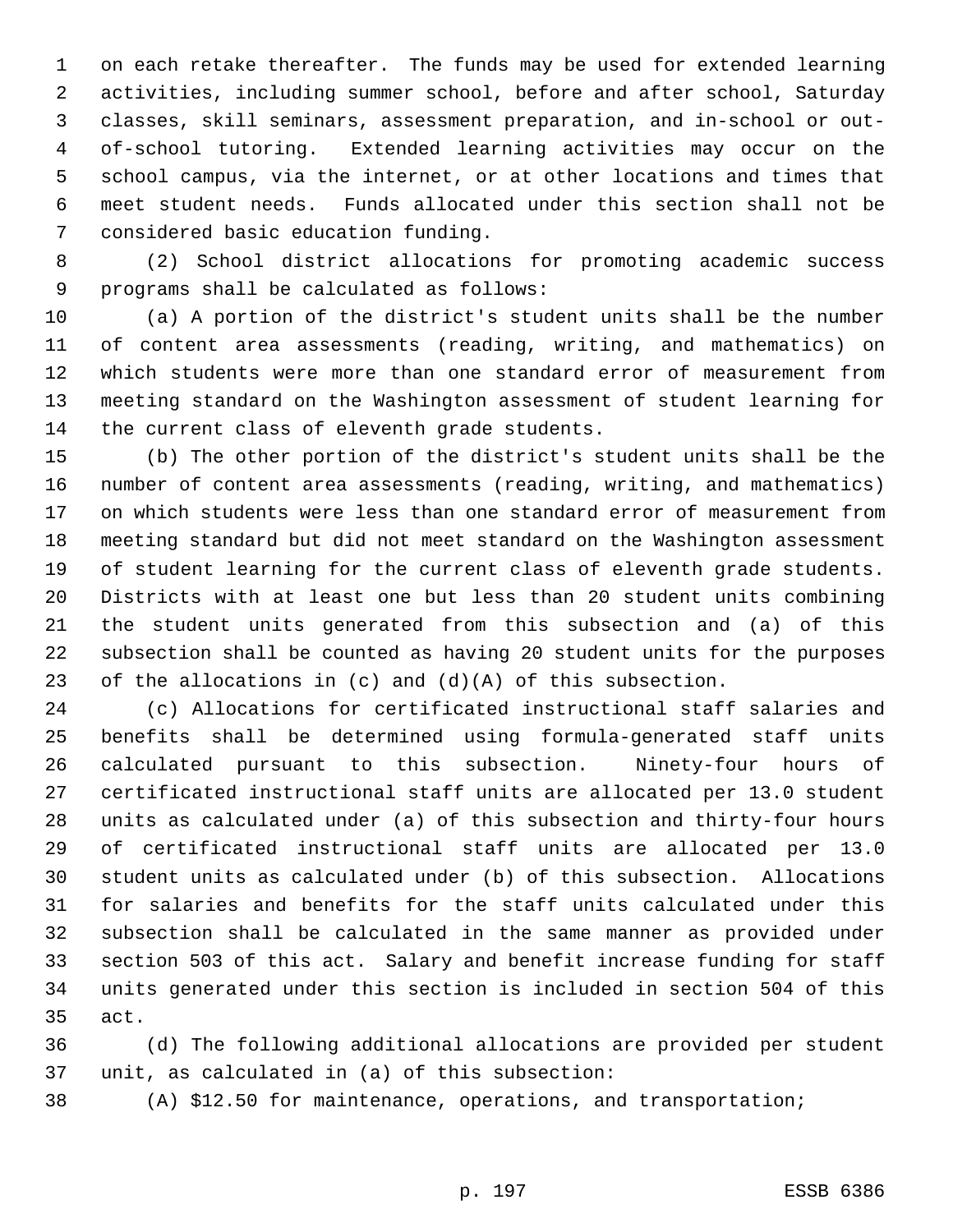(B) \$12.00 for pre- and post-remediation assessments;

(C) \$17.00 per reading remediation student unit;

(D) \$8.00 per mathematics remediation student unit; and

(E) \$8.00 per writing remediation student unit.

 (e) Funding shall be provided for students served in promoting academic success programs beginning July 2006.

 (f) The superintendent of public instruction shall distribute school year allocations according to the monthly apportionment schedule defined in RCW 28A.510.250.

 (3) School districts shall report annually to the office of the superintendent of public instruction on the use of these funds, including the types of assistance selected by students, the number of students receiving each type of assistance, and the impact on WASL test scores.

 (4) \$1,500,000 of the general fund--state appropriation for fiscal year 2007 is provided for competitive innovation grants awarded to schools and school districts for implementing high school remediation programs that are unique in program delivery, program accessibility, program content, or a combination of these factors and that serve students who have not achieved success on the tenth grade WASL.

 (5) School districts may carry over from one year to the next up to 10 percent of funds allocated under this program; however, carryover funds shall be expended for promoting academic success programs.

 **Sec. 516.** 2005 c 518 s 516 (uncodified) is amended to read as follows:

 **FOR THE SUPERINTENDENT OF PUBLIC INSTRUCTION--FOR STUDENT ACHIEVEMENT PROGRAM**

28 Student Achievement Account--State Appropriation . . ((\$629,356,000)) \$630,537,000

 The appropriation in this section is subject to the following conditions and limitations:

 (1) Funding for school district student achievement programs shall be allocated at a maximum rate of \$300.00 per FTE student for the 2005- 06 school year and \$375.00 per FTE student for the 2006-07 school year. For the purposes of this section, FTE student refers to the annual average full-time equivalent enrollment of the school district in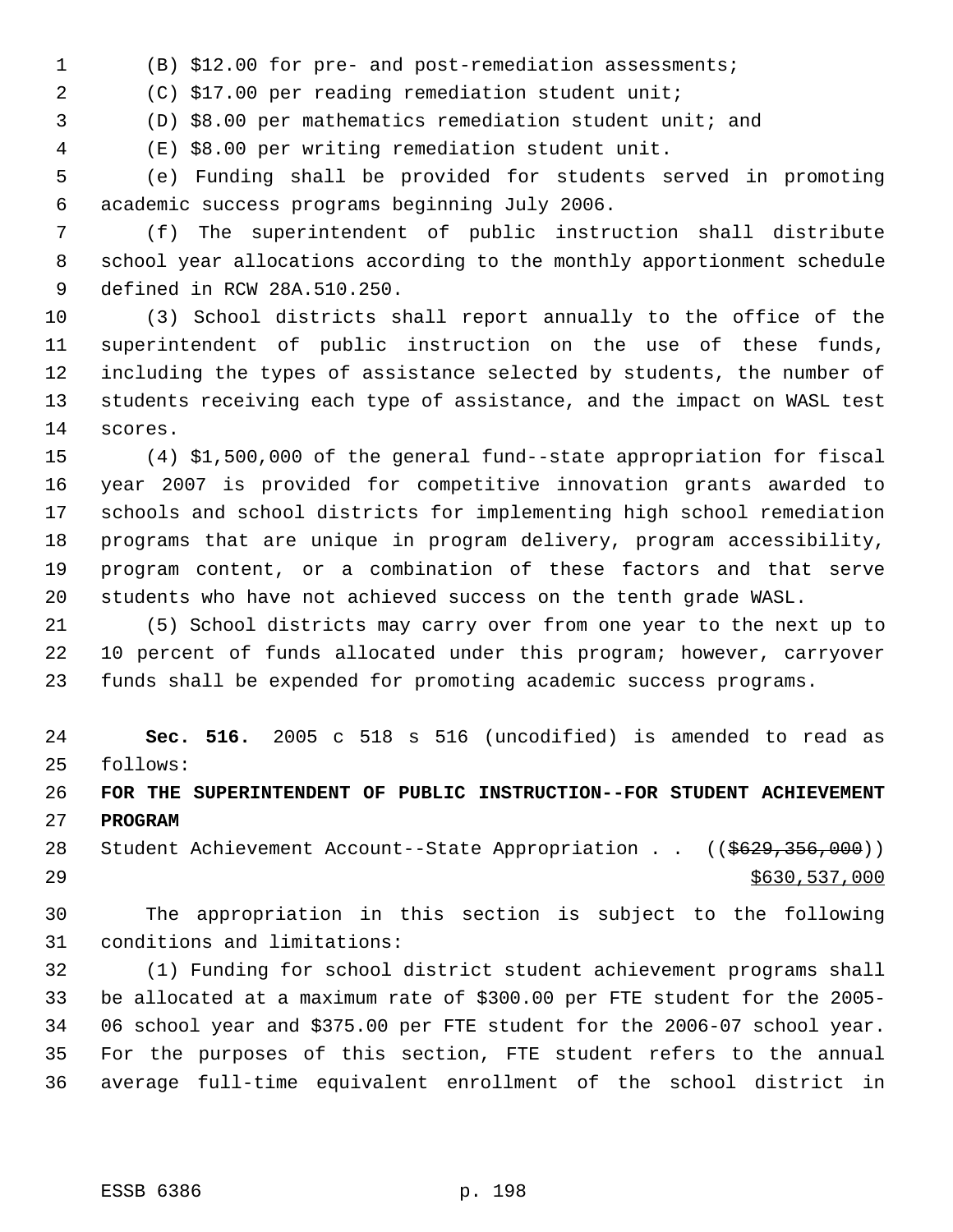grades kindergarten through twelve for the prior school year, as reported to the office of the superintendent of public instruction by August 31st of the previous school year.

 (2) The appropriation is allocated for the following uses as specified in RCW 28A.505.210:

 (a) To reduce class size by hiring certificated elementary classroom teachers in grades K-4 and paying nonemployee-related costs 8 associated with those new teachers;

 (b) To make selected reductions in class size in grades 5-12, such as small high school writing classes;

 (c) To provide extended learning opportunities to improve student academic achievement in grades K-12, including, but not limited to, extended school year, extended school day, before-and-after-school programs, special tutoring programs, weekend school programs, summer school, and all-day kindergarten;

 (d) To provide additional professional development for educators including additional paid time for curriculum and lesson redesign and alignment, training to ensure that instruction is aligned with state standards and student needs, reimbursement for higher education costs related to enhancing teaching skills and knowledge, and mentoring programs to match teachers with skilled, master teachers. The funding shall not be used for salary increases or additional compensation for existing teaching duties, but may be used for extended year and extended day teaching contracts;

 (e) To provide early assistance for children who need prekindergarten support in order to be successful in school; or

 (f) To provide improvements or additions to school building facilities which are directly related to the class size reductions and extended learning opportunities under (a) through (c) of this subsection (2).

 (3) The superintendent of public instruction shall distribute the school year allocation according to the monthly apportionment schedule defined in RCW 28A.510.250.

 NEW SECTION. **Sec. 517.** A new section is added to 2005 c 518 (uncodified) to read as follows:

**FOR THE DEPARTMENT OF EARLY LEARNING**

General Fund--State Appropriation (FY 2006) . . . . . . . . . \$100,000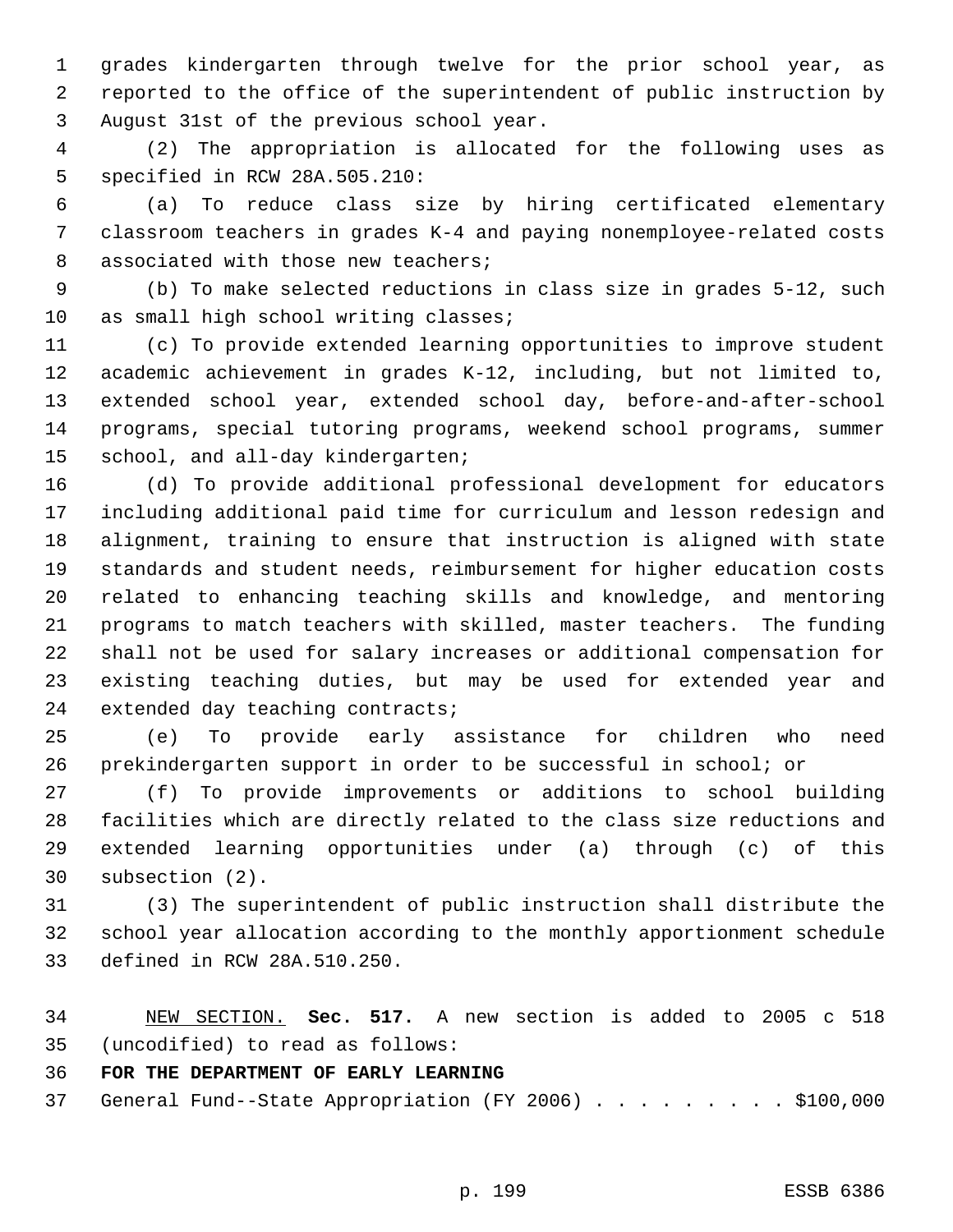|                | 1 General Fund--State Appropriation (FY 2007) \$31,090,000 |
|----------------|------------------------------------------------------------|
|                | 2 General Fund--Federal Appropriation \$180,000            |
| $\overline{3}$ | TOTAL APPROPRIATION $\cdots$ , \$31,370,000                |

 The appropriations in this section are subject to the following conditions and limitations:

 (1) \$29,941,000 of the general fund--state appropriation for fiscal year 2007 is provided solely for providing early childhood education assistance. Of this amount, \$1,497,000 is provided solely to increase the number of children receiving education and \$2,146,000 is provided solely for a targeted vendor rate increase.

 (2) \$125,000 of the general fund--state appropriation for fiscal year 2007 is provided solely for an early reading grant program for community-based initiatives that develop prereading and early reading skills through parental and community involvement, public awareness, coordination of resources, and partnerships with local school districts. Grant awards shall include funding for one-time start up costs for local affiliates and a one-time partial payment of school district dues to local affiliates of up to 30 percent of the per student dues amount. Grant applications shall include:

 (a) Strategies for parental involvement emphasizing ages birth to 21 five and outreach to diverse communities;

 (b) Evidence of collaboration with, and support from, local school districts, and how the activities funded in the grant are complementary to the reading improvement efforts of local school districts;

 (c) A plan for community participation and coordination of resources including in-kind and financial support by public and private sector partners;

 (d) Measurable goals and evaluation methodology to determine impact;

 (e) Integration of reading strategies from the Washington state early learning and development benchmarks;

(f) A plan for marketing and public relations;

 (g) Strategies for sustaining the program when grant funding is no longer available; and

 (h) Evidence of district commitment to reading improvement, aligned curriculum, progress monitoring, and time-on-task.

(3) If a bill creating the department of early learning is not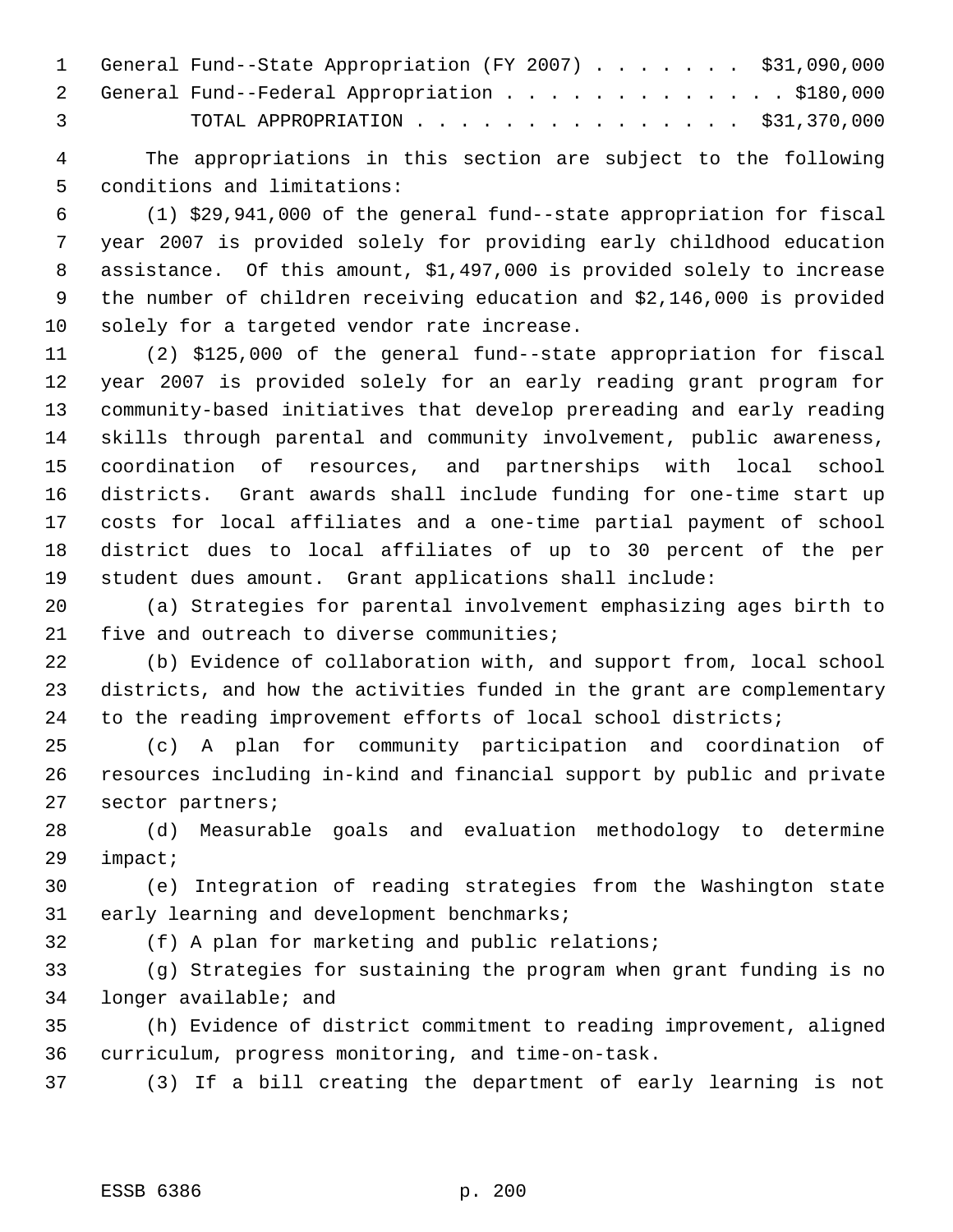enacted by June 30, 2006, the appropriations for the department of early learning in this section shall lapse and shall be appropriated as follows:

 (a) FOR THE DEPARTMENT OF COMMUNITY TRADE AND ECONOMIC DEVELOPMENT General Fund--State Appropriation (FY 2007) . . . . . . . \$29,941,000 This appropriation is provided solely for providing early childhood education assistance. Of this amount, \$1,497,000 is provided solely to increase the number of children receiving education and \$2,146,000 is provided solely for a targeted vendor rate increase.

 (b) FOR THE SUPERINTENDENT OF PUBLIC INSTRUCTION--STATE AGENCY OPERATIONS

12 General Fund--State Appropriations (FY 2007) . . . . . . . \$125,000 This appropriation is provided solely for an early reading grant program for community-based initiatives that develop prereading and early reading skills through parental and community involvement, public awareness, coordination of resources, and partnerships with local school districts and shall be used in accordance with the requirements set forth in subsection (2) of this section.

 (c) FOR THE DEPARTMENT OF SOCIAL AND HEALTH SERVICES--ECONOMIC SERVICES PROGRAM

21 General Fund--Federal Appropriation . . . . . . . . . . . . \$180,000 This appropriation is provided solely for the headstart--state collaboration office.

 (d) The remainder of the appropriations in this section shall lapse.

 NEW SECTION. **Sec. 518.** A new section is added to 2005 c 518 (uncodified) to read as follows:

 **FOR THE OFFICE OF FINANCIAL MANAGEMENT--PENSION PLAN 1 UNFUNDED LIABILITIES**

Pension Funding Stabilization Account--State

Appropriation . . . . . . . . . . . . . . . . . . \$ 35,428,000

 The appropriation in this section is provided solely for an interagency transfer from the office of financial management to the office of the superintendent of public instruction for purposes designated in this section and is subject to the following conditions and limitations: The appropriations are sufficient to fund an additional 0.87 percent contribution to the public employees'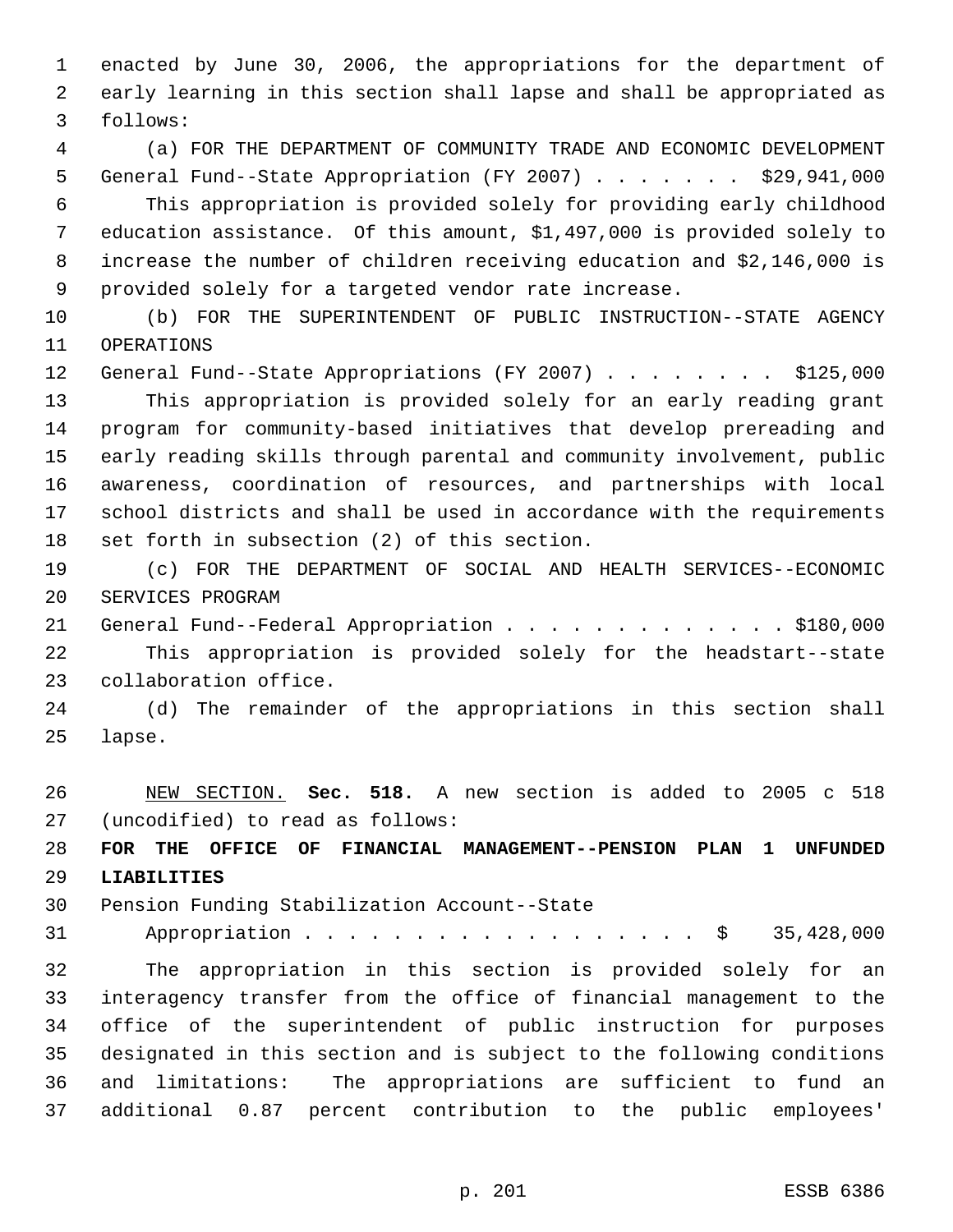retirement system and school employees retirement system, and an additional 1.29 percent contribution to the teachers' retirement system for state funded K-12 employees from September 1, 2006, until June 30, 2007. The office of superintendent of public instruction shall adjust the appropriate formula allocation factors in sections 501 through 515 of this act to reflect this change and may adjust the contribution rate for the public employees' retirement system to reflect contribution rates established in Substitute Senate Bill No. .... The office of the superintendent of public instruction shall notify school districts by June 30, 2006, of the changes in the formula allocation factors and retirement contribution rates resulting from this section.

(End of part)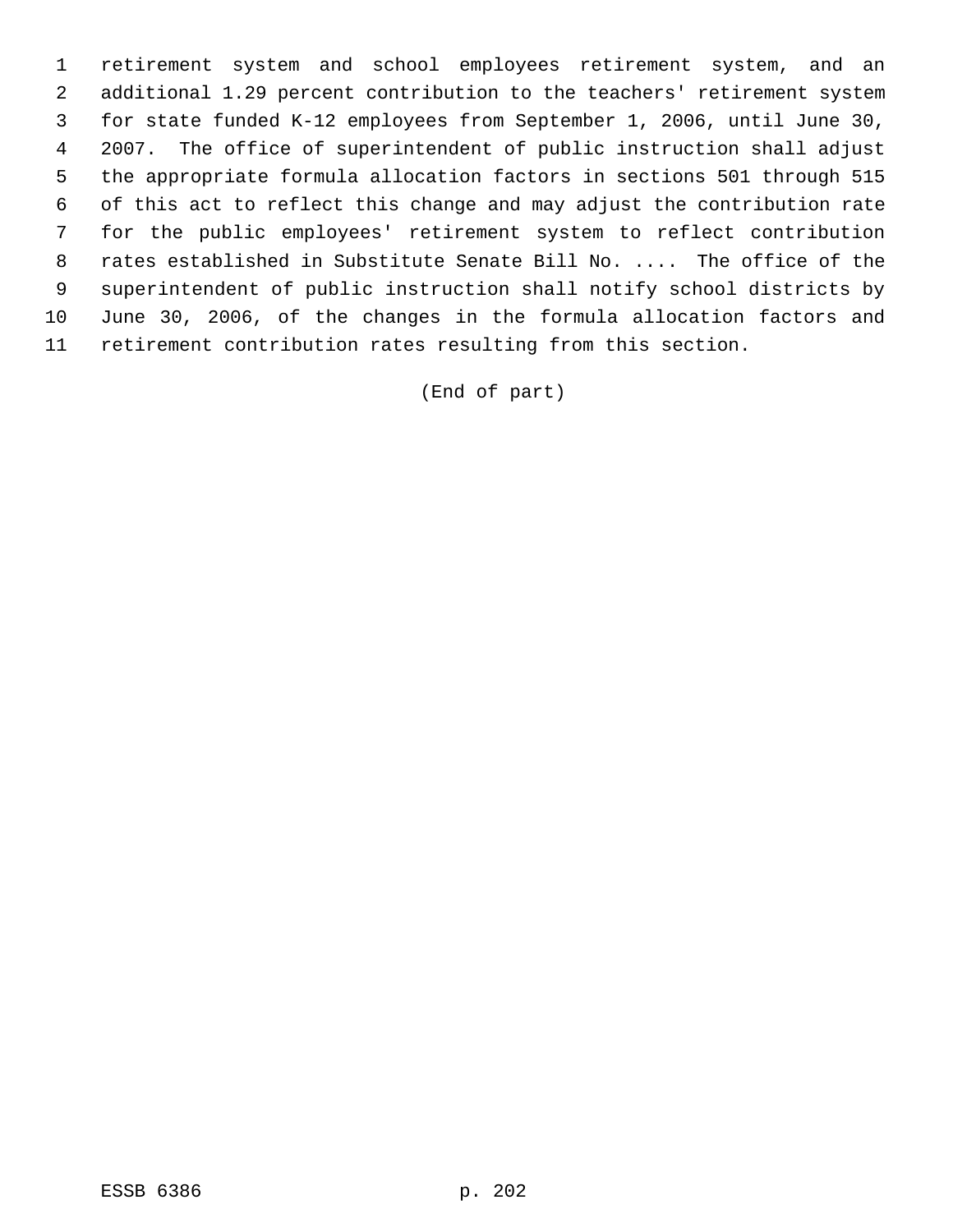| $\mathbf 1$ | PART VI                                                                 |            |             |  |
|-------------|-------------------------------------------------------------------------|------------|-------------|--|
| 2           | HIGHER EDUCATION                                                        |            |             |  |
| 3           | 2005 c 518 s 602 (uncodified) is amended to read as<br>Sec. 601.        |            |             |  |
| 4           | follows:                                                                |            |             |  |
| 5           | (1) The appropriations in sections $((603))$ 602 through $((609))$ 610  |            |             |  |
| 6           | of this act provide state general fund support for full-time equivalent |            |             |  |
| 7           | student enrollments at each institution of higher education. Listed     |            |             |  |
| 8           | below are the annual full-time equivalent student enrollments by        |            |             |  |
| 9           | institutions assumed in this act.                                       |            |             |  |
| 10          |                                                                         | 2005-06    | 2006-07     |  |
| 11          |                                                                         | Annual     | Annual      |  |
| 12          |                                                                         | Average    | Average     |  |
| 13          | University of Washington                                                |            |             |  |
| 14          |                                                                         |            |             |  |
| 15          | Main campus                                                             | 33,037     | 33,217      |  |
| 16          | <b>Bothell branch</b>                                                   | 1,340      | 1,540       |  |
| 17          | Tacoma branch                                                           | 1,644      | ((1,869))   |  |
| 18          |                                                                         |            | 1,894       |  |
| 19          |                                                                         |            |             |  |
| 20          | <b>Washington State University</b>                                      |            |             |  |
| 21          |                                                                         |            |             |  |
| 22          | Main campus                                                             | ((18,695)) | ((18,910))  |  |
| 23          |                                                                         | 18,711     | 18,942      |  |
| 24          | Tri-Cities branch                                                       | 675        | 700         |  |
| 25          | Vancouver branch                                                        | 1,353      | 1,678       |  |
| 26          |                                                                         |            |             |  |
| 27          | Central Washington University                                           | 8,323      | 8,649       |  |
| 28          | Eastern Washington University                                           | 8,593      | 8,919       |  |
| 29          | The Evergreen State College                                             | 4,038      | 4,143       |  |
| 30          | Western Washington University                                           | ((11,559)) | ((11,729))  |  |
| 31          |                                                                         | 11,534     | 11,704      |  |
| 32          | State Board for Community and Technical Colleges                        | 130,905    | ((133,040)) |  |
| 33          |                                                                         |            | 133,165     |  |
| 34          | <b>Higher Education Coordinating Board</b>                              |            | <u>180</u>  |  |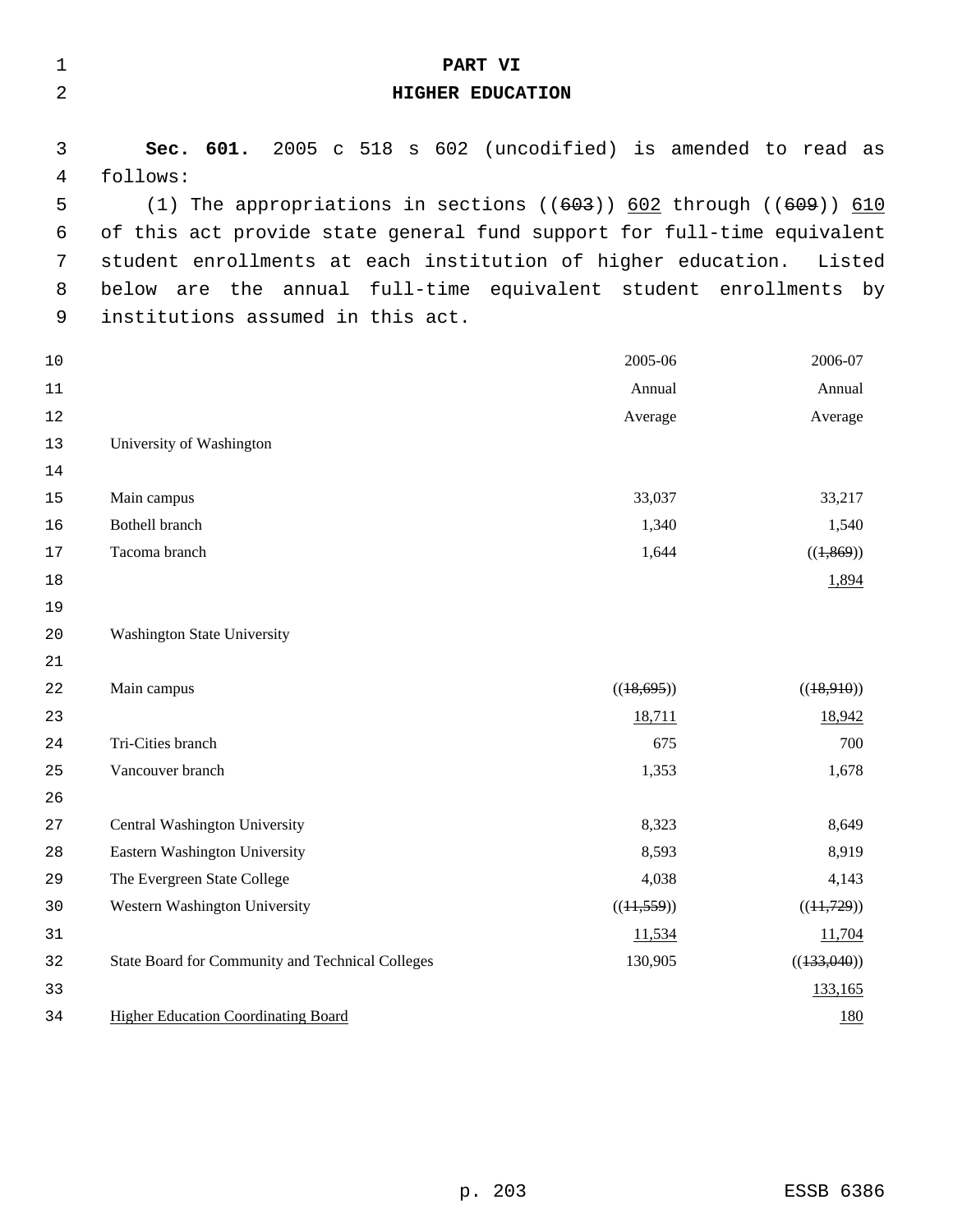(2) For the state universities, the number of full-time equivalent student enrollments enumerated in this section for the branch campuses are the minimum required enrollment levels for those campuses. At the start of an academic year, the governing board of a state university may transfer full-time equivalent student enrollments from the main campus to one or more branch campus. Intent notice shall be provided to the office of financial management and reassignment of funded enrollment is contingent upon satisfying data needs of the forecast division who is responsible to track and monitor state-supported college enrollment.

 **Sec. 602.** 2005 c 518 s 603 (uncodified) is amended to read as follows: **FOR THE STATE BOARD FOR COMMUNITY AND TECHNICAL COLLEGES**  14 General Fund--State Appropriation (FY 2006) . . . . . ((\$556,499,000))

 \$559,164,000 16 General Fund--State Appropriation (FY 2007) . . . . . ((\$556,220,000)) \$577,190,000 Administrative Contingency Account--State Appropriation . . . . . . . . . . . . . . . . . . . . . \$2,950,000 20 Education Legacy Trust--State Appropriation . . . . . . \$46,669,000 Pension Funding Stabilization Account--State Appropriation . . . . . . . . . . . . . . . . . . . . . \$1,276,000 23 TOTAL APPROPRIATION . . . . . . . . . . . ((<del>\$1,172,338,000</del>)) \$1,136,354,000

 The appropriations in this section are subject to the following conditions and limitations:

 (1) The technical colleges may increase tuition and fees in excess of the fiscal growth factor to conform with the percentage increase in community college operating fees.

 (2) \$539,000 of the general fund--state appropriation for fiscal year 2006 and \$540,000 of the general fund--state appropriation for fiscal year 2007 are provided solely for the displaced homemakers program.

 (3) Access to baccalaureate and graduate degree programs continues to be limited for residents of North Snohomish, Island, and Skagit counties. The higher education consortium created to serve the region has not been able to successfully address the region's access needs.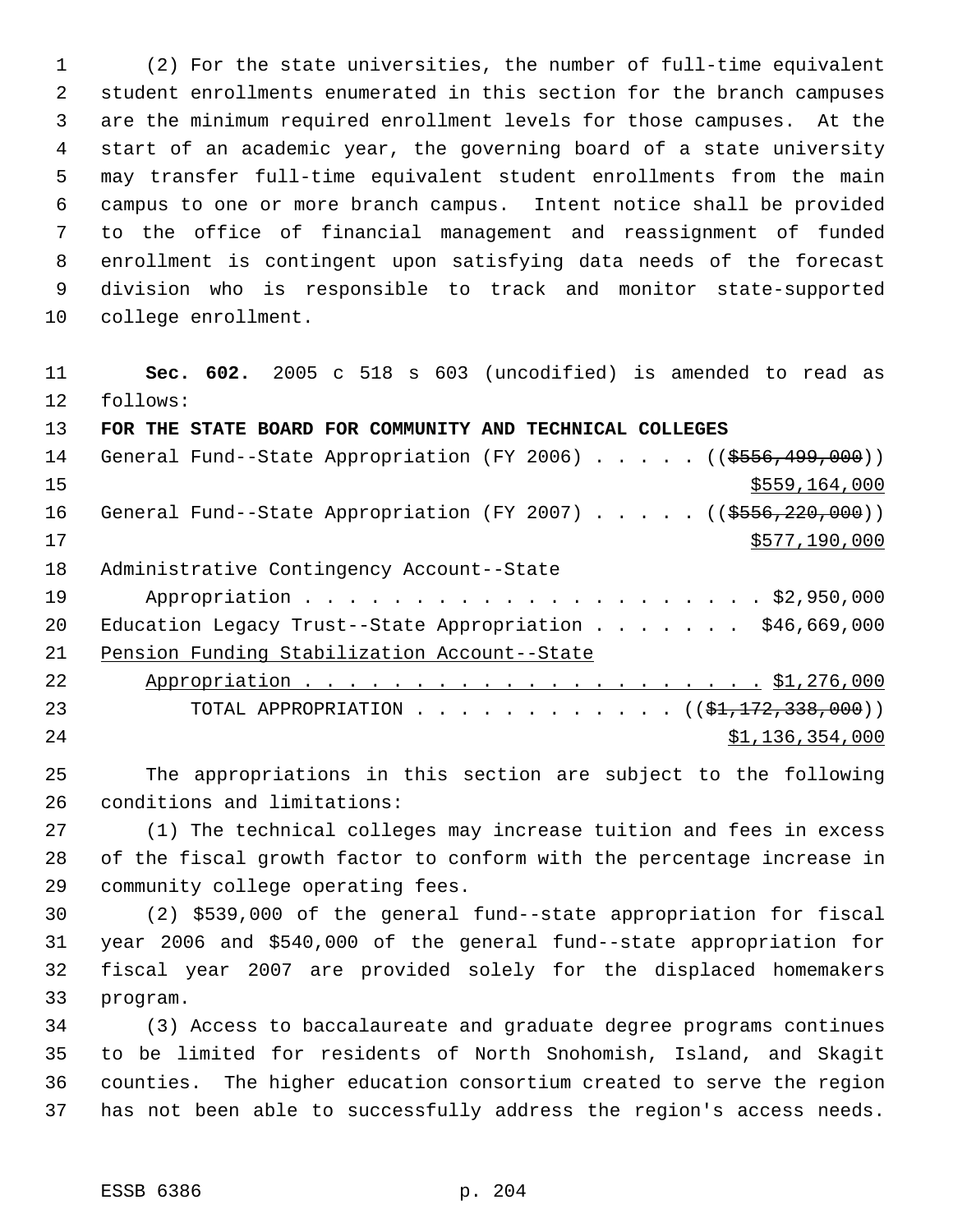The university center model of service delivery, centered on a community college campus with a single point of accountability, has proven more effective in developing degree programs and attracting students.

 Therefore, the management and leadership responsibility for consortium operations are assigned to Everett community college. Everett community college shall collaborate with community and business leaders, other local community colleges, the public four-year institutions of higher education, and the higher education coordinating board to develop an educational plan for the North Snohomish, Island, and Skagit county region based on the university center model.

 (4) \$50,000 of the general fund--state appropriation for fiscal year 2006 and \$50,000 of the general fund--state appropriation for fiscal year 2007 are provided solely for higher education student child care matching grants under chapter 28B.135 RCW.

 (5) \$28,761,000 of the general fund--state appropriation for fiscal year 2006 and \$28,761,000 of the general fund--state appropriation for fiscal year 2007 are provided solely as special funds for training and related support services, including financial aid, as specified in chapter 226, Laws of 1993 (employment and training for unemployed workers). Funding is provided to support up to 6,200 full-time equivalent students in each fiscal year.

 (6) \$2,000,000 of the education legacy trust appropriation for fiscal year 2006 and \$2,000,000 of the education legacy trust appropriation for fiscal year 2007 are provided solely for basic skills education at community and technical colleges and community-based providers. These funds may be used to align or integrate adult basic education and English as a second language courses with vocational training.

 (7) The appropriations for higher education employee compensation increases provided or referenced in this section and described in sections 949 through 980 of this act are estimated to increase the total per student funding during the 2005-2007 biennium. This increase in total per student funding is in addition to the tuition revenues that will be generated and retained by the community and technical colleges as a result of the tuition increases that are authorized in section 601 of this act. Given these increases in core funding, the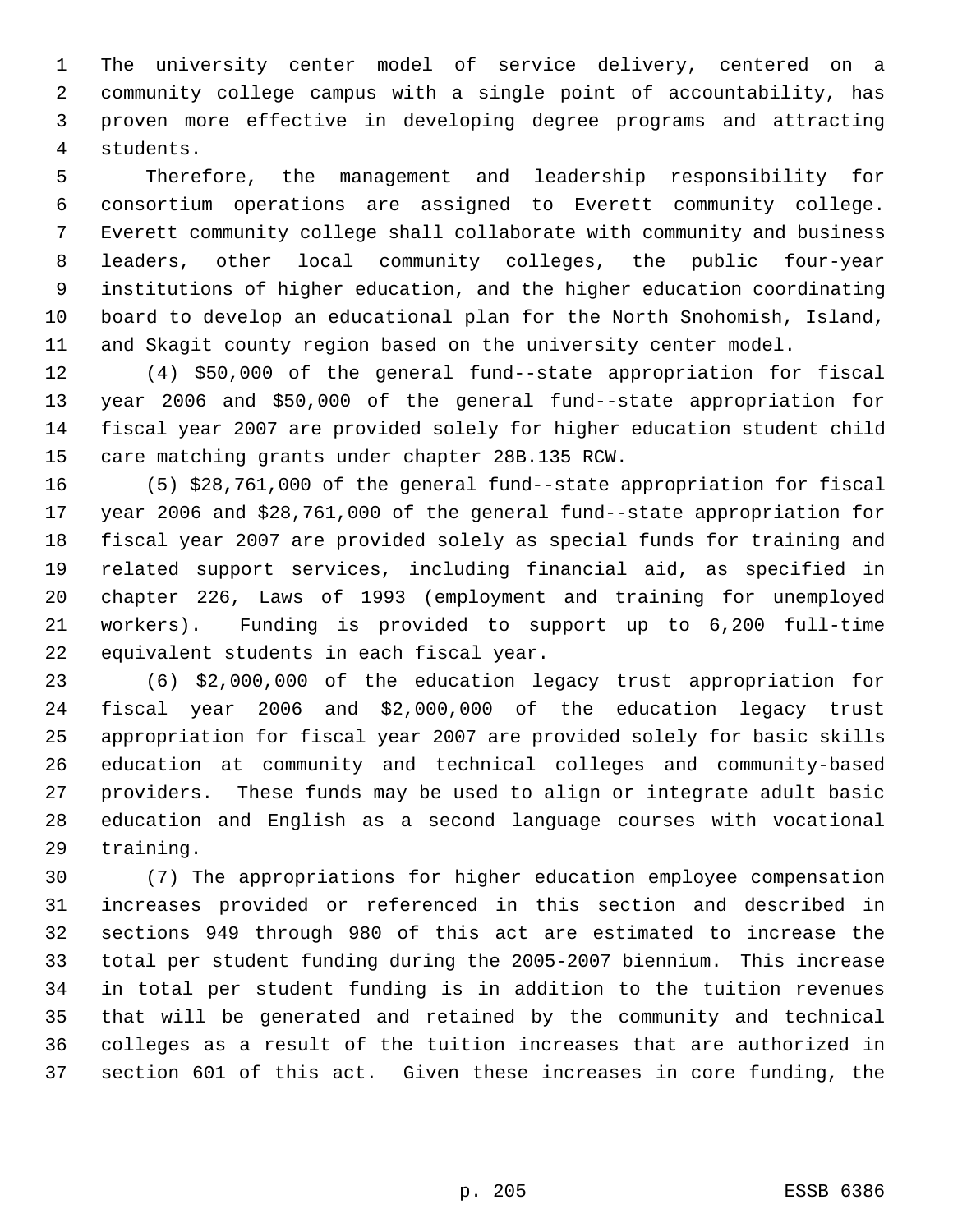state board for community and technical colleges shall, by June 30, 2007, show demonstrable progress toward achieving the following six- year programmatic goals:

 (a) Increase the number of academic students who are eligible to transfer to baccalaureate institutions;

(b) Increase the number of students prepared for work; and

 (c) Increase the number of basic skills students who demonstrate substantive skill gain.

 Specific six-year targets for the goals stated in this subsection shall be established by the state board and the office of financial management and shall be determined based on the per student funding level assumed in this act.

 The state board for community and technical colleges shall provide a summary of the progress and ongoing efforts toward meeting the provisions of this section to the governor and the appropriate fiscal and policy committees of the legislature prior to November 1, 2006.

 (8) \$11,070,000 of the education legacy trust appropriation for fiscal year 2006 and \$22,599,000 of the education legacy trust appropriation for fiscal year 2007 are provided to increase budgeted enrollments by 2,050 student FTEs in academic year 2006 and an additional 2,135 student FTEs in academic year 2007. By December 15th of each year of the 2005-07 fiscal biennium, the board shall report to the office of financial management and the legislative fiscal committees the number of new student FTEs enrolled with the funding provided in this subsection.

 (9) \$2,250,000 of the education legacy trust appropriation for fiscal year 2006 and \$2,250,000 of the education legacy trust appropriation for fiscal year 2007 are provided solely to increase salaries and related benefits for part-time faculty. A college district may match the state funds with local revenue. The board shall report by January 30, 2006, to the office of financial management and the appropriate fiscal and policy committees of the legislature on (a) the distribution of state funds, and (b) wage adjustments for part-time faculty.

 (10) \$2,250,000 of the education legacy trust appropriation for fiscal year 2006 and \$2,250,000 of the education legacy trust appropriation for fiscal year 2007 are provided solely for faculty salary increments and associated benefits and may be used in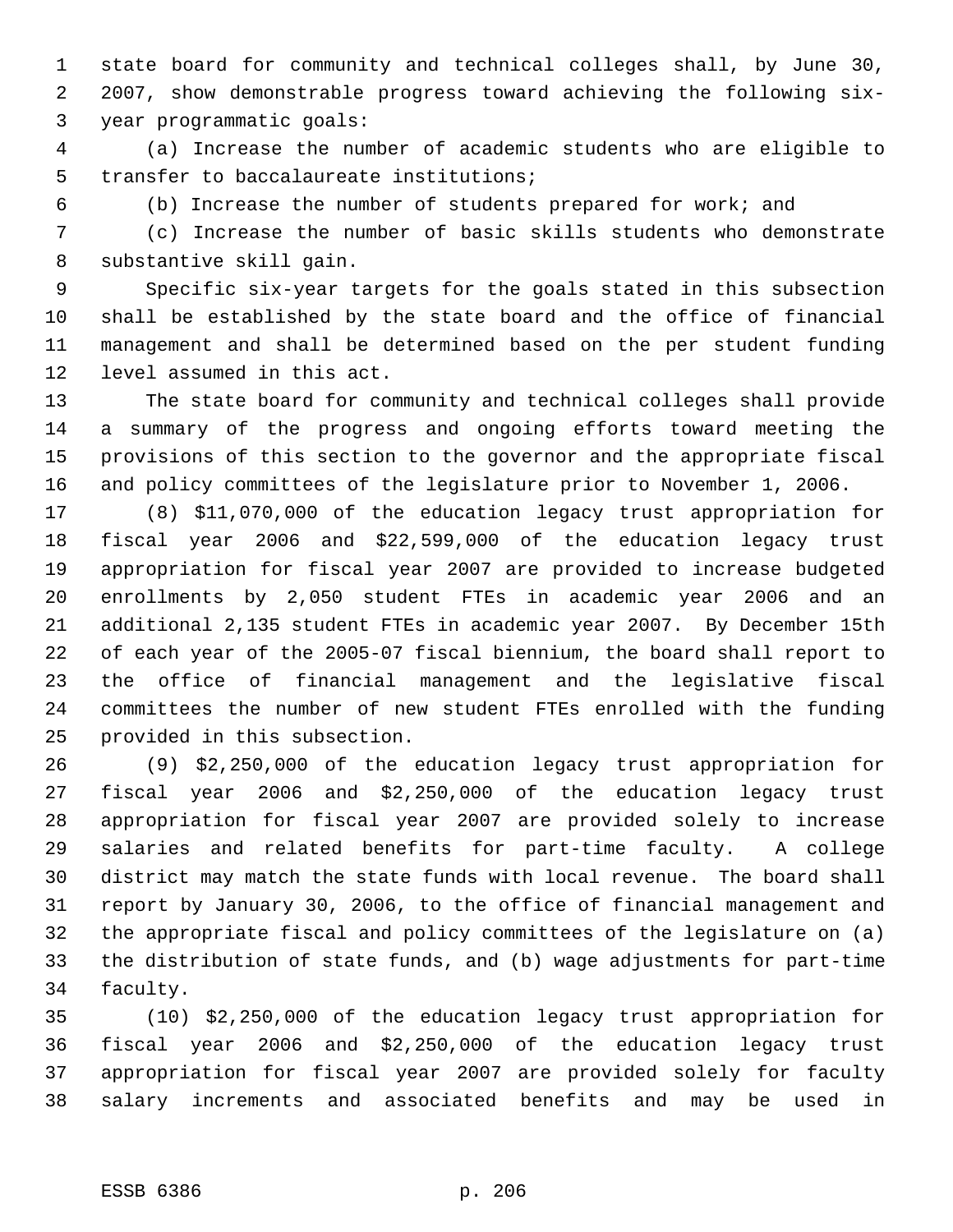combination with salary and benefit savings from faculty turnover to provide salary increments and associated benefits for faculty who qualify through professional development and training. To the extent general salary increase funding is used to pay faculty increments, the general salary increase shall be reduced by the same amount.

 (11) \$1,000,000 of the general fund--state appropriation for fiscal year 2007 and \$2,950,000 of the administrative contingency account-- 8 state appropriation  $((\frac{1}{18}))$  are provided solely for administration and customized training contracts through the job skills program, which shall be made available broadly and not to the exclusion of private nonprofit baccalaureate degree granting institutions or vocational arts career schools operating in Washington state who partner with a firm, hospital, group, or industry association concerned with commerce, trade, manufacturing, or the provision of services to train current or prospective employees. The state board shall make an annual report by January 1 of each fiscal year to the governor and appropriate policy and fiscal committees of the legislature regarding the implementation of this section listing the scope of grant awards, the distribution of funds by educational sector and region of the state, and the successful 20 partnerships supported by these state funds. The board, through the smart buy program, is encouraged to seek efficiencies in purchasing goods and services. Additional funds may be expended for the job 23 skills program to the extent that savings are achieved from more 24 efficient procurement processes.

 (12) \$400,000 of the general fund--state appropriation for fiscal year 2007 is provided solely for planning funds for four applied baccalaureate degree programs at community and technical colleges as authorized in RCW 28B.50.810. This appropriation is in addition to funding provided for 2005-07 general growth enrollments provided in this act. The applied baccalaureate degrees shall be specifically designed for individuals who hold associate of applied science degrees, or equivalent, in order to maximize application of their technical course credits toward the applied baccalaureate degree.

 (13) \$108,000 of the general fund--state appropriation for fiscal year 2007 is provided solely for three community and technical college partnerships with universities as authorized in RCW 28B.50.820. This appropriation is in addition to funding provided for 2005-07 general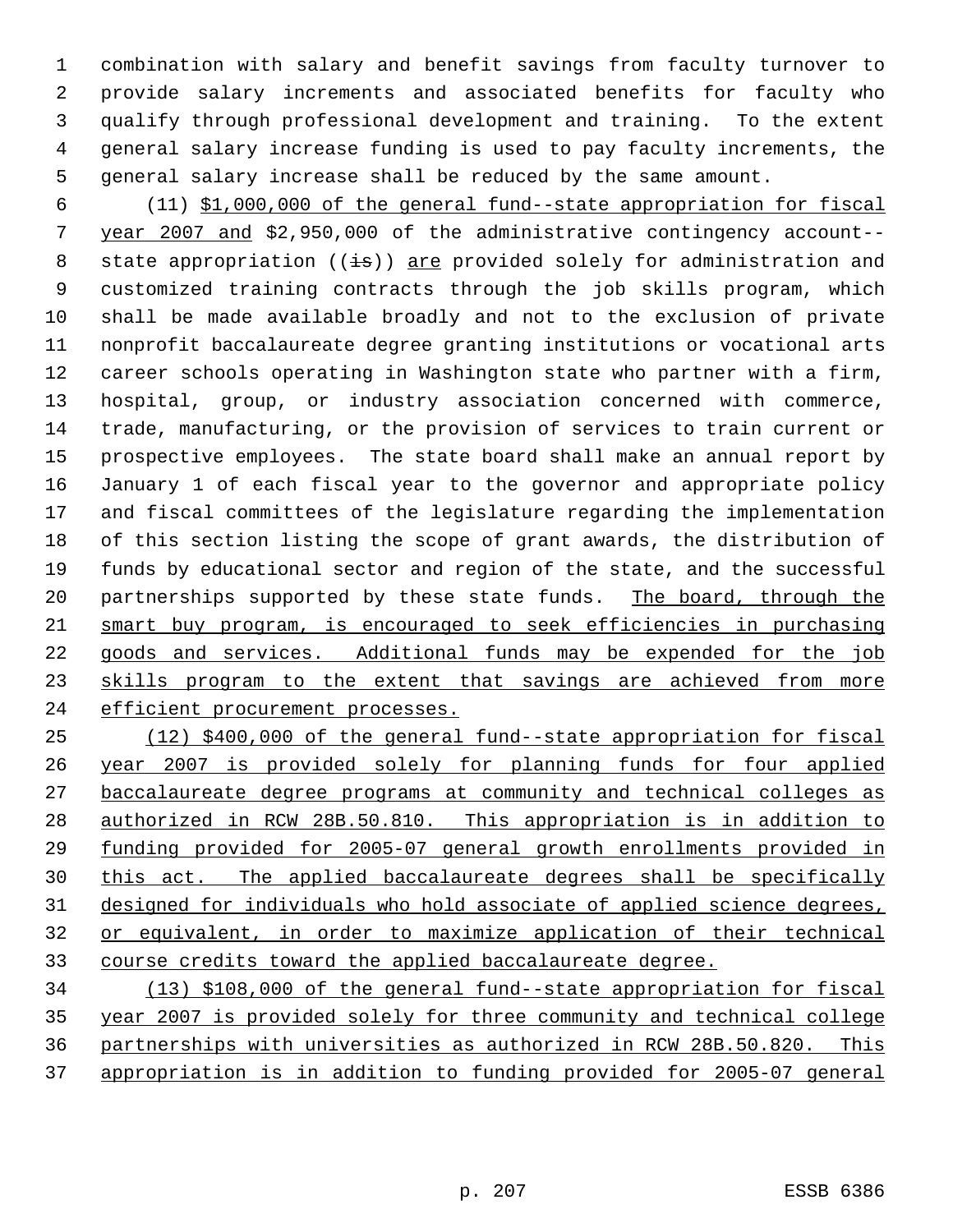1 growth enrollments provided in this act. The community and technical college system shall serve 120 student FTEs in this program within the targeted enrollments established by section 601 of this act.

 (14) \$550,000 of the general fund--state appropriation for fiscal year 2007 is provided solely for the transitions math project. The state board will serve as the fiscal agent for the project. The project will include representation from the K-12 system, the community and technical colleges, and public four-year institutions. The project will: (a) Provide outreach and standards-based instructional materials to support local high school and college partnerships to enhance student expectations regarding college math courses; and (b) improve the math placement testing process at Washington's colleges and universities.

 (15) \$1,000,000 of the general fund--state appropriation for fiscal year 2007 is provided solely to increase enrollments by 125 full-time equivalent students in high-demand fields in fiscal year 2007. High- demand fields are programs where enrollment access is limited and employers are experiencing difficulty finding qualified graduates to fill job openings. The state board for community and technical 20 colleges shall track enrollments, graduation rates, and job placement for each program that receives high-demand enrollments using data provided by each recipient institution. The board shall report on these outcomes by November 1 of each fiscal year to the office of financial management and the fiscal and higher education committees of the legislature. The enrollment increases provided in this subsection shall be limited to new students only and may not be used to pay for students currently enrolled by the institutions.

 (16) \$1,045,000 of the general fund--state appropriation for fiscal year 2006 is provided solely for extraordinary natural gas cost expenses. As a condition for receiving these funds, the university, for each object of expenditure supported by both tuition and general fund, shall charge the general fund in proportion to its total expenditure for tuition revenue and general fund--state appropriations. (17) \$140,000 of the general fund--state appropriation is provided solely to implement a nursing faculty retention and recruitment pilot project. Yakima valley community college and another community college located in the western part of the state selected by the board will receive funding to raise nursing faculty salaries by \$10,000 for fiscal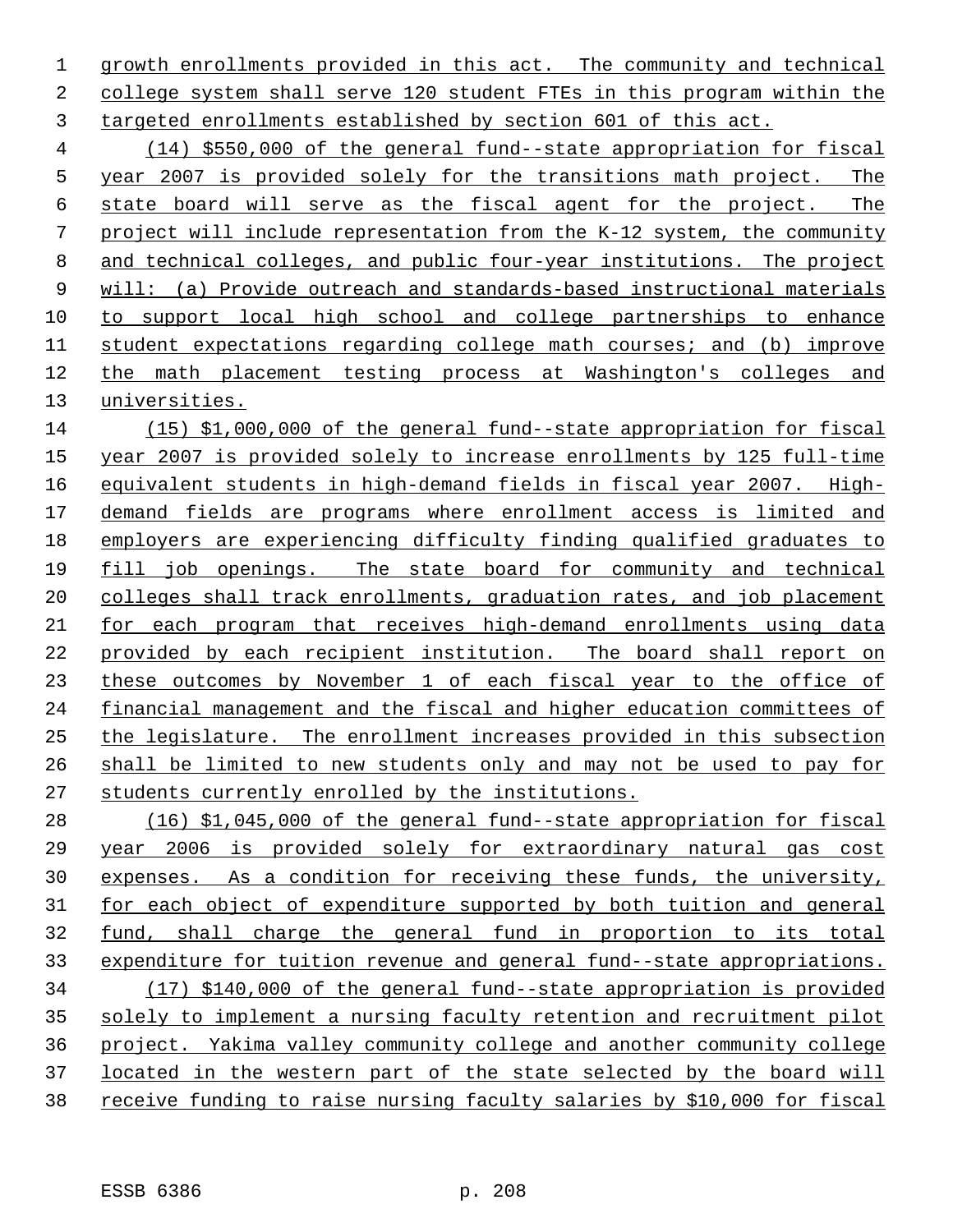| 1           | year 2007. The board will report to the legislature by January 1,              |
|-------------|--------------------------------------------------------------------------------|
| 2           | 2007, on the impact of the pilot project on nursing faculty retention          |
| 3           | and recruitment.                                                               |
| 4           | (18) \$1,000,000 of the general fund--state appropriation for fiscal           |
| 5           | year 2007 is provided solely for faculty salary increments.                    |
|             |                                                                                |
| 6           | Sec. 603. 2005 c 518 s 604 (uncodified) is amended to read as                  |
| 7           | follows:                                                                       |
| 8           | FOR THE UNIVERSITY OF WASHINGTON                                               |
| $\mathsf 9$ | General Fund--State Appropriation (FY 2006) ((\$336,644,000))                  |
| 10          | \$338,251,000                                                                  |
| 11          | General Fund--State Appropriation (FY 2007) $($ $($ \$344,118,000))            |
| 12          | \$348,069,000                                                                  |
| 13          | General Fund--Private/Local Appropriation \$300,000                            |
| 14          | Accident Account--State Appropriation $($ $($ $\frac{6}{6}$ , $204$ , $000)$ ) |
| 15          | \$6,209,000                                                                    |
| 16          | Medical Aid Account--State Appropriation ( $(\frac{26}{141}, 000)$ )           |
| 17          | \$6,143,000                                                                    |
| 18          | Education Legacy Trust--State Appropriation \$10,748,000                       |
| 19          | Pension Funding Stabilization Account--State                                   |
| 20          |                                                                                |
| 21          | TOTAL APPROPRIATION ( $(\frac{2704}{155},000)$ )                               |
| 22          | \$710, 324, 000                                                                |
| 23          | The appropriations in this section are subject to the following                |
| 24          | conditions and limitations:                                                    |
| 25          | (1) \$165,000 of the general fund--state appropriation for fiscal              |
| 26          | year 2006 and \$165,000 of the general fund--state appropriation for           |
| 27          | fiscal year 2007 are provided solely for the implementation of the             |
| 28          | Puget Sound work plan and agency action item UW-01.                            |
| 29          | (2) \$300,000 of the general fund--private/local appropriation is              |
| 30          | provided solely for shellfish biotoxin monitoring as specified in              |
| 31          | chapter 263, Laws of 2003 (SSB 6073, shellfish license fee).                   |
| 32          | $(3)(a)$ \$3,057,000 of the education legacy trust appropriation for           |
| 33          | fiscal year 2006 and \$7,691,000 of the education legacy trust                 |
| 34          | appropriation for fiscal year 2007 are provided as the state subsidy           |
| 35          | for 360 new enrollments at the Seattle campus, 325 new enrollments at          |
| 36          | the Tacoma campus, and 275 new enrollments at the Bothell campus. By           |
| 37          | December 15th of each year of the 2005-07 fiscal biennium, the                 |
|             |                                                                                |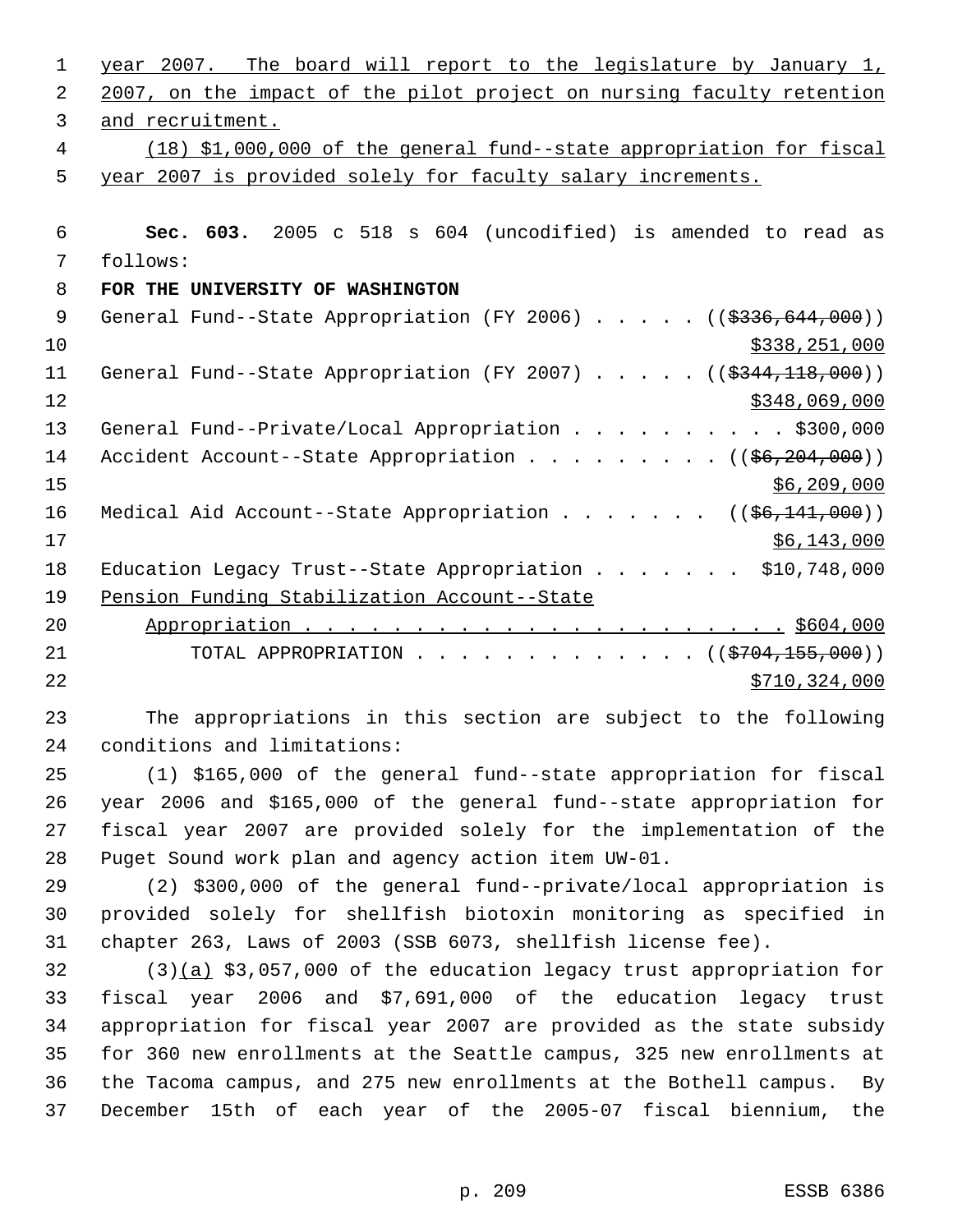university shall report to the office of financial management and the legislative fiscal committees the number of new student FTEs by campus enrolled with the funding provided in this subsection.

 (b) \$150,000 of the general fund--state appropriation for fiscal year 2007 is provided solely for 25 additional student enrollments at the University of Washington Tacoma branch campus. By December 15, 2006, the university shall report to the office of financial management 8 and the legislative fiscal committees the number of new student FTEs enrolled with the funding provided in this subsection.

 (4) The appropriations for higher education employee compensation increases provided or referenced in this section and described in sections 949 through 980 of this act are estimated to increase the total per student funding during the 2005-2007 biennium. This increase in total per student funding is in addition to the tuition revenues that will be generated and retained by the university as a result of the tuition increases that are authorized in section 601 of this act. Given these increases in core funding, the University of Washington shall, by June 30, 2007, show demonstrable progress toward achieving the following six-year programmatic goals:

 (a) Improve time to degree as measured by the percent of admitted students who graduate within 125% of the credits required for a degree;

 (b) Preserve access for low-income students as measured by the percentage of total degrees awarded to Pell Grant recipients;

(c) Improve freshman retention rates;

 (d) Improve and sustain the quality of its degree programs as measured by the number of programs that are ranked in the top twenty nationally;

 (e) Sustain the quality of its research programs as measured by the national ranking for federal research grants received; and

 (f) Improve its ability to prepare students for the workforce as measured by the job placement or graduate school acceptance rates among graduates.

 Specific six-year targets for the goals stated in this subsection shall be established by the university, the office of financial management, and the higher education coordinating board and shall be determined based on the per student funding level assumed in this act. 37 On or before ((October)) November 1, 2006, the university shall submit to the higher education coordinating board a report that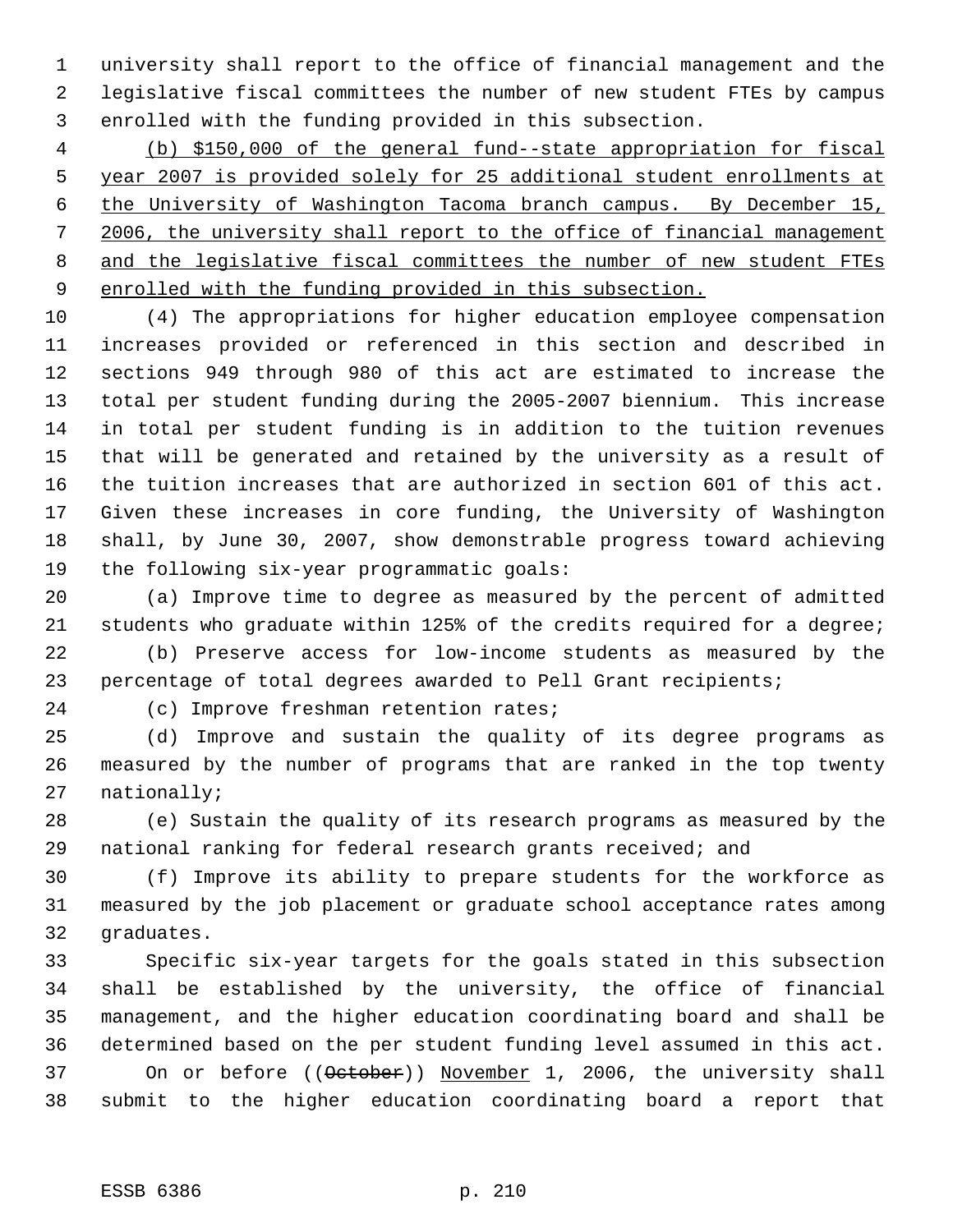outlines the institution's progress and ongoing efforts toward meeting the provisions of this section. The higher education coordinating board shall compile and analyze all responses and provide a summary to the governor and the appropriate fiscal and policy committees of the 5 legislature prior to ((November)) December 1, 2006.

 (5) \$200,000 of the general fund--state appropriation for fiscal year 2006 is provided solely to assist the transition of University of Washington-Tacoma and University of Washington-Bothell from branch campuses serving upper-division students, to four-year campuses serving freshmen, sophomores, and upper-division students. Funds may be used to develop curricula, recruit new faculty, and expand student services. Consistent with the recommendations of the higher education coordinating board, UW-Tacoma and UW-Bothell may begin enrolling lower-division students beginning in fiscal year 2007.

 (6) \$30,000 of the general fund--state appropriation for fiscal year 2006 and \$30,000 of the general fund--state appropriation for fiscal year 2007 are provided solely for research on labor and economic issues in Washington state through the Harry Bridges center.

 (7) \$146,000 of the general fund--state appropriation for fiscal 20 year 2006 and ((\$146,000)) \$296,000 of the general fund--state appropriation for the fiscal year 2007 are provided solely to the Burke Museum to enhance the museum's public outreach capabilities.

 (8) \$125,000 of the general fund--state appropriation for fiscal year 2006 and \$125,000 of the general fund--state appropriation for the fiscal year 2007 are provided solely to the institute for learning and brain sciences (ILABS) to develop a partnership, linking ILABS to policymakers, private sectors and user-groups.

 (9) The University of Washington medical center shall provide inpatient and outpatient hospital services to offenders confined in department of corrections facilities at a rate no greater than the average rate that the department of corrections has negotiated with other community hospitals in Washington state.

 (10) \$75,000 of the general fund--state appropriation for fiscal year 2006 and \$75,000 of the general fund--state appropriation for fiscal year 2007 are provided solely for the Olympic natural resources center.

 (11) \$350,000 of the general fund--state appropriation for fiscal 38 year 2006 and ((\$350,000)) \$450,000 of the general fund--state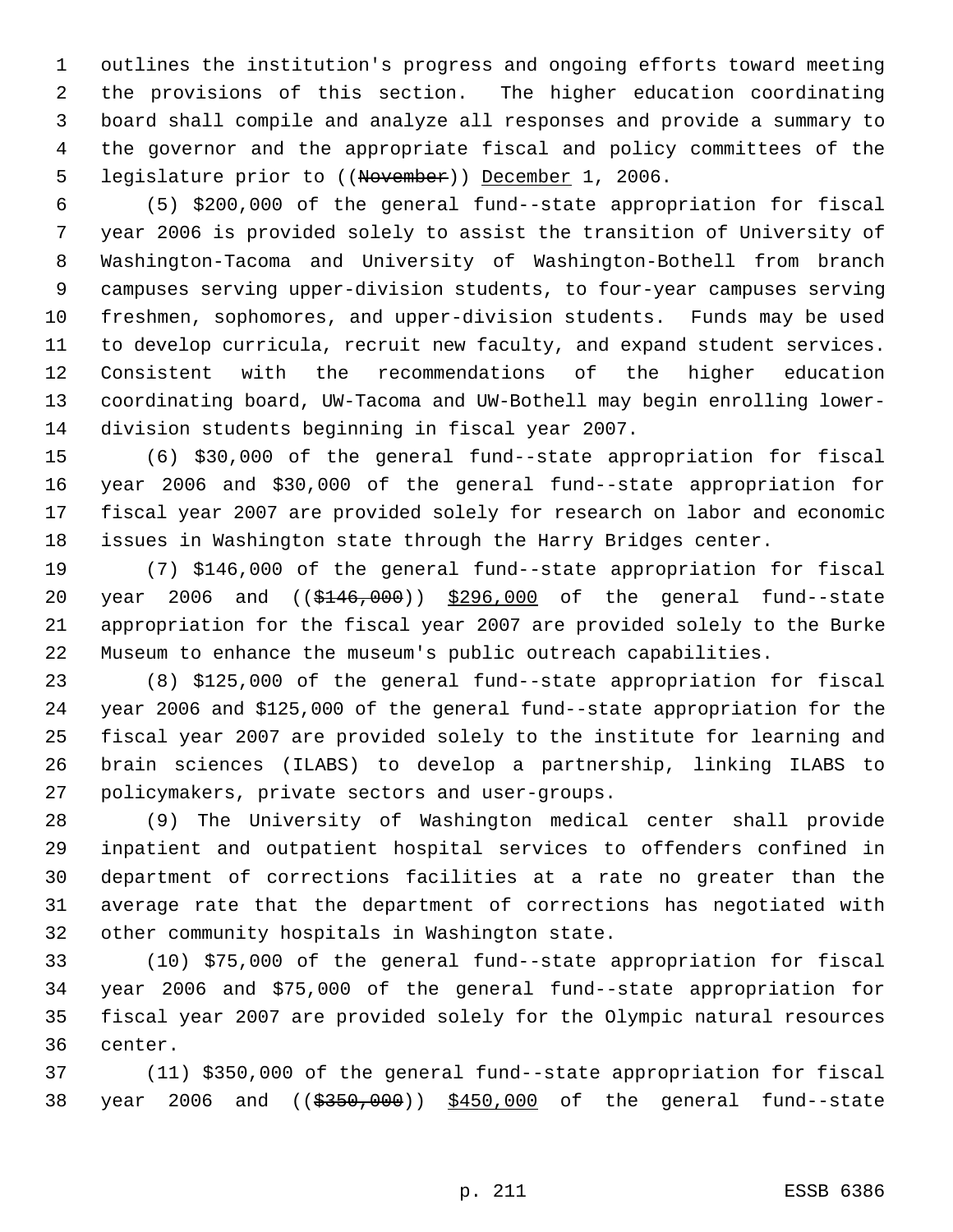appropriation for fiscal year 2007 are provided solely to maintain the autism center at the University of Washington-Tacoma campus. The facility will continue to function as a satellite facility to the autism center at the University of Washington medical center in Seattle and provide clinical service and professional training.

 (12) \$2,400,000 of the general fund--state appropriation for fiscal year 2007 is provided solely to increase the university's capacity to conduct research in the life science fields.

 (13) \$180,000 of the general fund--state appropriation for fiscal year 2007 is provided solely for improvements to the Pacific Northwest seismic network.

 (14) \$1,630,000 of the general fund--state appropriation for fiscal year 2006 is provided solely for extraordinary natural gas cost expenses. As a condition for receiving these funds, the university, 15 for each object of expenditure supported by both tuition and general 16 fund, shall charge the general fund in proportion to its total 17 expenditure for tuition revenue and general fund--state appropriations. (15) \$500,000 of the general fund--state appropriation for fiscal year 2007 is provided solely for math engineering science achievement (MESA) Washington to establish centers throughout the state.

 (16) \$500,000 of the general fund--state appropriation for fiscal year 2007 is provided solely for the university to implement a 23 department of global health. The schools of medicine and public health 24 and community medicine will jointly form and operate the department. The focus will be establishing sustainable improvements in global 26 health through public health policy, practice, and medical care.

 **Sec. 604.** 2005 c 518 s 605 (uncodified) is amended to read as follows:

# **FOR WASHINGTON STATE UNIVERSITY**

| General Fund--State Appropriation (FY 2006) $($ (\$206,494,000))         |
|--------------------------------------------------------------------------|
| \$206,856,000                                                            |
| General Fund--State Appropriation (FY 2007) $($ $($ \$211,870,000))      |
| \$211,743,000                                                            |
| Education Legacy Trust--State Appropriation \$11,162,000                 |
| Pension Funding Stabilization Account--State                             |
|                                                                          |
| TOTAL APPROPRIATION $\ldots$ , ( $(\frac{2429}{520}, \frac{526}{500})$ ) |
|                                                                          |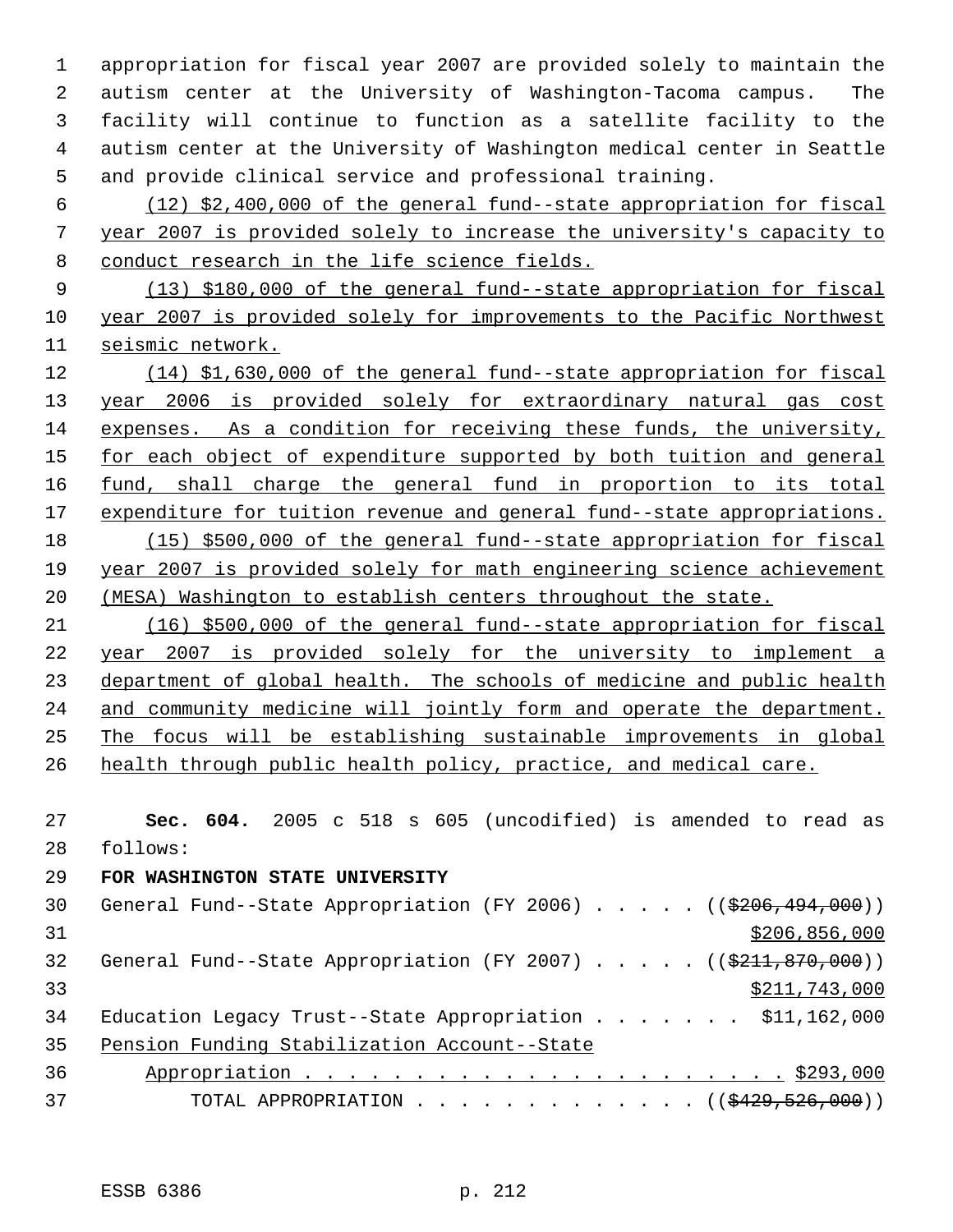The appropriations in this section are subject to the following conditions and limitations:

 (1) \$210,000 of the general fund--state appropriation for fiscal year 2006 and \$210,000 of the general fund--state appropriation for fiscal year 2007 are provided solely for the implementation of the Puget Sound work plan and agency action item WSU-01.

 (2) \$2,741,000 of the education legacy trust appropriation for fiscal year 2006 and \$6,900,000 of the education legacy trust appropriation for fiscal year 2007 are provided as the state subsidy for 430 new enrollments at the Pullman campus, 450 new enrollments at the Vancouver campus, and 25 new enrollments at the Tri-Cities campus. By December 15th of each year of the 2005-07 fiscal biennium, the university shall report to the office of financial management and the legislative fiscal committees the number of new student FTEs by campus enrolled with the funding provided in this subsection.

 (3) The appropriations for higher education employee compensation increases provided or referenced in this section and described in sections 949 through 980 of this act are estimated to increase the total per student funding during the 2005-2007 biennium. This increase in total per student funding is in addition to the tuition revenues that will be generated and retained by the university as a result of the tuition increases that are authorized in section 601 of this act. Given these increases in core funding, Washington State University shall, by June 30, 2007, show demonstrable progress toward achieving the following six-year programmatic goals:

 (a) Improve time to degree as measured by the percent of admitted students who graduate within 125% of the credits required for a degree;

 (b) Preserve access for low-income students as measured by the percentage of total degrees awarded to Pell Grant recipients;

(c) Improve freshman retention rates;

 (d) Improve and sustain the quality of its degree programs as measured by the number of programs that are ranked in the top twenty nationally;

 (e) Sustain the quality of its research programs as measured by the national ranking for federal research grants received; and

(f) Improve its ability to prepare students for the workforce as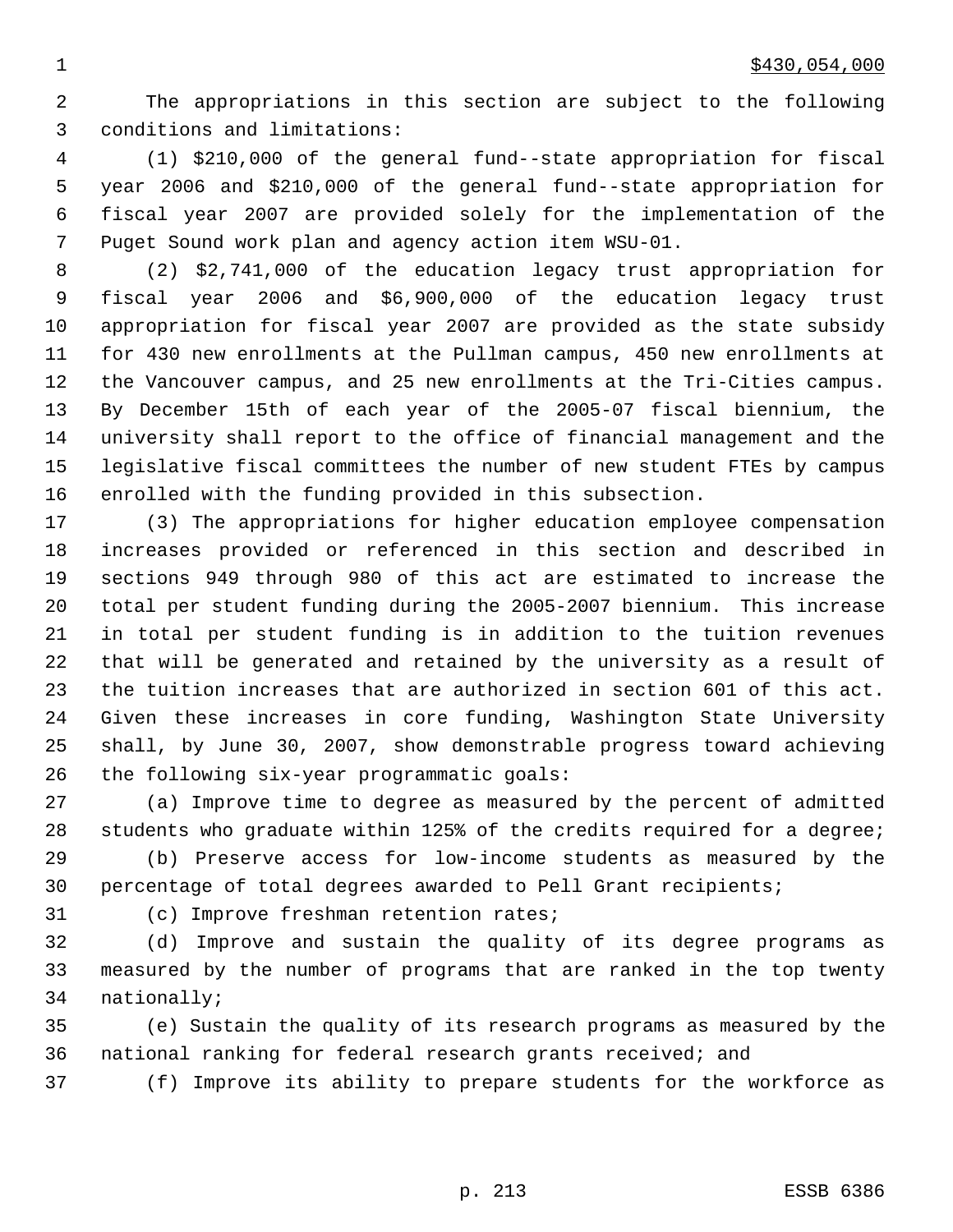measured by the job placement or graduate school acceptance rates among graduates.

 Specific six-year targets for the goals stated in this subsection shall be established by the university, the office of financial management, and the higher education coordinating board and shall be determined based on the per student funding level assumed in this act. 7 On or before ((October)) November 1, 2006 the university shall submit to the higher education coordinating board a report that outlines the institution's progress and ongoing efforts toward meeting the provisions of this section. The higher education coordinating board shall compile and analyze all responses and provide a summary to the governor and the appropriate fiscal and policy committees of the 13 legislature prior to ((November)) December 1, 2006.

 (4) \$507,000 of the education legacy trust appropriation for fiscal year 2006 and \$1,014,000 of the education legacy trust appropriation for fiscal year 2007 are provided solely to expand the entering class of veterinary medicine students by 16 resident student FTEs each academic year during the 2005-2007 biennium.

 (5) \$350,000 of the general fund--state appropriation for fiscal year 2006 is provided solely to assist the transition of Washington State University-Vancouver from a branch campus serving only upper- division students, to a four-year campus serving freshmen, sophomores, and upper-division students. Funds may be used to develop curricula, recruit new faculty, and expand student services. Consistent with the recommendations of the higher education coordinating board, WSU- Vancouver may begin enrolling lower-division students beginning in fiscal year 2007.

 (6) The university shall give consideration to reprioritizing agricultural research funding to allow for expansion of the center for precision agricultural systems and development of the biologically intensive and organic agriculture program.

 (7) \$25,000 of the general fund--state appropriation for fiscal year 2006 and \$25,000 of the general fund--state appropriation for fiscal year 2007 are provided solely to study the cost of complying with vehicle licensing and registration laws. Funding is subject to the passage of House Bill No. 1241 (modifying vehicle licensing and registration penalties). If the bill is not enacted by June 30, 2005, the amounts provided in this subsection shall lapse.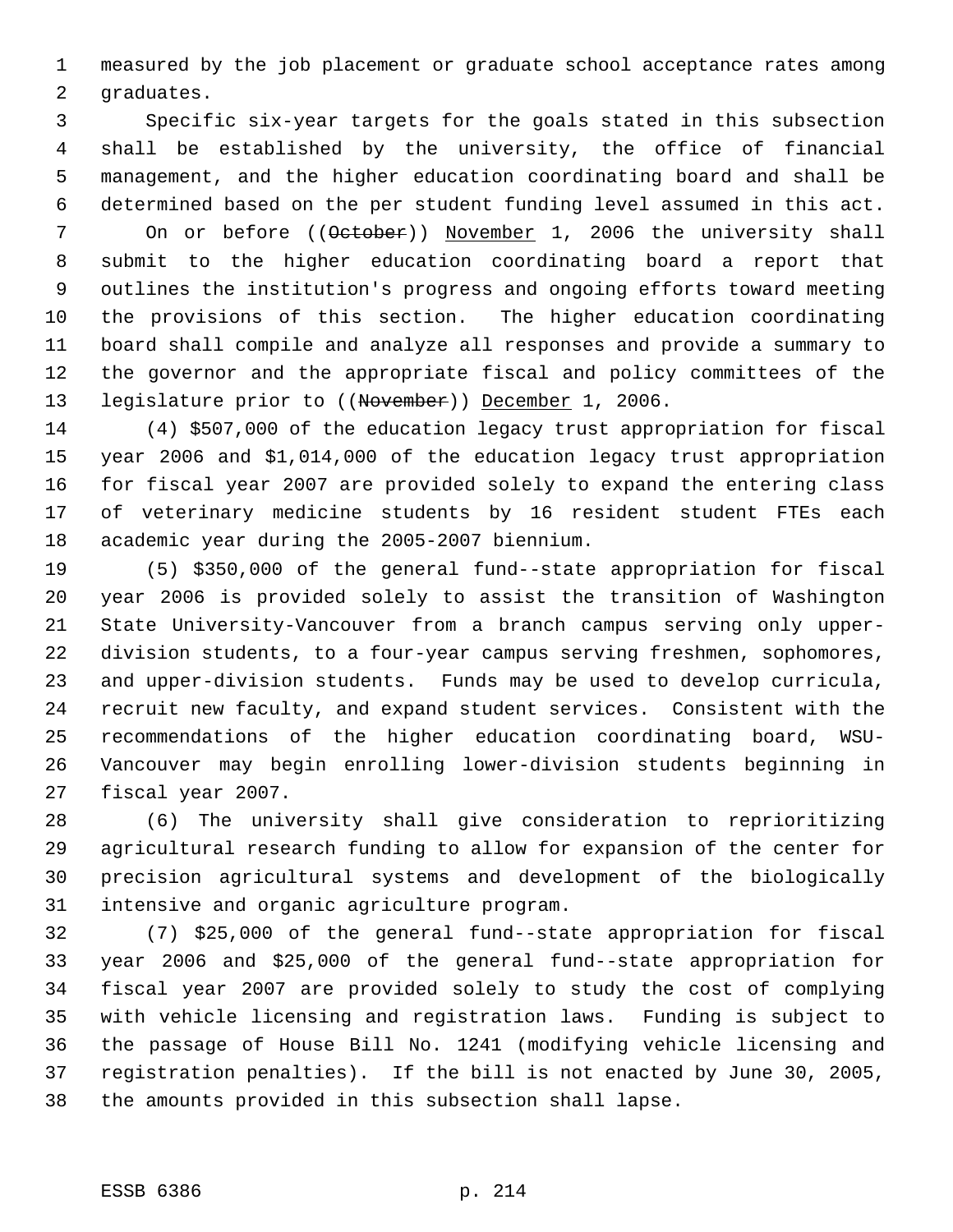(8) \$42,000 of the general fund--state appropriation for fiscal year 2006 and \$43,000 of the general fund--state appropriation for fiscal year 2007 are provided solely to implement Senate Bill No. 5101 (providing incentives to support renewable energy). If the bill is not enacted by June 30, 2005, the amounts provided in this subsection shall lapse.

 (9) \$200,000 of the general fund--state appropriation for fiscal year 2006 and \$200,000 of the general fund--state appropriation for fiscal year 2007 are provided solely to conduct research on alternatives for controlling ghost shrimp in Willapa bay.

 (10) \$1,061,000 of the general fund--state appropriation for fiscal year 2006 is provided solely for extraordinary natural gas cost 13 expenses. As a condition for receiving these funds, the university, for each object of expenditure supported by both tuition and general 15 fund, shall charge the general fund in proportion to its total 16 expenditure for tuition revenue and general fund--state appropriations. (11) \$800,000 of the general fund--state appropriation for fiscal year 2007 is provided solely for the university to operate the AgWeatherNet system.

 (12) \$1,000,000 of the general fund--state appropriation for fiscal year 2006 is provided solely for allocation to a private nonprofit medical and scientific research institute to be located in Spokane for 23 the purposes of developing and implementing new medical treatment therapies involving systems biology, genomics, and nanotechnology. The allocation shall be matched by an equal amount of funds from nonstate sources. The university shall not retain any of these funds for administrative purposes.

 (13) \$10,000 of the general fund--state appropriation for fiscal year 2007 is provided solely for the university to publish a comprehensive reference book on Washington state local governments through the division of governmental studies and services. Copies of the publication shall be provided to the appropriate policy and fiscal committees of the legislature.

 (14) \$160,000 of the general fund--state appropriation is provided solely to implement Substitute Senate Bill No. 6192 (solar electric generation). As referred to in the bill, the university will conduct a feasibility assessment of the economic and technical viability of building a solar electric generating facility. The university will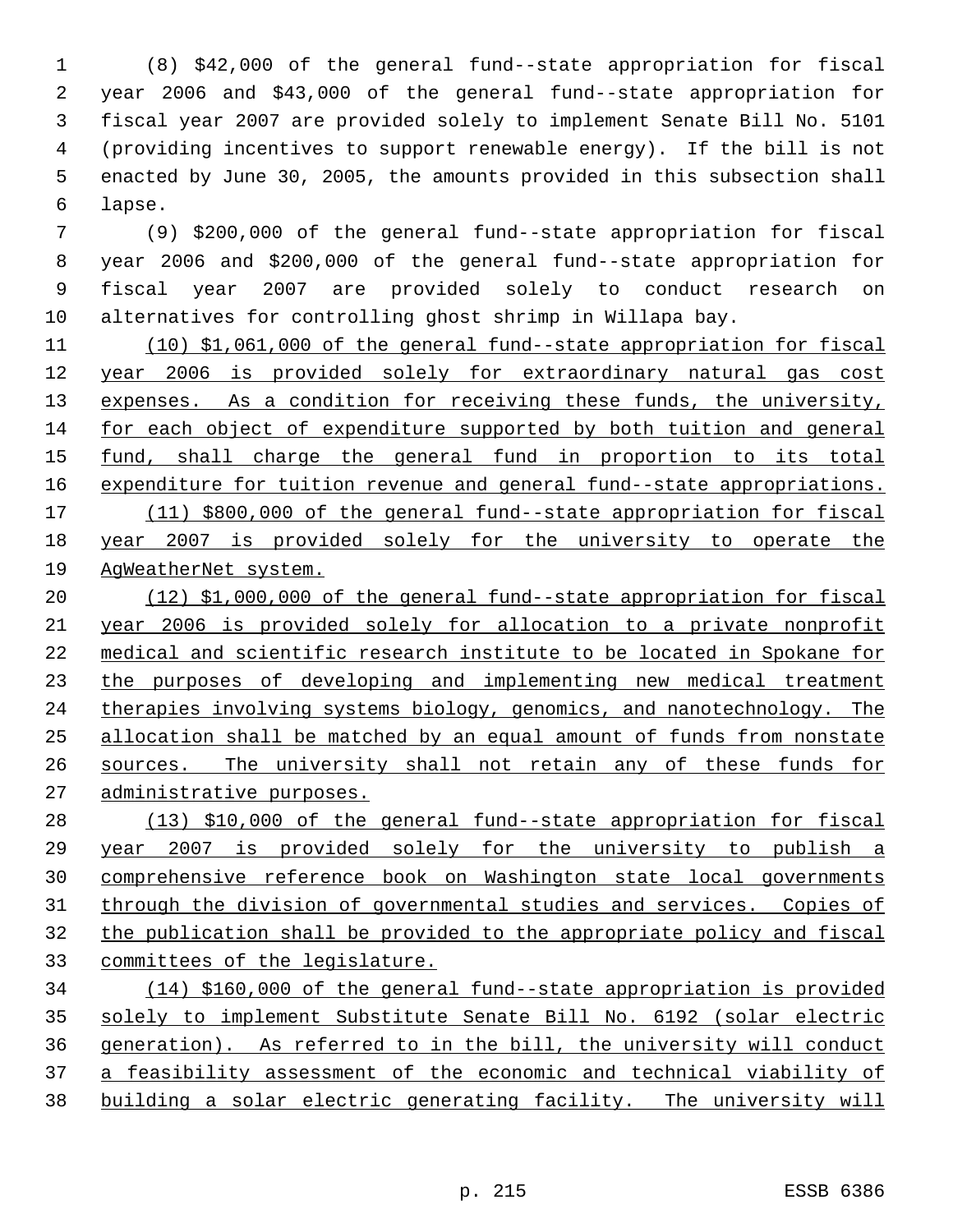1 report its findings to the legislature by December 15, 2006. If the bill is not enacted by June 30, 2006, the amount provided in this

subsection shall lapse.

 **Sec. 605.** 2005 c 518 s 606 (uncodified) is amended to read as follows:

## **FOR EASTERN WASHINGTON UNIVERSITY**

7 General Fund--State Appropriation (FY 2006) . . . . . ((\$46,137,000))  $8 \div 846,407,000$ 9 General Fund--State Appropriation (FY 2007) . . . . . ((\$47,069,000))  $\frac{10}{347}$ , 200,000 Education Legacy Trust--State Appropriation . . . . . . . . \$6,461,000 Pension Funding Stabilization Account--State Appropriation . . . . . . . . . . . . . . . . . . . . . . \$110,000 14 TOTAL APPROPRIATION . . . . . . . . . . . . ((<del>\$99,667,000</del>)) \$100,178,000

 The appropriations in this section are subject to the following conditions and limitations:

 (1) \$2,147,000 of the education legacy trust appropriation for fiscal year 2006 and \$4,314,000 of the education legacy trust appropriation for fiscal year 2007 are provided as the state subsidy for 650 new enrollments. By December 15th of each year of the 2005-07 fiscal biennium, the university shall report to the office of financial management and the legislative fiscal committees the number of new student FTEs by campus enrolled with the funding provided in this subsection.

 (2) The appropriations for higher education employee compensation increases provided or referenced in this section and described in sections 949 through 980 of this act are estimated to increase the total per student funding during the 2005-2007 biennium. This increase in total per student funding is in addition to the tuition revenues that will be generated and retained by the university as a result of the tuition increases that are authorized in section 601 of this act. Given these increases in core funding, Eastern Washington University shall, by June 30, 2007, show demonstrable progress toward achieving the following six-year programmatic goals:

 (a) Improve time to degree as measured by the percent of admitted students who graduate within 125% of the credits required for a degree;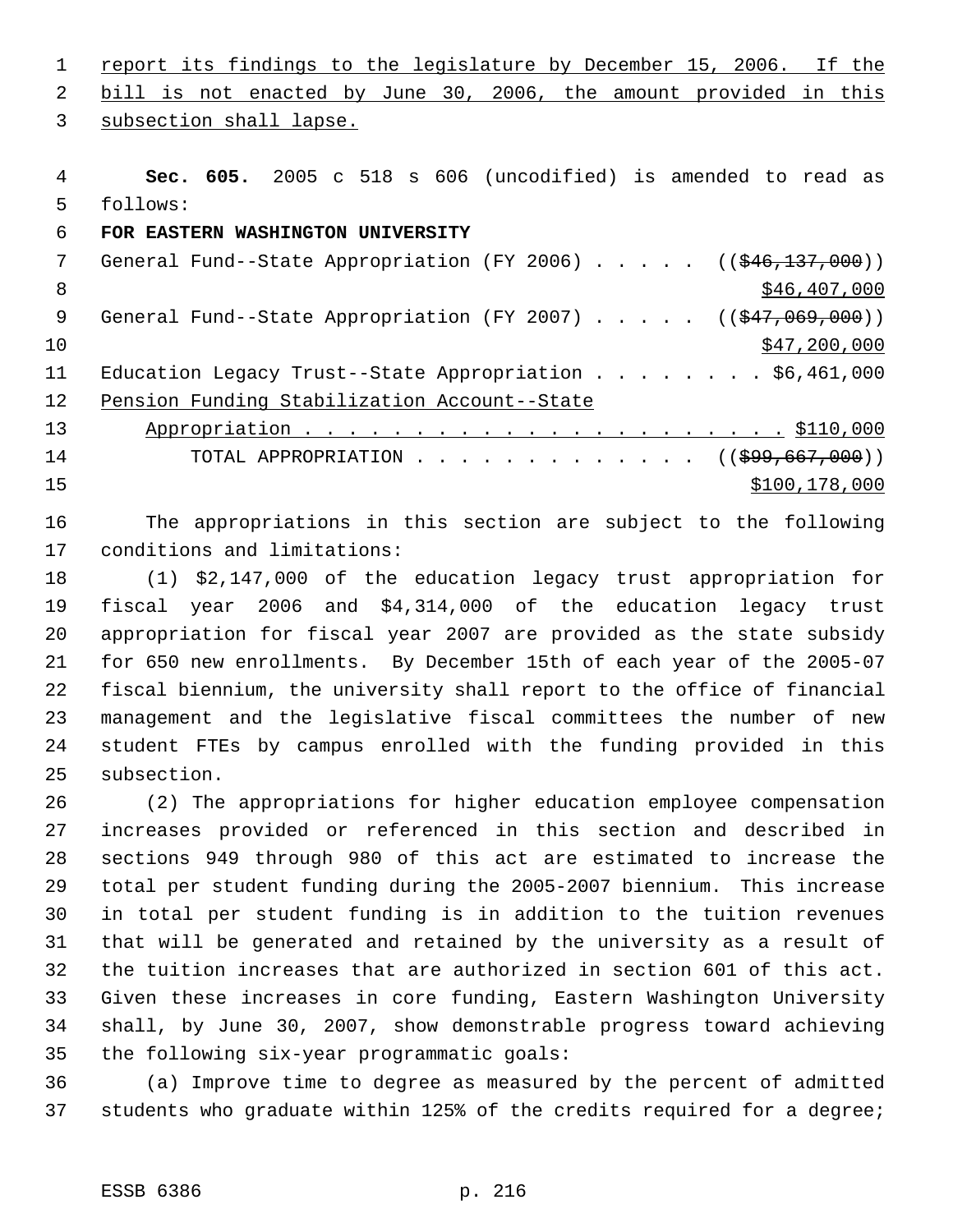(b) Preserve access for low-income students as measured by the percentage of total degrees awarded to Pell Grant recipients;

(c) Improve freshman retention rates;

 (d) Improve and sustain the quality of its degree programs as measured by the number of programs that receive national accreditation; and

 (e) Improve its ability to prepare students for the workforce as measured by the job placement or graduate school acceptance rates among graduates.

 Specific six-year targets for the goals stated in this subsection shall be established by the university, the office of financial management, and the higher education coordinating board and shall be determined based on the per student funding level assumed in this act. 14 On or before ((October)) November 1, 2006, the university shall submit to the higher education coordinating board a report that outlines the institution's progress and ongoing efforts toward meeting the provisions of this section. The higher education coordinating board shall compile and analyze all responses and provide a summary to the governor and the appropriate fiscal and policy committees of the legislature prior to ((November)) December 1, 2006.

 (3) \$212,000 of the general fund--state appropriation for fiscal 22 year 2006 and ((\$213,000)) \$313,000 of the general fund--state appropriation for fiscal year 2007 are provided solely for the northeast autism center to provide community based approaches to assisting children and adults with autism spectrum disorder and to include the establishment of a preschool at Eastern Washington University to serve children identified with autism spectrum disorder. (4) \$265,000 of the general fund--state appropriation for fiscal year 2006 is provided solely for extraordinary natural gas cost expenses. As a condition for receiving these funds, the university, for each object of expenditure supported by both tuition and general fund, shall charge the general fund in proportion to its total expenditure for tuition revenue and general fund--state appropriations.

 **Sec. 606.** 2005 c 518 s 607 (uncodified) is amended to read as follows:

**FOR CENTRAL WASHINGTON UNIVERSITY** 

37 General Fund--State Appropriation (FY 2006) . . . . . ((\$45,379,000))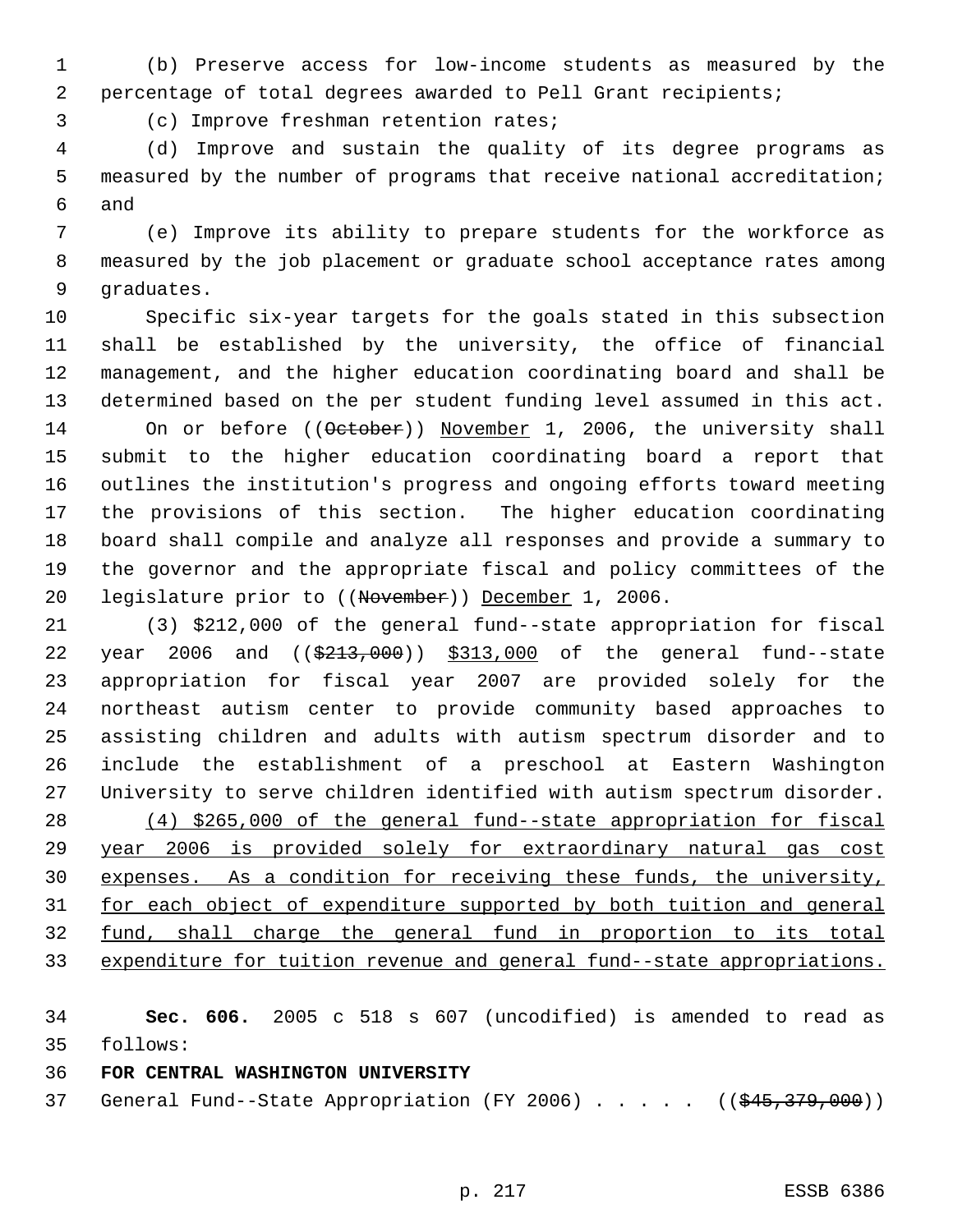|    | \$45,713,000                                                           |
|----|------------------------------------------------------------------------|
|    | General Fund--State Appropriation (FY 2007) $($ $($ $$46, 739, 000)$ ) |
|    | \$46,761,000                                                           |
| 4  | Education Legacy Trust--State Appropriation \$6,461,000                |
| .5 | Pension Funding Stabilization Account--State                           |
| 6  |                                                                        |
|    | TOTAL APPROPRIATION ( $(\$98, 579, 000)$ )                             |

 $8 \times 99,038,000$ 

 The appropriations in this section are subject to the following conditions and limitations:

 (1) \$2,147,000 of the education legacy trust appropriation for fiscal year 2006 and \$4,314,000 of the education legacy trust appropriation for fiscal year 2007 are provided as the state subsidy for 650 new enrollments. By December 15th of each year of the 2005-07 fiscal biennium, the university shall report to the office of financial management and the legislative fiscal committees the number of new student FTEs by campus enrolled with the funding provided in this subsection.

 (2) The appropriations for higher education employee compensation increases provided or referenced in this section and described in sections 949 through 980 of this act are estimated to increase the total per student funding during the 2005-2007 biennium. This increase in total per student funding is in addition to the tuition revenues that will be generated and retained by the university as a result of the tuition increases that are authorized in section 601 of this act. Given these increases in core funding, Central Washington University shall, by June 30, 2007, show demonstrable progress toward achieving the following six-year programmatic goals:

 (a) Improve time to degree as measured by the percent of admitted students who graduate within 125% of the credits required for a degree;

 (b) Preserve access for low-income students as measured by the percentage of total degrees awarded to Pell Grant recipients;

(c) Improve freshman retention rates;

 (d) Improve and sustain the quality of its degree programs as measured by the number of programs that receive national accreditation; and

(e) Improve its ability to prepare students for the workforce as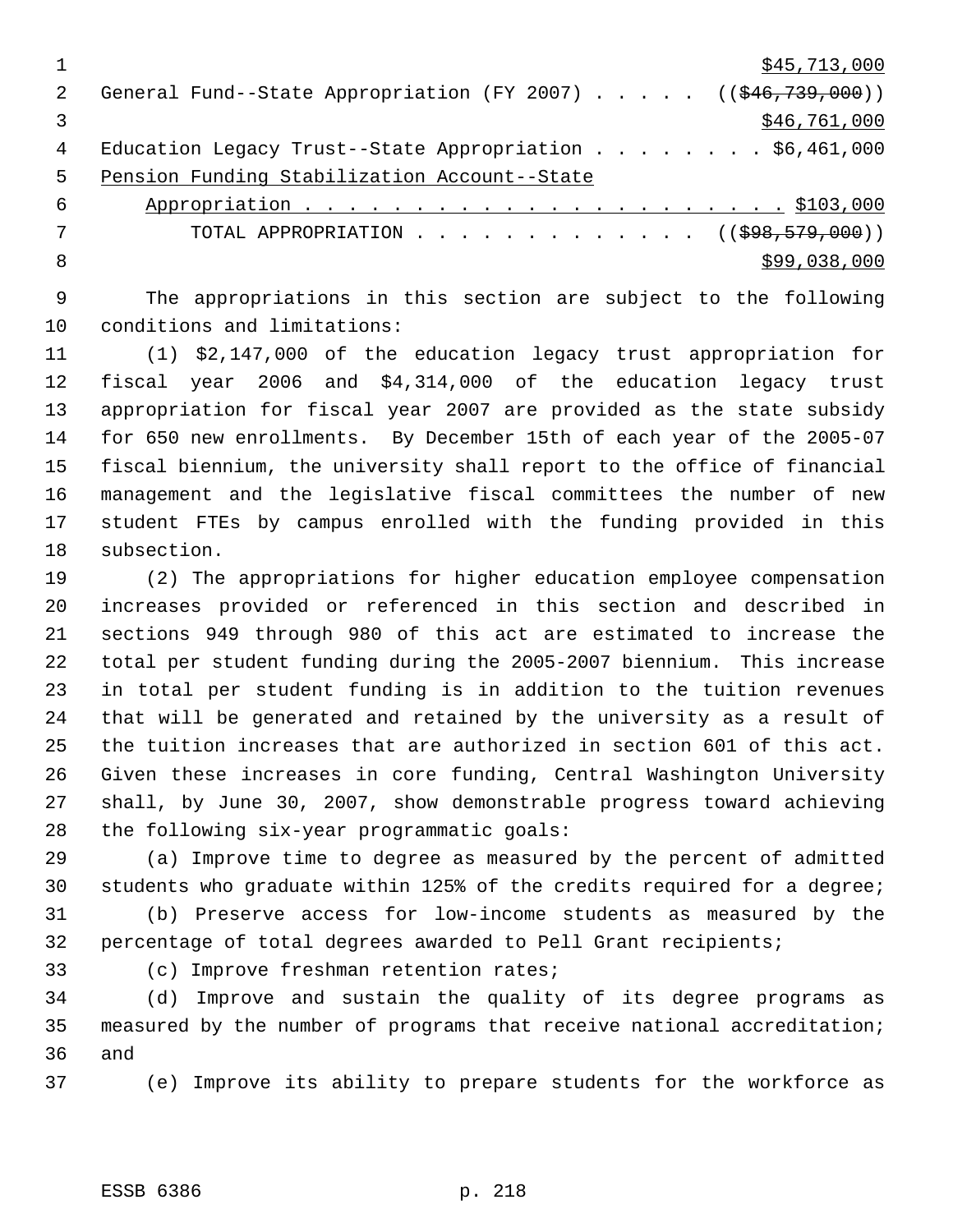measured by the job placement or graduate school acceptance rates among graduates.

 Specific six-year targets for the goals stated in this subsection shall be established by the university, the office of financial management, and the higher education coordinating board and shall be determined based on the per student funding level assumed in this act. 7 On or before ((October)) November 1, 2006, the university shall submit to the higher education coordinating board a report that outlines the institution's progress and ongoing efforts toward meeting the provisions of this section. The higher education coordinating board shall compile and analyze all responses and provide a summary to the governor and the appropriate fiscal and policy committees of the 13 legislature prior to ((November)) December 1, 2006.

 (3) For the 2006-07 and 2007-08 academic years, the legislature hereby increases the limit on total gross authorized operating fees revenue waived, exempted, or reduced by Central Washington University pursuant to RCW 28B.15.910 to eleven percent.

 (4) \$333,000 of the general fund--state appropriation for fiscal year 2006 is provided solely for extraordinary natural gas cost expenses. As a condition for receiving these funds, the university, for each object of expenditure supported by both tuition and general fund, shall charge the general fund in proportion to its total 23 expenditure for tuition revenue and general fund--state appropriations.

 **Sec. 607.** 2005 c 518 s 608 (uncodified) is amended to read as follows:

**FOR THE EVERGREEN STATE COLLEGE** 

| 27 | General Fund--State Appropriation (FY 2006) $($ $($ $\frac{255}{500})$                                          |
|----|-----------------------------------------------------------------------------------------------------------------|
| 28 | \$25,730,000                                                                                                    |
| 29 | General Fund--State Appropriation (FY 2007) $($ $($ $\frac{26}{7174}$ , 000))                                   |
| 30 | \$26,894,000                                                                                                    |
| 31 | Education Legacy Trust--State Appropriation \$2,116,000                                                         |
| 32 | Pension Funding Stabilization Account--State                                                                    |
| 33 |                                                                                                                 |
| 34 | TOTAL APPROPRIATION $\ldots$ , ( $(\frac{253}{53}, \frac{876}{600})$ )                                          |
| 35 | \$54,815,000                                                                                                    |
|    | the contract of the contract of the contract of the contract of the contract of the contract of the contract of |

 The appropriations in this section are subject to the following conditions and limitations: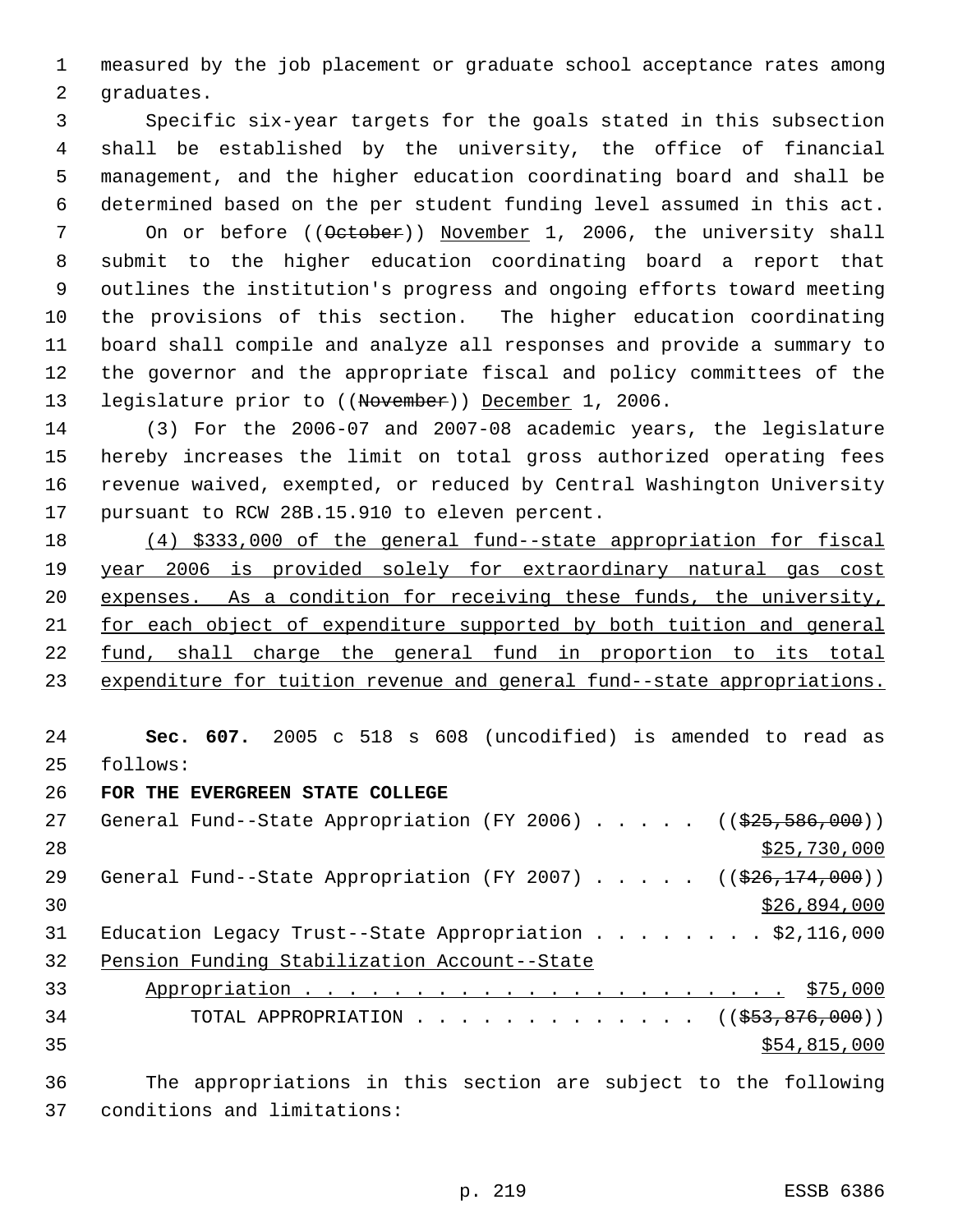(1) \$705,000 of the education legacy trust appropriation for fiscal year 2006 and \$1,411,000 of the education legacy trust appropriation for fiscal year 2007 are provided as the state subsidy for 210 new enrollments. By December 15th of each year of the 2005-07 fiscal biennium, the college shall report to the office of financial management and the legislative fiscal committees the number of new student FTEs by campus enrolled with the funding provided in this subsection.

 (2) The appropriations for higher education employee compensation increases provided or referenced in this section and described in sections 949 through 980 of this act are estimated to increase the total per student funding during the 2005-2007 biennium. This increase in total per student funding is in addition to the tuition revenues that will be generated and retained by the college as a result of the tuition increases that are authorized in section 601 of this act. Given these increases in core funding, The Evergreen State College shall, by June 30, 2007, show demonstrable progress toward achieving the following six-year programmatic goals:

 (a) Improve time to degree as measured by the percent of admitted students who graduate within 125% of the credits required for a degree;

 (b) Preserve access for low-income students as measured by the percentage of total degrees awarded to Pell Grant recipients;

(c) Improve freshman retention rates;

 (d) Improve and sustain the quality of its degree programs as measured by the number of programs that receive national accreditation; (e) Improve its ability to prepare students for the workforce as measured by the job placement or graduate school acceptance rates among graduates.

 Specific six-year targets for the goals stated in this subsection shall be established by the university, the office of financial management, and the higher education coordinating board and shall be determined based on the per student funding level assumed in this act.

33 On or before ((October)) November 1, 2006, the university shall submit to the higher education coordinating board a report that outlines the institution's progress and ongoing efforts toward meeting the provisions of this section. The higher education coordinating board shall compile and analyze all responses and provide a summary to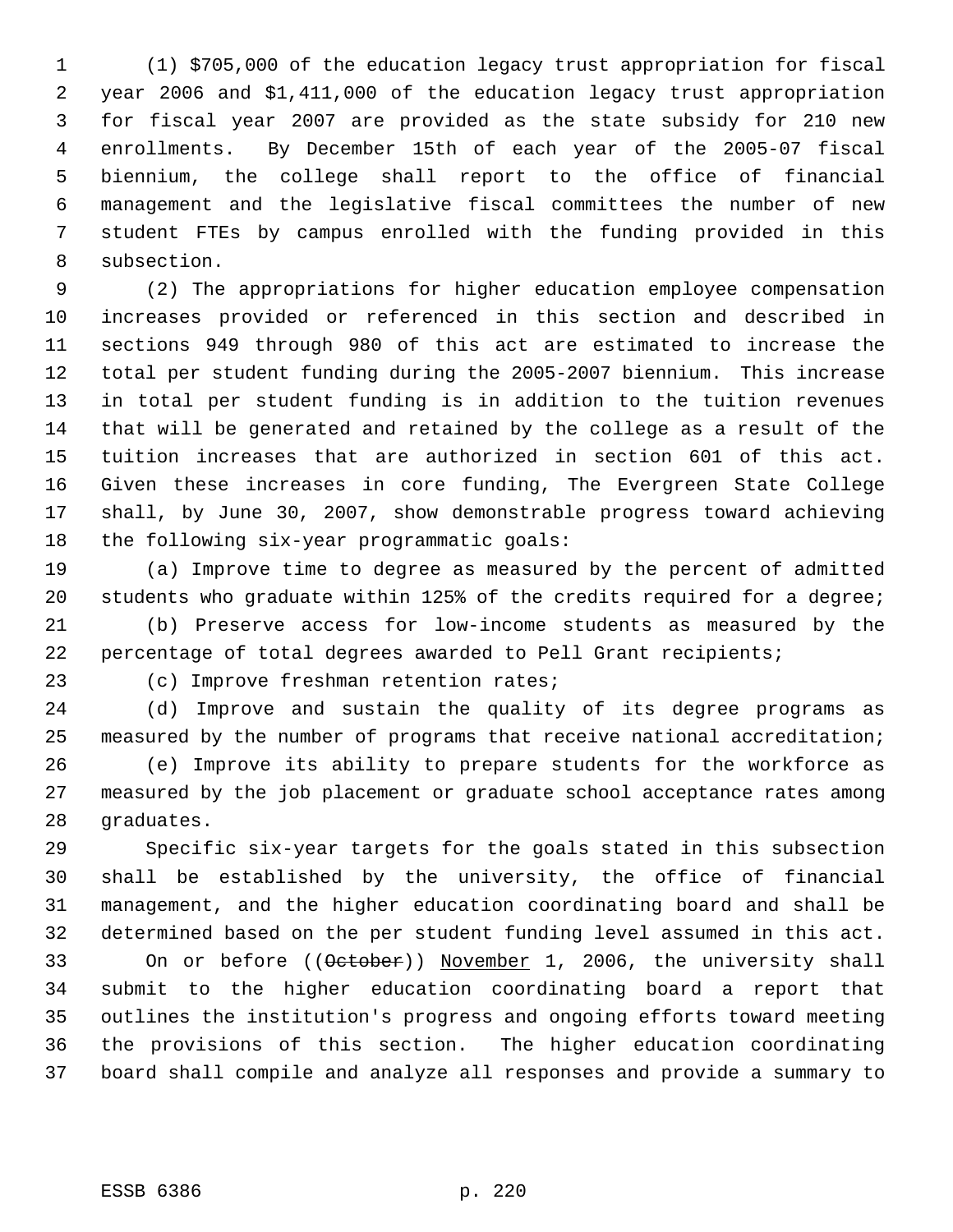the governor and the appropriate fiscal and policy committees of the legislature prior to ((November)) December 1, 2006.

 (3) \$40,000 of the general fund--state appropriation for fiscal year 2006 and \$10,000 of the general fund--state appropriation for fiscal year 2007 are provided solely for the Washington state institute for public policy to conduct an analysis of the availability, services, and effectiveness of programs in community and technical colleges that serve the educational needs of recent immigrant students who are not proficient in English and who are or have been enrolled in high school but have not met graduation requirements. The analysis shall include, but not be limited to, the type of programs provided, the geographic availability of programs, the identification of best practices, how the programs are funded, and the effectiveness of the programs. The analysis shall also include recommendations for improving the programs to better meet the needs of recent immigrant students and for expanding the availability of programs statewide. A report shall be submitted to the fiscal and education committees of the legislature, the superintendent of public instruction, and the state board for community and technical colleges by December 1, 2006.

 (4) \$170,000 of the general fund--state appropriation for fiscal year 2006 and \$140,000 of the general fund--state appropriation for fiscal year 2007 are provided solely for sections 217 and 605 of Senate Bill No. 5763 (mental disorders treatment). If neither section 217 nor section 605 is enacted by June 30, 2005, the amounts provided in this subsection shall lapse.

 (5) \$48,000 of the general fund--state appropriation for fiscal year 2007 is provided solely for the Washington state institute for public policy to conduct the studies required by Engrossed Substitute Senate Bill No. 6239 (controlled substances and methamphetamine). The institute shall report its findings to the governor and the appropriate standing committees of the legislature by January 1, 2007. If Engrossed Substitute Senate Bill No. 6239 is not enacted by June 30, 2006, the amount provided in this subsection shall lapse.

 (6) \$150,000 of the general fund--state appropriation for fiscal year 2007 is provided solely for the Washington state institute for public policy to conduct the study required by Engrossed Substitute Senate Bill No. 5551 (minimum wage study). The institute shall report its findings to the governor and the appropriate standing committees of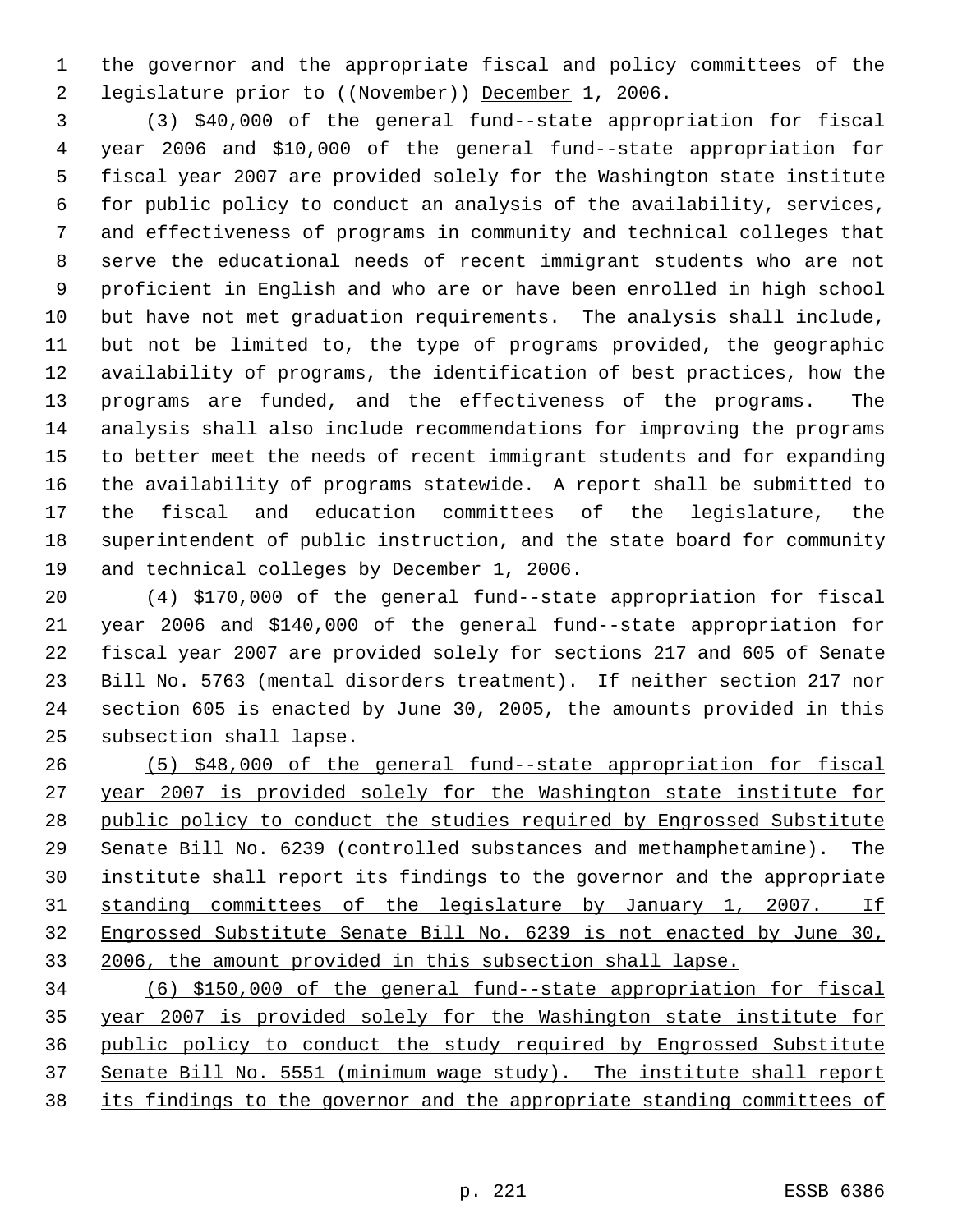1 the legislature by December 1, 2006. If Engrossed Substitute Senate Bill No. 5551 is not enacted by June 30, 2006, the amount provided in this subsection shall lapse.

 (7) \$275,000 of the general fund--state appropriation for fiscal year 2007 is provided solely for the Washington state institute for public policy to conduct the study required by Substitute Senate Bill No. 6618 (high school assessment system). Specifically, the study will consist of three components: (a) An analysis of WASL data to identify 9 the characteristics of the students who have failed to meet standard; (b) a review and identification of additional alternative assessment 11 options that will augment the current assessment system; and (c) a review and identification of additional alternative methods, procedures, or combinations of performance measures to assess whether students have met the state learning standards. The institute must provide an interim report by December 1, 2006, and a final report by December 2007.

 (8) \$125,000 of the general fund--state appropriation for fiscal year 2007 is provided solely for the Washington state institute for public policy to begin the development of a repository of research and evaluations of the cost-benefits of various K-12 educational programs and services. The goal for the effort is to provide policymakers with additional information to aid in decision making. Further, the legislative intent for this effort is not to duplicate current studies, research, and evaluations but rather to augment those activities on an on-going basis. Therefore, to the extent appropriate, the institute shall utilize and incorporate information from the Washington learns study, the joint legislative audit and review committee, and other entities currently reviewing certain aspects of K-12 finance and programs. The institute shall provide the following: (a) By September 1, 2006, a detailed implementation plan for this project; (b) by March 1, 2007, a report with preliminary findings; and (c) annual updates each year thereafter.

 (9) \$55,000 of the general fund--state appropriation for fiscal year 2007 is provided solely for the Washington state institute for public policy's responsibilities under Substitute Senate Bill No. 6605 (education interpreters for hearing impaired students). If the bill is not enacted by June 30, 2006, the amount provided in this subsection shall lapse.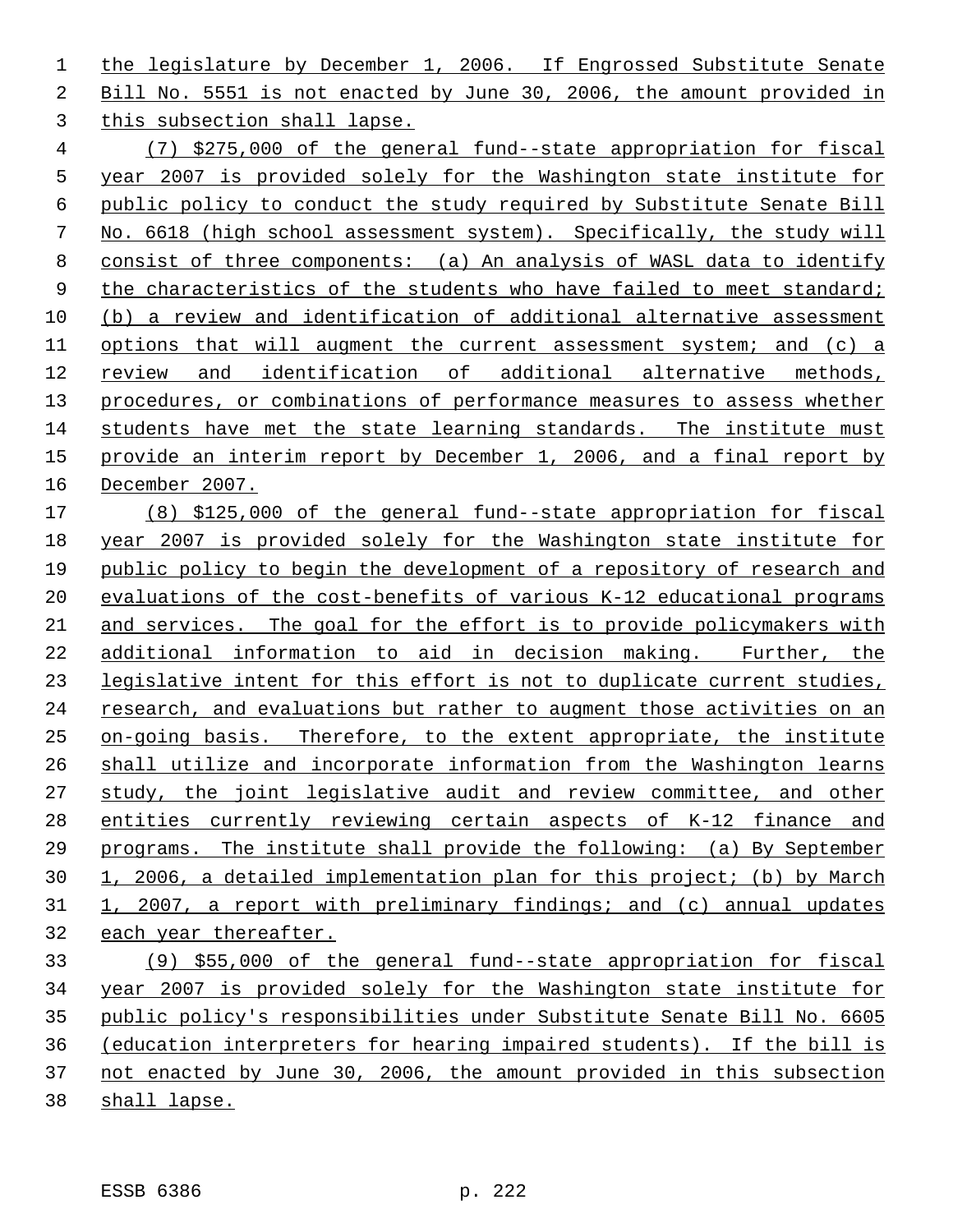(10) \$45,000 of the general fund--state appropriation for fiscal year 2007 is provided solely for the Washington state institute for public policy to conduct a study and comparison of the characteristics and service needs of clients of the division of developmental disabilities who are not receiving paid services by the division and those who are receiving paid services. The institute shall design a sampling strategy to guide the department of social and health services in conducting assessments such that assessment data will be available on a statistically valid sample of the clients not receiving paid services by the division of developmental disabilities to compare to a sample of clients receiving paid services. By November 1, 2006, the institute shall report to the governor and the legislature including, 13 but not necessarily limited to: (a) The nature and severity of the service needs of clients receiving and not receiving paid services by the division; (b) Demographic information for those receiving and not receiving 17 paid services by the division; and 18 (c) An analysis of the differences between the two groups. By June 30, 2007, the institute shall provide a six-year estimate of service needs of the state's population of individuals with developmental disabilities, provided in conjunction with the caseload forecast council. (11) \$138,000 of the general fund--state appropriation for fiscal year 2006 is provided solely for extraordinary natural gas cost expenses. As a condition for receiving these funds, the university, for each object of expenditure supported by both tuition and general fund, shall charge the general fund in proportion to its total expenditure for tuition revenue and general fund--state appropriations. **Sec. 608.** 2005 c 518 s 609 (uncodified) is amended to read as follows: **FOR WESTERN WASHINGTON UNIVERSITY**  32 General Fund--State Appropriation (FY 2006) . . . . . ((\$58,896,000)) \$59,060,000 \$59,060,000 \$59,060,000 \$59,060,000 \$59,060,000 \$59,060,000 \$59,060,000 \$59,060,000 \$59,000 \$1,000 \$1,000 \$1,000 \$1,000 \$1,000 \$1,000 \$1,000 \$1,000 \$1,000 \$1,000 \$1,000 \$1,000 \$1,000 \$1,000 \$1,000 \$1,000 34 General Fund--State Appropriation (FY 2007) . . . . . ((\$60,514,000)) \$60,535,000 36 Education Legacy Trust--State Appropriation . . . . . . . \$3,475,000 Pension Funding Stabilization Account--State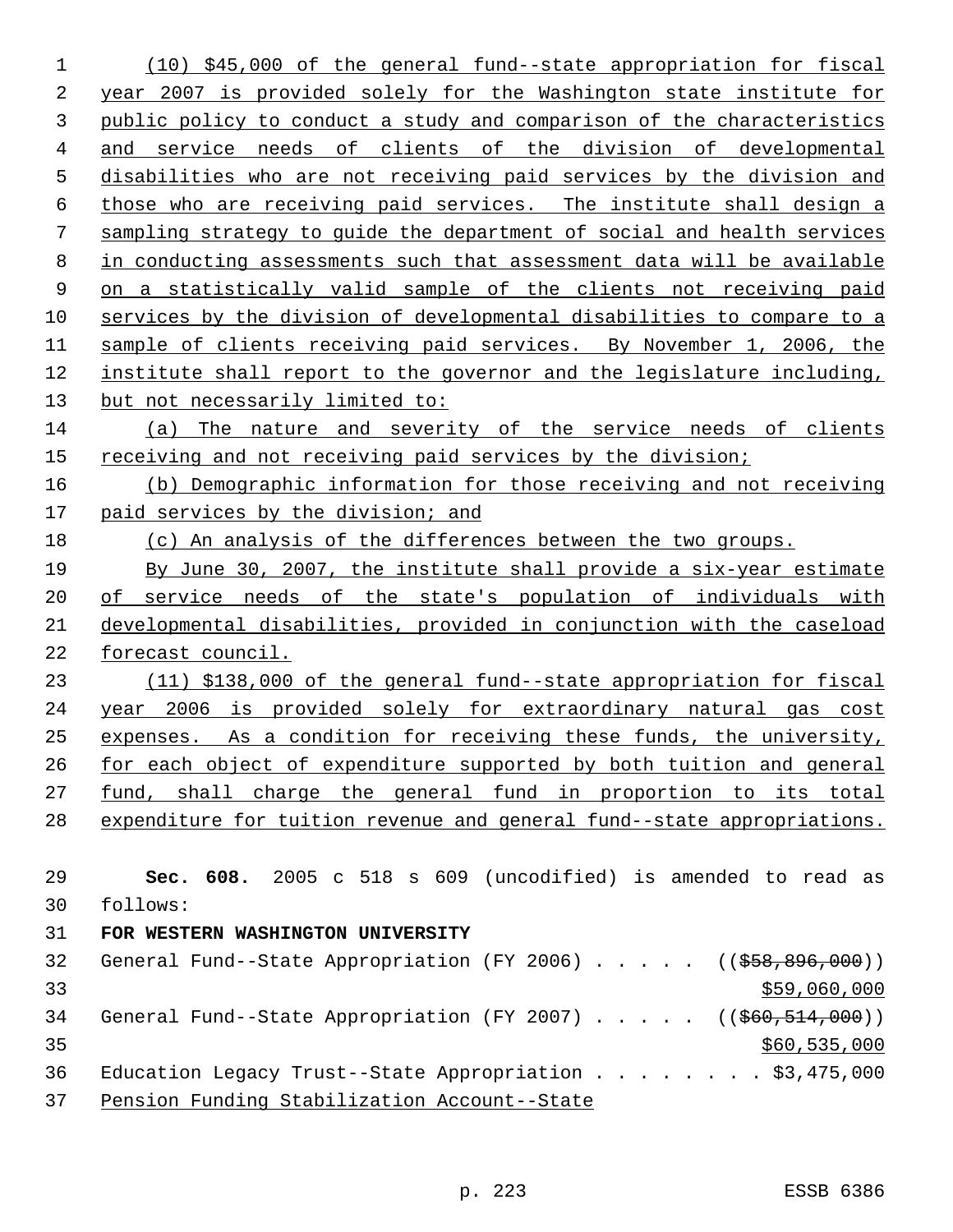| TOTAL APPROPRIATION ( $(\frac{122}{122}, \frac{885}{100})$ ) |
|--------------------------------------------------------------|
| \$123,231,000                                                |

 The appropriations in this section are subject to the following conditions and limitations:

 (1) \$1,158,000 of the education legacy trust appropriation for fiscal year 2006 and \$2,317,000 of the education legacy trust appropriation for fiscal year 2007 are provided as the state subsidy for 340 new enrollments. By December 15th of each year of the 2005-07 fiscal biennium, the university shall report to the office of financial management and the legislative fiscal committees the number of new student FTEs by campus enrolled with the funding provided in this subsection.

 (2) The appropriations for higher education employee compensation increases provided or referenced in this section and described in sections 949 through 980 of this act are estimated to increase the total per student funding during the 2005-2007 biennium. This increase in total per student funding is in addition to the tuition revenues that will be generated and retained by the university as a result of the tuition increases that are authorized in section 601 of this act. Given these increases in core funding, Western Washington University shall, by June 30, 2007, show demonstrable progress toward achieving the following six-year programmatic goals:

 (a) Improve time to degree as measured by the percent of admitted students who graduate within 125% of the credits required for a degree;

 (b) Preserve access for low-income students as measured by the percentage of total degrees awarded to Pell Grant recipients;

(c) Improve freshman retention rates;

 (d) Improve and sustain the quality of its degree programs as measured by the number of programs that receive national accreditation; and

 (e) Improve its ability to prepare students for the workforce as measured by the job placement or graduate school acceptance rates among graduates.

 Specific six-year targets for the goals stated in this subsection shall be established by the university, the office of financial management, and the higher education coordinating board and shall be determined based on the per student funding level assumed in this act.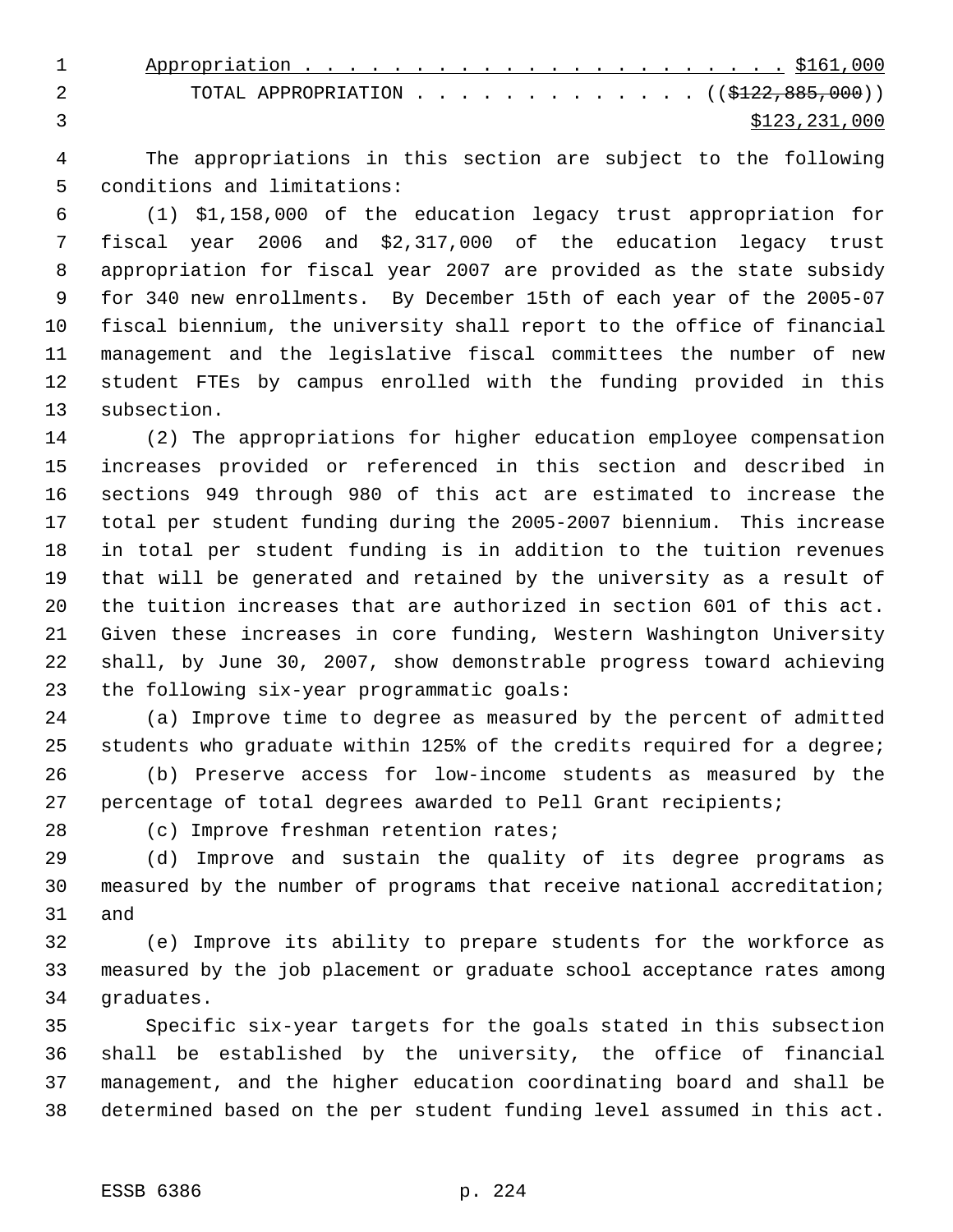1 On or before ((October)) November 1, 2006, the university shall submit to the higher education coordinating board a report that outlines the institution's progress and ongoing efforts toward meeting the provisions of this section. The higher education coordinating board shall compile and analyze all responses and provide a summary to the governor and the appropriate fiscal and policy committees of the 7 legislature prior to ((November)) December 1, 2006.

 (3) Access to baccalaureate and graduate degree programs continues to be limited for residents of North Snohomish, Island, and Skagit counties. The higher education consortium created to serve the region has not been able to successfully address the region's access needs. The university center model of service delivery, centered on a community college campus with a single point of accountability, has proven more effective in developing degree programs and attracting students.

 Therefore, the management and leadership responsibility for consortium operations are assigned to Everett community college. Everett community college shall collaborate with community and business leaders, other local community colleges, the public four-year institutions of higher education, and the higher education coordinating board to develop an educational plan for the North Snohomish, Island, and Skagit county region based on the university center model.

 (4) \$165,000 of the general fund--state appropriation for fiscal year 2006 is provided solely for extraordinary natural gas cost expenses. As a condition for receiving these funds, the university, 26 for each object of expenditure supported by both tuition and general 27 <u>fund, shall charge the general fund in proportion to its total</u> expenditure for tuition revenue and general fund--state appropriations.

 **Sec. 609.** 2005 c 518 s 610 (uncodified) is amended to read as follows: **FOR THE HIGHER EDUCATION COORDINATING BOARD--POLICY COORDINATION AND ADMINISTRATION**  33 General Fund--State Appropriation (FY 2006) . . . . . . ((\$2,665,000)) 34 \$5,666,000 35 General Fund--State Appropriation (FY 2007)  $\ldots$  . . . . ((\$2,684,000))

  $\frac{$7,687,000}{2}$ 37 General Fund--Federal Appropriation . . . . . . . . . ( $(\frac{24}{289},000)$ )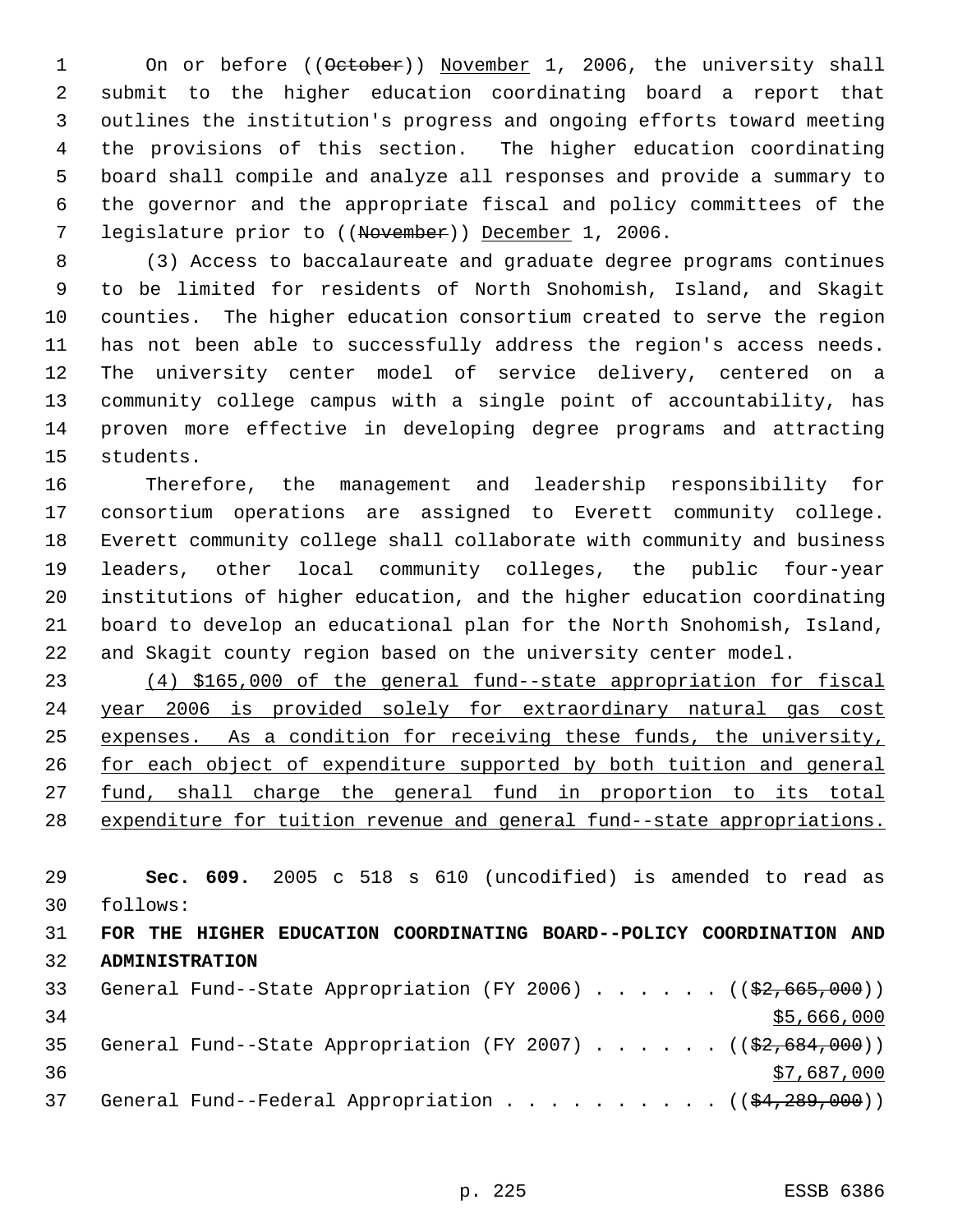$\frac{1}{2}$  \$4,291,000

Pension Funding Stabilization Account--State

 Appropriation . . . . . . . . . . . . . . . . . . . . . . \$14,000 4 TOTAL APPROPRIATION . . . . . . . . . . . . . ((<del>\$9,638,000</del>))  $5 - 5$  \$17,658,000

 (1) The appropriations in this section are subject to the following conditions and limitations: \$300,000 of the general fund--state appropriation for fiscal year 2006 and \$300,000 of the general fund-- state appropriation for fiscal year 2007 are provided solely to develop college readiness standards for English and science.

 (2) \$2,914,000 of the general fund--state appropriation for fiscal year 2006 and \$2,866,000 of the general fund--state appropriation for fiscal year 2007 are for financial aid administration, in addition to the four percent cost allowance provision for state work study under 15 section 610(7) of this act. These funds are for administration of all the financial aid and grant programs assigned to the board by the 17 legislature and administered by the agency. To the extent the executive director finds the agency will not require the full sum provided in this subsection, a portion may be transferred to supplement financial grants-in-aid to eligible clients contained in section 610 of 21 this act after notifying the board and the office of financial management of the intended transfer.

 (3) \$2,000,000 of the general fund--state appropriation for fiscal year 2007 is provided solely to contract for 180 full-time equivalent students in high demand fields in fiscal year 2007. High-demand fields are programs where enrollment access is limited and employers are experiencing difficulty finding qualified graduates to fill job openings. Of the amounts provided, up to \$20,000 may be used for management of the competitive process for awarding high-demand student FTEs during the 2005-07 biennium.

 (a) The board will manage a competitive process for awarding high- demand student FTEs. Public baccalaureate institutions are eligible to apply for funding and may submit proposals.

 (b) The board will establish a proposal review committee that will include, but not be limited to, representatives from the board, the office of financial management, and economic development and labor market analysts. The board will develop the request for proposals,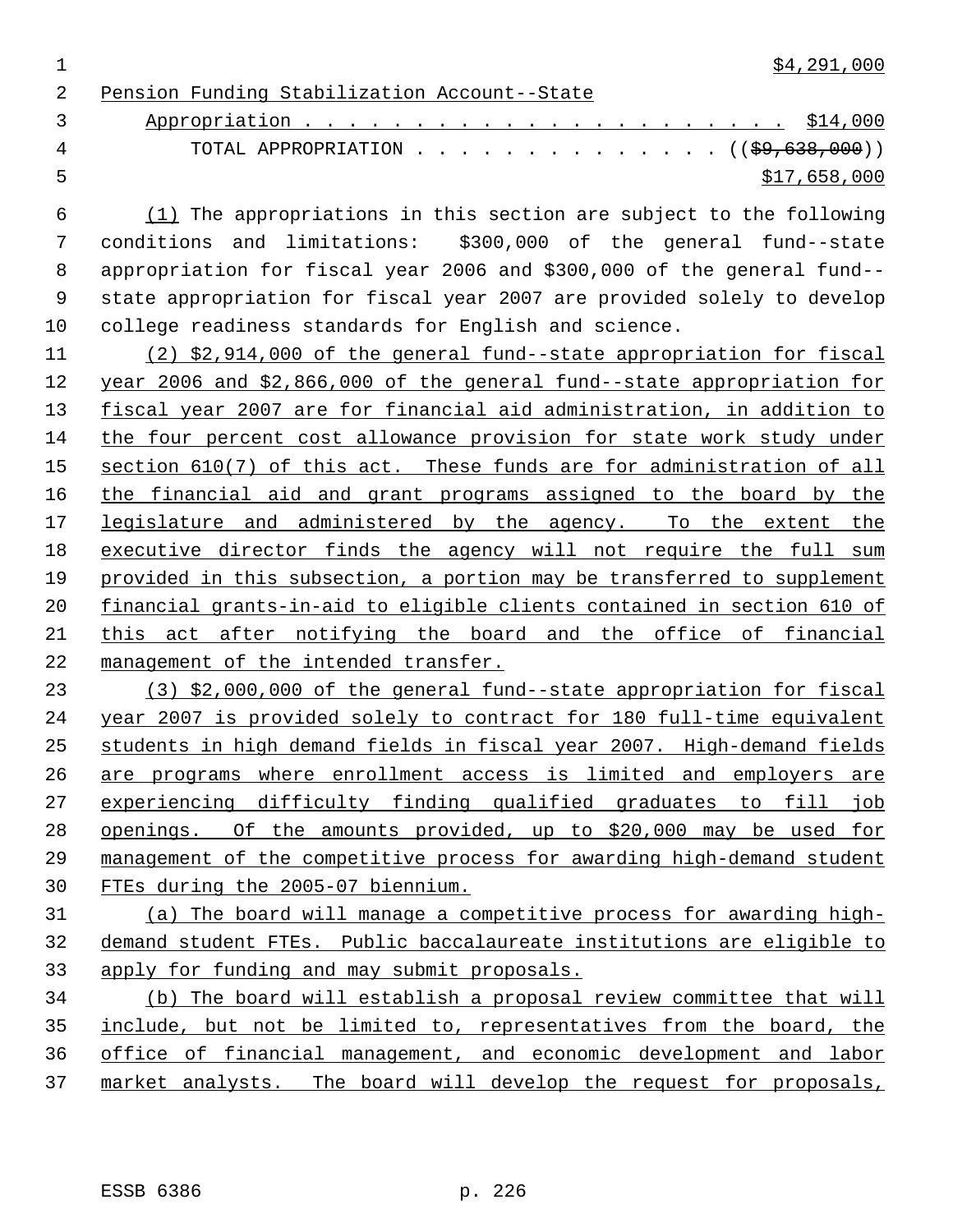including the criteria for awarding grants, in consultation with the proposal review committee. (c) Baccalaureate institutions that receive grants shall provide the board and the forecast division of the office of financial management with data specified by the board or the office of financial management that shows the impact of this subsection, particularly the degree of improved access to high-demand programs for students and successful job placements for graduates. The board will report on the 9 implementation of this subsection by November 1 of each fiscal year to the office of financial management and the fiscal and higher education committees of the legislature. **Sec. 610.** 2005 c 518 s 611 (uncodified) is amended to read as follows: **FOR THE HIGHER EDUCATION COORDINATING BOARD--FINANCIAL AID AND GRANT PROGRAMS**  16 General Fund--State Appropriation (FY 2006) . . . . . ((\$159,363,000)) \$156,449,000 18 General Fund--State Appropriation (FY 2007) . . . . . ((\$164,634,000)) 19 \$163,316,000 20 General Fund--Federal Appropriation . . . . . . . . ((\$13,073,000)) \$13,075,000 22 Education Legacy Trust--State Appropriation . . . . . . \$62,910,000 Pension Funding Stabilization Account--State Appropriation . . . . . . . . . . . . . . . . . . . . . . \$16,000 25 TOTAL APPROPRIATION . . . . . . . . . . . . ((\$399,980,000))  $\frac{$395,766,000}{200}$ 

 The appropriations in this section are subject to the following conditions and limitations:

 (1) \$299,000 of the general fund--state appropriation for fiscal year 2006 and \$308,000 of the general fund--state appropriation for 31 fiscal year 2007 are ((provided solely)) for the western interstate commission for higher education.

 (2) \$75,000 of the general fund--state appropriation for fiscal year 2006 and \$75,000 of the general fund--state appropriation for 35 fiscal year 2007 are ((provided solely)) for higher education student child care matching grants under chapter 28B.135 RCW.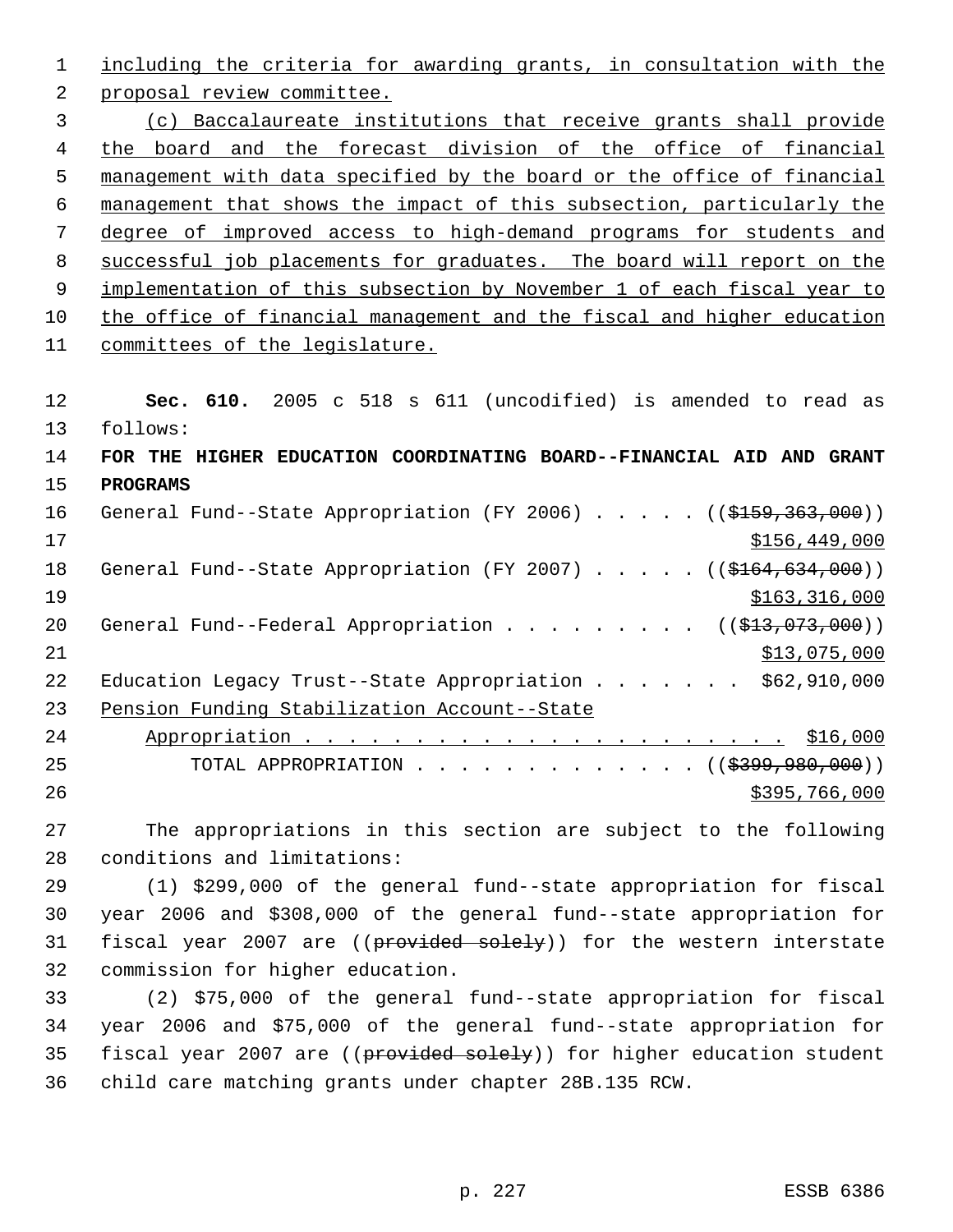(3) \$25,000 of the general fund--state appropriation for fiscal year 2006 and \$25,000 of the general fund--state appropriation for 3 fiscal year 2007 are ((provided solely)) for the benefit of students who participate in college assistance migrant programs (CAMP) operating in Washington state. To ensure timely state aid, the board may establish a date after which no additional grants would be available for the 2005-06 and 2006-07 academic years. The board shall disperse grants in equal amounts to eligible post-secondary institutions so that state money in all cases supplements federal CAMP awards.

 (4) \$124,901,000 of the general fund--state appropriation for fiscal year 2006, \$134,506,000 of the general fund--state appropriation for fiscal year 2007, \$28,400,000 of the education legacy trust appropriation for fiscal year 2006, and \$31,654,000 of the education legacy trust appropriation for fiscal year 2007 are provided solely for the state need grant program. After April 1st of each fiscal year, up to one percent of the annual appropriation for the state need grant 17 program and up to one percent to the state education trust account as 18 authorized in RCW 28B.92.140 may be transferred to the state work study program.

 $((+5))$  Of the amounts provided, \$250,000 of the general fund-- state appropriation for fiscal year 2006 and \$250,000 of the general fund--state appropriation for fiscal year 2007 are provided solely to implement House Bill No. 1345 (part-time student financial aid). If the bill is not enacted by June 30, 2005, the amounts provided in this subsection shall lapse. The board may not expend more than the amount provided in this subsection to implement the bill.

 $((\langle 6 \rangle) )$  (5) \$75,000 of the general fund--state appropriation for fiscal year 2006 and \$75,000 of the general fund--state appropriation 29 for fiscal year 2007 are ((provided solely)) for the implementation of Second Substitute House Bill No. 1050 (foster care endowed scholarship program). The purpose of the program is to help students who are or were in foster care attend an institution of higher education in the state of Washington. If the bill is not enacted by June 30, 2005, the amounts provided in this subsection shall lapse.

35  $((+7))$  (6) \$250,000 of the general fund--state appropriation for 36 fiscal year 2006 and  $((\frac{2550}{100})$  \$1,272,000 of the general fund--state 37 appropriation for the fiscal year 2007 are ((provided solely)) to support the future teachers' conditional scholarship and loan repayment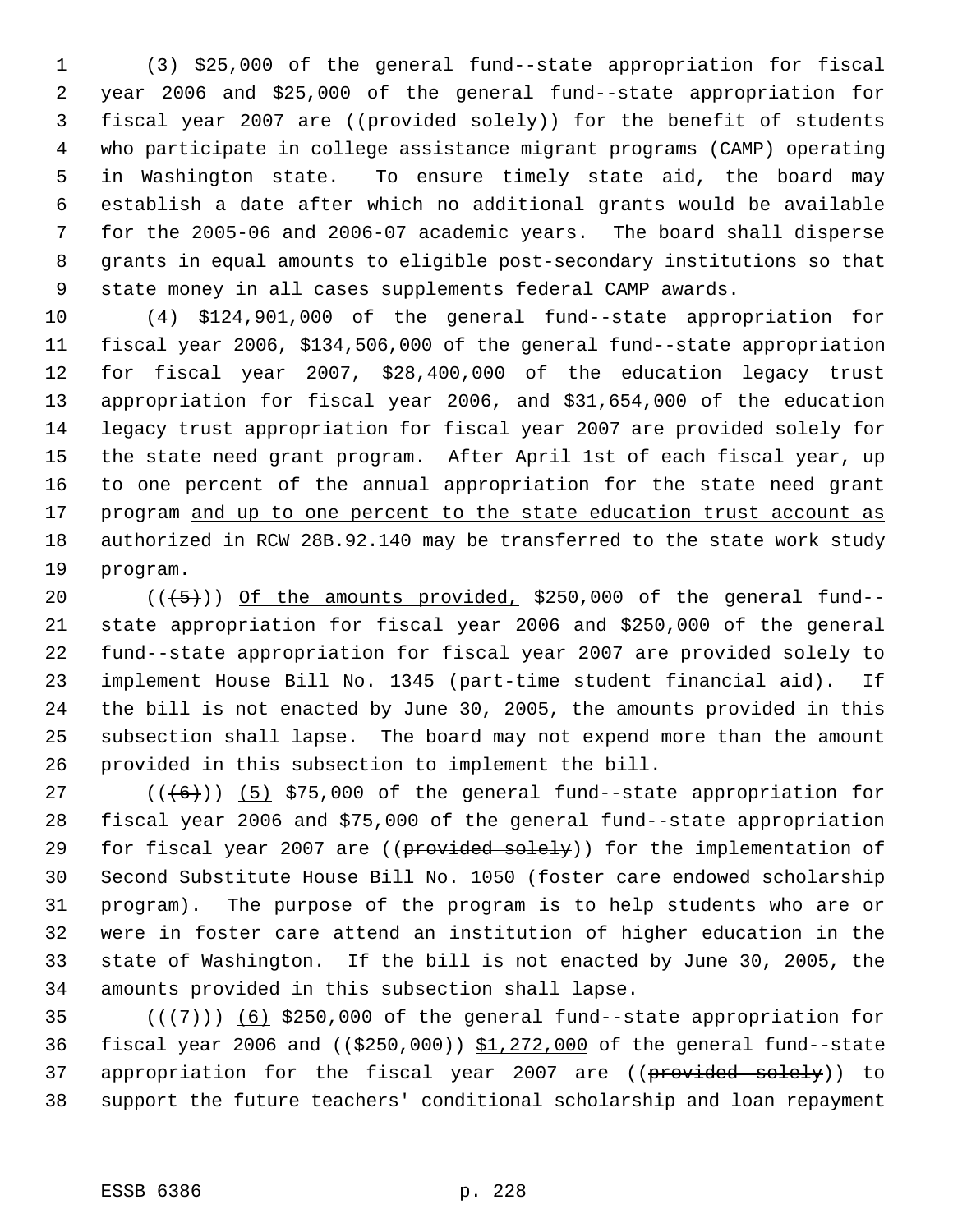1 program. Of this amount, \$1,022,000 of the general fund--state appropriation for fiscal year 2007 is provided solely for implementation of the conditional scholarship programs established in Substitute Senate Bill No. 6171 (preparing bilingual and special education teachers). Pursuant to the legislation, a demonstration project is created to assist classified public K-12 school employees in earning a teaching certificate with an endorsement for bilingual or special education. This project will provide conditional scholarships 9 through the future teachers conditional scholarship program and loan repayment program or through one of the alternative routes to teacher certification. By January 2008, the board will provide a report on the 12 results of the demonstration project.

 $((+8))$   $(7)$  \$17,048,000 of the general fund--state appropriation for fiscal year 2006, \$17,048,000 of the general fund--state appropriation for fiscal year 2007, \$863,000 of the education legacy trust appropriation for fiscal year 2006, and \$1,993,000 of the education legacy trust appropriation for fiscal year 2007 are provided solely for the state work study program. After April 1st of each fiscal year, up to one percent of the annual appropriation for the state work study program may be transferred to the state need grant program. In addition to the administrative allowance in subsection  $((+11))$  (13) of this section, four percent of the general fund--state 23 amount and the education legacy trust amounts in this subsection may be expended for state work study program administration.

 $((+9))$  (8) \$2,867,000 of the general fund--state appropriation for fiscal year 2006 and \$2,867,000 of the general fund--state 27 appropriation for fiscal year 2007 are ((provided solely)) for educational opportunity grants pursuant to chapter 233, Laws of 2003 (ESB 5676). The board may deposit sufficient funds from its appropriation into the state education trust fund as established in RCW 28B.10.821 to provide a one-year renewal of the grant for each new 32 recipient of the educational opportunity grant award. After April 1st of each fiscal year, uncommitted funds from the annual appropriation 34 for the educational opportunity grant program may be transferred to the 35 state work study or state need grant programs. The board and the office of financial management shall be notified of the transfer.

 ( $(\overline{+10})$ )  $(9)$  \$2,384,000 of the general fund--state appropriation for fiscal year 2006 and \$2,361,000 of the general fund--state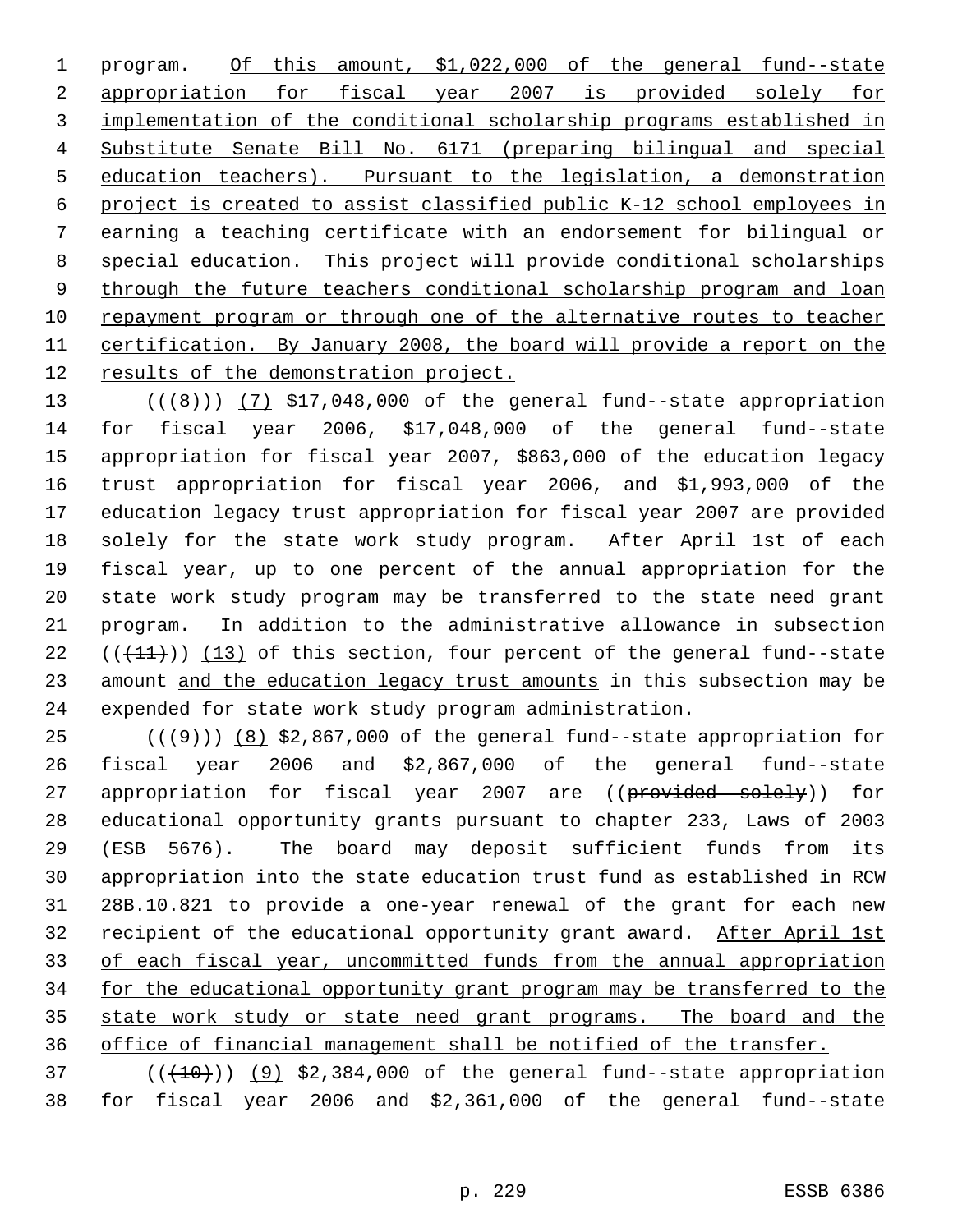1 appropriation for fiscal year 2007 are ((provided solely)) to implement the Washington scholars program. Any Washington scholars program moneys not awarded by April 1st of each year may be transferred by the board to the Washington award for vocational excellence. Amounts provided in this subsection are sufficient for the higher education coordinating board to select three Washington scholars in fiscal year 2006 and two Washington scholars in fiscal year 2007 from each legislative district under the provisions of RCW 28A.600.100 through 28A.600.150.

 $((+11))$  (10) \$794,000 of the general fund--state appropriation for fiscal year 2006 and \$847,000 of the general fund--state appropriation 12 for fiscal year 2007 are ((provided solely)) to implement Washington award for vocational excellence program. Any Washington award for vocational program moneys not awarded by April 1st of each year may be transferred by the board to the Washington scholars program.

 $((+12))$   $(11)$  \$246,000 of the general fund--state appropriation for fiscal year 2006 and \$246,000 of the general fund--state appropriation 18 for fiscal year 2007 are ((provided solely)) for community scholarship matching grants of \$2,000 each and up to a total of \$46,000 per year in grants for nonprofit community organizations with preference given to organizations affiliated with scholarship America to administer the scholarship matching grants. To be eligible for the matching grant, a nonprofit community organization organized under section 501(c)(3) of the internal revenue code must demonstrate that it has raised \$2,000 in new moneys for college scholarships after the effective date of this section. An organization may receive more than one \$2,000 matching grant and preference shall be given to organizations affiliated with scholarship America.

 $((+13))$   $(12)$  Subject to state need grant service requirements pursuant to chapter 28B.119 RCW, ((\$4,265,000)) \$4,325,000 of the general fund--state appropriation for fiscal year 2006 is provided solely for the Washington promise scholarship program. The Washington promise scholarship program is terminated following fiscal year 2006. No Washington promise scholarship awards may be offered to students 35 beyond the graduating high school class of 2004. Funding remaining after June 30, 2006, may be transferred to the state education trust account authorized in RCW 28B.92.140.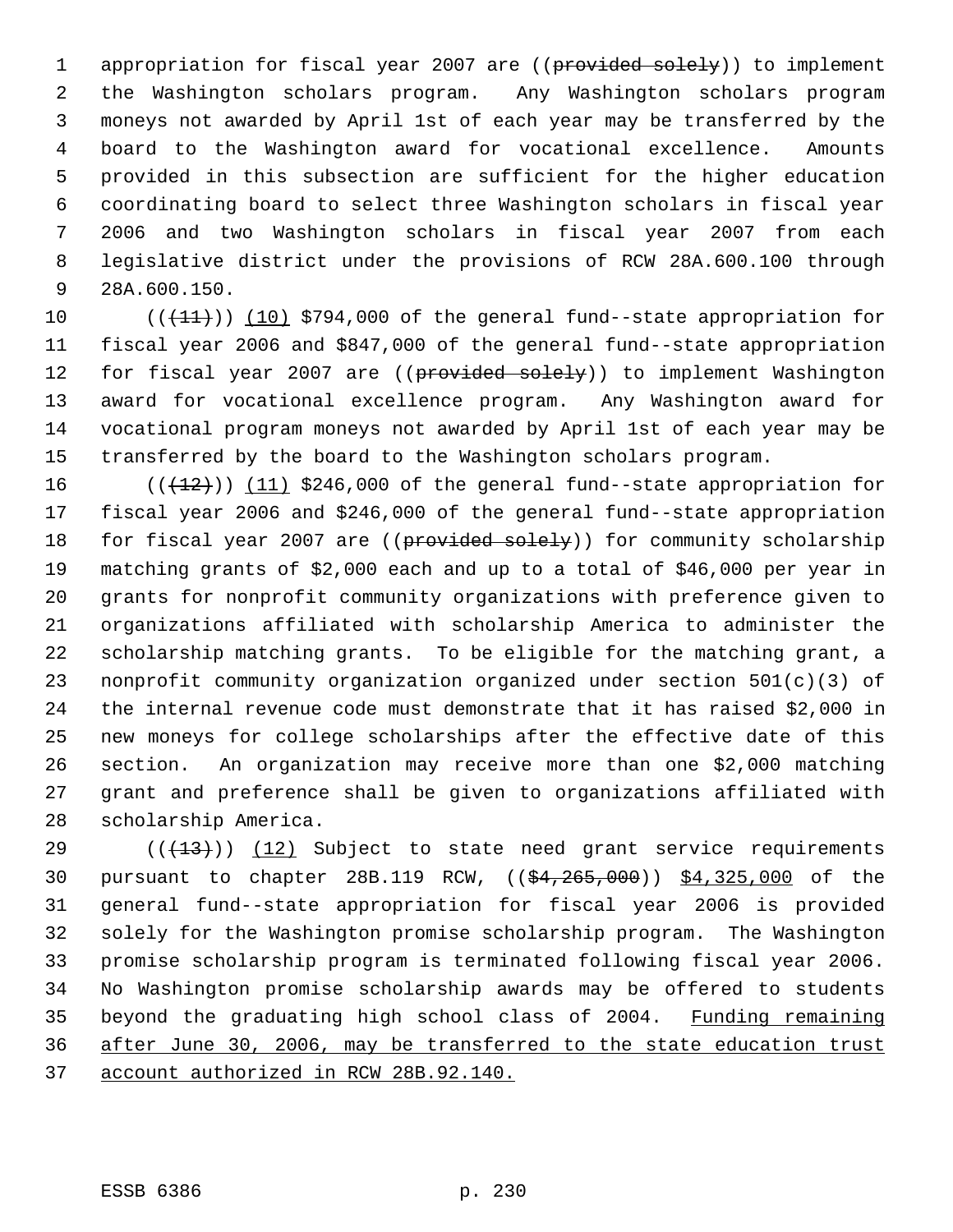(13) \$75,000 of the general fund--state appropriation for fiscal year 2007 is provided solely for one-time costs associated with stabilizing the GEAR-UP scholarship program.

 (14) ((\$2,963,000 of the general fund--state appropriation for fiscal year 2006 and \$2,958,000 of the general fund--state appropriation for fiscal year 2007 are provided solely for financial aid administration, in addition to the four percent cost allowance provision for state work study under subsection (5) of this section. 9 These funds are provided to administer all the financial aid and grant 10 programs assigned to the board by the legislature and administered by 11 the agency. To the extent the executive director finds the agency will 12 not require the full sum provided in this subsection, a portion may be transferred to supplement financial grants-in-aid to eligible clients 14 after notifying the board and the office of financial management of the 15 intended transfer.)) \$3,100,000 of the general fund--state appropriation for fiscal year 2006 and \$3,100,000 of the general fund-- 17 state appropriation for fiscal year 2007 are for the health professions loan repayment and scholarship program.

 (15) \$60,000 of the general fund--state appropriation for fiscal year 2006 and \$60,000 of the general fund--state appropriation for fiscal year 2007 are for the Washington center scholarship program.

 (16) \$500,000 of the general fund--state appropriation for fiscal year 2007 is provided solely for the board to contract with the Washington leadership 1000 scholarship fund. The funds shall be used to support, develop, and implement the leadership 1000 scholarship program which matches private benefactors with selected economically disadvantaged students who would otherwise be unable to attend college after depleting all other sources of scholarship and financial aid.

 (17) By November 1st of each fiscal year, the board will submit a 30 report to the legislature detailing the following regarding each of the 31 subsections listed in this section: (a) The number of students served; (b) the amount of the award provided to individual students; (c) the total amount spent; and (d) an explanation for any variation between the amount listed in the subsections and the amount expended.

 **Sec. 611.** 2005 c 518 s 612 (uncodified) is amended to read as follows: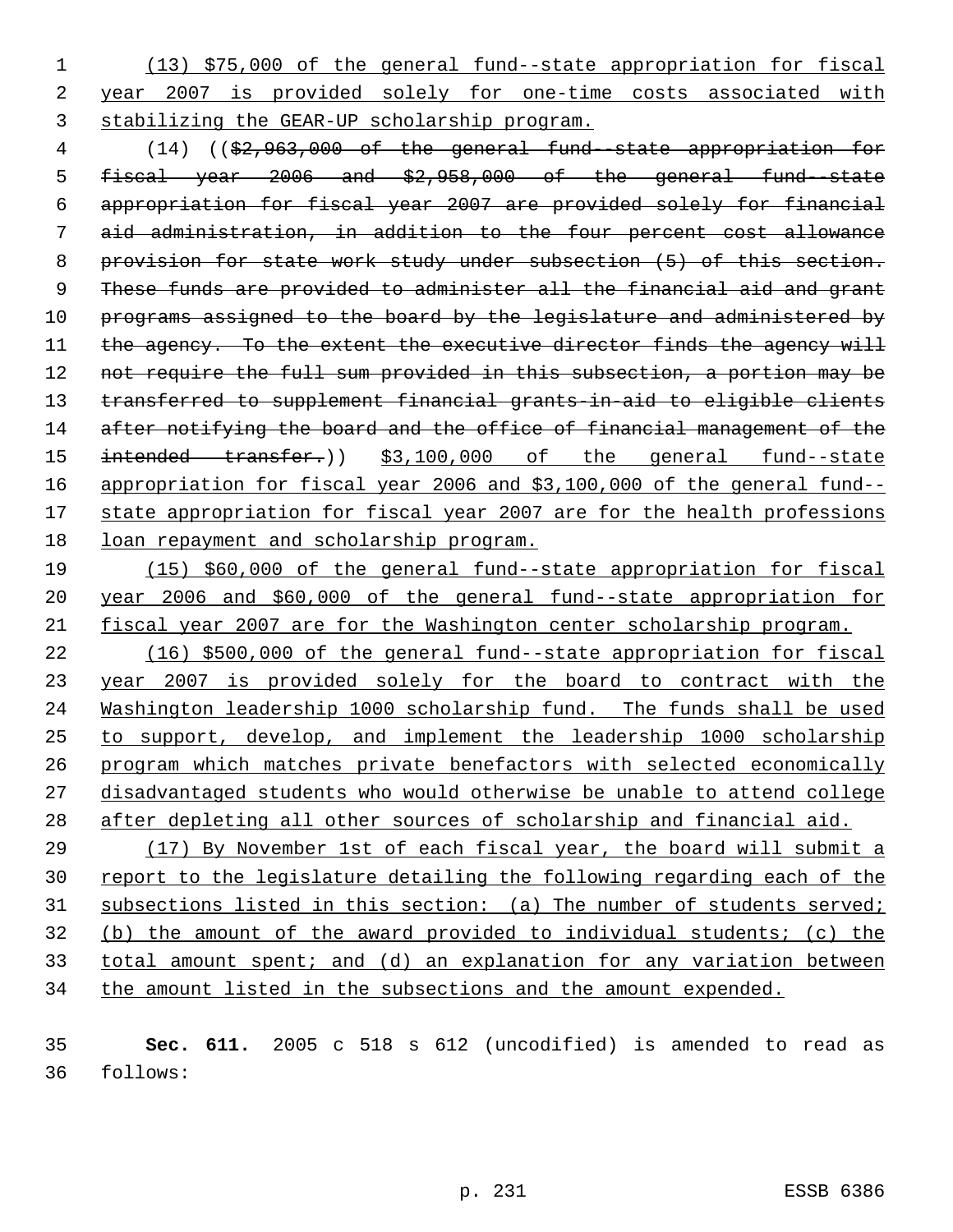**FOR THE WORK FORCE TRAINING AND EDUCATION COORDINATING BOARD** General Fund--State Appropriation (FY 2006) . . . . . . . . \$1,225,000 3 General Fund--State Appropriation (FY 2007)  $\ldots$  . . . . ( $(\frac{1}{21}, \frac{231}{200})$ )  $\frac{1}{2}$ , 236,000 5 General Fund--Federal Appropriation . . . . . . . . ((\$53,890,000))  $$53,897,000$  Pension Funding Stabilization Account--State Appropriation . . . . . . . . . . . . . . . . . . . . . . . \$7,000 9 TOTAL APPROPRIATION . . . . . . . . . . . . . ((\$56,346,000)) \$56,365,000 **Sec. 612.** 2005 c 518 s 613 (uncodified) is amended to read as follows: **FOR THE SPOKANE INTERCOLLEGIATE RESEARCH AND TECHNOLOGY INSTITUTE** 14 General Fund--State Appropriation (FY 2006) . . . . . . ((\$1,446,000)) \$1,483,000 16 General Fund--State Appropriation (FY 2007) . . . . . . ((\$1,476,000)) \$1,514,000 Pension Funding Stabilization Account--State Appropriation . . . . . . . . . . . . . . . . . . . . . . . \$8,000 20 TOTAL APPROPRIATION . . . . . . . . . . . . . . ((\$2,922,000)) \$3,005,000 The appropriations in this section are subject to the following

conditions and limitations:

 The legislature finds that economic development, especially in emerging technologies, is critical to Spokane and Eastern Washington. The principal goal of the state's investment in the Spokane intercollegiate research and technology institute (SIRTI) is to bridge the gap between academic discovery and economic development, thereby leveraging the state's investment in research. However, it is essential to find appropriate ways to mark the success of these efforts. By September 15, 2005, SIRTI shall develop a plan for review by the house of representatives higher education committee and the senate labor, commerce, research and development committee, describing the agency's strategy and budget for commercial application of academic research. The plan shall include actions to be taken to select, develop, commercialize, and graduate clients. The plan shall also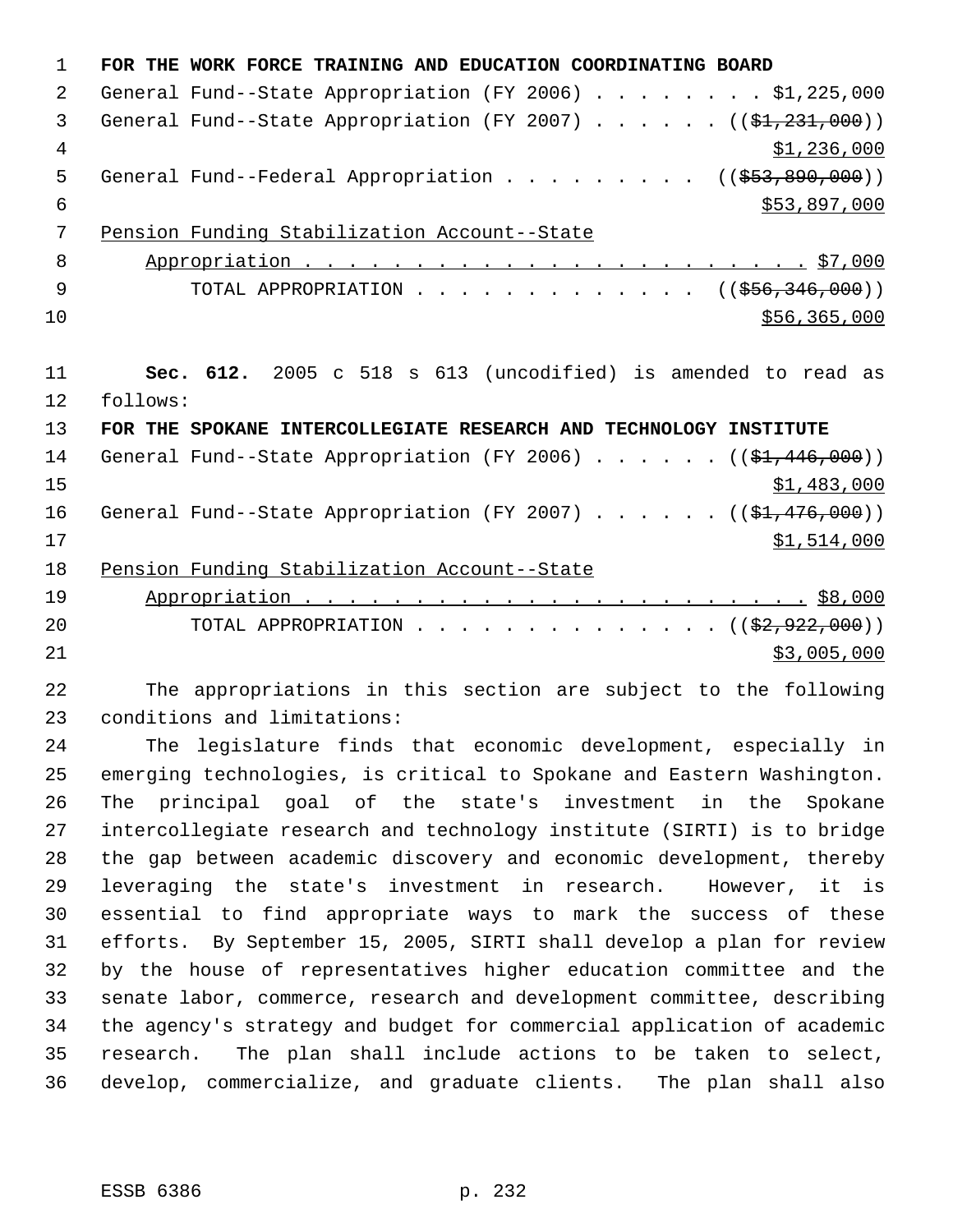detail how to measure significant impacts to the overall economic climate of the Spokane region, including job creation and wages, that are attributable to SIRTI.

 **Sec. 613.** 2005 c 518 s 614 (uncodified) is amended to read as follows: **FOR THE WASHINGTON STATE ARTS COMMISSION** General Fund--State Appropriation (FY 2006) . . . . . . . . \$2,322,000 8 General Fund--State Appropriation (FY 2007) . . . . . . ((\$2,349,000))  $\frac{1}{2}$  356,000 10 General Fund--Federal Appropriation . . . . . . . . . ((\$1,300,000)) \$1,350,000 12 General Fund--Private/Local Appropriation (FY 2007) . . . . ((\$1,000))  $\frac{$151,000}{ }$  Pension Funding Stabilization Account--State Appropriation . . . . . . . . . . . . . . . . . . . . . . . \$6,000 16 TOTAL APPROPRIATION . . . . . . . . . . . . . ((\$5,972,000)) \$6,185,000 **Sec. 614.** 2005 c 518 s 615 (uncodified) is amended to read as follows: **FOR THE WASHINGTON STATE HISTORICAL SOCIETY** 21 General Fund--State Appropriation (FY 2006) . . . . . . ((\$3,408,000)) \$3,407,000 23 General Fund--State Appropriation (FY 2007)  $\ldots$  . . . . ( $(\frac{22,757,000}{2})$  \$2,763,000 Pension Funding Stabilization Account--State Appropriation . . . . . . . . . . . . . . . . . . . . . . \$13,000 27 TOTAL APPROPRIATION . . . . . . . . . . . . . ((<del>\$6,165,000</del>)) \$6,183,000 The appropriations in this section are subject to the following conditions and limitations: (1) \$102,000 of the general fund--state appropriation for fiscal year 2006 and \$95,000 of the general fund--state appropriation for fiscal year 2007 are provided solely to implement Senate Bill No. 5707

 (women's history consortium). If the bill is not enacted by June 30, 2005, the amounts provided in this subsection shall lapse.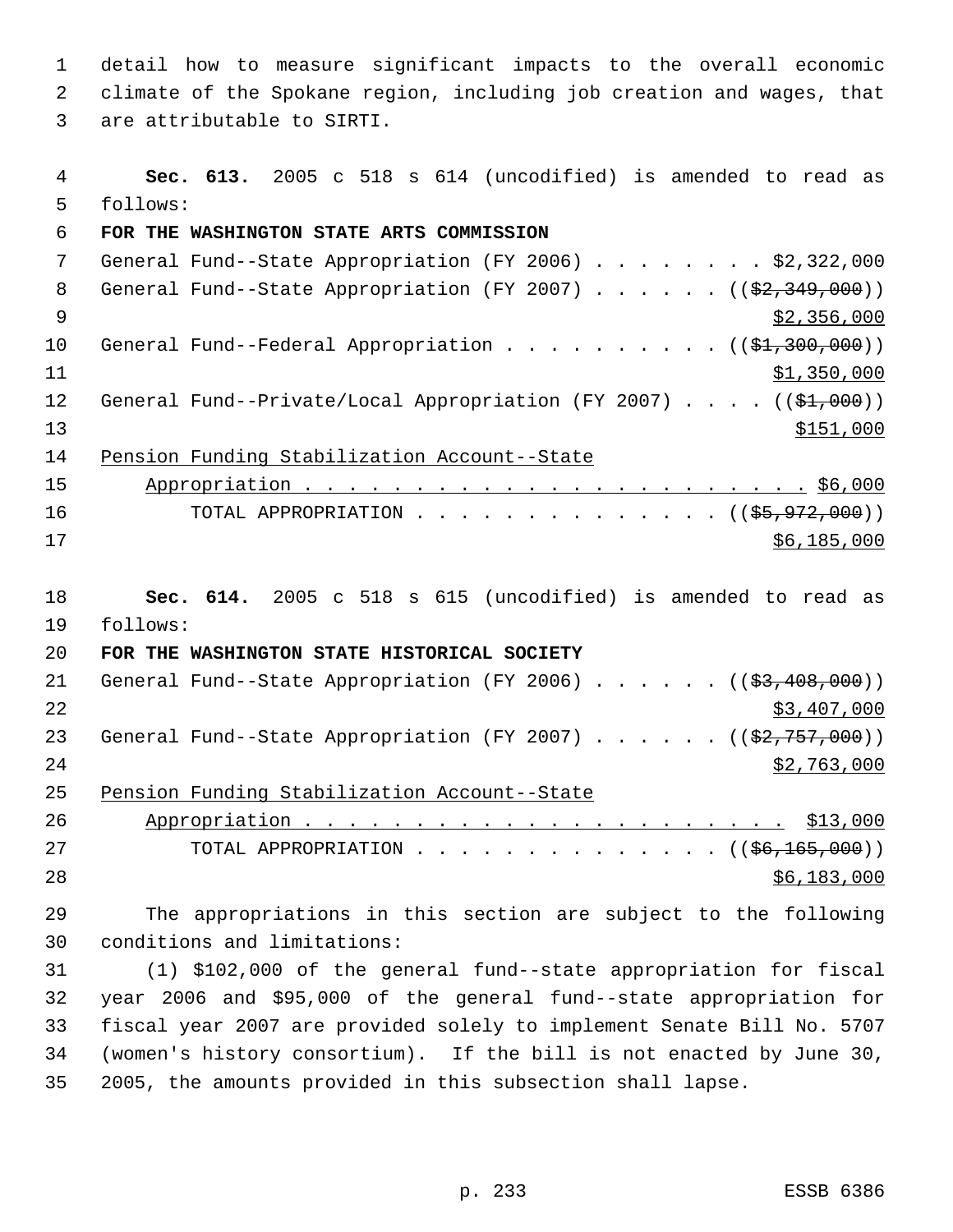(2) \$262,000 of the general fund--state appropriation for fiscal year 2006 is provided solely to coordinate and fund programs related to the Lewis and Clark bicentennial commemoration.

 (3) \$155,000 of the general fund--state appropriation for fiscal year 2006 is provided solely for reimbursement of costs incurred by the Pacific county sheriff's office resulting from Lewis and Clark bicentennial commemoration events.

 (4) \$100,000 of the general fund--state appropriation for fiscal year 2006 is provided solely for reimbursement of costs incurred by local law enforcement resulting from Lewis and Clark bicentennial commemoration events scheduled in the cities of Clarkston, Dayton, Kennewick, Stevenson, Toppenish, and Vancouver.

 NEW SECTION. **Sec. 615.** A new section is added to 2005 c 313 (uncodified) to read as follows:

**FOR THE WASHINGTON STATE HISTORICAL SOCIETY**

16 General Fund--State Appropriation (FY 2006) . . . . . . . . \$491,000

 The appropriation in this section is subject to the following conditions and limitations: The appropriation is provided solely for increased costs associated with the discovery of Native American remains at the station camp unit of the Lewis and Clark national historic park; however, none of the funds appropriated in this section shall be used for financial settlement of any claims for Native American cultural damages or equitable relief.

 **Sec. 616.** 2005 c 518 s 616 (uncodified) is amended to read as follows:

**FOR THE EASTERN WASHINGTON STATE HISTORICAL SOCIETY**

27 General Fund--State Appropriation (FY 2006)  $\ldots$  . . . . ( $(\frac{21}{61}, 636, 000)$ ) 28  $\frac{$1,633,000}{ }$ 29 General Fund--State Appropriation (FY 2007) . . . . . . ((\$1,630,000)) \$1,631,000 Pension Funding Stabilization Account--State

| 32 |                                                       |
|----|-------------------------------------------------------|
| 33 | TOTAL APPROPRIATION $($ $($ $\frac{23}{7266}$ , 000)) |
| 34 | \$3,272,000                                           |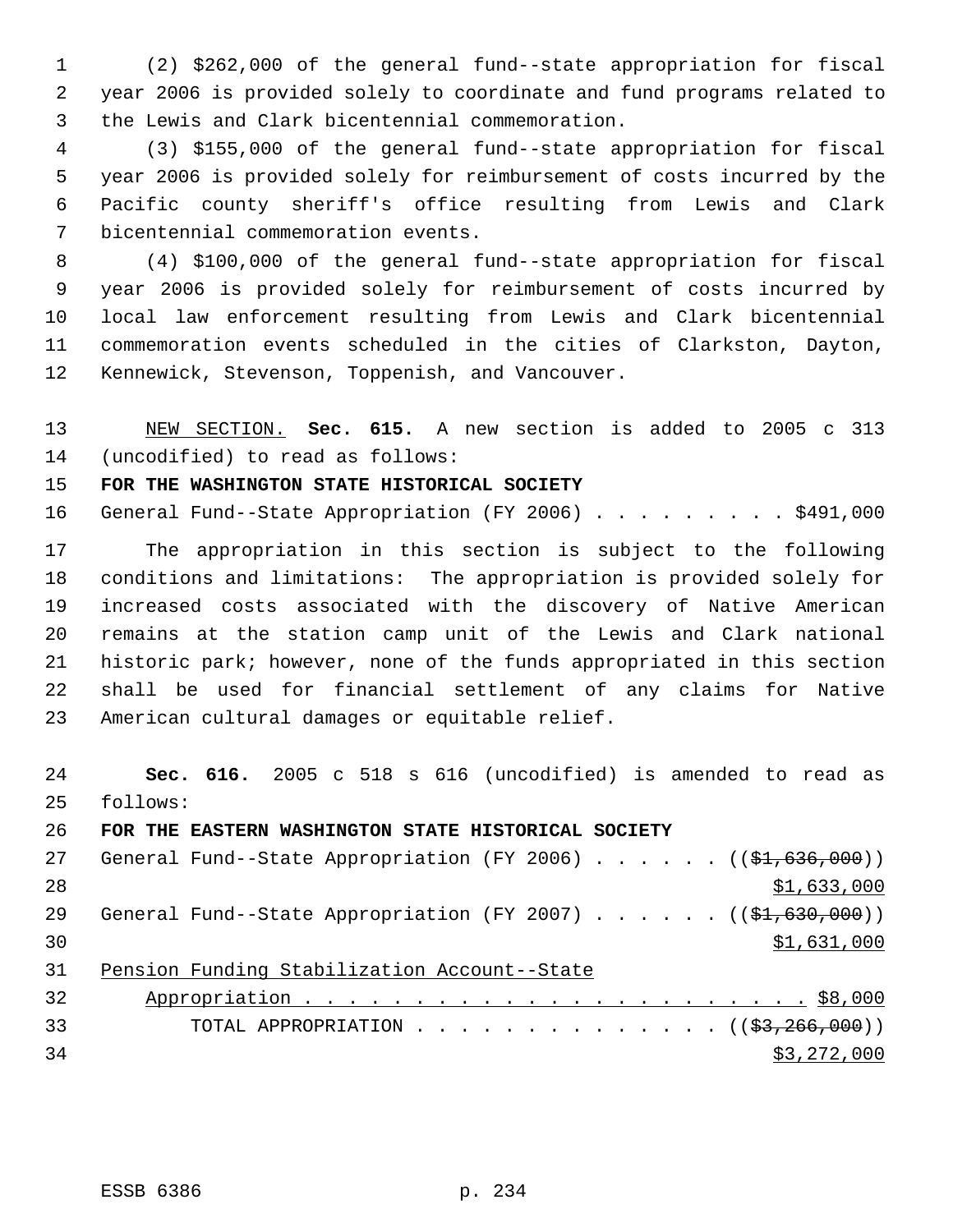1 **Sec. 617.** 2005 c 518 s 617 (uncodified) is amended to read as 2 follows: 3 **FOR THE STATE SCHOOL FOR THE BLIND** 4 General Fund--State Appropriation (FY 2006) . . . . . . ((\$5,133,000))  $5,134,000$ 6 General Fund--State Appropriation (FY 2007) . . . . .  $($   $($ \$5,251,000))  $7$  \$5,238,000 8 General Fund--Private/Local Appropriation . . . . . . . . \$1,335,000 9 Pension Funding Stabilization Account--State 10 Appropriation . . . . . . . . . . . . . . . . . . . . . . \$38,000 11 TOTAL APPROPRIATION . . . . . . . . . . . . ((<del>\$11,719,000</del>))  $12$  \$11,745,000 13 **Sec. 618.** 2005 c 518 s 618 (uncodified) is amended to read as 14 follows: 15 **FOR THE STATE SCHOOL FOR THE DEAF** 16 General Fund--State Appropriation (FY 2006) . . . . . . ((\$8,419,000))  $17$  \$8,416,000 18 General Fund--State Appropriation (FY 2007) . . . . . ((\$8,613,000))  $19$  \$8,638,000 20 General Fund--Private/Local Appropriation . . . . . . . . . \$232,000 21 Pension Funding Stabilization Account--State 22 Appropriation . . . . . . . . . . . . . . . . . . . . . . \$50,000 23 TOTAL APPROPRIATION . . . . . . . . . . . . . ((\$17,264,000))  $24$  \$17,336,000

(End of part)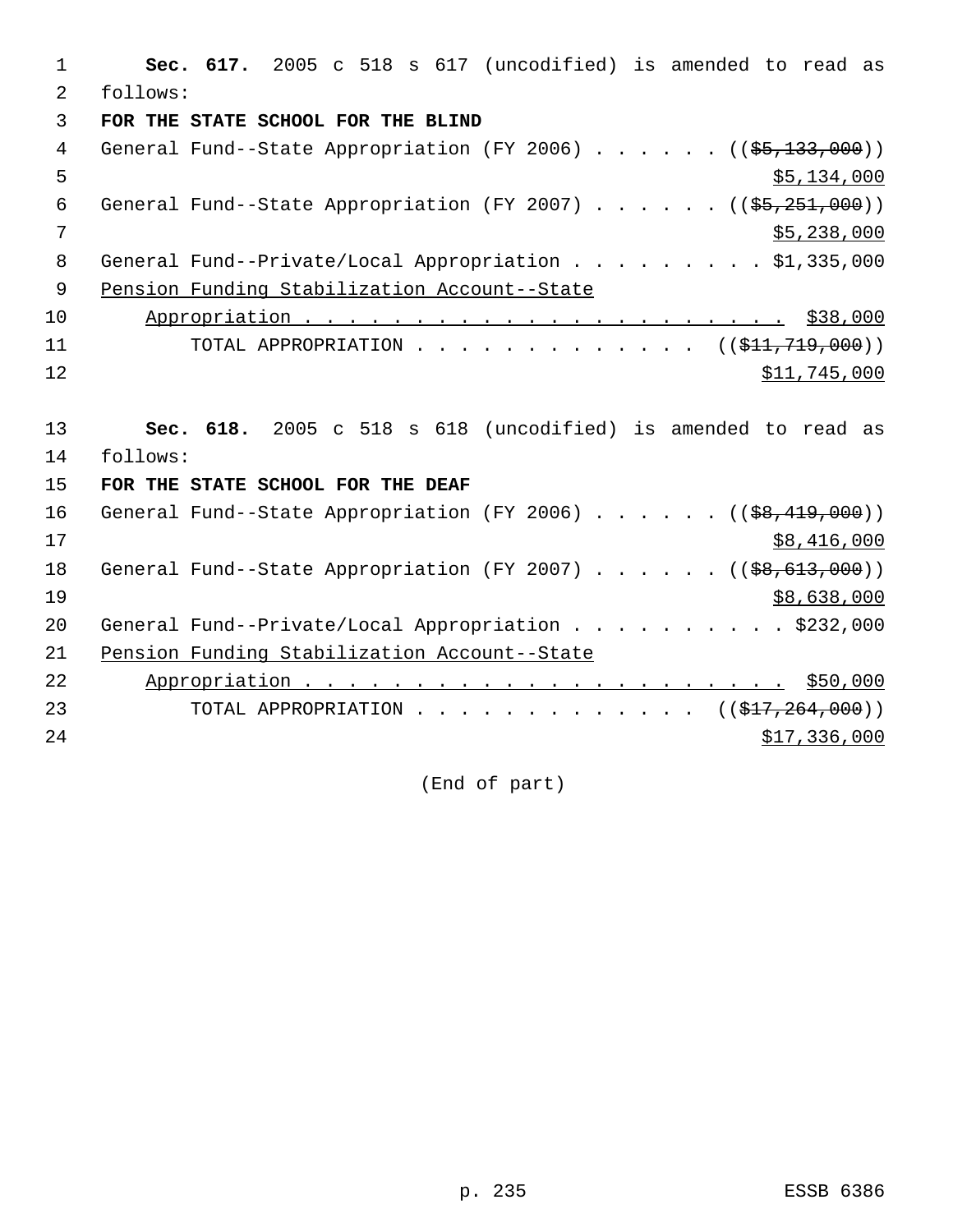| $\mathbf 1$ |                                                                           |
|-------------|---------------------------------------------------------------------------|
|             | PART VII                                                                  |
| 2           | SPECIAL APPROPRIATIONS                                                    |
| 3           | 701. 2005 c 518 s 701 (uncodified) is amended to read as<br>Sec.          |
| 4           | follows:                                                                  |
| 5           | STATE TREASURER--BOND RETIREMENT AND INTEREST, AND ONGOING<br>FOR THE     |
| 6           | BOND REGISTRATION AND TRANSFER CHARGES: FOR DEBT SUBJECT TO THE DEBT      |
| 7           | LIMIT                                                                     |
| 8           | General Fund--State Appropriation (FY 2006) $($ $($ $$694, 444, 000)$ )   |
| 9           | \$640,544,000                                                             |
| 10          | General Fund--State Appropriation (FY 2007) ( $(\frac{2668}{119},000)$ )  |
| 11          | \$783,019,000                                                             |
| 12          | State Building Construction Account--State                                |
| 13          | Appropriation $($ $(\frac{27}{27}, 924, 000) )$                           |
| 14          | \$5,924,000                                                               |
| 15          | State Taxable Building Construction                                       |
| 16          | Account--State Appropriation $($ $($ \$139,000) $)$                       |
| 17          | \$539,000                                                                 |
| 18          | Gardner-Evans Higher Education Construction                               |
| 19          | Account--State Appropriation $($ \$1,215,000))                            |
| 20          | \$1,395,000                                                               |
| 21          | ((Debt-limit General Fund Bond Retirement                                 |
| 22          | Account - State Appropriation $\frac{1}{2}$ \$4,113,000)                  |
| 23          | Debt-Limit Reimbursable Bond Retirement                                   |
| 24          | Account--State Appropriation \$2,583,000                                  |
| 25          | TOTAL APPROPRIATION ( $(\frac{1}{2}, \frac{374}{537}, \frac{537}{900})$ ) |
| 26          | \$1,434,004,000                                                           |
|             |                                                                           |

 The appropriations in this section are subject to the following conditions and limitations: The general fund appropriations are for deposit into the debt-limit general fund bond retirement account. The appropriation for fiscal year 2006 shall be deposited in the debt-limit general fund bond retirement account by June 30, 2006. \$100,000,000 of the fiscal year 2007 general fund--state appropriation is provided as a reserve for debt service payments in the 2007-09 biennium.

 **Sec. 702.** 2005 c 518 s 702 (uncodified) is amended to read as follows: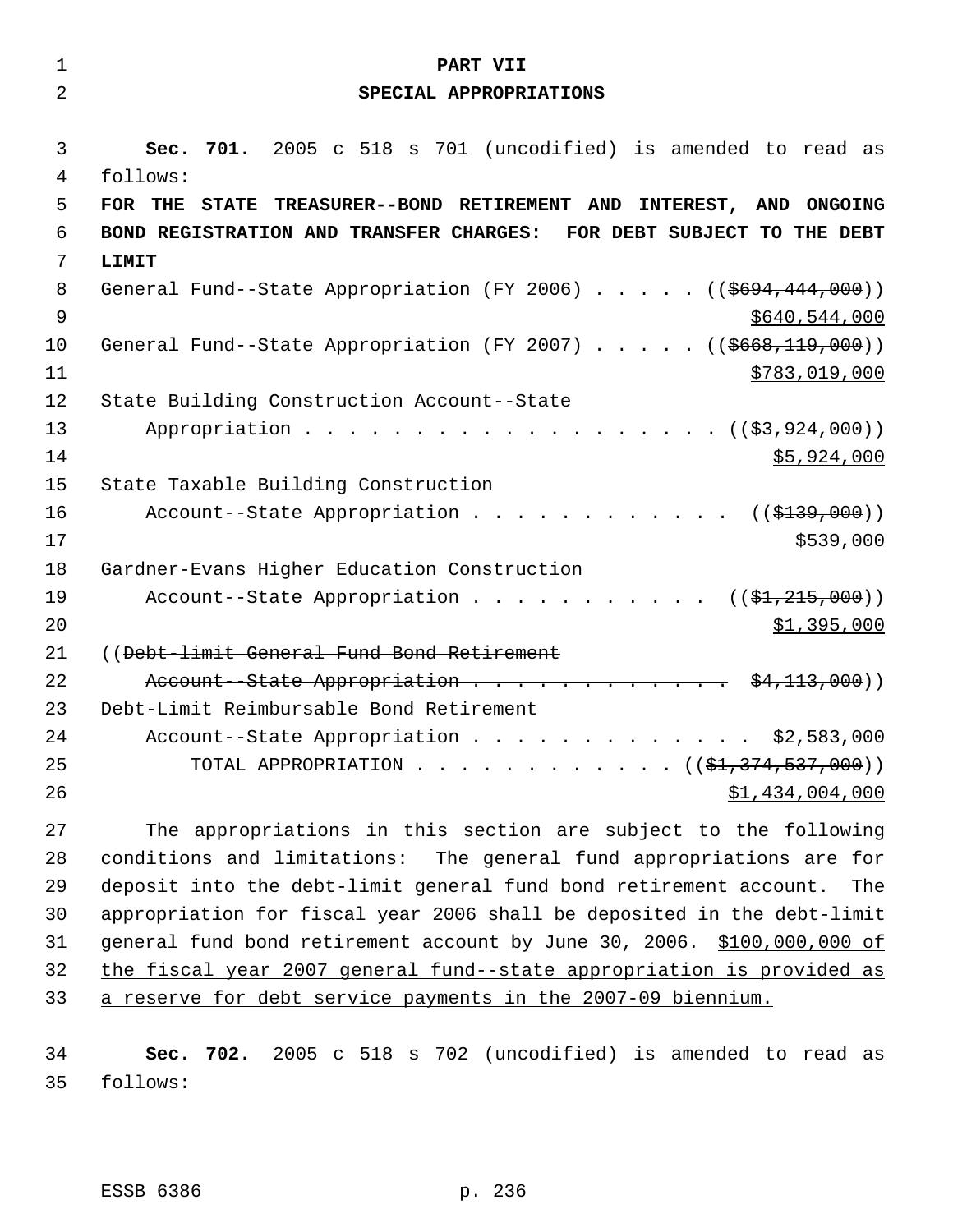**FOR THE STATE TREASURER--BOND RETIREMENT AND INTEREST, AND ONGOING BOND REGISTRATION AND TRANSFER CHARGES: FOR GENERAL OBLIGATION DEBT TO BE REIMBURSED BY ENTERPRISE ACTIVITIES**  State Convention and Trade Center Account--State Appropriation . . . . . . . . . . . . . \$29,411,000 6 Accident Account--State Appropriation  $\ldots$  . . . . . . ( $(\frac{25}{111}, 000)$ ) \$5,112,000 8 Medical Aid Account--State Appropriation . . . . . . ((\$5,111,000))  $\frac{1}{9}$   $\frac{1}{2}$ ,000 10 TOTAL APPROPRIATION . . . . . . . . . . . . . ((\$39,633,000)) \$39,635,000 **Sec. 703.** 2005 c 518 s 703 (uncodified) is amended to read as follows: **FOR THE STATE TREASURER--BOND RETIREMENT AND INTEREST, AND ONGOING BOND REGISTRATION AND TRANSFER CHARGES: FOR GENERAL OBLIGATION DEBT TO BE REIMBURSED AS PRESCRIBED BY STATUTE**  17 General Fund--State Appropriation (FY 2006) . . . . . . \$24,588,000 18 General Fund--State Appropriation (FY 2007) . . . . . . \$26,743,000 Nondebt-Limit Reimbursable Bond Retirement 20 Account--State Appropriation . . . . . . . . . ((\$131,844,000))  $$130,909,000$ 22 TOTAL APPROPRIATION . . . . . . . . . . . . ((\$<del>183,175,000</del>)) \$182,240,000 The appropriations in this section are subject to the following conditions and limitations: The general fund appropriation is for deposit into the nondebt-limit general fund bond retirement account. **Sec. 704.** 2005 c 518 s 704 (uncodified) is amended to read as follows: **FOR THE STATE TREASURER--BOND RETIREMENT AND INTEREST, AND ONGOING BOND REGISTRATION AND TRANSFER CHARGES: FOR BOND SALE EXPENSES**  General Fund--State Appropriation (FY 2006) . . . . . . . . \$1,357,000 General Fund--State Appropriation (FY 2007) . . . . . . . . \$1,357,000 State Building Construction Account--State Appropriation . \$1,080,000 State Taxable Building Construction 35 Account--State Appropriation . . . . . . . . . . . . ((\$13,000))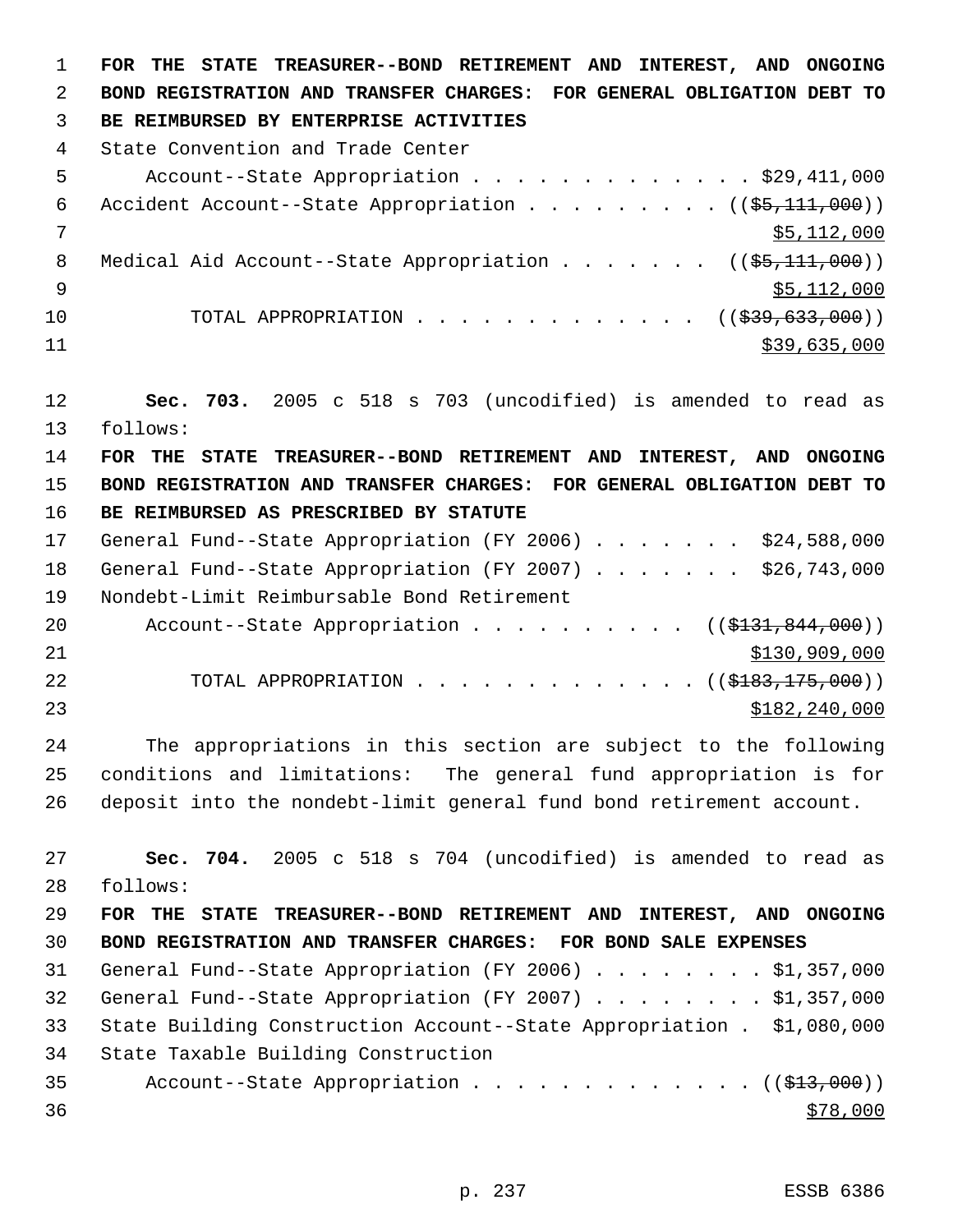| $\mathbf 1$    | Gardner-Evans Higher Education Construction                             |
|----------------|-------------------------------------------------------------------------|
| $\overline{2}$ | Account--State Appropriation \$452,000                                  |
| 3              | TOTAL APPROPRIATION ( $(\frac{24}{259}, 000)$ )                         |
| $\overline{4}$ | \$4,324,000                                                             |
| 5              | Sec. 705. 2005 c 518 s 705 (uncodified) is amended to read as           |
| 6              | follows:                                                                |
| 7              | FOR THE OFFICE OF FINANCIAL MANAGEMENT--FIRE CONTINGENCY POOL           |
| 8              | Disaster Response Account--State Appropriation $($ $($ \$4,000,000))    |
| 9              | \$8,000,000                                                             |
| 10             | The sum of $((\frac{24,000,000)}{98,000,000})$ is appropriated from the |
| 11             | disaster response account for the purpose of making allocations to the  |
| 12             | Washington state patrol for fire mobilizations costs or to the          |
| 13             | department of natural resources for fire suppression costs.             |
| 14             | NEW SECTION. Sec. 706. A new section is added to 2005 c 518             |
| 15             | (uncodified) to read as follows:                                        |
| 16             | FOR THE OFFICE OF FINANCIAL MANAGEMENT--FIRE CONTINGENCY                |
| 17             | General Fund--State Appropriation (FY 2006) \$1,600,000                 |
| 18             | The appropriation in this section is subject to the following           |
| 19             | conditions and limitations: The appropriation is provided solely for    |
| 20             | deposit into the disaster response account for the purposes specified   |
| 21             | in section 705 of this act.                                             |
| 22             | Sec. 707. 2005 c 518 s 710 (uncodified) is amended to read as           |
| 23             | follows:                                                                |
| 24             | FOR THE DEPARTMENT OF COMMUNITY, TRADE, AND ECONOMIC DEVELOPMENT--      |
| 25             | COUNTY PUBLIC HEALTH ASSISTANCE                                         |
| 26             | ((Health Services Account--State Appropriation \$48,000,000))           |
| 27             | General Fund--State Appropriation (FY 2006) \$24,000,000                |
| 28             | General Fund--State Appropriation (FY 2007) \$24,000,000                |
| 29             | TOTAL APPROPRIATION \$48,000,000                                        |
| 30             | The appropriations in this section ((is)) are subject to the            |
| 31             | following conditions and limitations: The director of the department    |
| 32             | of community, trade, and economic development shall distribute the      |
| 33             | appropriations to the following counties and health districts in the    |
| 34             | amounts designated:                                                     |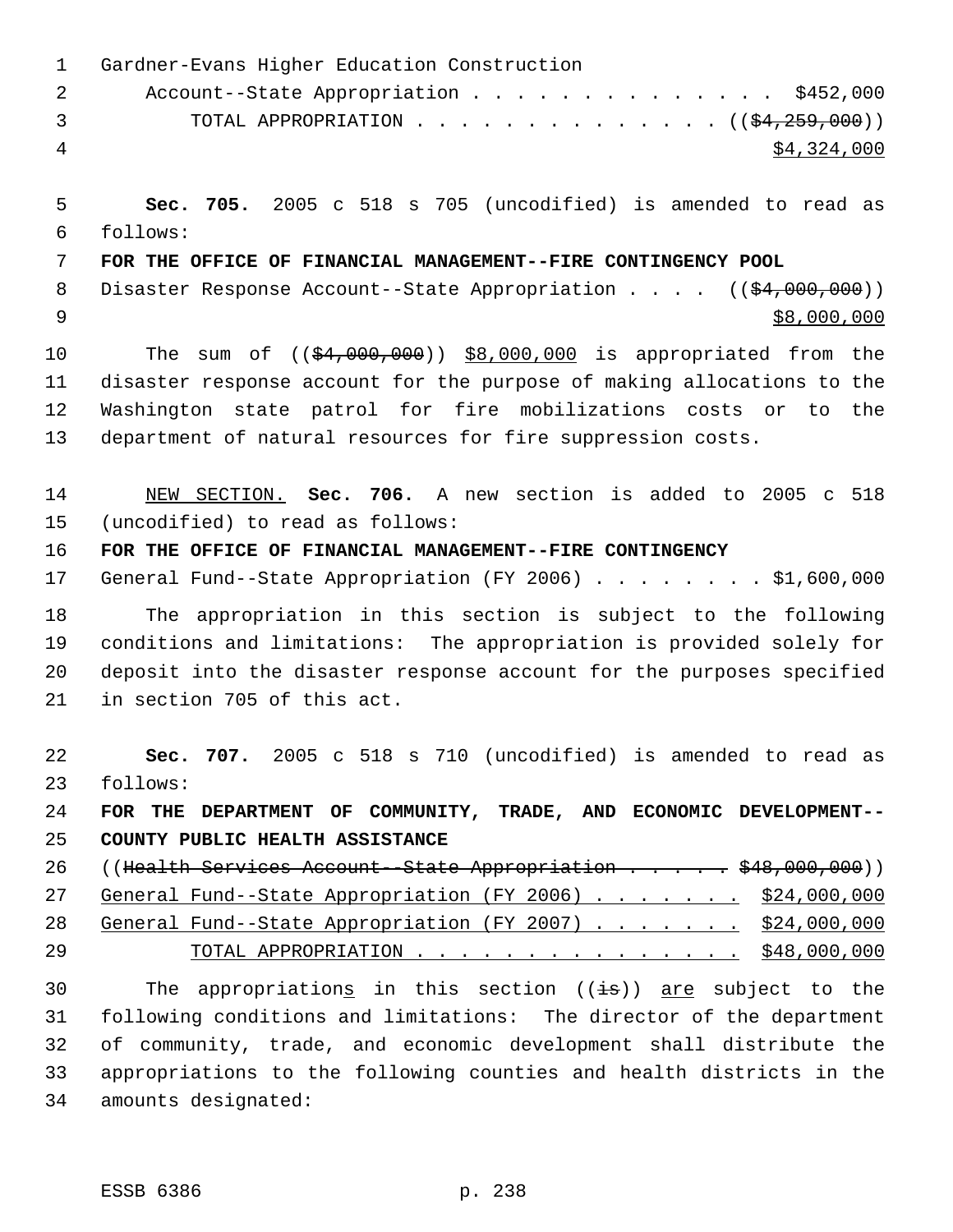| $\mathbf{1}$     | <b>Health District</b>                              | <b>FY 2006</b> | FY 2007     | FY 2005-07      |
|------------------|-----------------------------------------------------|----------------|-------------|-----------------|
| $\boldsymbol{2}$ |                                                     |                |             | <b>Biennium</b> |
| 3                | <b>Adams County Health District</b>                 | \$30,951       | \$30,951    | \$61,902        |
| 4                | <b>Asotin County Health District</b>                | \$67,714       | \$67,714    | \$135,428       |
| 5                | Benton-Franklin Health District                     | \$1,165,612    | \$1,165,612 | \$2,331,224     |
| 6                | Chelan-Douglas Health District                      | \$184,761      | \$184,761   | \$369,522       |
| 7                | Clallam County Health and Human Services Department | \$141,752      | \$141,752   | \$283,504       |
| 8                | Southwest Washington Health District                | \$1,084,473    | \$1,084,473 | \$2,168,946     |
| 9                | Columbia County Health District                     | \$40,529       | \$40,529    | \$81,058        |
| 10               | <b>Cowlitz County Health Department</b>             | \$278,560      | \$278,560   | \$557,120       |
| 11               | Garfield County Health District                     | \$15,028       | \$15,028    | \$30,056        |
| 12               | <b>Grant County Health District</b>                 | \$118,595      | \$118,595   | \$237,191       |
| 13               | Grays Harbor Health Department                      | \$183,870      | 183,870     | \$367,740       |
| 14               | <b>Island County Health Department</b>              | \$91,892       | \$91,892    | \$183,784       |
| $15$             | Jefferson County Health and Human Services          | \$85,782       | \$85,782    | \$171,564       |
| 16               | Seattle-King County Department of Public Health     | \$9,531,747    | \$9,531,747 | \$19,063,494    |
| $17$             | Bremerton-Kitsap County Health District             | \$554,669      | \$554,669   | \$1,109,338     |
| 18               | Kittitas County Health Department                   | \$92,499       | \$92,499    | \$184,998       |
| 19               | Klickitat County Health Department                  | \$62,402       | \$62,402    | \$124,804       |
| 20               | Lewis County Health Department                      | \$105,801      | \$105,801   | \$211,602       |
| 21               | <b>Lincoln County Health Department</b>             | \$29,705       | \$29,705    | \$59,410        |
| 22               | Mason County Department of Health Services          | \$95,988       | \$95,988    | \$191,976       |
| 23               | Okanogan County Health District                     | \$63,458       | \$63,458    | \$126,916       |
| 24               | Pacific County Health Department                    | \$77,427       | \$77,427    | \$154,854       |
| 25               | Tacoma-Pierce County Health Department              | \$2,820,590    | \$2,820,590 | \$5,641,180     |
| 26               | San Juan County Health and Community Services       | \$37,531       | \$37,531    | \$75,062        |
| 27               | <b>Skagit County Health Department</b>              | \$223,927      | \$223,927   | \$447,854       |
| 28               | Snohomish Health District                           | \$2,258,207    | \$2,258,207 | \$4,516,414     |
| 29               | Spokane County Health District                      | \$2,101,429    | \$2,101,429 | \$4,202,858     |
| 30               | Northeast Tri-County Health District                | \$110,454      | \$110,454   | \$220,908       |
| 31               | Thurston County Health Department                   | \$600,419      | \$600,419   | \$1,200,838     |
| 32               | Wahkiakum County Health Department                  | \$13,773       | \$13,772    | \$27,545        |
| 33               | Walla Walla County-City Health Department           | \$172,062      | \$172,062   | \$344,124       |
| 34               | <b>Whatcom County Health Department</b>             | \$855,863      | \$855,863   | \$1,711,726     |
| 35               | Whitman County Health Department                    | \$78,733       | \$78,733    | \$157,466       |
| 36               | Yakima Health District                              | \$623,797      | \$623,797   | \$1,247,594     |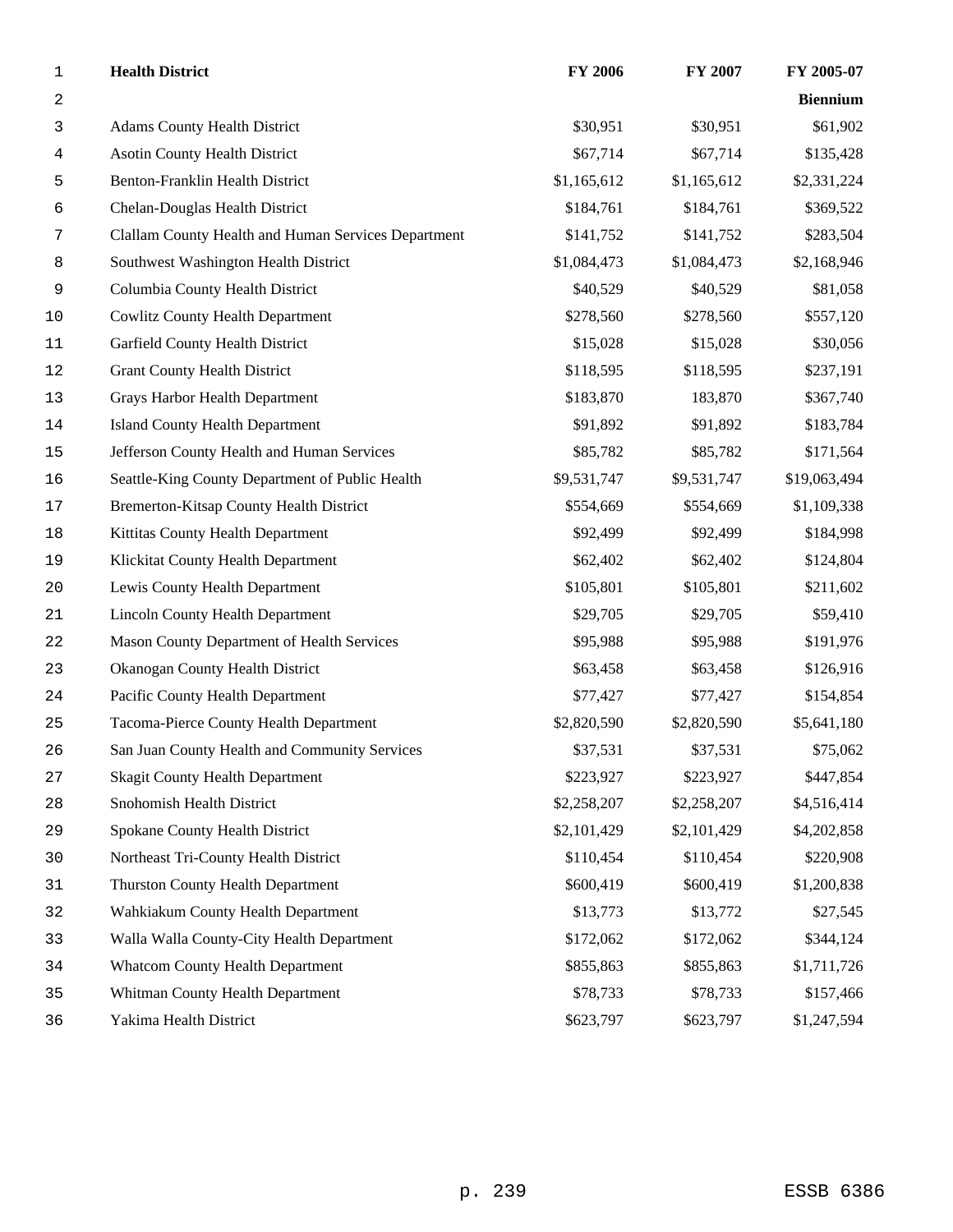NEW SECTION. **Sec. 708.** A new section is added to 2005 c 518 (uncodified) to read as follows:

 **FOR SUNDRY CLAIMS.** The following sums, or so much thereof as may be necessary, are appropriated from the general fund, unless otherwise indicated, for relief of various individuals, firms, and corporations for sundry claims. These appropriations are to be disbursed on vouchers approved by the director of financial management, except as otherwise provided, as follows:

 (1) Reimbursement of criminal defendants acquitted on the basis of self-defense, pursuant to RCW 9A.16.110:

 (a) Kirk F. Schultz, claim number SCJ 2006-01 . . . . . . \$12,312 (b) Scott A. King, claim number SCJ 2006-02 . . . . . . . . \$9,922 (c) Mark D. Huckaba, claim number SCJ 2006-03 . . . . . . \$10,000 (d) James D. Brittain, claim number SCJ 2006-02 . . . . . \$20,000 (2) Payment from the state wildlife account for damage to crops by wildlife pursuant to RCW 77.36.050: (a) For deposit into the self-insurance liability account for

 reimbursement of payment made to Circle S Landscape, claim number SCG 2004-05 . . . . . . . . . . . . . . . . . . . . . . . . . . . \$21,926 (b) Venture Farms, claim number SCG 2005-03 . . . . . . . \$57,448 (c) Patrick O'Hagen, claim number SCG 2006-02 . . . . . . . \$1,673 (d) Patrick O'Hagen, claim number SCG 2006-03 . . . . . . . \$2,389 (e) Swampapple Enterprises, Inc., claim number SCG 2006-04 . . . 25 . . . . . . . . . . . . . . . . . . . . . . . . . . . . . . . \$3,574 (f) Wilbur H. Mundy, claim number SCG 2006-05 . . . . . . \$10,307 (g) Sam Kayser, claim number SCG 2006-08 . . . . . . . . . \$1,108 (3) Payment for reinterment of human remains from historic graves pursuant to RCW 68.60.050: Darrin Erdahl, claim number SCO 2006-01 . 30 . . . . . . . . . . . . . . . . . . . . . . . . . . . . . . . \$3,000

 **Sec. 709.** 2005 c 518 s 713 (uncodified) is amended to read as follows: **FOR THE DEPARTMENT OF RETIREMENT SYSTEMS--CONTRIBUTIONS TO RETIREMENT SYSTEMS.** The appropriations in this section are subject to

 the following conditions and limitations: The appropriations for the law enforcement officers' and firefighters' retirement system shall be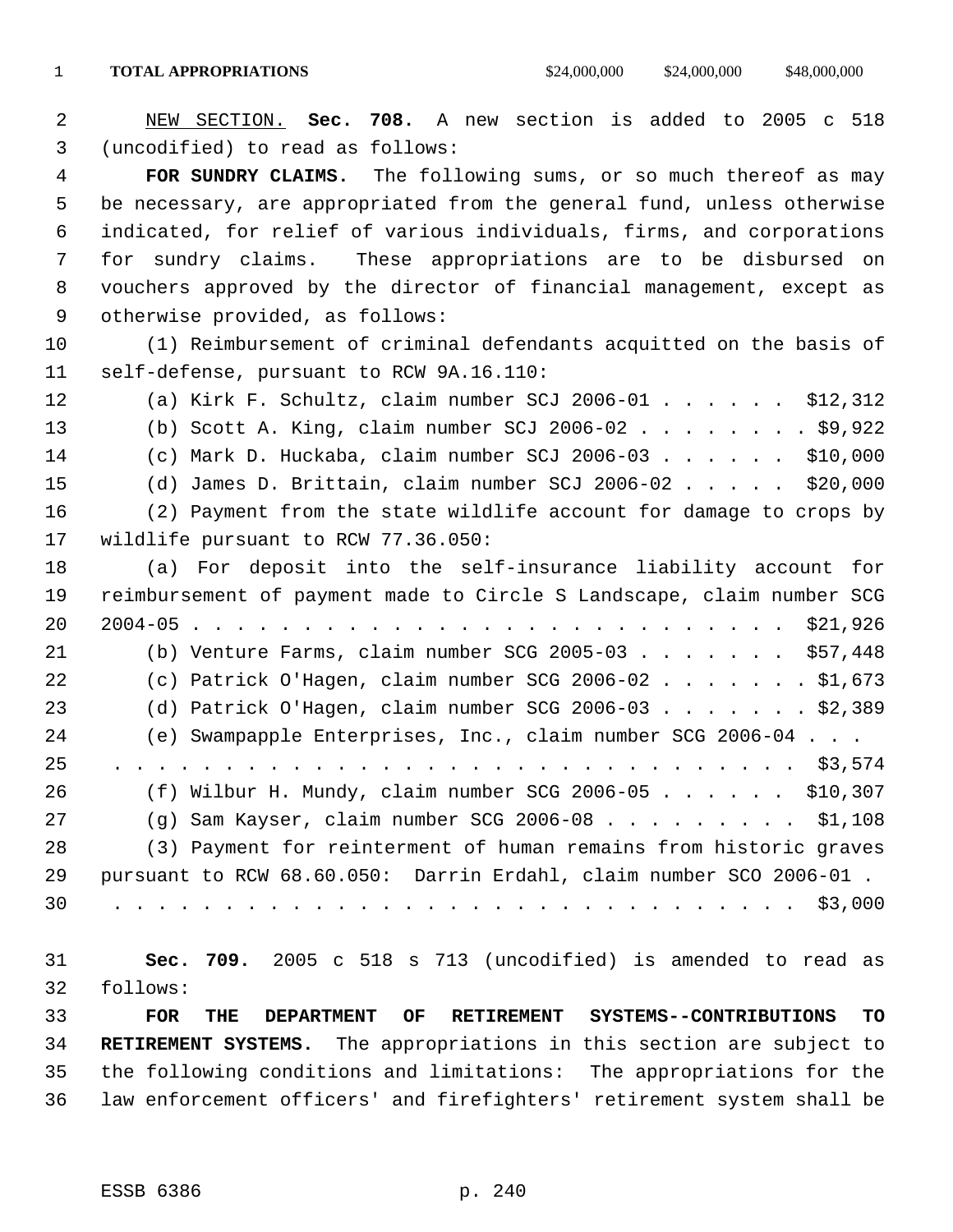made on a monthly basis beginning July 1, 2005, consistent with chapter 41.45 RCW, and the appropriations for the judges and judicial retirement systems shall be made on a quarterly basis consistent with chapters 2.10 and 2.12 RCW.

 (1) There is appropriated for state contributions to the law enforcement officers' and fire fighters' retirement system:

 General Fund--State Appropriation (FY 2006) . . . . . . . \$32,450,000 8 General Fund--State Appropriation (FY 2007) . . . . . ((\$38,550,000))  $\frac{$38,750,000}{538,750,000}$ 

 (a) \$100,000 of the general fund--state appropriations for fiscal year 2006 and \$200,000 of the general fund--state appropriations for fiscal year 2007 are provided solely to implement Substitute House Bill No. 1936 (emergency medical technicians). If the bill is not enacted by June 30, 2005, the amounts provided shall lapse.

 (b) \$950,000 of the general fund--state appropriation for fiscal year 2006 and \$950,000 of the general fund--state appropriation for fiscal year 2007 are provided solely for the state contributions required under Substitute Senate Bill No. 5615 (law enforcement officers' and fire fighters' retirement system plan 2 disability benefit). If the bill is not enacted by June 30, 2005, the amounts provided shall lapse.

 (c) \$100,000 of the general fund--state appropriation for fiscal year 2007 is provided solely to implement Senate Bill No. 6722 24 (catastrophic disability). If the bill is not enacted by June 30, 2006, the amount provided shall lapse.

 (d) \$100,000 of the general fund--state appropriation for fiscal year 2007 is provided solely to implement Senate Bill No. 6723 (death benefit payments). If the bill is not enacted by June 30, 2006, the amount provided shall lapse.

 (2) There is appropriated for contributions to the judicial retirement system: 32 General Fund--State Appropriation (FY 2006) . . . . . . ((\$6,000,000)) \$6,601,000 34 General Fund--State Appropriation (FY 2007) . . . . . ((\$6,000,000))  $\frac{1}{39}$ , 539, 000 (3) There is appropriated for contributions to the judges retirement system:

p. 241 ESSB 6386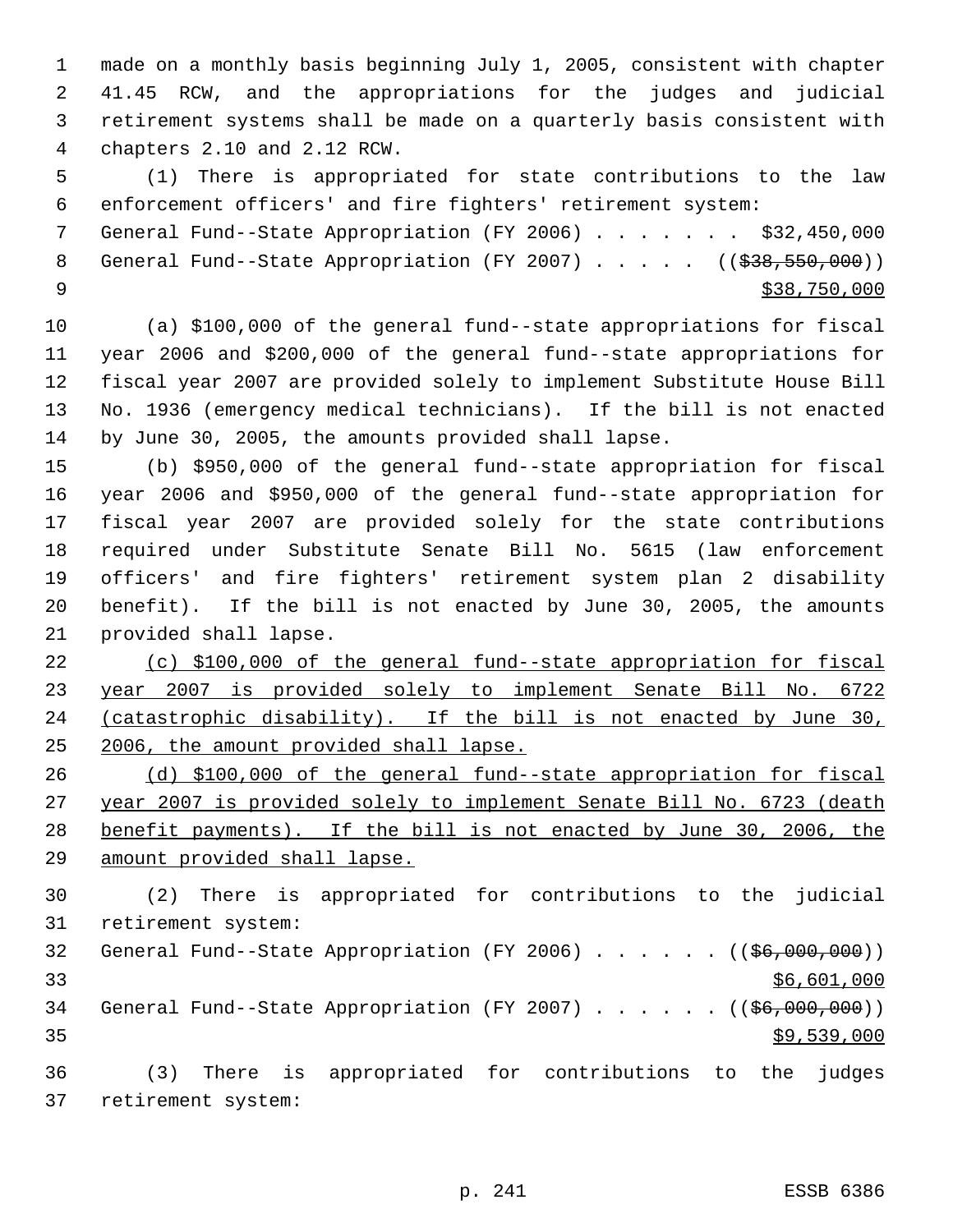|     | 1 General Fund--State Appropriation (FY 2006) \$300,000           |  |  |  |  |  |              |  |
|-----|-------------------------------------------------------------------|--|--|--|--|--|--------------|--|
|     | 2 General Fund--State Appropriation (FY 2007) \$300,000           |  |  |  |  |  |              |  |
| - 3 | TOTAL APPROPRIATION $\ldots$ , ( $(\frac{1000,0000}{1000,00000})$ |  |  |  |  |  |              |  |
| -4  |                                                                   |  |  |  |  |  | \$87,940,000 |  |

 NEW SECTION. **Sec. 710.** A new section is added to 2005 c 518 (uncodified) to read as follows:

**FOR THE GOVERNOR--EMERGENCY COMMUNICATIONS INTEROPERABILITY**

8 General Fund--State Appropriation (FY 2007) . . . . . . . . \$500,000

 The appropriation in this section is subject to the following conditions and limitations: Funds are provided for acquisition and deployment of interoperable telecommunications devices to local jurisdictions. One program manager position is provided to assist local and state public safety providers improve their interoperability readiness and enhance levels of cooperation and coordination. The governor shall allocate these funds as necessary with consultive assistance from the state interoperability executive committee.

 **Sec. 711.** 2005 c 518 s 716 (uncodified) is amended to read as follows:

**FOR THE GOVERNOR--LIFE SCIENCES DISCOVERY FUND AUTHORITY** 

| 22 |  | <u> TOTAL APPROPRIATION 51,142,000</u>                   |  |  |  |  |  |  |
|----|--|----------------------------------------------------------|--|--|--|--|--|--|
|    |  | 21 General Fund--State Appropriation (FY 2007) \$992,000 |  |  |  |  |  |  |
|    |  | 20 General Fund--State Appropriation (FY 2006) \$150,000 |  |  |  |  |  |  |

23 The ((appropriation)) appropriations in this section ((is)) are subject to the following conditions and limitations: The 25 ((appropriation)) appropriations in this section ((is)) are provided solely for a grant to the life sciences discovery fund authority to be 27 used in accordance with ((Engrossed Second Substitute Senate Bill No. 5581 (life sciences))) chapter 424, Laws of 2005 (life sciences 29 research). ((If the bill is not enacted by June 30, 2005, the appropriation in this section shall lapse.))

 **Sec. 712.** 2005 c 518 s 720 (uncodified) is amended to read as follows:

 **STRATEGIC PURCHASING STRATEGY.** (1) The office of financial management shall work with the appropriate state agencies to generate savings ((of \$50,000,000, of which \$25,000,000 shall be from the state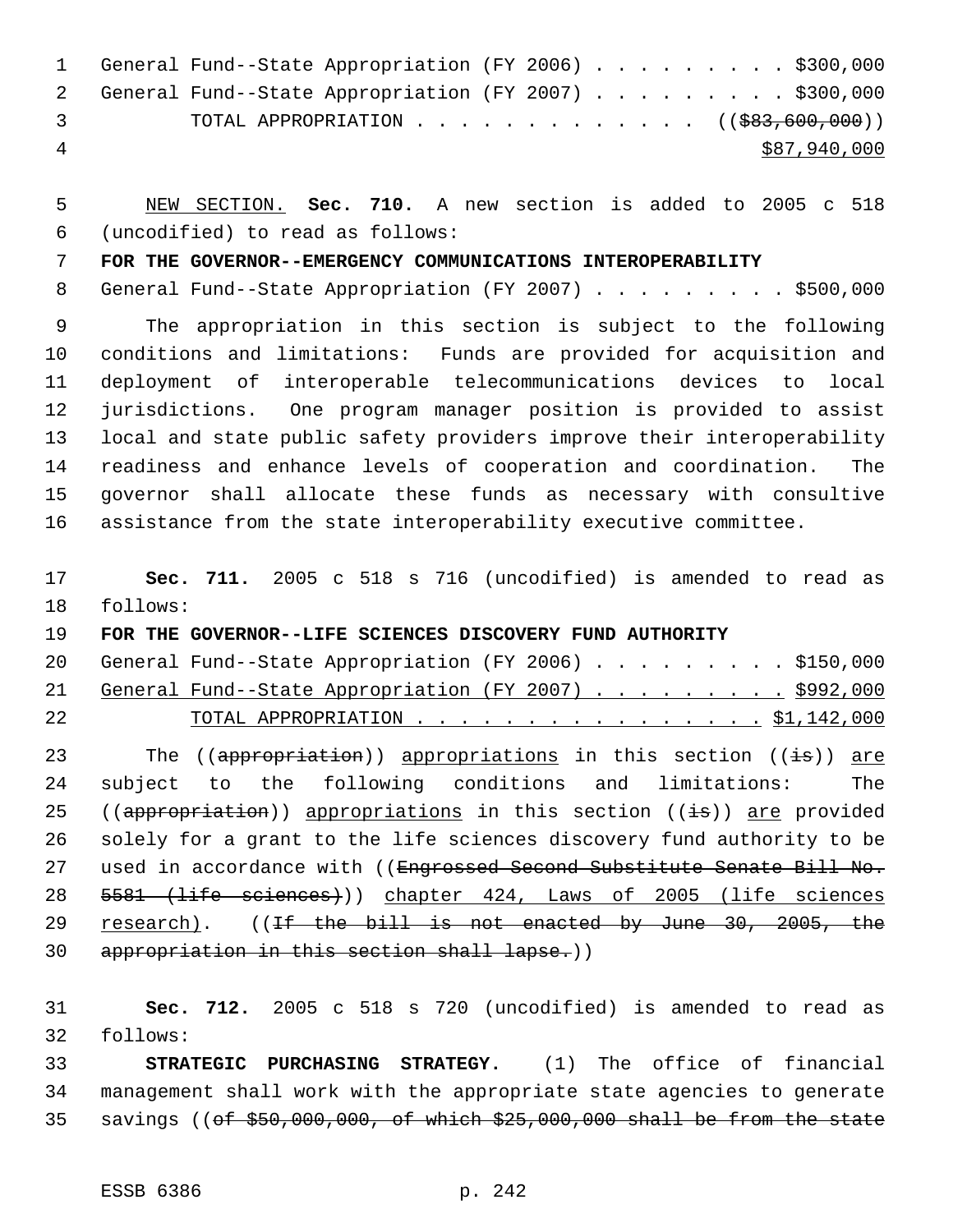1 general fund,)) that can arise from a strategic purchasing strategy. ((From appropriations in this act, the office of financial management 3 shall reduce)) General fund--state ((allotments by \$8 million)) 4 appropriations have been reduced for fiscal year 2006 and ((by \$17 million)) for fiscal year 2007 to reflect the savings from the strategic purchasing strategy. ((The allotment reductions shall be placed in unallotted status and remain unexpended)) These appropriation 8 reductions are reflected in individual agency appropriations in this act.

 (2) The department of general administration, with the assistance of the department of information services and the department of printing and in consultation with the office of financial management, shall conduct an analysis of the state's purchasing processes to identify the most reasonable strategy of attaining a statewide savings target of \$50,000,000 without affecting direct program activities. The analysis shall identify savings by agency and fund that will result from the implementation of a strategic purchasing strategy. The results of this analysis shall then be provided to the director of financial management by October 1, 2005, so the director may use it as the basis to achieve the savings identified in subsection (1) of this section.

 (3) Before the purchase of goods and services, all state agencies and higher education institutions shall first consider the utilization of current or existing master contracts. All state agencies and higher education institutions shall strive to use master contracts when that use is consistent with the agency's requirements and purchase is financially cost-effective.

 NEW SECTION. **Sec. 713.** A new section is added to 2005 c 518 (uncodified) to read as follows:

 **FOR THE OFFICE OF FINANCIAL MANAGEMENT--WASHINGTON BIOENERGY ASSISTANCE ACCOUNT**

General Fund--State Appropriation (FY 2007) . . . . . . . \$17,500,000

 The appropriation in this section is subject to the following conditions and limitations: The appropriation is provided solely for deposit into the Washington bioenergy assistance account. If Substitute Senate Bill No. 6501 is not enacted by June 30, 2006, the appropriation in this section shall lapse.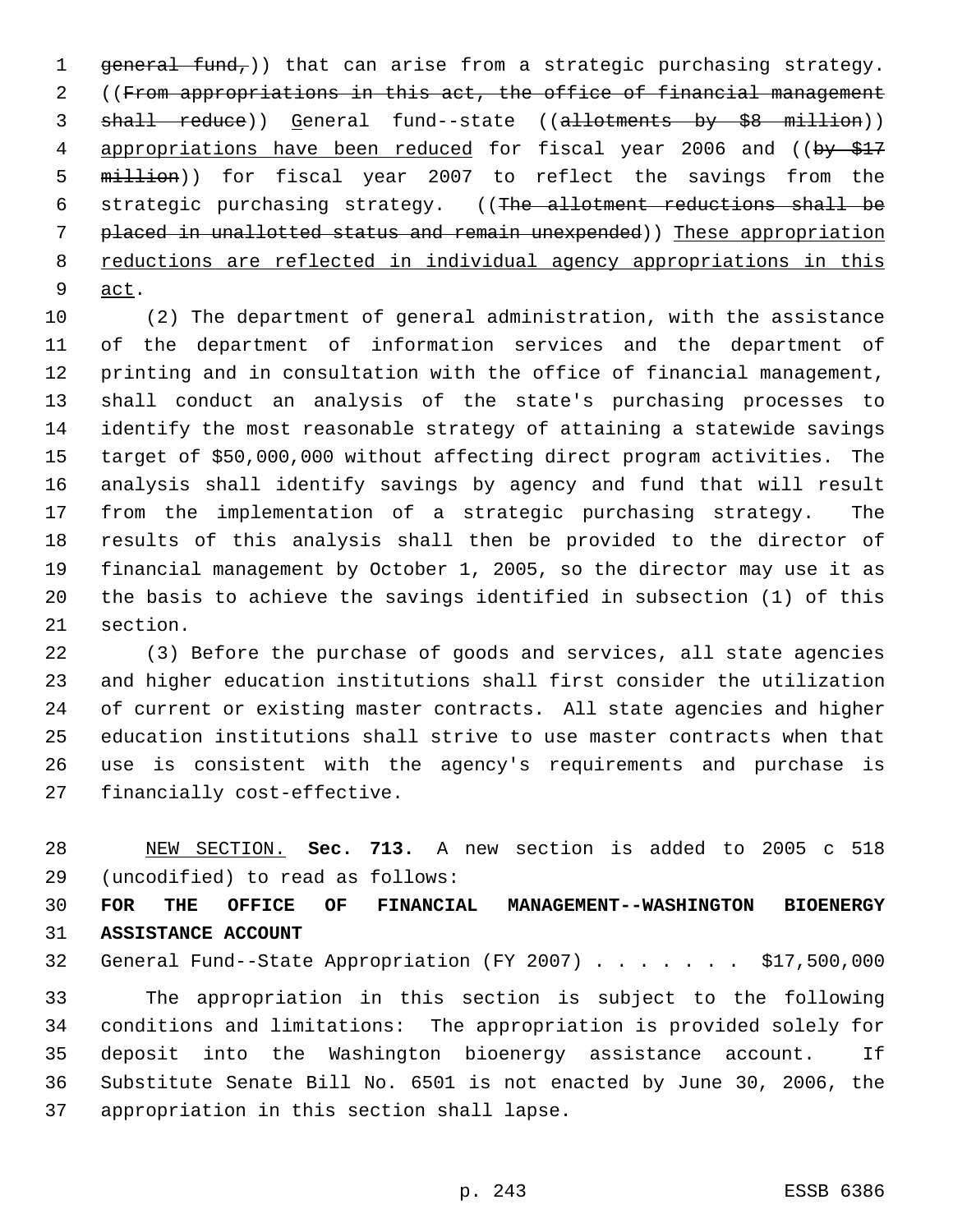NEW SECTION. **Sec. 714.** A new section is added to 2005 c 518 (uncodified) to read as follows:

 **FOR THE OFFICE OF FINANCIAL MANAGEMENT--DISABILITY SURVIVOR'S BENEFIT** General Fund--State Appropriation (FY 2006) . . . . . . . . . \$18,000 Public Safety and Education Account--State Appropriation . . . \$24,000 Violence Reduction and Drug Enforcement

7 Account--State Appropriation . . . . . . . . . . . . . . \$1,000 8 TOTAL APPROPRIATION . . . . . . . . . . . . . . . . \$43,000

 The appropriations in this section are subject to the following conditions and limitations: The appropriations are provided solely for allocation to the department of retirement systems for the Washington state patrol retirement system.

 NEW SECTION. **Sec. 715.** A new section is added to 2005 c 518 (uncodified) to read as follows:

 **FOR THE OFFICE OF FINANCIAL MANAGEMENT--EMERGENCY MANAGEMENT, PREPAREDNESS, AND ASSISTANCE ACCOUNT**

17 General Fund--State Appropriation (FY 2007) . . . . . . . \$5,300,000

 The appropriation in this section is subject to the following conditions and limitations: The appropriation is provided solely for deposit into the emergency management, preparedness, and assistance account. If Engrossed Substitute Senate Bill No. 6433 is not enacted by June 30, 2006, the appropriation in this section shall lapse.

 NEW SECTION. **Sec. 716.** A new section is added to 2005 c 518 (uncodified) to read as follows:

 **FOR THE OFFICE OF FINANCIAL MANAGEMENT--COMMUNITY HEALTH CARE COLLABORATIVE ACCOUNT**

27 General Fund--State Appropriation (FY 2007) . . . . . . . . \$3,000,000

 The appropriation in this section is subject to the following conditions and limitations: The appropriation is provided solely for deposit to the community health care collaborative account under Second Substitute Senate Bill No. 6459. If the bill is not enacted by June 30, 2006, the appropriation in this section shall lapse.

 NEW SECTION. **Sec. 717.** A new section is added to 2005 c 518 (uncodified) to read as follows: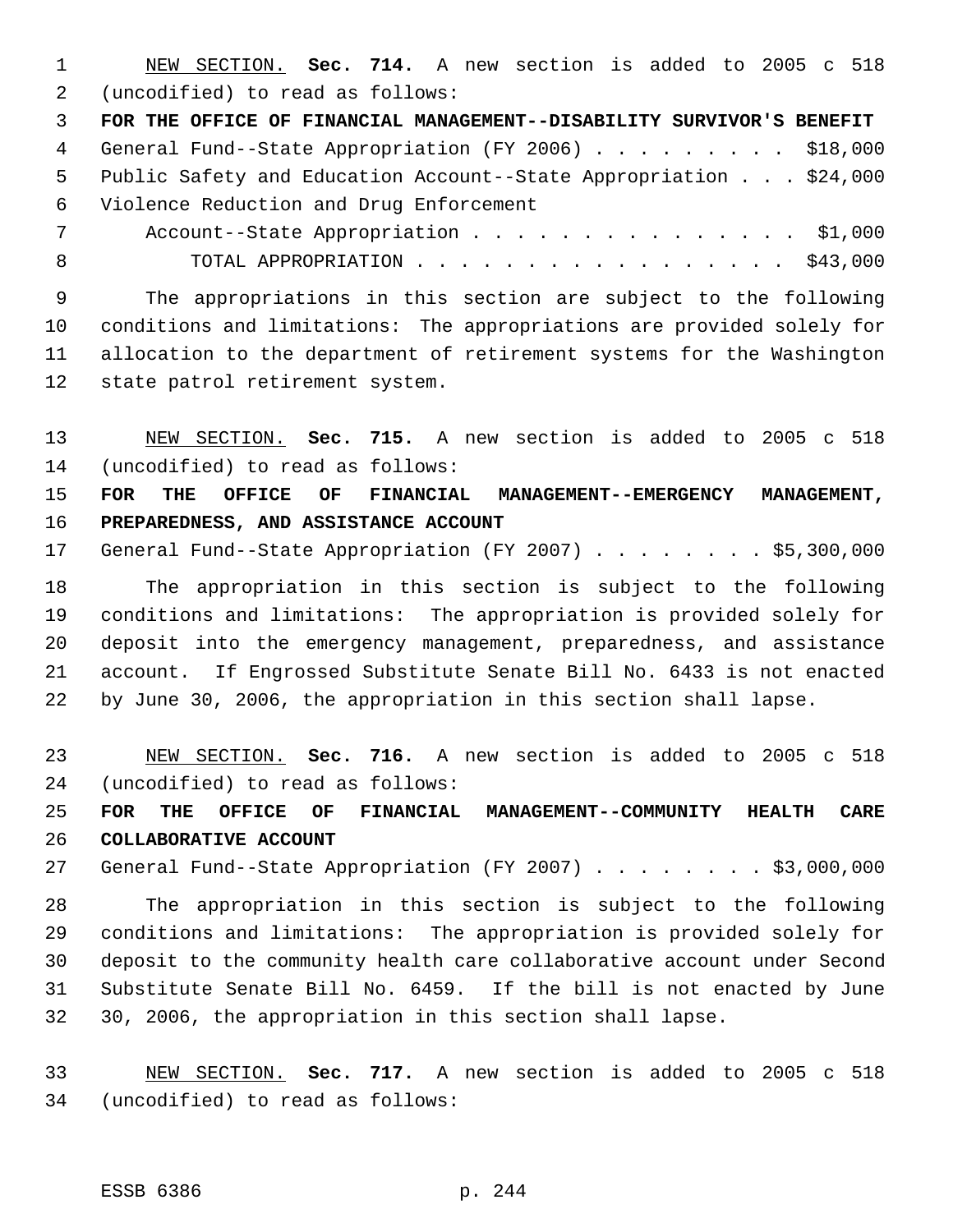**FOR THE OFFICE OF FINANCIAL MANAGEMENT--CONTRIBUTIONS TO RETIREMENT**

## **SYSTEMS**

 General Fund--State Appropriation (FY 2007) . . . . . . . . \$3,200,000 Special Account Retirement Contribution

 Increase Revolving Account Appropriation . . . . . . . . \$900,000 TOTAL APPROPRIATION . . . . . . . . . . . . . . . . \$4,100,000

 The appropriations in this subsection are subject to the following conditions and limitations:

 (1) \$500,000 of the general fund--state appropriation for fiscal year 2007 is provided solely to adjust agency appropriations as required to reflect the increased membership in the public safety employees' retirement system as a result of the addition of the department of natural resources and the department of social and health services to the list of eligible employers in the public safety employees' retirement system pursuant to Senate Bill No. 6449 (public safety employees' retirement system). If the bill is not enacted by June 30, 2006, the amount provided in this subsection shall lapse.

 (2) \$500,000 of the general fund--state appropriation for fiscal year 2007 and \$200,000 of the special account retirement contribution increase revolving account appropriation are provided solely to adjust agency appropriations as required to implement Senate Bill No. 6453 (minimum monthly retirement). If the bill is not enacted by June 30, 2006, the amounts provided in this subsection shall lapse.

 (3) \$2,200,000 of the general fund--state appropriation for fiscal year 2007 and \$700,000 of the special account retirement contribution increase revolving account appropriation are provided solely to adjust agency appropriations as required to implement Senate Bill No. 6454 (annual retirement allowance increase). If the bill is not enacted by June 30, 2006, the amounts provided in this subsection shall lapse.

 (4) To facilitate the transfer of moneys to dedicated funds and accounts, the state treasurer shall transfer sufficient moneys to each dedicated fund or account from the special account retirement contribution increase revolving account in accordance with schedules provided by the office of financial management.

 NEW SECTION. **Sec. 718.** A new section is added to 2005 c 518 (uncodified) to read as follows: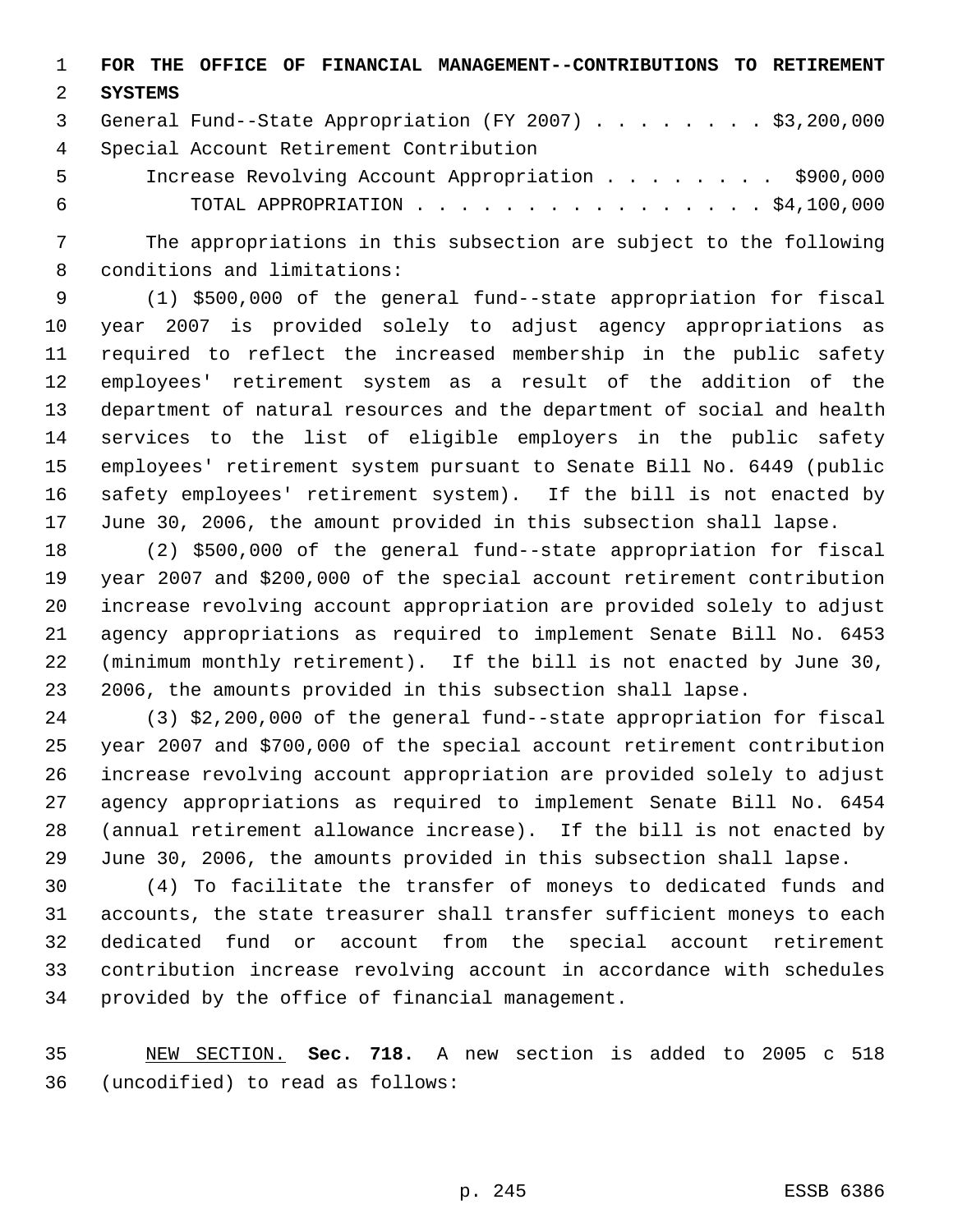**FOR THE OFFICE OF FINANCIAL MANAGEMENT--EXTRAORDINARY CRIMINAL JUSTICE**

**COSTS**

General Fund--State Appropriation (FY 2007) . . . . . . . . . \$54,000

 The appropriation in this section is subject to the following conditions and limitations: The director of financial management shall distribute the appropriation to Grant county for extraordinary criminal justice costs.

 NEW SECTION. **Sec. 719.** A new section is added to 2005 c 518 (uncodified) to read as follows:

 **FOR THE OFFICE OF FINANCIAL MANAGEMENT--PERSONNEL LITIGATION SETTLEMENT**

 General Fund--State Appropriation (FY 2006) . . . . . . . \$11,040,000 Special Personnel Litigation Revolving 14 Account Appropriation . . . . . . . . . . . . . . . . \$9,962,000 TOTAL APPROPRIATION . . . . . . . . . . . . . . . \$21,002,000

 The appropriations in this section are subject to the following conditions and limitations:

 (1) The entire appropriation is provided solely for the purposes of the settlement of litigation involving compensation differentials among personnel classes, *W.P.E.A. v. State of Washington*.

 (2) To facilitate the transfer of moneys from dedicated funds and accounts, the state treasurer shall transfer sufficient moneys from each dedicated fund or account, including local funds of state agencies and institutions of higher education, to the special personnel litigation revolving account in accordance with schedules provided by the office of financial management.

(End of part)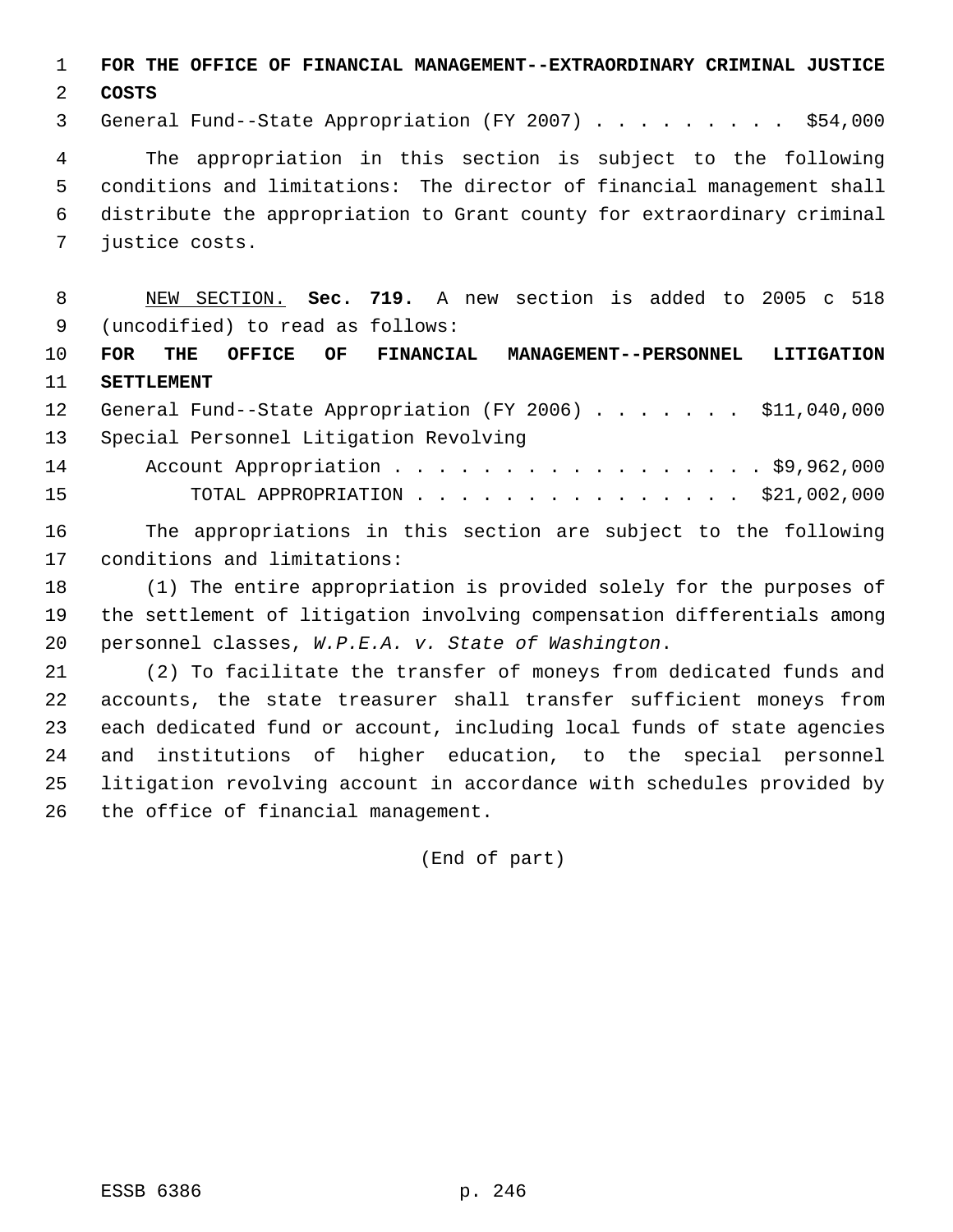| $\mathbf{1}$ | PART VIII                                                                 |
|--------------|---------------------------------------------------------------------------|
| 2            | OTHER TRANSFERS AND APPROPRIATIONS                                        |
|              |                                                                           |
| 3<br>4       | Sec. 801. 2005 c 518 s 801 (uncodified) is amended to read as<br>follows: |
| 5            | FOR THE STATE TREASURER--STATE REVENUES FOR DISTRIBUTION                  |
| 6            | General Fund Appropriation for fire insurance                             |
| 7            | premium distributions $($ $($ $\frac{6}{6}$ , $\frac{577}{600})$          |
| 8            | \$6,561,000                                                               |
| 9            | General Fund Appropriation for public utility                             |
| 10           | district excise tax distributions<br>$((\frac{1545}{122},000))$           |
| 11           | \$44,292,000                                                              |
| 12           | General Fund Appropriation for prosecuting                                |
| 13           | attorney distributions<br>(( <del>\$3,457,000</del> ))                    |
| 14           | \$3,568,000                                                               |
| 15           | General Fund Appropriation for boating safety and                         |
| 16           | education distributions $($ $($ $\frac{24}{1}$ , 430, 000) $)$            |
| 17           | \$4,252,000                                                               |
| 18           | General Fund Appropriation for other tax                                  |
| 19           | \$38,000                                                                  |
| 20           | Death Investigations Account Appropriation for                            |
| 21           | distribution to counties for publicly                                     |
| 22           | \$1,969,000                                                               |
| 23           | Aquatic Lands Enhancement Account Appropriation                           |
| 24           | for harbor improvement revenue                                            |
| 25           |                                                                           |
| 26           | Timber Tax Distribution Account Appropriation for                         |
| 27           | distribution to "timber" counties ( $(\frac{271}{10000})$ )               |
| 28           | \$83,325,000                                                              |
| 29<br>30     | County Criminal Justice Assistance                                        |
| 31           | Appropriation<br>$((\frac{253}{7}, 914, 000))$<br>\$53,650,000            |
| 32           | Municipal Criminal Justice Assistance                                     |
| 33           | Appropriation<br>((\$21,104,000))                                         |
| 34           | \$21,315,000                                                              |
| 35           | Liquor Excise Tax Account Appropriation for                               |
| 36           | liquor excise tax distribution $($ $($ $\frac{27}{13},000)$ $)$           |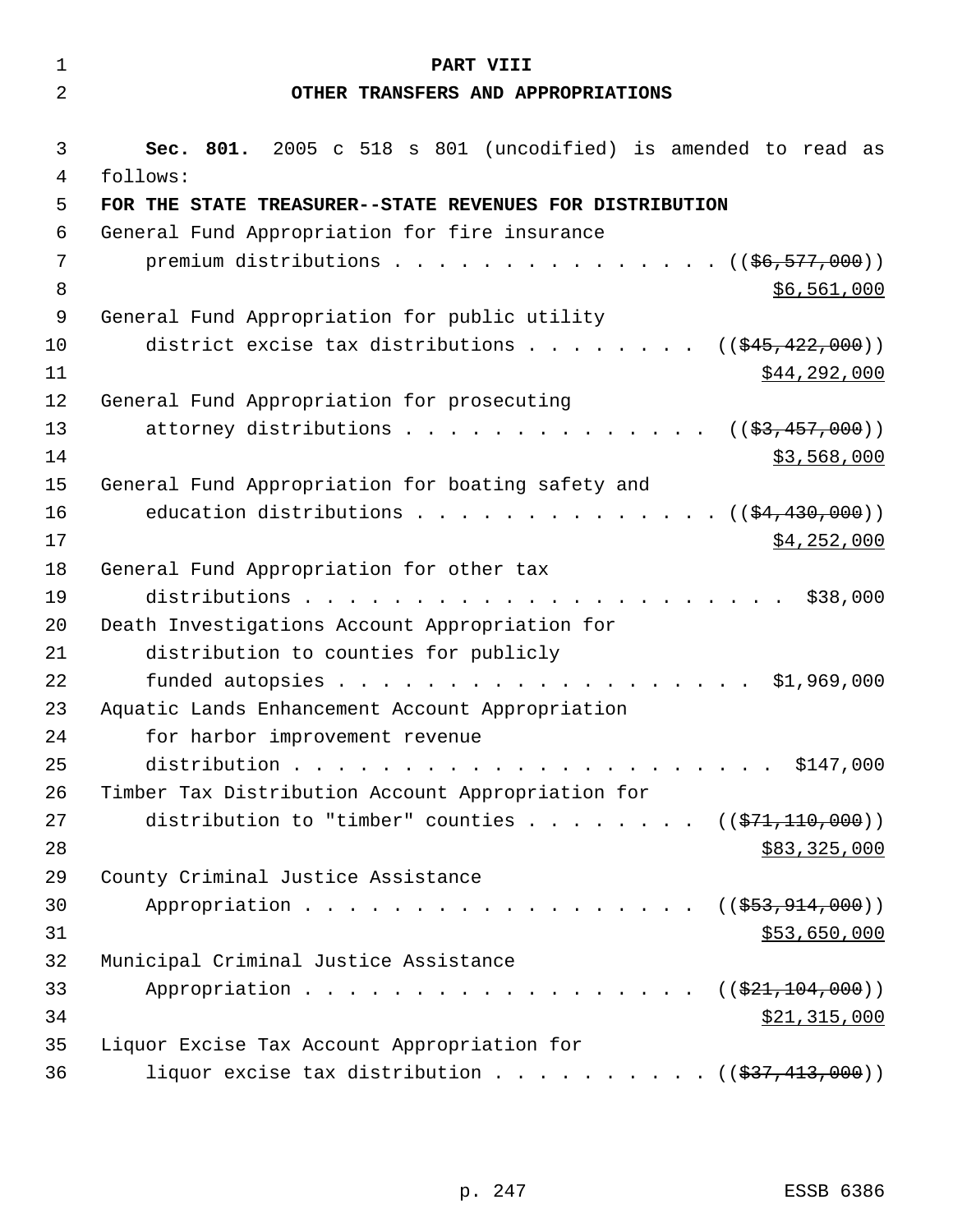$\frac{1}{340}$ , 512, 000

 Liquor Revolving Account Appropriation for 3 liquor profits distribution . . . . . . . . . . ((\$76,186,000))  $\frac{4}{388,818,000}$  City-County Assistance Account Appropriation for local government financial assistance distribution . . \$20,100,000 7 TOTAL APPROPRIATION . . . . . . . . . . . . ((\$350,527,000)) 8 \$368,547,000 \$368,547,000 The total expenditures from the state treasury under the appropriations in this section shall not exceed the funds available under statutory distributions for the stated purposes. **Sec. 802.** 2005 c 518 s 802 (uncodified) is amended to read as follows: **FOR THE STATE TREASURER--FOR THE COUNTY CRIMINAL JUSTICE ASSISTANCE ACCOUNT**  16 Impaired Driving Safety Account Appropriation . . . . ((\$1,913,400)) \$2,050,000 The appropriation in this section is subject to the following conditions and limitations: The amount appropriated in this section shall be distributed quarterly during the 2005-07 biennium in accordance with RCW 82.14.310. This funding is provided to counties for the costs of implementing criminal justice legislation including, but not limited to: Chapter 206, Laws of 1998 (drunk driving penalties); chapter 207, Laws of 1998 (DUI penalties); chapter 208, Laws of 1998 (deferred prosecution); chapter 209, Laws of 1998 (DUI/license suspension); chapter 210, Laws of 1998 (ignition interlock violations); chapter 211, Laws of 1998 (DUI penalties); chapter 212, Laws of 1998 (DUI penalties); chapter 213, Laws of 1998 (intoxication levels lowered); chapter 214, Laws of 1998 (DUI penalties); and chapter 215, Laws of 1998 (DUI provisions). **Sec. 803.** 2005 c 518 s 803 (uncodified) is amended to read as follows: **FOR THE STATE TREASURER--FOR THE MUNICIPAL CRIMINAL JUSTICE ASSISTANCE ACCOUNT** 

35 Impaired Driving Safety Account Appropriation . . . . ((\$1,275,600))  $\frac{$1,367,000}{9}$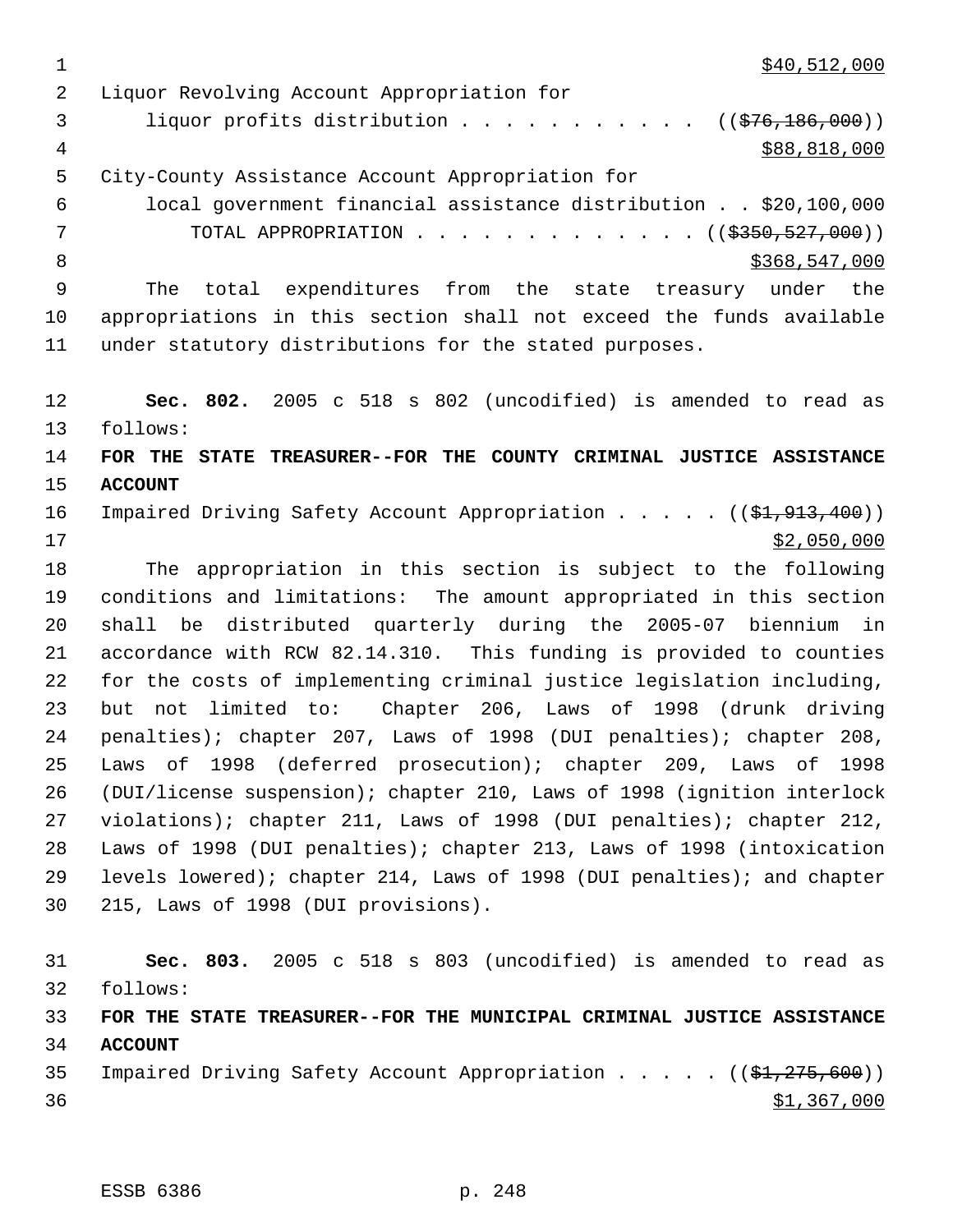The appropriation in this section is subject to the following conditions and limitations: The amount appropriated in this section shall be distributed quarterly during the 2005-07 biennium to all cities ratably based on population as last determined by the office of financial management. The distributions to any city that substantially decriminalizes or repeals its criminal code after July 1, 1990, and that does not reimburse the county for costs associated with criminal cases under RCW 3.50.800 or 3.50.805(2), shall be made to the county in which the city is located. This funding is provided to cities for the costs of implementing criminal justice legislation including, but not limited to: Chapter 206, Laws of 1998 (drunk driving penalties); chapter 207, Laws of 1998 (DUI penalties); chapter 208, Laws of 1998 (deferred prosecution); chapter 209, Laws of 1998 (DUI/license 14 suspension); chapter 210, Laws of 1998 (ignition interlock violations); chapter 211, Laws of 1998 (DUI penalties); chapter 212, Laws of 1998 (DUI penalties); chapter 213, Laws of 1998 (intoxication levels lowered); chapter 214, Laws of 1998 (DUI penalties); and chapter 215, Laws of 1998 (DUI provisions).

 **Sec. 804.** 2005 c 518 s 804 (uncodified) is amended to read as follows: **FOR THE STATE TREASURER--FEDERAL REVENUES FOR DISTRIBUTION** General Fund Appropriation for federal grazing 23 fees distribution . . . . . . . . . . . . . . . . ((\$1,632,000)) 24 \$1,644,000 General Fund Appropriation for federal flood 26 control funds distribution . . . . . . . . . . . . . . . \$68,000 Forest Reserve Fund Appropriation for federal forest reserve fund distribution . . . . . . . . . . . \$84,500,000 29 TOTAL APPROPRIATION . . . . . . . . . . . . . ((\$86,200,000))  $30 \,$  \$86,212,000 The total expenditures from the state treasury under the appropriations in this section shall not exceed the funds available under statutory distributions for the stated purposes.

 **Sec. 805.** 2005 c 518 s 805 (uncodified) is amended to read as follows:

**FOR THE STATE TREASURER--TRANSFERS.** For transfers in this section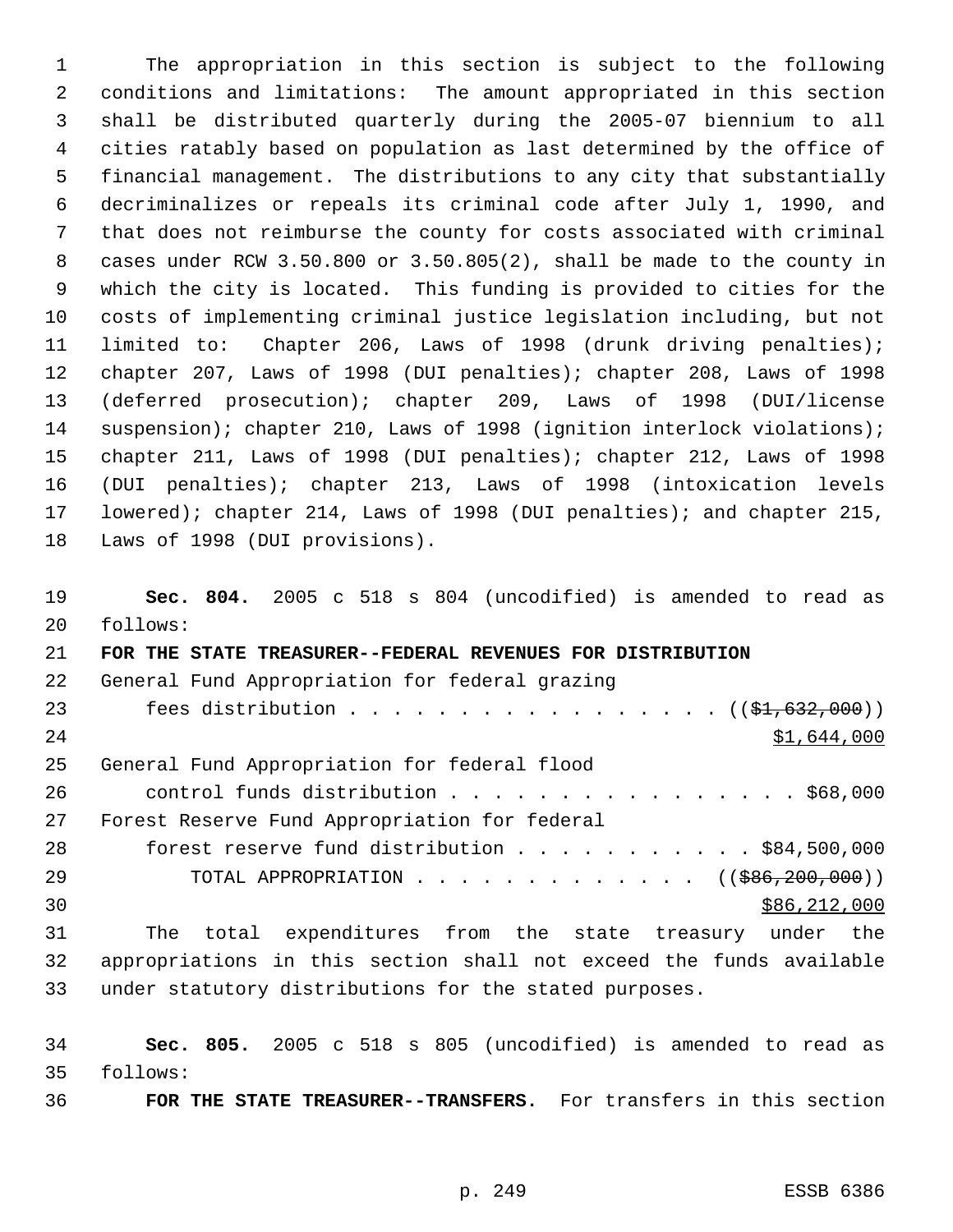to the state general fund, pursuant to RCW 43.135.035(5), the state expenditure limit shall be increased by the amount of the transfer. The increase shall occur in the fiscal year in which the transfer occurs. State Convention and Trade Center Account: For transfer to the state general fund, \$5,150,000 for fiscal year 2006 and \$5,150,000 8 for fiscal year 2007 . . . . . . . . . . . . . . . . \$10,300,000 General Fund: For transfer to the tourism development and promotion account, \$150,000 11 for fiscal year 2006 ((and \$150,000 for fiscal year 2007)) . . . . . . . . . . . . . . . . . . . . . ((\$300,000))  $\frac{$150,000}{ }$  Financial Services Regulation Account: For transfer to the state general fund, \$778,000 for fiscal year 2006 and \$779,000 for fiscal year 2007 . . . . . . . . . . . . . . . . . . . . . . . \$1,557,000 Public Works Assistance Account: For transfer to the drinking water assistance account, \$8,400,000 for fiscal year 2006 . . . . . . . . . . . . . . . . . . . . . . . \$8,400,000 Tobacco Settlement Account: For transfer to the health services account, in an amount not to exceed the actual balance 25 of the tobacco settlement account . . . . . . . . . \$185,823,000 Health Services Account: For transfer to the state general fund, \$45,000,000 for fiscal year 2006 . . . . . . . . . . . . . . . . . . . . . . \$45,000,000 Health Services Account: For transfer to the tobacco prevention and control account . . . . . . . . \$23,366,000 Health Services Account: For transfer to the 32 water quality account . . . . . . . . . . . . . . . . \$7,885,000 Health Services Account: For transfer to the violence reduction and drug enforcement account . . . . . . . . . . . . . . . . . . . . . . . . \$6,932,000 Public Employees' and Retirees' Insurance Account: For transfer to the state general fund, \$40,000,000 for fiscal year 2006 and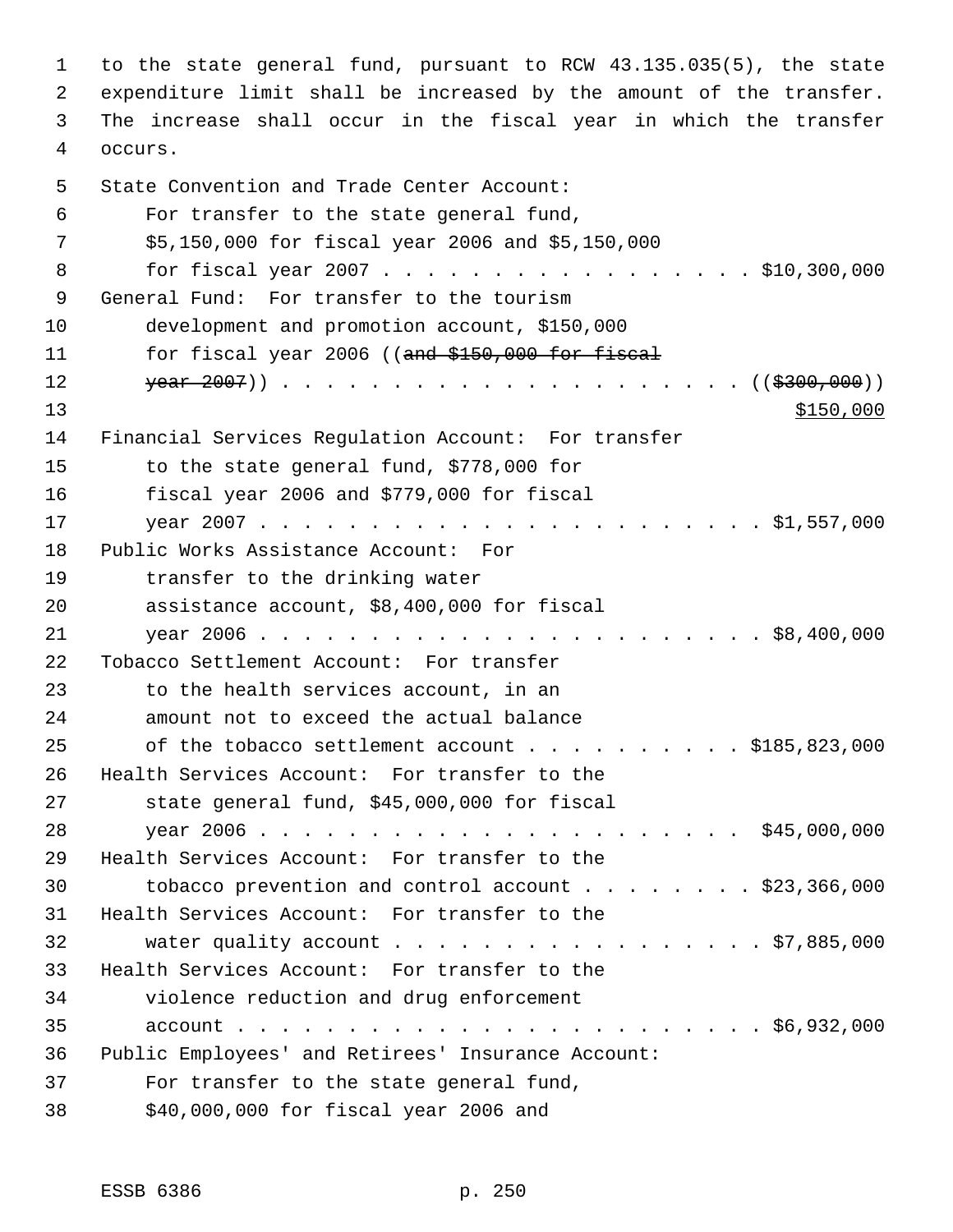| 1  | $$45,000,000$ for fiscal year 2007 \$85,000,000                                                                |
|----|----------------------------------------------------------------------------------------------------------------|
| 2  | Department of Retirement Systems Expense Account:                                                              |
| 3  | For transfer to the state general fund,                                                                        |
| 4  | $$2,000,000$ for fiscal year 2006 \$2,000,000                                                                  |
| 5  | Secretary of State's Revolving Account: For                                                                    |
| 6  | transfer to the state general fund, \$250,000                                                                  |
| 7  | for fiscal year 2006 and $$250,000$ for                                                                        |
| 8  |                                                                                                                |
| 9  | State Treasurer's Service Account: For transfer                                                                |
| 10 | to the state general fund, $((\frac{55}{5}, \frac{500}{000}, \frac{000}{00}, \frac{59}{500}, \frac{500}{000})$ |
| 11 | for fiscal year 2006 and $((\$5,000,000) )$ \$7,000,000                                                        |
| 12 | for fiscal year 2007 ( $(\frac{210}{500}, \frac{500}{100})$ )                                                  |
| 13 | \$16,500,000                                                                                                   |
| 14 | General Fund: For transfer to the water quality                                                                |
| 15 | account, \$318,000 for fiscal year 2006 and                                                                    |
| 16 | \$319,000 for fiscal year 2007 \$637,000                                                                       |
| 17 | State Toxics Control Account: For transfer to the                                                              |
| 18 | water quality account \$12,500,000                                                                             |
| 19 | Water Quality Account: For transfer to the                                                                     |
| 20 | water pollution control revolving account $($ $($ \$10,534,000))                                               |
| 21 | \$16,534,000                                                                                                   |
| 22 | Pollution Liability Insurance Trust Account: For                                                               |
| 23 | transfer to the state general fund $($ $($ \$7,500,000) $)$                                                    |
| 24 | \$3,750,000                                                                                                    |
| 25 | Drinking Water Assistance Account: For transfer                                                                |
| 26 | to the drinking water assistance repayment                                                                     |
| 27 | account, an amount not to exceed $($ $)$ $)$                                                                   |
| 28 | \$21,800,000                                                                                                   |
| 29 | Waste Reduction, Recycling, and Litter Control                                                                 |
| 30 | Account: For transfer to the state general                                                                     |
| 31 | fund, $$1,000,000$ for fiscal year 2006 and                                                                    |
| 32 | $$1,000,000$ for fiscal year 2007 \$2,000,000                                                                  |
| 33 | Public Works Assistance Account: For transfer to                                                               |
| 34 | the public facility construction loan revolving                                                                |
| 35 | account, \$4,500,000 for fiscal year 2006 \$4,500,000                                                          |
| 36 | Nisqually Earthquake Account: For transfer to                                                                  |
| 37 | the disaster response account, \$3,000,000 for                                                                 |
| 38 | \$3,000,000                                                                                                    |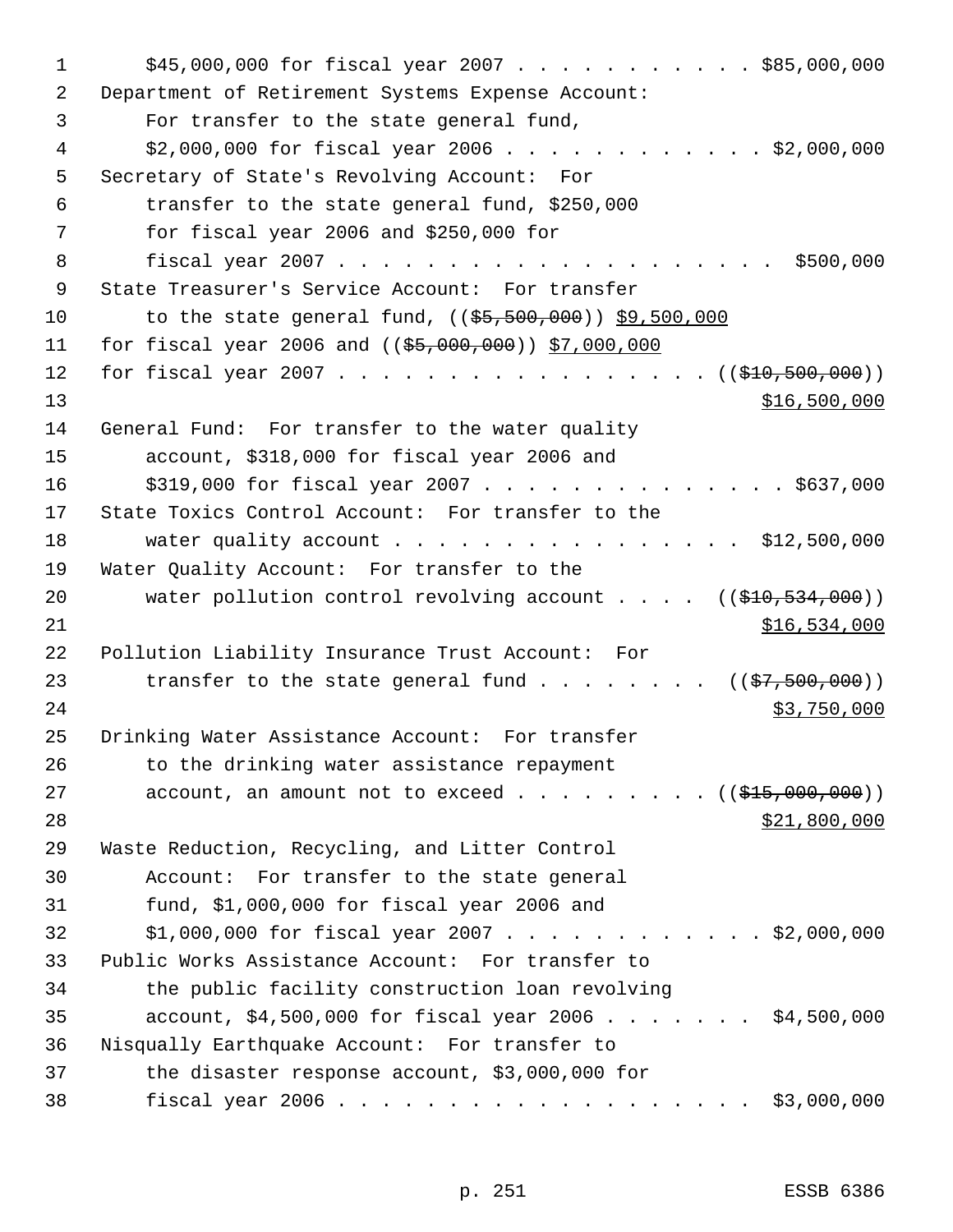| 1              | Natural Resources Equipment Revolving Fund: For                                          |
|----------------|------------------------------------------------------------------------------------------|
| $\overline{2}$ | transfer to the state general fund for fiscal                                            |
| 3              |                                                                                          |
| 4              | General Fund: For transfer to the violence                                               |
| 5              | reduction and drug enforcement account,                                                  |
| 6              | \$1,500,000 for fiscal year 2006 and \$1,500,000                                         |
| 7              | for fiscal year 2007<br>\$3,000,000                                                      |
| 8              | Education Legacy Trust Account: For transfer                                             |
| $\overline{9}$ | to the student achievement account,                                                      |
| 10             | $((\frac{2535}{1000}, \frac{541}{1000})$ $\frac{235}{1000}, \frac{555}{1000}$ for fiscal |
| 11             | year 2006 and $((\$102,697,000))$ \$103,046,000                                          |
| 12             | for fiscal year 2007 ( $(\frac{138}{238}, \frac{238}{200})$ )                            |
| 13             | \$138,601,000                                                                            |
| 14             | State and Local Improvements Revolving                                                   |
| 15             | Account: For transfer to the data                                                        |
| 16             | processing revolving account \$250,000                                                   |
| 17             | Water Quality Account: For transfer to                                                   |
| 18             | the data processing revolving account \$250,000                                          |
| 19             | State Toxics Control Account: For transfer                                               |
| 20             | to the data processing revolving account \$600,000                                       |
| 21             | Local Toxics Control Account: For transfer                                               |
| 22             | to the data processing revolving account \$500,000                                       |
| 23             | Washington Housing Trust Account: For transfer                                           |
| 24             | to the data processing revolving account \$800,000                                       |
| 25             | Public Works Assistance Account: For transfer                                            |
| 26             | to the data processing revolving account \$800,000                                       |

 **Sec. 806.** 2005 c 518 s 806 (uncodified) is amended to read as follows:

 **FOR THE STATE TREASURER--TRANSFERS.** For transfers in this section to the state general fund, pursuant to RCW 43.135.035(5), the state expenditure limit shall be increased by the amount of the transfer. The increase shall occur in the fiscal year in which the transfer occurs. The transfers are subject to the enactment of Senate Bill No. 5391 (tricare supplemental insurance), chapter 46, Laws of 2005.

Public Employees' and Retirees' Insurance Account:

For transfer to the state general fund,

37 \$5,000,000 ((for fiscal year 2006 and \$12,000,000))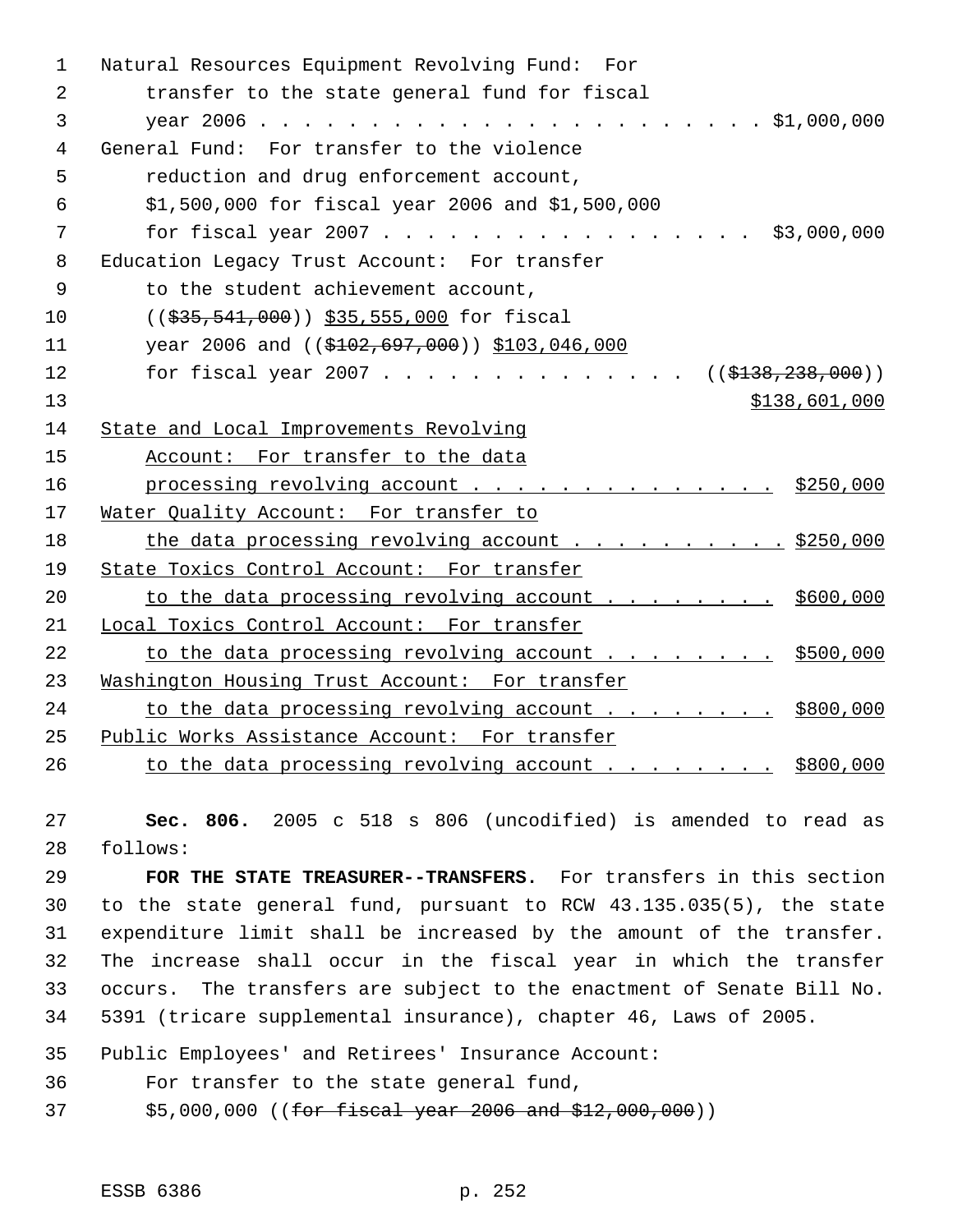|   | for fiscal year 2007 ( $(\frac{277}{600}, 000)$ ) |
|---|---------------------------------------------------|
|   | \$5,000,000                                       |
|   | General Fund--State Account: For transfer         |
| 4 | to the tourism development and promotion          |
| 5 | account, $$150,000$ for fiscal year 2006 ((and    |
| 6 |                                                   |
|   | \$150,000                                         |
|   |                                                   |

(End of part)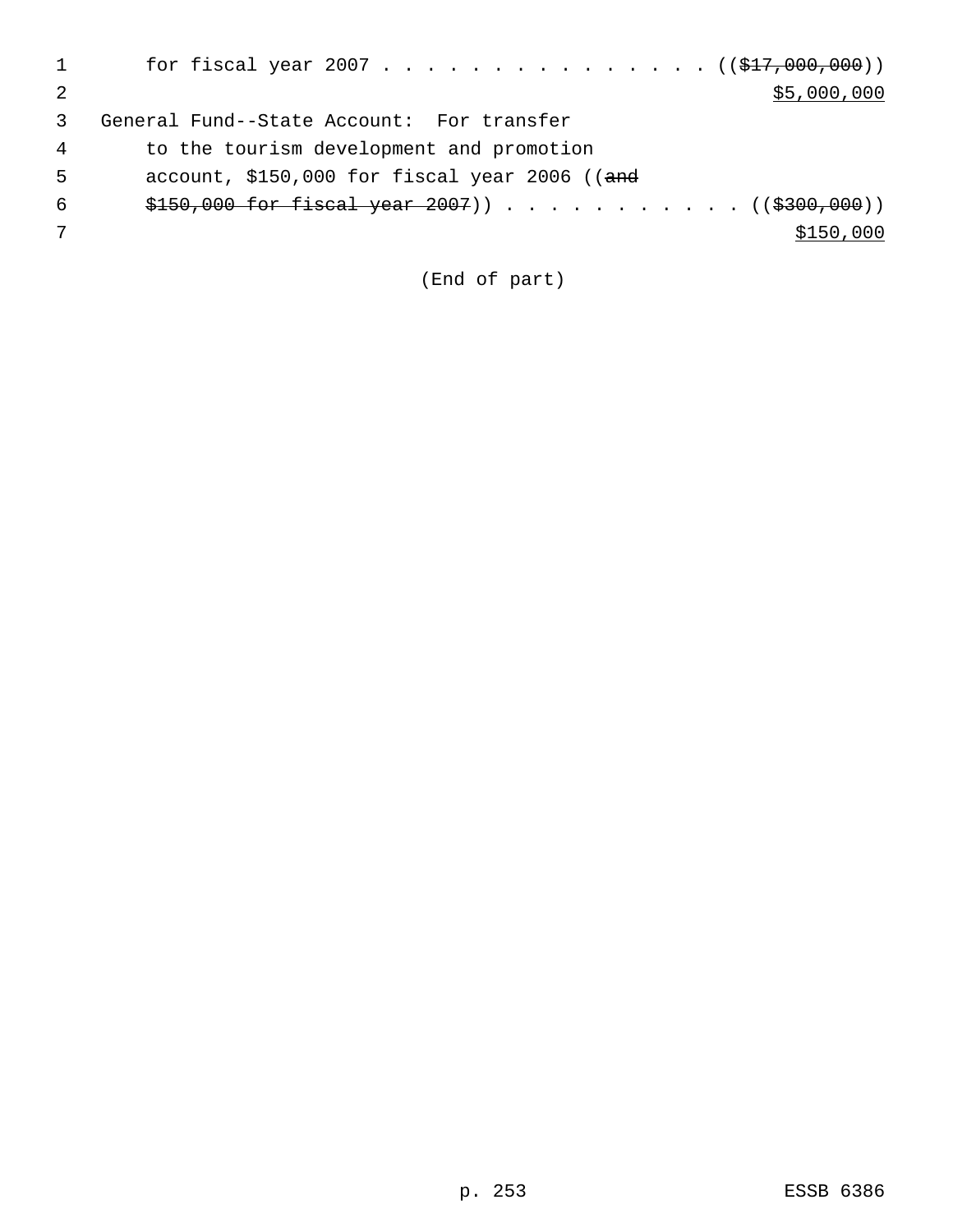| $\mathbf 1$ | PART IX                                                                  |
|-------------|--------------------------------------------------------------------------|
| 2           | <b>MISCELLANEOUS</b>                                                     |
|             |                                                                          |
| 3           | Sec. 901. 2005 c 518 s 948 (uncodified) is amended to read as            |
| 4           | follows:                                                                 |
| 5           | <b>COMPENSATION--INSURANCE BENEFITS.</b> The appropriations for state    |
| 6           | agencies, including institutions of higher education are subject to the  |
| 7           | following conditions and limitations:                                    |
| 8           | $(1)(a)$ The monthly employer funding rate for insurance benefit         |
| 9           | premiums, public employees' benefits board administration, and the       |
| 10          | uniform medical plan, shall not exceed \$663.00 per eligible employee    |
| 11          | for fiscal year 2006. For fiscal year 2007 the monthly employer          |
| 12          | funding rate shall not exceed \$744.00 per eligible employee represented |
| 13          | by a collective bargaining unit under the personnel system reform act    |
| 14          | of 2002, or \$618.00 per eligible nonrepresented employee.               |
| 15          | (b) In order to achieve the level of funding provided for health         |
| 16          | benefits, the public employees' benefits board shall require any or all  |
| 17          | the following:<br>Employee premium copayments, increases<br>оf<br>in.    |
| 18          | point-of-service cost sharing, the implementation of<br>managed          |
| 19          | competition, or make other changes to benefits consistent with RCW       |
| 20          | 41.05.065.                                                               |
| 21          | (c) The health care authority shall deposit any moneys received on       |
| 22          | behalf of the uniform medical plan as a result of rebates on             |
| 23          | prescription drugs, audits of hospitals, subrogation payments, or any    |
| 24          | other moneys recovered as a result of prior uniform medical plan claims  |
| 25          | payments, into the public employees' and retirees' insurance account to  |
| 26          | be used for insurance benefits.<br>Such receipts shall not be used for   |

administrative expenditures.

 (2) The health care authority, subject to the approval of the public employees' benefits board, shall provide subsidies for health benefit premiums to eligible retired or disabled public employees and school district employees who are eligible for medicare, pursuant to RCW 41.05.085. From January 1, 2006, through December 31, 2006, the subsidy shall be \$131.87. Starting January 1, 2007, the subsidy shall be \$149.67 per month.

(3) Technical colleges, school districts, and educational service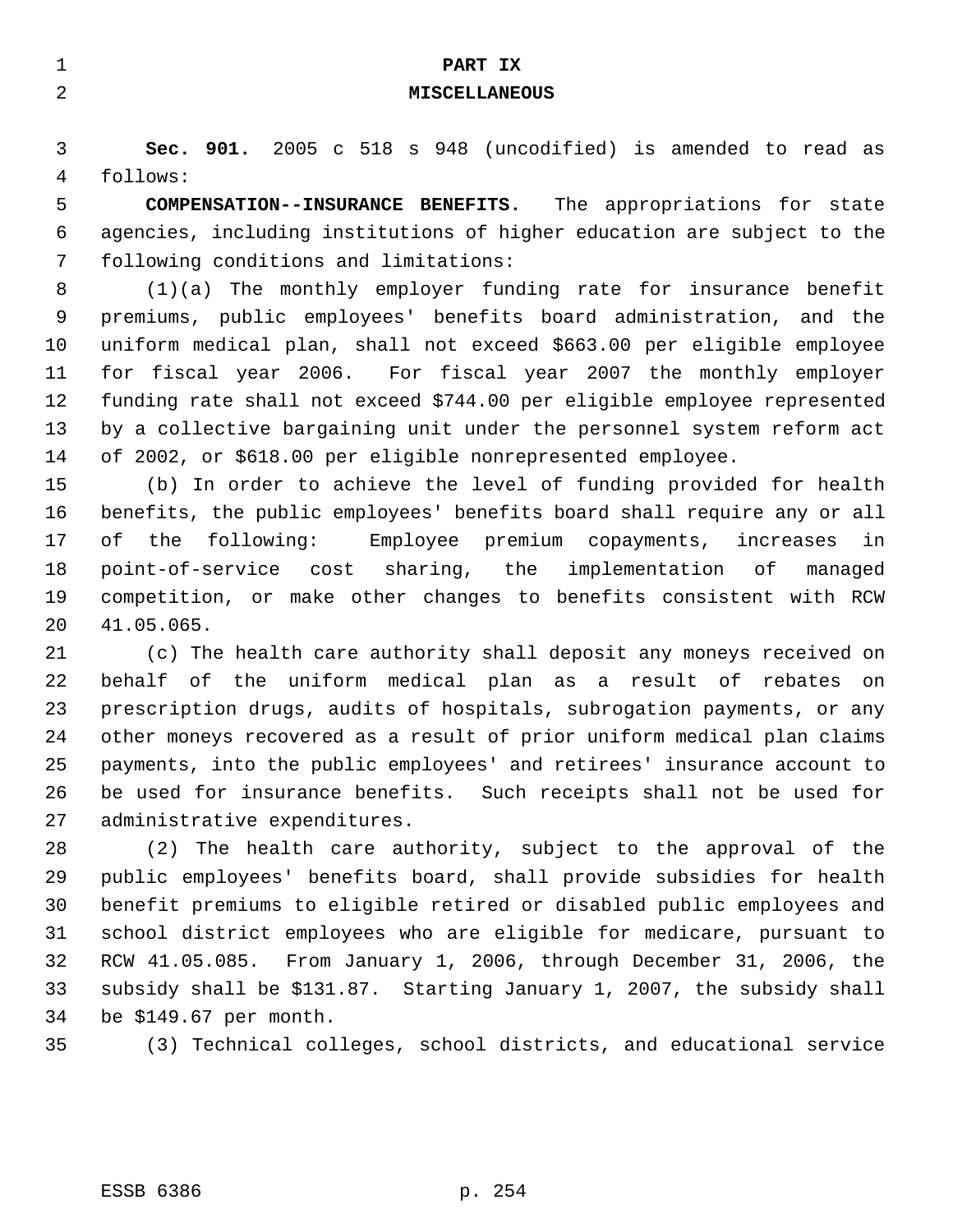districts shall remit to the health care authority for deposit into the public employees' and retirees' insurance account established in RCW 41.05.120 the following amounts:

 (a) For each full-time employee, \$48.42 per month beginning 5 September 1, 2005, and (( $\frac{2005}{1000}$ ,  $\frac{555.15}{1000}$  beginning September 1, 2006; (b) For each part-time employee who, at the time of the remittance, is employed in an eligible position as defined in RCW 41.32.010 or 41.40.010 and is eligible for employer fringe benefit contributions for basic benefits, \$48.42 each month beginning September 1, 2005, and ((\$55.73)) \$55.15 beginning September 1, 2006, prorated by the proportion of employer fringe benefit contributions for a full-time employee that the part-time employee receives. The remittance requirements specified in this subsection shall not apply to employees of a technical college, school district, or educational service district who purchase insurance benefits through contracts with the health care authority.

 **Sec. 902.** 2005 c 518 s 963 (uncodified) is amended to read as follows:

 **COLLECTIVE BARGAINING AGREEMENT--((WPEA)) PSE/PROFESSIONAL LOCAL 365 UNIT C--WESTERN WASHINGTON UNIVERSITY.** Budget amounts reflect the collective bargaining agreement reached between the Western Washington 22 University and the public school employees of Washington ((Public 23 Employees Association)) bargaining unit C under the personnel system reform act of 2002. For employees covered under this agreement, 25 provisions include a 3.2% salary increase effective retroactive to July 1, 2005. Provisions also include a 1.6% increase effective July 1, 2006, until June 30, 2007, and for implementation of the department of personnel 2002 salary survey for classes more than 25% below market rates.

 NEW SECTION. **Sec. 903.** A new section is added to 2005 c 518 (uncodified) to read as follows:

 **COLLECTIVE BARGAINING AGREEMENT--WASHINGTON STATE UNIVERSITY, WFSE BU 2.** Budget amounts reflect the collective bargaining agreement reached between Washington State University and the Washington federation of state employees bargaining unit 2 -- service employees under the personnel system reform act of 2002. For employees covered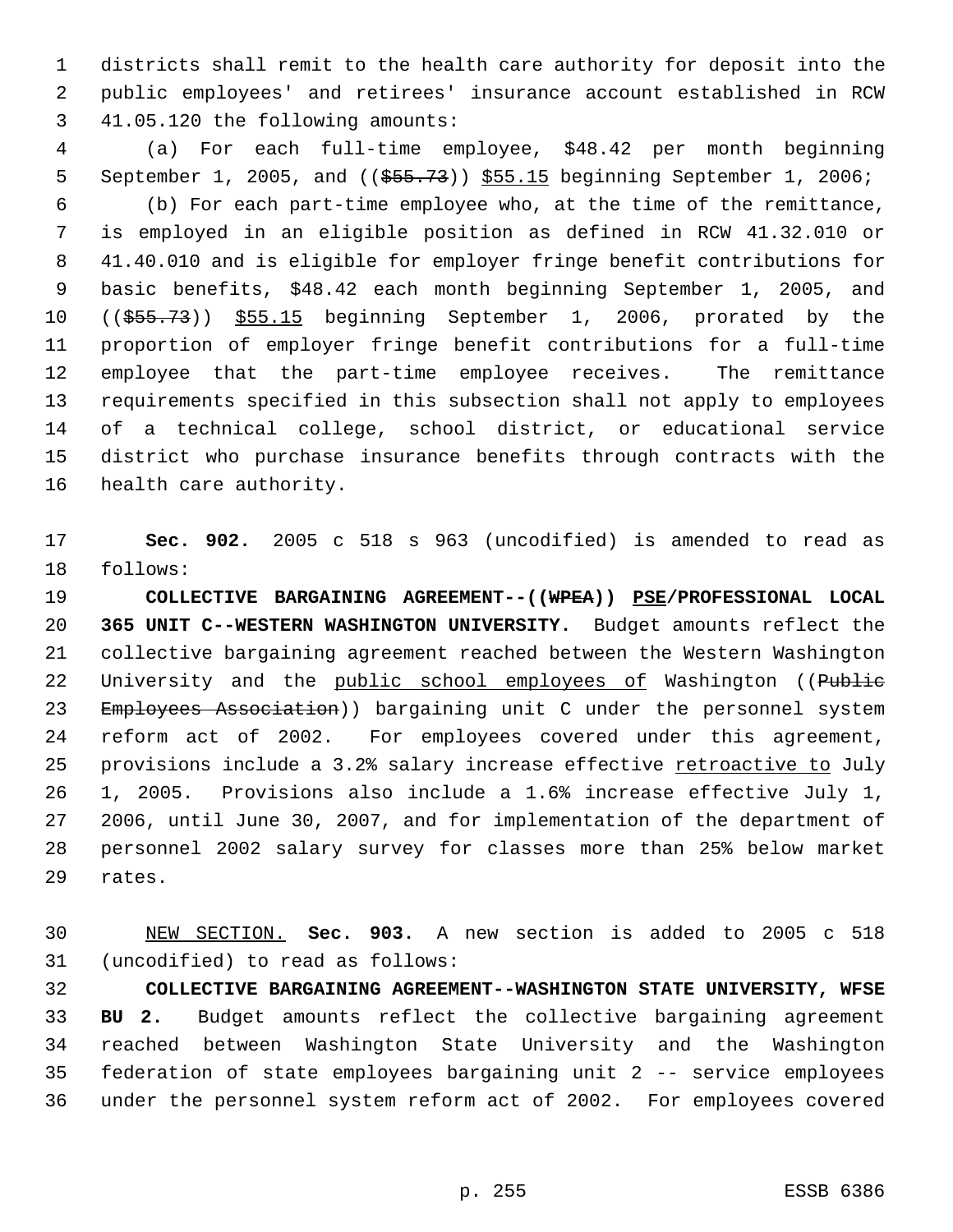under this agreement, provisions include a 3.2% salary increase effective retroactive to July 1, 2005. Provisions also include a one- time 2% lump sum payment effective July 1, 2006, and implementation of the department of personnel 2002 salary survey for classes more than 25% below market rate.

 **Sec. 904.** RCW 28A.500.030 and 2005 c 518 s 914 are each amended to read as follows:

 Allocation of state matching funds to eligible districts for local effort assistance shall be determined as follows:

 (1) Funds raised by the district through maintenance and operation levies shall be matched with state funds using the following ratio of state funds to levy funds:

 (a) The difference between the district's twelve percent levy rate 14 and the statewide average twelve percent levy rate; to

(b) The statewide average twelve percent levy rate.

 (2) The maximum amount of state matching funds for districts eligible for local effort assistance shall be the district's twelve percent levy amount, multiplied by the following percentage:

 (a) The difference between the district's twelve percent levy rate and the statewide average twelve percent levy rate; divided by

(b) The district's twelve percent levy rate.

 (3) Calendar year 2003 allocations and maximum eligibility under this chapter shall be multiplied by 0.99.

 (4) From January 1, 2004, to December 31, 2005, allocations and maximum eligibility under this chapter shall be multiplied by 0.937.

26 (5) From January 1, 2006, to ((June 30, 2007)) December 31, 2006, allocations and maximum eligibility under this chapter shall be multiplied by 0.9563.

 **Sec. 905.** RCW 90.56.120 and 2005 c 304 s 2 are each amended to read as follows:

 (1)(a) There is established in the office of the governor the oil spill advisory council.

 (b) The primary purpose of the council is to maintain the state's vigilance in, by ensuring an emphasis on, the prevention of oil spills to marine waters, while recognizing the importance of also improving preparedness and response.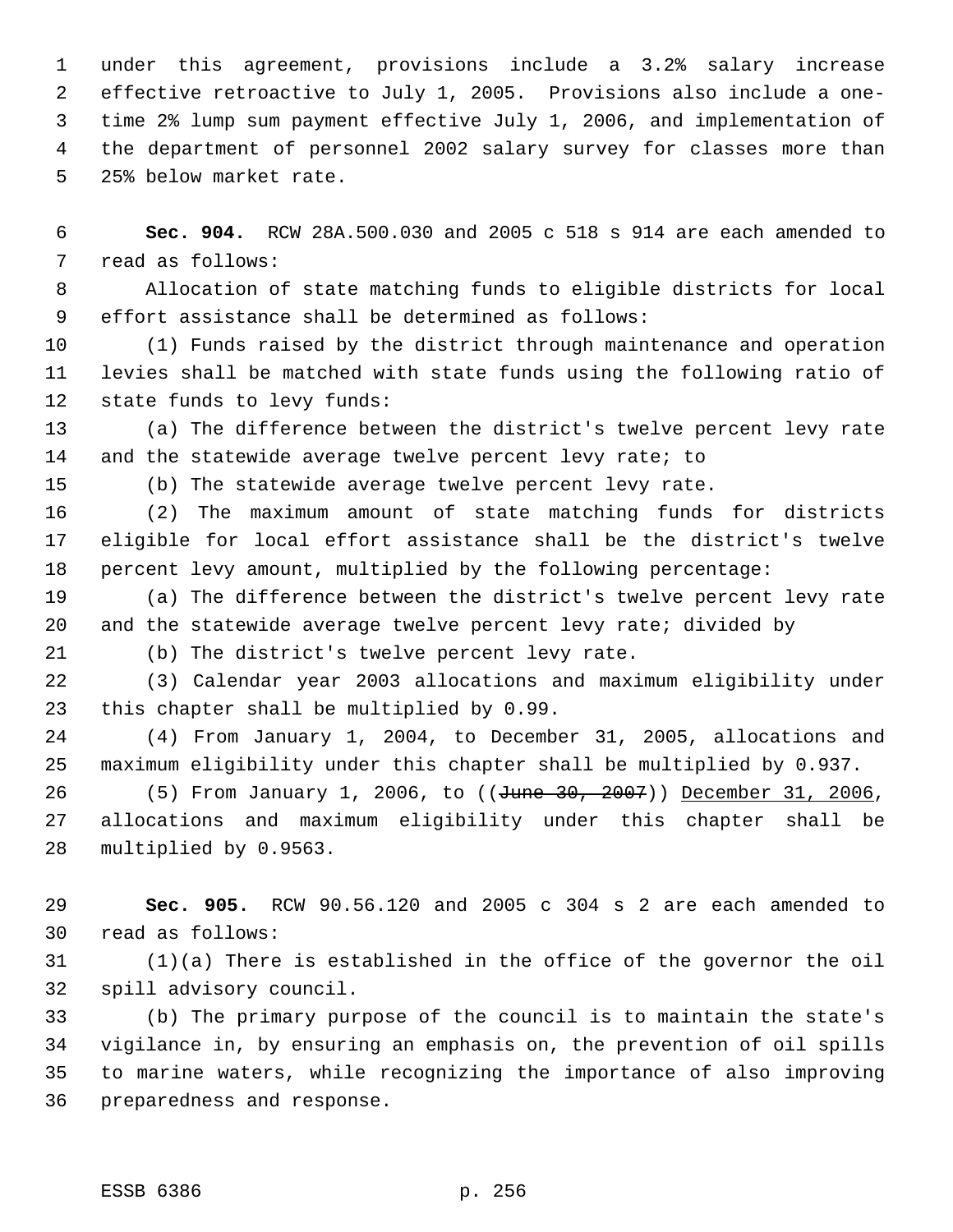(c) The council shall be an advisory body only.

 (2)(a) In addition to members appointed under (b) of this subsection, the council is composed of the chair-facilitator and sixteen members representing various interests as follows:

(i) Three representatives of environmental organizations;

(ii) One representative of commercial shellfish interests;

 (iii) One representative of commercial fisheries that primarily fishes in Washington waters;

(iv) One representative of marine recreation;

(v) One representative of tourism interests;

 (vi) Three representatives of county government from counties bordering Puget Sound, the Columbia river/Pacific Ocean, and the Strait of Juan de Fuca/San Juan Islands;

(vii) One representative of marine labor;

(viii) Two representatives of marine trade interests;

(ix) One representative of major oil facilities;

(x) One representative of public ports; and

 (xi) An individual who resides on a shoreline who has an interest, experience, and familiarity in the protection of water quality.

 (b) In addition to the members identified in this subsection, the governor shall invite the participation of tribal governments through the appointment of two representatives to the council.

 (3) Appointments to the council shall reflect a geographical balance and the diversity of populations within the areas potentially affected by oil spills to state waters.

 (4) Members shall be appointed by the governor and shall serve four-year terms, except the initial members appointed to the council. Initial members to the council shall be appointed as follows: Six shall serve two-year terms, six shall serve three-year terms, and seven shall serve four-year terms. Vacancies shall be filled by appointment in the same manner as the original appointment for the remainder of the unexpired term of the position vacated. Members serve at the pleasure of the governor.

 (5) The governor shall appoint a chair-facilitator who shall serve as a nonvoting member of the council. The chair shall not be an employee of a state agency, nor shall the chair have a financial interest in matters relating to oil spill prevention, preparedness, and response. The chair shall convene the council at least four times per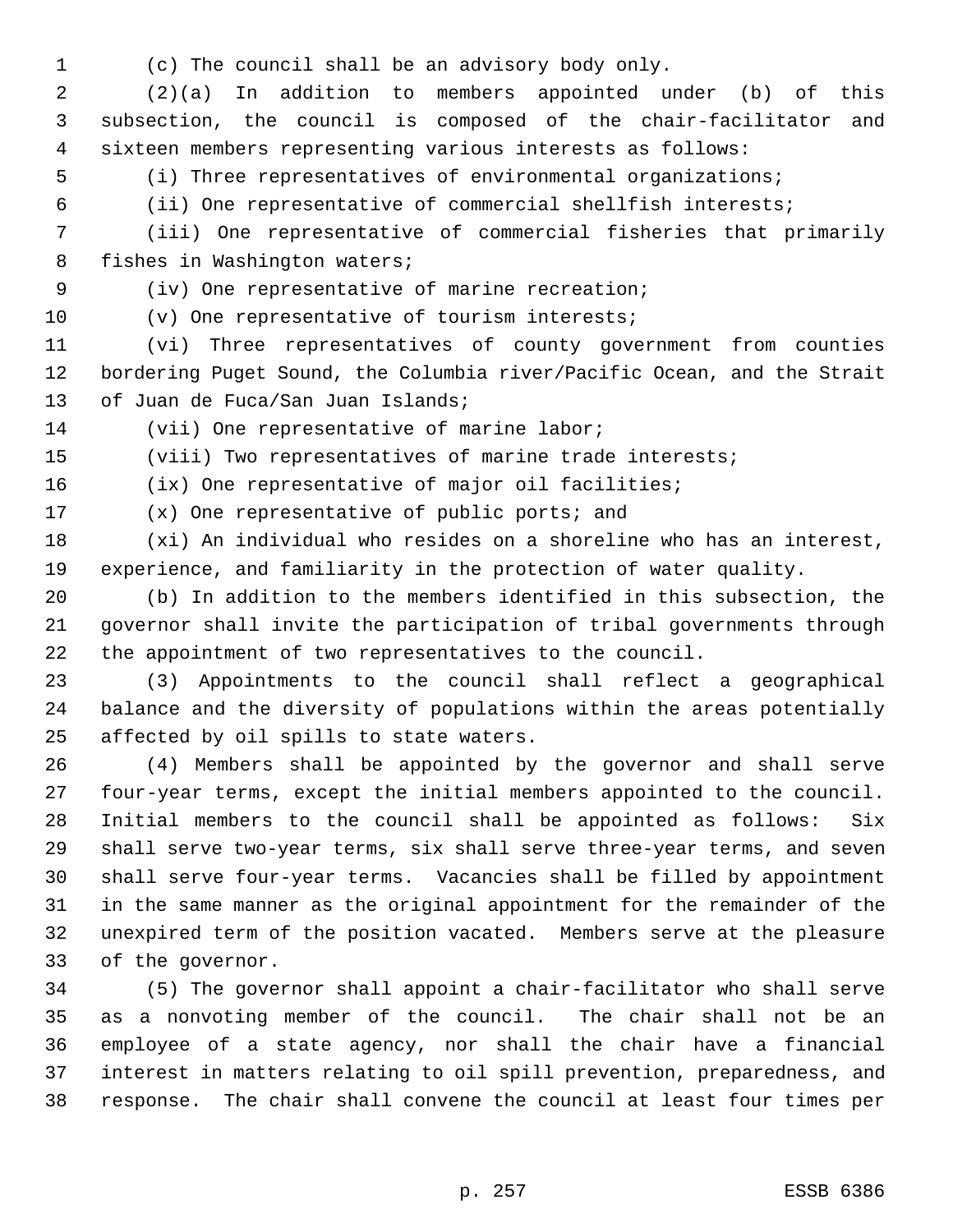year. At least one meeting per year shall be held in a Columbia river community, an ocean coastal community, and a Puget Sound community. The chair shall consult with councilmembers in setting agendas and determining meeting times and locations.

 (6) All members shall be reimbursed for travel expenses while attending meetings of the council or technical advisory committees, or when on official business authorized by the chair-facilitator, as provided in RCW 43.03.050 and 43.03.060. Members of the council 9 identified in subsection  $(2)(a)(i)$ ,  $(ii)$ ,  $(iii)$ ,  $(iv)$ ,  $(v)$ ,  $(vi)$ , (vii), and (xi) of this section and the chair-facilitator shall each be compensated on a per diem basis as a class two group according to RCW 43.03.230.

 (7) The first meeting of the council shall be convened by the governor or the governor's designee. Other meetings may be convened by a vote of at least a majority of the voting members of the council, or by call of the chair. All meetings are subject to the open public meetings act. The council shall maintain minutes of all meetings.

 (8) To the extent possible, all decisions of the council shall be by the consensus of the members. If consensus is not possible, nine voting members of the council may call for a vote on a matter. When a vote is called, all decisions shall be determined by a majority vote of the voting members present. Two-thirds of the voting members are required to be present for a quorum for all votes. The subject matter of all votes and the vote tallies shall be recorded in the minutes of the council.

 (9) The council may form subcommittees and technical advisory committees.

 **Sec. 906.** RCW 73.04.135 and 1994 c 147 s 3 are each amended to read as follows:

 (1) The director may place a claim against the estate of an incapacitated or deceased veteran who is a veteran estate management program client. The claim shall not exceed the amount allowed by rule of the United States department of veterans affairs and charges for reasonable expenses incurred in the execution or administration of the estate. The director shall waive all or any portion of the claim if the payment or a portion thereof would pose a hardship to the veteran.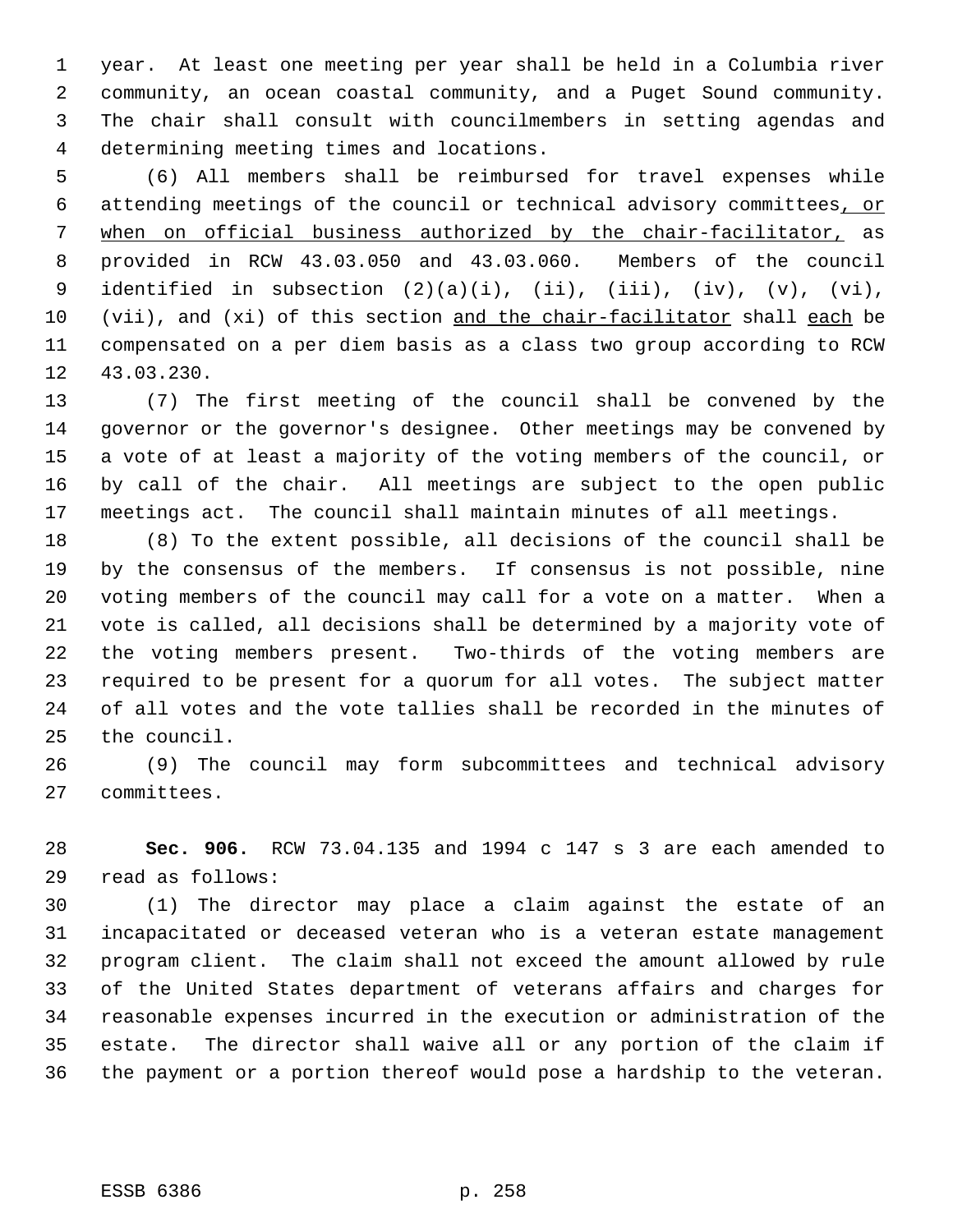(2) ((Any fees collected shall be deposited in the state general fund—local and shall be available for the cost of managing and supporting the veteran estate management program. All expenditures and 4 revenue control shall be subject to chapter 43.88 RCW.)) The veteran estate management account is hereby created in the custody of the state treasurer. Fees, reimbursements, and grants collected from estates of incapacitated veterans or incapacitated veterans' dependents shall be deposited into the account. Funds in the account shall be expended 9 solely for the purpose of providing financial operating and maintenance support to the veteran estate management program and shall be the sole 11 source of funding for the program. Only the director or the director's 12 designee may authorize expenditures from the account. The account is 13 subject to the allotment procedures under chapter 43.88 RCW, but an appropriation is not required for expenditures.

 NEW SECTION. **Sec. 907.** If any provision of this act or its application to any person or circumstance is held invalid, the remainder of the act or the application of the provision to other persons or circumstances is not affected.

 NEW SECTION. **Sec. 908.** This act is necessary for the immediate preservation of the public peace, health, or safety, or support of the state government and its existing public institutions, and takes effect immediately.

(End of part)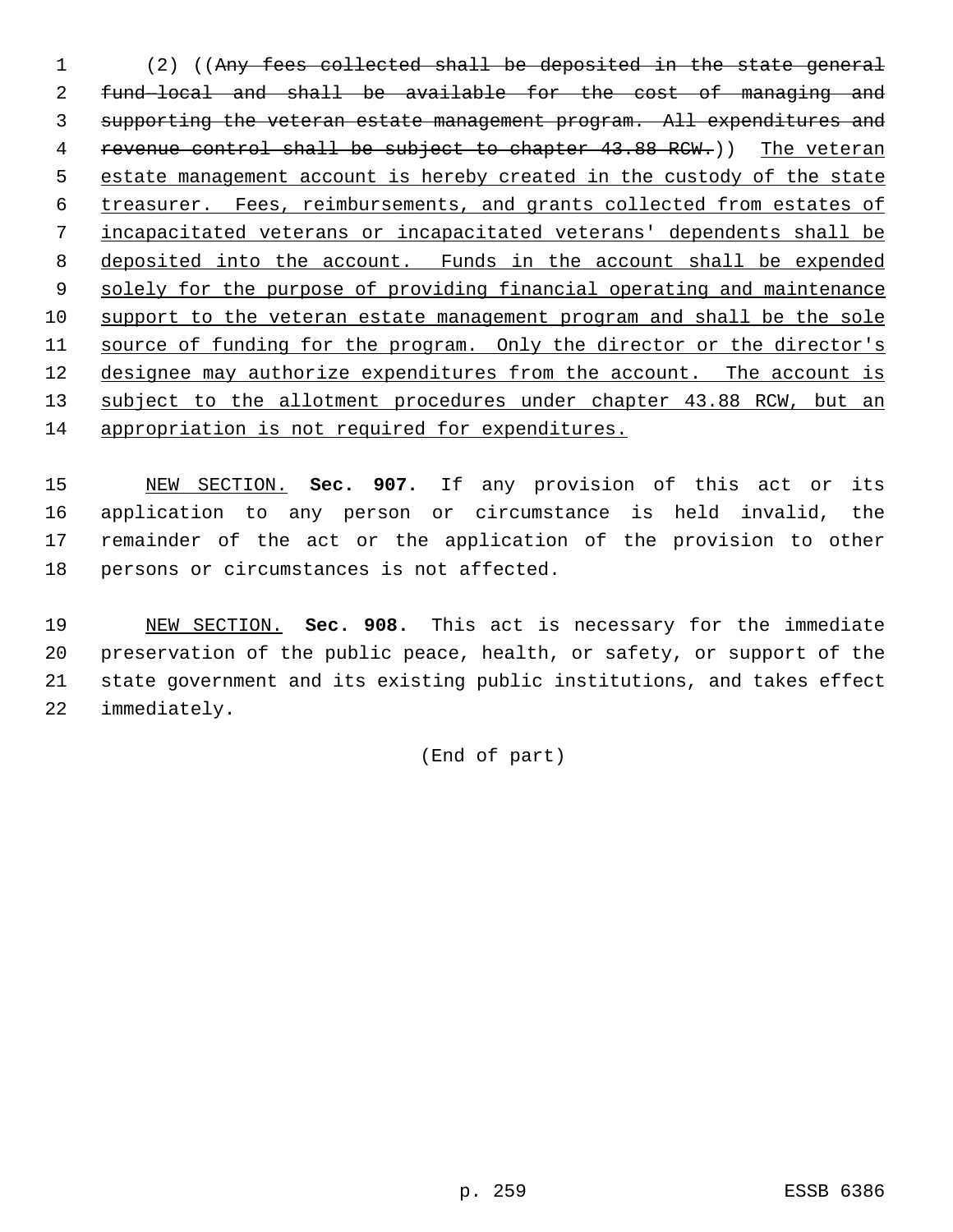| ADMINISTRATOR FOR THE COURTS<br>9                                                                                      |
|------------------------------------------------------------------------------------------------------------------------|
| 21<br>ATTORNEY GENERAL                                                                                                 |
| 48<br>BOARD FOR VOLUNTEER FIREFIGHTERS                                                                                 |
| 45<br>BOARD OF<br>ACCOUNTANCY                                                                                          |
| 101<br>BOARD OF<br>INDUSTRIAL INSURANCE APPEALS                                                                        |
| 42<br>BOARD OF<br>TAX APPEALS                                                                                          |
| 22<br>CASELOAD FORECAST COUNCIL                                                                                        |
| 217<br>CENTRAL WASHINGTON UNIVERSITY                                                                                   |
| 20<br>CITIZENS' COMMISSION ON SALARIES FOR ELECTED OFFICIALS                                                           |
| COLLECTIVE BARGAINING AGREEMENT                                                                                        |
| 255<br>PSE/PROF LOCAL 365 UNIT C--WESTERN WA UNIVERSITY                                                                |
| 255<br>WASHINGTON STATE UNIVERSITY, WFSE BU 2                                                                          |
| 124<br>COLUMBIA RIVER GORGE COMMISSION                                                                                 |
| 37<br>COMMISSION ON AFRICAN-AMERICAN AFFAIRS                                                                           |
| 18<br>COMMISSION ON ASIAN-PACIFIC-AMERICAN AFFAIRS                                                                     |
| 37<br>COMMISSION ON HISPANIC AFFAIRS                                                                                   |
| 8<br>COMMISSION ON JUDICIAL CONDUCT                                                                                    |
| 254<br>COMPENSATION--INSURANCE BENEFITS                                                                                |
| 133<br>CONSERVATION COMMISSION                                                                                         |
| 9<br>COURT OF APPEALS                                                                                                  |
| 101<br>CRIMINAL JUSTICE TRAINING COMMISSION                                                                            |
| 145<br>DEPARTMENT OF AGRICULTURE                                                                                       |
| 54<br>DEPARTMENT OF ARCHAEOLOGY AND HISTORIC PRESERVATION                                                              |
| 22<br>COMMUNITY, TRADE, AND ECONOMIC DEVELOPMENT<br>DEPARTMENT<br>OF                                                   |
| 238<br>COUNTY PUBLIC HEALTH ASSISTANCE                                                                                 |
| 116<br>DEPARTMENT OF CORRECTIONS                                                                                       |
| 199<br>DEPARTMENT OF EARLY LEARNING                                                                                    |
| 124<br>DEPARTMENT<br>ECOLOGY<br>OF                                                                                     |
| 134<br>DEPARTMENT OF<br>FISH AND WILDLIFE                                                                              |
| 43<br>DEPARTMENT<br>OF GENERAL ADMINISTRATION                                                                          |
| 109<br>DEPARTMENT<br>OF<br>HEALTH                                                                                      |
| 44<br>DEPARTMENT<br>INFORMATION SERVICES<br>OF                                                                         |
| 103<br>DEPARTMENT OF<br>LABOR AND INDUSTRIES                                                                           |
| 149<br>DEPARTMENT<br>OF LICENSING                                                                                      |
| 140<br>DEPARTMENT OF<br>NATURAL RESOURCES                                                                              |
| 36<br>DEPARTMENT<br>OF.<br>PERSONNEL                                                                                   |
| DEPARTMENT OF RETIREMENT SYSTEMS                                                                                       |
| 240<br>CONTRIBUTIONS TO RETIREMENT SYSTEMS<br>$\mathbf{r}$ , $\mathbf{r}$ , $\mathbf{r}$ , $\mathbf{r}$ , $\mathbf{r}$ |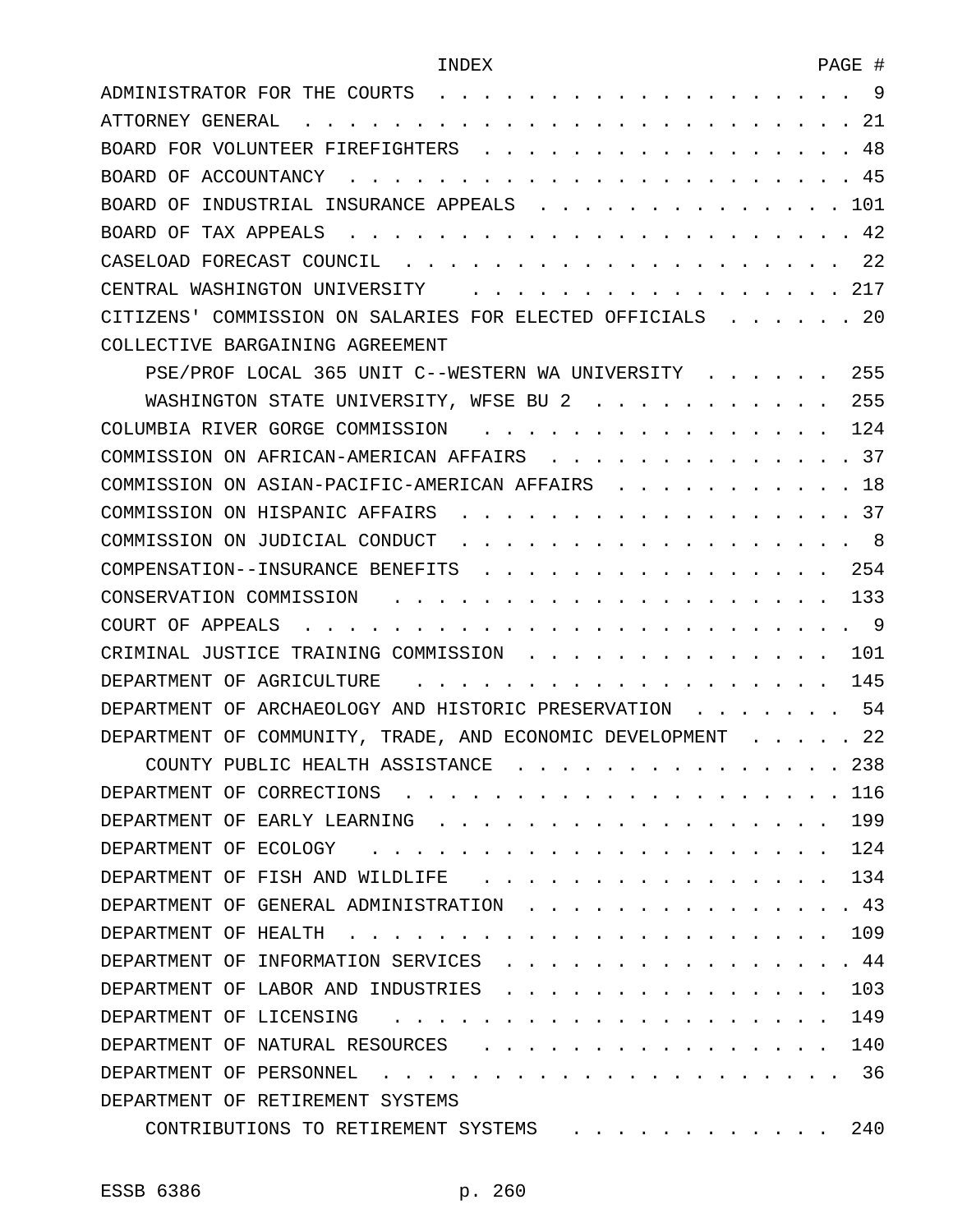| 38<br>OPERATIONS                                                             |
|------------------------------------------------------------------------------|
| 41<br>DEPARTMENT OF<br>REVENUE                                               |
| 121<br>OF<br>SERVICES<br>DEPARTMENT<br>FOR THE<br>BLIND                      |
| 55<br>SOCIAL AND HEALTH SERVICES<br>DEPARTMENT<br>OF                         |
| 95<br>ADMINISTRATION AND SUPPORTING SERVICES PROGRAM                         |
| 80<br>AGING AND ADULT SERVICES PROGRAM                                       |
| 86<br>ALCOHOL AND SUBSTANCE ABUSE PROGRAM                                    |
| 57<br>CHILDREN AND FAMILY SERVICES PROGRAM                                   |
| 73<br>DEVELOPMENTAL DISABILITIES PROGRAM                                     |
| 84<br>ECONOMIC SERVICES PROGRAM                                              |
| 61<br>JUVENILE REHABILITATION PROGRAM                                        |
| 89<br>MEDICAL ASSISTANCE PROGRAM                                             |
| 65<br>MENTAL HEALTH PROGRAM                                                  |
| 97<br>PAYMENTS TO OTHER AGENCIES PROGRAM                                     |
| 95<br>VOCATIONAL REHABILITATION PROGRAM                                      |
| 107<br>DEPARTMENT OF VETERANS AFFAIRS                                        |
| 234<br>EASTERN WASHINGTON STATE HISTORICAL SOCIETY                           |
| 216<br>EASTERN WASHINGTON UNIVERSITY                                         |
| 32<br>ECONOMIC AND REVENUE FORECAST COUNCIL                                  |
| 122<br>EMPLOYMENT SECURITY DEPARTMENT                                        |
| 133<br>ENVIRONMENTAL HEARINGS OFFICE                                         |
| FOR THE OFFICE OF FINANCIAL MANAGEMENT                                       |
| 246<br>PERSONNEL LITIGATION SETTLEMENT                                       |
| 45<br>FORENSIC INVESTIGATION COUNCIL                                         |
| <b>GOVERNOR</b>                                                              |
| EMERGENCY COMMUNICATIONS INTEROPERABILITY<br>242                             |
| 242<br>LIFE SCIENCES DISCOVERY FUND AUTHORITY                                |
| GOVERNOR'S OFFICE OF INDIAN AFFAIRS<br>18                                    |
| $\cdot \cdot \cdot \cdot \cdot \cdot 53$<br>GROWTH MANAGEMENT HEARINGS BOARD |
| HIGHER EDUCATION COORDINATING BOARD                                          |
| . 227<br>FINANCIAL AID AND GRANT PROGRAMS                                    |
| 225<br>POLICY COORDINATION AND ADMINISTRATION                                |
| 109<br>HOME CARE QUALITY AUTHORITY                                           |
| 45<br>HORSE RACING COMMISSION.                                               |
| $\cdot$ 2<br>HOUSE OF REPRESENTATIVES                                        |
| . 100<br>HUMAN RIGHTS COMMISSION                                             |
| 107<br>INDETERMINATE SENTENCE REVIEW BOARD.                                  |
| INSURANCE COMMISSIONER<br>44                                                 |
| 131<br>INTERAGENCY COMMITTEE FOR OUTDOOR RECREATION                          |
| JOINT LEGISLATIVE AUDIT AND REVIEW COMMITTEE<br>-3                           |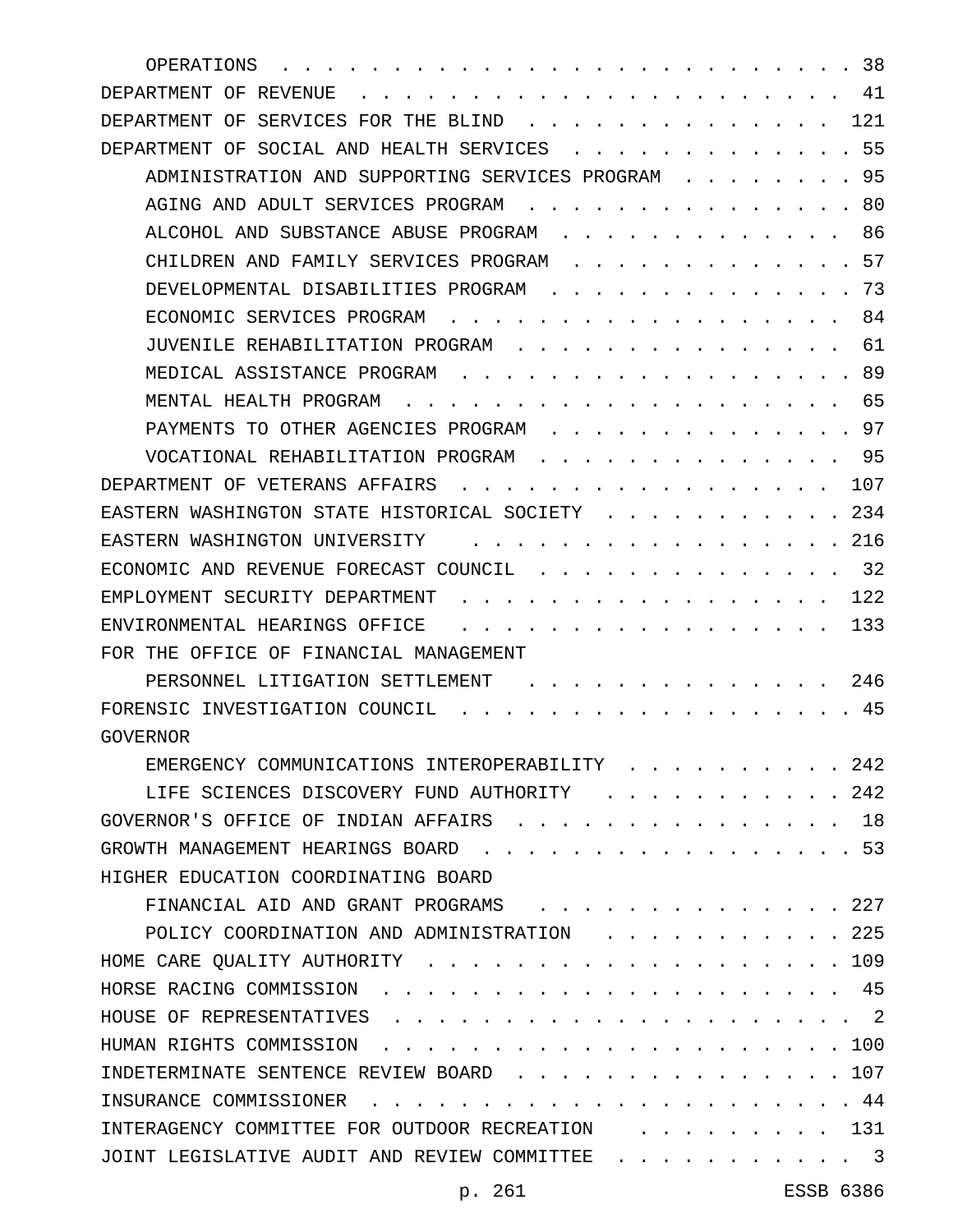| JOINT LEGISLATIVE SYSTEMS COMMITTEE<br>-7                                                                                                                                                                                                                    |
|--------------------------------------------------------------------------------------------------------------------------------------------------------------------------------------------------------------------------------------------------------------|
| -8<br>LAW LIBRARY                                                                                                                                                                                                                                            |
| LEGISLATIVE EVALUATION AND ACCOUNTABILITY PROGRAM COMMITTEE<br>. 6                                                                                                                                                                                           |
| 15<br>LIEUTENANT GOVERNOR                                                                                                                                                                                                                                    |
| 45<br>LIOUOR CONTROL BOARD                                                                                                                                                                                                                                   |
| 48<br>MILITARY DEPARTMENT                                                                                                                                                                                                                                    |
| .42<br>MUNICIPAL RESEARCH COUNCIL                                                                                                                                                                                                                            |
| 36<br>OFFICE OF ADMINISTRATIVE HEARINGS                                                                                                                                                                                                                      |
| 12<br>OFFICE OF CIVIL LEGAL AID                                                                                                                                                                                                                              |
| 32<br>OFFICE OF FINANCIAL MANAGEMENT<br>$\sim$ $\sim$ $\sim$ $\sim$ $\sim$                                                                                                                                                                                   |
| 244<br>COMMUNITY HEALTH CARE COLLABORATIVE ACCOUNT                                                                                                                                                                                                           |
| 245<br>CONTRIBUTIONS TO RETIREMENT SYSTEMS                                                                                                                                                                                                                   |
| 244<br>DISABILITY SURVIVOR'S BENEFIT                                                                                                                                                                                                                         |
| . 244<br>EMERGENCY MANAGEMENT, PREPAREDNESS, AND ASSISTANCE ACCOUNT                                                                                                                                                                                          |
| 246<br>EXTRAORDINARY CRIMINAL JUSTICE COSTS                                                                                                                                                                                                                  |
| 238<br>FIRE CONTINGENCY                                                                                                                                                                                                                                      |
| 238<br>FIRE CONTINGENCY POOL                                                                                                                                                                                                                                 |
| . 201<br>PENSION PLAN 1 UNFUNDED LIABILITIES                                                                                                                                                                                                                 |
| 243<br>WASHINGTON BIOENERGY ASSISTANCE ACCOUNT                                                                                                                                                                                                               |
| 43<br>OFFICE OF MINORITY AND WOMEN'S BUSINESS ENTERPRISES                                                                                                                                                                                                    |
| 11<br>OFFICE OF PUBLIC DEFENSE                                                                                                                                                                                                                               |
| 13<br>OFFICE OF THE GOVERNOR                                                                                                                                                                                                                                 |
| OFFICE OF THE STATE ACTUARY<br>- 7                                                                                                                                                                                                                           |
| 38<br>PERSONNEL APPEALS BOARD                                                                                                                                                                                                                                |
| 15<br>PUBLIC DISCLOSURE COMMISSION                                                                                                                                                                                                                           |
| PUBLIC EMPLOYMENT RELATIONS COMMISSION 52                                                                                                                                                                                                                    |
| $\,.\,.\,15$<br>SECRETARY OF STATE<br>$\sim$ $\sim$ $\sim$ $\sim$ $\sim$ $\sim$                                                                                                                                                                              |
| $\cdot$ 2<br>SENATE                                                                                                                                                                                                                                          |
| SENTENCING GUIDELINES COMMISSION<br>122<br><b><i>Contract Contract Contract</i></b>                                                                                                                                                                          |
| SPOKANE INTERCOLLEGIATE RESEARCH AND TECHNOLOGY INSTITUTE 232                                                                                                                                                                                                |
| . . 19<br>STATE AUDITOR<br>$\mathbf{r}$ , and the state of the state of the state of the state of the state of the state of the state of the state of the state of the state of the state of the state of the state of the state of the state of the state o |
| STATE BOARD FOR COMMUNITY AND TECHNICAL COLLEGES<br>204<br>$\sim$ $\sim$ $\sim$                                                                                                                                                                              |
| . . 54<br>STATE CONVENTION AND TRADE CENTER                                                                                                                                                                                                                  |
| . 97<br>STATE HEALTH CARE AUTHORITY<br>$\mathbf{r}$ , $\mathbf{r}$ , $\mathbf{r}$ , $\mathbf{r}$                                                                                                                                                             |
| STATE INVESTMENT BOARD<br>. . 40                                                                                                                                                                                                                             |
| STATE PARKS AND RECREATION COMMISSION<br>130                                                                                                                                                                                                                 |
| . 151<br>STATE PATROL<br>$\mathbf{r}$ , $\mathbf{r}$ , $\mathbf{r}$ , $\mathbf{r}$ , $\mathbf{r}$ , $\mathbf{r}$ , $\mathbf{r}$                                                                                                                              |
| STATE SCHOOL FOR THE BLIND.<br>235                                                                                                                                                                                                                           |
| . 235<br>STATE SCHOOL FOR THE DEAF<br>$\sim$                                                                                                                                                                                                                 |
| STATE TREASURER                                                                                                                                                                                                                                              |
|                                                                                                                                                                                                                                                              |